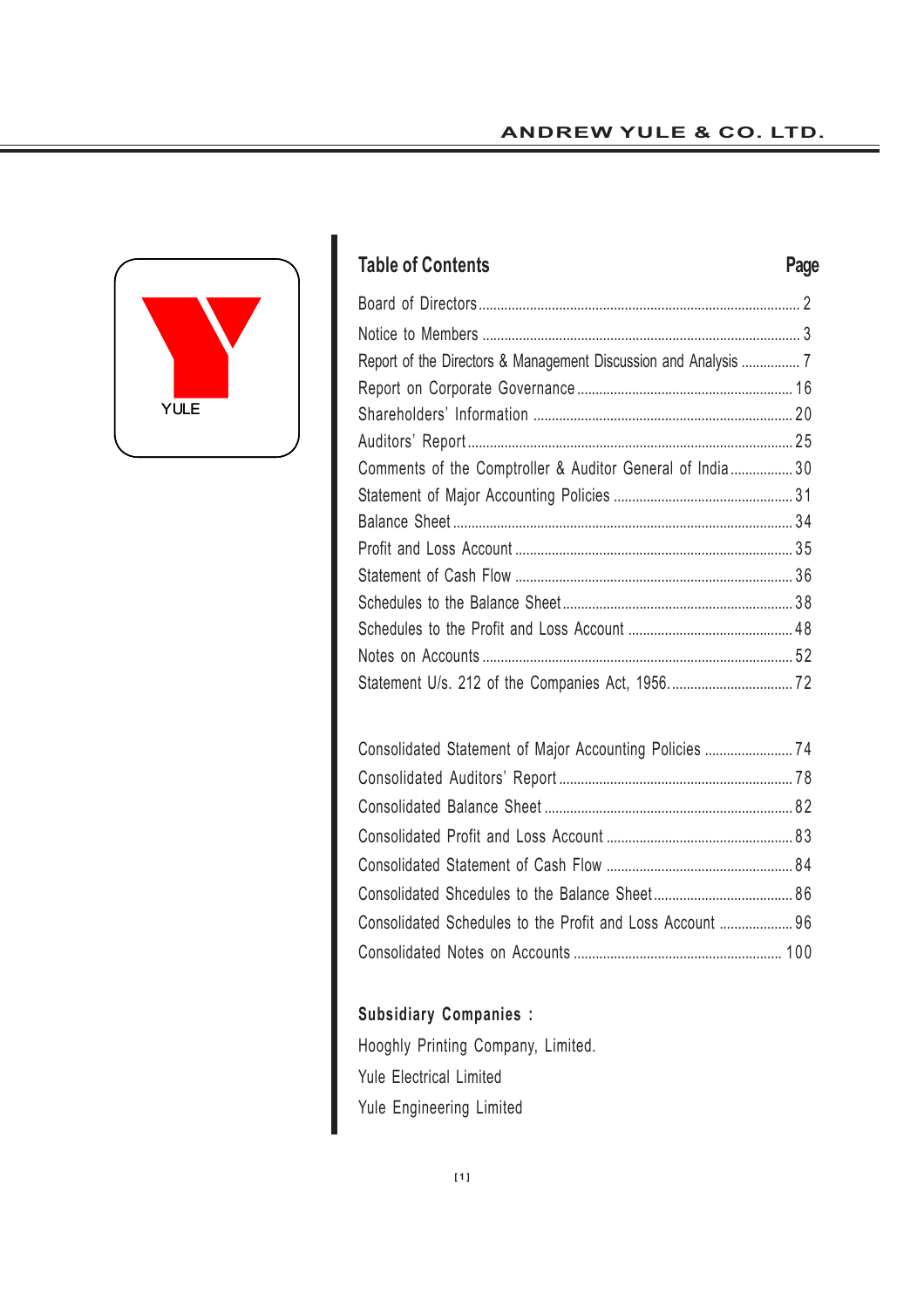# **BOARD OF DIRECTORS**

|                   | Kallol Datta – (Chairman and Managing Director) |
|-------------------|-------------------------------------------------|
| Indrajit Sengupta | - Director (Personnel)                          |
| R. K. Sikdar      | - Director (Planning)                           |
| Rajiv Bansal      | - Non-Executive Director                        |
| Amitava Ray       | - Non-Executive Director                        |
| Subir Das         | - Non-Executive Director                        |
| Ashok Kumar Basu  | - Non-Executive Director                        |
| Ashoke K. Dutta   | - Non-Executive Director                        |
|                   | Sumanta Chaudhuri - Non-Executive Director      |
| Amitay Kothari    | - Non-Executive Director                        |
| A. R. Nagappan    | - Special Director (BIFR<br>Nominee)            |

# **COMPANY SECRETARY**

Debabrata Bandyopadhyay

# **REGISTERED OFFICE**

**'Yule House' 8, Dr. Rajendra Prasad Sarani, Kolkata – 700 001.**

# **Office at :**

**404, Guru Angad Bhavan, 71, Nehru Place, New Delhi – 110 019.**

# *Auditors*

**A. R. MAITI & CO.,** Chartered Accountants, Centre Point, Room No.442, 21, Old Court House Street, Kolkata - 700 001.

**G. P. AGRAWAL & CO.,** Chartered Accountants, 7-A, Kiran Sankar Ray Road, Kolkata - 700 001.

**MITRA GHOSH & RAY,** Chartered Accountants, 182-B, Sarat Bose Road,

Kolkata - 700 029.

# *Principal Bankers*

Allahabad Bank

Bank of Baroda

State Bank of India

Union Bank of India

United Bank of India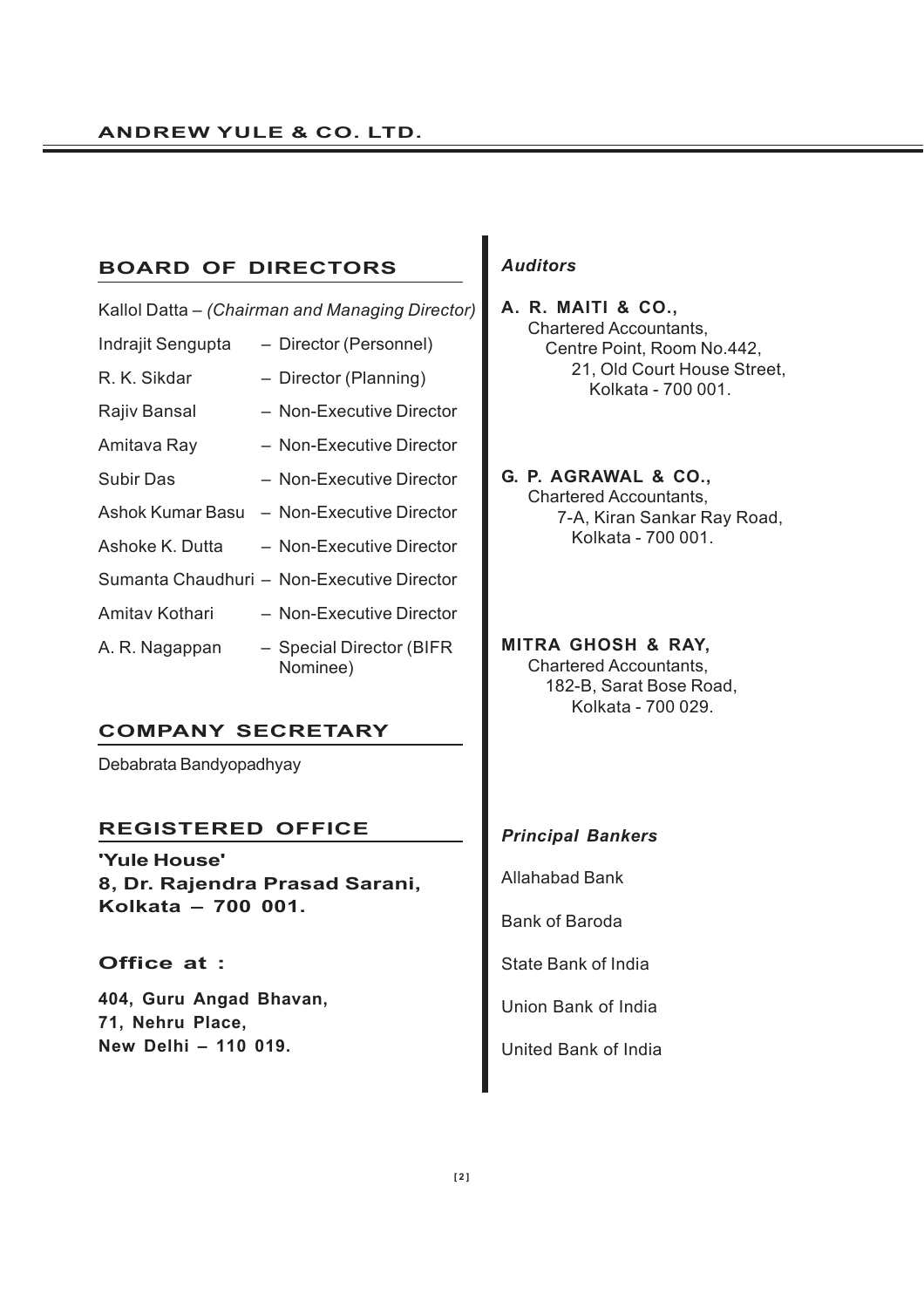# **NOTICE TO MEMBERS**

NOTICE is hereby given that the Annual General Meeting of the members of Andrew Yule & Company Limited will be held at the Williamson Magor Hall of The Bengal Chamber of Commerce & Industry, Royal Exchange, 6, Netaji Subhas Road, Kolkata-700 001 on Tuesday, the 16th of September, 2008 at 11-00 a.m. to transact the following business :

- 1. To consider and adopt the Profit & Loss Account for the year ended 31st March, 2008, Balance Sheet as at that date and the Reports of the Board of Directors and the Auditors thereon.
- 2. To fix the remuneration payable to the statutory Auditors of the Company for the financial year ending 31<sup>st</sup> March, 2009.
- 3. To appoint a Director in place of Shri Amitava Ray who retires by rotation and being eligible offers himself for re-appointment.

#### **SPECIAL BUSINESS** :

To consider and if thought fit, to pass with or without modifications the following resolutions :

#### **As Ordinary Resolutions :**

- 4. "Resolved that Shri Ashok Kumar Basu be and is hereby appointed a Director of the Company."
- 5. "Resolved that Shri Ashoke K. Dutta be and is hereby appointed a Director of the Company."
- 6. "Resolved that Shri Amitav Kothari be and is hereby appointed a Director of the Company."

The Registers of Members and Transfer Registers of the Company will remain closed from 10th September, 2008 to 16th September, 2008, both days inclusive.

Registered Office : **By Order of the Board, Internal Studies** Change in the Board, Internal Studies of the Board, "Yule House", Nashington and the second state of the second state of the second state of the Debabrata Bandyopadhyay, 8, Dr. Rajendra Prasad Sarani, **Company Secretary.** Company Secretary. Kolkata-700 001. 13th August, 2008.

- **Notes :** 1. A member who is entitled to attend and vote at this Meeting may appoint a proxy to attend and vote in his stead. Proxies, in order to be effective must be received at the Company's Registered Office not less than forty-eight hours before the commencement of the Meeting.
	- 2. In terms of Clause (aa) to Sub-Section 8 of Section 224 of the Companies Act, 1956 (Act) the remuneration payable to the auditor(s) appointed under Section 619 of the Act by the Comptroller & Auditor General of India shall be fixed by the Company in General Meeting or in such manner as the Company in General Meeting may determine.
	- 3. The Register of Members and Share Transfer Registers of the Company will remain closed from 10th September to 16th September, 2008, both days inclusive.
	- 4. Members holding shares in more than one account are requested to intimate the Share Department of the Company, the Ledger Folios to enable the Company to consolidate the same into one account.
	- 5. Members are requested to produce the enclosed attendance slip duly signed as per the specimen signature recorded with the Company for admission to the meeting hall.
	- 6. Members, who hold shares in dematerialised form are requested to bring their client ID and DP ID Nos. for easier identification for attendance at the meeting.
	- 7. Members holding shares in physical form are requested to notify immediately any changes in their address to the Company or its Registrar & Share Transfer Agent. In case their shares are held in dematerialised form, this information should be passed on directly to their respective Depository Participants without any delay.
	- 8. **KINDLY BRING YOUR COPY OF THE ANNUAL REPORT TO THE MEETING.**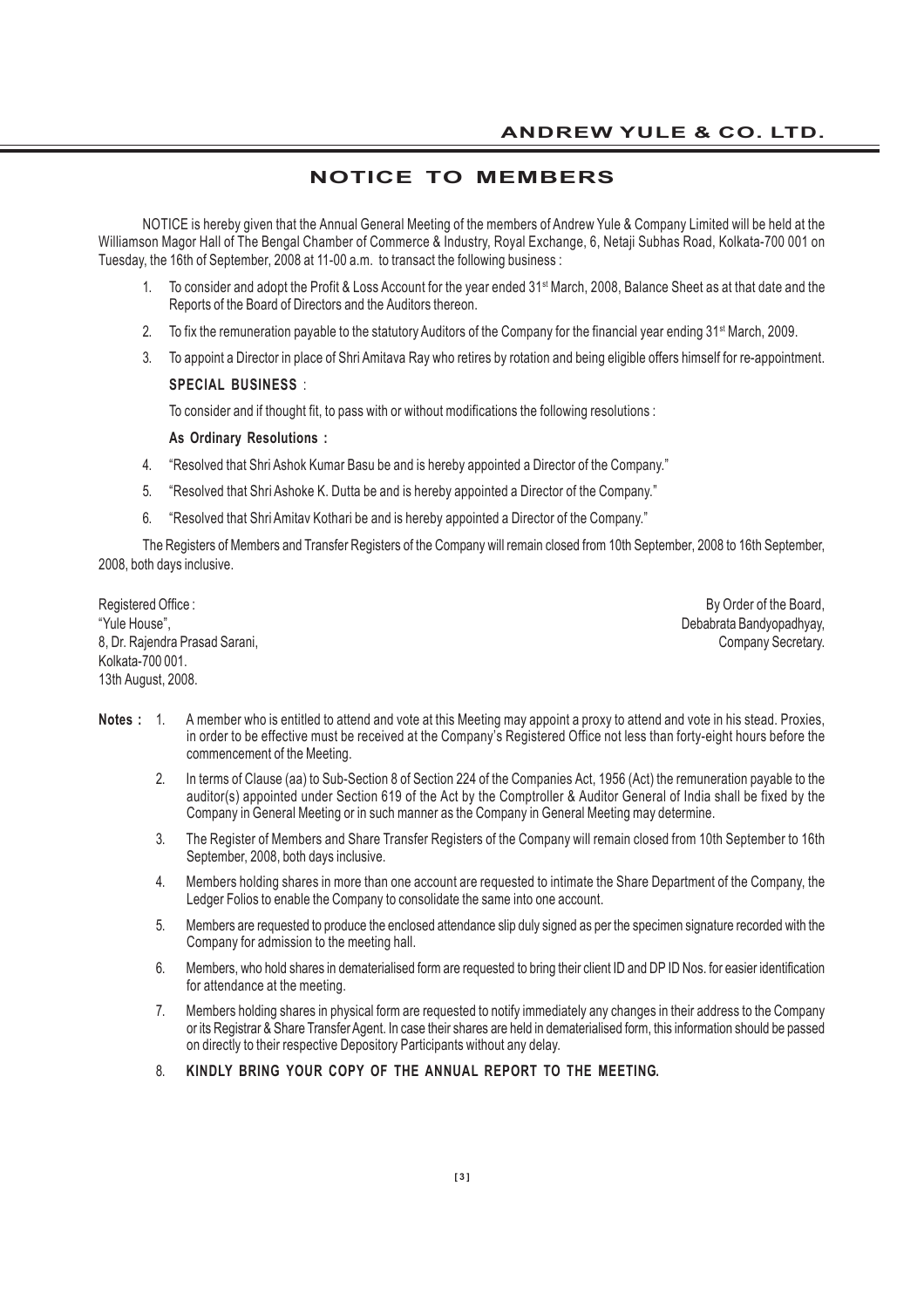### **EXPLANATORY STATEMENT PURSUANT TO SECTION 173(2) OF THE COMPANIES ACT, 1956.**

#### **Item Nos. 4, 5 & 6** :

Sarbashri Ashok Kumar Basu, Ashoke K. Dutta and Amitav Kothari were appointed on 30th November, 2007, 16th January, 2008 and 1st April, 2008 respectively as Additional Directors of the Company in terms of Section 260 of the Companies Act, 1956. All of them vacate their offices at this Annual General Meeting pursuant to the provisions of Section 260 of the Act. Notices under Section 257 of the Act along with requisite fees have been received from the members proposing the appointment of Shri Basu, Shri Dutta and Shri Kothari as Directors of the Company and all of them had agreed to act as a Director, if appointed.

None of the Directors other than Shri Basu, Shri Dutta and Shri Kothari are interested in these Resolutions.

The Board recommends these Resolutions for approval by the Shareholders.

| Name of Directors        | Date of Birth         | Date of<br>Appointment     | Expertise in specific areas.                                                                                                                                                                                                                                                                                                       | Qualification                                                                                                                                                                                                       | Other<br>Companies in<br>which<br>Directorship held                                                               |
|--------------------------|-----------------------|----------------------------|------------------------------------------------------------------------------------------------------------------------------------------------------------------------------------------------------------------------------------------------------------------------------------------------------------------------------------|---------------------------------------------------------------------------------------------------------------------------------------------------------------------------------------------------------------------|-------------------------------------------------------------------------------------------------------------------|
| Shri Amitava Ray         | 30th October,<br>1945 | 18th<br>November,<br>2005  | He was Managing Director, India Foils<br>Ltd. during 1985 to 1994 and Non-<br>Executive Director in the Board of<br>Kudremukh Iron Ore Co. and Metal<br>Box. He was also Deputy MD in Bata<br>India Ltd. in 1995. During 1996-99<br>he was President of Indian<br>Aluminium Co. He re-joined India<br>Foils Ltd. as MD in 2000-01. | Schooled at St.<br>Xavier's and La<br>Martiniere,<br>Graduated<br>in.<br>Economics (Hons)<br>from Presidency<br>College & PGDBM<br>from C.U.                                                                        | Flex Industries<br>Limited.                                                                                       |
|                          |                       |                            | He has expertise in various areas<br>viz. Profit Centre Management,<br>Marketing, International Business<br>Development, Growth<br>and<br>Expansion keeping in focus<br>"GLOBAL MARKET", achieving<br>turnarounds, sales and acquisitions,<br>Technology and Process, Financial<br>Controls and Management, etc.                   |                                                                                                                                                                                                                     |                                                                                                                   |
| Shri Ashok Kumar<br>Basu | 24th March,<br>1942   | 30th<br>November,<br>2007. | Joined the Indian Administrative<br>Service in 1965 and acted as :<br>1966-75<br><b>District Magistrate</b><br>M.D. Marketing<br>Federation<br>1975-76<br><b>Education Secretary</b><br>1983-87<br>Chief Electoral Officer,<br>West Bengal<br>1983-87                                                                              | Stood First in S.F.<br>Examination,<br><b>WBSE</b> in 1958.<br>Stood First in First<br>Class, B.A. (Eco.<br>Hons.)<br>from<br>Presidency College<br>$-1962.$<br>Indian<br>Joined<br>Administrative<br>Service 1965. | <b>Tata Metaliks</b><br>Ltd.,<br>Usha Martin Ltd.<br>Visa Comtrade<br>Ltd.,<br>Carter<br>Engineering Pvt.<br>Ltd. |

# **Details of Directors seeking appointment in the forthcoming Annual General Meeting (Pursuant to Clause 49 of the Listing Agreement )**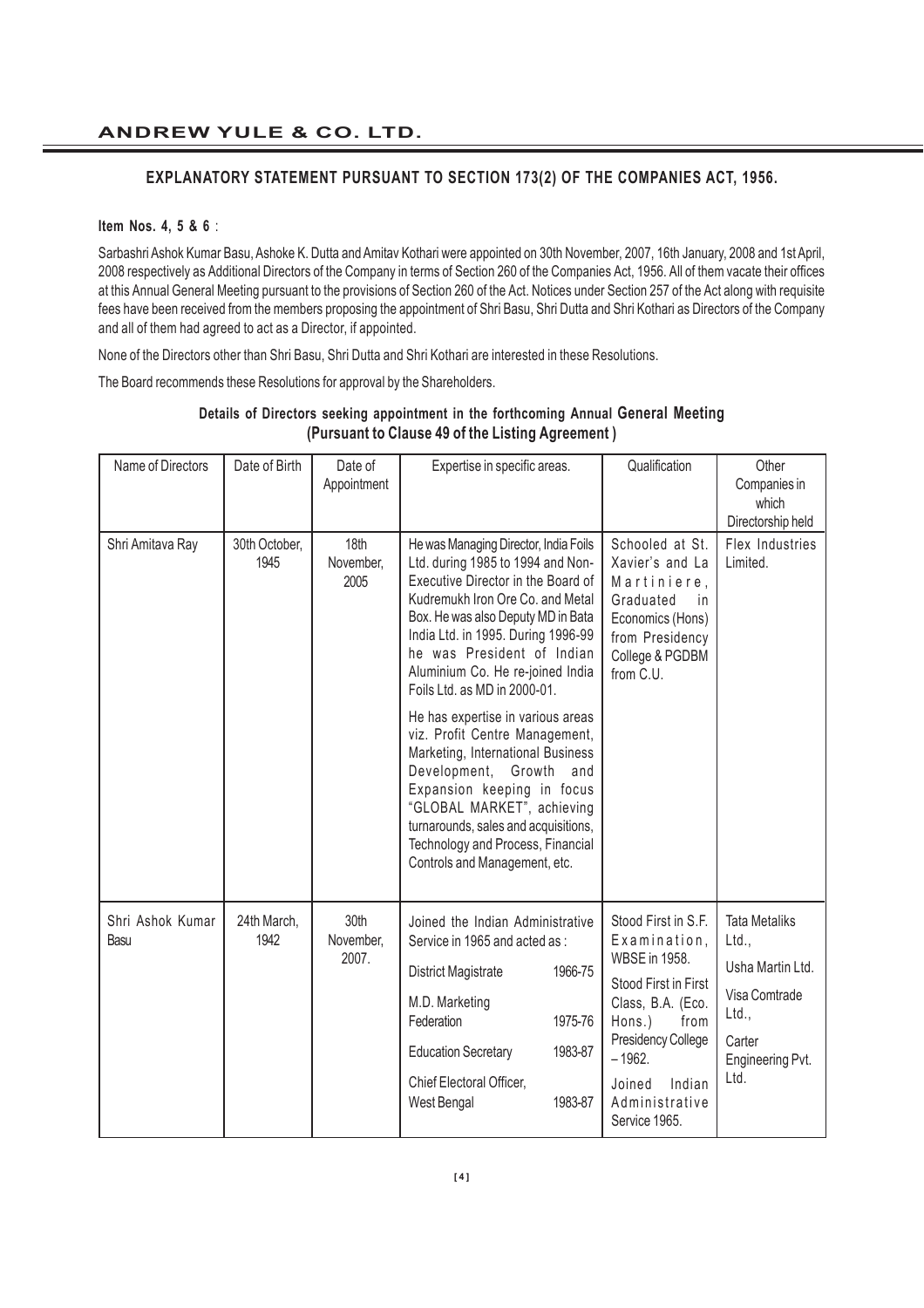# **ANDREW YULE & CO. LTD.**

| Name of Directors | Date of Birth | Date of<br>Appointment | Expertise in specific areas.                                                                                       | Qualification | Other<br>Companies in<br>which<br>Directorship held |
|-------------------|---------------|------------------------|--------------------------------------------------------------------------------------------------------------------|---------------|-----------------------------------------------------|
|                   |               |                        | Deputy Secretary<br>Ministry of Home Affairs<br>1976-77                                                            |               |                                                     |
|                   |               |                        | Secretary,<br><b>Indian National</b><br>Commission for UNESCO 1977-79                                              |               |                                                     |
|                   |               |                        | Special Secretary,<br>Ministry of Home Affairs<br>1996-97                                                          |               |                                                     |
|                   |               |                        | Municipal Commissioner<br>1982-83                                                                                  |               |                                                     |
|                   |               |                        | Joint Secretary,<br>Labour Department<br>1980-81                                                                   |               |                                                     |
|                   |               |                        | Development Commissioner<br>& Jt. Secretary<br>Ministry of Steel<br>1988-93                                        |               |                                                     |
|                   |               |                        | Adviser (Ind.& Men),<br>Planning Commission<br>1995-96                                                             |               |                                                     |
|                   |               |                        | Secretary,<br>Ministry of Steel<br>1997-2000                                                                       |               |                                                     |
|                   |               |                        | Secretary,<br>Ministry of Power<br>2000-02                                                                         |               |                                                     |
|                   |               |                        | Chairman, Central<br><b>Electricity Regulatory</b><br>Commission<br>2002-07                                        |               |                                                     |
|                   |               |                        | At present Member of West Bengal<br>Planning Board.                                                                |               |                                                     |
|                   |               |                        | He was leader of numerous Indian<br>delegations for bilateral negotiations<br>with foreign countries.              |               |                                                     |
|                   |               |                        | He was Keynote Speaker/moderator<br>at many International Conferences.                                             |               |                                                     |
|                   |               |                        | He was elected as Chairman of<br>South Asia Forum of Infrastructure<br>Regulators (SAFIR) in 2006 for one<br>year. |               |                                                     |
|                   |               |                        |                                                                                                                    |               |                                                     |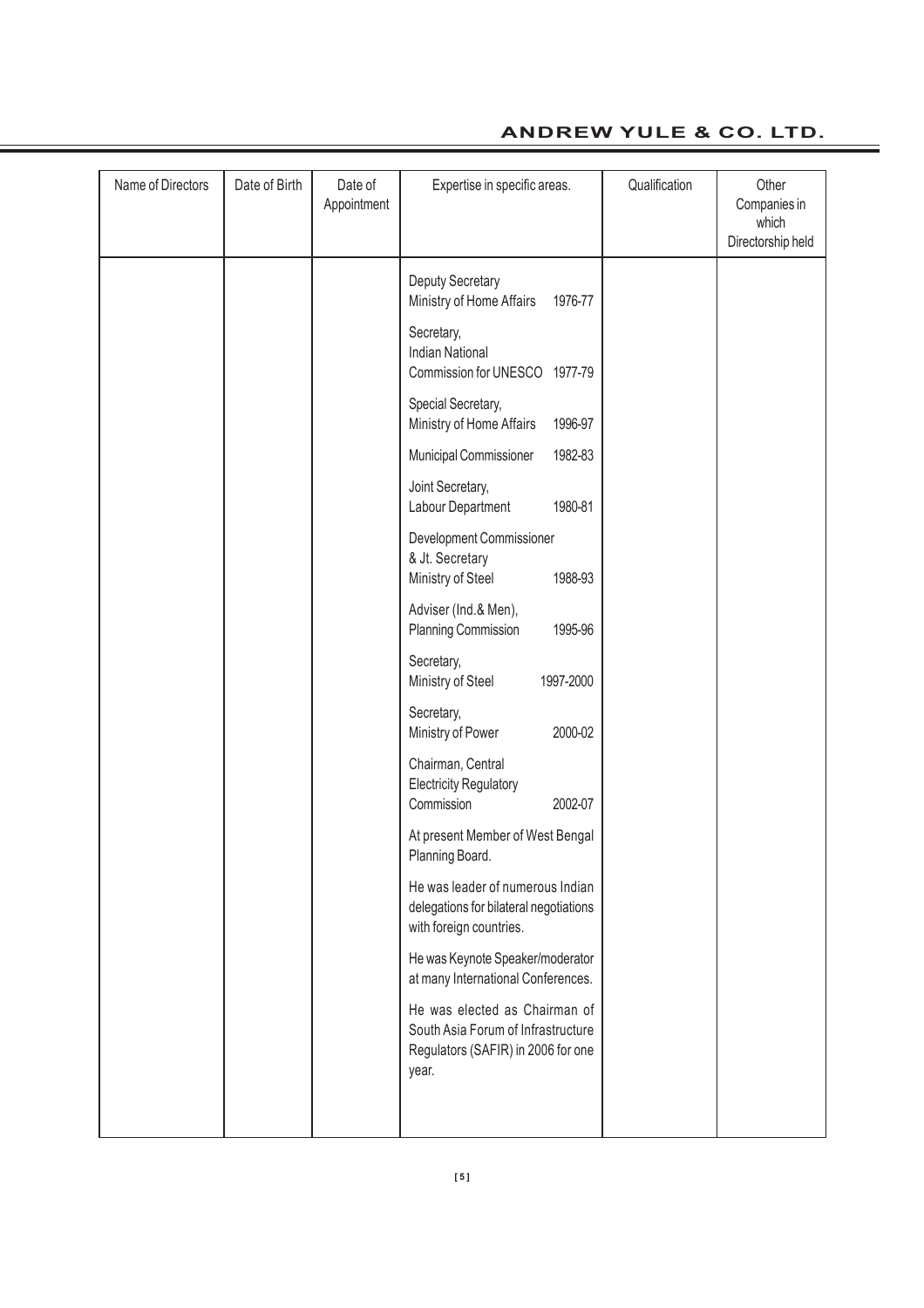# **ANDREW YULE & CO. LTD.**

| Name of Directors    | Date of Birth            | Date of<br>Appointment | Expertise in specific areas.                                                                                                                                                                                                                                                                                                                                                                                                                                                                                                                                                                                                                                                                                                                                      | Qualification                                                                                                                                                                                          | Other<br>Companies in<br>which<br>Directorship held                                                                                                                                                                                                                                                    |
|----------------------|--------------------------|------------------------|-------------------------------------------------------------------------------------------------------------------------------------------------------------------------------------------------------------------------------------------------------------------------------------------------------------------------------------------------------------------------------------------------------------------------------------------------------------------------------------------------------------------------------------------------------------------------------------------------------------------------------------------------------------------------------------------------------------------------------------------------------------------|--------------------------------------------------------------------------------------------------------------------------------------------------------------------------------------------------------|--------------------------------------------------------------------------------------------------------------------------------------------------------------------------------------------------------------------------------------------------------------------------------------------------------|
| Shri Ashoke K. Dutta | 17th July,<br>1947       | 16th January,<br>2008  | Director, Corporate Affairs, Ranbaxy<br>Laboratories Ltd.<br>Vice-President, Corporate Affairs,<br>Shaw Wallace & Co.<br>President & CEO, Amrita Bazar<br>Group of Publications.<br>General Manager, Times of India<br>Group.<br>Controller, Circulation, Ananda Bazar<br>Group & CEO of Desh Publication.<br>General Manager (Works), Kusum<br>Products Ltd.<br>Dean, IIT, Kharagpur<br>Consulting in the area of Business<br>Development, turn-around of Sick<br>Companies in India, Germany and<br>USA.<br>Advisor of Internal, Dallas, USA;<br>Selvel Advertising Ltd., FICCI,<br>Executive Member of BCC, CMA.<br>He was the Director of IISWBM,<br>Kolkata and presently the first<br>Director of Rajiv Gandhi Indian<br>Institute of Management, Shillong. | B.Sc. (Hons.) from<br>St.<br>Xavier's<br>College, Calcutta,<br>1967.<br>PGDM (MBA) from<br>IIM Calcutta, 1969.<br>Graduate<br>on<br>Doctoral Program<br>at Case Western<br>Reserve University,<br>USA. | Garden Reach<br>Shipbuilders &<br>Engineers Ltd. -<br>Chairman.<br>All India<br><b>Technologies</b><br>Ltd.<br>Computech<br>Internal Ltd.<br>Khadims India<br>Ltd.<br>Batchmates.com<br>Ltd.<br>International Sign<br>Association of<br>India.<br>Intellisys<br>Technologies &<br>Research<br>Limited. |
| Shri Amitav Kothari  | 10th<br>December<br>1952 | 1st April,<br>2008     | Practicing Chartered Accountant and<br>he is the member of different<br>Committees of Institute of Chartered<br>Accountants of India                                                                                                                                                                                                                                                                                                                                                                                                                                                                                                                                                                                                                              | <b>FCA</b>                                                                                                                                                                                             | Maharaja Shree<br>Umaid Mills Ltd.<br>and Managing<br>Partner of Kothari<br>& Co., Chartered<br>Accountants.                                                                                                                                                                                           |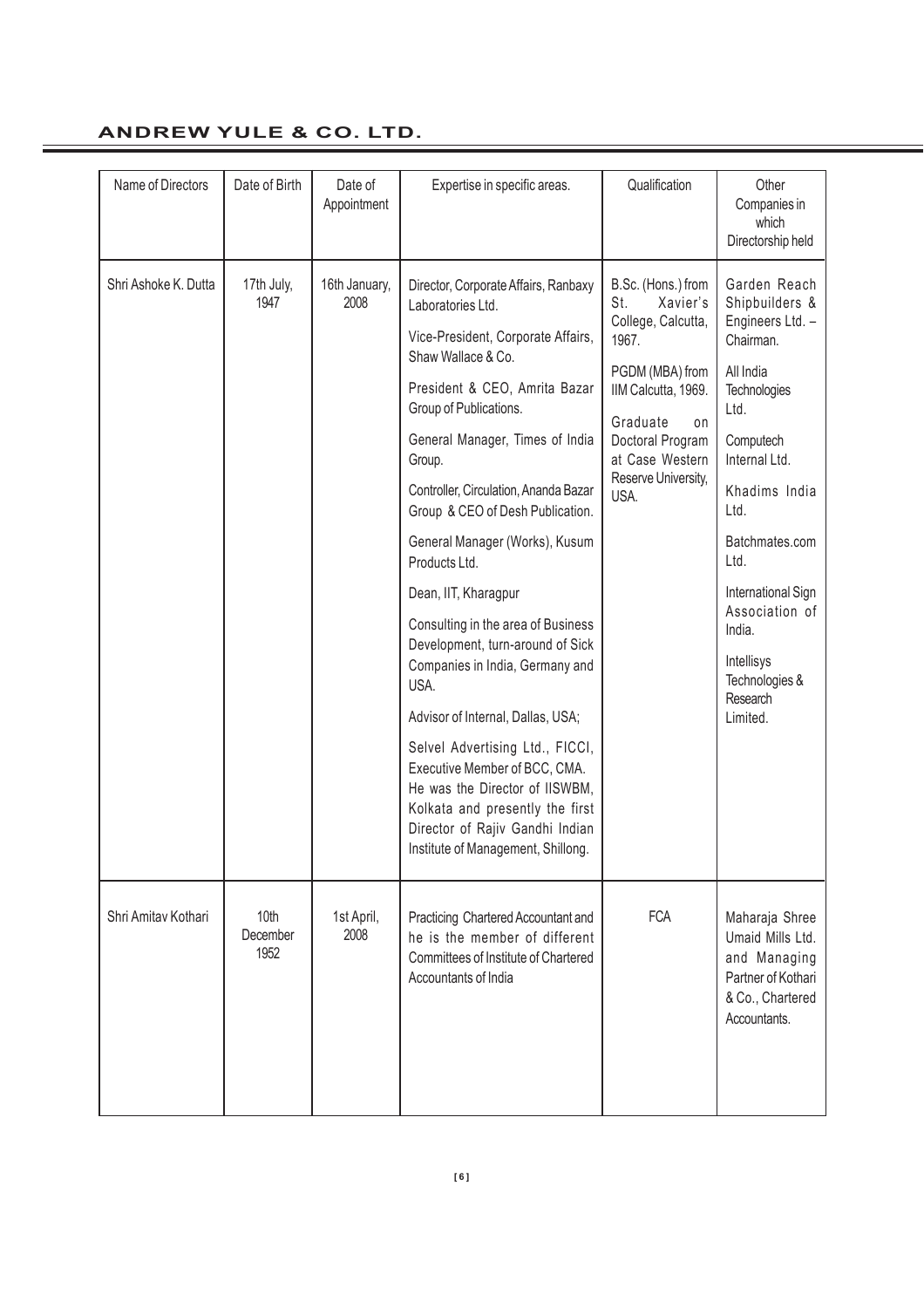# **REPORT OF THE DIRECTORS & MANAGEMENT DISCUSSION AND ANALYSIS**

(Rs. Lakhs)

Your Directors have pleasure in presenting the Annual Report and Accounts of the Company for the financial year ended 31st March, 2008.

#### **1 . 0 FINANCIAL RESULTS :**

|                                                          |                                          |        | $\cdots$ $\cdots$ |
|----------------------------------------------------------|------------------------------------------|--------|-------------------|
| Profit before Taxation<br>Less: Provision for Taxation : |                                          | 861.17 |                   |
|                                                          | (a) Wealth Tax                           | 4.50   |                   |
|                                                          | (b) Fringe Benefit Tax                   | 32.40  |                   |
|                                                          | (c) Deferred Tax                         | 290.81 |                   |
|                                                          |                                          |        | 327.71            |
|                                                          | Profit for the year (PAT)                |        | 533.46            |
|                                                          | Less: Loss brought forward from          |        |                   |
|                                                          | last Account                             |        | (-)45,658.94      |
|                                                          |                                          |        | $(-)45, 125.48$   |
| Add:                                                     | Capital Reduction as per BIFR Order      |        | 22,697.48         |
|                                                          |                                          |        | $(-)22,428.00$    |
| Add:                                                     | Transaction effect of opening assets     |        |                   |
|                                                          | (Net of liability) for employees benefit |        |                   |
|                                                          | as per AS 15                             |        | 167.32            |
|                                                          |                                          |        | $(-)22,260.68$    |
| Add:                                                     | Balance in General Reserve               |        | 2,467.00          |
|                                                          | Balance carried over to Balance Sheet    |        | $(-)$ 19,793.68   |

#### **2.0 DIVIDEND :**

In view of the accumulated loss which is yet to be absorbed, your Directors regret their inability to recommend payment of any dividend for the year ended 31st March, 2008.

#### **3 . 0 CONTRIBUTION TO NATIONAL EXCHEQUER :**

Your Company contributed Rs.810.20 lakhs during the year to national exchequer by way of tax, duties, levies, cess, etc.

#### **4.0 BUSINESS SEGMENTS :**

#### **4.1 Engineering :**

During the period under review the Division achieved a turnover of Rs.1857.60 lakhs, production of Rs.1736.15 lakhs and recorded a profit of Rs.694.35 lakhs as compared to a loss of Rs.1034.69 lakhs in previous year.

#### **4.2 Electrical :**

During the year the Division achieved a turnover of Rs.9123.80 lakhs, production worth Rs.7865.61 lakhs and recorded a profit of Rs.1033.51 lakhs as compared to a loss of Rs.2640.98 lakhs in previous year.

#### **4 . 3 Tea :**

The Tea Division achieved a turnover of Rs.7458.38 lakhs, production worth Rs.7377.26 lakhs and incurred a loss of Rs.1107.55 lakhs as compared to a loss of Rs.4854.86 lakhs in previous year.

#### **5 . 0 BIFR STATUS :**

The Board for Industrial and Financial Reconstruction (BIFR) vide their letter dated 26<sup>th</sup> November, 2007, forwarded the sanctioned scheme as approved at the hearing held on 30<sup>th</sup> October, 2007, in terms of Section 19(3) read with Section 18(4) of SICA with the 'Cut-of-Date' of 31st March, 2006.

As per the Scheme two new 100% subsidiaries namely, Yule Engineering Ltd. and Yule Electrical Ltd. had already been incorporated and Certificate of Commencement of Business has been obtained and Committees have been formed for disinvestments of Company's holding in Group Companies.

The effect of most of the reliefs and concessions given by Secured Creditors and other stakeholders viz. Government of India & Government of West Bengal, Government of Assam, WBIDC, P.F. Authorities and others as per the approved Rehabilitation Scheme has been considered in the books of accounts for the year 2007-08. Balance will be considered in the Books of Accounts for the year 2008-09.

#### **6 . 0 CAPITAL REDUCTION :**

In terms of Rehabilitation Scheme as approved by BIFR dated 30<sup>th</sup> October, 2007, the face value of Equity Shares had been reduced from Rs.10/- to Rs.2/- per share. Accordingly, shareholders, at their meeting held on 20<sup>th</sup> March, 2008, by passing resolutions had amended the Capital Clause of both the Memorandum of Association and Articles of Association of the Company by reducing the face value of equity shares from Rs.10/- to Rs.2/- per equity share and increased the total number of equity shares from 7,50,00,000 (seven crores fifty lakhs) to 37,50,00,000 (thirty seven crores and fifty lakhs). Authorised capital remaining the same at Rs.75,00,00,000/- (seventy five crores only).

The Company has issued 22,54,51,400 Equity Shares of Rs.10/ - each in the name of the President of India in conversion of loan amount of Rs.11,652.24 lakhs and advance against equity amounting to Rs.10,892.90 lakhs received from the Government of India and subsequently given effect of 80% reduction as per the Scheme.

The effect of capital reduction as stated above amounting to Rs.226,97,47,824/- and its adjustment with the debit balance in the Profit & Loss Account as on 31st March, 2007, has been considered in the books of accounts for the year 2007-08.

Fresh issue of equity shares for converting excess funded interest of State Bank of India, Bank of Baroda and Allahabad Bank as per BIFR Scheme, will be taken into consideration in the books of accounts for the accounting year 2008-09, since the Bank has not yet executed the Agreement for issue of fresh shares.

#### **7.0 FIXED DEPOSIT :**

Deposits from the public and others amounted to Rs.221.70 lakhs as on 31st March, 2008 out of which Rs.0.90 lakhs became due for repayment, but not claimed by the depositors as yet.

#### **8.0 EXPORT :**

The Company's exports during the year were Rs.5.38 lakhs on F.O.B basis.

*(Contd.)*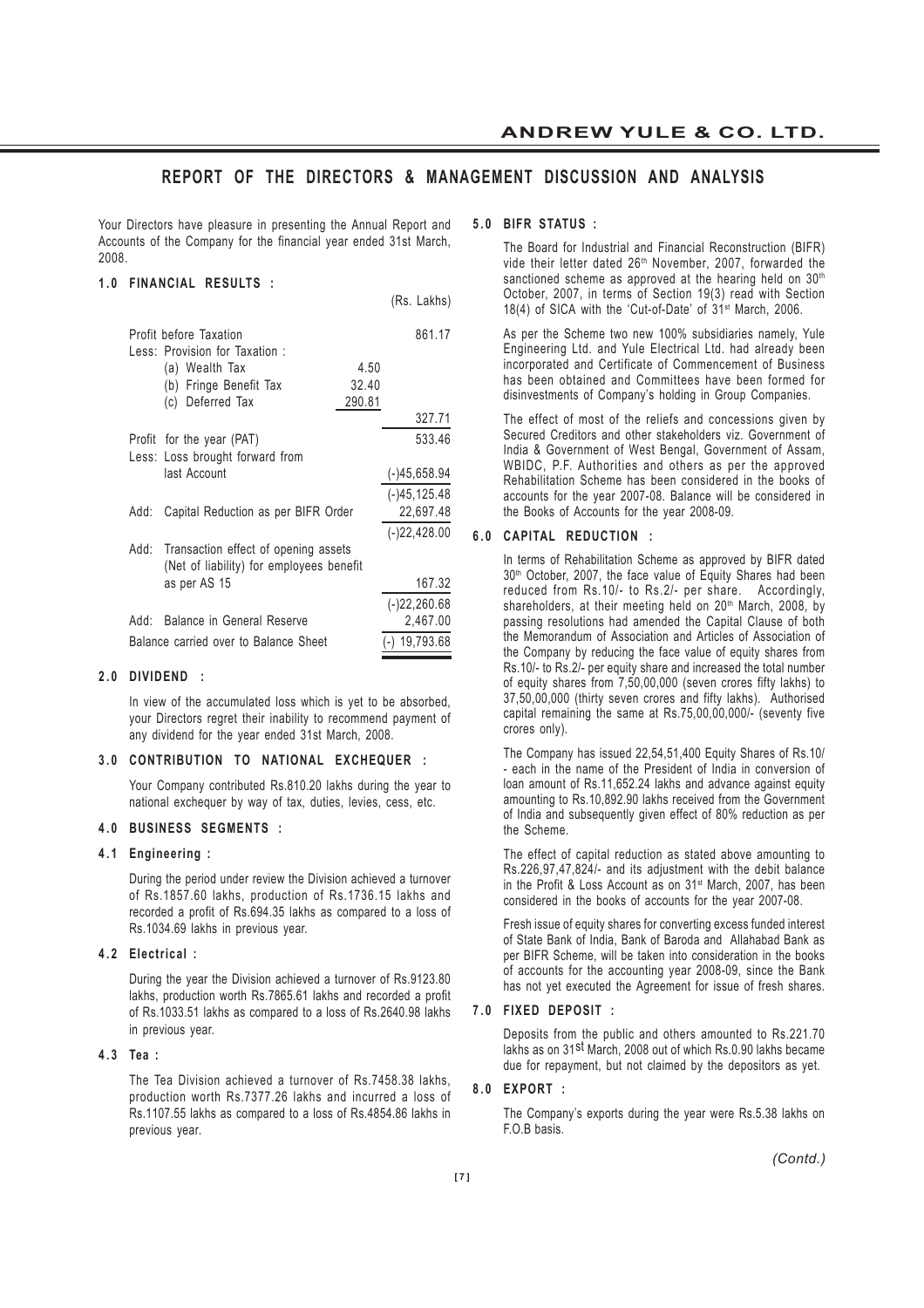#### **9.0 PROSPECTS :**

The Company with proper planning and dedicated work, expects to implement the Rehabilitation Scheme as approved by BIFR dated 30<sup>th</sup> October, 2007, as early as possible and shall wipe off accumulated loss at per the projection. It is hoped that the action initiated by the Company for disposal of its holding in associated companies would materialize during the financial year 2008-09. As envisaged in the Scheme, Packet Tea under "YULE" Brand, will be launched by September/ October of this year.

The overall outlook for the year 2008-09 looks to be positive, considering the fact that, various strategic measures undertaken by the Company are already giving results. Along with improvement in operational efficiency market scenario also continues to be good.

#### **10.0 SUBSIDIARY :**

The performance of Hooghly Printing Co., Ltd. the wholly owned subsidiary continued to be satisfactory. The sales achieved was Rs.412 lakhs compared to Rs.408 lakhs in the previous year. The profit before tax recorded was Rs.5.48 lakhs as against Rs.20.33 lakhs in the year 2006-2007. As mentioned earlier two new wholly owned subsidiaries namely, Yule Engineering Ltd. and Yule Electrical Ltd. had been formed for spinning of Engineering & Electrical Divisions as per BIFR directive.

#### **11.0 CONSERVATION OF ENERGY, TECHNOLOGY ADOPTION AND FOREIGN EXCHANGE EARNINGS :**

As required under Section 217(1)(e) of the Companies Act, 1956 (Act) read with Rule 2 of the Companies (Disclosure of Particulars in the Report of Board of Directors) Rule 1988, the information is annexed.

#### **12.0 AUDITORS' REPORT :**

In respect of the comments made by the statutory Auditors in their report, your Directors have to state as under :

12.1 The Board for Industrial & Financial Reconstruction (BIFR) at its final hearing held on 30<sup>th</sup> October, 2007, approved the Rehabilitation Scheme of the Company with 'cut-off-date' as at 31<sup>st</sup> March, 2006 which is in process of implementation and the same has been disclosed in Note No.3 in Schedule 20 to the Accounts as follows :

"Sanctioned Rehabilitation Scheme approved by Board for Industrial and Financial Reconstruction (BIFR) vide Order dated 30th October, 2007.

Pursuant to Sanctioned Rehebilitation Scheme (hereinafter SRS) of BIFR Order stated above, the necessary effects have been given during the year in the Accounts as under :–

(a) The face value of Equity Shares of the Company has been reduced from Rs.10/- to Rs.2/- per share and the same was ratified by the Shareholders in their meeting held on 20th March, 2008. Accordingly, the total number of equity shares has increased from 7,50,00,000 to 37,50,00,000.

- (b) The effect of capital reduction amounting to Rs.22697.48 lakhs comprising of Paid-up Capital (Rs.4661.37 lakhs), Advance against share pending allotment to Govt. of India (Rs.8714.32 lakhs) and Govt. of India Loan after conversion to Equity (Rs.9321.79 lakhs) has been accounted for by way of capital reduction in the face of Profit and Loss Account.
- (c) Pending confirmation from the respective banks namely State Bank of India, Bank of Baroda and Allahabad Bank the conversion to Equity capital has not been considered in the Accounts.
- (d) Waiver of damages payable upto the date of the Order i.e. 30th October, 2007 u/s.14B of the Employees Provident and Miscellaneous Provisions Act, 1952 no liability has been provided for such damages payable upto 30th October, 2007 in the Accounts for the year. The Company has submitted an application vide letter dated 22.04.2008 and 20.05.2008 to the Central Board of Trustees, Employees Provident Fund Organisation (EPFO) for the order of waiver for an aggregate amount of Rs.667.75 lakhs accrued upto 30th October, 2007 which includes a sum of Rs.50.89 lakhs already recovered by the RPFC of respective jurisdiction in the past. However, an amount of Rs.7.14 lakhs as Damages pertaining to the period from November, 2007 to 31st March, 2008 has been accounted for during the year.
- (e) Write back of accrued interest of Rs.2583.36 lakhs upto 31.03.2007 on GOI loan.
- (f) Write back of accrued interest of Rs.1130.00 lakhs upto 31.03.2007 charged by the Consortium Bankers towards penal interest and interest above PLR rate.
- (g) Write back of accrued interest of Rs.657.98 lakhs charged by the Consortium Bankers being the differential interest between actual rate charged and concessional rate of interest to be charged by the respective Bank as per SRS for the year 2006-07.
- (h) Write back of differential interest against loan given by Union Bank Rs.18.88 lakhs and Allahabad Bank Rs.81.63 lakhs for Tea Division as per SRS.
- (i) Write back of Electricity Duty in Assam Gardens against own generation for the year 2006-07 and 2007-08 amounting to Rs.4.59 lakhs.
- (j) Write back of Assam Agricultural Cess of Rs.149.14 lakhs upto 31.03.2007.
- (k) Write back of interest together with penalty upto 31.03.2006 on green leaf cess of Assam Tea Estates for Rs.130.19 lakhs.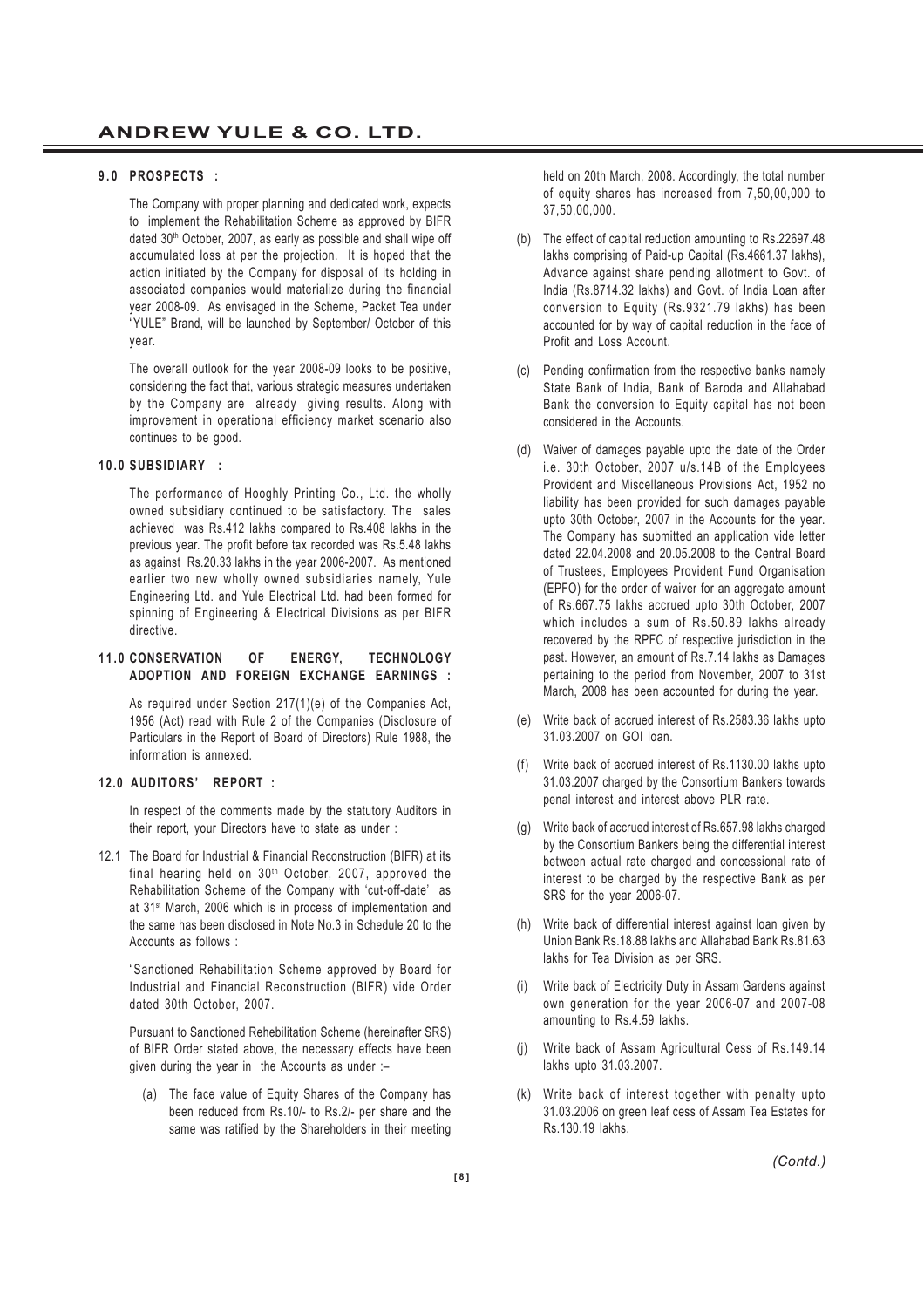- **ANDREW YULE & CO. LTD.**
- (l) Write back of fees for increase in Authorised Share Capital Rs.93.38 lakhs.
- (m) Govt. of India vide letter 10(3)/2008-PE-I dated 31st March, 2008 and No.10(26)/2005-PE-I dated 18th March, 2008 allocated Rs.150.00 lakhs towards Equity @ Rs.10 per share as investment in the Company for upgradation of Engineering Division and West Bengal Gardens. Since in terms of BIFR order dated 30th October, 2007 the face value of Equity share of the Company will be reduced to Rs.2 in place of Rs.10, the decision of issuance of fresh issue of shares @ Rs.2 per share as above has been kept pending till revised order in this regard received from Govt. of India. Hence the amount of Rs.150.00 lakhs so received during the year has been shown in the Balance Sheet under head "Share pending allotment to Govt. of India".
- (n) Write back of Commission on Government Guarantees Rs.39.96 lakhs.
- (o) Conversion of Rs.204.00 lakhs (being the unrecovered common expenses of the Company from WEBFIL Ltd. – an Associate Company) into 6% Cumulative Redeemable Preference Shares of Rs.10 each of WEBFIL Ltd. at par.
- (p) The aggregate effect of SRS as given in the Accounts during the year Rs.4889.11 lakhs under the line item "Liabilities no longer required written back"in Schedule 14 of Other Income and Rs.8.40 lakhs(debit) under the line item "Interest – Others" in Schedule 18.
- (q) Save and above other items though may have financial impact but no effect given in the Accounts for 2007-08 since the issues are pending with concerned agencies and/or quantum of effect is not yet crystalised".
- 12.2 The reasons for reduction in Authorised Share Capital by a subsequent resolution and the reversal of the Registration fees has been disclosed in Note No.30 in Schedule 20 to the Accounts as follows :

"Vide a Resolution passed in the Annual General Meeting of the Company held on 30th September, 2004, the Authorised Share Capital of the Company was increased from Rs.7500.00 lakhs to Rs.20000.00 lakhs for which required Form No.5 had not been filed with the Registrar of Companies since the Company was declared as "Sick Company" by BIFR at its hearing held on 20th September, 2004.

In the meantime BIFR vide its Order dated 30th October, 2007 reduced the face value of Equity Shares of the Company from existing Rs.10 to Rs.2 per share and accordingly capital clause of Memorandum of Association and Article of Association were altered by the shareholders in the Extraordinary General Meeting held on 20th March, 2008, by superceeding the earlier resolution passed in the Annual General Meeting held on 30th September, 2004, keeping Authorised capital remaining the same as Rs.7500.00 lakhs. Since no Form No.5 was filed with Registrar of Companies, question of alteration of share capital did not arise, hence the liability towards dues of Registration fees to the tune of Rs.93.38 lakhs has written back and accounted for during the year under review".

In respect of this observation, the Company has obtained Opinion from Sanderson & Morgan, Advocate & Solicitors who is in the view that (i) Intention of Section 32 of SICA is that direction of BIFR should be followed notwithstanding anything contained in any other law and (ii) if the resolution is superseded by BIFR, question of payment of registration fees does not arise and as such reversing the provision made in the Accounts of the Company is not violation of the provision of the Companies Act, 1956.

12.3 The reasons for non-provisions of possible loss on investment in Bengal Coal Co., Ltd., Yule Financing & Leasing Co., Ltd. and The Statesman Ltd. aggregating to Rs.28.60 lakhs has been given in Note No.17 in Schedule 20 as follows :

"No provision is made in the Books for possible losses that may arise in respect of long term investments made in Bengal Coal Co. Ltd., Yule Financing & Leasing Co. Ltd., and The Statesman Ltd., aggregating to Rs.28.60 lakhs (Rs.28.60 lakhs). The possible loss, if any, will be accounted for as and when it arises".

12.4 The reasons for recognition of consideration amount of Rs.207.00 lakhs received from Builder-Cum-Agent as "income" during the year has been given in Note No.31 in Schedule 20 as follows :

"In the matter of eviction suit filed by the Lessor pending since 1985 against the Company (Lessee), the Hon'ble High Court vide Order dated 22nd May, 2003 granted time extension to the Company to demolish the existing structure and construct a new building on the leasehold property viz. Rajgarh Project within 21st May, 2008 failing which the eviction suit will be heard as an undefended suit. For development of this property, the Company has entered into an agreement dated 28th September, 2007 giving the right to the Developer to develope and sub-let/sub-lease the property for which the Company received a consideration of Rs.207.00 lakhs. The Developer will also pay the lease rent as agreed between the Company and the Landlord. Initial work on development has already started. Despite Company's efforts to comply with the direction of the Court, the said project could not be completed within the stipulated time.

Under the circumstances, in order to preempt the invocation of aforesaid undefended eviction clause of the pending suit of 1985, the Company submitted a leave seeking further extension of time of construction stating the updated position of progress of construction together with reasons for delay in completion of the same which is pending with Hon'ble High Court. In the matter of such prayer of the Company, the Hon'ble High Court

*(Contd.)*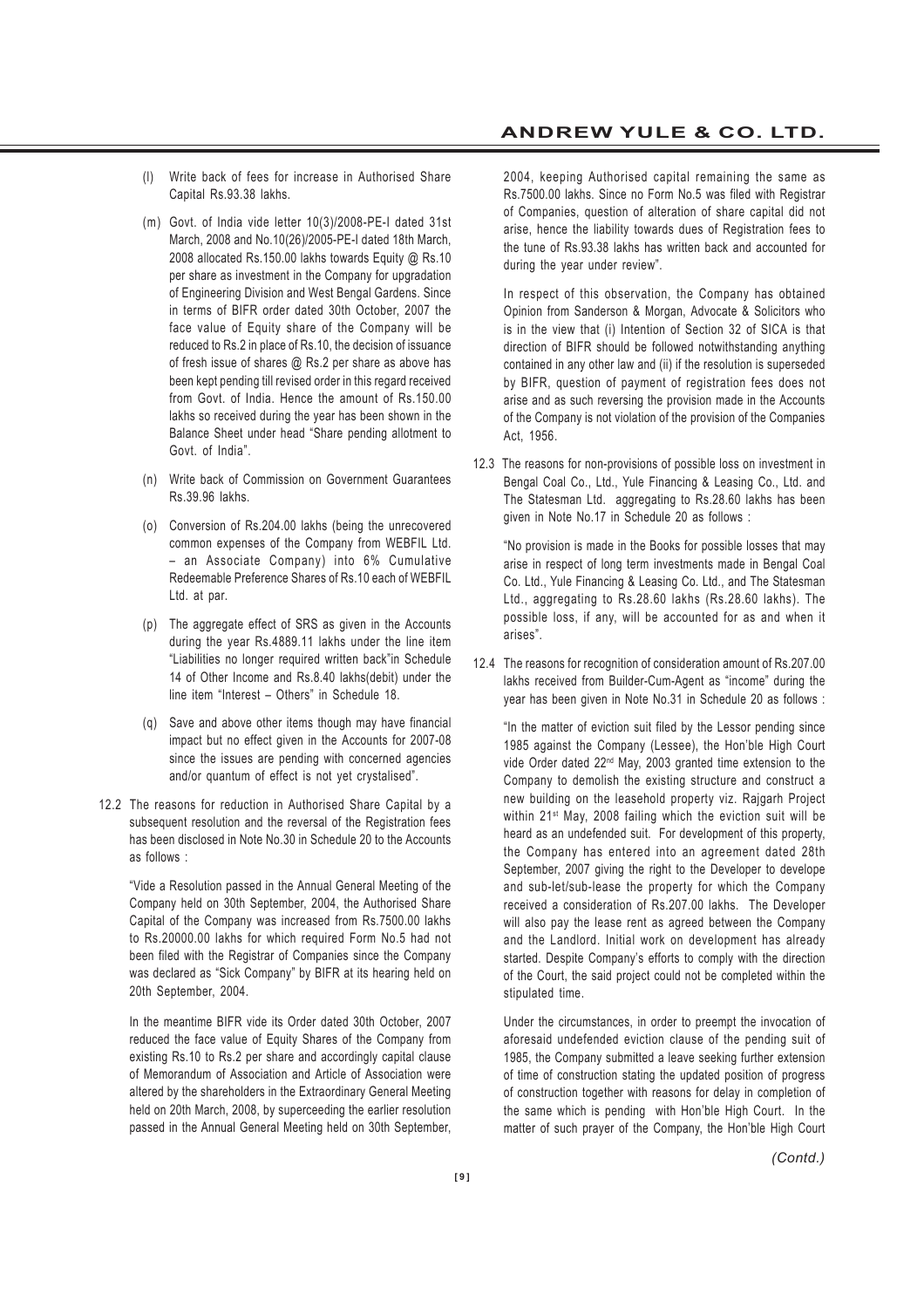has given specific direction in this regard vide order dated 11<sup>th</sup> June, 2008, which are as under :–

- (a) Suit will not be transferred to undefended list.
- (b) Sebait will receive monthly occupancy charges @ Rs.3.00 lakh per month from April, 2008 onwards.
- (c) The order will not stand in the way of the parties settling the matter out of Court.
- (d) More importantly, Plaintiff and other appearing Sebait and the next friend of the Deity have no objection what the defendant has sought for.

In view of such position, direction from Hon'ble High Court, which has been consented by Lessor, the Company expects that the matter will be settled amicably with the lessor, and extension of time for development of the property will be granted by the Court as given in the past by the same Court. Therefore, one time consideration of Rs.207.00 lakh as aforesaid has been recognised as income during the year as the Company is reasonably certain that the above mentioned matter will be settled amicably with the Landlord and will be agreed by the Court".

- 12.5 The reason for showing write-back of interest on loans and others as "Other Income" has been disclosed in Note no.3 in Schedule 20 as mentioned above (Para 12.1).
- 12.6 Non-confirmation and non-reconciliation of year and balances in respect of Sundry Debtors, Deposits, Advances Creditors dues to/ from Govt. Undertakings and stock with third parties have been disclosed in Note No.13 in Schedule 20 as follows :

"Sundry debtors, claims receivable, deposits and advances to parties, sundry creditors and other liabilities as well as Loans from Financial Institutions, loan from WB Govt. under Subsidised Housing Scheme and Bodies Corporate, in the absence of confirmations, wherever necessary, are taken as per book balances and are subject to reconciliation and adjustments thereon having an impact of revenue nature, if any, will be made in the year in which those are finally settled".

- 12.7 [i] The reasons for non-compliance of Section 372A(1) of the Companies Act, 1956, in respect of :
	- [a] Investment of Rs.305 lakhs in "Zero Rate Unsecured Redeemable Bond" of WEBFIL Ltd. has been given in Note No.18 in Schedule 20 as follows :

"Yule Financing & Leasing Co. Ltd. (YFLC), an Associate Company of Andrew Yule & Co. Ltd. (AYCL), had large amount of overdue public deposits lying outstanding which could neither be repaid nor serviced primarily because of serious liquidity problem faced by them. Affected depositors resorted to legal action through various Regulatory Authorities, Consumers' Forum and Court of Law. Under the circumstances and in order to pre-empt any coercive action, AYCL being a premier promoter was compelled to intervene with dual objectives of bailing out YFLC and to protect the interest of the affected public depositors.

In November, 2003, GOI approved a Financial Restructuring proposal of AYCL which also included funding to YFLC to the extent of Rs.500.00 lakhs to pay off its large number of affected public depositors. Since fund approved under the scheme was insufficient due to non materialisation of important components namely receipt from dis-investments of shares in Group Companies and mobilisation of fund through Bond issue, the Company could release part fund of Rs.75.00 lakhs only in 2005-06. Owing to pressing requirement, balance fund of Rs.425.00 lakhs was released in favour of YFLC out of the proceeds of 9.1% Bond issued by the Company for Rs.2000.00 lakhs in February, 2007 prior to receipt of Govt. of India approval dated 19th March, 2007 wherein required Interest Free Government Fund for this purpose was earmarked which was received subsequently.

Under this circumstances, the decision of the Company to provide unsecured loan of Rs.500.00 lakhs to YFLC @ 5.5% interest p.a. was based on judicious assessment of situation keeping in view the larger interest of the affected small depositors and consequential obligation of the Company as a whole being the premier promoter. It is to be noted that YFLC has serviced the interest due for the financial year 2006-07 and 2007-08 accordingly. Hence any assessment need to be made after taking into account of the view of this issue in totality instead of non-compliance, if any, of sub-section (1) of Section 372(A) of the Companies Act alone".

- [b] Unsecured Loan of Rs.500 lakhs to Yule Financing & Leasing Co., Ltd. @ 5.5% p.a. has been given in Note No.18 in Schedule 20 as mentioned above [Para 12.7].
- [ii] The reasons for non-provision against possible loss arising out of unsecured loan of Rs.500 lakhs as referred to (i) and (ii) hereinabove has also been given in Note No.18 in Schedule 20 as mentioned above [Para 12.7].
- [iii] In respect of the above observations, the Company has obtained opinion from Sanderson & Morgans, Advocates & Solicitors who is in view that Section 18 is to be read with Section 32 of SICA and thus by virtue of overriding effect given under Section 32, by not passing resolutions under Section 372A of the Companies Act for implementing the direction of BIFR, the Company has not violated the provisions of the Companies Act, 1956.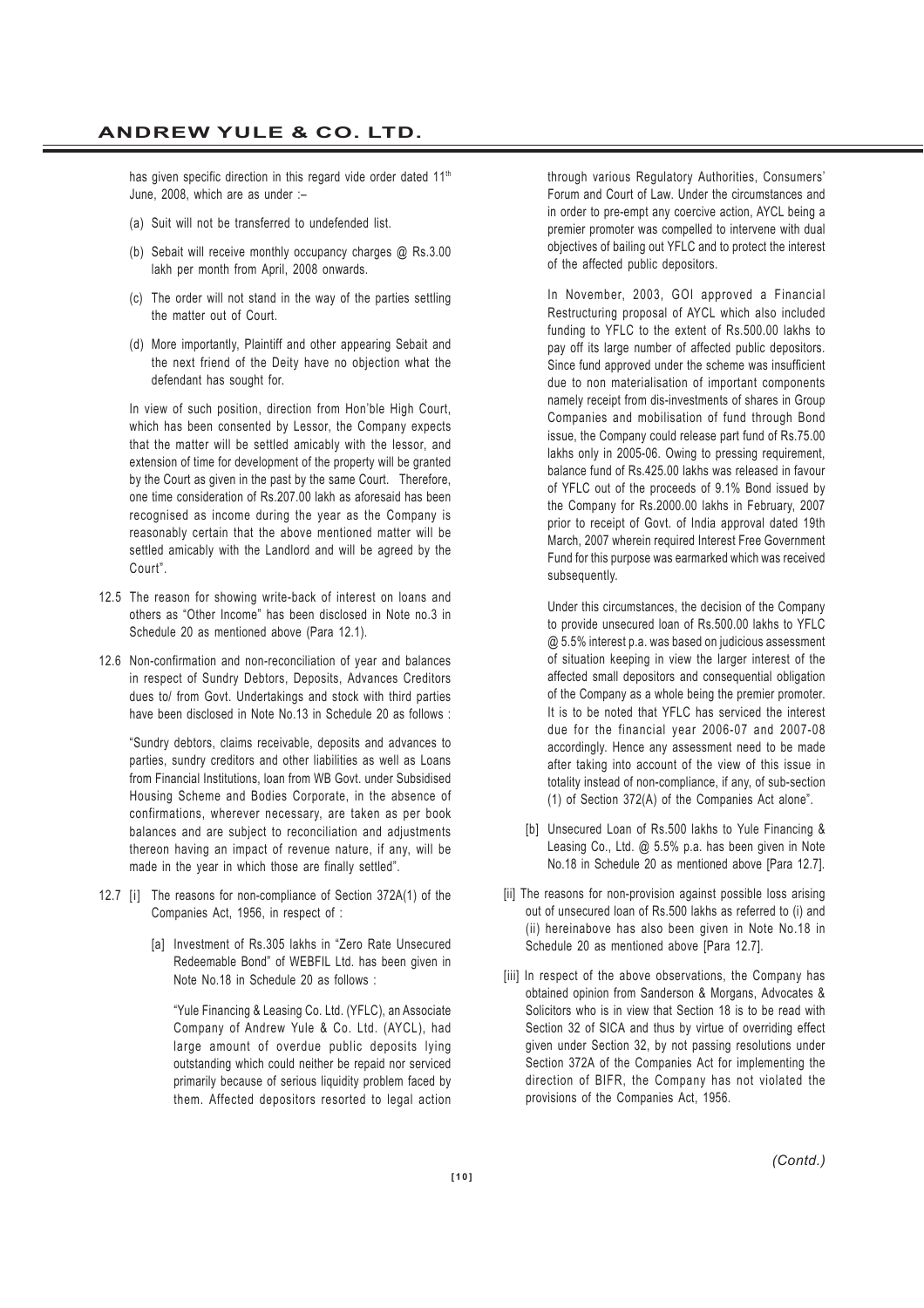#### **13.0 COMPTROLLER & AUDITOR GENERAL OF INDIA'S REVIEW AND COMMENTS:**

The Comptroller and Auditor General of India has no comments upon or supplement to the Auditors' Report under Section 619(4) of the Companies Act, 1956 on the Accounts of the Company for the year ended 31st March, 2008. Review of the Accounts by the Comptroller and Auditor General of India is annexed to this report.

#### **14.0 HUMAN RESOURCES DEVELOPMENT :**

The Company considers that the human resources are valuable assets for the Company and its Group. The Company endeavours to provide an environment where each employee is motivated to contribute his best to achieve the Company's objective. Training and development of its personnel is a priority and is ensured through succession planning, job rotation, on the job training, training programme workshops. Total number of training mandays during 2007-08 were 479 (2006-07 : 213) imparted in house, at some professional institutes in India and at Chambers of Commerce & Industry.

The total number of employees of the Company and its subsidiaries as on 31st March, 2008 stood at 15802.

#### **15.0 MAJOR ACCOUNTING POLICIES :**

The major accounting policies of the Company are annexed to the Accounts.

#### **16.0 CORPORATE GOVERNANCE REPORT :**

As per Clause 49 of the Listing Agreement with the Stock Exchanges a Report on Corporate Governance together with a certificate from the Auditors regarding compliance of conditions of Corporate Governance is annexed and forms part of this Annual Report.

#### **17.0 DIRECTORS' RESPONSIBILITY STATEMENT :**

In terms of Section 217(2AA) of the Companies Act, 1956, your Directors confirmed that :

- [i] In the preparation of annual accounts, the applicable accounting standards have been followed along with proper explanation relating to material departures wherever applicable.
- [ii] The Directors have selected such accounting policies and applied them consistently and made judgement and estimates that are reasonable and prudent so as to give a true and fair view of the state of affairs of the Company as at the end of the Accounting year and of the profit/loss of the Company for that period.
- [iii] The Directors have taken proper and sufficient care for the maintenance of adequate accounting records in accordance

with the provisions of this Act for safeguarding the assets of the Company and for preventing and detecting fraud and other irregularities.

[iv] The Directors have prepared annual accounts on a going concern basis.

#### **18.0 AUDITORS :**

The Comptroller and Auditor General of India appointed (i) Messrs. A.R. Maiti & Co., (ii) Messrs. G.P. Agrawal & Co., and (iii) Messrs. Mitra, Ghosh & Ray, all Chartered Accountants as Joint Auditors for the year ended 31st March, 2008.

The Auditors for the year ending 31st March, 2009 will be appointed by the Comptroller & Auditor General of India.

#### **19.0 DIRECTORS :**

Shri D.R.S. Chaudhary, Joint Secretary to the Govt. of India, Department of Heavy Industry, Ministry of Heavy Industries & Public Enterprises, had resigned from the Board vide letter dated 17th March, 2008.

Shri Rajiv Bansal, Joint Secretary to the Govt. of India, Department of Heavy Industry, Ministry of Heavy Industries & Public Enterprises, was appointed a part-time official Director on the Board of the Company with effect from 26th June, 2008, in place of Shri D.R.S. Chaudhary.

Shri Ardhendu Sen ceased to be a Director with effect from 30th November, 2007. Shri Sumanta Chaudhary, Secretary, Industrial Reconstruction & Public Enterprises Dept., Govt of West Bengal, was appointed a part-time Director with effect from 30th November, 2007, in the vacancy caused by the resignation of Shri Ardhendu Sen.

Shri Ashok Kumar Basu was appointed as part-time Director on the Board of Directors of the Company with effect from 30.11.2007 as an Additional Director and will hold office till the conclusion of ensuing Annual General Meeting. The Company has received a Notice Under Section 257 of the Companies Act, 1956, proposing the appointment of Shri Basu as Director.

The Central Government has appointed Shri R.K. Sikdar as Director (Planning) of the Company for a period of five years with effect from 7th January, 2008 or till the date of his superannuation, or until further orders, whichever event occurs the earliest.

Shri Ashoke K. Dutta was appointed as part-time Director on the Board of the Company with effect from 16.01.2008 as an Additional Director and will hold office till the conclusion of ensuing Annual General Meeting. The Company has received a Notice Under Section 257 of the Companies Act, 1956, proposing the appointment of Shri Dutta as Director.

Shri Amitav Kothari was appointed as part-time Director on the Board of the Company with effect from 1st April, 2008, as an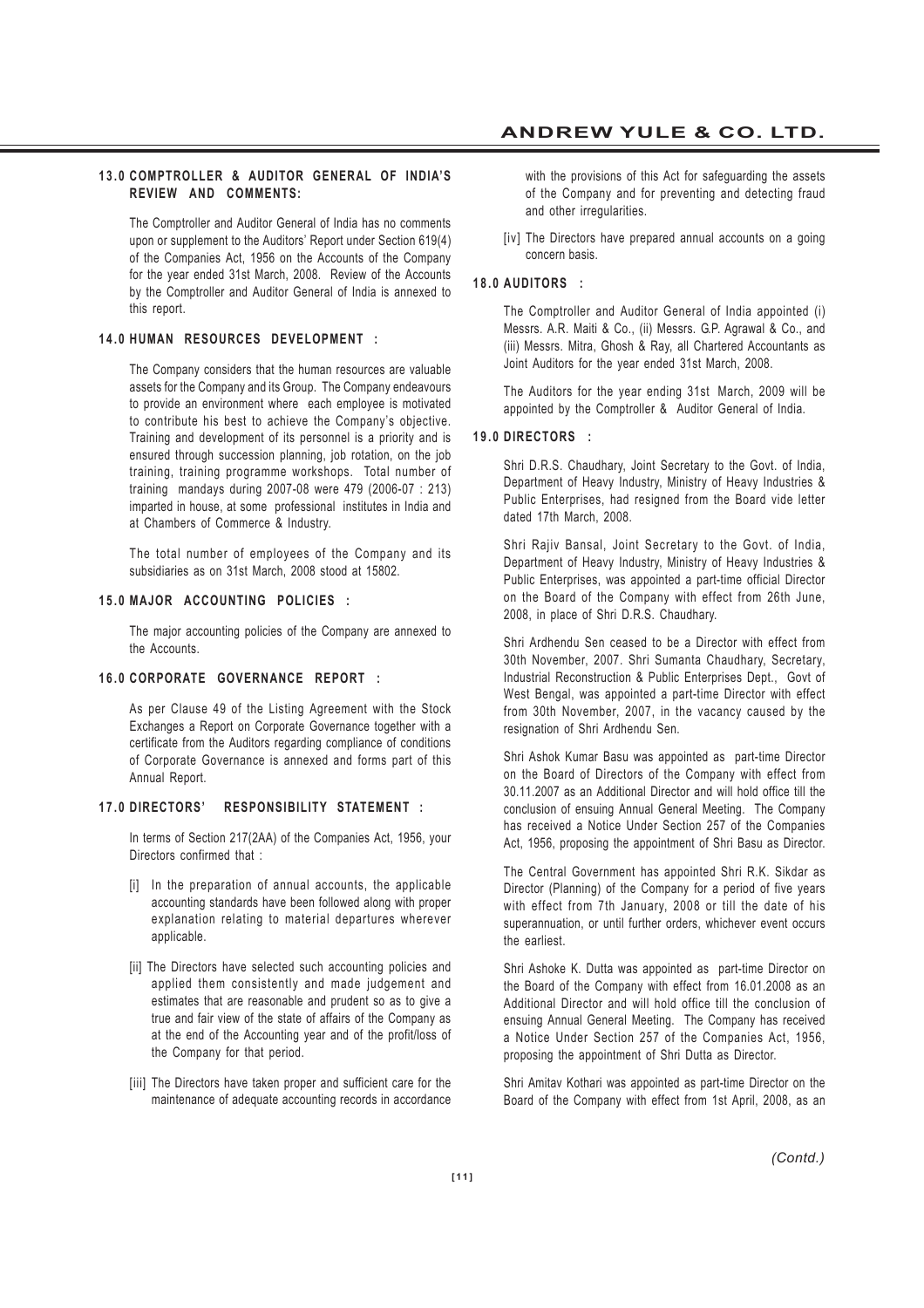Additional Director and will hold office till the conclusion of ensuing Annual General Meeting. The Company has received a Notice Under Section 257 of the Companies Act, 1956, proposing the appointment of Shri Kothari as Director.

Shri Amitava Ray retires from the Board by rotation and being eligible offers himself for re-appointment.

Shri A.R. Nagappan was appointed and inducted as special Director in the Board by BIFR U/s. 16(4) of SICA, vide its letter dated 7th November, 2007.

CA. S. Muralidharan, Director (Finance) of the Company resigned from the Board of Directors of the Company with effect from close of the business of 22nd July, 2008.

#### **20.0 ROLE OF VIGILANCE :**

The focus of the Vigilance Department of your Company was to create awareness amongst the employees to ensure transparency in all their activities and dealings.

More thrust is being given on preventive vigilance. CVC guidelines received from time to time were followed as preventive measures.

On the Punitive side, confidential enquiries and investigations were initiated on verifiable complaints brought to the notice of Vigilance Department and appropriate disciplinary action set-in motion as and when mis-conduct were prima facie established.

#### **21.0 RAJBHASA :**

Your Company is committed to the implementation of the Official Language Policy of Government of India and has complied with the requirements under the Official Language Act, 1963 and the rules thereunder.

#### **22.0 PARTICULARS OF EMPLOYEES :**

No employee of the Company received remuneration in excess of the limit prescribed in Section 217(2A) of the Companies Act, 1956 read with the Companies (Particulars of Employees) Rules, 1975 as amended.

#### **23.0 ACKNOWLEDGEMENT :**

Your Directors place on record their appreciation of the endeavour of the employees at all levels and the services rendered by them.

The Board also gratefully acknowledges the valuable guidance, support and co-operation received from Department of Heavy Industry, Ministry of Heavy Industries & Public Enterprises, Government of India as well as other Ministries in both Central and State Governments.

The Board is also thankful to the Company's valued shareholders, esteemed customers for their valued patronage and for the support received from the bankers, financial institutions, bond-holders and suppliers in India and abroad.

On behalf of the Board, Kolkata, KALLOL DATTA 13th August, 2008 *Chairman and Managing Director.*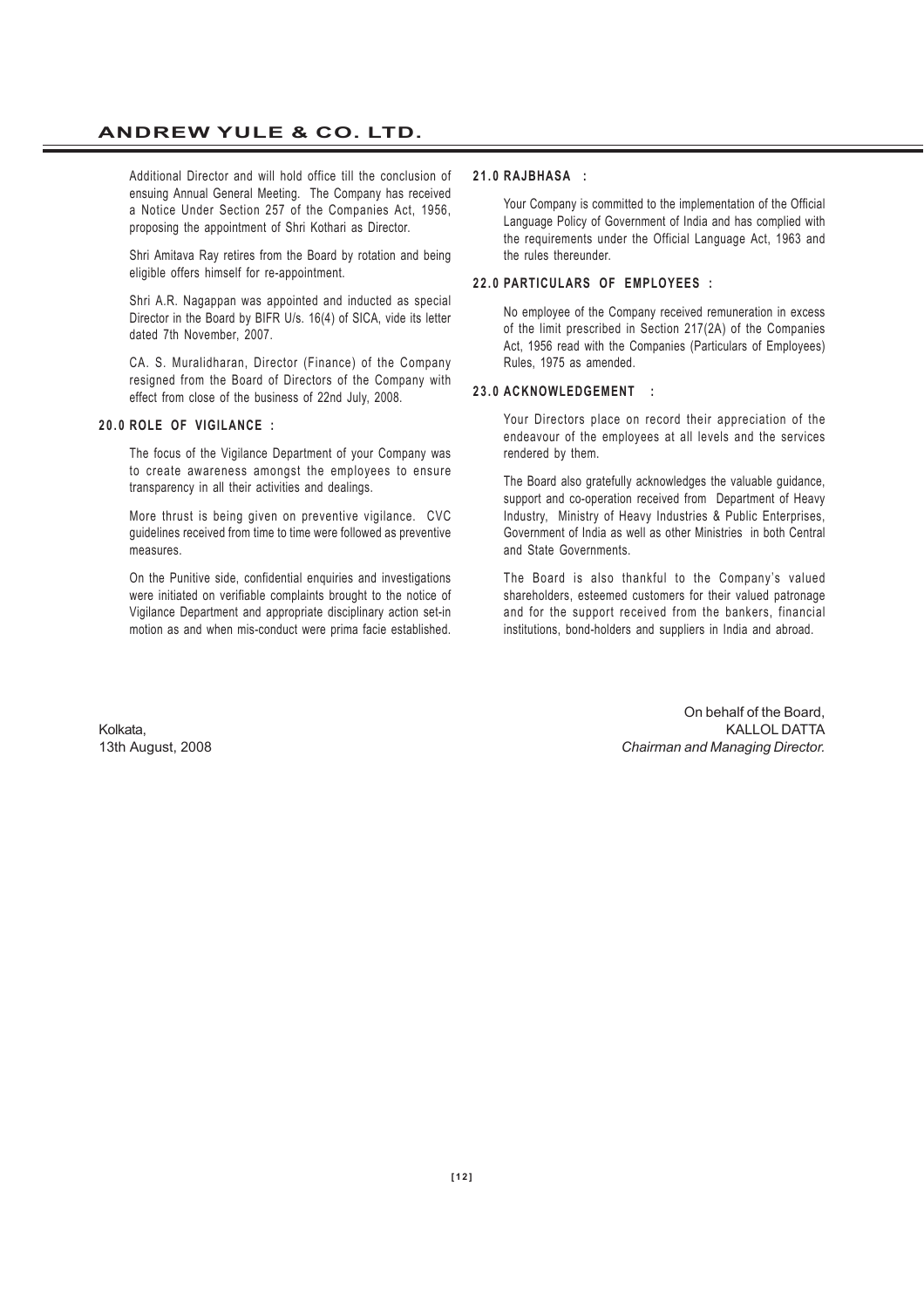# **ANNEXURE TO DIRECTORS' REPORT.**

#### **Management Discussion & Analysis.**

#### **Business Scenario :**

Your Directors anticipate the domestic tea market to remain buoyant and higher price levels is expected during the entire season. Price level for the year are expected to be higher than previous year due to shortage of Tea in the market.

With large investments in new integrated Steel Plants and augmentation of existing Steel Plants a large number of industrial fans manufactured by us are required and this makes the future of your Engineering Division brighter.

A major growth in the Power Sector during past few years resulted in higher level of demand for electricity distribution products. Considering the technical superiority and brand image of Yule Products, your directors are confident that there will be no difficulty in securing good orders from the market for your Electrical Division.

#### **Opportunities & Threats :**

Your Tea Gardens have the potential to achieve higher yield & best quality of tea but investment in planting, replanting, infilling, replacement & modernization of equipment & manufacturing facilities has to be made in the coming years to come up to the desired level.

Your Engineering Division had established credibility in supply and installation of Industrial Fans as well as Effluent Treatment Plant for Water Pollution Projects, but due to poor performance in the past, it is taking time to re-establish credential in the market.

Your Electrical Division has pioneered in specialized energy efficient products for the Rural Electrification Programme for the country. This

Division enjoys the major market share in supplying Automotive Voltage Regulator, Special Voltage Regulator, Transformer, Flame Proof and Non-Flame Proof Electrical Switchgears etc. but due to shortage of working capital, execution of orders are getting delayed. However, action has been taken to take care of the problem.

#### **Segmentwise Performance :**

The Company is a multi-segment Company as mentioned in Note No.22 in Schedule 20 of the Accounts.

#### **Outlook :**

Considering the present market scenario, improvement in operational efficiency and various strategic measures undertaken, the overall outlook for the year 2008-09 looks to be positive.

#### **Risk & Concerns :**

Apart from normal risk applicable to an industrial undertaking, the Company does not foresee any serious area of concern.

#### **Financial Performance :**

The details of financial performance of the Company are appearing in the Balance Sheet & Profit & Loss Account for the year. During the year sales volume has increased by 24.09% and profit raised to Rs.8.61 crores from the loss of Rs.90.11 crores which is a turn around of Rs.98.72 crores.

#### **Human Resource :**

During the year employer/employee relationship remain cordial. With regard to the pending settlements, discussions were in progress.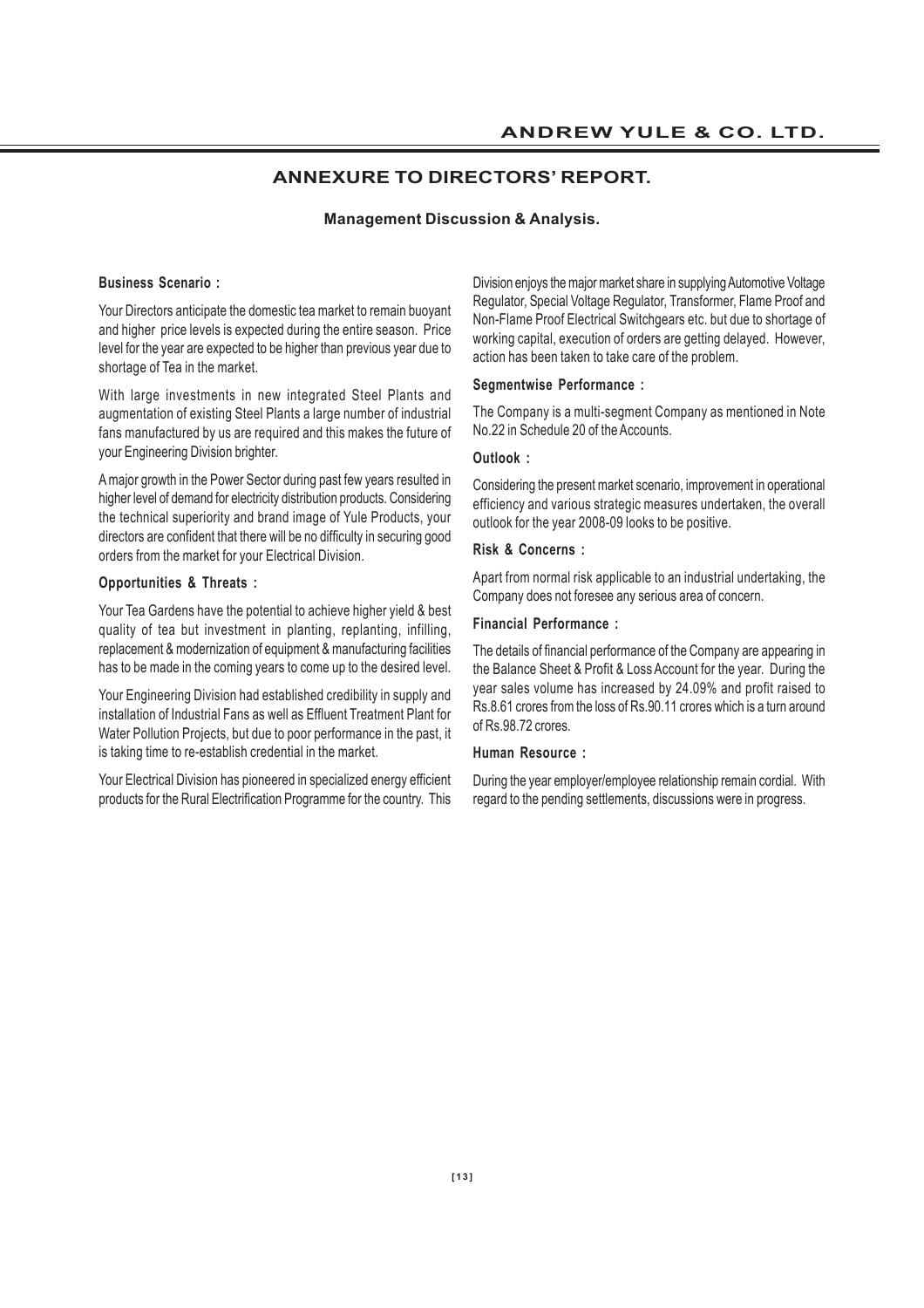### **INFORMATION PURSUANT TO SECTION 217(1)(e) OF THE COMPANIES ACT, 1956.**

#### 1. **CONSERVATION OF ENERGY :**

### **A. Energy Conservation Measures taken :**

- [i] Installation of energy efficient VFBD Drier in four gardens of Tea Division has resulted in reduction of energy cost and fuel consumption. Moreover, the Division also installed energy efficient coal stove in one Tea Estate. Through upgradation of Panel Board and installation of Capacitor Banks in two Tea Estates, the Division has aimed to obtain benefit in future. The Division has also plans to install energy efficient machinery in future in all the Tea Estates in a phased manner in order to increase power factor efficiency.
- [ii] Steps taken by the Engineering Division for Energy Conservation by replacement of 5 HP Man Coolers by Low Duty Pedestal Fans.
- [iii] With the Installation of Translucent roofing sheets and wind powered ventilation device at the factory shed of Electrical Division at Mayurbhanj Road, Kolkata greater utilization of natural lighting and ventilation has been made.

#### **B. Proposal under Implementation for Reduction in Energy Consumption :**

Modern energy saving equipment will be installed in Electrical Division on consolidation of all the factories of Kolkata at Mayurbhanj Road Factory which is going on full swing.

#### **C . Impact of Measures at "A" & "B" above.**

Electrical energy consumed on light and fan have been significantly reduced. Further reduction in energy consumption will be achieved on completion of the consolidation activities.

|  | FORM A |                             |
|--|--------|-----------------------------|
|  |        | <b>FOR TEA ESTATES ONLY</b> |

| А. |    | <b>Power and Fuel Consumption</b>         |            | 31st March, 2008 | 31st March, 2007 |
|----|----|-------------------------------------------|------------|------------------|------------------|
|    | 1. | Electricity                               |            |                  |                  |
|    |    | Purchased<br>(a)                          |            |                  |                  |
|    |    | Unit KHW                                  |            | 86,47,934        | 75,61,569        |
|    |    | <b>Total Amount</b>                       | Rs.        | 4,70,58,952      | 4, 19, 77, 613   |
|    |    | Rate/Unit                                 | Rs.        | 5.44             | 5.55             |
|    |    | Own Generation<br>(b)                     |            |                  |                  |
|    |    | Through Generator (Diesel)<br>(i)         |            |                  |                  |
|    |    | Unit                                      | <b>KWH</b> | 18,79,223        | 22,29,175        |
|    |    | Unit/Ltr. of Diesel                       | <b>KWH</b> | 2.76             | 2.75             |
|    |    | Rate/Unit                                 | Rs.        | 11.44            | 11.94            |
|    |    | Through Generator (Natural Gas)<br>(ii)   |            |                  |                  |
|    |    | Unit                                      | <b>KWH</b> | Nil              | 1,38,144         |
|    |    | Unit/Scm of Gas                           | <b>KWH</b> | Nil              | 0.58             |
|    |    | Rate/Unit                                 | Rs.        | Nil              | 3.66             |
|    | 2. | Coal                                      |            |                  |                  |
|    |    | Quantity                                  | M.T.       | 5,941            | 6,076            |
|    |    | <b>Total Cost</b>                         | Rs.        | 1,75,42,451      | 1,79,40,607      |
|    |    | Rate                                      | Rs./MT     | 2,952.77         | 2,952.40         |
|    | 3. | <b>Furnace Oil</b>                        |            |                  |                  |
|    |    | Quantity                                  | Ltrs.      | 2,64,133         | 2,20,090         |
|    |    | <b>Total Cost</b>                         | Rs.        | 67,89,059        | 57,21,599        |
|    |    | Rate                                      | Rs./Ltr.   | 25.70            | 26.00            |
|    | 4. | Use of Gas for Processing                 |            |                  |                  |
|    |    | Quantity                                  | Scm        | 28,79,181        | 23,24,541        |
|    |    | <b>Total Cost</b>                         | Rs.        | 1,65,06,100      | 1,18,94,600      |
|    |    | Rate/Unit                                 | Rs.        | 5.73             | 5.12             |
| В. |    | <b>Consumption per Unit of Production</b> |            |                  |                  |
|    |    | Production - Bulk-Tea                     |            |                  |                  |
|    |    | Electricity                               | KWH/Kg     | 1.09             | 1.01             |
|    |    | Furnace Oil                               | Ltr/Kg.    | 0.03             | 0.02             |
|    |    | Coal                                      | Kg.        | 1.18             | 1.09             |
|    |    | <b>Natural Gas</b>                        | Scm./Kg    | Nil              | 0.56             |
|    |    |                                           |            |                  |                  |

*(Contd.)*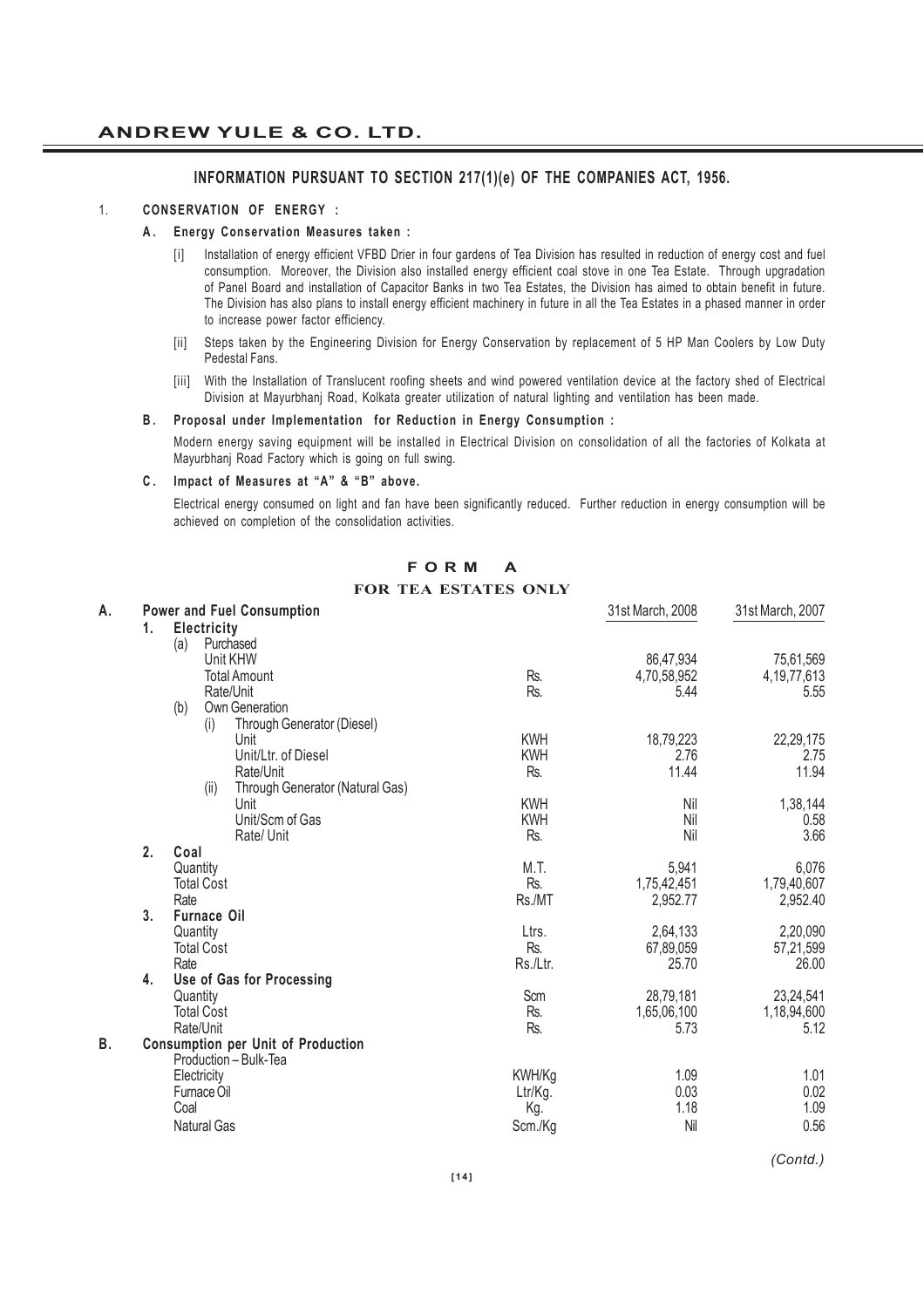# **F O R M B**

### **A. PARTICULARS FOR TECHNOLOGY ABSORPTION, RESEARCH & DEVELOPMENT (R&D) :**

# [i] Specific areas in which R&D was carried out by the Company :

- [a] Engineering Division has developed the following accessories of Industrial Fans :
	- 10½" Pressure fed White Metal Bearings.
	- Inlet Silencer size 700 x 2100 mm, 1500 x 6000 mm and 600 x 1800 mm.
- [b] Electrical Division has carried out R&D activities in the following areas :
	- [i] Design upgradation & testing of 1600 Amps 11 KV Indoor VCB.
	- [ii] Design upgradation for 33 KV PC VCB.
	- [iii] Validation Test for Yule HEAG make 11 KV, 20 KA, 630A outdoor VCB for capacitor bank switching test.
	- [iv] Re-Engineered Design of 12 KV VCB Indoor Panel for reduced width and distinct compartmentalized enclosure for Internal Arc suitably.
	- [v] Re Engineered Design of 36KV outdoor VCB for making provision of SF6 Gas filling.
- [vi] Re Engineered Design of 36KV outdoor VCB for value Engineering & adopting ABB Interrupter.
- [ii] Benefit derived as well as results of the above R & D Works : Due to above R&D work Engineering Division has been able to achieve a substantial cost saving in the form of import substitution (10½" dia pressure fed while metal bearing) vis-à-vis augmentation of revenue earnings (through sale of silencer).
- [iii] Future Plan of Action :
	- Engineering Division has planned to take up the assessment of developing 500 MW variable pitch Axial Flow ID PA Fans static to augment revenue.
	- In respect of Electrical Division
		- Revalidation Tests of all Re-Engineered Switchgear Products including Internal Arc Test.
		- Revalidation Tests for FLP Switchgear & TSU as per new standard.
		- Design & Development of 12 KV, 40KA Indoor VCB.
		- Design & Development of small vacuum capacitor switch.
		- Design & Development of small & compact vacuum contactor, for 3.3KV/6.6KV.
		- Design & Development of Epoxy insulated VCB &Indoor panel with further width reduction.
		- Software Development for Transformer Design & Switchgear application Engineering.

# **B. TECHNOLOGY ABSORPTION, ADAPTATION AND INNOVATION :**

[i] Efforts Made:

Technical know-how from the Collaborators were absorbed systematically and subsequently imported components have been substituted by indigenously developed components.

- [ii] Benefits derived : The R&D effort helped to cater the need of present days requirements of the industry and achieving extra edge on this competitive market.
- [iii] Particulars of Imported Technology in the last 5 years : Nil.

### **C. FOREIGN EXCHANGE EARNING AND OUTGO :**

| Foreign Exchange earnings were | <b>Rs.5.38 lakhs</b> |
|--------------------------------|----------------------|
| Foreign Exchange outflow were  | Rs.3.06 lakhs        |

On behalf of the Board, Kolkata, KALLOL DATTA 13th August, 2008. *Chairman and Managing Director.*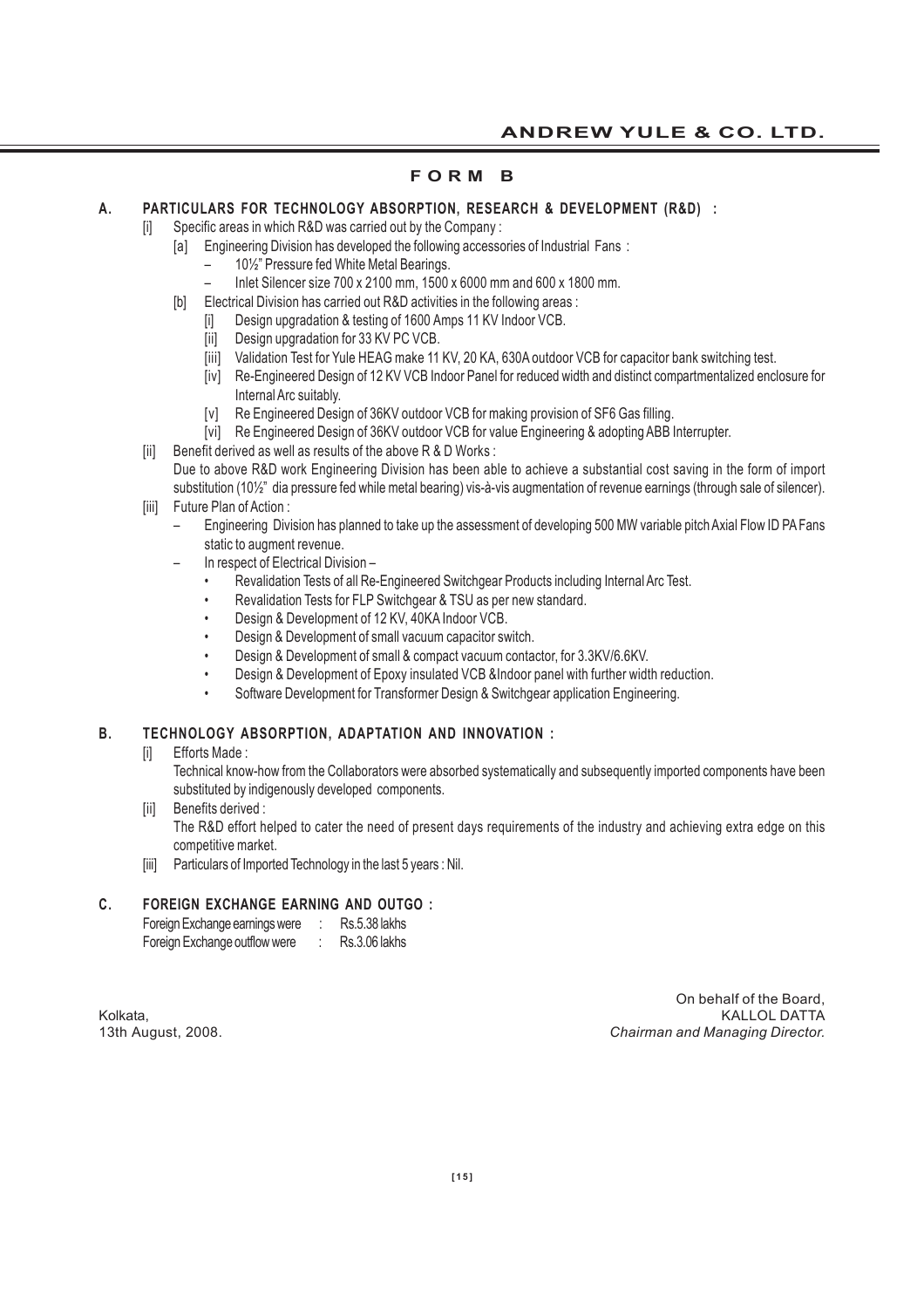### **REPORT ON CORPORATE GOVERNANCE**

#### **1. Company's Philosophy :**

The Company is committed to attain the highest standard of Corporate Governance by placing emphasis on transparency, professionalism, accountability, integrity and to promote ethical conduct throughout the organization with the main object to enhance the value of all stakeholders namely shareholders, customers, creditors, employees and bankers.

#### **2. Board of Directors :**

In terms of the Company's Corporate Governance Policy, all statutory and other significant and material information are placed before the Board of Directors to enable it to discharge its responsibilities of strategic supervision of the Company as trustees of the Shareholders.

#### **2.1 Composition :**

The Board of Directors of the Company comprises of eminently qualified Executive and Non-Executive Directors. The total number of Directors of the Company as on 31st March, 2008 was nine of which four (4) were whole-time Directors, viz. Chairman & Managing Director, Director (Finance), Director (Personnel), Director (Planning) and Five (5) were part-time Non-Executive Independent Directors.

The composition of the Board of Directors and the number of other Directorship and Membership/Chairmanship held by the Directors in the Committees of various Companies as on 31st March, 2008 are given below :

|                   |                        |                                    | No. of other      |           | Committee Membership        |
|-------------------|------------------------|------------------------------------|-------------------|-----------|-----------------------------|
|                   |                        | Category of                        | Directorship held |           | held in other Companies. xx |
| Name of Directors |                        | Directorship                       | as on 31,03,2008  | As Member | As Chairman                 |
| 1.                | Shri Kallol Datta      | Chairman & Managing Director       | 13                |           | Nil                         |
| 2.                | CA. S. Muralidharan    | Director (Finance)                 | 8                 |           | Nil                         |
| 3.                | Shri Indrajit Sengupta | Director (Personnel)               | 8                 |           | Nil                         |
| 4.                | Shri R.K. Sikdar       | Director (Planning)                | 5                 | Nil       | Nil                         |
| 5.                | Shri Sumanta Chaudhuri | Independent Non-Executive Director | 4                 | Nil       | Nil                         |
| 6.                | Shri Amitava Ray       | Independent Non-Executive Director |                   | Nil       | Nil                         |
|                   | Shri Subir Das         | Independent Non-Executive Director |                   |           | Nil                         |
| 8.                | Shri Ashok Kr. Basu    | Independent Non-Executive Director | 4                 | Nil       | Nil                         |
| 9.                | Shri Ashoke K. Dutta   | Independent Non-Executive Director |                   | Nil       | Nil                         |
|                   | 10. Shri A.R. Nagappan | Special Director-BIFR Nominee.     |                   |           | Nil                         |

Exclude Directorship in Private Limited Companies, foreign companies and companies under Section 25 of the Companies Act, 1956 and memberships of Managing Committees of various Chambers/bodies.

xx Represents Membership/Chairmanship of Audit Committee, Investors Grievance Committee and Remuneration Committee.

Notes : Shri D.R.S. Chaudhary resigned from the Board on 19th March, 2008.

Shri Rajiv Bansal was appointed as Non-Executive Director in place of Shri D.R.S. Chaudhuri with effect from 26th June, 2008.

Shri R.K. Sikdar was appointed as Director (Planning) with effect from 7th January, 2008.

Shri Ashok Kumar Basu and Shri Ashoke K. Dutta were appointed as Independent Non-Executive Director with effect from 5th November, 2007 and 14th January, 2008 respectively.

Shri Sumanta Chaudhuri was appointed as a Independent Non-Executive Director with effect from 30th November, 2007 in place of Shri Ardhendu Sen.

Shri Amitav Kothari was appointed as Independent Non-Executive Director w.e.f. 1st April, 2008.

CA. S. Muralidharan was on Board upto 22nd July, 2008.

Shri A.R. Nagappan was inducted as a Special Director by BIFR w.e.f. 26.12.2007.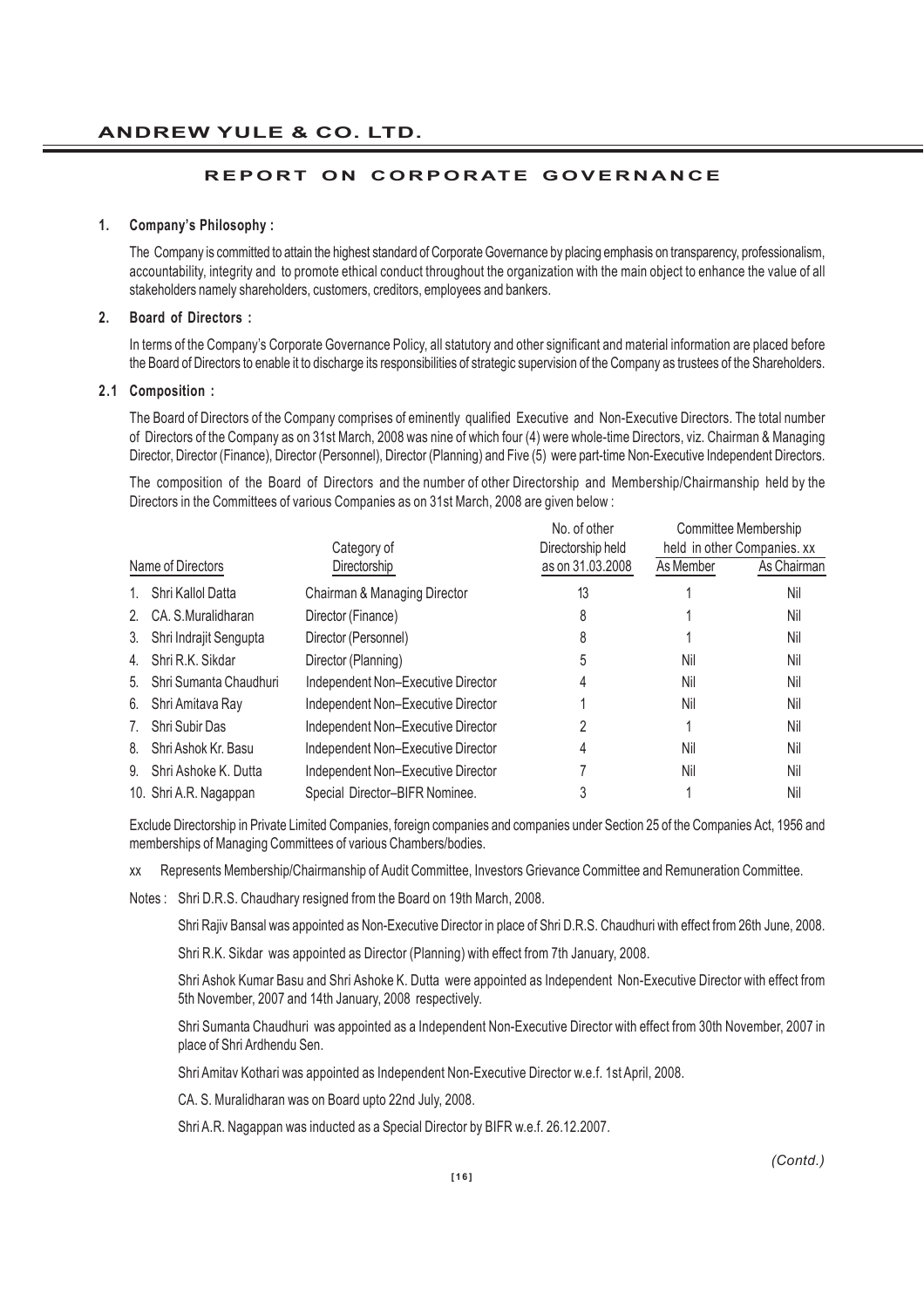### **2.2 Board Meetings :**

Dates of Board Meetings are fixed in advance and agenda papers are circulated to Directors at least Seven days before the meeting. Meetings and Attendance :

During the financial year ended 31st March, 2008 Four Meetings of the Board of Directors were held on 11th July, 2007 (Adjourned Meeting on 28.06.07), 28.09.07, 26.12.07 and 19.03.2008.

Attendance of Directors at the Board Meetings and at the Annual General Meeting (AGM) :

|                | Name of Directors               | No. of Board Meetings<br>Attended | Attendance of the Last<br><b>Annual General Meeting</b><br>held on 21st September, 2007 | Remarks                                                                        |
|----------------|---------------------------------|-----------------------------------|-----------------------------------------------------------------------------------------|--------------------------------------------------------------------------------|
|                | <b>Executive Directors:</b>     |                                   |                                                                                         |                                                                                |
| 1.             | Shri Kallol Datta               | 4                                 | Yes                                                                                     |                                                                                |
| $\overline{2}$ | CA. S. Muralidharan             | 4                                 | Yes                                                                                     | Ceased to be a Director w.e.f.<br>close of the business of 22nd<br>July, 2008. |
| 3.             | Shri Indrajit Sengupta          | 4                                 | Yes                                                                                     |                                                                                |
| 4.             | Shri R.K. Sikdar                |                                   | <b>No</b>                                                                               | Inducted as a Director w.e.f.<br>7th January, 2008.                            |
|                | <b>Non-Executive Directors:</b> |                                   |                                                                                         |                                                                                |
| 1.             | Shri Rajiv Bansal               |                                   | <b>No</b>                                                                               | Inducted as a Director w.e.f.<br>26th June, 2008.                              |
| 2.             | Shri D.R.S Chaudhary            | 3                                 | No                                                                                      | Ceased to be Director w.e.f.<br>19th March, 2008.                              |
| 3.             | Shri Subir Das                  | 4                                 | Yes                                                                                     | $\cdots$                                                                       |
| 4.             | Shri Amitava Ray                | $\overline{2}$                    | No                                                                                      |                                                                                |
| 5.             | Shri Ashok Kumar Basu           |                                   | N <sub>o</sub>                                                                          | Inducted as a Director w.e.f.<br>5th November, 2007.                           |
| 6.             | Shri Ashoke K. Dutta            |                                   |                                                                                         | Inducted as a Director w.e.f.<br>14th January, 2008.                           |
| 7.             | Shri Sumanta Choudhuri          |                                   |                                                                                         | Inducted as a Director<br>w.e.f.30th November, 2007.                           |
| 8.             | Shri Amitav Kothari             |                                   |                                                                                         | Inducted as a Director w.e.f.<br>1st April, 2008.                              |
| 9.             | Shri Ardhendu Sen               |                                   | <b>No</b>                                                                               | Ceased to be Director w.e.f.<br>30th November, 2007.                           |
| 10.            | Shri A.R. Nagappan              | 2                                 |                                                                                         | Inducted as a Special Director<br>by BIFR w.e.f. 26.12.2007.                   |

# **3. Committee of the Board of Directors :**

The Company is having a Committee of the Board of Directors, duly constituted by the Board of Directors, for last several years to supervise smooth functioning of the day to day operations of the Company and some of the major powers/authorities delegated to the said Committee are as under :

- [i] General powers of management.
- [ii] To borrow monies upto the specified limit from Banks, Financial Institution and others for working capital purposes.
- [iii] To authorise creation of securities including Equitable mortgage on the immovable properties of the Company, execution of security documents pertaining to term loan, bridge loan, working capital loan, etc.
- [iv] To issue Indemnity Bonds and Powers of Attorney.
- [v] Opening of Accounts with Banks.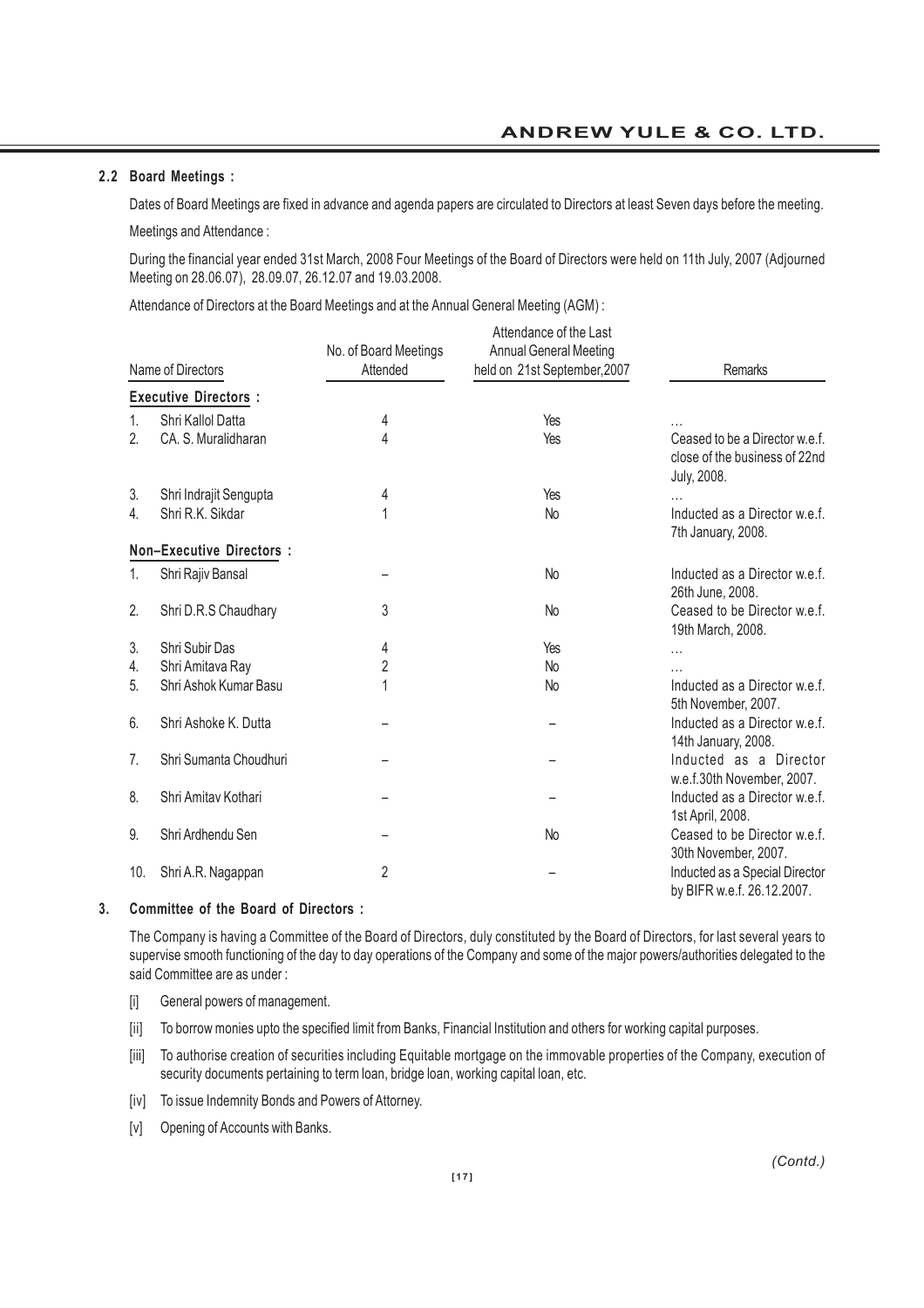# **ANDREW YULE & CO. LTD.**

- [vi] To approve overseas tour for official purpose.
- [vii] Sale of Fixed Assets.
- [viii] To invest funds of the Company in Government Securities, Postal Securities, long term deposit with Banks/Financial Institutions etc.
- [ix] To approve appointment of Consultants/Architects.
- [x] Approve transfer/transmission of shares.
- [xi] Carryout the function of Shareholders/Investors Grievance Redressal Committee.

As on 31st March, 2008 the Committee of the Board of Directors were comprised of the following :

| Directors                                   | Designation                                    | Committee        | Status in the Number of Meeting Number of Meetings<br>held 2007-08 | Attended | Remarks                                         |
|---------------------------------------------|------------------------------------------------|------------------|--------------------------------------------------------------------|----------|-------------------------------------------------|
| Shri Kallol Datta                           | Chairman & Managing Director                   | Chairman         |                                                                    | 13       | Inducted as a member<br>w.e.f. 11th July, 2007. |
| Shri Indrajit Sengupta Director (Personnel) |                                                | Member           |                                                                    | 18       |                                                 |
| CA. S. Muralidharan<br>Shri Subir Das       | Director (Finance)<br>Director (Non-Executive) | Member<br>Member |                                                                    | 18       |                                                 |

The Minutes of the Committee of the Board of Directors are circulated as separate agenda item in the next meeting of the Board of Directors of the Company for noting and approval.

#### **4. Audit Committee :**

[a] Terms of reference :

The role and terms of reference of the Audit Committee cover the matters specified under Clause 49 of the Listing Agreements with the Stock Exchanges and Section 292A of the Companies Act, 1956 besides other terms as may be referred to it by the Board of Directors.

[b] Composition of the Audit Committee :

The Audit Committee as on 31st March, 2008, consist of Sarbashri Amitava Ray, Shri Ashok Kumar Basu and Subir Das, Non-Executive Directors. The Director (Finance), Chief Internal Auditor-cum-Adviser (Finance) and Senior Manager (Internal Audit) are the permanent invitees to the Committee and the Company Secretary acts as Secretary of the Committee.

The Board of Directors in its meeting held on 26th December, 2007 had reconstituted the Audit Committee as follows :-

| Shri Amitava Ray      | <br>Chairman |
|-----------------------|--------------|
| Shri Ashok Kumar Basu | <br>Member   |
| Shri Subir Das        | <br>Member.  |

The Director (Finance), Chief Internal Auditor-cum-Adviser (Finance) and Senior Manager (Internal Audit) are the permanent invitees to the Committee and the Company Secretary is the Secretary to the Committee.

[c] Attendance of each Member :

During the financial year ended 31st March, 2008, four meetings of the Audit Committee were held on 11th July, 2007, 28th September, 2007, 26th December, 2007 and 19th March, 2008 as under :  $\mathbf{r}$  .  $\mathbf{r}$ 

|                                            |  |                                           |           |                                          | Date of Meeting |
|--------------------------------------------|--|-------------------------------------------|-----------|------------------------------------------|-----------------|
| Shri Amitava Ray - Chairman Shri Subir Das |  |                                           | - Member. |                                          | 11.07.2007      |
| Shri Subir Das                             |  | - Chairman Shri D.R.S. Chaudhury - Member |           |                                          | 28.09.2007      |
| Shri Subir Das                             |  | - Chairman Shri D.R.S. Chaudhury - Member |           |                                          | 26.12.2007      |
| Shri Amitava Ray - Chairman Shri Subir Das |  |                                           |           | - Member. Shri Ashok Kumar Basu - Member | 19.03.2008      |

#### **5. Remuneration Committee :**

[a] The need for constitution of a Remuneration Committee is not felt by the Company in view of the fact that the Company is a

*(Contd.)*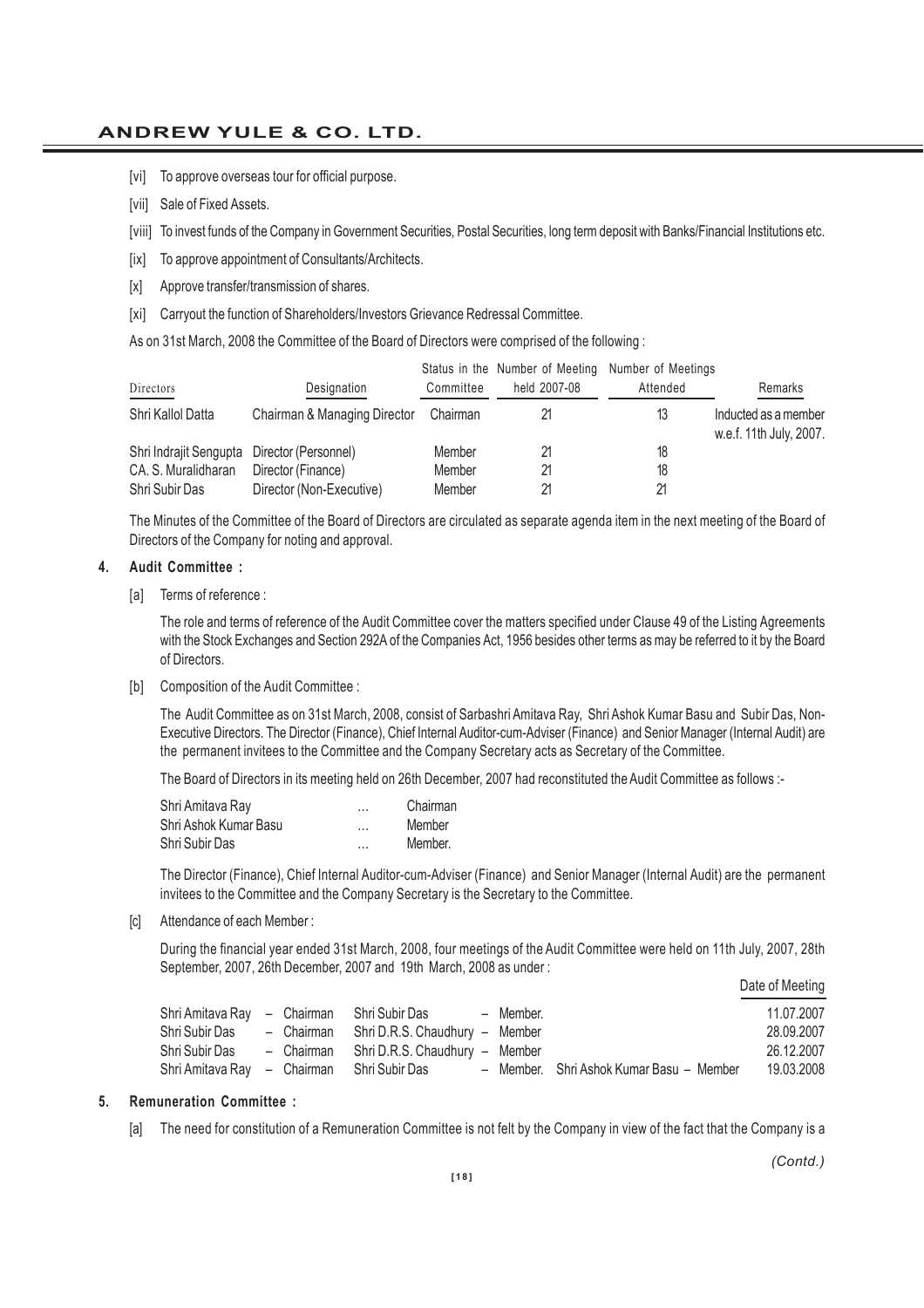$(D_2, D_0, D_2)$ 

Government Company in terms of Section 617 of the Companies Act, 1956. The remuneration of the whole-time functional Directors and other terms and conditions are fixed by the Government of India.

(b) The remuneration of the whole-time functional Directors include basic salary, allowances and perquisites as determined by the Government of India and also as per rules of the Company. The details of remuneration paid to all the whole-time functional Directors during the year ended 31st March, 2008 are given below :

| Name of the Directors  | Salary      | Perguisite  | (113.0003)<br>Total |
|------------------------|-------------|-------------|---------------------|
| Shri Kallol Datta      | 4.27.730.00 | 76.342.22   | 5.04.072.22         |
| Shri Indrajit Sengupta | 4.95.457.00 | 84.660.10   | 5,80,117.10         |
| CA. S. Muralidharan    | 5.77.803.00 | 1.03.536.07 | 6.81.339.07         |
| Shri R.K. Sikdar       | 1.18.632.00 | 15.439.40   | 1.34.071.40         |

The whole-time functional Directors are appointed for a period of five years or upto the date of Superannuation, whichever event occurs earlier. The appointment may, however, be terminated during this period by either side on three months' notice or on payment of three months' salary in lieu thereof.

No stock option Scheme is prevalent in the Company.

[c] The remuneration paid to part-time independent non-official Directors for attending the Board, Committee of the Board and Audit Committee Meetings consists only of sitting fees –

| Name of the Directors | Sitting Fees |
|-----------------------|--------------|
| Shri Amitava Ray      | Rs. 14.000/- |
| Shri Subir Das        | Rs. 72.000/- |
| Shri Ashok Kumar Basu | Rs. 7.000/-  |
| Shri A.R. Nagappan    | Rs. 10.000/- |

Non-Executive Directors are appointed by Government of India only and communicated through Department of Heavy Industries (DHI). None of the Non-executive Directors is holding any Equity Share of the Company.

Note : Shri A.R. Nagappan was appointed as a Special Director of BIFR on 26th December, 2007.

#### **6. Shareholders Grievance Redressal Committee :**

The matters relating to, redressal of shareholders' complaints viz. transfer/transmission of shares, non-receipt of copy of Annual Report etc are being looked after by the Committee of the Board of Directors as mentioned under paragraph 3 of this Report. Six complaints were received from the shareholders during the year 2007-08 and all of them have been attended to.

There is no complaint lying pending.

Number of shares pending transfer as on 31st March, 2008 was : Nil.

Shri Debabrata Bandyopadhyay, Company Secretary is the Compliance Officer of the Company.

#### **7. Code of Conduct :**

The Code of Conduct for the Directors and the Employees of the Company has been laid down by the Board and the same is posted on the website of the Company.

#### **8. Risk Management :**

The Company has an integrated approach to managing risk inherent in various aspects of the business.

#### **9. Disclosure :**

The details of the related party relationships and transactions, as required under Accounting Standard (AS) 18 "Related Party Disclosures" issued by ICAI are given under Note No.25 on Schedule 20 of the Annual Audited Accounts as at 31st March, 2008.

There were no transactions of material nature with its promoters, the Directors or their relatives etc. that may have potential conflict with the interests of the Company at large.

There were no instance of non-compliance by the Company, penalties, strictures imposed on the Company by the Stock Exchanges or SEBI or any statutory authority on any matter related to Capital markets, during the last three years.

*(Contd.)*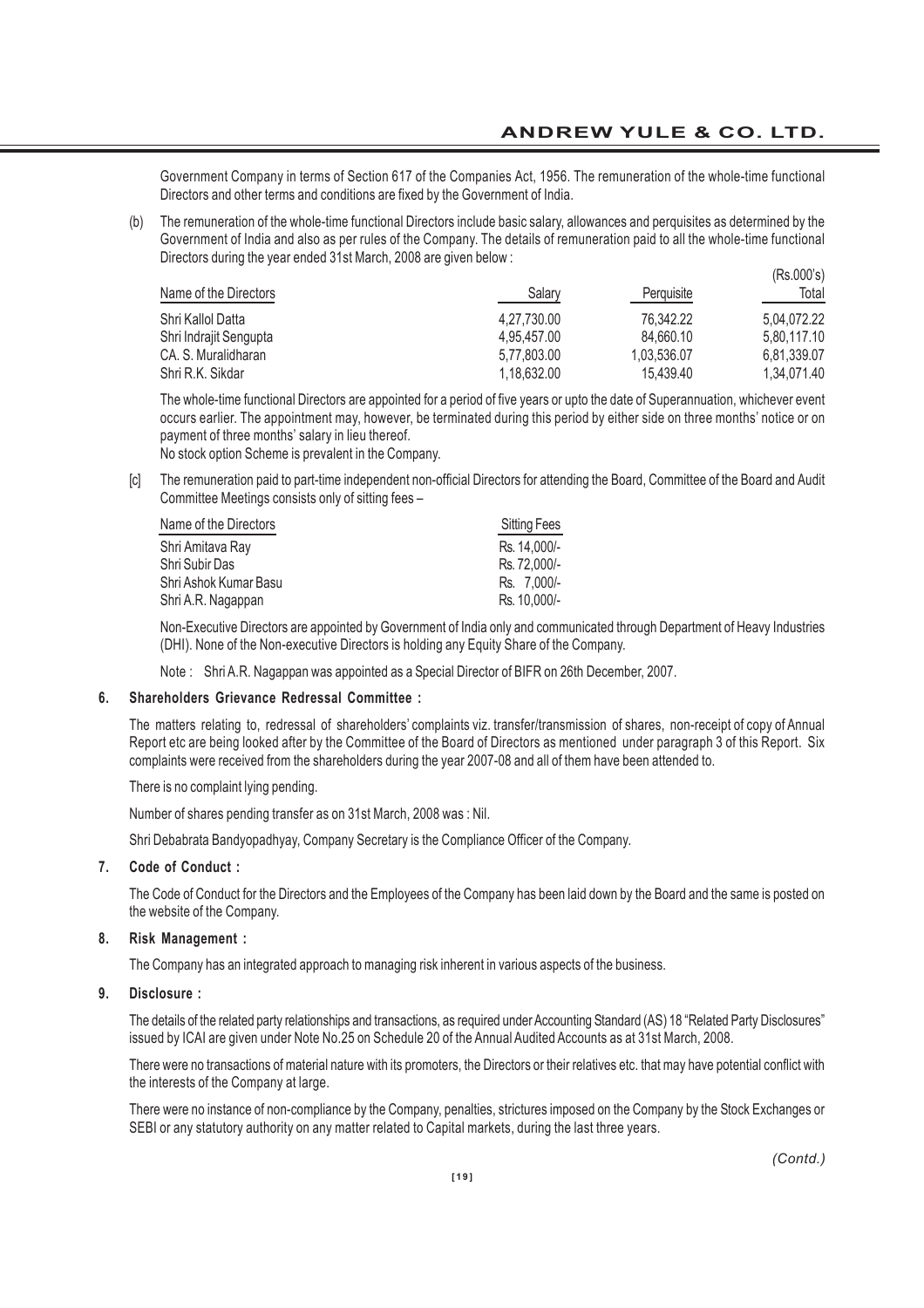# **ANDREW YULE & CO. LTD.**

### **10. GENERAL INFORMATION FOR SHAREHOLDERS : REGISTRATION NO.021-003229**

#### **CIN of the Company – L63090WB1919GOI003229**

Market price Data, High, Low during the

| Corporate and Registered Office                  | 'Yule House'.<br>8, Dr. Rajendra Prasad Sarani, Kolkata - 700 001<br>Tel: 2242-8210, 2242-8550<br>E-mail:yulecp@cal2.vsnl.net.in/yulesecy@vsnl.net/ay_secl@rediffmail.com<br>Telegram: "YULETIDE"<br>Fax: 91-33-2242-9770/2243-4741 |
|--------------------------------------------------|-------------------------------------------------------------------------------------------------------------------------------------------------------------------------------------------------------------------------------------|
| Date of Annual General Meeting, Time and venue : | 16th September, 2008<br>At the Williamson Magor Hall of The Bengal Chamber of Commerce & Industry,<br>Royal Exchange, 6, Netaji Subhas Road, Kolkata-700 001.                                                                       |
| <b>Financial Calendar</b>                        | April to March.                                                                                                                                                                                                                     |
| Date of Book Closure                             | From 10th September, 2008 to 16th September, 2008 (both days inclusive.)                                                                                                                                                            |
| Listing on Stock Exchange                        | The Stock Exchange, Mumbai.                                                                                                                                                                                                         |

The Listing Fees for the financial year 2007-08 has been paid to the Stock Exchange, Mumbai only as the Company has applied for delisting its shares from the Calcutta Stock Exchange Association Ltd. and Delhi Stock Exchange Association Ltd. under the provisions of SEBI (Delisting of Securities) Guidelines, 2003, and prior approval of the shareholders of the Company by a Special Resolution at the Annual General Meeting held on 26<sup>th</sup> September, 2005, and compliance of other formalities applicable.

| month in the last Financial Year (2007-2008)<br>traded at BSE.                               | Please see Annexure "A".                                                                                                                                                                                                                                                                |
|----------------------------------------------------------------------------------------------|-----------------------------------------------------------------------------------------------------------------------------------------------------------------------------------------------------------------------------------------------------------------------------------------|
| Registrar and Transfer Agents (for both<br>Physical and Dematerialised Shares)               | MCS LIMITED,<br>77/2A, Hazra Road, 3rd & 5th Floor,<br>Kolkata - 700 029<br>Phone: 2476-7350/54, 2454-1892/93                                                                                                                                                                           |
| Share Transfer System                                                                        | Transfer of shares in physical form are registered and despatched within 30 days<br>from the date of their receipt, in case documents are complete in all respects. The<br>Committee of the Board of Directors is empowered to approve transfers.                                       |
| Share Transferred during the year                                                            | Total number of Shares transferred in physical form during the year was<br>41234<br>Shares (Previous year - 16874 Shares)                                                                                                                                                               |
| Dematerialisation of Shares                                                                  | 1.13% Equity Shares have been dematerialised upto 31st March, 2008 and held<br>with National Securities Depositories Limited (NSDL) and Central Depository<br>Services (India) Ltd. (CDSL).                                                                                             |
| <b>ISIN</b>                                                                                  | INE 449C01025.                                                                                                                                                                                                                                                                          |
| Distribution of Shareholding and<br>Shareholding pattern as on 31 <sup>st</sup> March, 2008. | Please see Annexure "B".                                                                                                                                                                                                                                                                |
| Address for Correspondence                                                                   | Shareholder's Correspondence should be addressed to:<br>Andrew Yule & Co., Ltd.,<br>Share Department,<br>8, Dr. Rajendra Prasad Sarani, Kolkata - 700 001<br>Telephone: 2242-8210/2242-8550. Fax: 2242-9770<br>E-mail: yulecp@cal2.vsnl.net.in/yulesecy@vsnl.net/ay_secl@rediffmail.com |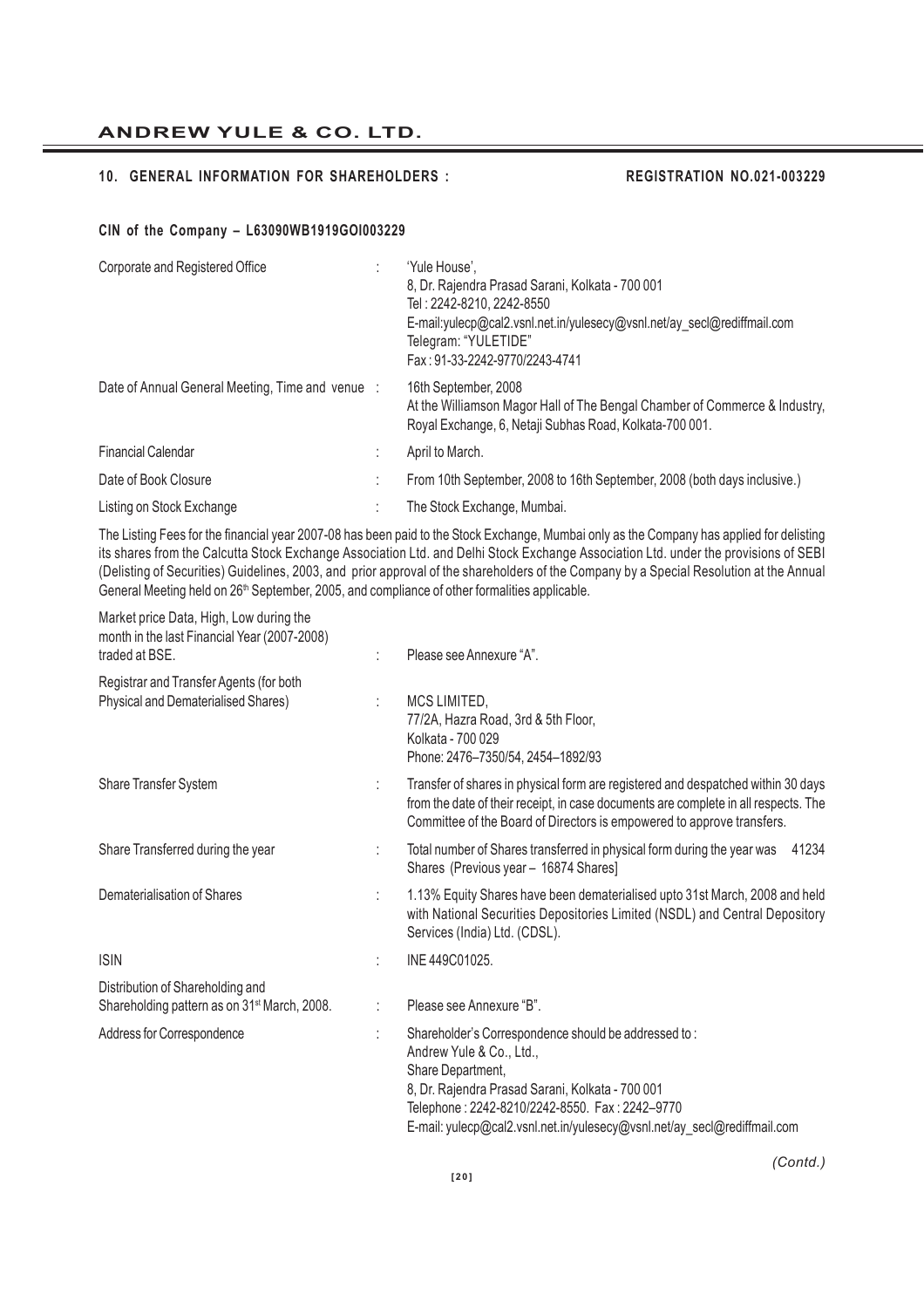#### **MEANS OF COMMUNICATION :**

As required by SEBI, information/ documents are filed in EDIFAR System from time to time. But no separate Half-yearly Report has been sent individually to the Shareholders.

### **General Body Meetings :**

Details of the General Meeting held in last three years :

#### **[i] Annual General Meeting :**

| <b>FINANCIAL YEAR</b>                                                  | <b>DATE</b> | TIME         | LOCATION                                                                                                                        |
|------------------------------------------------------------------------|-------------|--------------|---------------------------------------------------------------------------------------------------------------------------------|
| 2006-2007                                                              | 21.09.2007  | 11-00 $a.m.$ | Williamson Magor Hall, of The Bengal Chamber of Commerce &<br>Industry, Royal Exchange, 6, Netaji Subhas Road, Kolkata-700 001. |
| 2005-2006                                                              | 15.09.2006  | 11-00 $a.m.$ | Williamson Magor Hall, of The Bengal Chamber of Commerce &<br>Industry, Royal Exchange, 6, Netaji Subhas Road, Kolkata-700 001. |
| 2004-2005                                                              | 26.09.2005  | 11-00 $a.m.$ | Shripati Shinghania Auditorium of Rotary Sadan, 94/2, Chowringhee<br>Road, Kolkata-700 020.                                     |
| <b>Extra Ordinary General Meeting:</b><br>$\overline{\phantom{a}}$ iii |             |              |                                                                                                                                 |
| <b>FINANCIAL YEAR</b>                                                  | <b>DATE</b> | TIME         | <b>LOCATION</b>                                                                                                                 |
| 2007-2008                                                              | 20.03.2008  | 11-00 $a.m.$ | Williamson Magor Hall, of The Bengal Chamber of Commerce &<br>Industry, Royal Exchange, 6, Netaji Subhas Road, Kolkata-700 001. |

#### **Special Resolutions :**

The details of the Special Resolution passed by the Company at the last three Annual General Meeting (AGM) are given herein below :

| Date of AGM                            | Subject matter of the Resolution                                             | Triggering Section of the Companies Act, 1956. |
|----------------------------------------|------------------------------------------------------------------------------|------------------------------------------------|
| 26.09.2005<br>15.09.2006<br>21.09.2007 | Delisting of Securities in Calcutta and Delhi Stock Exchanges.<br>NIL<br>NIL | As per SEBI Guidelines.                        |

#### **Postal Ballot :**

No Special Resolution requiring Postal Ballot was placed before the last Annual General Meeting. No Special Resolution requiring Postal Ballot is being proposed at the ensuing Annual General Meeting.

#### **Plant Locations :**

The Company's plants are located at (i) 16A & B, Block "D", Kalyani, West Bengal, (ii) 14, Mayurbhanj Road, Kolkata - 700 023, (iii) Mahatma Gandhi Road, Thakurpukur, Joka, 24 Parganas (South), West Bengal, (iv) P-25, Transport Depot Road, Kolkata - 700 088, (v) 5/346, Old Mahabalipuram Road, Perungudi, Chennai - 600 096 and (vi) 19, Muthulakshmi Salai, Adyar, Chennai - 600 020.

The Company's Tea Gardens are located in West Bengal and in Assam.

### **11. CEO/CFO Certification :**

The necessary certificates under Clause 49(v) of the Listing Agreement has been placed before the Board of Directors.

#### **12. Non-mandatory Requirements :**

The Company has not adopted the Non-mandatory Requirement given under Clause 49 of the Listing Agreement.

On behalf of the Board, Kolkata, Kalendari ini membebatkan kemudian kemudian kemudian kemudian kemudian kemudian kemudian kemudian kem 13th August, 2008. *Chairman and Managing Director.*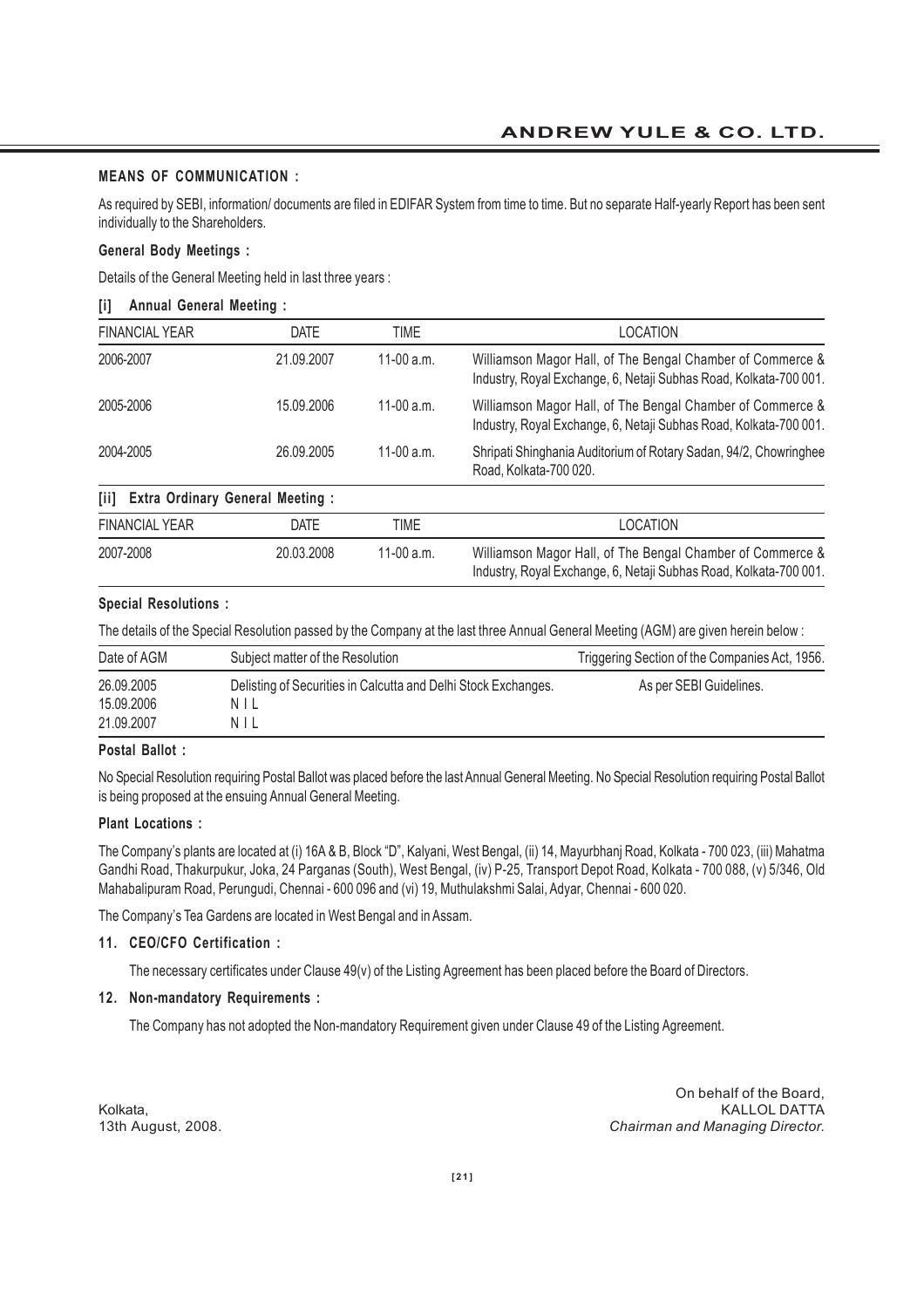### **ANNEXURE - "A"**

### **MARKET PRICE DATA : HIGH/LOW DURING EACH MONTH IN THE LAST FINANCIAL YEAR (2007-08)**

|                   | The Stock Exchange, Mumbai |       | <b>B.S.E. Sensex</b> |           |
|-------------------|----------------------------|-------|----------------------|-----------|
|                   | High                       | Low   | High                 | Low       |
| Month             | (Rs.)                      | (Rs.) | (Rs.)                | (Rs.)     |
| April, 2007       | 31.80                      | 24.50 | 14,383.72            | 12,425.52 |
| May, 2007         | 29.45                      | 23.50 | 14,576.37            | 13,554.34 |
| June, 2007        | 36.90                      | 26.00 | 14,683.36            | 13,946.99 |
| <b>July, 2007</b> | 29.30                      | 26.00 | 15,868,85            | 14,638.88 |
| August, 2007      | 28.45                      | 24.55 | 15,542.40            | 13,779.88 |
| September, 2007   | 56.00                      | 28.50 | 17.361.47            | 15,323.05 |
| October, 2007     | 78.55                      | 55.15 | 20.238.16            | 17,144.58 |
| November, 2007    | 81.70                      | 54.75 | 20.204.21            | 18,182.83 |
| December, 2007    | 82.70                      | 57.00 | 20.498.11            | 18,886.40 |
| January, 2008     | 95.00                      | 50.65 | 21,206.77            | 15,332.42 |
| February, 2008    | 59.70                      | 40.15 | 18,895.34            | 16,457.74 |
| March, 2008       | 41.20                      | 25.05 | 17,227.56            | 14,677.24 |

#### **ANNEXURE - "B"**

#### **[i] DISTRIBUTION OF SHAREHOLDINGS AS ON 31ST MARCH, 2008.**

| Shares Holding (Range) |       | No. of          | % of Total    | No. of       | % of Total   |
|------------------------|-------|-----------------|---------------|--------------|--------------|
| From                   | lО    | <b>Shares</b>   | <b>Shares</b> | Shareholders | Shareholders |
|                        | 500   | 10,16,369       | 0.36          | 9,881        | 90.79        |
| 501                    | 1000  | 4,51,255        | 0.15          | 550          | 5.06         |
| 1001                   | 2000  | 3,84,871        | 0.14          | 251          | 2.31         |
| 2001                   | 5000  | 4.25.702        | 0.15          | 132          | 1.21         |
| 5001                   | 10000 | 2,26,134        | 0.08          | 33           | 0.30         |
| 10001                  | Above | 28, 12, 14, 147 | 99.12         | 36           | 0.33         |
|                        | Total | 28,37,18,478    | 100.00        | 10,883       | 100.00       |

### **[ii] SHAREHOLDING PATTERN OF THE COMPANY AS ON 31ST MARCH, 2008**

| Category                                    | No. of Shares | % of total Shares |
|---------------------------------------------|---------------|-------------------|
| <b>Central Government</b>                   | 27,97,89,706  | 98.62             |
| <b>Financial Institutions</b>               | 4,39,952      | 0.16              |
| <b>Nationalised Banks</b>                   | 22.279        | 0.01              |
| <b>Mutual Funds</b>                         | 950           | 0.00              |
| Domestic Companies                          | 6,88,745      | 0.24              |
| Non-domestic Companies                      | 500           | 0.00              |
| Resident Individual                         | 25,38,458     | 0.89              |
| Non-Resident Individuals (Foreign National) | 2.15.417      | 0.07              |
| Non-Resident Individuals (Indian)           | 22,471        | 0.01              |
| Director and their Relatives                | $\cdots$      | $\cdots$          |
|                                             | 28,37,18,478  | 100.00            |
|                                             |               |                   |

### **CEO Certification under Clause 49(1)(D) of the Listing Agreement DECLARATION**

I confirm that all members of the Board of Directors and Senior Management personnel have affirmed compliance with the Code of Conduct for the year 2006-07.

On behalf of the Board, Kolkata, (KALLOL DATTA) 13th August, 2008. *Chairman and Managing Director.*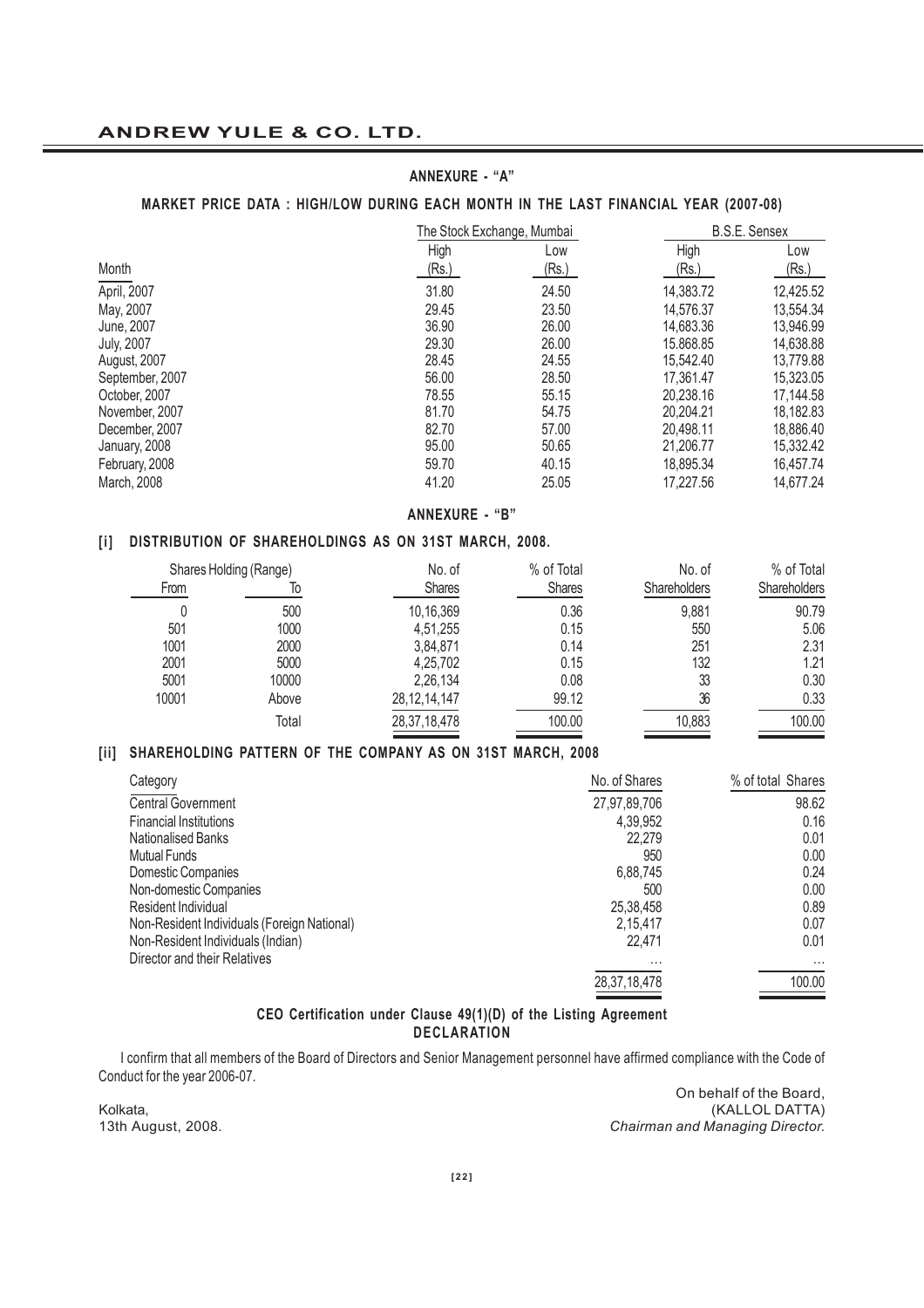# **CEO AND CFO CERTIFICATION**

We, Kallol Datta, Chairman & Managing Director and S. Muralidharan, Director (Finance) of Andrew Yule & Co. Ltd. certify in terms of the requirement of Clause 49(v) of the Listing Agreement that we have reviewed the Financial Statement and the Cash Flow Statement of the Company for the financial year ended 31st March, 2008.

- [1] To the best of our knowledge, we certify that :
	- [a] these statements do not contain any materially untrue statement or omit any material fact or contain statements that are misleading;
	- [b] these statements together present a true and fair view of the Company's affairs and are in compliance with existing accounting standards, applicable laws and regulations; and
	- [c] these are no transactions entered into by the Company during the year which are fraudulent, illegal or violative of the Company's code of conduct.
- [2] For the purposes of financial reporting, we accept the responsibility for establishing and maintaining internal controls and that we have evaluated the effectiveness of the internal control systems of the Company pertaining to financial reporting and we have disclosed to the Auditors and the Audit Committee, and further state that there were no deficiencies in the design or operation of such internal controls.
- [3] We do further certify that there has been :
	- [a] no significant changes in internal controls during the year;
	- [b] no significant changes in accounting policies during the year; and
	- [c] no instances of fraud, of which we are aware during the period.

S. Muralidharan Kallol Datta Director (Finance) Chairman & Managing Director.

Place : Kolkata Date : 3rd July, 2008.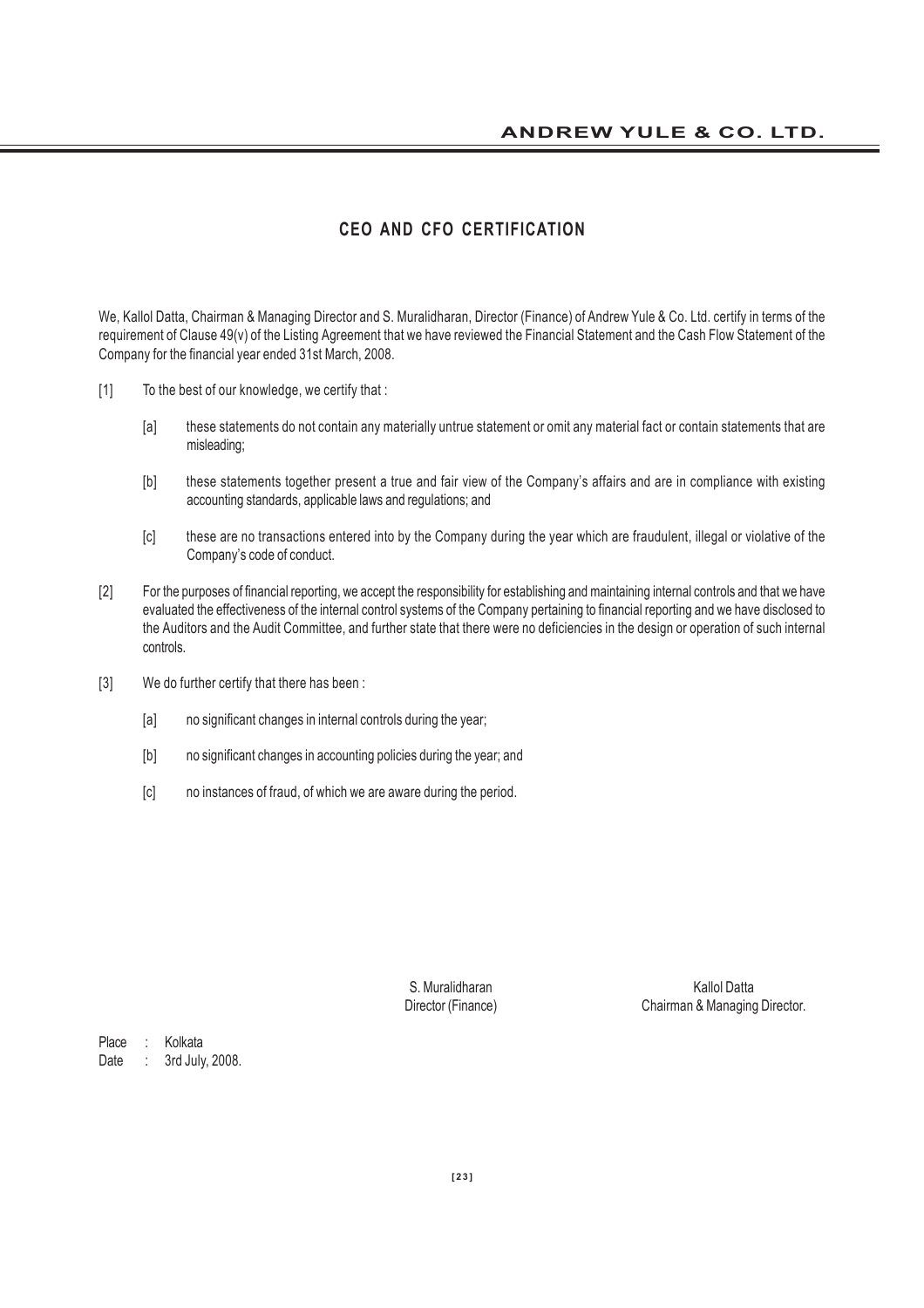# **CERTIFICATE ON COMPLIANCE FROM AUDITORS AS STIPULATED IN CLAUSE 49 OF THE LISTING AGREEMENT WITH THE STOCK EXCHANGES.**

# **To the Members of Andrew Yule & Co., Ltd.**

We have examined the compliance of conditions of Corporate Governance by Andrew Yule & Co., Ltd. for the year ended 31st March, 2008, as stipulated in Clause 49 of the Listing Agreement of the said Company with Stock Exchanges.

The compliance of conditions of Corporate Governance is the responsibility of the management. Our examination has been limited to a review of the procedures and implementation thereof, adopted by the Company for ensuring the compliance of the conditions of Corporate Governance. It is neither an audit nor an expression of opinion on the Financial Statements of the Company.

In our opinion and to the best of our information and according to the explanations given to us, we certify that the Company has complied with the conditions of Corporate Governance as stipulated in the above mentioned Listing Agreement except publication of quarterly results in Newspapers.

We state that in respect of investor grievances received during the year ended 31st March, 2008 no investor grievances are pending against the Company as per the records maintained by the Company.

We further state that such compliance is neither an assurance as to the future viability of the Company nor the efficiency or effectiveness with which the management has conducted the affairs of the Company.

For A. R. MAITI & CO., For G. P. AGRAWAL & CO., For MITRA GHOSH & RAY *Chartered Accountants, Chartered Accountants, Chartered Accountants,* (CA S. K. PRAMANIK) (CA D. CHAKRABORTY) (CA S. NANDI) *Partner, Partner, Partner,* Membership No.51722. Membership No.8122. Membership No.58689.

Kolkata – 13th August, 2008.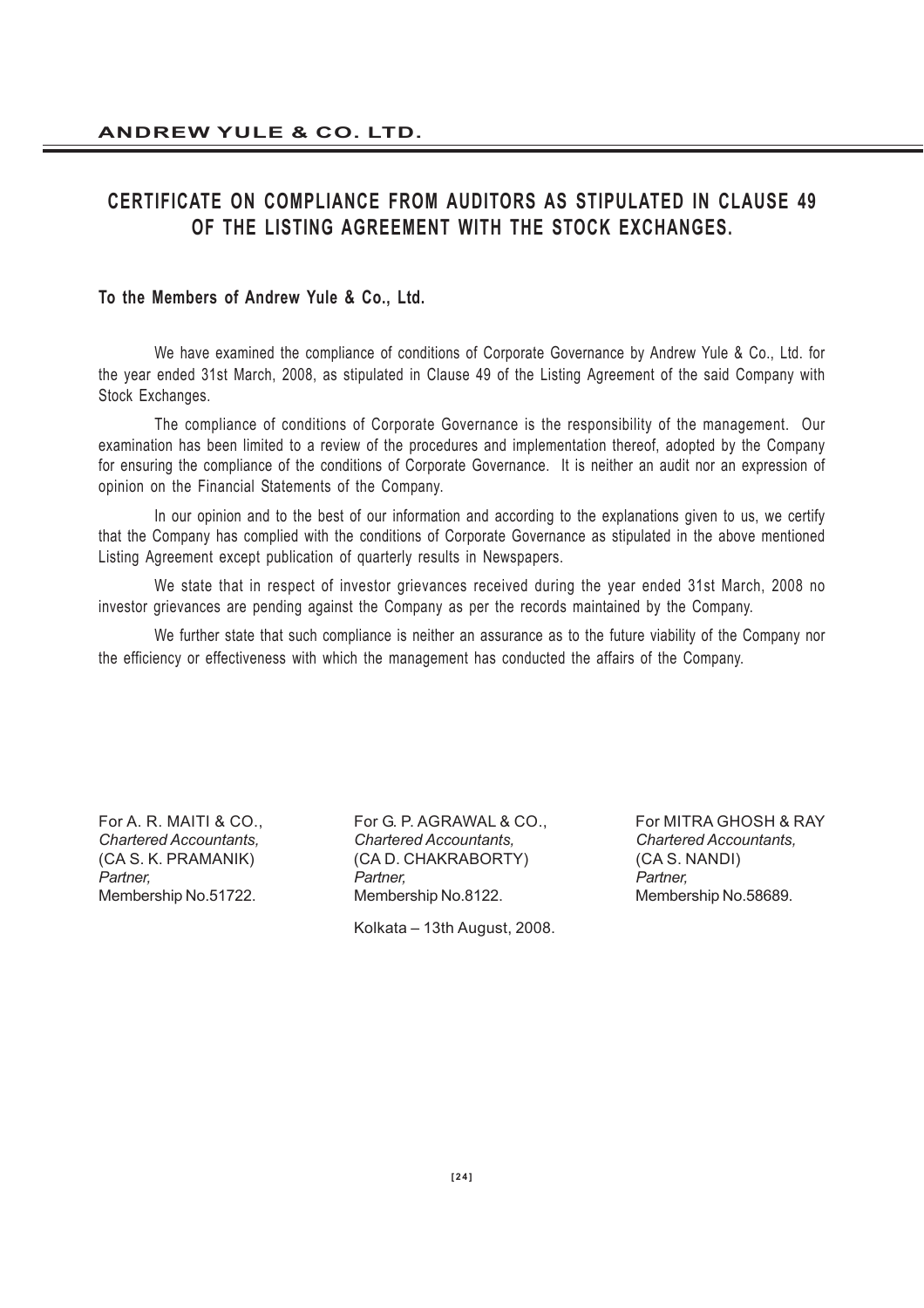# **AUDITORS' REPORT**

We have audited the attached Balance Sheet of Andrew Yule & Company Limited as at 31st March, 2008 and also the Profit and Loss Account and the Cash Flow Statement for the year ended on that date, both annexed thereto, which we have signed this day under reference to this report. These financial statements are the responsibility of the Company's management. Our responsibility is to express an opinion on these financial statements based on our audit.

We have conducted our audit in accordance with auditing standards generally accepted in India. Those standards require that we plan and perform our audit to obtain reasonable assurance as to whether the aforesaid financial statements are free from material misstatements. An audit includes examining, on a test basis, evidences supporting the amounts and disclosures in the financial statements. An audit also includes assessing the accounting principles used and significant estimates made by management, as well as evaluating the overall financial statement presentation. We believe that our audit provides a reasonable basis for expressing our opinion on the aforesaid financial statements of the Company.

As required by the Companies (Auditors' Report) Order, 2003, as amended by the Companies (Auditors' Report)(Amendment) Order, 2004 (the 'Order') issued by the Central Government of India in terms of subsection (4A) of section 227 of the Companies Act, 1956 (The Act), and on the basis of such checks as we considered appropriate and according to the information and explanations given to us, we enclose in the Annexure a statement on the matters specified in paragraphs 4 and 5 of the said Order.

Further to our comments in the Annexure referred to above, we report the following :-

- **1. The accounts are prepared on the principle applicable to a going concern even though the net worth of the Company is fully eroded. In the proceedings of hearing held on 30th October, 2007 before the Board for Industrial and Financial Reconstruction (BIFR) rehabilitation scheme of the Company with cut-off date as at 31st March, 2006 has been sanctioned which is in process of implementation.**
- **2. The Authorised Share Capital of the Company was increased from Rs.7500.00 lakhs to Rs.20000.00 lakhs vide a Resolution passed in its Annual General Meeting held on 30th September, 2004. By a subsequent resolution superceeding the above referred Resolution passed in the Extraordinary General Meeting of the Shareholders of the Company held on 20th March, 2008, the Authorised Share Capital has been reduced**

# **TO THE MEMBERS OF ANDREW YULE & COMPANY LIMITED**

**from Rs.20000.00 lakhs to Rs.7500.00 lakhs and the provision made in respect of Registration fees of Rs.93.38 lakhs including additional fees upto 31st March, 2007 payable for the non-payment of the Registration fees has been reversed in the Books of Accounts.**

**As Form No.23 was filed with the Registrar of Companies, West Bengal, on 14th October, 2004 regarding alteration of the Articles of Association of the Company for increase in the Authorised Share Capital from Rs.7500.00 lakhs to Rs.20000.00 lakhs, the reduction in Authorised Share Capital by a subsequent Resolution and the reversal of the Registration fees, as aforesaid, is not in accordance with the provisions of the Act.**

- **3. Non-provision against diminition in value of investments in Bengal Coal Co. Ltd., Yule Financing & Leasing Co. Ltd. and The Statesman Ltd., aggregating to Rs.28.60 lakhs. [Refer to Note No.17 in Schedule 20].**
- **4. Recognition of consideration amount of Rs.207.00 lakhs received from Builder-cum-Agent as "Income" during the year is not in accordance with the generally accepted accounting principle till extension of time for development of property is granted by the Hon'ble Court failing which the Head Lease is liable to be terminated and the Builder-cum-Agent is entitled to get refund of the above consideration amount (Ref. Note No.31 of Schedule 20).**
- **5. Attention is drawn to Note No.3 of Schedule 20 regarding inclusion of write back of interest on loans and others aggregating to Rs.4795.74 lakhs in line item "Liabilities no longer required written back" in Schedule 14 of "Other Income" instead of showing the above as an extraordinary item in the statement of Profit and Loss Account due to which the impact of the same on the current years profit is not perceiveable.**
- **6. Non-confirmation and non-reconciliation of year end balances in respect of Sundry Debtors, Deposits, Advances, Creditors, Dues to/from Govt. Undertakings and Stock with third Parties etc. (Refer to Note No.13 in Schedule 20).**
- **7. (i) Non-compliance of sub-section 1 of 372A of the Companies Act, 1956 in respect of the following investment made and loan granted during the year/ earlier year and shown in the Balance Sheet as at 31st March, 2008 which is in excess of the limit prescribed under the aforesaid section without obtaining approval of shareholders by way of special resolution:**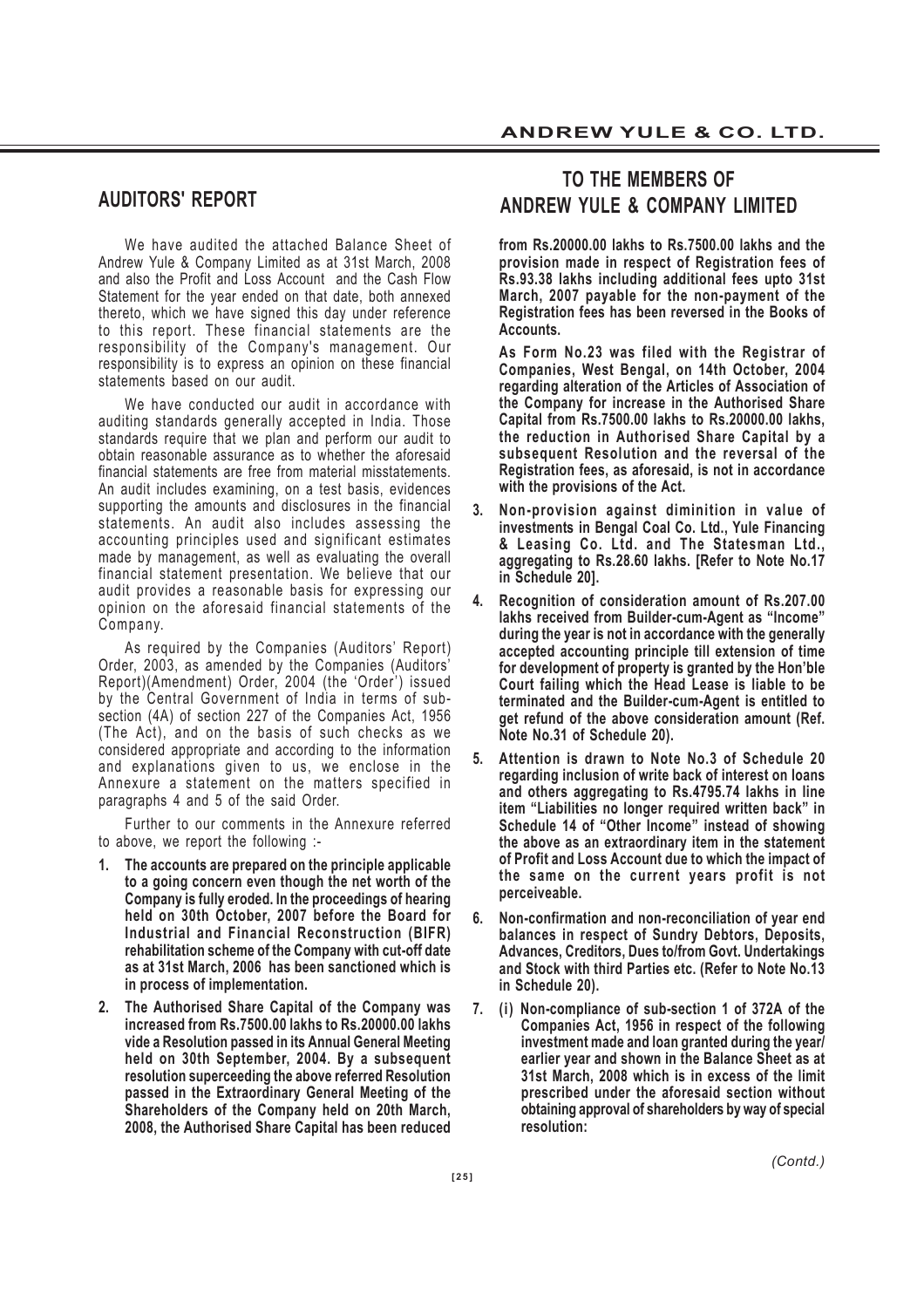- **(a) Investment of Rs.305.00 lakhs in Zero Rate Unsecured Redeemable Bond of WEBFIL Ltd.**
- **(b) Unsecured loan of Rs.500.00 lakhs to Yule Financing & Leasing Co. Ltd.**
- **(ii) Grant of unsecured loan of Rs.500.00 lakhs to Yule Financing & Leasing Co. Ltd. @ 5.5% p.a. which is lower than the rate prescribed under sub-section 3 and the guidelines prescribed by the Central Govt. under sub section 7 of section 372A of the Act.**
- **(iii)Non-provision against possible loss arising out of unsecured loan of Rs.500.00 lakhs, as referred to (i) and (ii) hereinabove, to a Company whose net worth is fully eroded due to which its ability to meet the financial obligation arising in respect of above is doubtful.**
- **8. Penalty/interest for non-deduction and non-collection of income tax at source has not been ascertained and provided for.**
- 9. Read with our above comments :-
	- (a) We have obtained all the informations and explanations which to the best of our knowledge and belief were necessary for the purposes of our audit **except our comments in Item No.6 above;**
	- (b) in our opinion, proper books of accounts as required by law have been kept by the Company so far as appears from our examination of those books;
	- (c) the Balance Sheet, the Profit and Loss Account and Cash Flow Statement dealt with by this report are in agreement with the books of accounts;
	- (d) in our opinion, the Balance Sheet, Profit and Loss Account and the Cash Flow Statement dealt with by this report have been prepared in compliance with the applicable accounting standards (AS) referred to in Section 211(3C) of the Act, **except AS-5 regarding non-presentation of Extraordinary item in the statement of Profit and Loss Account (Refer to our comments in item No.5 above), AS-9 on matters dealt with in paragraph 7(a)(ii) and (iii) of Major Accounting Policy regarding income stated therein which are accounted for on actual receipt basis, AS-13 regarding Accounting for investments (refer to our comments in Item No.3**

**above), and AS-24 in respect of non-disclosure of the date and nature of the initial disclosure events and significant changes, if any, in the amount or timing difference of cash flows relating to the assets and liabilities to be settled.**

- 10. In terms of Notification No.G.S.R.829(E) dated 21st October, 2003, issued by the Central Government, the requirement of Clause (g) of Sub-section (1) of Section 274 of the Act is not applicable to a Government Company.
- **11. Without considering the items mentioned in Paragraphs 1 and 6 (to the extent not determinable), 7 and 8 above, the effect of which could not be determined, had the observations in paragraphs 2, 3, 4 and 5 (to the extent determinable) above been considered, the loss for the year before Extraordinary items would have been Rs.4591.26 lakhs and profit after Extraordinary items and tax would have been Rs.204.48 lakhs as against the reported profit of Rs.533.46 lakhs, accumulated loss net of General Reserve would have been Rs.20122.66 lakhs as against the reported figure of Rs.19793.68 lakhs, net current assets would have been Rs.8267.03 lakhs as against the reported figure of Rs.8567.41 lakhs, and investments would have been Rs.2043.57 lakhs as against the reported figure of Rs.2072.17 lakhs.**
- 12. In our opinion and to the best of our informations and according to the explanations given to us the said accounts read with the accounting policies and notes on accounts as given in Schedule 20 together with **the observations in foregoing paragraphs 1 to 8 and 11 and our comments in paragraph 1, 7, 9, 10, 11 and 16 in the annexure to this report,** give the informations required by the Act in the manner so required and give a true and fair view in conformity with the accounting principles generally accepted in India :–
	- (a) in the case of the Balance Sheet, of the state of affairs of the Company as at 31st March, 2008;
	- (b) in the case of the Profit and Loss Account of the profit of the Company for the year ended on that date.

and

(c) in the case of the Cash Flow Statement, of the cash flows for the year ended on that date.

*Chartered Accountants, Chartered Accountants, Chartered Accountants,* (CA S. K. PRAMANIK) (CA D. CHAKRABORTY) (CA S. NANDI) *Partner, Partner, Partner,* Membership No.51722. Membership No.8122. Membership No.58689. Kolkata – 3rd July, 2008.

For A. R. MAITI & CO., For G. P. AGRAWAL & CO., For MITRA GHOSH & RAY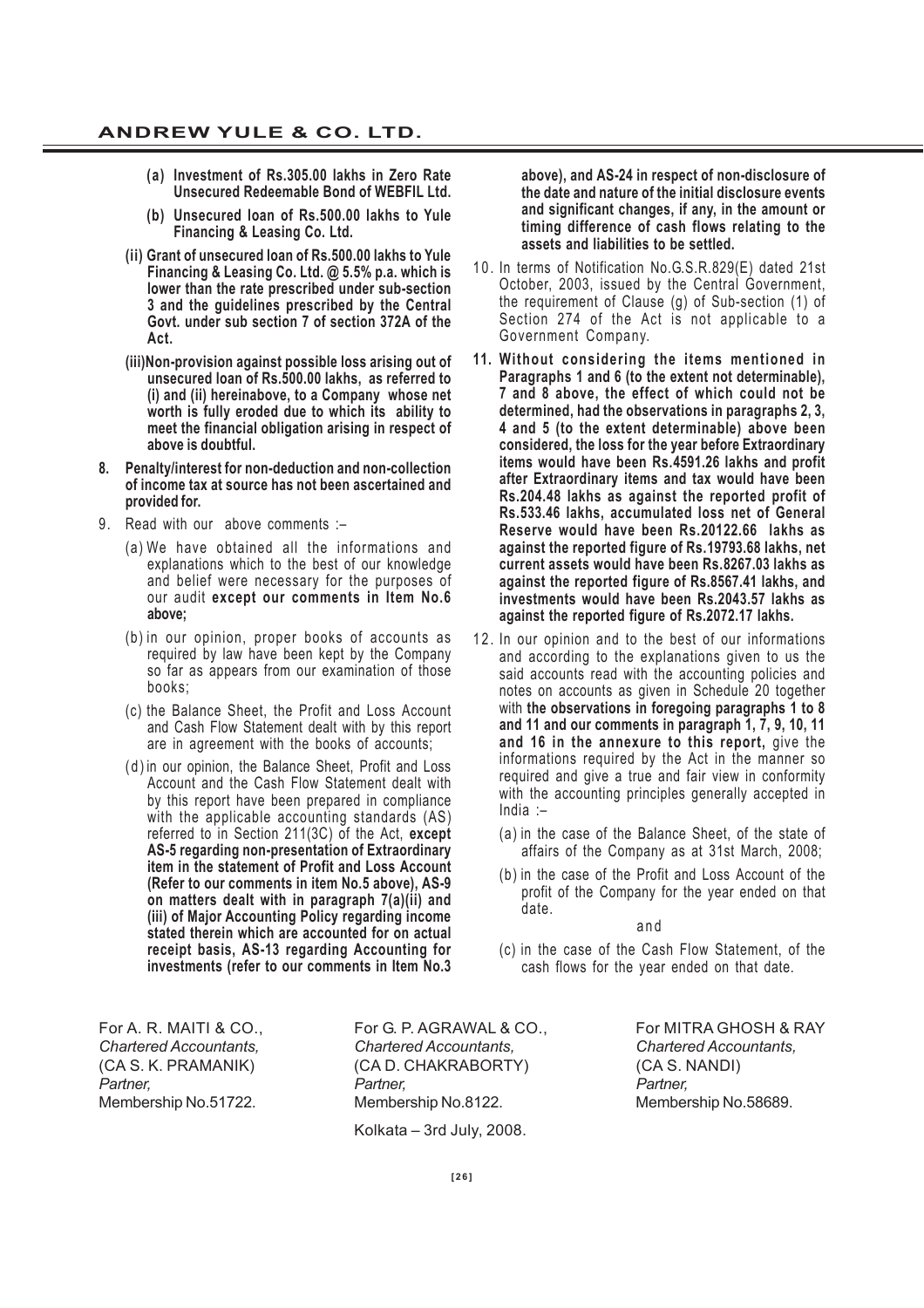# **ANNEXURE TO AUDITORS' REPORT REFERRED TO IN PARAGRAPH 3 OF OUR REPORT OF EVEN DATE**

- 1. (a) The Company has maintained proper records showing full particulars including quantitative details and situation of its fixed assets. **However, the fixed assets register is required to be and updated.**
	- (b) The fixed assets of the Company are physically verified by the management according to a phased programme designed to cover all the items over a period of three years, which is considered to be reasonable having regard to the size of the Company and the nature of its assets. Pursuant to the programme, a physical verification of certain assets was carried out by the Company during the year. In respect of Engineering and Tea Divisions of the Company, discrepancies noticed on such verification were not material and have been properly dealt with in the Books of Accounts. **However, reconciliation between the book records and the physical inventory in respect of Electrical Division of the Company is in progress. Pending reconciliation, discrepancies, if any, could not be ascertained.**
	- (c) During the year, in our opinion, any substantial part of fixed assets has not been disposed off by the Company.
- 2. (a) The inventory of the Company has been verified by the management during the year. In our opinion, the frequency of such verification is reasonable.
	- (b) In our opinion, the procedures of physical verification of inventory followed by the management were found reasonable and adequate in relation to the size of the Company and the nature of its business.
	- (c) On the basis of our examination of records of inventory, in our opinion, the Company has maintained proper records of inventory and the discrepancies noticed on physical verification between the physical stocks and book records have been properly dealt with in the books of accounts.
- 3. (a) According to the informations and explanations given to us, the Company has not granted any unsecured loan to any Company, Firm or other party listed in the register maintained under Section 301 of the Companies Act, 1956.
	- (b) Clause (iii)(b) to (d) of the Annexure are not applicable to the Company.
	- (c) The Company has taken unsecured loan from one company covered in the register maintained under section 301 of the Companies Act, 1956. The outstanding balance of such loan taken including interest as at the year end is Rs.1000.00 lakhs.
- (d) In our opinion, the rate of interest and other terms and conditions on which loan have been taken from a Company listed in the register maintained under section 301 of the Companies Act, 1956, are not prima facie prejudicial to the interest of the Company.
- (e) According to the revised terms of repayment, the principal and interest have not become due for payment as at 31st March, 2008.
- (f) Paragraph 4(iii)(g) of the Order is not applicable in respect of loan taken.
- 4. In our opinion, there is an adequate internal control procedure commensurate with the size of the Company and the nature of its business with regard to purchase of inventory and fixed assets, for sale of goods and for services. Further, on the basis of our examination of the books and records of the Company, we have neither come across nor have we been informed of any continuing failure to correct major weaknesses in the aforesaid internal control procedures.
- 5. (a) In our opinion and according to the informations and explanations given to us, there are no transactions that need to be entered into the register maintained under section 301 of the Companies Act, 1956.
	- (b) In view of above para  $4(v)(b)$  of the Annexure is not applicable to the Company.
- 6. In our opinion and according to the informations and explanations given to us, the Company has complied with the provisions of Section 58A and 58AA of the Companies Act, 1956 and the Companies (Acceptance of Deposits) Rules, 1975, as applicable, with regard to the deposits accepted from the public. According to the informations and explanations given to us, no order under the aforesaid sections has been passed by the Company Law Board or National Company Law Tribunal or Reserve Bank of India or any Court or any other Tribunal.
- 7. The Company has its own Internal Audit Department and the Company has also appointed outside agencies in respect of its certain Tea Estates. In our opinion, **the present internal audit system is generally commensurate with the size of the Company and nature of its business. However, the frequency and area of coverage of such audit need to be extended.**
- 8. We have broadly reviewed the books of accounts maintained by the Company relating to the manufacture of industrial fans, tea and power transformers pursuant to the rules made by the Central Government for maintenance of cost records under section 209(1)(d) of the Companies Act, 1956 and we are of the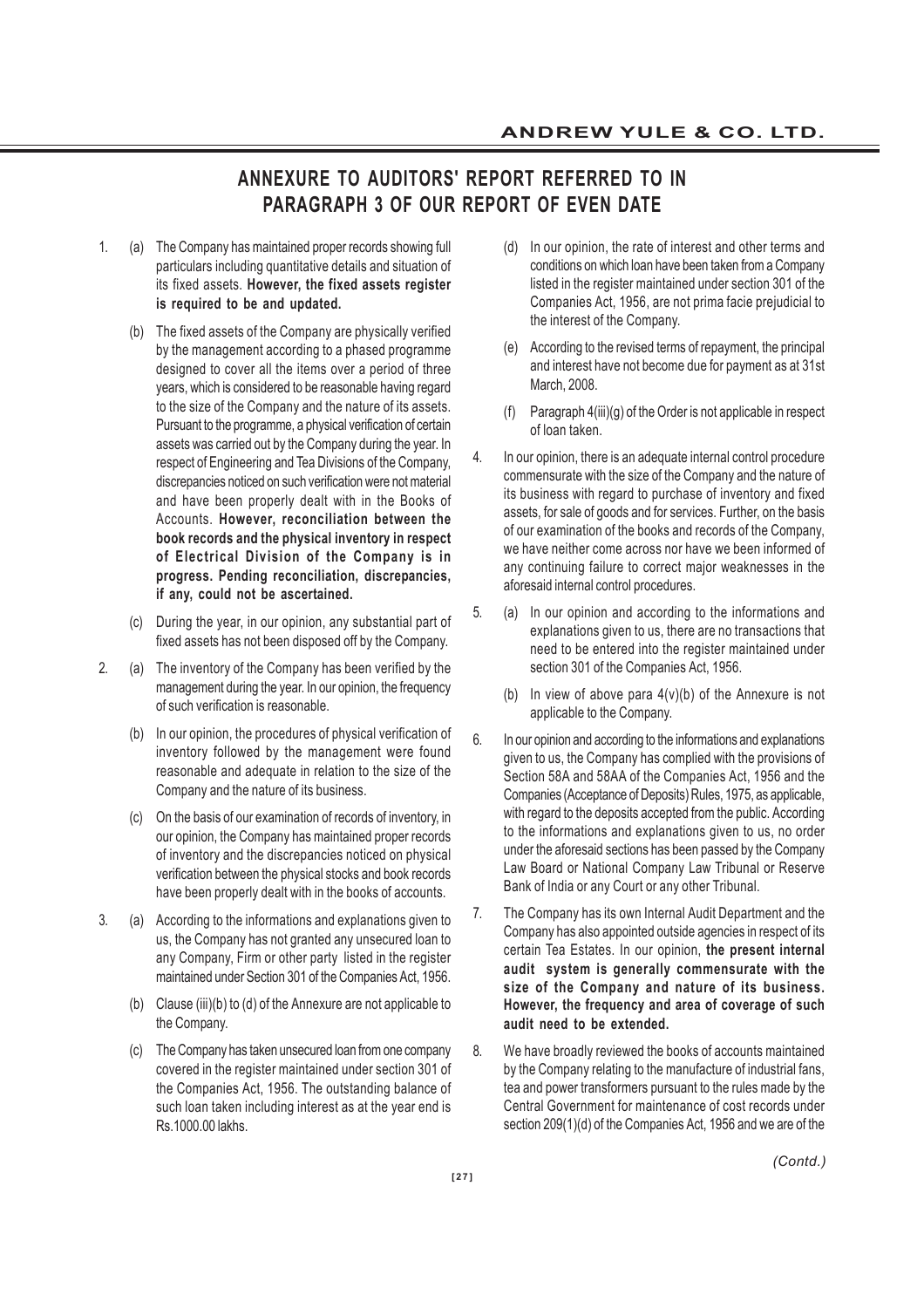opinion that prima facie the prescribed accounts and records have been maintained. We have not, however, made a detailed examination of the records with a view to determine whether they are accurate or complete. To the best of our knowledge and according to the informations given to us Central Government has not issued any order u/s.233B of the Companies Act, 1956 for any of the products of the Company.

9. (i) According to the informations and explanations given to us and according to the books and records of the Company as produced and examined by us, in our opinion, the **undisputed statutory dues including Provident Fund, Employees' State Insurance, Income Tax, Sales Tax, Wealth Tax, Excise Duty, Cess and other material statutory dues as applicable have not been deposited regularly by the Company during the year with appropriate authorities. The arrears of statutory outstanding dues as mentioned above as at 31st March, 2008 for a period of more than six months from the date they became payable are furnished below :**

| <b>Provident Fund</b><br>(including interest)  |     | Rs. 177.92 lakhs |
|------------------------------------------------|-----|------------------|
| Cess on Green Leaf<br>(including interest)     | Rs. | 352.87 lakhs     |
| <b>Municipal Tax</b>                           | Rs. | 23.44 lakhs      |
| Income Tax deducted<br>at source               | Rs. | 15.63 lakhs      |
| <b>Professional Tax</b>                        | Rs. | $1.30$ lakhs     |
| Sales Tax<br>(including interest)              |     | Rs. 408.87 lakhs |
| <b>Excise Duty</b><br>(including interest)     | Rs. | 2.37 lakhs       |
| Interest payable to<br><b>SSI Units</b>        |     | Rs. 243.48 lakhs |
| Service Tax<br>(including Cess)                | Rs. | 1.89 lakhs       |
| <b>Employees State Insurance</b>               | Rs. | 1.04 lakhs       |
| <b>Income Tax (Assessment</b><br>year 1988-89) | Rs. | 63.83 lakhs      |
| Purchase Tax                                   | Rs. | 6.18 lakhs       |

(ii) As at 31st March, 2008 according to the records of the Company and the informations and explanations given to us, the particulars of dues on account of Sales Tax, Entry Tax, Agricultural Income Tax, Professional Tax and Excise Duty that have not been deposited on account of any

|                                                   | alopato are familioned below.                        |                                                                                            |                                                                                                            |                                                                                                                                    |
|---------------------------------------------------|------------------------------------------------------|--------------------------------------------------------------------------------------------|------------------------------------------------------------------------------------------------------------|------------------------------------------------------------------------------------------------------------------------------------|
| Name of<br><b>Statute</b>                         | Nature of<br>dues                                    | Amount<br>(Rs. lacs)                                                                       | Period to<br>which<br>amount<br>relates                                                                    | Forum where<br>the dispute<br>is pending                                                                                           |
| Income Tax<br>Act.                                | Income Tax<br>(Penalty)                              | 45.88                                                                                      | 1988-89<br>(Ass.Year)                                                                                      | Commissioner of<br>Income Tax.                                                                                                     |
|                                                   |                                                      | 4.65                                                                                       | 2004-05<br>(Ass.Year)                                                                                      | -do-                                                                                                                               |
| W.B.Sales<br>Tax Laws                             | Sales tax<br>(inclusive of<br>interest,<br>penalty)  | 27.53<br>0.24<br>64.79                                                                     | Preamal-<br>gamation<br>period of<br>Tea Divn<br>1973-74<br>1979-80                                        | Asst.Commi-<br>ssioner<br>Comm. Taxes.<br>Appellate Board.<br>Appellate Board.                                                     |
|                                                   |                                                      | 58.16<br>74.77<br>218.60                                                                   | 1985-86<br>1986-87<br>1987-88                                                                              | Appellate Board.<br>Appellate Board.<br>Dy.Commissio-<br>ner Com. Taxes.                                                           |
|                                                   |                                                      | 252.96<br>310.65<br>435.80<br>321.20<br>716.66<br>465.10<br>0.44<br>4.55<br>29.34<br>20.73 | 1992-93<br>1996-97<br>1997-98<br>1998-99<br>1999-00<br>2000-01<br>1980-81<br>1982-83<br>1983-84<br>1984-85 | High Court.<br>Dy.Commissioner<br>of Comm. Taxes.<br>-do-<br>-do-<br>-do-<br>Addl.Commi-<br>ssioner<br>(Settlement of<br>Dispute). |
|                                                   |                                                      | 108.78<br>315.42<br>505.03<br>199.06                                                       | 2001-02<br>2002-03<br>2003-04<br>2004-05                                                                   | Dy. Commi-<br>ssioner.<br>-do-<br>-do-                                                                                             |
| Assam Sales<br>Тах                                | Sales tax<br>(incl. intt.                            | 25.86                                                                                      | 1996-97                                                                                                    | Board of Revenue<br>(Assam)                                                                                                        |
|                                                   | & penalty)                                           | 49.52<br>149.28<br>19.37<br>42.03                                                          | 1998-99<br>1999-00<br>2002-03<br>1997-98                                                                   | -do-<br>-do-<br>-do-<br>Com. of Appeal/<br>DCCT (Assam)                                                                            |
|                                                   |                                                      | 37.86<br>139.83<br>198.81<br>181.83                                                        | 1998-99<br>2002-03<br>2003-04<br>2004-05                                                                   | -do-<br>-do-<br>-do-<br>-do-                                                                                                       |
| Orissa Sales<br>Тах                               |                                                      | 135.57                                                                                     | 1999-00 to<br>2001-02                                                                                      | Asst.Comm.<br>S.Tax, Rourkela/<br>Sambalpur                                                                                        |
| West Bengal<br>Agricultutal<br>Income Tax<br>Act. | Agricultural<br>Income Tax<br>(incl. of<br>Interest) | 363.13                                                                                     | 1998-99                                                                                                    | W.B.AITO                                                                                                                           |
| Assam<br>Agricultural<br>Income Tax<br>Act.1939   | Agricultural<br>Income<br>Tax (Incl. of<br>Interest) | 300.79                                                                                     | 1989-99 to<br>1999-00                                                                                      | <b>AAITO</b>                                                                                                                       |

dispute are furnished below :-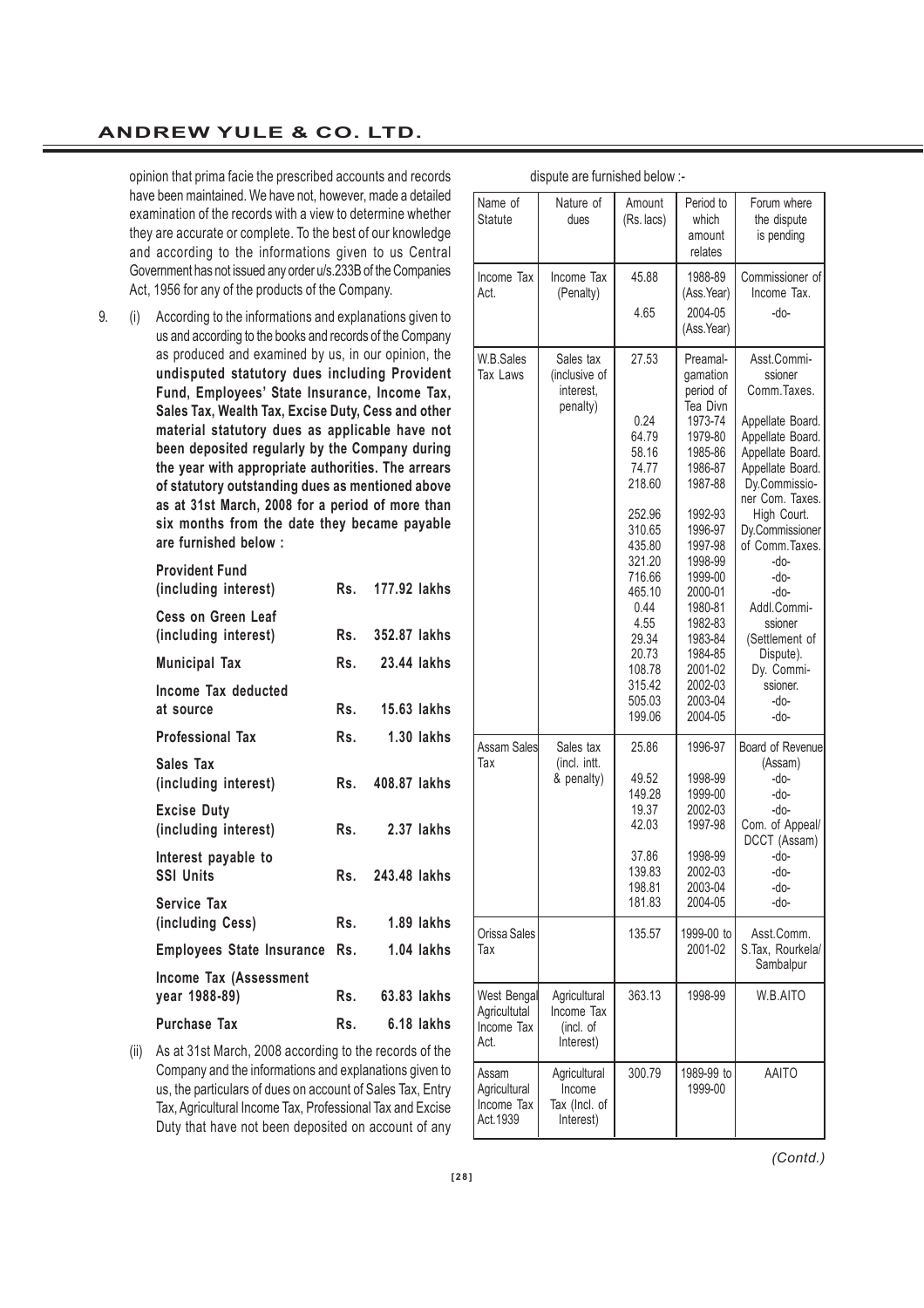| Name of<br>Statute        | Nature of<br>dues                                                | Amount<br>$(Rs.$ lacs)                                               | Period to<br>which<br>amount<br>relates                                                                                               | Forum where<br>the dispute<br>is pending                 |
|---------------------------|------------------------------------------------------------------|----------------------------------------------------------------------|---------------------------------------------------------------------------------------------------------------------------------------|----------------------------------------------------------|
| Central<br>Excise<br>Act. | Excise<br>Duty.<br>(inclusive of<br>penalty, excl.<br>interest). | 123.91<br>186.10<br>1.65<br>39.16<br>1.80<br>58.45<br>36.94<br>10.16 | 1989-90<br>1990-91<br>1992-93 &<br>1993-94<br>1996-97 &<br>1998-99<br>1999-00 &<br>2000-01<br>2001-02<br>1995<br>1993-94 &<br>1994-95 | CESTAT(Tribunal)<br>-do-<br>-do-<br>-do-<br>-do-<br>-do- |
|                           |                                                                  | 51.78<br>9.64<br>16.12<br>3.00<br>21.74                              | 1991-92 &<br>1992-93<br>1994-95<br>1997-98<br>1998-99<br>1996-97                                                                      | Commissioner<br>Appeal.<br>-do-<br>-do-<br>-do-<br>-do-  |

- **10. The accumulated loss of the Company is more than fifty percent of its net worth. The Company has not incurred cash loss in the financial year covered by our audit though it has incurred cash loss in the immediately preceding previous year.**
- **11. In our opinion and according to the informations and explanations given to us, taking into account the reliefs, concessions and restructuring of dues payable to Financial Institutions and Banks as per sanctioned scheme as per Order of BIFR dated 30th October, 2007, the Company has defaulted in repayment of dues to Banks as stated below :–**

| (a) State Bank of India | Rs.196.62 lakhs |  |
|-------------------------|-----------------|--|
| (b) Bank of Baroda      | Rs.864.49 lakhs |  |

# **ANDREW YULE & CO. LTD.**

- 12. In our opinion and according to the informations and explanations given to us, the Company has not granted any loans and advances on the basis of security by way of pledge of shares, debentures and other securities.
- 13. The provisions of any special statute as specified under Clause 4(xiii) of the Order are not applicable to the Company.
- 14. In our opinion and according to the informations and explanations given to us, the Company is not a dealer or trader in securities.
- 15. According to the informations and explanations given to us, the terms and conditions of the guarantee given by the Company amounting to Rs.593.00 lakhs and outstanding as at 31st March, 2008, for loans taken from bank by the other Companies, in our opinion, are not prima facie prejudicial to the interest of the Company.
- 16. In our opinion and according to the informations and explanations given to us, the term loans were applied for the purpose for which the loans were obtained **except that out of term loan received from Government of India Rs.9884.00 lakhs have not been utilised upto 31st March, 2008.**
- 17. Based on the information and explanations given to us and on an overall examination of the Balance Sheet of the Company, in our opinion, there are no funds raised on a short term basis which have been used for long term investment, and vice versa.
- 18. The Company has not made any preferential allotment of shares to parties and Companies covered in the register maintained under section 301 of the Companies Act, 1956 during the year.
- 19. As explained to us, wherever applicable, securities have been created in respect of Bond issued by the Company.
- 20. The Company has not raised any money by public issue during the year.
- 21. According to the informations and explanations given to us, during the year, no fraud on or by the Company has been noticed or reported.

For A. R. MAITI & CO., For G. P. AGRAWAL & CO., For MITRA GHOSH & RAY *Chartered Accountants, Chartered Accountants, Chartered Accountants,* (CA S. K. PRAMANIK) (CA D. CHAKRABORTY) (CA S. NANDI) *Partner, Partner, Partner,* Membership No.51722. Membership No.8122. Membership No.58689.

Kolkata – 3rd July, 2008.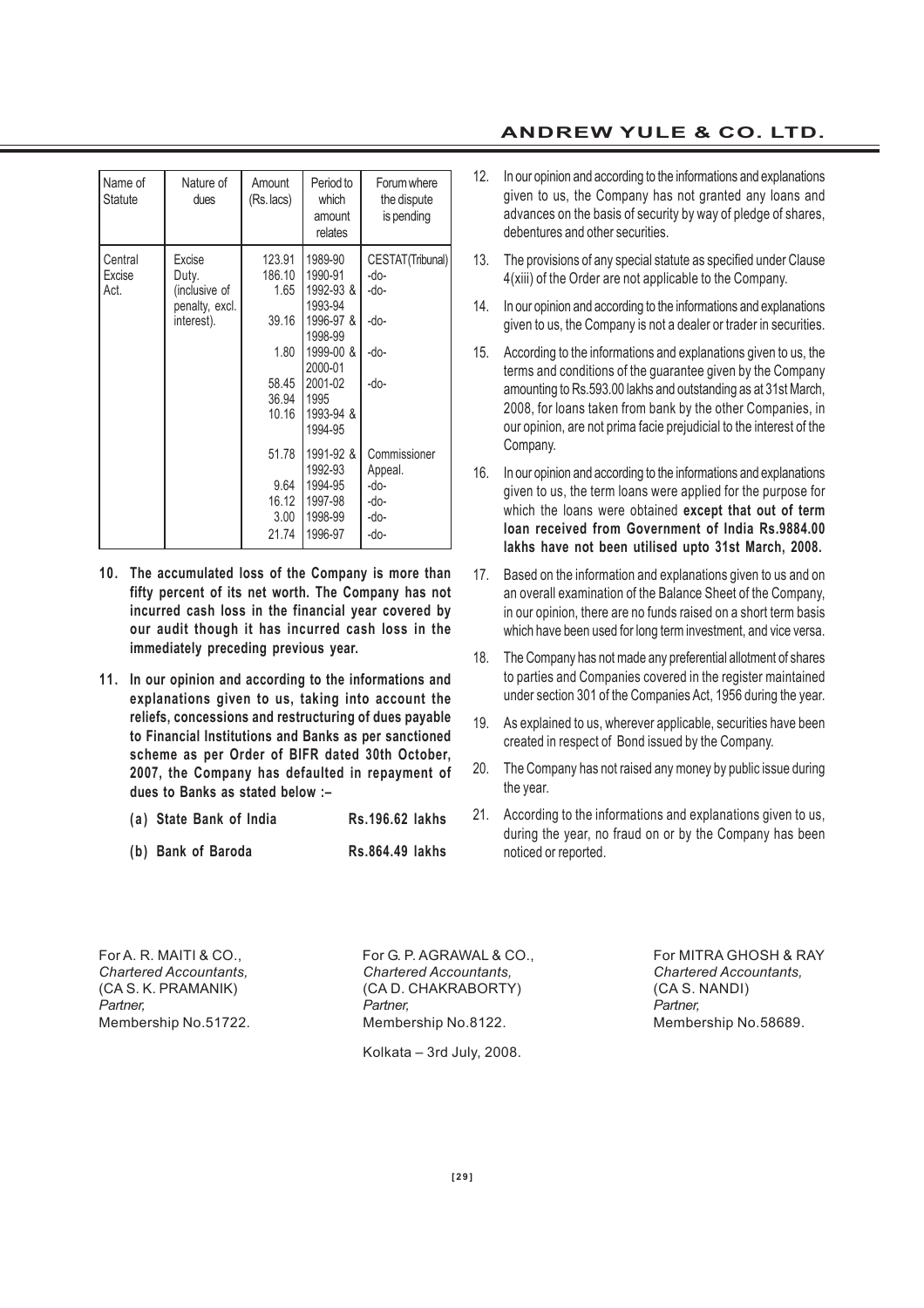# **COMMENTS ON THE ACCOUNTS OF ANDREW YULE & COMPANY LIMITED FOR THE YEAR ENDED 31ST MARCH, 2008 UNDER SECTION 619(4) OF THE COMPANIES ACT, 1956**

The preparation of financial statements of Andrew Yule & Company Limited for the year ended 31st March, 2008 in accordance with the financial reporting framework prescribed under the Companies Act, 1956 is the responsibility of the Management of the Company. The Statutory Auditor appointed by the Comptroller and Auditor General of India under Section 619(2) of the Companies Act, 1956 is responsible for expressing opinion on these financial statements under Section 227 of the Companies Act, 1956 based on independent audit in accordance with the auditing and assurance standards prescribed by their professional body, the Institute of Chartered Accountants of India. This is stated to have been done by them vide their Audit Report dated 3rd July, 2008.

I, on behalf of the Comptroller and Auditor General of India, have conducted a supplementary audit under Section 619(3)(b) of the Companies Act, 1956 of the financial statements of Andrew Yule & Company Limited for the year ended 31st March, 2008. This supplementary audit has been carried out independently and is limited primarily to inquiries of the Statutory Auditors and Company personnel and a selective examination of some of the accounting records. On the basis of my audit, nothing significant has come to my knowledge which would give rise to any comment upon or supplement to Statutory Auditors' Report under Section 619(4) of the Companies Act, 1956.

For and on the behalf of the Comptroller & Auditor General of India (A. Roychoudhury) Principal Director of Commercial Audit Dated, Kolkata & Ex-Officio Member, Audit Board – I, the 06 August, 2008 Kolkata.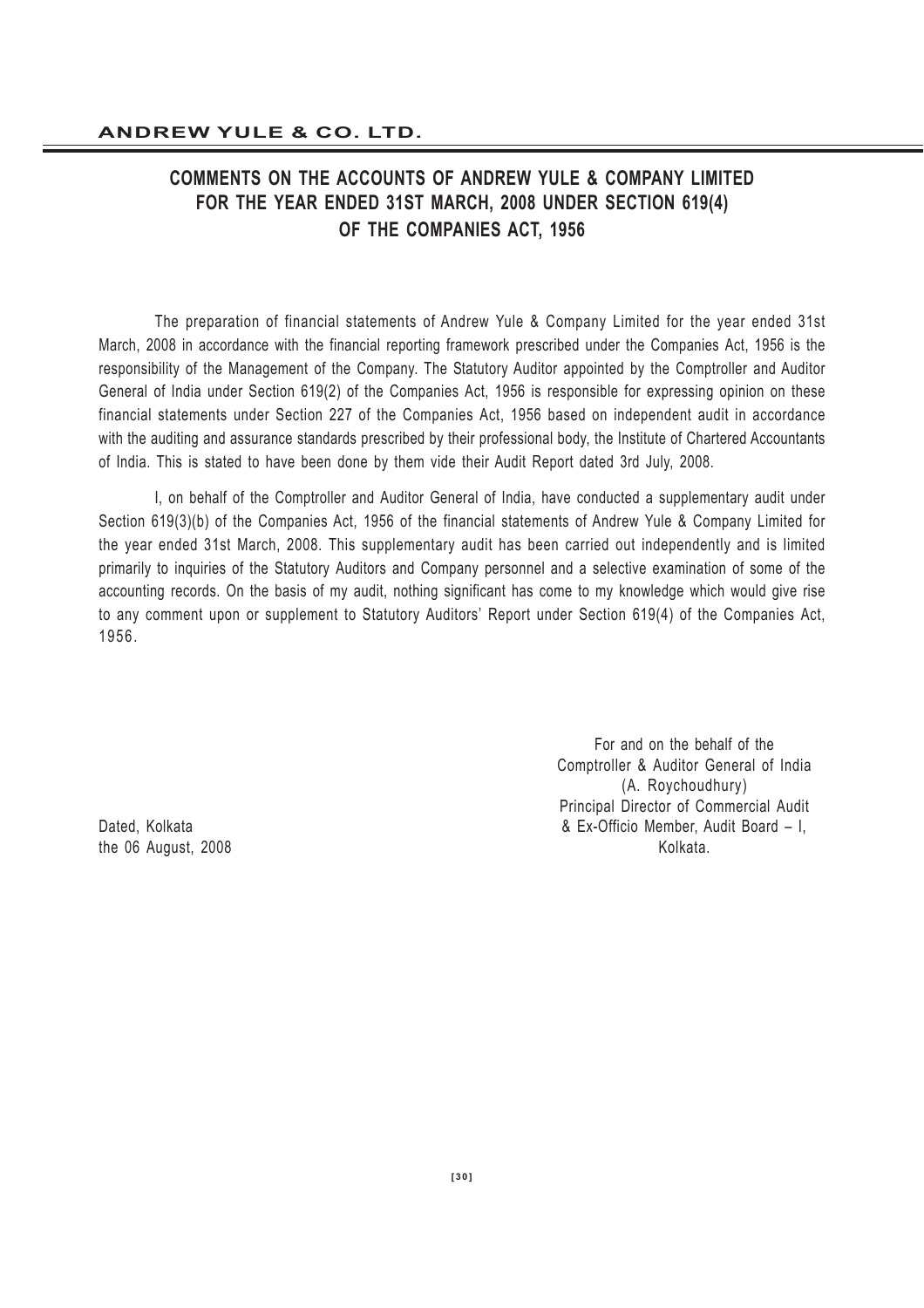# **Statement of Major Accounting Policies forming part of the Accounts as at and for the year ended 31st March, 2008.**

The financial statements have been prepared under the historic cost convention on accrual basis adjusted by revaluation of certain fixed assets in compliance with all material aspect of applicable Accounting Standards in India and the relevant provisions of The Companies Act, 1956 and on the Accounting Principles of going concern.

- **1. Reserves :**
	- (a) Central and State Subsidies received by the Company are retained in Special Reserve until the conditions stipulated in the respective schemes are complied with, and the same are credited to Profit and Loss Account or Capital Reserve after the expiry of the specified period depending upon the nature of the subsidy.
	- (b) Sales value of fixed assets and investments to the extent it exceeds the original cost of the relevant asset is credited to Profit and Loss Account. Provided, however, loss/ diminution in value of assets acquired through amalgamation/merger are adjusted against the Capital Reserve created out of the same.

#### **2. Fixed Assets :**

- (a) The Physical verification of fixed assets is carried out in a phased manner so as to cover each item of the fixed assets over a period of 3 years.
- (b) Machinery manufactured by one Unit/Division for use of another Unit/Division are accounted for at Works/Factory cost of the Transferor Unit.
- (c) The gross fixed assets are valued at acquisition cost and other related expenses incurred to bring them to their present condition. The gross amount of interest on loans utilised for various expansion/diversification schemes is capitalised till the commissioning of the projects. Further, no interest for inter-unit transfer of funds on Capital Account is considered for the above purpose.
- (d) Depreciation is provided on the Assets other than Estates on straight line method in accordance with the provisions of Section 205(2)(b) read with Schedule XIV of the Companies Act, 1956.
- (e) No amortisation of cost of long-term leasehold land is done. However, fees payable for renewal of lease of land is charged as expenditure in the Profit and Loss Account as and when the payment is due.
- (f) Liquidated damages recovered by the Company for delayed construction and delayed supply of equipment are set-off against the capital expenditure to which it relates.
- (g) Grant/Subsidy in respect of capital expenditure is accounted for as per applicable Accounting Standard and depreciations on the assets acquired out of such subsidy is adjusted there against.
- (h) Expenditure incurred/capitalised in respect of projects abandoned/to be abandoned are accounted for in compliance of relevant Accounting Standard.

(i) Provision for impairment of assets is made in compliance with AS-28.

### **3. Inventories** :

- (a) Stocks of stores, spares, raw materials etc., are valued at lower of cost or net realisable value. However, materials and other items held for use in production of inventories are not written down below cost if the finished products in which those will be incorporated are expected to be sold at or above cost. Cost is determined on weighted average cost basis.
- (b) Work-in-Progress is valued at Works Cost. Works cost includes direct materials, labour and manufacturing overhead. All losses on Work-in-Progress incurred upto the end of the year and losses estimated for further Works Cost to be incurred on such jobs are taken into accounts and duly provided for.

While valuing the contract jobs in progress at the close of the year, future estimated losses are considered only in respect of jobs valued at Rs.25.00 lakhs or more and/or physical progress whereof as per technical estimate, is minimum 50%.

- (c) Royalty liabilities calculated with reference to Sales as per the collaboration agreements are considered as selling expenses and thus, have not been considered for the purpose of valuation of stocks of Work-in-Progress and finished goods.
- (d) Inter-Unit transfers of own manufactured stores, spares, raw materials etc., if lying in stock at the close of the year, are valued at estimated Works/Factory cost of the Transferor Unit.
- (e) Excise Duty, Insurance and Freight outward in connection with transfer of finished goods from factories to branches have been considered for valuation of branch stock at the close of the year.
- (f) Stocks of finished goods including Finished goods-in-transit are valued at estimated total cost or net realisable value, whichever is lower. Estimated total cost covers all costs excluding interest, general administration overheads and selling and distribution expenses. In case of Tea, expenses relating to freight upto the point of sale are also considered.
- (g) Imported materials lying in bonded warehouse and at Port are valued at cost including Customs Duty, Port Charges etc.
- (h) Loose Tools are amortised over a period of 5 years.
- (i) Stock of scrap, is valued on the basis of estimated realisable value. However, tea waste is not valued.
- (j) Export benefits against Advance Licences are considered at the time of actual consumption of the imported materials. Advance Licences in hand at the close of the year are not accounted for.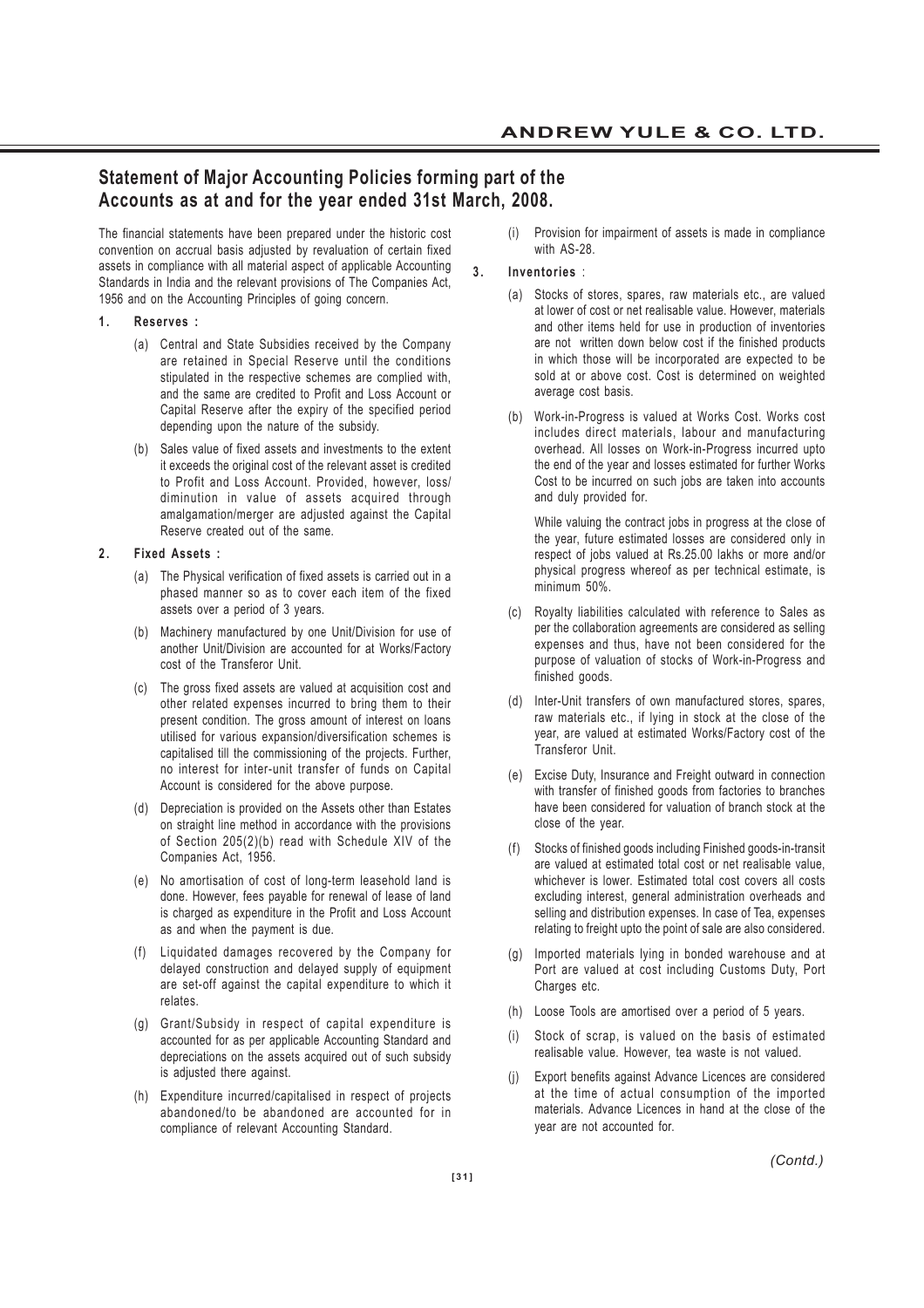#### **4. Investments :**

Investments are stated at cost. Provision for diminution in the value of long term investment is made only if such a decline is other than of temporary nature in the opinion of the Management.

- **5. Sales :**
	- (a) (i) Sales against Ex-Works/FOR Contracts are booked on the basis of deliveries to transport carriers upto 31st March, irrespective of whether the goods have been received by the customers by 31st March or not. Sales in respect of transactions against FOR destination contracts are booked for the goods actually received by customers by 31st March.
		- (ii) Despatches against FOR destination contracts not reaching the customers within the close of the year, are shown as Finished goods-in-transit.
	- (b) Partial deliveries are accounted for in accordance with the billing schedule as per the terms of Sales Contract.
	- (c) Tea sales against contracts are accounted for on the basis of delivery orders and on completion of sale in auction centres in accordance with the norms of tea trade.
	- (d) Sales returns, if any, upto the cut-off date i.e. 30th April, are accounted for.
	- (e) Sales is inclusive of excise duty wherever applicable.
	- (f) Except in disputed cases, escalation/de-escalation claim bills are accounted for on the basis of the terms of the relevant contracts.
	- (g) Export sales are accounted for with reference to the date of Bill of Lading.

#### **6. Dividend Receipts :**

Dividends declared within the close of the accounting year are accounted for in respect of investments held by the Company.

#### **7. Other Income :**

- (a) The following items are accounted for in the books on actual receipt basis :
	- (i) Fees receivable by the Directors and/or employees from Subsidiary and other Companies;
	- (ii) Interest on late retirement of bills by customers;
	- (iii) Interest on loans to employees as per approved Schemes, other than under House Building Loan Scheme, is recovered and accounted for after repayment of the principal amount.
- (b) (i) Insurance and other claims are accounted for on the basis of amounts admitted;
	- (ii) Sales Tax, Excise Duty and Customs Duty refunds are accounted for on the basis of assessment/refund orders received;
	- (iii) Central/State Subsidies from Government and Tea Board are accounted for on the receipt of intimation of grant.
- (c) Interest receivable from customers as per stipulation of the Sales Contract on account of late receipt of full/ proportionate payments are accounted for to the extent such interest is ascertainable with respect to the payment so far received.
- (d) Liquidated Damages recovered by the Company for delayed execution and delayed supply of equipment/ spares are treated as other income.
- (e) Export/Deemed Export benefits are accounted for on completion of despatches in terms of the contract.

#### **8. Purchases :**

- (a) Insurance charges incurred in relation to the incoming goods where materials are directly relatable are accounted for in respect of individual items; otherwise, such insurance premium is charged off to Profit and Loss Account.
- (b) In case of goods purchased from overseas, the shipment is treated as goods-in-transit:
	- in case of both CIF and C&F Contracts, from the date of intimation received from bank;
	- in case of FOB Contracts, from the date of actual shipment as per Bill of Lading.

Customs Duty is charged on the basis of the date of arrival in port.

#### **9. Other Expenses :**

- (a) Issue of materials/components as free replacements during the guarantee period, which can not be provided being unknown, is accounted for on actual despatches. Known free replacements upto the close of the accounting year are provided for.
- (b) Liability in respect of rectification work/replacement involving estimated value above Rs.0.25 lakh per case is booked on the basis of claims from the customers admitted by the Company wherever it is possible to estimate.
- (c) Liabilities in respect of Liquidated Damages are provided if and to the extent, not disputed by the Company. Liquidated Damages disputed by the Company are treated as contingent liability. The amount of liability/contingent liability is estimated on the basis of contracted terms and the facts of each case to the extent of revenue recognised.
- (d) Liability in respect of commission is provided in proportion to sales.
- (e) Interest on delayed payments of Income Tax/Agricultural Income-Tax is accounted for on the basis of assessment orders of the Tax Authorities, if not disputed by the Company or actual payment effected, as the case may be.
- (f) Provisions made and Provisions no longer required written back during the year are netted against in respect of each individual items.
- (g) Payment of Technical Know how Fees is accounted for in compliance with the relevant Accounting Standard.
- (h) Provision for unrealised profit is made in respect of partially completed composite/turnkey contracts on the basis of proportionate direct cost on the revenue recognised.

#### **10. Deferred Revenue Expenditure :**

(a) The balance of deferred revenue expenditure as on 31st

*(Contd.)*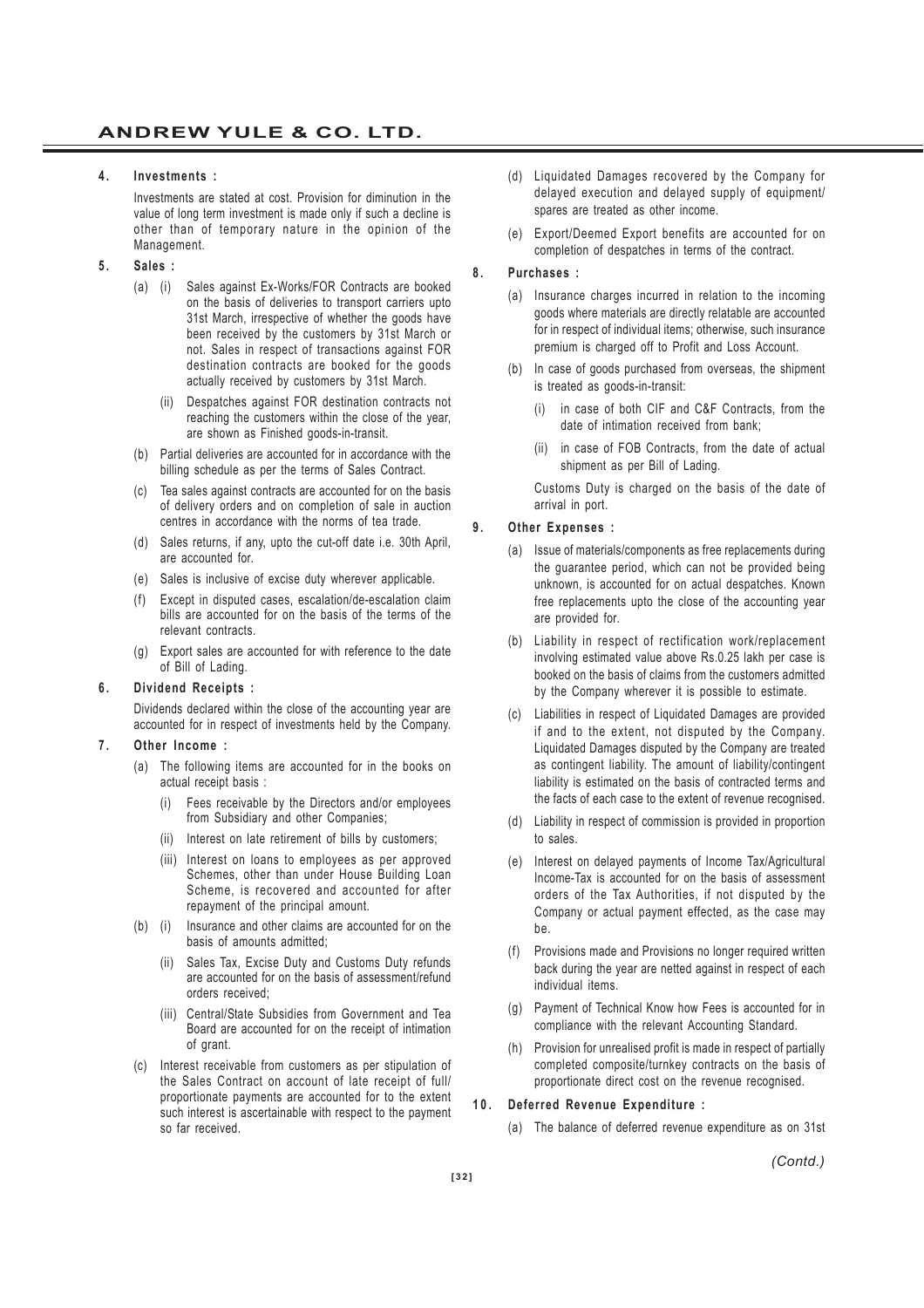March, 2003 are written off over a period of five years as under :

- (i) 10% of the expenditure during the first year on which these were incurred;
- (ii) remaining 90% are written off pro-rated during the next four years.
- (b) In case of new project, and for launching of new products, other initial expenditure, are written off in compliance with the provision of AS-26.

#### **11. Taxation**

- (i) Taxation comprises of Deferred Tax, Fringe Benefit Tax and Wealth Tax. Fringe Benefit Tax and Wealth Tax are measured as the amount expected to be paid to the Tax Authorities in accordance with the Indian Income Tax Act, 1961 and Wealth Tax Act, 1957.
- Deferred Tax is measured based on the tax rates and the tax laws enacted or substantively enacted at the Balance Sheet date. Deferred Tax assets/liabilities is recognised, subject to the consideration of prudence, on timing differences, being the difference between taxable income and accounting income that originate in one period and are capable of reversal in one or more subsequent periods in the Profit and Loss Account and the cumulative effect thereof is reflected in the Balance Sheet.

#### **12. Contingent Liabilities and Contingent Assets :**

Disputed liabilities and claims against the Company including claims by Tax Authorities (for example, Income-tax, Sales tax etc.) pending in appeal, are treated as contingent liabilities. Contingent assets are not accounted for.

Provisions for contingent liabilities are made in compliance with Accounting Standard-29.

#### **13. Booking/Writing Back of Liabilities:**

- (a) For providing liabilities, cut-off date is 30th April but all known liabilities, if material, are booked as far as practicable.
- (b) Liabilities, which are more than 3 years old and not likely to materialise, are written back. In case of extraordinary items only, separate disclosure is given in the accounts.

#### **14. Conversion of Foreign Currencies:**

- (a) Foreign currency loans to finance fixed assets including technical know-how fees are converted either at the exchange parity rate ruling at the close of the accounting year or at the fixed rate when the exchange is booked in advance, as the case may be. Necessary adjustments with regard to such exchange rate difference are made to secured loans, fixed assets and depreciation.
- (b) In respect of any import of materials both under CIF, FOB and C&F Contracts, purchases are booked at the exchange rates ruling on the date of Bill of Entry. The exchange difference, if any, arising from the difference between the above rate and the rate at which the actual payment is made or at the rate prevailing on 31st March, whichever is earlier, is accounted for in the Profit and Loss Account.
- (c) Exports/Overseas Sales are booked at the rates ruling on

the date of bill of lading. Exchange difference, if any, relating to such bills arising either on realisation of the proceeds or on conversion thereof at the exchange rate ruling at the close of the year, whichever is earlier, is accounted for in Profit and Loss Account.

- (d) Receivables and Payables in foreign currency are reported in the Balance Sheet at the parity rate ruling at the close of the financial year. The exchange difference arising on the settlement of such receivables/payable or on reporting such receivables/payables at rates different from those at which those are initially recorded during the period or reported in previous Balance Sheet is accounted for in Profit and Loss Account.
- (e) Wherein contract for import or export is covered by forward exchange contract any premium or discount at inception of such contract and any other gain or loss arising out of exchange differences between the forward contract rate and the rate on the day of reporting are treated in compliance with Accounting Standard-11.

#### **15. Research and Development Costs:**

Expenditure in relation to Research and Development activities are treated in accordance with the relevant provision of Accounting Standard-26.

#### **16. Employee's Benefits :**

- (a) Defined Contribution Schemes (DCS) : Company's contribution towards Provident Fund paid/payable during the year to the Provident Fund Authority are charged to the Profit and Loss Account.
- (b) Company's liabilities towards Defined Benefit Schemes for Gratuity, Superannuation and Pension, value of Plan Assets of the Trustee managed Funds maintained for meeting such liabilities, contribution to those Funds and benefits paid out of such Funds are ascertained and accounted for on the basis of independent actuarial valuation as per the requirement of Accounting Standard-15 (Revised 2005) on "Employee's Benefit".

In respect of a section of employees, the Company's liability towards Defined Benefit for Provident Fund is determined and accounted for on the basis of prescribed contributions to the respective Trustee managed Funds and shortfall, if any, in plan assets as per Audited Accounts of such Fund.

In respect of post retirement Defined Benefit Scheme of Leave Encashment, the Company's liability is determined and accounted for on the basis of independent actuarial valuation as required by Accounting Standard-15 (Revised 2005) though there is no funding for such liability.

- (c) Leave encashment and Pension fund is unfunded but benefits have determined and accounted for in accordance with Accounting Standard-15 (Revised 2005).
- (d) Compensation paid under Voluntary Retirement Scheme as termination benefits, on or before 31st March, 2009, shall be accounted for as a deferred revenue expenditure and written off equally over a period of five years commencing from the year in which it is disbursed. However, such carry forward shall not be continued beyond accounting period commencing on or after 1st April, 2010.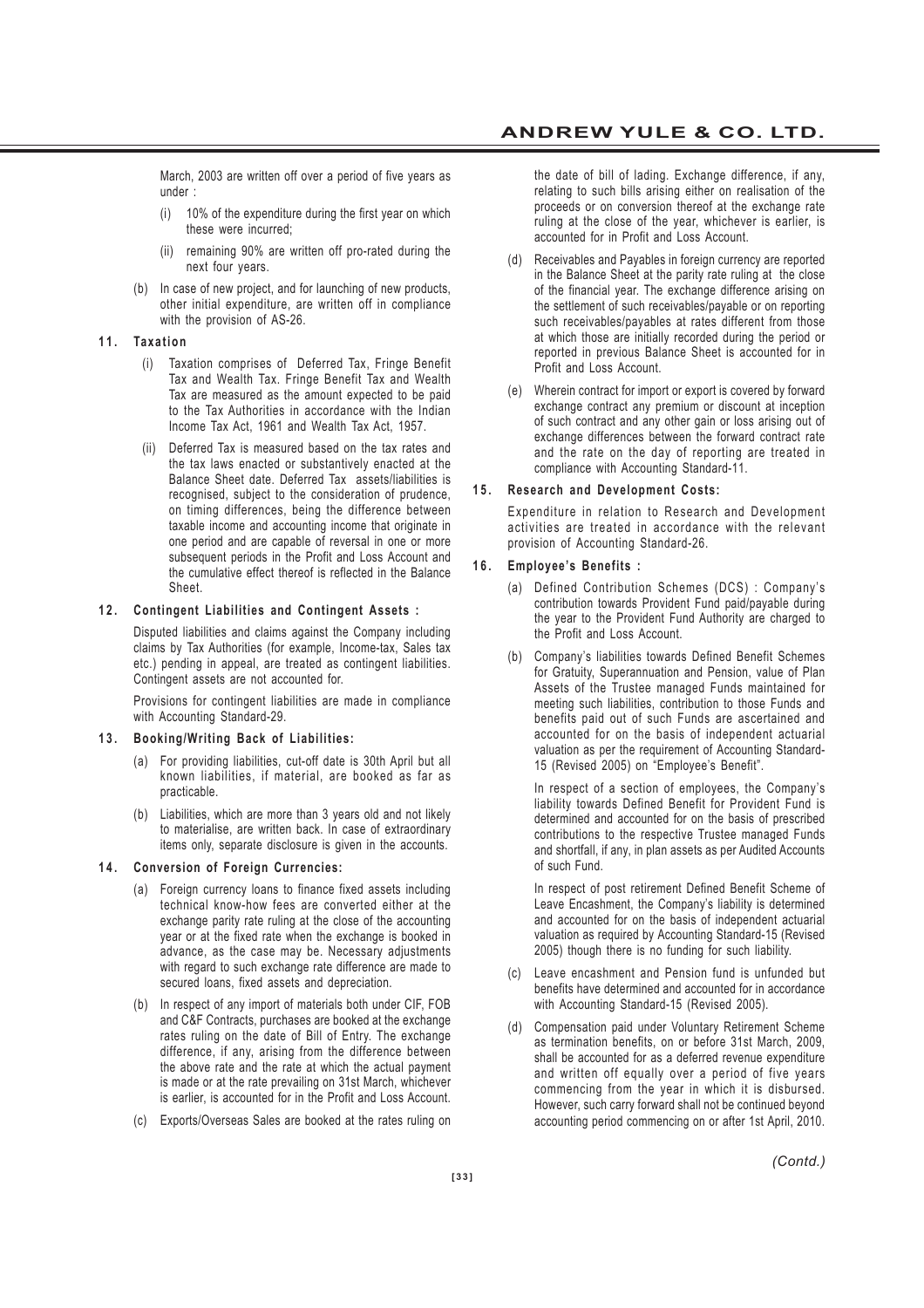# **ANDREW YULE & CO. LTD.**

|                                                                              |                                               |                         |                                           | (Rupees in lakhs)     |
|------------------------------------------------------------------------------|-----------------------------------------------|-------------------------|-------------------------------------------|-----------------------|
|                                                                              |                                               | Schedules               | As at 31.3.08                             | As at 31.3.07         |
| <b>SOURCES OF FUNDS</b>                                                      |                                               |                         |                                           |                       |
| (1) Shareholder's Funds:                                                     |                                               |                         |                                           |                       |
| (a) Share Capital                                                            |                                               | 1                       | 5674.37                                   | 5826.71               |
| (b) Shares pending allotment to Govt. of India [Note No.3(m) on Schedule 20] |                                               |                         | 150.00                                    | 10892.90              |
| (c) Reserve and Surplus                                                      |                                               | 2                       | 10874.01                                  | 10874.01              |
|                                                                              |                                               |                         | 16698.38                                  | 27593.62              |
| (2) Loan Funds :                                                             |                                               | 3                       |                                           |                       |
| (a) Secured Loans                                                            |                                               |                         | 16130.21                                  | 16683.11              |
| (b) Unsecured Loans                                                          |                                               |                         | 14499.92                                  | 14969.26              |
|                                                                              |                                               |                         | 30630.13                                  | 31652.37              |
| (3) Deferred Tax Liability (Net) (Note No.19 on Schedule 20)                 |                                               |                         | 311.39                                    | 20.58                 |
|                                                                              | <b>TOTAL</b>                                  |                         | 47639.90                                  | 59266.57              |
| <b>APPLICATIONS OF FUNDS</b>                                                 |                                               |                         |                                           |                       |
| (1) Fixed Assets:                                                            |                                               | 4                       |                                           |                       |
| (a) Gross Block                                                              |                                               |                         | 21792.02                                  | 21034.47              |
| (b) Less: Depreciation and Amortisation                                      |                                               |                         | 5153.02<br>16639.00                       | 4745.76<br>16288.71   |
| (c) Net Block                                                                |                                               |                         | 177.01                                    | 144.37                |
| (d) Less: Impairment of Assets                                               |                                               |                         | 16461.99                                  | 16144.34              |
| (e) Capital work-in-progress                                                 |                                               |                         | 601.76                                    | 389.58                |
|                                                                              |                                               |                         | 17063.75                                  | 16533.92              |
| Pre-operative Expenditure (Pending Allocation)<br>(f)                        |                                               |                         | 113.85                                    | 113.85                |
|                                                                              |                                               |                         | 17177.60                                  | 16647.77              |
| (2) Investments                                                              |                                               | 5                       | 2072.17                                   | 1835.02               |
| (3) Current Assets, Loans and Advances :                                     |                                               |                         |                                           |                       |
| (a) Inventories                                                              |                                               | 6                       | 2733.03                                   | 2538.49               |
| (b) Sundry Debtors                                                           |                                               | 7                       | 4838.19                                   | 3175.74               |
| (c) Cash and Bank Balances                                                   |                                               | 8                       | 13037.13                                  | 4308.65               |
| (d) Other Current Assets                                                     |                                               | 9                       | 0.05                                      | 0.69                  |
| (e) Loans and Advances                                                       |                                               | 10                      | 4467.61                                   | 3302.26               |
|                                                                              |                                               |                         | 25076.01                                  | 13325.83              |
| Less: Current Liabilities and Provisions :                                   |                                               |                         |                                           |                       |
| (a) Current Liabilities                                                      |                                               | 11                      | 14256.63                                  | 13643.25              |
| (b) Provisions                                                               |                                               | 12                      | 2251.97                                   | 2183.46               |
|                                                                              |                                               |                         | 16508.60                                  | 15826.71              |
| <b>Net Current Assets</b>                                                    |                                               |                         | 8567.41                                   | $(-)2500.88$          |
| (4) (a) Miscellaneous Expenditure to the extent not written off or adjusted  |                                               |                         | 29.04                                     | 92.72                 |
| (b) Profit and Loss Account                                                  |                                               |                         | 19793.68                                  | 43191.94              |
|                                                                              | <b>TOTAL</b>                                  |                         | 47639.90                                  | 59266.57              |
| NOTES ON ACCOUNTS                                                            |                                               | 20                      |                                           |                       |
| STATEMENT ON ACCOUNTING POLICIES AND SCHEDULES                               |                                               | On behalf of the Board, |                                           |                       |
| 1 TO 20 FORM AN INTEGRAL PART OF THE ACCOUNTS.                               |                                               |                         | K. DATTA, Chairman and Managing Director. |                       |
| D. BANDYOPADHYAY,                                                            |                                               | CA S. MURALIDHARAN.     |                                           |                       |
| Company Secretary.                                                           |                                               | I. SENGUPTA.            | Directors.                                |                       |
| KOLKATA - 3rd July, 2008.                                                    |                                               | R. K. SIKDAR            |                                           |                       |
|                                                                              | In terms of our attached Report of even date. |                         |                                           |                       |
| For A. R. MAITI & CO.,                                                       | For G. P. AGRAWAL & CO.,                      |                         |                                           | For MITRA GHOSH & RAY |
| <b>Chartered Accountants,</b>                                                | <b>Chartered Accountants.</b>                 |                         | <b>Chartered Accountants,</b>             |                       |
| (CA S. K. PRAMANIK)                                                          | (CA D. CHAKRABORTY)                           |                         | (CA S. NANDI)                             |                       |
| Partner,                                                                     | Partner,                                      |                         | Partner,                                  |                       |
| Membership No.51722.                                                         | Membership No.8122.                           |                         | Membership No.58689.                      |                       |
|                                                                              | Kolkata - 3rd July, 2008.                     |                         |                                           |                       |

# **BALANCE SHEET AS AT 31ST MARCH, 2008**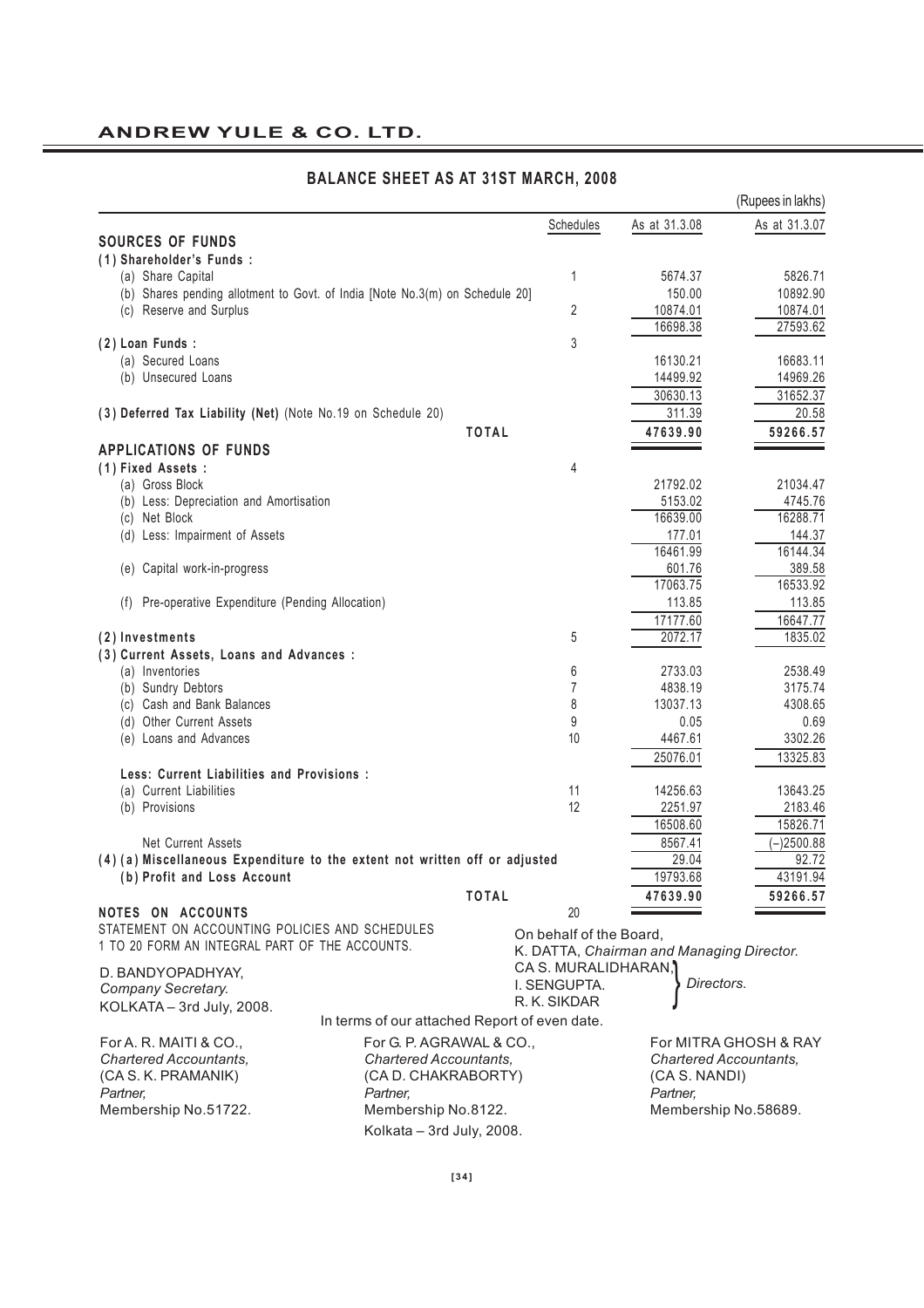|                                                                  |           |          |                   |              | (Rupees in lakhs)  |
|------------------------------------------------------------------|-----------|----------|-------------------|--------------|--------------------|
|                                                                  | Schedules |          | 2007-08           |              | 2006-07            |
| <b>INCOME</b>                                                    |           |          |                   |              |                    |
| Sales                                                            | 13        |          | 16910.78          |              | 13628.20           |
| Interest and Dividend on Long Term                               |           |          |                   |              |                    |
| Investments (Non-Trade) (Gross)                                  |           |          | 46.70             |              | 63.58              |
| Other Income14                                                   |           |          | 6523.66           |              | 829.35             |
| Accretion/Decretion(-) in Stocks                                 | 15        |          | 68.21<br>23549.35 |              | 108.12<br>14629.25 |
| <b>EXPENDITURE</b>                                               |           |          |                   |              |                    |
| Materials Consumed                                               | 16        |          | 7240.89           |              | 4865.24            |
| Salaries, Wages and Bonus                                        | 17        |          | 7032.79           |              | 6579.40            |
| Interest                                                         | 18        |          | 1973.51           |              | 4048.18            |
| Other Expenses                                                   | 19        |          | 6049.15           |              | 7830.90            |
| Depreciation and Amortisation                                    | 4         |          | 359.20            |              | 316.73             |
| Impairment of Assets                                             |           |          | 32.64             |              |                    |
|                                                                  |           |          | 22688.18          |              | 23640.45           |
| Profit/Loss(-) for the year                                      |           |          | 861.17            |              | $(-)$ 9011.20      |
| Provision for Taxation:<br>: Add                                 |           |          |                   |              |                    |
| Wealth Tax<br>[a]                                                |           | 4.50     |                   | 2.25         |                    |
| Income Tax (in respect of earlier years)<br>[b]                  |           | $\cdots$ |                   | 315.57       |                    |
| [c] Fringe Benefit Tax                                           |           | 32.40    |                   | 28.22        |                    |
| Deferred Tax<br>$\lceil d \rceil$                                |           | 290.81   |                   | $(-)$ 399.83 |                    |
|                                                                  |           |          | 327.71            |              | 53.79              |
| Profit/Loss(-) for the year after provision                      |           |          | 533.46            |              | $(-)$ 8957.41      |
| Add : Loss brought forward from last account                     |           |          | 45658.94          |              | 36701.53           |
|                                                                  |           |          | 45125.48<br>$(-)$ |              | 45658.94           |
| Less : Capital Reduction                                         |           |          | 22697.48          |              |                    |
|                                                                  |           |          | 22428.00<br>$(-)$ |              | $(-)$ 45658.94     |
| : Transition effect of opening assets (net of liability)<br>Add  |           |          |                   |              |                    |
| for employees benefits as per AS-15                              |           |          | 167.32            |              |                    |
|                                                                  |           |          | 22260.68<br>$(-)$ |              | $(-)$ 45658.94     |
| Less : Balance in General Reserve (Per Contra)                   |           |          | 2467.00           |              | 2467.00            |
| Balance carried to Balance Sheet                                 |           |          | 19793.68          |              | 43191.94           |
| Basic and Diluted earnings per share (Note No.26 of Schedule 20) |           |          | Rs.0.91           |              | Rs.(-)15.37        |

# **PROFIT AND LOSS ACCOUNT FOR THE YEAR ENDED 31ST MARCH, 2008**

**NOTES ON ACCOUNTS** 20

STATEMENT ON ACCOUNTING POLICIES AND SCHEDULES 1 TO 20 FORM AN INTEGRAL PART OF THE ACCOUNTS.

| D. BANDYOPADHYAY,<br>Company Secretary.<br>KOLKATA - 3rd July, 2008.                                               | On behalf of the Board,<br>CA S. MURALIDHARAN,<br>I. SENGUPTA.<br>R. K. SIKDAR<br>In terms of our attached Report of even date.                  | K. DATTA, Chairman and Managing Director.<br>Directors.                                                     |
|--------------------------------------------------------------------------------------------------------------------|--------------------------------------------------------------------------------------------------------------------------------------------------|-------------------------------------------------------------------------------------------------------------|
| For A. R. MAITI & CO.,<br><b>Chartered Accountants.</b><br>(CA S. K. PRAMANIK)<br>Partner,<br>Membership No.51722. | For G. P. AGRAWAL & CO.,<br><b>Chartered Accountants.</b><br>(CA D. CHAKRABORTY)<br>Partner.<br>Membership No.8122.<br>Kolkata - 3rd July, 2008. | For MITRA GHOSH & RAY<br><b>Chartered Accountants.</b><br>(CA S. NANDI)<br>Partner.<br>Membership No.58689. |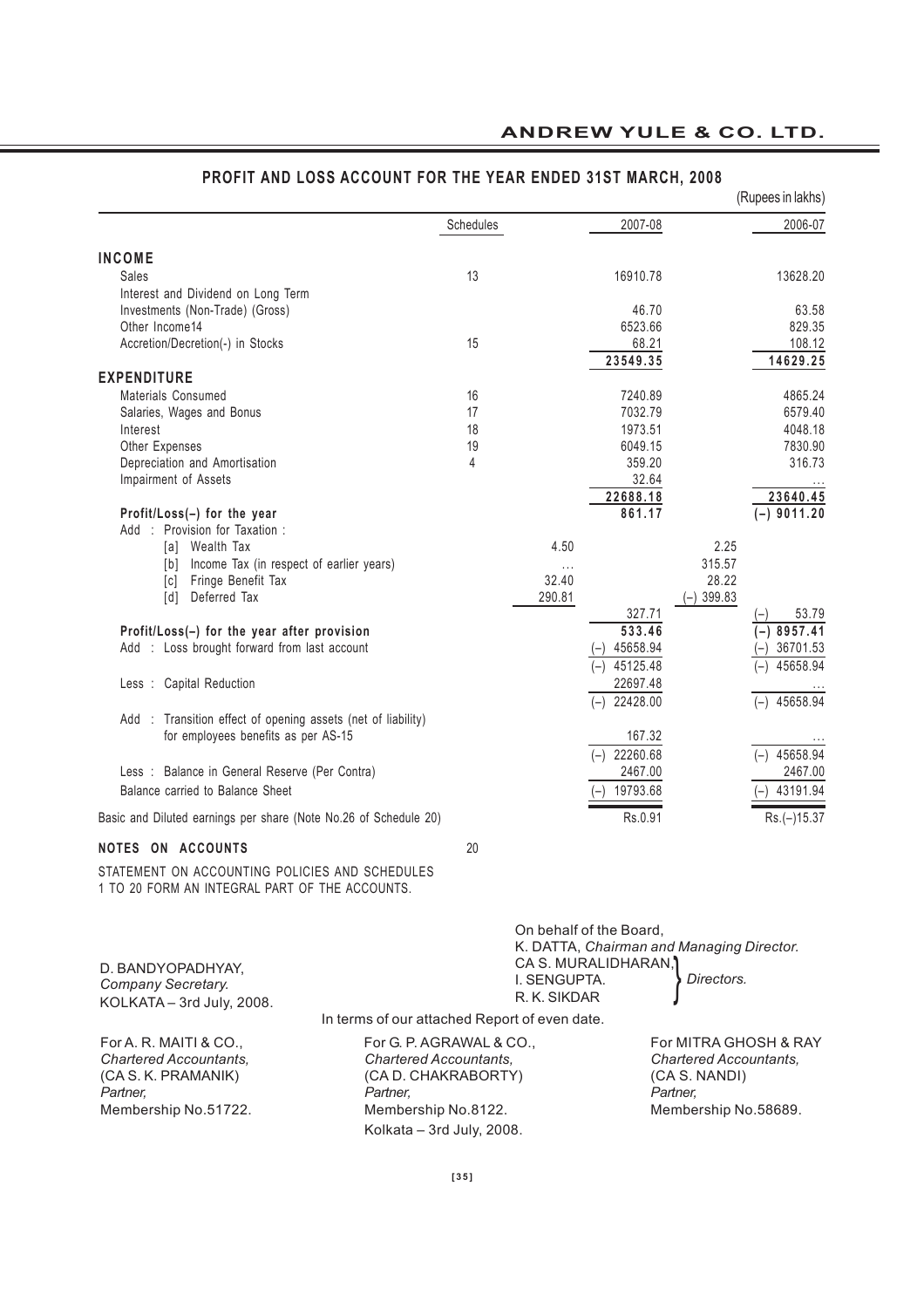|                                                                                               |           | (Rupees in lakhs) |
|-----------------------------------------------------------------------------------------------|-----------|-------------------|
|                                                                                               | 2007-08   | 2006-07           |
| (A)CASH FLOW FROM OPERATING ACTIVITIES :                                                      |           |                   |
| Net Profit before Tax and extraordinary items                                                 | 861.17    | (9011.20)         |
| Adjustments for                                                                               |           |                   |
| Depreciation/Impairment of Assets                                                             | 391.84    | 316.73            |
| Adjustment of depreciation for earlier years                                                  | $\cdots$  | (6.08)            |
| Miscellaneous Expenditure written off                                                         | 64.74     | 315.79            |
| Interest charged                                                                              | 1973.51   | 4048.18           |
| Investment Income                                                                             | (513.39)  | (270.42)          |
| Operating profit before changes in amount of<br><b>Current Liabilities and Current Assets</b> | 2777.87   | (4607.00)         |
| Adjustments for                                                                               |           |                   |
| <b>Trade Receivables</b>                                                                      | (9105.83) | 5985.21           |
| Inventories                                                                                   | (194.54)  | (362.20)          |
| Trade payable                                                                                 | 1848.41   | (5121.22)         |
| <b>Cash Generated from Operations</b>                                                         | (4674.09) | (4105.21)         |
| Wealth Tax paid                                                                               | (2.47)    | (2.81)            |
| Fringe Benefit Tax paid                                                                       | (5.54)    | (32.55)           |
| Cash-flow before Extraordinary Items                                                          | (4682.10) | (4140.57)         |
| Extraordinary Income                                                                          |           |                   |
| Capital Reduction                                                                             | 22697.48  |                   |
| NET CASH FROM OPERATING ACTIVITIES (A)                                                        | 18015.38  | (4140.57)         |
| (B) CASH FLOW FROM INVESTING ACTIVITIES                                                       |           |                   |
| Purchase of Fixed Assets (including Capital WIP and Pre-operative Expenditure)                | (970.79)  | (560.68)          |
| Loans                                                                                         | (61.12)   | (372.65)          |
| Investment made                                                                               | (237.15)  | (305.00)          |
| Subsidy received from Tea Board for Capital Assets                                            | $\cdots$  | 38.70             |
| Income from Investments                                                                       | 490.24    | 266.04            |
| NET CASH FROM INVESTING ACTIVITIES (B)                                                        | (778.82)  | (933.59)          |

# **CASH FLOW STATEMENT FOR THE YEAR ENDED 31ST MARCH, 2008**

*(Contd.)*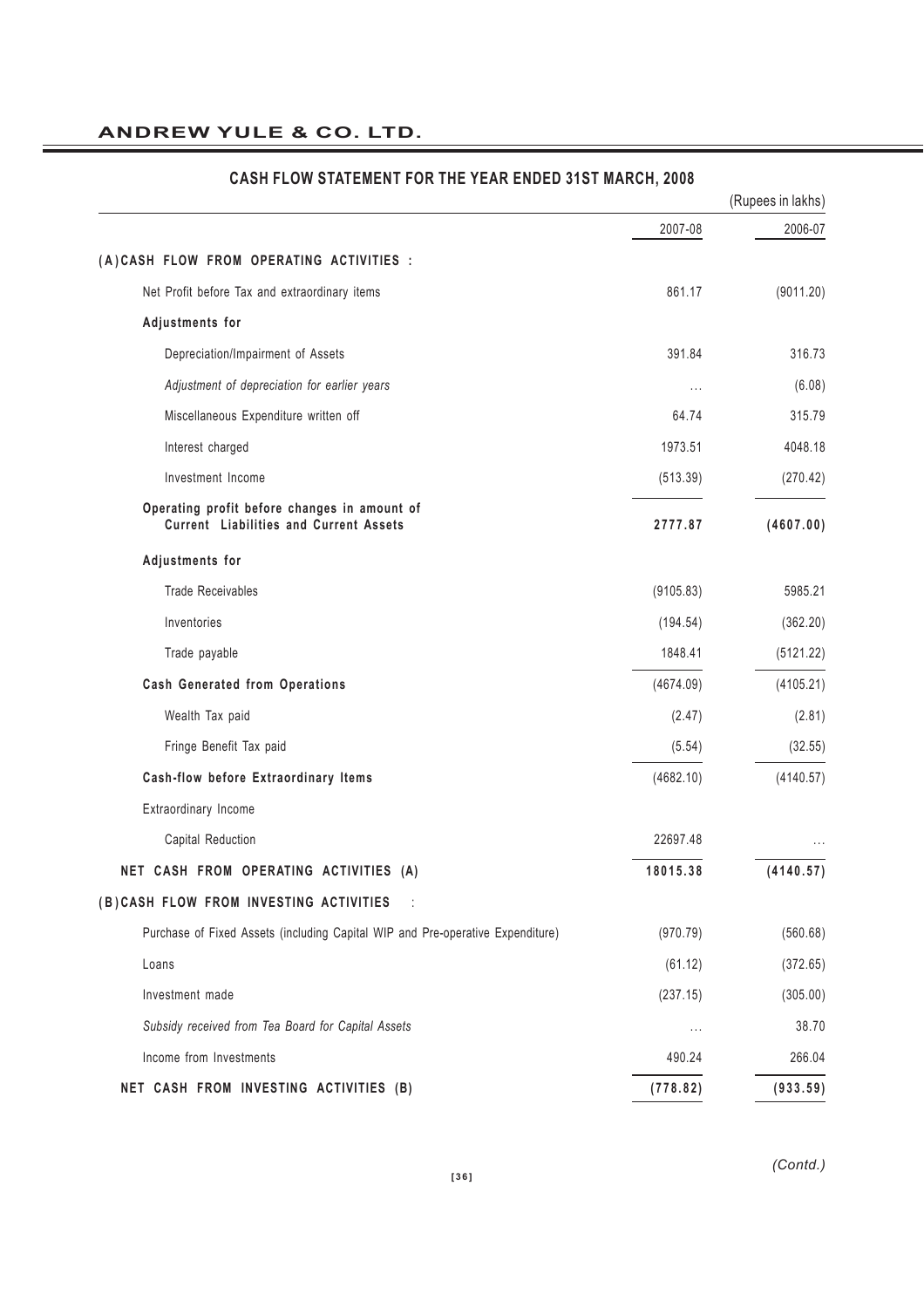|                                                                                       | (Rupees in lakhs) |
|---------------------------------------------------------------------------------------|-------------------|
| 2007-08                                                                               | 2006-07           |
| (C)CASH FLOW FROM FINANCING ACTIVITIES :                                              |                   |
| 3240.88<br>Net Proceeds from borrowings                                               | 7064.27           |
| Interest paid<br>(7189.31)                                                            | (1277.85)         |
| Advance against equity<br>(10742.90)                                                  | 589.00            |
| Proceeds from equity<br>(152.34)                                                      |                   |
| NET CASH USED IN FINANCING ACTIVITIES (C)<br>(14843.67)                               | 6375.42           |
| NET CHANGES IN CASH AND CASH EQUIVALENT (A+B+C)<br>2392.89                            | 1301.26           |
| CASH AND CASH EQUIVALENT Opening Balance as at 1st April, 2007<br>2846.79             | 1545.53           |
| CASH AND CASH EQUIVALENT Closing Balance as at 31st March, 2008<br>5239.68            | 2846.79           |
| Cash Flow Statement has been prepared by following Indirect Method mentioned in AS-3. |                   |
| Break-up of Cash and Cash equivalent                                                  |                   |
| 10.61<br>Cash in hand                                                                 | 25.49             |
| 0.04<br>Postage and Stamps in hand                                                    | 0.07              |
| Cheques in hand<br>426.94                                                             | 1998.02           |
| Remittance in transit<br>147.20                                                       | 27.42             |
| Remittance with Scheduled Banks:                                                      |                   |
| On Current Account<br>447.05                                                          | 785.79            |
| Fixed Deposit with Banks maturing within 3 months<br>4207.84                          | 10.00             |
| 5239.68                                                                               | 2846.79           |

# **CASH FLOW STATEMENT FOR THE YEAR ENDED 31ST MARCH, 2008 –** *(Contd.)*

4. Figures of the previous year have been re-grouped/re-arranged wherever necessary.

| D. BANDYOPADHYAY,                                                                                                  | On behalf of the Board,                                                                                             | K. DATTA, Chairman and Managing Director.<br>CA S. MURALIDHARAN.                                            |
|--------------------------------------------------------------------------------------------------------------------|---------------------------------------------------------------------------------------------------------------------|-------------------------------------------------------------------------------------------------------------|
| Company Secretary.<br>KOLKATA - 3rd July, 2008.                                                                    | I. SENGUPTA.<br>R. K. SIKDAR                                                                                        | Directors.                                                                                                  |
|                                                                                                                    | In terms of our attached Report of even date.                                                                       |                                                                                                             |
| For A. R. MAITI & CO.,<br><b>Chartered Accountants.</b><br>(CA S. K. PRAMANIK)<br>Partner.<br>Membership No.51722. | For G. P. AGRAWAL & CO.,<br><b>Chartered Accountants.</b><br>(CA D. CHAKRABORTY)<br>Partner.<br>Membership No.8122. | For MITRA GHOSH & RAY<br><b>Chartered Accountants.</b><br>(CA S. NANDI)<br>Partner.<br>Membership No.58689. |
|                                                                                                                    | Kolkata - 3rd July, 2008.                                                                                           |                                                                                                             |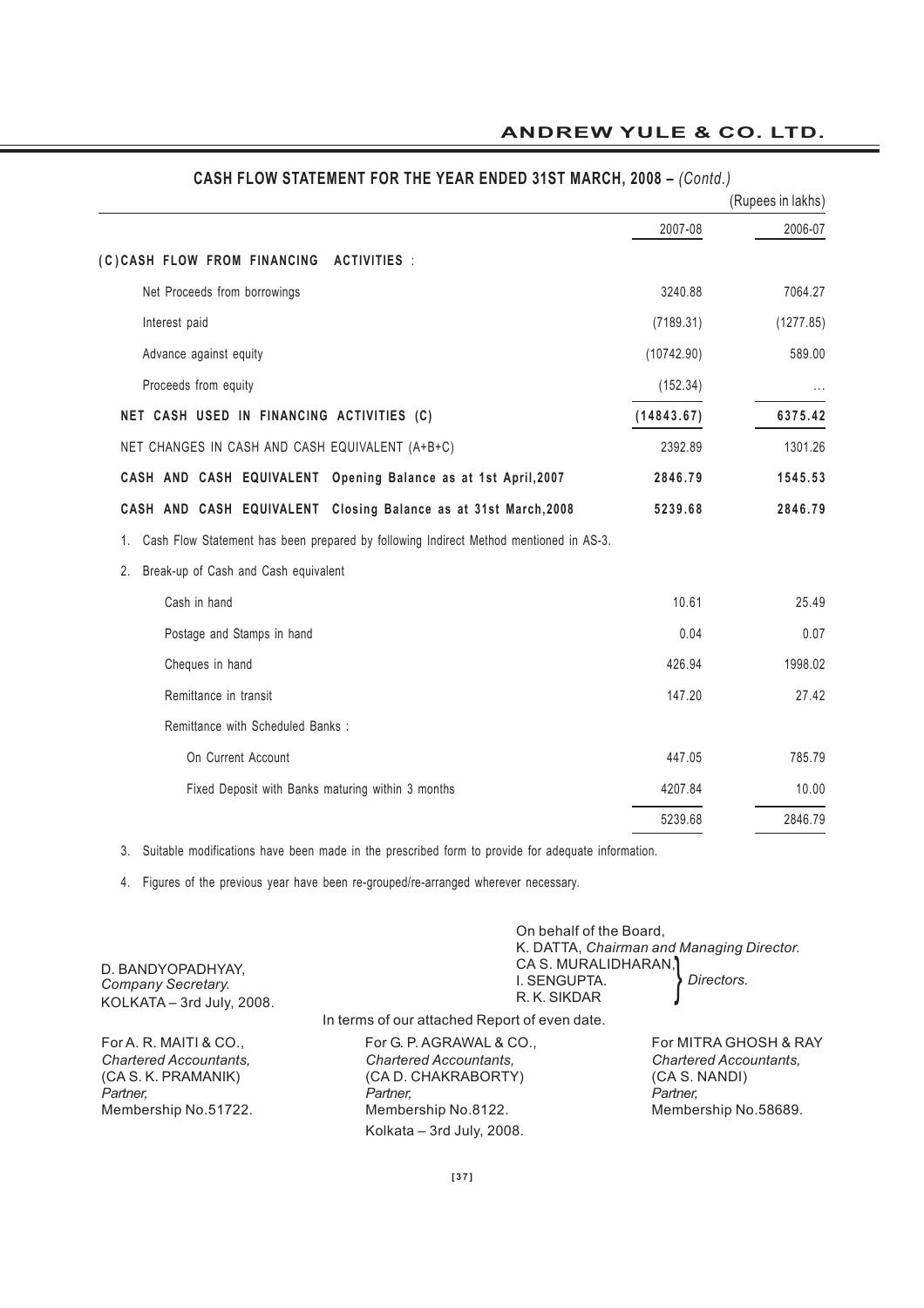|                      |                                                                                                                                                                                                                                                                                                                                                                                                                                                                                                                                                                                                                                                                                                                                                                                                                                                                                                                                                                    |                   | (Rupees in lakhs) |
|----------------------|--------------------------------------------------------------------------------------------------------------------------------------------------------------------------------------------------------------------------------------------------------------------------------------------------------------------------------------------------------------------------------------------------------------------------------------------------------------------------------------------------------------------------------------------------------------------------------------------------------------------------------------------------------------------------------------------------------------------------------------------------------------------------------------------------------------------------------------------------------------------------------------------------------------------------------------------------------------------|-------------------|-------------------|
| SCHEDULE 1           |                                                                                                                                                                                                                                                                                                                                                                                                                                                                                                                                                                                                                                                                                                                                                                                                                                                                                                                                                                    | As at 31.3.08     | As at 31.3.07     |
| SHARE CAPITAL        |                                                                                                                                                                                                                                                                                                                                                                                                                                                                                                                                                                                                                                                                                                                                                                                                                                                                                                                                                                    |                   |                   |
| Authorised :         |                                                                                                                                                                                                                                                                                                                                                                                                                                                                                                                                                                                                                                                                                                                                                                                                                                                                                                                                                                    |                   |                   |
|                      | 37,50,00,000 Equity Shares of Rs.2 each                                                                                                                                                                                                                                                                                                                                                                                                                                                                                                                                                                                                                                                                                                                                                                                                                                                                                                                            | 7500.00           | 7500.00           |
|                      | (Previous year 7,50,00,000 Equity Shares of Rs.10 each)                                                                                                                                                                                                                                                                                                                                                                                                                                                                                                                                                                                                                                                                                                                                                                                                                                                                                                            |                   |                   |
|                      | Issued, Subscribed and Fully Paid-up :<br>28,37,18,478 Equity Shares of Rs.2 each<br>(Previous year 5,82,67,078 Equity Shares of Rs.10 each)<br>[Of the above, 6,00,000 Shares issued as Bonus Shares<br>by capitalisation of General Reserve, 21,35,344 Shares<br>issued pursuant to a Contract without payment being<br>received in cash and 11,57,600 Shares issued to<br>Government of India in the name of The President of<br>India pursuant to Transformer & Switchgear Ltd.<br>(Acquisition and Transfer of Undertakings) Act, 1983 and<br>Brentford Electric (India) Ltd. (Acquisition and Transfer of<br>Undertakings) Act, 1987 against compensation money paid<br>by them.] Out of the above 225451400 Nos. of shares<br>issued to Govt, of India in the name of President of India<br>of Rs.2 each towards conversion of Govt, of India Joan<br>and advance against Equity as per Sanctioned<br>Rehabilitation Scheme (SRS) dated 30th October, 2007. |                   |                   |
|                      | [Refer Note No.3(b) of Schedule 20]                                                                                                                                                                                                                                                                                                                                                                                                                                                                                                                                                                                                                                                                                                                                                                                                                                                                                                                                | 5674.37           | 5826.71           |
| <b>SCHEDULE 2</b>    |                                                                                                                                                                                                                                                                                                                                                                                                                                                                                                                                                                                                                                                                                                                                                                                                                                                                                                                                                                    | 5674.37           | 5826.71           |
| RESERVES AND SURPLUS |                                                                                                                                                                                                                                                                                                                                                                                                                                                                                                                                                                                                                                                                                                                                                                                                                                                                                                                                                                    |                   |                   |
| Capital Reserve :    |                                                                                                                                                                                                                                                                                                                                                                                                                                                                                                                                                                                                                                                                                                                                                                                                                                                                                                                                                                    |                   |                   |
| General:             |                                                                                                                                                                                                                                                                                                                                                                                                                                                                                                                                                                                                                                                                                                                                                                                                                                                                                                                                                                    |                   |                   |
|                      | Balance as per last account                                                                                                                                                                                                                                                                                                                                                                                                                                                                                                                                                                                                                                                                                                                                                                                                                                                                                                                                        | 10735.16          | 10735.16          |
| Special:             |                                                                                                                                                                                                                                                                                                                                                                                                                                                                                                                                                                                                                                                                                                                                                                                                                                                                                                                                                                    |                   |                   |
|                      | Central/State Subsidy for Capital Assets :                                                                                                                                                                                                                                                                                                                                                                                                                                                                                                                                                                                                                                                                                                                                                                                                                                                                                                                         |                   |                   |
|                      | Balance as per last account<br>Tea Board Subsidy for Capital Assets<br>46.50                                                                                                                                                                                                                                                                                                                                                                                                                                                                                                                                                                                                                                                                                                                                                                                                                                                                                       | 11.40             | 11.40<br>46.50    |
|                      | Less: Transfer to Profit and Loss Account<br>7.80                                                                                                                                                                                                                                                                                                                                                                                                                                                                                                                                                                                                                                                                                                                                                                                                                                                                                                                  |                   | 7.80              |
|                      |                                                                                                                                                                                                                                                                                                                                                                                                                                                                                                                                                                                                                                                                                                                                                                                                                                                                                                                                                                    | 38.70             | 38.70             |
|                      | <b>State Housing Subsidies</b>                                                                                                                                                                                                                                                                                                                                                                                                                                                                                                                                                                                                                                                                                                                                                                                                                                                                                                                                     | 4.06              | 4.06              |
|                      |                                                                                                                                                                                                                                                                                                                                                                                                                                                                                                                                                                                                                                                                                                                                                                                                                                                                                                                                                                    | 54.16<br>10789.32 | 54.16<br>10789.32 |
|                      | Preference Share Capital Redemption Reserve :                                                                                                                                                                                                                                                                                                                                                                                                                                                                                                                                                                                                                                                                                                                                                                                                                                                                                                                      |                   |                   |
|                      | Balance as per last account                                                                                                                                                                                                                                                                                                                                                                                                                                                                                                                                                                                                                                                                                                                                                                                                                                                                                                                                        | 84.69             | 84.69             |
| General Reserve :    |                                                                                                                                                                                                                                                                                                                                                                                                                                                                                                                                                                                                                                                                                                                                                                                                                                                                                                                                                                    |                   |                   |
|                      | Balance as per last account<br>Less: Shown as deduction from balance in                                                                                                                                                                                                                                                                                                                                                                                                                                                                                                                                                                                                                                                                                                                                                                                                                                                                                            | 2467.00           | 2467.00           |
|                      | Profit and Loss Account (Per Contra)                                                                                                                                                                                                                                                                                                                                                                                                                                                                                                                                                                                                                                                                                                                                                                                                                                                                                                                               | 2467.00           | 2467.00           |
|                      |                                                                                                                                                                                                                                                                                                                                                                                                                                                                                                                                                                                                                                                                                                                                                                                                                                                                                                                                                                    |                   |                   |
|                      |                                                                                                                                                                                                                                                                                                                                                                                                                                                                                                                                                                                                                                                                                                                                                                                                                                                                                                                                                                    | 10874.01          | 10874.01          |
|                      |                                                                                                                                                                                                                                                                                                                                                                                                                                                                                                                                                                                                                                                                                                                                                                                                                                                                                                                                                                    |                   |                   |

# **SCHEDULES FORMING PART OF THE BALANCE SHEET AS AT 31ST MARCH, 2008**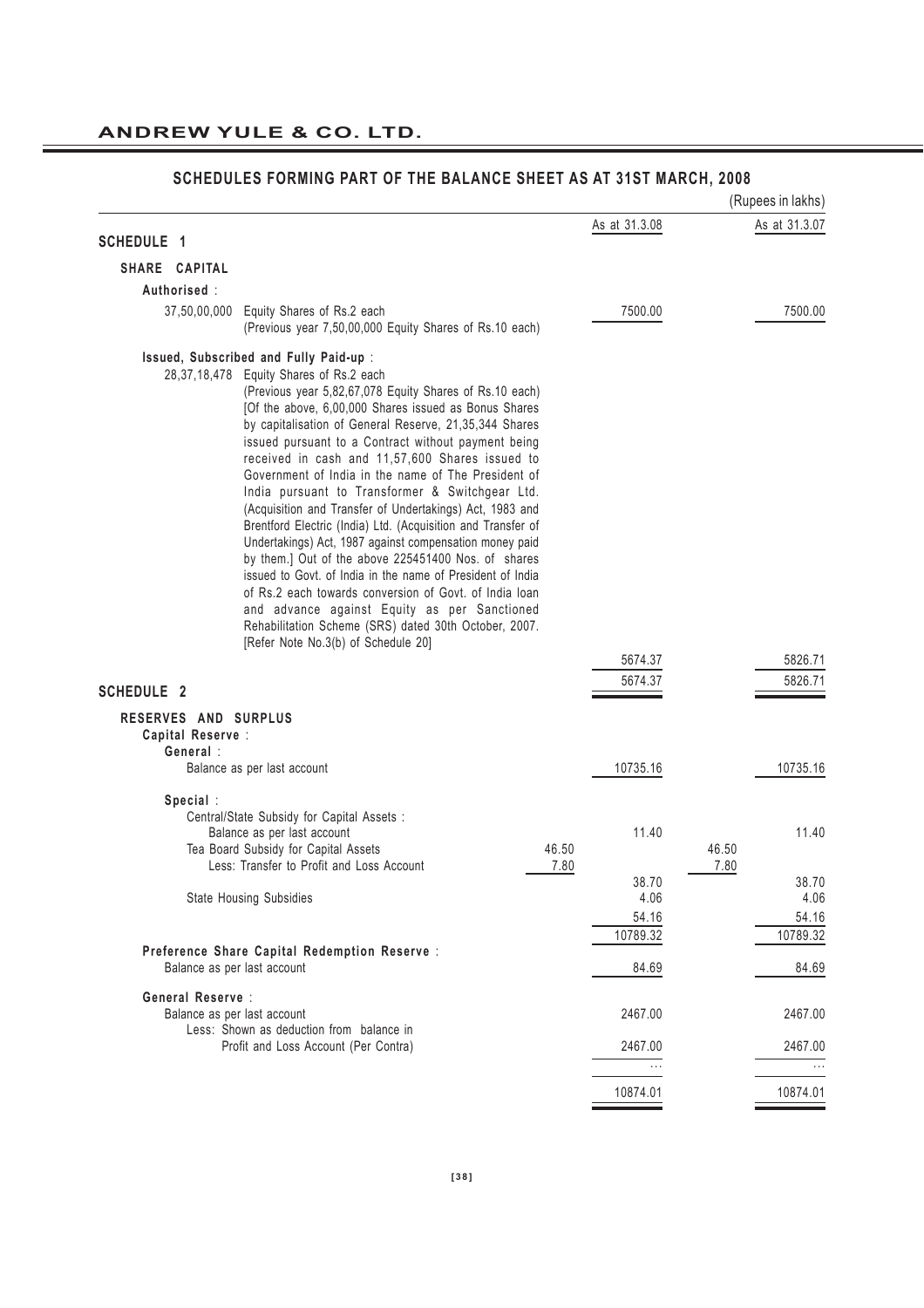# **ANDREW YULE & CO. LTD.**

|                                                                                                                  |                   |               |                    | (Rupees in lakhs) |
|------------------------------------------------------------------------------------------------------------------|-------------------|---------------|--------------------|-------------------|
|                                                                                                                  |                   | As at 31.3.08 |                    | As at 31.3.07     |
| <b>SCHEDULE 3</b>                                                                                                |                   |               |                    |                   |
| <b>LOANS</b>                                                                                                     |                   |               |                    |                   |
| Secured Loans:                                                                                                   |                   |               |                    |                   |
| Term Loans:                                                                                                      |                   |               |                    |                   |
| West Bengal Government Sales Tax Loan<br>(To be secured by a residuary charge over                               |                   |               |                    |                   |
| certain immovable property ranking next                                                                          |                   |               |                    |                   |
| only to the charges in favour of the Banks)                                                                      | 381.42            |               | 250.00             |                   |
| Add: Interest accrued and due thereon                                                                            | 66.79             |               | 153.23             |                   |
|                                                                                                                  |                   | 448.21        |                    | 403.23            |
| Others (Secured by hypothecation of certain                                                                      |                   |               |                    |                   |
| movable properties)                                                                                              |                   | 180.00        |                    |                   |
| Bonds:                                                                                                           |                   |               |                    |                   |
| 9% Secured Redeemable Non-convertible 12 Years Bond                                                              |                   |               |                    |                   |
| (Secured by creation of 2nd charge on mortgage of                                                                |                   |               |                    |                   |
| Banarhat and Karballa Tea Estates.)                                                                              | 2000.00           |               | 2000.00            |                   |
| Add: Interest accrued and due thereon                                                                            | 2.09              |               | 270.74             |                   |
|                                                                                                                  |                   | 2002.09       |                    | 2270.74           |
| 9.1% Secured Redeemable Non-convertible 10 Years Bond<br>(Secured by GOI Guarantee)                              |                   | 2000.00       |                    | 2000.00           |
|                                                                                                                  |                   |               |                    |                   |
| From Scheduled Banks on Cash Credit Accounts :                                                                   |                   |               |                    |                   |
| State Bank of India                                                                                              | 1257.75           |               | 1264.72            |                   |
| Add: Interest accrued and due thereon                                                                            | 653.14            |               | 1026.64            |                   |
| Bank of Baroda                                                                                                   |                   | 1910.89       |                    | 2291.36           |
| Add: Interest accrued and due thereon                                                                            | 5050.55<br>231.34 |               | 3756.03<br>1940.77 |                   |
|                                                                                                                  |                   | 5281.89       |                    | 5696.80           |
| Allahabad Bank                                                                                                   |                   | 344.65        |                    | 621.79            |
| (The above loans are secured by the whole of the                                                                 |                   |               |                    |                   |
| Company's present and future stocks of raw materials,                                                            |                   |               |                    |                   |
| work-in-progress, finished goods and manufactured                                                                |                   |               |                    |                   |
| goods and articles, stores, components and spares,                                                               |                   |               |                    |                   |
| other movable properties wherever situate, book debts<br>and all other current assets, claims, rights to movable |                   |               |                    |                   |
| properties by way of first charge ranking pari-passu                                                             |                   |               |                    |                   |
| inter-se without any preference to one over the other)                                                           |                   |               |                    |                   |
|                                                                                                                  |                   |               |                    |                   |
| United Bank of India                                                                                             |                   | 1541.89       |                    | 1053.79           |
| (for Desam, Khowang, New Dooars and Choonabhutti                                                                 |                   |               |                    |                   |
| Tea Estates)                                                                                                     |                   |               |                    |                   |
| Union Bank of India                                                                                              |                   | 806.88        |                    | 723.55            |
| (for Banarhat, Karballa, and Hoolungooree Tea Estates)                                                           |                   |               |                    |                   |
|                                                                                                                  |                   |               |                    |                   |
| Allahabad Bank<br>(for Tinkong, Basmatia, Rajgarh, Murphulani and Mim                                            |                   | 1613.71       |                    | 1621.85           |
| Tea Estates)                                                                                                     |                   |               |                    |                   |
| (The above loans are secured by Hypothecation of the                                                             |                   |               |                    |                   |
| whole of crop, book-debts and all other movable assets                                                           |                   |               |                    |                   |
| both presnet and future, and by equitable mortgage of                                                            |                   |               |                    |                   |
| all immovable properties of the Estates)                                                                         |                   |               |                    |                   |
| Carried over                                                                                                     |                   | 16130.21      |                    | 16683.11          |
|                                                                                                                  |                   |               |                    |                   |

# **SCHEDULE FORMING PART OF THE BALANCE SHEET AS AT 31ST MARCH, 2008**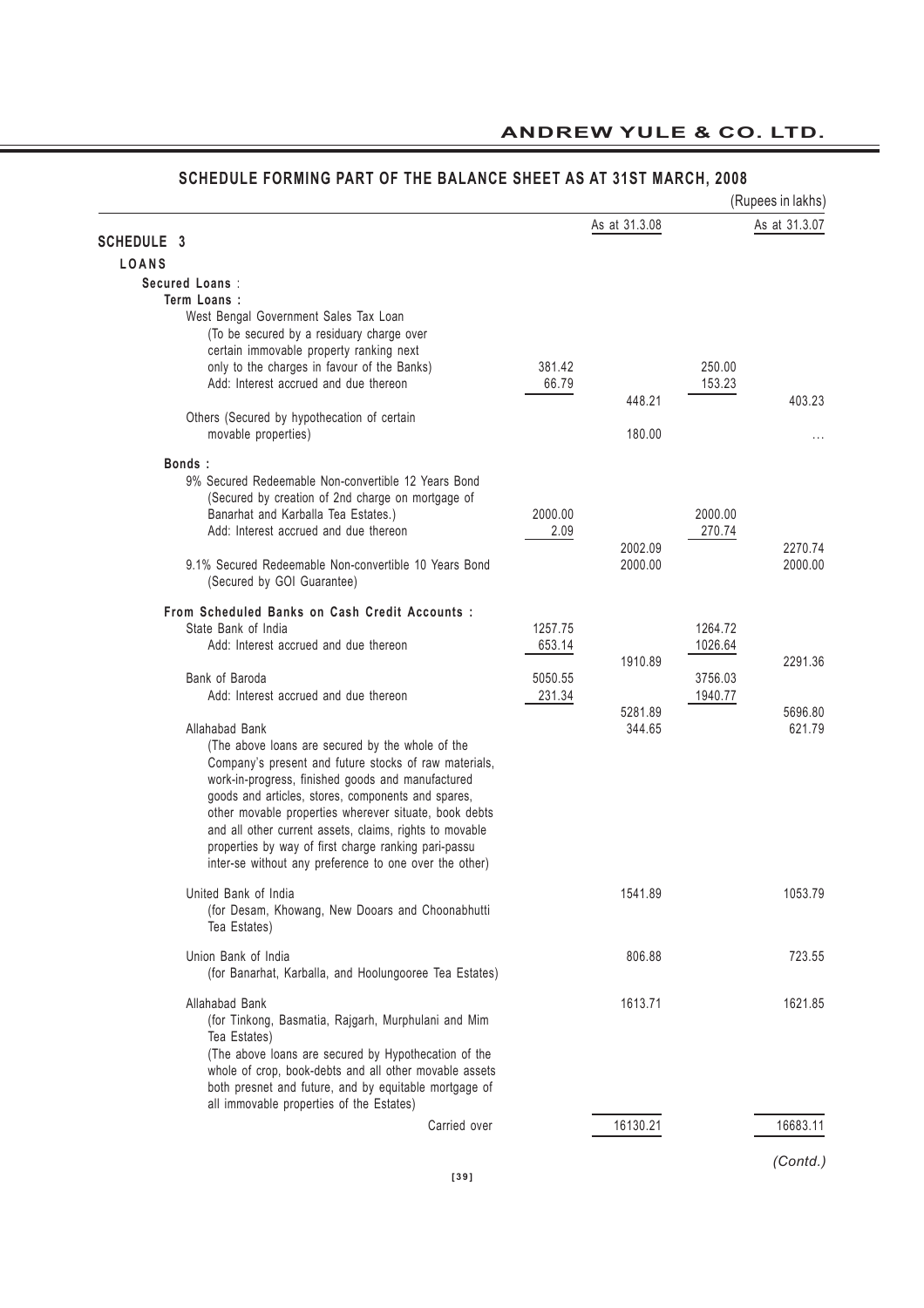|                                                                                                                                         |                 |              |               |                     | (Rupees in lakhs) |
|-----------------------------------------------------------------------------------------------------------------------------------------|-----------------|--------------|---------------|---------------------|-------------------|
| <b>SCHEDULE 3</b> - (Contd.)                                                                                                            |                 |              | As at 31.3.08 |                     | As at 31.3.07     |
| LOANS - (Contd.)                                                                                                                        |                 |              |               |                     |                   |
| Secured Loans - (Contd.)                                                                                                                |                 |              |               |                     |                   |
|                                                                                                                                         | Brought forward |              | 16130.21      |                     | 16683.11          |
| Unsecured Loans:<br>From Bodies Corporate                                                                                               |                 |              | 1000.00       |                     | 1000.00           |
| <b>Fixed Deposits</b>                                                                                                                   |                 |              | 221.70        |                     | 221.70            |
| From Government of India (including interest free<br>loan of Rs.8706.00 lakhs (2006-07 Rs.Nil)<br>Add: Interest accrued and due thereon |                 | 13008.00     | 13008.00      | 11652.24<br>1825.10 | 13477.34          |
| From West Bengal Industrial Development<br>Corpn. Ltd.(Interest free)                                                                   |                 |              | 268.86        |                     | 268.86            |
| West Bengal Govt. Subsidised Housing Scheme<br>Loan for Plantation Workers<br>Add: Interest accrued and due thereon                     |                 | 0.50<br>0.86 |               | 0.50<br>0.86        |                   |
|                                                                                                                                         |                 |              | 1.36          |                     | 1.36              |
|                                                                                                                                         |                 |              | 14499.92      |                     | 14969.26          |
|                                                                                                                                         |                 |              | 30630.13      |                     | 31652.37          |

#### **SCHEDULE FORMING PART OF THE BALANCE SHEET AS AT 31ST MARCH, 2008** – *(Contd.)*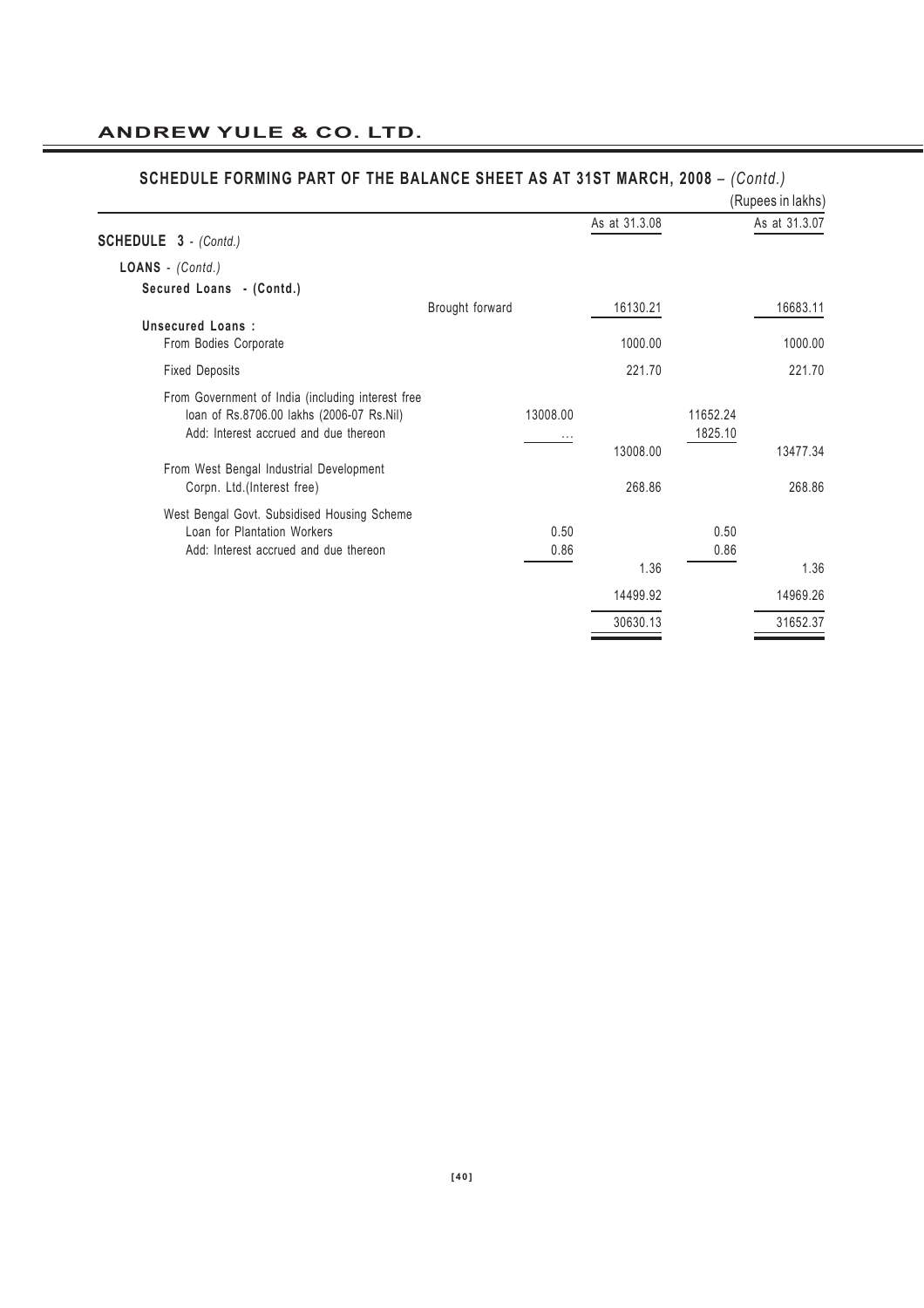ANDREW YULE & CO. LTD. **ANDREW YULE & CO. LTD.**

**ANDREW YULE & CO. LTD.**

SCHEDULE 4 **SCHEDULE 4**

I

SCHEDULE FORMING PART OF THE BALANCE SHEET AS AT 31ST MARCH, 2008 **SCHEDULE FORMING PART OF THE BALANCE SHEET AS AT 31ST MARCH, 2008**

| ASSETS<br>FIXED                              |                                               |                                                        |                                                  |                                                |                          |                |                                                      |                          |                               |                       |                           | (Rupees in lakhs)         |
|----------------------------------------------|-----------------------------------------------|--------------------------------------------------------|--------------------------------------------------|------------------------------------------------|--------------------------|----------------|------------------------------------------------------|--------------------------|-------------------------------|-----------------------|---------------------------|---------------------------|
|                                              |                                               | GROSS BL                                               | <b>OCK</b>                                       |                                                |                          |                | DEPRECIATION                                         |                          | IMPAIRMENT<br>OF ASSETS       |                       | NET BLOCK                 |                           |
| Description of Assets                        | Value as at<br>CostBook<br>1st April,<br>2007 | Adjustments<br><b>Additions/</b><br>during the<br>year | Adjustments<br>Less: Sales<br>during the<br>year | Value as at<br>Cost/Book<br>31st March<br>2008 | March, 2007<br>Upto 31st | Forthe<br>year | during the year<br>Adjustments<br>Less: On<br>Sales/ | Upto 31st<br>March, 2008 | <b>Jage</b><br>March,<br>2007 | During<br>the<br>year | As at 31st<br>March, 2008 | As at 31st<br>March, 2007 |
| Land (including cost of                      |                                               |                                                        |                                                  |                                                |                          |                |                                                      |                          |                               |                       |                           |                           |
| development and<br>leasehold land            |                                               |                                                        |                                                  |                                                |                          |                |                                                      |                          |                               |                       |                           |                           |
| 2006-07 Rs.4.31 lakhs)<br>Rs. 15. 10 lakhs;  | 175.43                                        | ŧ                                                      | ŧ                                                | 175.43                                         | ÷                        | ŧ              | ÷                                                    | ŧ                        | ÷                             | ÷                     | 175.43                    | 175.43                    |
| Estates[Leasehold(including                  |                                               |                                                        |                                                  |                                                |                          |                |                                                      |                          |                               |                       |                           |                           |
| garden development                           | 12412.17                                      | 10.79                                                  | ŧ                                                | 12422.96                                       | 210.30                   | 12.25          | ÷                                                    | 222.55                   | ÷                             | ÷                     | 12200.41                  | 12201.87                  |
| expenses)<br><b>Buildings</b>                | 2701.10                                       | 69.42                                                  | ÷                                                | 2770.52                                        | 1032.07                  | 61.78          | ÷                                                    | 1093.85                  | ŧ                             | ÷                     | 1676.67                   | 1669.03                   |
| Roads and Culverts                           | 55.13                                         | 1.81                                                   |                                                  | 56.94                                          | 13.44                    | 0.93           | ÷                                                    | 14.37                    |                               | ÷                     | 42.57                     | 41.69                     |
| Plant and Machinery                          | 3674.17                                       | 515.58                                                 | 17.87                                            | 4171.88                                        | 2392.78                  | 188.97         | -2.77                                                | 2584.52                  | 59.01                         | 32.64                 | 1495.72                   | 1222.38                   |
| Drawings, Designs and                        | 74.99                                         |                                                        |                                                  | 74.99                                          | 40.91                    |                |                                                      | 40.91                    | 34.08                         | ŧ.                    |                           |                           |
| Tracings etc.<br>Electrical Installations    | 656.89                                        | ್ದು<br>ಜ                                               | : <u>အ</u>                                       | 713.45                                         | 341.41                   | :: 28.55       | $\frac{1}{27}$                                       | 367.19                   | ÷                             | ÷                     | 346.26                    | 315.48                    |
| <b>Water Installations</b>                   | 440.56                                        | 30.65                                                  | Ì                                                | 471.21                                         | 178.91                   | 18.10          | ÷                                                    | 197.01                   | ŧ                             | ÷                     | 274.20                    | 261.65                    |
| Furniture, Fittings and<br>Office Equipments | 387.12                                        | 29.36                                                  | 3.40                                             | 413.08                                         | 310.15                   | 12.14          | 322                                                  | 319.07                   | ŧ                             | ŧ.                    | <b>94.01</b>              | 76.97                     |
| Vehides                                      | 456.91                                        | 54.65                                                  |                                                  | 511.56                                         | 277.07                   | 35.06          |                                                      | 312.13                   |                               |                       | 199.43                    | 179.84                    |
|                                              | 21034.47                                      | 776.20                                                 | 28.65                                            | 21782.02                                       | 4797.04                  | 357.78         | 322                                                  | 5151.60                  | 93.09                         | 32.64                 | 16504.69                  | 16144.34                  |
| Computer Software                            |                                               | 10.00                                                  |                                                  | 10.00                                          |                          | 142            |                                                      | 1.42                     |                               |                       | 8.58                      |                           |
|                                              | 21034.47                                      | 786.20                                                 | 28.65                                            | 21792.02                                       | 4797.04                  | 359.20         | 3.22                                                 | 5153.02                  | 93.09                         | 32.64                 | 16513.27                  | 16144.34                  |
| Capital Work-in-Progress                     | 440.86                                        | 410.98                                                 | 250.08                                           | 601.76                                         |                          |                |                                                      |                          | 51.28                         |                       | 550.48                    | 389.58                    |
| TOTAL                                        | 21475.33                                      | 1197.18                                                | 278.73                                           | 22393.78                                       | 4797.04                  | 359.20         | 322                                                  | 5153.02                  | 144.37                        | 32.64                 | 17063.75                  | 16533.92                  |
| PREVIOUS YEAR'S TOTAL                        | 20914.65                                      | 869.92                                                 | 309.24                                           | 21475.33                                       | 4486.39                  | 316.73         | 6.08                                                 | 4797.04                  | 144.37                        |                       | 16533.92                  |                           |
|                                              |                                               |                                                        |                                                  |                                                |                          |                |                                                      |                          |                               |                       |                           | (Contd.)                  |

**[41]**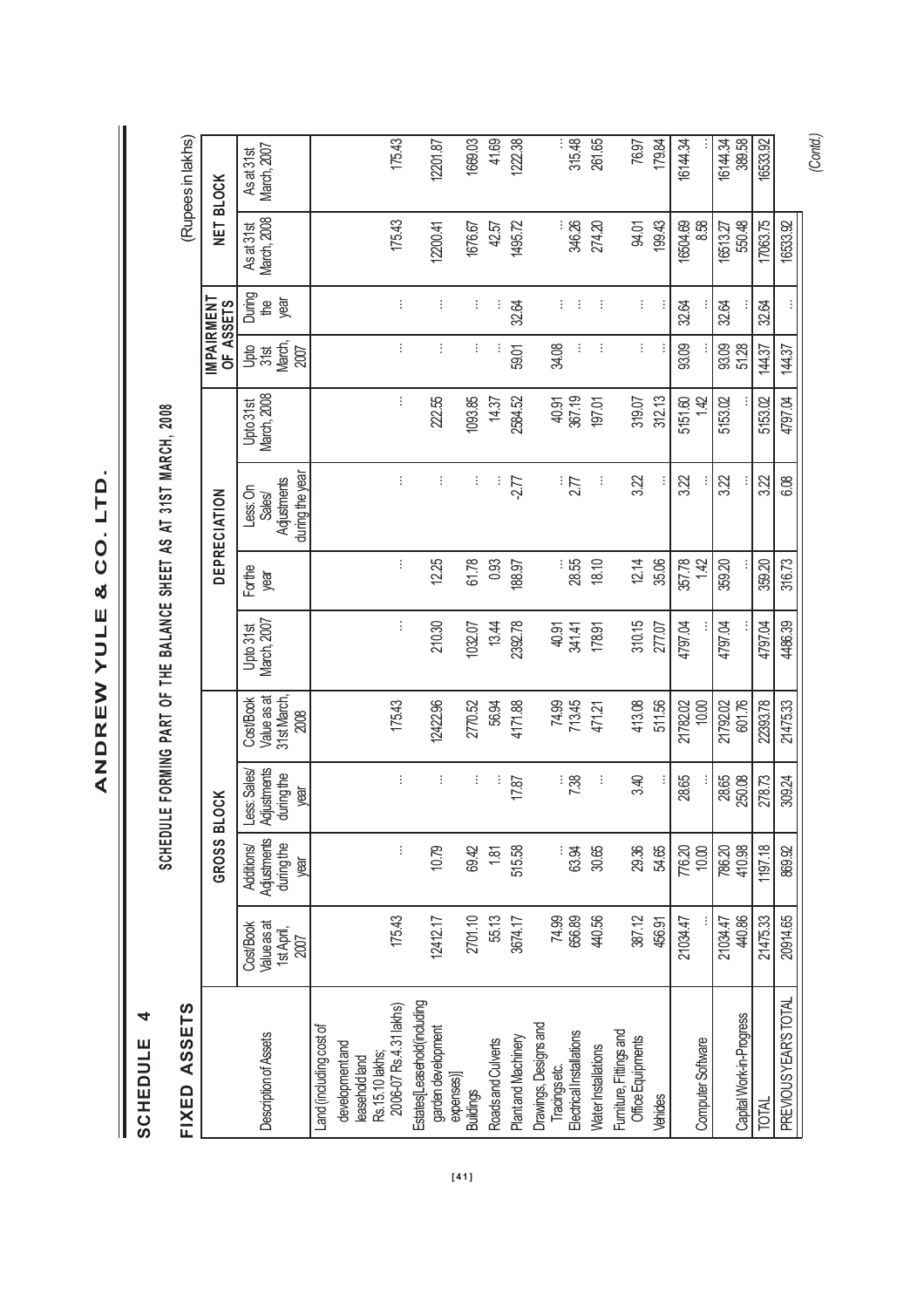#### **SCHEDULE FORMING PART OF THE BALANCE SHEET AS AT 31ST MARCH, 2008** – *(Contd.)*

(Rupees in lakhs)

#### **SCHEDULE 4** *– (Contd.)*

#### **FIXED ASSETS** *– (Contd.)*

- **Notes :** 1. Land valuing Rs.1.84 lakhs has been acquired by the Government of West Bengal under the West Bengal Estate Acquisition Act, 1953 but pending finalisation of the compensation amount, no adjustment thereof has been made in these accounts.
	- 2. Estates include lease-hold land, fencing and expenses on extension Planting/Maintenance and Up-keep expenses on immature plants.
	- 3. Renewal lease agreement for Banarhat and Choonabhutti Tea Estates covering a grant area of 1336.24 hectres is pending.
	- 4. Following leasehold land of the Company have been acquired by various Government Authorities and other agencies :

| Name of Gardens |      | Land (Bighas) Approx. |
|-----------------|------|-----------------------|
| <b>Basmatia</b> | 310  | (310)                 |
| Hoolungooree    | 2    | (2)                   |
| Murphulani      | 2475 | (2475)                |
| Khowang         | 18   | (18)                  |
| Rajgarh/Tinkong | 61   | (61)                  |
| Mim             | 20   | (20)                  |
| New Dooars      | 145  | (145)                 |
| Hingrijan       | 16   | (16)                  |

Against the above acquisitions, part compensation aggregating to Rs.14.03 lakhs (Rs.14.03 lakhs) has been received by the Company which is included under the head "Sundry Creditors". Appropriate adjustment entries in this regard would be made in the Accounts after settlement of the Final Compensation in respective cases.

- 5. Buildings include Rs.15.66 lakhs representing the cost of structures on rented land (Rs.15.66 lakhs).
- 6. Capital Work-in-Progress includes capital advances Rs.99.50 lakhs (Rs.99.50 lakhs) against which provision for doubtful advances of Rs.99.50 lakhs (Rs.13.78 lakhs) has been provided.
- 7.  $\;$  The balance of intangible assets of Rs.8.58 lakhs will be amortised over a next period of 4 years and 31/ $_2$  months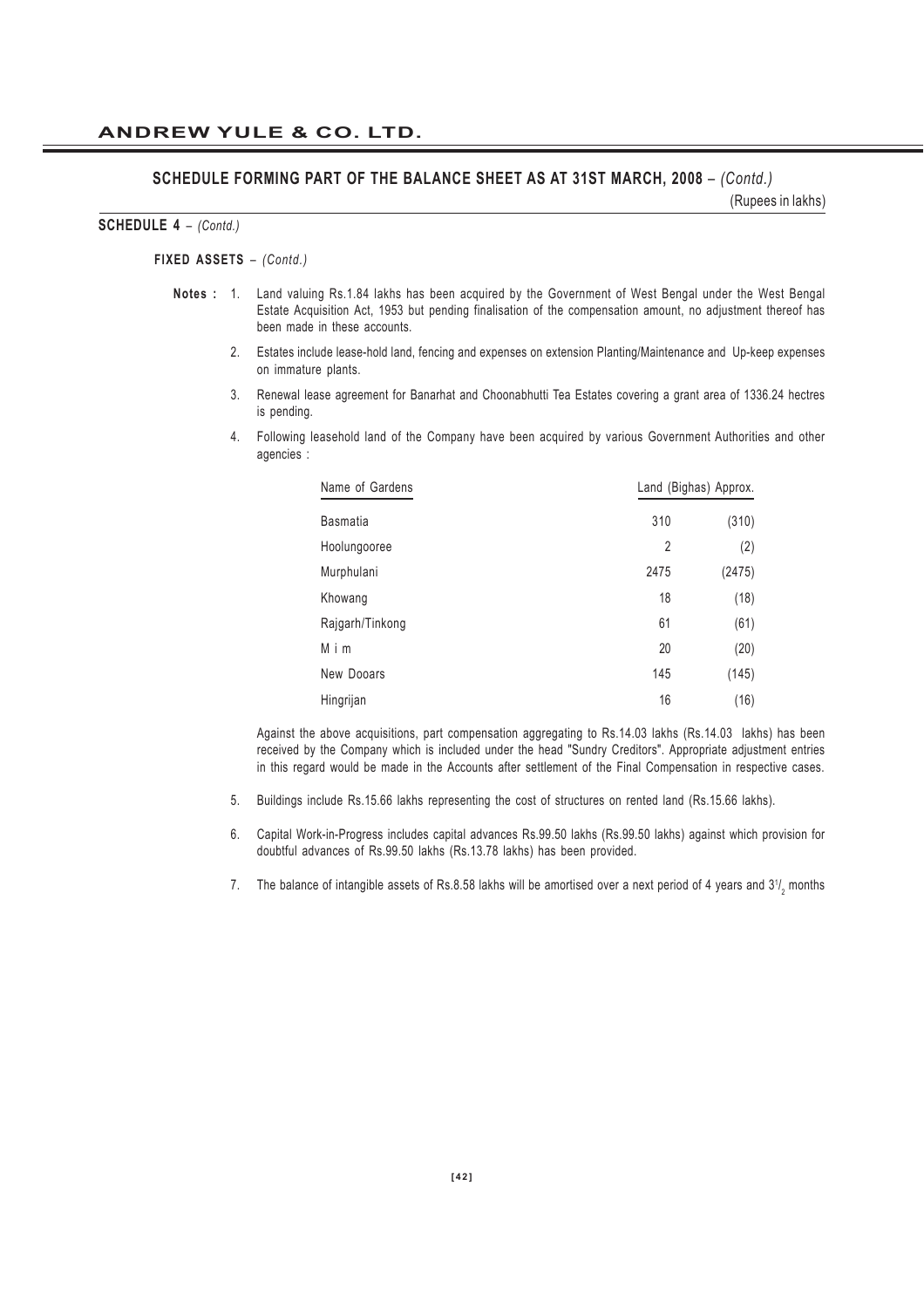|                                                                                                                                         |                  |               |                | (Rupees in lakhs)   |
|-----------------------------------------------------------------------------------------------------------------------------------------|------------------|---------------|----------------|---------------------|
|                                                                                                                                         | No. of           | Face Value    |                | Book Value          |
|                                                                                                                                         | Shares/          | per Share/    | As at          | As at               |
| <b>SCHEDULE 5</b>                                                                                                                       | Units            | Unit          | 31.3.08        | 31.3.07             |
| <b>INVESTMENTS</b> (Long Term)                                                                                                          |                  |               |                |                     |
| (At Cost less written off)                                                                                                              |                  |               |                |                     |
| 1. Equity Shares in Subsidiary Company - Non-Trade Investments :                                                                        |                  |               |                |                     |
| Unquoted:                                                                                                                               |                  |               |                |                     |
| Hooghly Printing Co. Ltd.                                                                                                               | 10,27,128        | 10<br>10      | 103.20<br>5.00 | 103.20              |
| Yule Engineering Ltd. - Ordinary Shares (Acquired during the year)<br>Yule Electrical Ltd. - Ordinary Shares (Acquired during the year) | 50,000<br>50,000 | 10            | 5.00           | $\cdots$            |
| 2. In Other Companies - Non-Trade Investments :                                                                                         |                  |               |                | $\cdots$            |
| Equity Shares (Fully Paid) :                                                                                                            |                  |               |                |                     |
| Quoted :                                                                                                                                |                  |               |                |                     |
| Yule Financing & Leasing Co. Ltd.                                                                                                       | 3,00,000         | 10            | 27.88          | 27.88               |
| DPSC Ltd.                                                                                                                               | 3,01,269         | 10            | 12.50          | 12.50               |
| Tide Water Oil Co. (India) Ltd.                                                                                                         | 2,28,390         | 10            | 141.07         | 141.07              |
| WEBFIL Ltd.                                                                                                                             | 1,45,000         | 10            | 14.50          | 14.50               |
| Fort Gloster Industries Ltd.                                                                                                            | 1,040            | 10            | 0.13           | 0.13                |
| Gloster Jute Mills Ltd.                                                                                                                 | 208              | 10            | $\cdots$       |                     |
| Exide Industries Ltd. (incl.right shares 13294 nos.)                                                                                    | 2, 12, 714       | 1             | 4.22           | 0.23                |
| The Gillapukri Tea & Industries Ltd.                                                                                                    | 26               | 10            | $\ldots$       | $\ldots$            |
| Unquoted :                                                                                                                              |                  |               |                |                     |
| *The Bengal Coal Co. Ltd.                                                                                                               | 10,305           | 100           | 0.51           | 0.51                |
| *Katras Jherriah Coal Co. Ltd.                                                                                                          | 60,260           | 10            | 6.95           | 6.95                |
| *The New Beerbhoom Coal Co. Ltd.                                                                                                        | 1,05,355         | 10            | 12.27          | 12.27               |
| The Statesman Ltd.                                                                                                                      | 9,966            | 100           | 4.70           | 4.70                |
| ABC Tea Workers Welfare Services                                                                                                        | 750              | 10            | 0.08           | 0.08                |
| Jalpaiguri Club Co. Ltd.                                                                                                                | 40               | 10            | $\cdots$       |                     |
| Phoenix Yule Ltd.                                                                                                                       | 1, 19, 43, 074   | 10            | 1194.31        | 1194.31             |
| 6% Cumulative Redeemable Preference                                                                                                     |                  |               |                |                     |
| Shares - WEBFIL (Acquired during the year)                                                                                              | 20,44,000        | 10            | 204.40         | .                   |
| <b>Debentures</b> (Fully Paid) :                                                                                                        |                  |               |                |                     |
| Unquoted:                                                                                                                               |                  |               |                |                     |
| Woodlands Hospital & Medical Research Centre Ltd.                                                                                       |                  |               |                |                     |
| Rs.65,200 - 5% Non-Redeemable                                                                                                           |                  |               |                |                     |
| Registered Mortgage Debenture Stock, 1957                                                                                               | $\cdots$         | $\cdots$      | 0.65           | 0.65                |
| Woodlands Hospital & Medical Research Centre Ltd.                                                                                       | 6                | 100           | 0.01           | 0.01                |
| Rs.600 - <sup>1</sup> / <sub>2</sub> % Registered Mortgage Debenture Stock                                                              |                  |               |                |                     |
| Bonds (Fully Paid):                                                                                                                     |                  |               |                |                     |
| Unquoted:                                                                                                                               |                  |               |                |                     |
| **WEBFIL Ltd. Zero Rate Unsecured Redeemable Bond                                                                                       | 305              | 100000        | 305.00         | 305.00              |
| 3. Units (Fully Paid) :                                                                                                                 |                  |               |                |                     |
| Quoted:<br>Unit Trust of India                                                                                                          |                  |               |                |                     |
|                                                                                                                                         | 1,39,506         | 10            | 29.79          |                     |
| Balance Fund (14267.669 Units reinvested during the year)                                                                               |                  |               |                | 11.03               |
|                                                                                                                                         |                  |               | 2072.17        | 1835.02             |
|                                                                                                                                         |                  |               |                |                     |
|                                                                                                                                         |                  |               | Book Value     |                     |
|                                                                                                                                         |                  | As at 31.3.08 |                | As at 31.3.07       |
| SUMMARY                                                                                                                                 |                  |               |                |                     |
| 1. Subsidiary Company - Equity Shares                                                                                                   |                  | 113.20        |                | 103.20              |
| 2. Other Companies (Non-Trade Investments) :                                                                                            |                  |               |                |                     |
| Preference Shares                                                                                                                       |                  | 204.40        |                |                     |
| <b>Equity Shares</b>                                                                                                                    |                  | 1419.12       |                | $\cdots$<br>1415.13 |
|                                                                                                                                         |                  |               |                |                     |
| Debentures                                                                                                                              |                  | 0.66          |                | 0.66                |
| <b>Bonds</b>                                                                                                                            |                  | 305.00        |                | 305.00              |
|                                                                                                                                         |                  | 1929.18       |                | 1720.79             |
| 3. Unit Trust of India                                                                                                                  |                  |               |                |                     |
| <b>Balance Fund</b>                                                                                                                     |                  | 29.79         |                | 11.03               |
|                                                                                                                                         |                  | 2072.17       |                | 1835.02             |
|                                                                                                                                         |                  |               |                |                     |
|                                                                                                                                         |                  |               |                | (Contd.)            |

# **SCHEDULE FORMING PART OF THE BALANCE SHEET AS AT 31ST MARCH, 2008**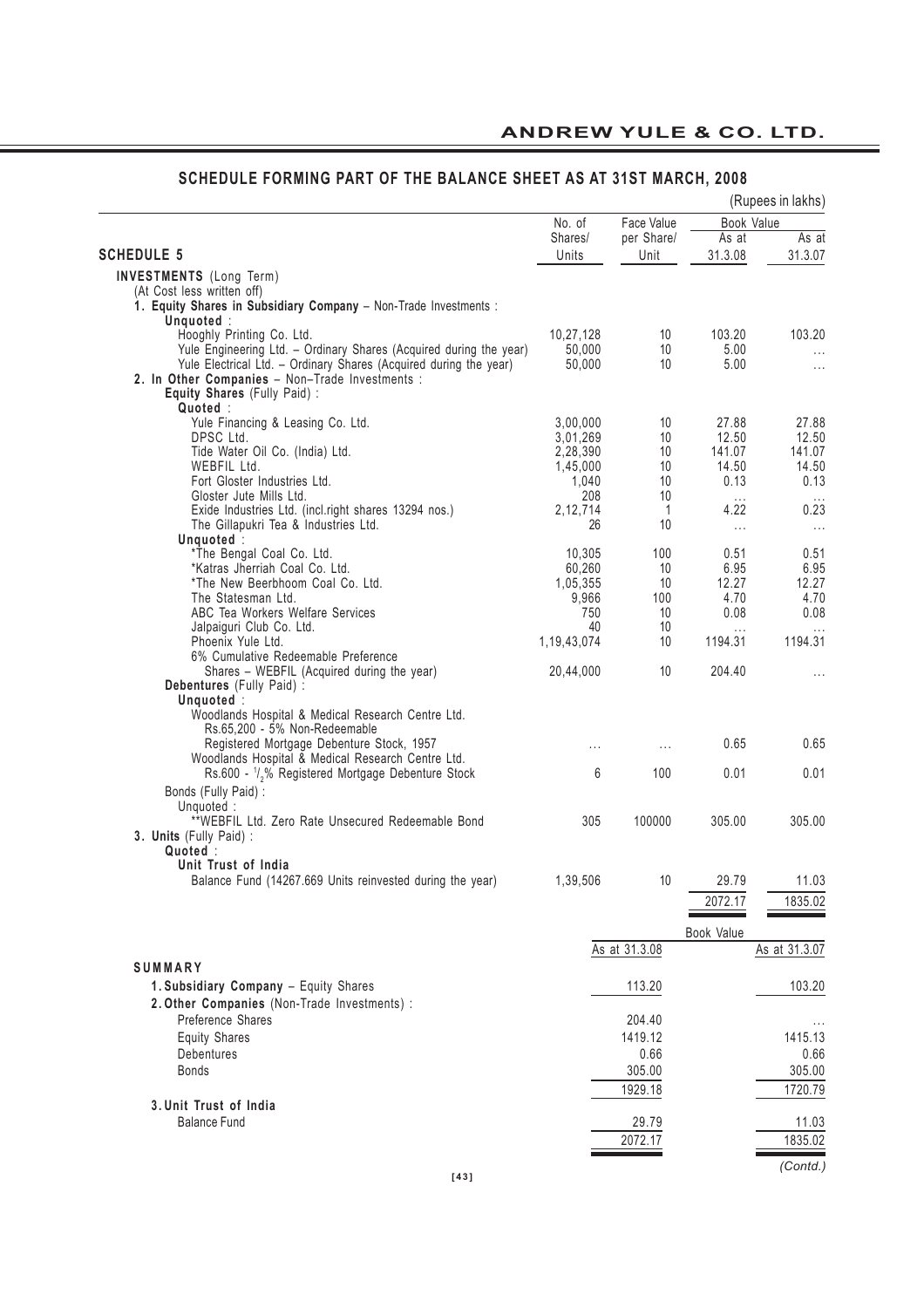|                                           |               |              |               | (Rupees in lakhs) |
|-------------------------------------------|---------------|--------------|---------------|-------------------|
|                                           | As at 31.3.08 |              | As at 31.3.07 |                   |
|                                           | Book Value    | Market Value | Book Value    | Market Value      |
| <b>SCHEDULE 5 - <math>(Contd.)</math></b> |               |              |               |                   |
| INVESTMENTS $-$ (Contd.)                  |               |              |               |                   |
| $SUMMARY - (Contd.)$                      |               |              |               |                   |
| Aggregate Value of Investments :          |               |              |               |                   |
| Quoted                                    | 230.09        | 9147.99      | 207.34        | 4639.93           |
| Unquoted                                  | 1842.08       |              | 1627.68       |                   |
|                                           | 2072.17       |              | 1835.02       |                   |

### **SCHEDULES FORMING PART OF THE BALANCE SHEET AS AT 31ST MARCH, 2008** – *(Contd.)*

**Notes** : 1. \* The Coal mines of these Companies have been nationalised. Pending finalisation of compensation rolls by the Commissioners of Payments, the Company is not in a position to estimate the amount receivable on its holding in these Companies. However, losses, if any, in this regard will be adjusted against Capital Reserve.

2. \*\* Bonds Issued by WEBFIL Ltd., in lieu of adiustment of Advance to WEBFIL Ltd., as per their approved Revival packag of BIFR.

<sup>3.</sup> The following Investments having been written down to a nominal value of Re. 1/- each, do not appear in the details given above :

| Name of the Company                                                              | No. of<br><b>Shares</b> | Face Value<br>per Share |
|----------------------------------------------------------------------------------|-------------------------|-------------------------|
| Unquoted - Preference Shares :                                                   |                         | Rs.                     |
| Transformer & Switchgear Ltd.                                                    |                         |                         |
| 7 <sup>1</sup> / <sub>2</sub> % Tax-free Redeemable Cumulative Preference Shares | 1.000                   | 100                     |
| Unquoted - Equity Shares :                                                       |                         |                         |
| Transformer & Switchgear Ltd.                                                    | 22.395                  | 10                      |
| Hooghly Docking & Engineering Co. Ltd.                                           | 4.410                   | 50                      |
| Brentford Electric (India) Ltd.                                                  | 52.500                  | 10                      |
| India Paper Pulp Co. Ltd. (In liquidation)                                       | 4,39,675                | 10                      |

| <b>SCHEDULE 6</b>                                                                                                               | As at 31.3.08 | As at 31.3.07 |
|---------------------------------------------------------------------------------------------------------------------------------|---------------|---------------|
| <b>INVENTORIES</b>                                                                                                              |               |               |
| Raw materials, Components and Packaging Materials<br>(Includes Raw Materials-in-Transit Rs.15.83 lakhs; 2006-07 Rs.53.55 lakhs) | 1022.42       | 863.09        |
| Stores and Spare parts                                                                                                          | 535.86        | 565.13        |
| Food-stuff                                                                                                                      | 19.54         | 22.74         |
| Loose tools                                                                                                                     | 4.81          | 5.34          |
| Finished goods                                                                                                                  | 367.53        | 427.24        |
| Finished goods-in-transit                                                                                                       | 29.15         | 64.97         |
| Work-in-Progress                                                                                                                | 731.21        | 587.24        |
| Scrap (at estimated realisable value)                                                                                           | 22.51         | 2.74          |
|                                                                                                                                 | 2733.03       | 2538.49       |
| Note: The Division-wise break-up of the inventories is as follows :                                                             |               |               |
| Engineering                                                                                                                     | 438.40        | 284.54        |
| Electrical                                                                                                                      | 1393.83       | 1209.26       |
| Project                                                                                                                         | 6.00          | 43.89         |
| Tea                                                                                                                             | 894.80        | 1000.80       |
|                                                                                                                                 | 2733.03       | 2538.49       |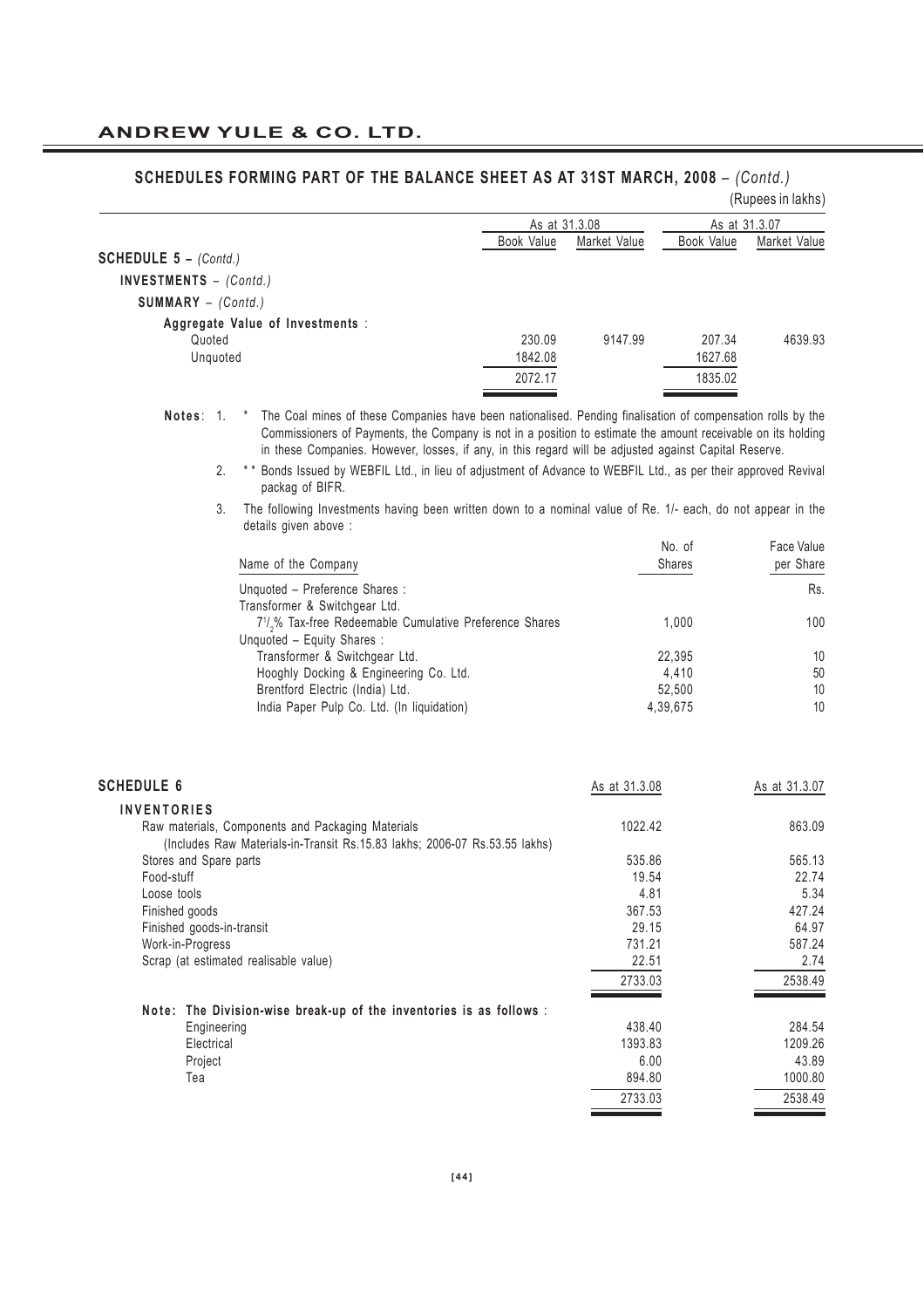| SCHEDULES FORMING PART OF THE BALANCE SHEET AS AT 31ST MARCH, 2008 - (Contd.) |          |                  |         | (Rupees in lakhs) |
|-------------------------------------------------------------------------------|----------|------------------|---------|-------------------|
| <b>SCHEDULE 7</b>                                                             |          | As at 31.3.08    |         | As at 31.3.07     |
| SUNDRY<br><b>DEBTORS</b>                                                      |          |                  |         |                   |
| Unsecured :                                                                   |          |                  |         |                   |
| Debts outstanding for a period exceeding six months :                         |          |                  |         |                   |
| Considered Good                                                               |          | 1715.19          |         | 807.17            |
| Considered doubtful                                                           |          | 6760.25          |         | 6308.65           |
| Other Debts:                                                                  |          | 8475.44          |         | 7115.82           |
| Considered good                                                               |          | 3123.00          |         | 2368.57           |
|                                                                               |          | 11598.44         |         | 9484.39           |
| Less: Provision for doubtful debts                                            |          | 6760.25          |         | 6308.65           |
|                                                                               |          | 4838.19          |         | 3175.74           |
|                                                                               |          |                  |         |                   |
| Note: The Division-wise Break-up of the Sundry Debtors is as follows :        |          |                  |         |                   |
| Engineering                                                                   |          | 1025.31          |         | 640.06            |
| Electrical                                                                    |          | 3531.24          |         | 2431.46           |
| Project                                                                       |          | 189.10           |         | 38.54             |
| Tea<br>General                                                                |          | 80.60<br>11.94   |         | 59.80<br>0.88     |
| <b>Belting</b>                                                                |          | $\cdots$         |         | 5.00              |
|                                                                               |          | 4838.19          |         | 3175.74           |
|                                                                               |          |                  |         |                   |
| <b>SCHEDULE-8</b>                                                             |          |                  |         |                   |
| CASH AND BANK BALANCES                                                        |          |                  |         |                   |
| Cash-in-hand (as certified)                                                   |          | 10.60            |         | 25.49             |
| Postage and Stamps-in-hand                                                    |          | 0.04             |         | 0.07              |
| Cheques-in-hand                                                               |          | 426.94           |         | 1998.02           |
| Remittances-in-transit<br><b>Balances with Scheduled Banks:</b>               |          | 147.20           |         | 27.42             |
| On Current Account (Net)                                                      |          | 447.05           |         | 785.79            |
| On Deposit Account :                                                          |          |                  |         |                   |
| Employees' Security Deposit                                                   | 0.06     |                  | 0.06    |                   |
| * Others                                                                      | 12004.43 |                  | 1471.00 |                   |
| Unclaimed Preference Share Redemption Account                                 |          | 12004.49<br>0.80 |         | 1471.06<br>0.80   |
|                                                                               |          |                  |         |                   |
|                                                                               |          | 13037.12         |         | 4308.65           |

#### **ANDREW YULE & CO. LTD.**

**Notes:** \*1. (a) Includes Bank deposits of Rs.10.00 lakhs (Rs.10.00 lakhs) had been pledged with United Industrial Bank Ltd.,(since amalgamated with Allahabad bank) as a lien against clean cash credit facilities to the extent of Rs.10.00 lakhs provided by them to Brentford Electric (India) Ltd., (BEIL). Following the take over of undertakings of BEIL, the pledge stands vacated and the return of deposit receipts is awaited.

> (b) Includes Rs.743.03 lakhs (Rs.341.42 lakhs) pledged with Banks against Letter of Credit, Bank Guarantee and Overdraft facilities.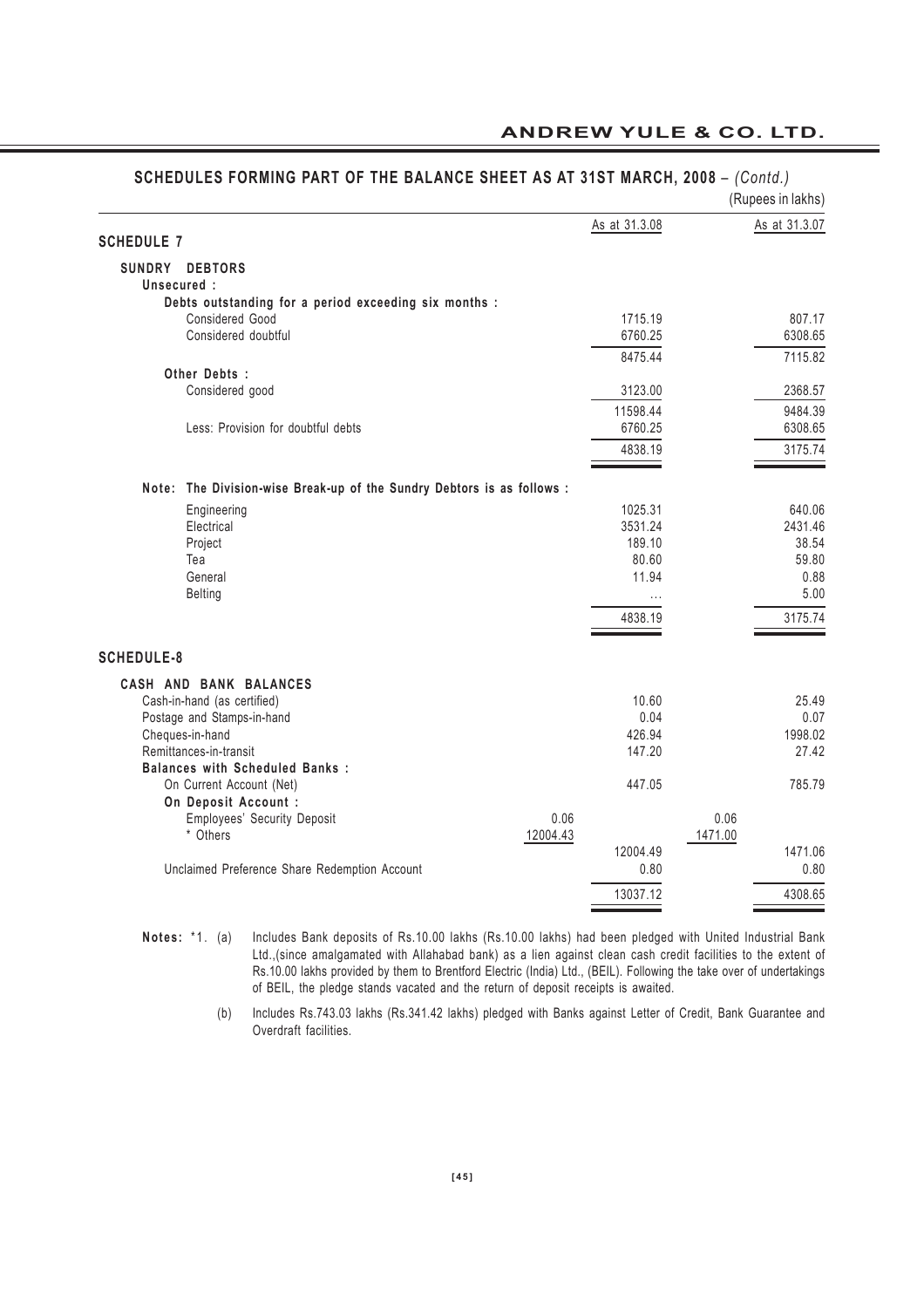|                                                 |                                                                                                                           |                 | (Rupees in lakhs) |
|-------------------------------------------------|---------------------------------------------------------------------------------------------------------------------------|-----------------|-------------------|
|                                                 |                                                                                                                           | As at 31.3.08   | As at 31.3.07     |
| <b>SCHEDULE 9</b>                               |                                                                                                                           |                 |                   |
| OTHER CURRENT ASSETS<br><b>Considered Good</b>  |                                                                                                                           |                 |                   |
|                                                 | Deposits with National Bank for Agricultural and Rural Development<br>under Tea Development Account Scheme, 1985 and 1990 | 0.05            | 0.69              |
| <b>SCHEDULE 10</b>                              |                                                                                                                           |                 |                   |
| LOANS AND ADVANCES<br>Secured                   |                                                                                                                           |                 |                   |
| Loans                                           |                                                                                                                           | 36.95           | 48.40             |
| Unsecured                                       |                                                                                                                           |                 |                   |
| Loans                                           | Advances recoverable in cash or in kind or for                                                                            | 631.83          | 615.06            |
|                                                 | value to be received (including Rs.16.42 lakhs                                                                            |                 |                   |
|                                                 | due from Subsidiary; 2006-07 Rs.1.42 lakh).                                                                               | 2490.73         | 1418.01           |
|                                                 | Advance Payment of Income/Wealth-tax and F.B.Tax                                                                          |                 |                   |
| <b>Balance with Government Authorities</b>      | (including Income Tax deducted at source)                                                                                 | 972.47<br>48.77 | 964.75<br>45.58   |
| Interest accrued on Loans, Deposits etc.        |                                                                                                                           | 36.77           | 13.62             |
|                                                 | Deposits - lodged with various authorities (including                                                                     |                 |                   |
|                                                 | National Plan Savings Certificates Rs.0.71 lakh;                                                                          |                 |                   |
| 2006-07 Rs.0.71 lakh)                           |                                                                                                                           | 250.09          | 196.84            |
|                                                 |                                                                                                                           | 4430.66         | 3253.86           |
|                                                 |                                                                                                                           | 4467.61         | 3302.26           |
| Notes: 1. Classification of Loans and Advances: |                                                                                                                           |                 |                   |
| (A) Secured                                     | Considered Good                                                                                                           | 36.95           | 48.40             |
| (B) Unsecured                                   | <b>Considered Good</b>                                                                                                    | 4430.66         | 3253.86           |
|                                                 | <b>Considered Doubtful</b>                                                                                                | 1985.38         | 1875.20           |
|                                                 |                                                                                                                           | 6416.04         | 5129.06           |
|                                                 | Less: Provision                                                                                                           | 1985.38         | 1875.20           |
|                                                 |                                                                                                                           | 4430.66         | 3253.86           |
|                                                 |                                                                                                                           | 4467.61         | 3302.26           |
|                                                 |                                                                                                                           |                 |                   |

#### **SCHEDULES FORMING PART OF THE BALANCE SHEET AS AT 31ST MARCH, 2008**

2. Secured Loans represent House Building and Car Loans (including loan of Rs.0.32 lakhs to a Director; 2006-07 Rs.1.42 lakhs – Maximum amount due at any time during the year Rs.0.32 lakhs; 2006-07 Rs.1.44 lakhs) secured against mortgage of Land, Buildings, Flats and Cars etc.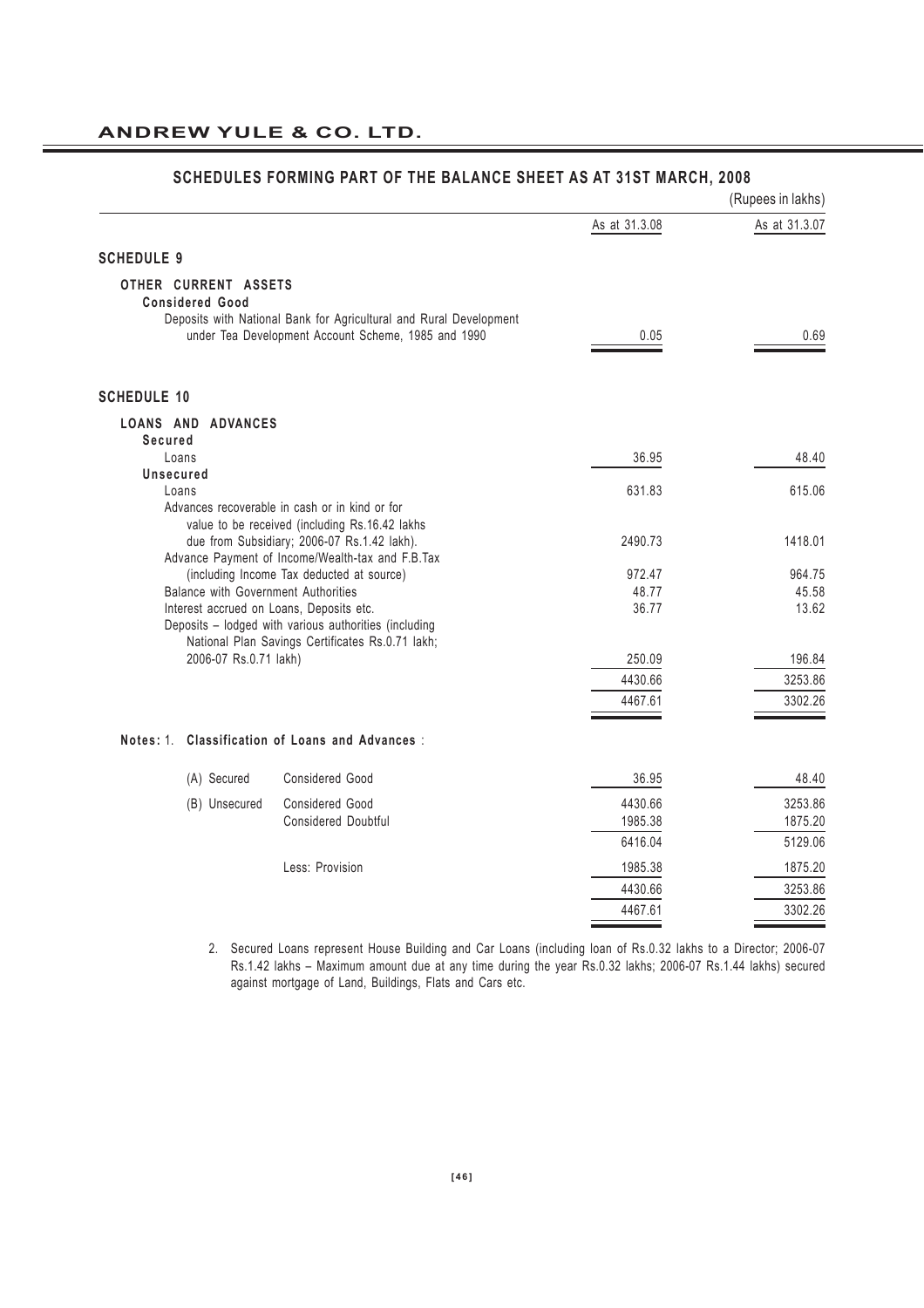# **ANDREW YULE & CO. LTD.**

|                                                                                                                                                                                                                                                                                                              |               | (Rupees in lakhs) |
|--------------------------------------------------------------------------------------------------------------------------------------------------------------------------------------------------------------------------------------------------------------------------------------------------------------|---------------|-------------------|
|                                                                                                                                                                                                                                                                                                              | As at 31.3.08 | As at 31.3.08     |
| <b>SCHEDULE 11</b>                                                                                                                                                                                                                                                                                           |               |                   |
| <b>CURRENT</b><br><b>LIABILITIES</b>                                                                                                                                                                                                                                                                         |               |                   |
| Sundry Creditors and Other Liabilities<br>(including due to Subsidiary Rs.2.20 lakhs and Rs.79.02<br>lakhs being earnest money and Security Deposits;<br>2006-07 Rs.1.51 lakh and Rs.59.33 lakhs respectively)<br>(See Note No.9 of Schedule 20)<br>Advances and Deposits received from Customers and others | 13238.32      | 11878.51          |
| (including Rs.16.53 lakhs being Security Deposits;<br>2006-07 Rs.16.73 lakhs)                                                                                                                                                                                                                                | 795.77        | 589.52            |
| <b>Employees' Security Deposits</b>                                                                                                                                                                                                                                                                          | 0.06          | 0.06              |
| Interest accrued but not due on loans and deposits                                                                                                                                                                                                                                                           | 221.68        | 1174.36           |
| Unclaimed Redeemed Preference Shares                                                                                                                                                                                                                                                                         | 0.80          | 0.80              |
|                                                                                                                                                                                                                                                                                                              | 14256.63      | 13643.25          |

# **SCHEDULES FORMING PART OF THE BALANCE SHEET AS AT 31ST MARCH, 2008**

#### **SCHEDULE 12**

#### **PROVISIONS**

| For Taxation:              |        |          |         |
|----------------------------|--------|----------|---------|
| Income Tax                 | 593.48 | 593.48   |         |
| Wealth Tax                 | 13.50  | 9.00     |         |
| Fringe Benefit Tax         | 89.64  | 57.24    |         |
|                            |        | 696.62   | 659.72  |
| Superannuation and Pension |        | 239.65   | 239.65  |
| Stock Obsolescence         |        | 539.23   | 453.86  |
| Contingencies              |        | 554.18   | 592.07  |
| <b>Unrealised Profit</b>   |        | $\cdots$ | 15.87   |
| Aqua-culture Project       |        | 222.29   | 222.29  |
|                            |        | 2251.97  | 2183.46 |
|                            |        |          |         |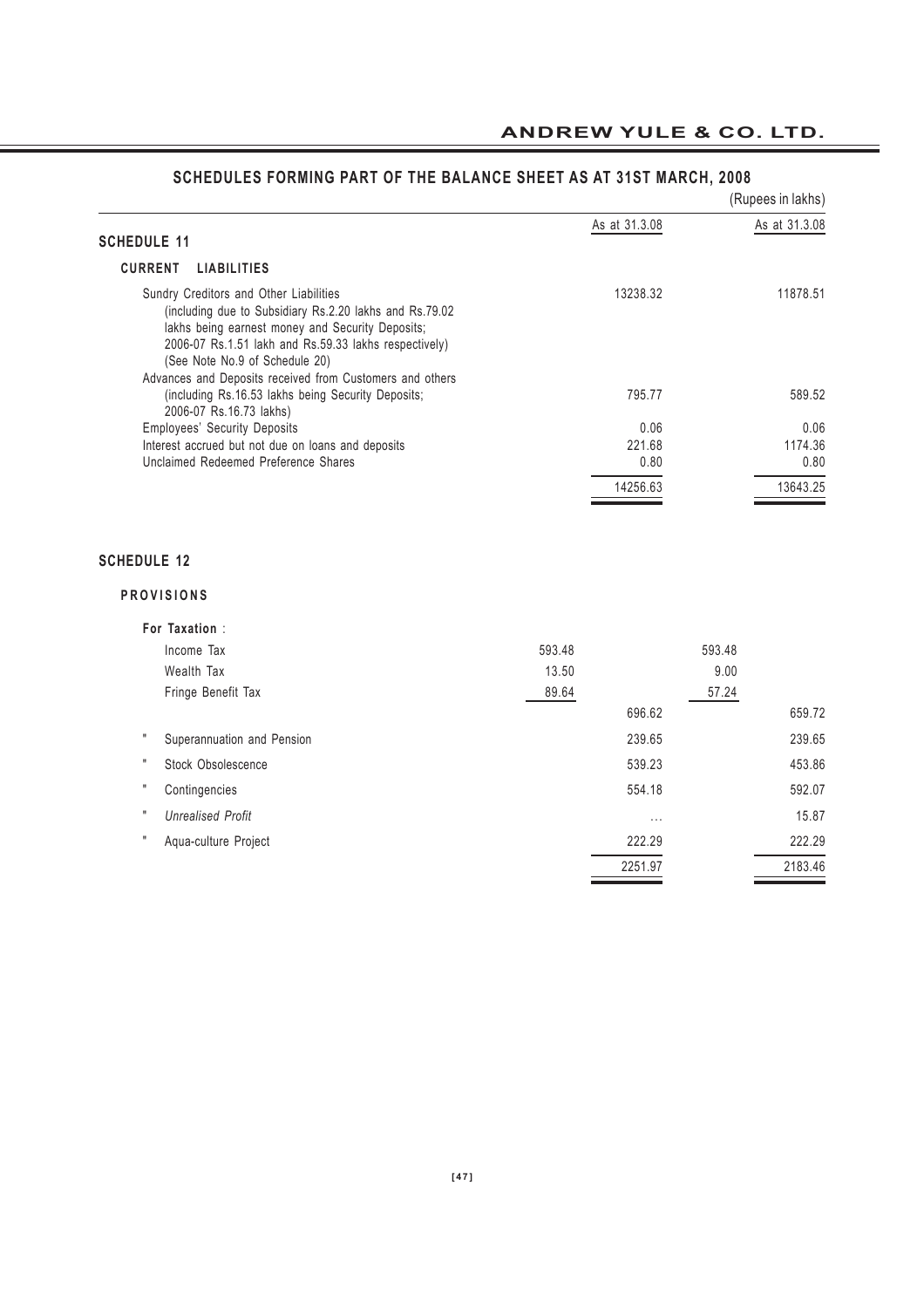|                          |                                                                                                                                                                  |           |          |                  | (Rupees in lakhs)       |
|--------------------------|------------------------------------------------------------------------------------------------------------------------------------------------------------------|-----------|----------|------------------|-------------------------|
|                          |                                                                                                                                                                  |           | 2007-08  |                  | 2006-07                 |
| <b>SCHEDULE 13</b>       |                                                                                                                                                                  |           |          |                  |                         |
| <b>SALES</b>             |                                                                                                                                                                  |           |          |                  |                         |
|                          | Sales [including trading item Rs.142.23 lakhs<br>(2006-07 Rs.2.16 lakhs)[(after adjusting Rs.5.35 lakhs being<br>returns/adjustments in respect of earlier year; |           |          |                  |                         |
|                          | 2006-07 Rs.4.41 lakhs)]                                                                                                                                          | 18420.24  |          | 14643.99         |                         |
| Add :                    | Inter Unit Transfer of Capital Goods manufactured                                                                                                                | 19.53     | 18439.77 | 23.96            | 14667.95                |
| Less:                    | Excise Duty recovered on sales                                                                                                                                   | 1360.02   |          | 867.38           |                         |
|                          | Trade and Other Discount                                                                                                                                         | 168.97    |          | 172.37           |                         |
|                          |                                                                                                                                                                  |           | 1528.99  |                  | 1039.75                 |
|                          |                                                                                                                                                                  |           | 16910.78 |                  | 13628.20                |
| <b>SCHEDULE 14</b>       |                                                                                                                                                                  |           |          |                  |                         |
|                          |                                                                                                                                                                  |           |          |                  |                         |
| OTHER INCOME             |                                                                                                                                                                  |           |          |                  |                         |
|                          | Interest on Loans, Advances, Deposits etc.<br>(including TDS for Rs.3.62 lakhs; 2006-07 Rs.33.74 lakhs)                                                          |           | 466.69   |                  | 206.84                  |
| Profit on Sale of Stores | Sundry Receipts (including insurance claims of Rs.2.61 lakhs;                                                                                                    |           | 0.01     |                  | 0.53                    |
|                          | 2006-07 Rs.11.05 lakhs)                                                                                                                                          |           | 543.15   |                  | 42.21                   |
| Tea Board Subsidy        |                                                                                                                                                                  |           | 9.44     |                  | 9.00                    |
|                          | Adjustment for Tea Board Subsidy for Capital Assets                                                                                                              |           | .        |                  | 7.80                    |
| Rent and Hire charges    |                                                                                                                                                                  |           | 28.39    |                  | 49.53                   |
|                          | Fees received by Directors and Employees                                                                                                                         |           | 0.32     |                  | $\cdot$ $\cdot$ $\cdot$ |
| Scrap/Tea waste sale     |                                                                                                                                                                  |           | 58.34    |                  | 30.50                   |
| Service charges          |                                                                                                                                                                  |           | 44.33    |                  | 19.72                   |
| <b>Export incentives</b> |                                                                                                                                                                  |           | $\cdots$ |                  | 0.10                    |
|                          | Items relating to previous years (including depreciation for                                                                                                     |           |          |                  |                         |
|                          | earlier years Rs.Nil; 2006-07 Rs.6.08 lakhs)                                                                                                                     |           | 69.34    |                  | 30.69                   |
|                          | Liabilities no longer required written back [Refer Note No.3(p) Sch-20]<br>Provisions no longer required written back :                                          |           | 5205.91  |                  | 415.83                  |
| <b>Unrealised Profit</b> |                                                                                                                                                                  | 15.87     |          |                  |                         |
|                          | Superannuation and Pension                                                                                                                                       |           |          | $\cdots$<br>0.06 |                         |
| Doubtful Debts           |                                                                                                                                                                  | .<br>4.66 |          | .                |                         |
|                          | Doubtful Loans and Advances                                                                                                                                      | 11.08     |          | 16.54            |                         |
|                          | Stock Obsolescence and Depreciation                                                                                                                              | 28.24     |          | .                |                         |
| Contingencies            |                                                                                                                                                                  | 37.89     |          | $\cdots$         |                         |
|                          |                                                                                                                                                                  |           | 97.75    |                  | 16.60                   |
|                          |                                                                                                                                                                  |           | 6523.66  |                  | 829.35                  |
|                          |                                                                                                                                                                  |           |          |                  |                         |

# **SCHEDULES FORMING PART OF THE PROFIT AND LOSS ACCOUNT FOR THE YEAR ENDED 31ST MARCH, 2008**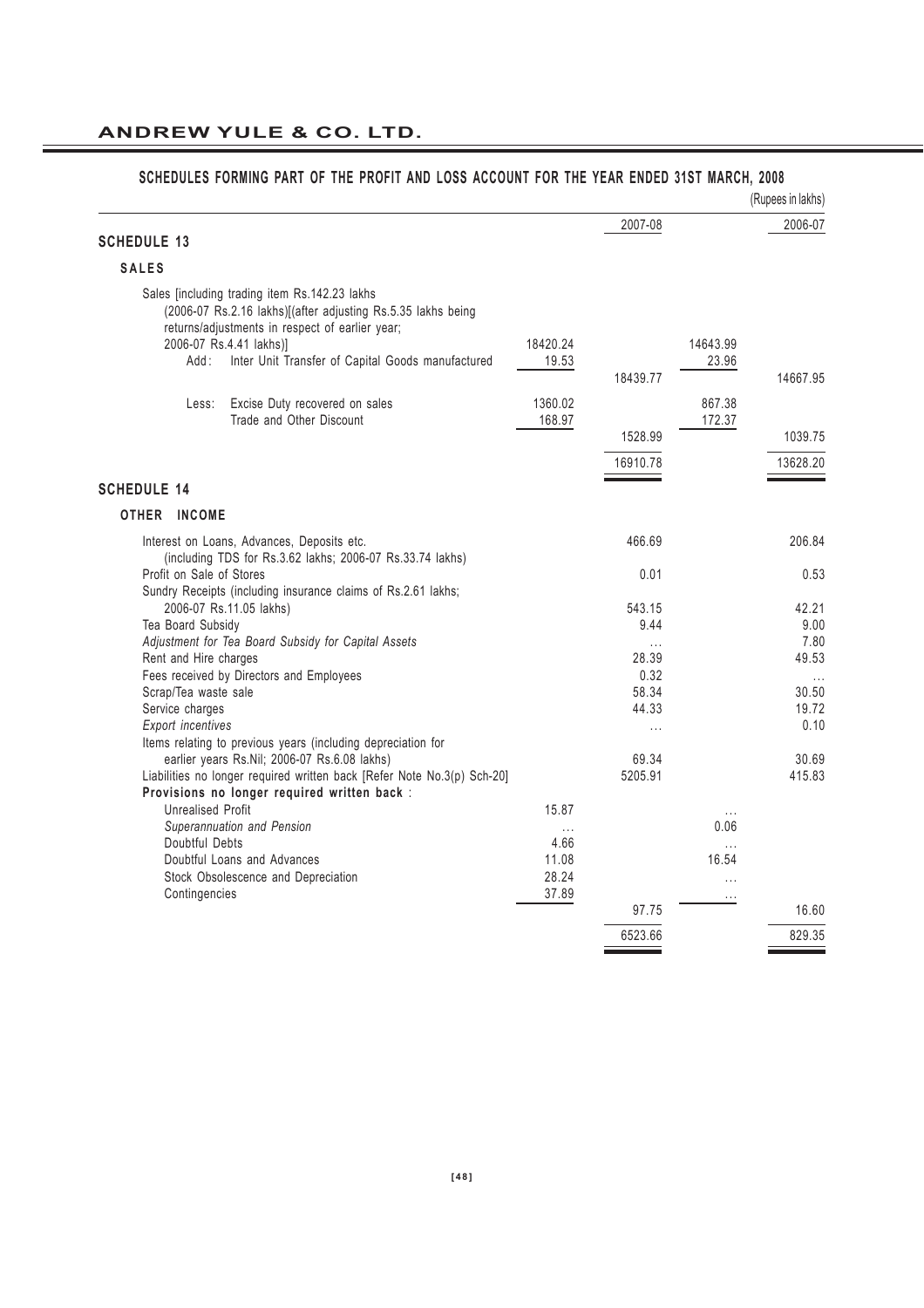# **ANDREW YULE & CO. LTD.**

|                                                                                        |                 |         |                 | (Rupees in lakhs) |
|----------------------------------------------------------------------------------------|-----------------|---------|-----------------|-------------------|
|                                                                                        |                 | 2007-08 |                 | 2006-07           |
| <b>SCHEDULE 15</b>                                                                     |                 |         |                 |                   |
| ACCRETION / DECRETION (-) IN STOCKS                                                    |                 |         |                 |                   |
| Opening Stock:                                                                         |                 |         |                 |                   |
| Finished goods                                                                         | 427.24          |         | 500.49          |                   |
| Finished goods-in-transit<br>Semi-Finished Articles                                    | 64.97<br>180.94 |         | 12.60<br>181.37 |                   |
| Work-in-Progress                                                                       | 406.30          |         | 279.54          |                   |
| Scrap                                                                                  | 2.74            |         | 2.29            |                   |
|                                                                                        | 1082.19         |         | 976.29          |                   |
| Less: CENVAT/VAT on Opening Stock                                                      | $\cdots$        |         | 2.22            |                   |
|                                                                                        |                 | 1082.19 |                 | 974.07            |
| <b>Closing Stocks</b>                                                                  |                 |         |                 |                   |
| Finished goods                                                                         | 367.53          |         | 427.24          |                   |
| Finished goods-in-transit                                                              | 29.15           |         | 64.97           |                   |
| Semi-Finished Articles                                                                 | 187.35          |         | 180.94          |                   |
| Work-in-Progress                                                                       | 543.86          |         | 406.30          |                   |
| Scrap                                                                                  | 22.51           |         | 2.74            |                   |
|                                                                                        |                 | 1150.40 |                 | 1082.19           |
|                                                                                        |                 | 68.21   |                 | 108.12            |
| <b>SCHEDULE 16</b>                                                                     |                 |         |                 |                   |
| <b>MATERIALS</b><br><b>CONSUMED</b>                                                    |                 |         |                 |                   |
| Stocks as at 1st April, 2007 :                                                         |                 |         |                 |                   |
| Raw materials, components and packaging materials                                      | 823.87          |         | 709.14          |                   |
| Materials-in-transit                                                                   | 39.22           |         | 26.43           |                   |
| Stores and spare parts                                                                 | 565.13          |         | 439.01          |                   |
| Loose tools                                                                            | 5.34            |         | 4.44            |                   |
|                                                                                        | 1433.56         |         | 1179.02         |                   |
| Less: Book value of Stocks sold/adjusted/written off                                   | 0.07            |         |                 |                   |
|                                                                                        |                 | 1433.49 |                 | 1179.02           |
| Purchases during the year :                                                            |                 |         |                 |                   |
| Raw materials, components and packaging materials                                      |                 |         |                 |                   |
| (including erection expenses in case of composite<br>contracts and processing charges) | 6714.23         |         | 3905.44         |                   |
| Stores and spare parts (including trading item                                         |                 |         |                 |                   |
| of Rs.1.92 lakhs)                                                                      | 1667.19         |         | 2296.45         |                   |
| Loose tools                                                                            | 3.23            |         | 16.41           |                   |
|                                                                                        |                 | 8384.65 |                 | 6218.30           |
|                                                                                        |                 | 9818.14 |                 | 7397.32           |
| Less: Stocks as at 31st March, 2008 :                                                  |                 |         |                 |                   |
| Raw materials, components and packaging materials                                      | 995.99          |         | 823.87          |                   |
| Materials-in-transit                                                                   | 26.43           |         | 39.22           |                   |
| Stores and spare parts                                                                 | 535.86          |         | 565.13          |                   |
| Loose tools                                                                            | 4.81            |         | 5.34            |                   |
|                                                                                        | 1563.09         |         | 1433.56         |                   |
| Raw materials and stores used on Capital Jobs                                          |                 |         |                 |                   |
| Rs.1.03 lakhs and on Repair Jobs, Advertising,                                         |                 |         |                 |                   |
| Transport, Power and Fuel, Research                                                    |                 |         |                 |                   |
| and Development etc. Rs.1013.13 lakhs;                                                 |                 |         |                 |                   |
| 2006-07 Rs.20.91 lakh and Rs.1077.61 lakhs.                                            | 1014.16         |         | 1098.52         |                   |
|                                                                                        |                 | 2577.25 |                 | 2532.08           |
|                                                                                        |                 | 7240.89 |                 | 4865.24           |

# **SCHEDULES FORMING PART OF THE PROFIT AND LOSS ACCOUNT FOR THE YEAR ENDED 31ST MARCH, 2008**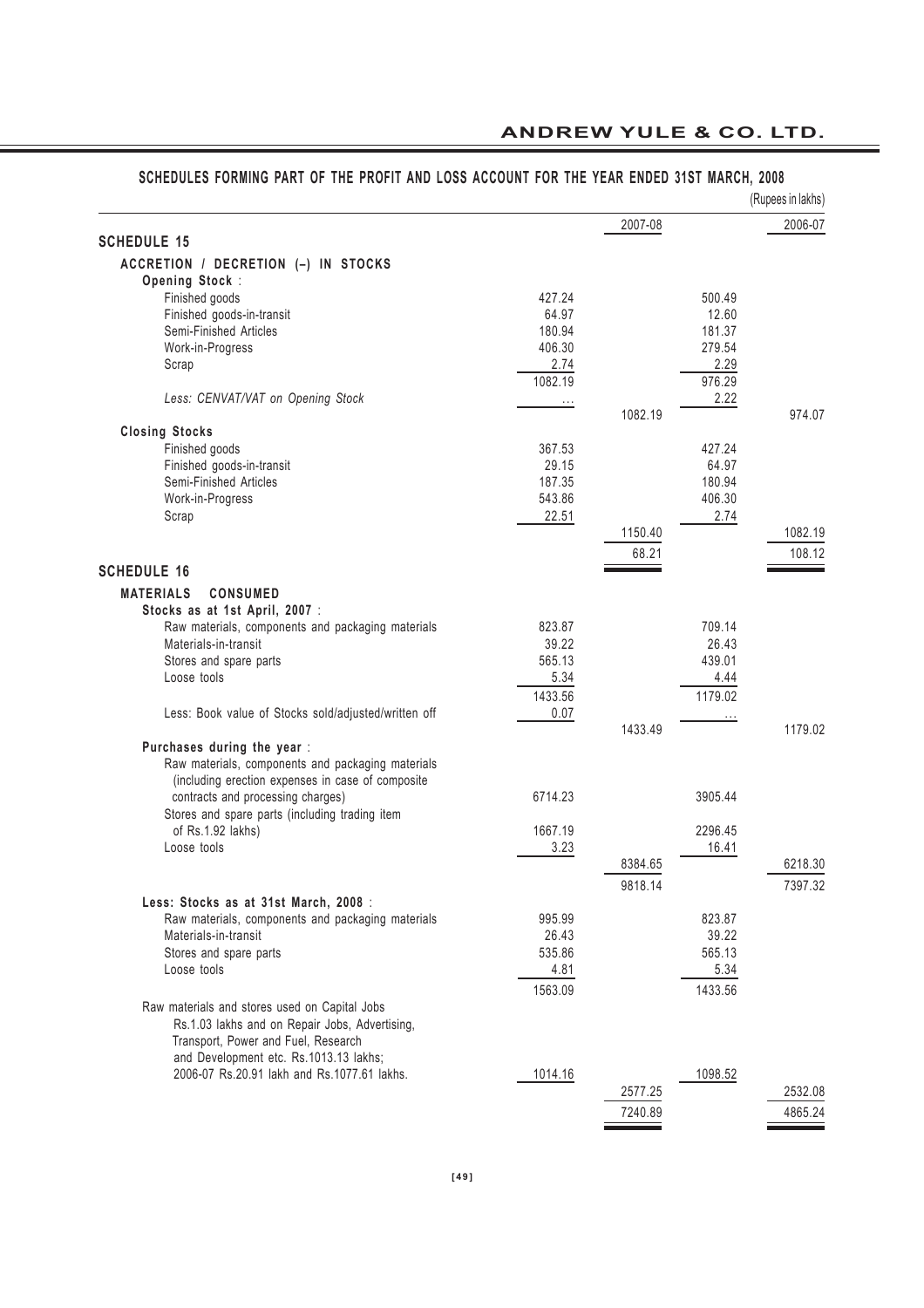|                                                              |                    | (Rupees in lakhs) |
|--------------------------------------------------------------|--------------------|-------------------|
| <b>SCHEDULE 17</b>                                           | 2007-08            | 2006-07           |
| SALARIES, WAGES AND BONUS                                    |                    |                   |
| Salaries, Wages, Bonus and Gratuity                          | 5558.49            | 5267.36           |
| Contribution to Provident and Other Funds                    | 569.42             | 717.75            |
| Welfare and Other Expenses                                   | 1082.37<br>7210.28 | 774.78<br>6759.89 |
| Incurred on Capital jobs, Repair Jobs, Research and<br>Less: |                    |                   |
| Development, Advertising, Transport etc.                     | 177.49             | 180.49            |
|                                                              | 7032.79            | 6579.40           |
|                                                              |                    |                   |
| <b>SCHEDULE 18</b>                                           |                    |                   |
| <b>INTEREST</b>                                              |                    |                   |
| <b>Fixed Deposits</b>                                        | 26.67              | 31.28             |
| Term Loans                                                   | 375.68             | 1819.06           |
| Others                                                       | 1571.16            | 2197.84           |
|                                                              | 1973.51            | 4048.18           |
|                                                              |                    |                   |

#### **SCHEDULES FORMING PART OF THE PROFIT AND LOSS ACCOUNT FOR THE YEAR ENDED 31ST MARCH, 2008**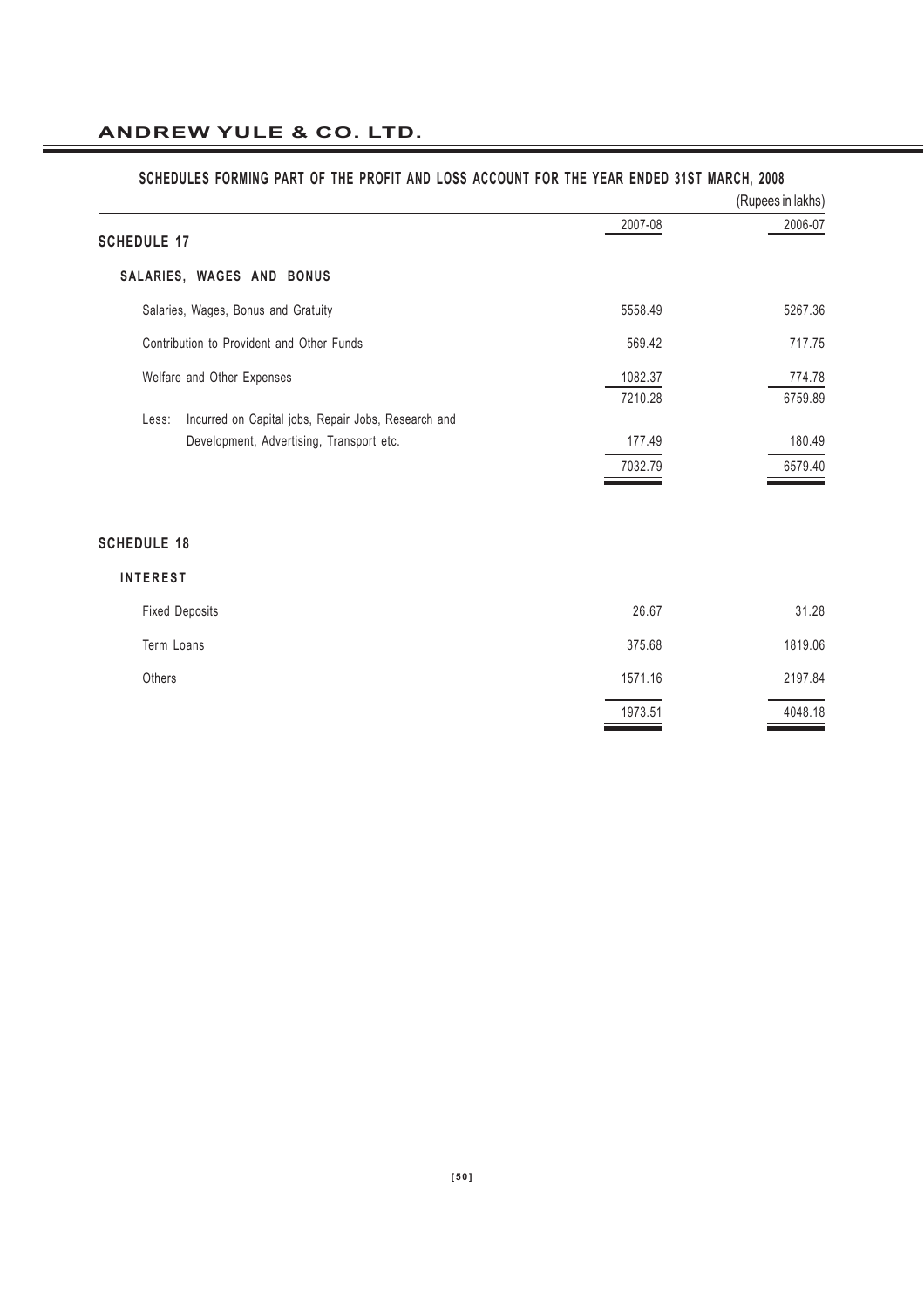# **ANDREW YULE & CO. LTD.**

|                                                                        |          |          |         | (Rupees in lakhs) |
|------------------------------------------------------------------------|----------|----------|---------|-------------------|
|                                                                        |          | 2007-08  |         | 2006-07           |
| <b>SCHEDULE 19</b>                                                     |          |          |         |                   |
| OTHER EXPENSES                                                         |          |          |         |                   |
| Power and Fuel                                                         |          | 1261.74  |         | 1247.23           |
| Tea Cultivation and Manufacturing Expenses                             |          | 251.89   |         | 173.82            |
| Research and Development Expenses                                      |          | 7.90     |         | 2.32              |
| Directors' Salaries                                                    |          | 16.20    |         | 15.21             |
| Directors' fees                                                        |          | 1.03     |         | 0.37              |
| Rent (Net)                                                             |          | 58.87    |         | 49.23             |
| Rates and Taxes                                                        |          | 25.49    |         | 34.98             |
| Repairs and Maintenance:                                               |          |          |         |                   |
| <b>Buildings</b>                                                       | 195.28   |          | 174.37  |                   |
| Plant and Machinery                                                    | 229.30   |          | 255.67  |                   |
| <b>Others</b>                                                          | 47.24    |          | 64.26   |                   |
|                                                                        |          | 471.82   |         | 494.30            |
| Travelling Expenses and Upkeep of Vehicles                             |          | 393.72   |         | 359.94            |
| Insurance                                                              |          | 30.53    |         | 29.11             |
| Brokers' Commission                                                    |          | 89.06    |         | 78.83             |
| <b>Selling Expenses:</b>                                               |          |          |         |                   |
| Selling Agents' Commission                                             | 44.17    |          | 35.28   |                   |
| Others                                                                 | 426.25   |          | 305.03  |                   |
|                                                                        |          | 470.42   |         | 340.31            |
| Miscellaneous Expenses                                                 |          | 551.37   |         | 519.33            |
| Commission against Govt. Guarantee                                     |          | $\cdots$ |         | 35.20             |
| Excise Duty                                                            |          | 0.34     |         | 32.63             |
| Assam Entry Tax                                                        |          | 1.54     |         | 3.08              |
| Assam Cess on Green Tea Leaf                                           |          | $\ldots$ |         | 72.50             |
| West Bengal Primary Education Cess                                     |          | 5.96     |         | 8.00              |
| West Bengal Rural Employment Cess                                      |          | 11.92    |         | 16.00             |
| Tea Cess                                                               |          | 28.68    |         | 28.84             |
| <b>Education Cess</b>                                                  |          | 0.88     |         | 0.49              |
| <b>Bank Charges</b>                                                    |          | 92.47    |         | 90.31             |
| Auditors' Remuneration:                                                |          |          |         |                   |
| <b>Audit Fees</b>                                                      | 3.10     |          | 3.10    |                   |
| In Other Capacity :                                                    |          |          |         |                   |
| <b>Tax Audit Fees</b>                                                  | 0.61     |          | 0.61    |                   |
| For Certificates etc.                                                  | 1.12     |          | 1.31    |                   |
| Out of Pocket Expenses                                                 | 0.69     |          | 0.80    |                   |
|                                                                        |          | 5.52     |         | 5.82              |
| Miscellaneous Expenditure Written off :                                |          |          |         |                   |
| Other Expenses                                                         |          | 64.74    |         | 315.79            |
| Net Loss on Exchange Fluctuation                                       |          | 0.27     |         | 0.26              |
| Items relating to previous years (Refer to Point No.29 of Schedule 20) |          | 1217.20  |         | 383.58            |
| Cold Weather expenses written off                                      |          | $\cdots$ |         | 1105.56           |
| Liquidated Damages and Penalty etc.                                    |          | 251.03   |         | 145.94            |
| Rectification/Replacement                                              |          | 47.42    |         | 46.14             |
| Provision for :                                                        |          |          |         |                   |
| Doubtful Debts                                                         | 456.27   |          | 1131.22 |                   |
| Doubtful Loans, Advances and Deposits                                  | 121.26   |          | 465.60  |                   |
| Stock Obsolescence                                                     | 113.61   |          | 108.10  |                   |
| Contingencies                                                          | $\cdots$ |          | 492.66  |                   |
|                                                                        |          | 691.14   |         | 2197.58           |
|                                                                        |          | 6049.15  |         | 7832.70           |
| Less: Amount transferred to Capital jobs etc.                          |          | $\cdots$ |         | 1.80              |
|                                                                        |          | 6049.15  |         | 7830.90           |
|                                                                        |          |          |         |                   |

# **SCHEDULE FORMING PART OF THE PROFIT AND LOSS ACCOUNT FOR THE YEAR ENDED 31ST MARCH, 2008**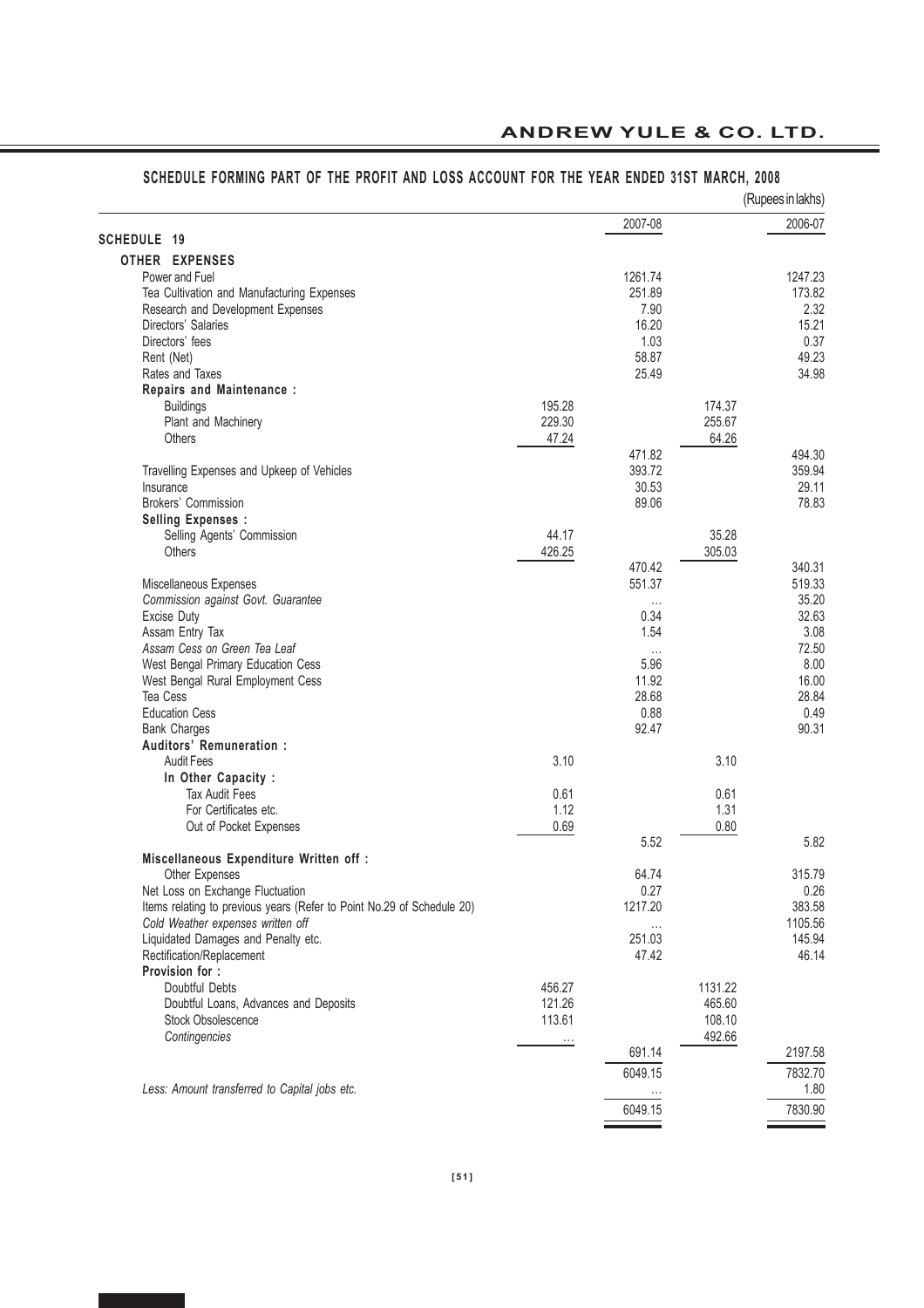#### **NOTES ON THE ACCOUNTS AS AT AND FOR THE YEAR ENDED 31ST MARCH, 2008**

(Rupees in lakhs)

#### **SCHEDULE 20**

- 1. Estimated amount of contracts remaining to be executed on Capital Account and not provided for (net of advances) Rs.418.41 lakhs (Rs.134.11 lakhs).
- 2. Contingent liabilities not provided for in respect of :
	- (a) Claims against the Company not acknowledged as debts :
		- Disputed labour matters (amount not ascertainable).
		- Others Rs.729.09 lakhs (Rs.667.09 lakhs)
	- (b) Guarantees and Indemnities given to various Institutions and Authorities in connection with Company's operations amounting to Rs.1253.40 lakhs (Rs.2706.24 lakhs).
	- (c) Guarantees given to banks on behalf of other Group and/or Associate Companies :
		- (i) The Bengal Coal Co. Ltd. Rs.Nil (Rs.115.00 lakhs)
		- (ii) \*India Paper Pulp Co. Ltd. Rs.265.00 lakhs (Rs.265.00 lakhs).
		- (iii) Other Companies Rs.328.00 lakhs (Rs.328.00 lakhs) on behalf of Hooghly Printing Co. Ltd., a Subsidiary of the Company. Rs.30.00 lakhs (Rs.30.00 lakhs) on behalf of Tide Water Oil Co.(India) Ltd., an Associate Company.

\*In respect of item Nos.(ii) above, although the notice of invocation of guarantees has been received neither any payment nor any provision has been made as the matters are sub-judice.

- (d) Disputed Sales Tax aggregating to Rs.5098.05 lakhs (Rs.5116.83 lakhs).
- (e) Aggregate Income Tax demands (penalty) amounting to Rs.50.53 lakhs (Rs.45.88 lakhs) excluding interest not admitted, against which appeals have been preferred by the Company.
- (f) Agricultural Income Tax demands amounting to Rs.517.62 lakhs (Rs.484.75 lakhs) including interest upto the date of assessment not admitted, against which appeals have been preferred by the Company.
- (g) Disputed Excise/Customs Duty matters Rs.613.05 lakhs (Rs.801.82 lakhs) excluding interest against which appeal have been preferred by the Company.
- (h) Unexpired Letter of Credit opened by the Company's bankers Rs.321.00 lakhs (Rs.711.43 lakhs).
- 3. **Sanctioned Rehabilitation Scheme approved by Board for Industrial and Financial Reconstruction (BIFR) vide Order dated 30th October, 2007.**

Pursuant to Sanctioned Rehebilitation Scheme (hereinafter SRS) of BIFR Order stated above, the necessary effects have been given during the year in the Accounts as under :–

- (a) The face value of Equity Shares of the Company has been reduced from Rs.10/- to Rs.2/- per share and the same was ratified by the Shareholders in their meeting held on 20th March, 2008. Accordingly, the total number of equity shares has increased from 7,50,00,000 to 37,50,00,000.
- (b) The effect of capital reduction amounting to Rs.22697.48 lakhs comprising of Paid-up Capital (Rs.4661.37 lakhs), Advance against share pending allotment to Govt. of India (Rs.8714.32 lakhs) and Govt. of India Loan after conversion to Equity (Rs.9321.79 lakhs) has been accounted for by way of capital reduction in the face of Profit and Loss Account.
- (c) Pending confirmation from the respective banks namely State Bank of India, Bank of Baroda and Allahabad Bank the conversion to Equity capital has not been considered in the Accounts.
- (d) Waiver of damages payable upto the date of the Order i.e. 30th October, 2007 u/s.14B of the Employees Provident and Miscellaneous Provisions Act, 1952 no liability has been provided for such damages payable upto 30th October, 2007 in the Accounts for the year. The Company has submitted an application vide letter dated 22.04.2008 and 20.05.2008 to the Central Board of Trustees, Employees Provident Fund Organisation (EPFO) for the order of waiver for an aggregate amount of Rs.667.75 lakhs accrued upto 30th October, 2007 which includes a sum of Rs.50.89 lakhs already recovered by the RPFC of respective jurisdiction in the past. However, an amount of Rs.7.14 lakhs as Damages pertaining to the period from November, 2007 to 31st March, 2008 has been accounted for during the year.
- (e) Write back of accrued interest of Rs.2583.36 lakhs upto 31.03.2007 on GOI loan.
- (f) Write back of accrued interest of Rs.1130.00 lakhs upto 31.03.2007 charged by the Consortium Bankers towards penal interest and interest above PLR rate.
- (g) Write back of accrued interest of Rs.657.98 lakhs charged by the Consortium Bankers being the differential interest between actual rate charged and concessional rate of interest to be charged by the respective Bank as per SRS for the year 2006-07.
- (h) Write back of differential interest against loan given by Union Bank Rs.18.88 lakhs and Allahabad Bank Rs.81.63 lakhs for Tea Division as per SRS.
- (i) Write back of Electricity Duty in Assam Gardens against own generation for the year 2006-07 and 2007-08 amounting to Rs.4.59 lakhs.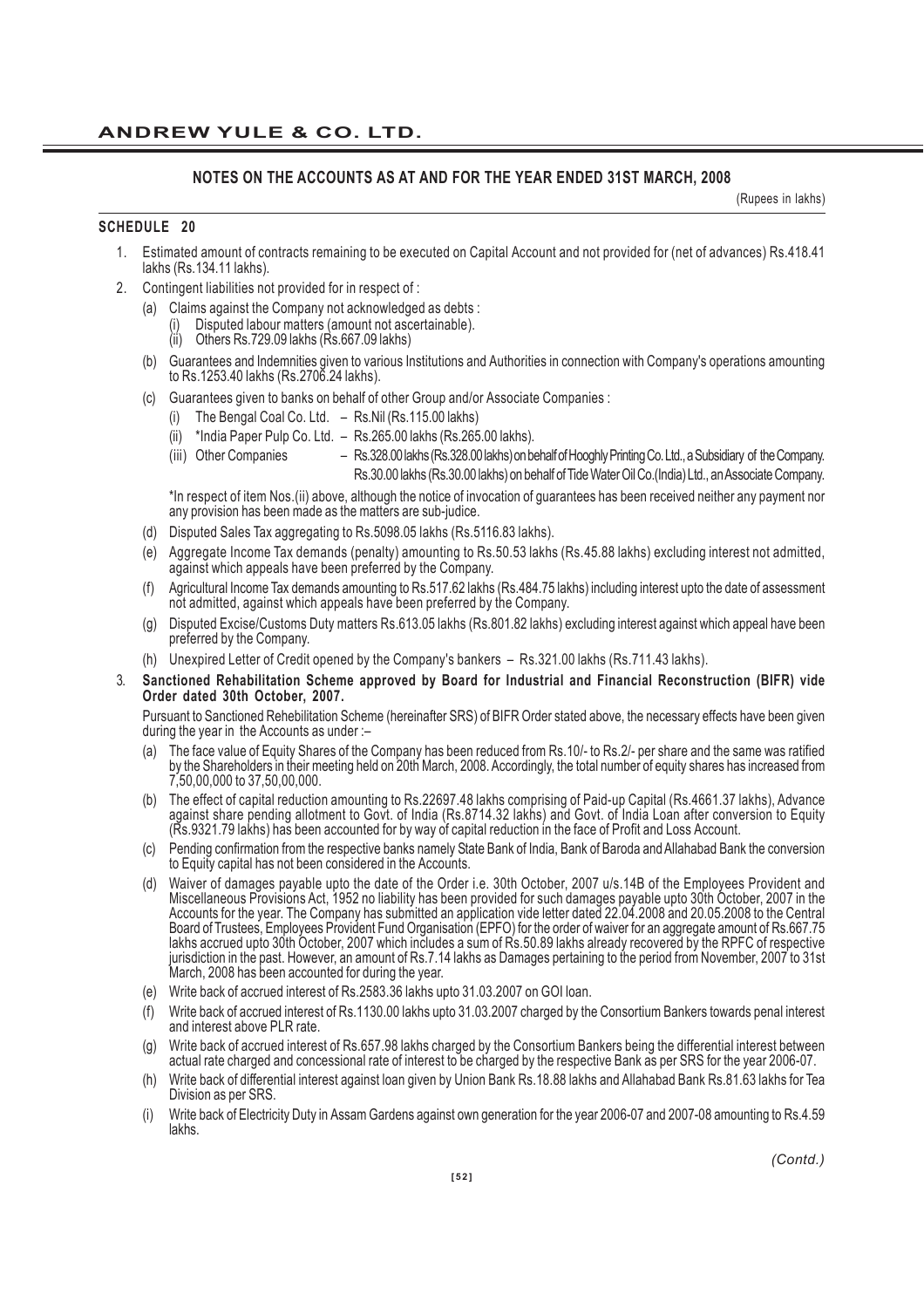(Rupees in lakhs)

#### **SCHEDULE 20** *– (Contd.)*

- (j) Write back of Assam Agricultural Cess of Rs.149.14 lakhs upto 31.03.2007.
- (k) Write back of interest together with penalty upto 31.03.2006 on green leaf cess of Assam Tea Estates for Rs.130.19 lakhs.
- (l) Write back of fees for increase in Authorised Share Capital Rs.93.38 lakhs.
- (m) Govt. of India vide letter 10(3)/2008-PE-I dated 31st March, 2008 and No.10(26)/2005-PE-I dated 18th March, 2008 allocated Rs.150.00 lakhs towards Equity @ Rs.10 per share as investment in the Company for upgradation of Engineering Division and West Bengal Gardens. Since in terms of BIFR order dated 30th October, 2007 the face value of Equity share of the Company will be reduced to Rs.2 in place of Rs.10, the decision of issuance of fresh issue of shares @ Rs.2 per share as above has been kept pending till revised order in this regard received from Govt. of India. Hence the amount of Rs.150.00 lakhs so received during the year has been shown in the Balance Sheet under head "Share pending allotment to Govt. of India".
- (n) Write back of Commission on Government Guarantees Rs.39.96 lakhs.
- (o) Conversion of Rs.204.00 lakhs (being the unrecovered common expenses of the Company from WEBFIL Ltd. an Associate Company) into 6% Cumulative Redeemable Preference Shares of Rs.10 each of WEBFIL Ltd. at par.
- (p) The aggregate effect of SRS as given in the Accounts during the year Rs.4889.11 lakhs under the line item "Liabilities no longer required written back"in Schedule 14 of Other Income and Rs.8.40 lakhs(debit) under the line item "Interest – Others" in Schedule 18.
- (q) Save and above other items though may have financial impact but no effect given in the Accounts for 2007-08 since the issues are pending with concerned agencies and/or quantum of effect is not yet crystalised.
- 4. As the necessary fund was available to meet the payment of arrear dues on account of pay revision of Officers and Non-Unionised Supervisory Staff w.e.f. 1<sup>st</sup> August, 1997 to 30<sup>th</sup> September, 2000 and the then Directors from 1<sup>st</sup> January, 1997 to 30<sup>th</sup> September, 2000, the liability to the tune of Rs.971.89 lakhs including employer's contribution of PF for Rs.109.82 lakhs has been provided in the Accounts for the year as items relating to previous year in Schedule 19.
- 5. During the year the Company has adopted the Accounting Standard-15 (Revised 2005) for recognizing the Employee Benefits for which independent actuarial valuation was carried out by the Company for the year. In accordance with the transitional provision of this Accounting Standard Rs.137.20 lakhs and Rs.160.25 lakhs representing plan assets for gratuity and superannuation schemes respectrively and Rs.126.43 lakhs representing the differential liability (i.e. Rs.441.78 lakhs – Rs.315.35 lakhs) on account of charges for leave encashment for past services and fresh liability amounting to Rs.3.70 lakhs as opening liability for unfunded pension scheme have been accounted for with necessary adjustment in the Accumulated balance of Profit and Loss Account as on 1st April, 2007. The required charge for the year on the basis of actuarial valuation as referred to above has been accounted for in the Profit and Loss Account for the year in compliance with theAccounting Standard.The details of amount recognized in the financial statement in respect of the following Defined Employee Benefit Schemes are disclosed in the table below :-

| Gratuity                                               | Leave<br>encashment | Pension  | Super-<br>annuation |
|--------------------------------------------------------|---------------------|----------|---------------------|
|                                                        |                     |          |                     |
| Change in present value of Defined Benefit Obligations |                     |          |                     |
| 2472.34                                                | 441.78              | 3.70     | 383.40              |
| 128.46                                                 | 35.83               | $\cdots$ | 15.94               |
| 195.04                                                 | 34.10               | 0.27     | 25.85               |
| .                                                      | $\cdots$            | .        | $\cdots$            |
| .                                                      | .                   | .        | $\cdots$            |
| .                                                      | $\cdots$            | .        | $\cdots$            |
| $\cdots$                                               |                     | $\cdots$ | $\cdots$            |
|                                                        |                     |          | (20.15)             |
| (187.60)                                               | (51.91)             |          | 120.48              |
| 2587.13                                                | 473.78              | 3.45     | 287.04              |
|                                                        |                     |          |                     |
| 2609.54                                                | $\cdots$            | .        | 543.65              |
|                                                        | .                   |          |                     |
| 190.06                                                 | $\cdots$            | $\cdots$ | 49.97               |
| 504.00                                                 | 51.91               | 0.59     | 2.94                |
| (187.60)                                               | (51.91)             | (0.59)   | (120.48)            |
| 3116.00                                                | $\cdots$            | $\cdots$ | 476.0               |
|                                                        | (21.11)             | 13.98    | 0.07<br>(0.59)      |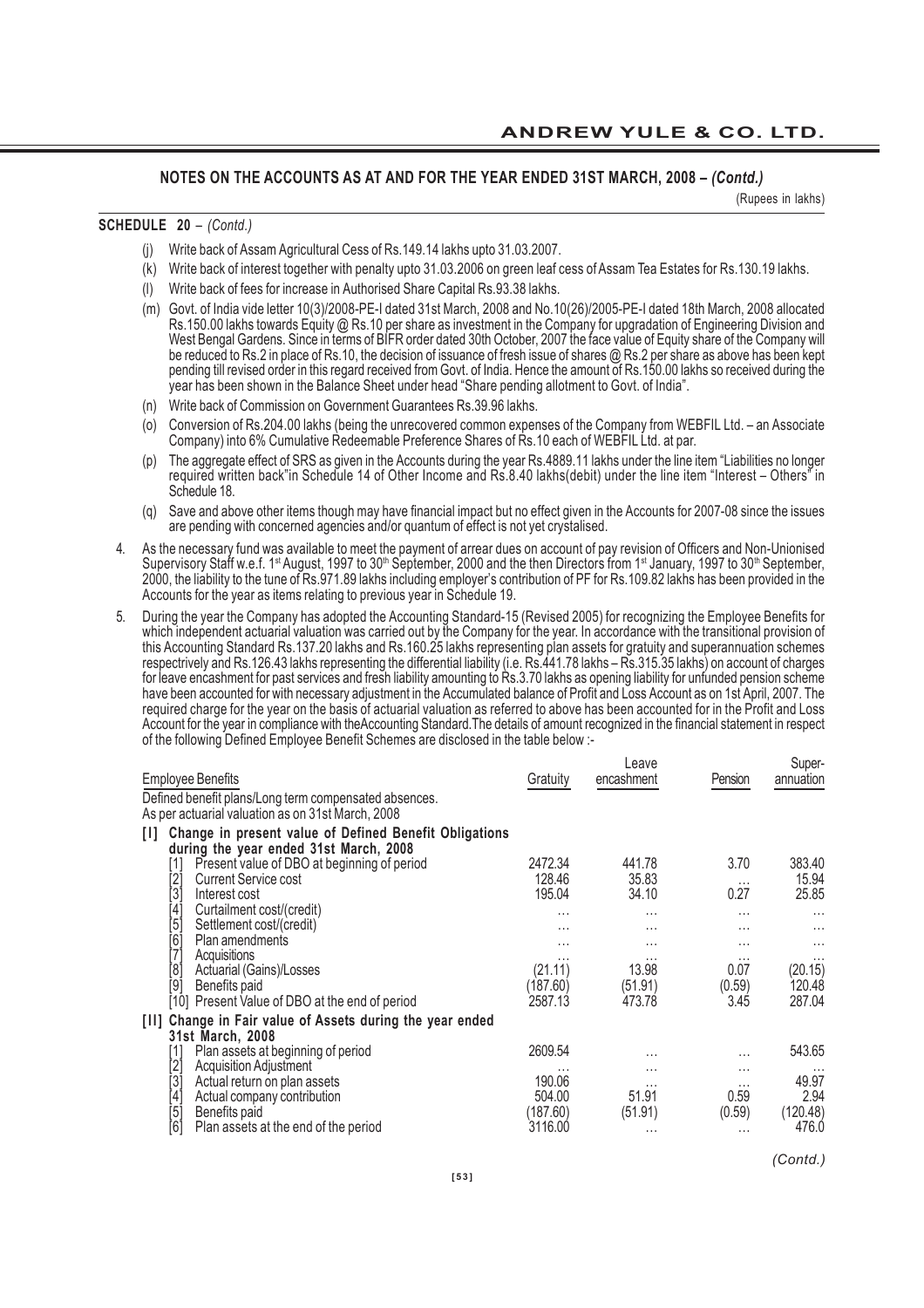| NUTES ON THE AUGUUNTS AS AT AND FOR THE TEAR ENDED 31ST MARGH, 2006 - (CONIO.)                                                                                                                                          |                   |                                              |                    | (Rupees in lakhs)   |
|-------------------------------------------------------------------------------------------------------------------------------------------------------------------------------------------------------------------------|-------------------|----------------------------------------------|--------------------|---------------------|
| <b>SCHEDULE 20 - (Contd.)</b>                                                                                                                                                                                           |                   |                                              |                    |                     |
| [III]Net assets/(liability) recognised in Balance Sheet<br>as at 31st March, 2008                                                                                                                                       |                   |                                              |                    |                     |
| Present value of Defined Benefit Obligation<br>$[1]$                                                                                                                                                                    | 2587.13           | 473.78                                       | 3.45               | 287.04              |
| [2]<br>[3]<br>Fair value of plan assets<br>Funded status [Surplus/(Deficit)]                                                                                                                                            | 3116.00<br>528.87 | $\cdots$<br>(473.78)                         | $\cdots$<br>(3.45) | 476.08<br>189.04    |
| $[4] % \includegraphics[width=1\textwidth]{images/TrDiM-Architecture.png} \caption{The figure shows the results of the estimators in the left hand side.} \label{TrDiM-Architecture}$<br>Unrecognised past service cost |                   |                                              |                    |                     |
| [5]<br>Net assets/(liability) recognised in Balance Sheet                                                                                                                                                               | 528.87            | (473.78)                                     | (3.45)             | 189.04              |
| [VI] Components of employer expenses recognised in Profit<br>and Loss Account for the year ended 31st March, 2008                                                                                                       |                   |                                              |                    |                     |
| <b>Current Service Cost</b><br>$[1]$                                                                                                                                                                                    | 128.46            | 35.83                                        | $\cdots$           | 15.94               |
| [2]<br><b>Interest Cost</b>                                                                                                                                                                                             | 195.04            | 34.10                                        | 0.27               | 25.85               |
| [3]<br>[4]<br>Expected return on plan assets                                                                                                                                                                            | (226.95)          | $\cdots$                                     | $\cdots$           | (47.49)             |
| Curtailment cost/(credit)                                                                                                                                                                                               | $\cdots$          | $\cdots$                                     | $\cdots$           |                     |
| Settlement cost/(credit)<br>Past Service Cost                                                                                                                                                                           | $\cdots$          | $\cdots$                                     | .                  | $\cdots$            |
| [5]<br>[6]<br>[7]<br>Actuarial Losses/(Gains)                                                                                                                                                                           | $\cdots$<br>15.78 | $\cdots$<br>13.98                            | $\cdots$<br>0.07   | $\cdots$<br>(20.15) |
| [8]<br>Total expenses recognized in the statement of Profit                                                                                                                                                             |                   |                                              |                    |                     |
| & Loss Account under the head Salaries & Wages                                                                                                                                                                          | 112.33            | 83.91                                        | 0.34               | (25.85)             |
| [V] Actuarial Assumptions                                                                                                                                                                                               |                   |                                              |                    |                     |
| Discount Rate<br>[1]                                                                                                                                                                                                    | 8.30%             | 8.30%                                        | $8.00\%$           | 8.00%               |
| [2]<br>Expected return on plan assets                                                                                                                                                                                   | 8.20%             | NA.                                          | NA                 | 8.00%               |
| [3]<br>Salary escalation                                                                                                                                                                                                | 5%                | 5%                                           | NA                 | 5.00%               |
| Expected Average remaining working lives of employees (years)<br>$^{[4]}$                                                                                                                                               | 19.08             | 10.55                                        | <b>NA</b>          | 5.33                |
| İ5İ<br>Method of valuation                                                                                                                                                                                              |                   | Projected Unit Credit (PUC) Actuarial Method |                    |                     |

- 6. The medical benefits for the employees for domiciliary treatment is for a block of three years and shall lapse yearly thereafter if the concerned employee does not avail it. The liability towards such unavailed quantum of medical benefits has been determined on actual basis instead of actuarial valuation method since the eligible amount will remain fixed during the eligible extended period. Similarly the liability towards accrued annual leave of the staff/sub-staff of Tea Estates has been determined on actual basis instead of actuarial valuation method since this is a non-vesting item of defined employee benefit. The impact on this count is Rs.96.52 lakhs and Rs.27.68 lakhs respectively.
- 7. (a) Loans and Advances in Schedule 10 includes an interest free amount of Rs.128.78 lakhs (Rs.111.64 lakhs) given for the Agro Projects, which was subsequently transferred to Yule Agro Industries Ltd. (YAIL), a Company promoted by the two Associate Companies in the Group. YAIL has since informed that pending implementation of the aforesaid Agro Project, they will have in the meantime engaged in the activities of Oyster Mushroom, Vermiculture and Tea Nursery and will repay the balance advance gradually.
	- (b) Pursuant to an arrangement with YAIL, regarding takeover of Telepara Unit by them and pending implementation of the Agro Projects on commercial scale, an amount of Rs.21.55 lakhs (Rs.22.93 lakhs) consisting of salaries, wages and other administrative expenses of the said unit has been charged to the Profit and Loss Account of the Company.
- 8. An amount of Rs.60.93 lakhs (Rs.60.93 lakhs) has been paid/payable till 31st January, 1999 to the Gayeshpur Municipality (GM) erstwhile Gayeshpur Notified Area Authority (GNAA) being rates and taxes according to the order issued on 8th April, 1986, by the Hon'ble Calcutta High Court upon the writ application filed by the Company challenging the enhancement of the rates by the GM. The Court has further directed that the amount paid in excess shall be refunded by GM to the Company with 18% interest p.a. in the event the Company succeeds in the writ application. Appropriate adjustment entries in this regard will be made in the accounts in the year of final decision of the Court. The writ is still pending without any further order.
- 9. As the creditors have not informed their status as par "Micro, Small and Medium Enterprises Development Act 2006" the dues to such parties, if any, could not be ascertained. Hence necessary disclosures as required under the aforesaid Act could not be made. However, unpaid overdue amount as on 31st March, 2008 relating to suppliers belonging to SSI Units amounts to Rs.186.49 lakhs (Rs.285.13 lakhs) on account of principal and provision of interest of Rs.336.36 lakhs (Rs.111.18 lakhs) has been made in the Accounts. This disclosure is based on the existing information available with the Company regarding the status of suppliers.

| 10. Directors' Remuneration :-    | For the year ended<br>31st March, 2008 | For the year ended<br>31st March, 2007 |
|-----------------------------------|----------------------------------------|----------------------------------------|
| <b>Salaries</b>                   | 16.20                                  | 15.21                                  |
| Directors'Fees                    | 1.03                                   | 0.37                                   |
| Contribution to Provident Fund    | 1.83                                   | 3.32                                   |
| <b>Other Perquisites/benefits</b> | 0.97                                   | 1.37                                   |
|                                   | 20.03                                  | 20.27                                  |
|                                   |                                        |                                        |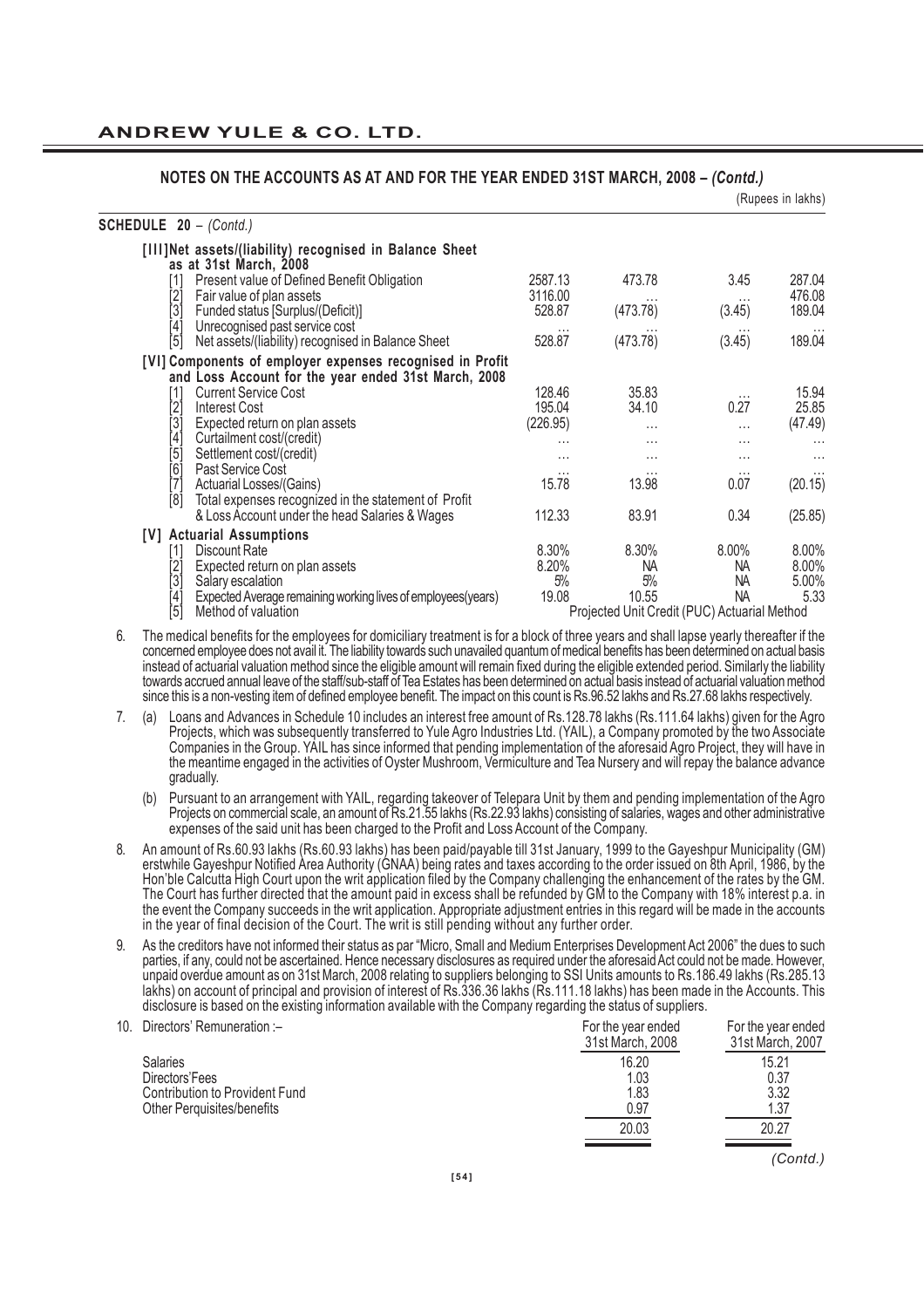(Rupees in lakhs)

#### **SCHEDULE 20** *– (Contd.)*

Since the liability for leave encashment, gratuity and superannuation has been computed and accounted for on Actuarial Valuation basis for the Company as a whole as per AS-15 and no separate figure was provided by the Actuary for Directors, the same has not been included in the above figures.

11. Details of "Miscellaneous Expenditure to the extent not written off or adjusted" as on 31st March, 2008 are as follows :–

| OTHER EXPENSES                                                                           | 2007-08 | 2006-07 |
|------------------------------------------------------------------------------------------|---------|---------|
| Expenses spent for development of Proto-type Fan out of grant received under DSIR Scheme | 9.00    | 9.00    |
| <b>Voluntary Retirement</b>                                                              | 20.04   | 83.72   |
|                                                                                          | 29.04   | 92.72   |

- 12. Inventories include Rs.49.03 lakhs (Rs.59.04 lakhs) worth of stocks lying with thrid parties for which confirmations are awaited and/or under reconciliation and the same has been fully provided for.
- 13. Sundry debtors, claims receivable, deposits and advances to parties, sundry creditors and other liabilities as well as Loans from Financial Institutions, loan from WB Govt. under Subsidised Housing Scheme and Bodies Corporate, in the absence of confirmations, wherever necessary, are taken as per book balances and are subject to reconciliation and adjustments thereon having an impact of revenue nature, if any, will be made in the year in which those are finally settled.
- 14. The Company had revalued its Tea Estates in the year 1994-95 on the basis of Revaluation Report by an approved valuer. Accordingly, Capital Reserve of Rs.10735.16 lakhs under Schedule 2 includes a sum of Rs.10332.52 lakhs as Revaluation Reserve arising out of above revaluation. No Depreciation is charged on such revalued assets, as there is no depreciation charge on Estates.
- 15. In the matter of dispute with Oil & Natural Gas Commission Ltd. (ONGC) with regard to value of extra work executed, interest due thereon, etc., the Arbitrator has passed the Arbitration Award in favour of the Company for value of extra work Rs.123.79 lakhs, refund of Rs.8.16 lakhs deducted from bills for main work and interest @ 15% p.a. upto the date of payment of the above mentioned amounts. As the Company has already received Rs.70.00 lakhs earlier as the value of extra work out of Rs.123.79 lakhs, ONGC has made final payment of Rs.230.40 lakhs on 2nd June, 2008 comprising of Rs.53.79 lakhs as balance value of extra work, Rs.8.16 lakhs being refund of amount deducted from earlier bills, and Rs.168.45 lakhs as interest upto 2nd June, 2008. Out of the above amount, Rs.53.79 lakhs as value of extra work and Rs.166.84 lakhs as interest due upto 31st March, 2008 has been accounted for as Other Receipts in the Profit and Loss Account for the year. The balance amount of interest Rs.1.60 lakhs pertaining to 2008-09 shall be accounted for in the next year.
- 16. Provision for Liquidated damages amounting to Rs.1569.84 lakhs (Rs.1343.15 lakhs) have been set off against Sundry Debtors.
- 17. No provision is made in the Books for possible losses that may arise in respect of long term investments made in Bengal Coal Co. Ltd., Yule Financing & Leasing Co. Ltd., and The Statesman Ltd., aggregating to Rs.28.60 lakhs (Rs.28.60 lakhs). The possible loss, if any, will be accounted for as and when it arises.
- 18. Yule Financing & Leasing Co. Ltd. (YFLC), an Associate Company of Andrew Yule & Co. Ltd. (AYCL), had large amount of overdue public deposits lying outstanding which could neither be repaid nor serviced primarily because of serious liquidity problem faced by them. Affected depositors resorted to legal action through various Regulatory Authorities, Consumers' Forum and Court of Law. Under the circumstances and in order to pre-empt any coercive action, AYCL being a premier promoter was compelled to intervene with dual objectives of bailing out YFLC and to protect the interest of the affected public depositors.

In November, 2003, GOI approved a Financial Restructuring proposal of AYCL which also included funding to YFLC to the extent of Rs.500.00 lakhs to pay off its large number of affected public depositors. Since fund approved under the scheme was insufficient due to non materialisation of important components namely receipt from dis-investments of shares in Group Companies and mobilisation of fund through Bond issue, the Company could release part fund of Rs.75.00 lakhs only in 2005-06. Owing to pressing requirement, balance fund of Rs.425.00 lakhs was released in favour of YFLC out of the proceeds of 9.1% Bond issued by the Company for Rs.2000.00 lakhs in February, 2007 prior to receipt of Govt. of India approval dated 19th March, 2007 wherein required Interest Free Government Fund for this purpose was earmarked which was received subsequently.

Under this circumstances, the decision of the Company to provide unsecured loan of Rs.500.00 lakhs to YFLC @ 5.5% interest p.a. was based on judicious assessment of situation keeping in view the larger interest of the affected small depositors and consequential obligation of the Company as a whole being the premier promoter. It is to be noted that YFLC has serviced the interest due for the financial year 2006-07 and 2007-08 accordingly. Hence any assessment need to be made after taking into account of the view of this issue in totality instead of non-compliance, if any, of sub-section (1) of Section 372(A) of the Companies Act alone.

19. The major component of the respective balances of Deferred Tax Assets and Liabilities are disclosed in the Accounts. Details of Deferred Tax Liability as on 31st March, 2008 is given below :–

| (a) Timing difference of depreciation as per Tax Laws and Books (net) | Rs.311.39 lakhs |
|-----------------------------------------------------------------------|-----------------|
| Deferred Tax liability                                                | Rs.311.39 lakhs |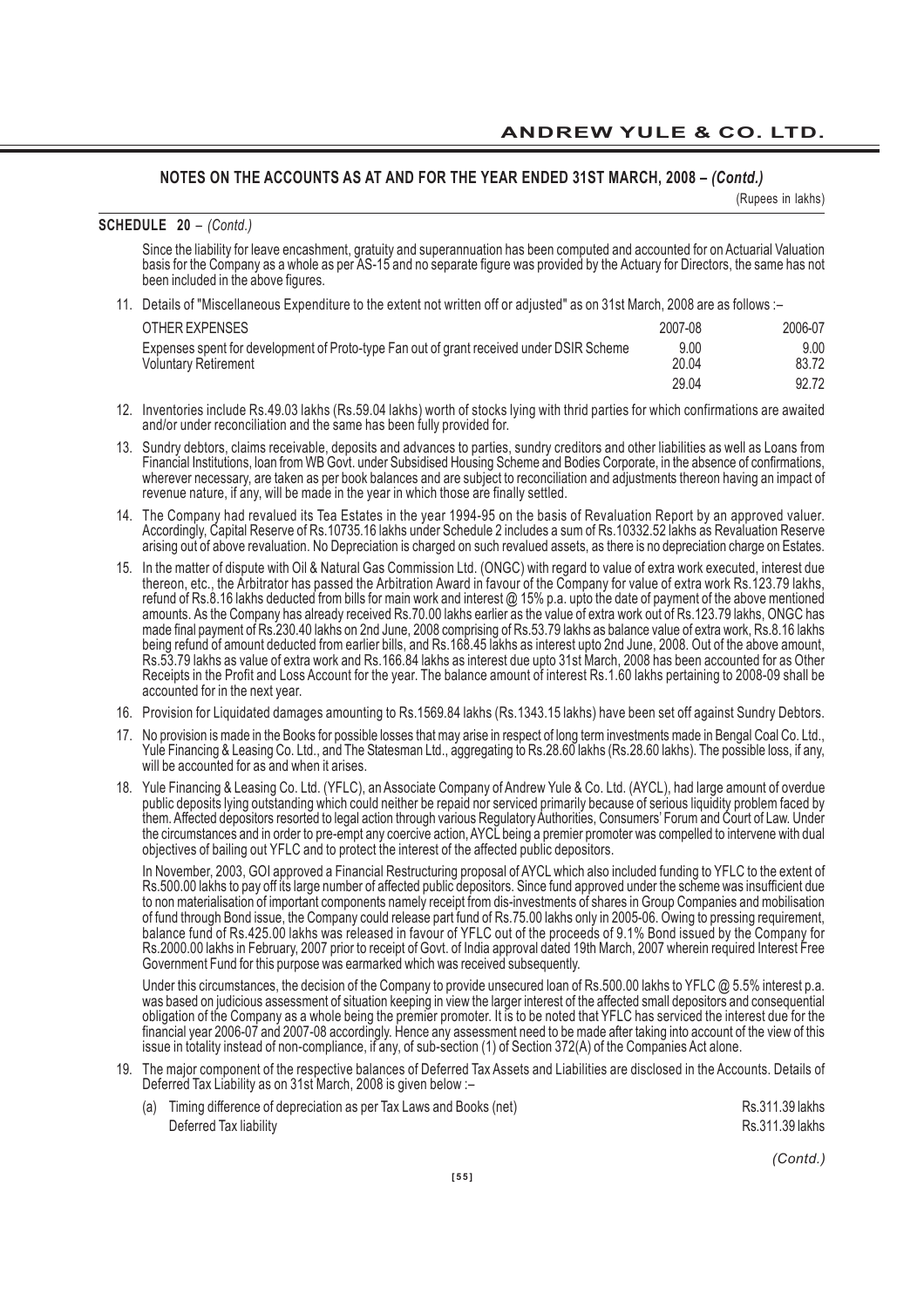(Rupees in lakhs)

#### **SCHEDULE 20** *– (Contd.)*

- 20. (a) In respect of Assessment years, proceedings for which are pending before the various Income Tax/Agricultural Income Tax Authorities on account of Rectification and Appeal Petition filed by the Company, adjustments will be made on final settlement of pending proceedings.
	- (b) Undisputed Agricultural Income Tax demands to the tune of Rs.17.00 lakhs in respect of the Assessment years 1989-1990-91, and 1999-2000 will be adjusted against Refund Orders of Rs.157.29 lakhs relating to Assessment years 1994-95, 1996-97 and 2000-01 obtained by the Company. Application for adjustments are pending with the Assessing Authorities.

Segment

21. Due to change in Accounting Policy No.3(f) of Major Accounting Policies in regard to valuation of Stock of Finished Goods, the closing stock of Tea is higher by Rs.0.84 lakh.

#### 22. Segment Reporting

The Company's segment information as at and for the year ended 31st March, 2008 are as below :–

| <b>Business Segment</b>             | Electrical     | Tea                  | Engineering           | oegment<br>Total | Elimination          | Total                     |
|-------------------------------------|----------------|----------------------|-----------------------|------------------|----------------------|---------------------------|
| 1. Segment Results                  |                |                      |                       |                  |                      |                           |
| - External sales                    | 7769.65        | 7458.37              | 1663.23               | 16891.25         |                      |                           |
|                                     | [4875.70]      | [7075.24]            | [1653.30]             | [13604.24]       |                      |                           |
| - Inter Segment sales               | 9.34           | 1.75                 | 2.15                  | 13.24            |                      |                           |
|                                     | [8.35]         | [0.91]               | [20.29]               | [29.55]          |                      |                           |
| - Inter Segment Sale of             | 15.98          | .                    | 3.55                  | 19.53            |                      |                           |
| <b>Capital Goods</b>                | [23.96]        | []                   | []                    | [23.96]          |                      |                           |
| - Total Revenue                     | 7794.97        | 7460.12              | 1668.93               | 16924.02         | 13.24                | 16910.78                  |
|                                     | [4908.01]      | [7076.15]            | [1673.59]             | [13657.75]       | [29.55]              | [13628.20]                |
| 2. Segment Results                  | 1827.23        | $-71.04$             | 688.38                | 2444.57          | $\cdots$             | 2444.57                   |
|                                     | $[(-)1220.18]$ | $[(-)2811.72]$       | $[(-)603.35]$         | $[(-)4635.25]$   | []                   | $[(-)4635.25]$            |
| - Unallocated Corporate expenses    | .              | .                    | $\cdots$              | .                | $\cdots$             | $-123.28$                 |
| net of unallocated income           | $\cdots$       | $\cdots$             | $\cdots$              | $\cdots$         | $\cdots$             | $[(-)598.19]$             |
| - Operating Profit                  | $\cdots$       | $\cdots$             | $\cdots$              | $\cdots$         | $\cdots$             | 2321.29                   |
|                                     |                | .                    | .                     |                  | $\cdots$             | $[(-)5233.44]$            |
| - Interest expenses                 |                | .                    | .                     |                  | .                    | 1973.51<br>$[(-)4048.18]$ |
| - Interest/dividend income          | $\ddotsc$      | .                    | .                     | $\cdots$         | .                    | 513.40                    |
|                                     | .              | $\cdots$             | $\cdots$              | $\cdots$         | $\cdots$             | [270.42]                  |
| Profit from ordinary activities     |                | $\cdots$<br>$\cdots$ | $\cdots$<br>$\cdots$  |                  | $\cdots$<br>$\cdots$ | 861.18                    |
|                                     |                | .                    | $\cdots$              | .                | $\cdots$             | $[(-)9011.20]$            |
| - Net Profit                        | $\cdots$       | .                    | $\cdots$              | $\cdots$         | $\cdots$             | 861.18                    |
|                                     | ا…ا            | $[\dots]$            | $\left[\ldots\right]$ | […]              | []                   | $[(-)9011.20]$            |
| - Segment Assets                    | 7385.42        | 19286.48             | 2736.32               | 29408.22         | $\cdots$             | 29408.22                  |
|                                     | [5367.88]      | [18441.74]           | [1958.55]             | [25768.17]       | []                   | [25768.17]                |
| - Unallocated corporate             | .              | .                    | $\cdots$              | $\cdots$         | $\cdots$             | 14917.56                  |
| Assets                              | []             | []                   | []                    | []               | []                   | [6040.45]                 |
| - Total Assets                      | $\cdots$       | .                    | $\cdots$              |                  | $\cdots$             | 44325.78                  |
|                                     | […]            | […]                  | []                    | $[\dots]$        | []                   | [31808.62]                |
| - Segment Liabilities               | 7582.68        | 4856.81              | 2638.66               | 15078.15         | $\cdots$             | 15078.15                  |
|                                     | [6824.68]      | [5846.49]            | [2229.97]             | [14901.14]       | []                   | [14901.14]                |
| - Unallocated corporate Liabilities | $\cdots$       | .                    | $\cdots$              | .                | $\cdots$             | 32371.97                  |
|                                     | []             | []                   | $[]$                  | []               | []                   | [925.57]                  |
| - Total Liabilities                 | $\cdots$       | .                    | $\cdots$              | $\cdots$         | $\cdots$             | 47450.12                  |
|                                     | []             | []                   | []                    | []               | []                   | [15826.71]                |
| - Capital Expenditure               | 340.89         | 572.28               | 29.02                 | 942.19           |                      |                           |
|                                     | [86.53]        | [538.33]             | [35.04]               | [659.90]         |                      |                           |
| - Depreciation including Impairment | 75.52          | 294.77               | 15.69                 | 385.98           |                      |                           |
|                                     | [43.21]        | [257.68]             | [10.09]               | [310.98]         |                      |                           |
| - Non-Cash expenses other           | 598.53         | 12.05                | 80.38                 | 690.96           |                      |                           |
| than depreciation                   | [1396.78]      | [69.65]              | [501.50]              | [2020.27]        |                      |                           |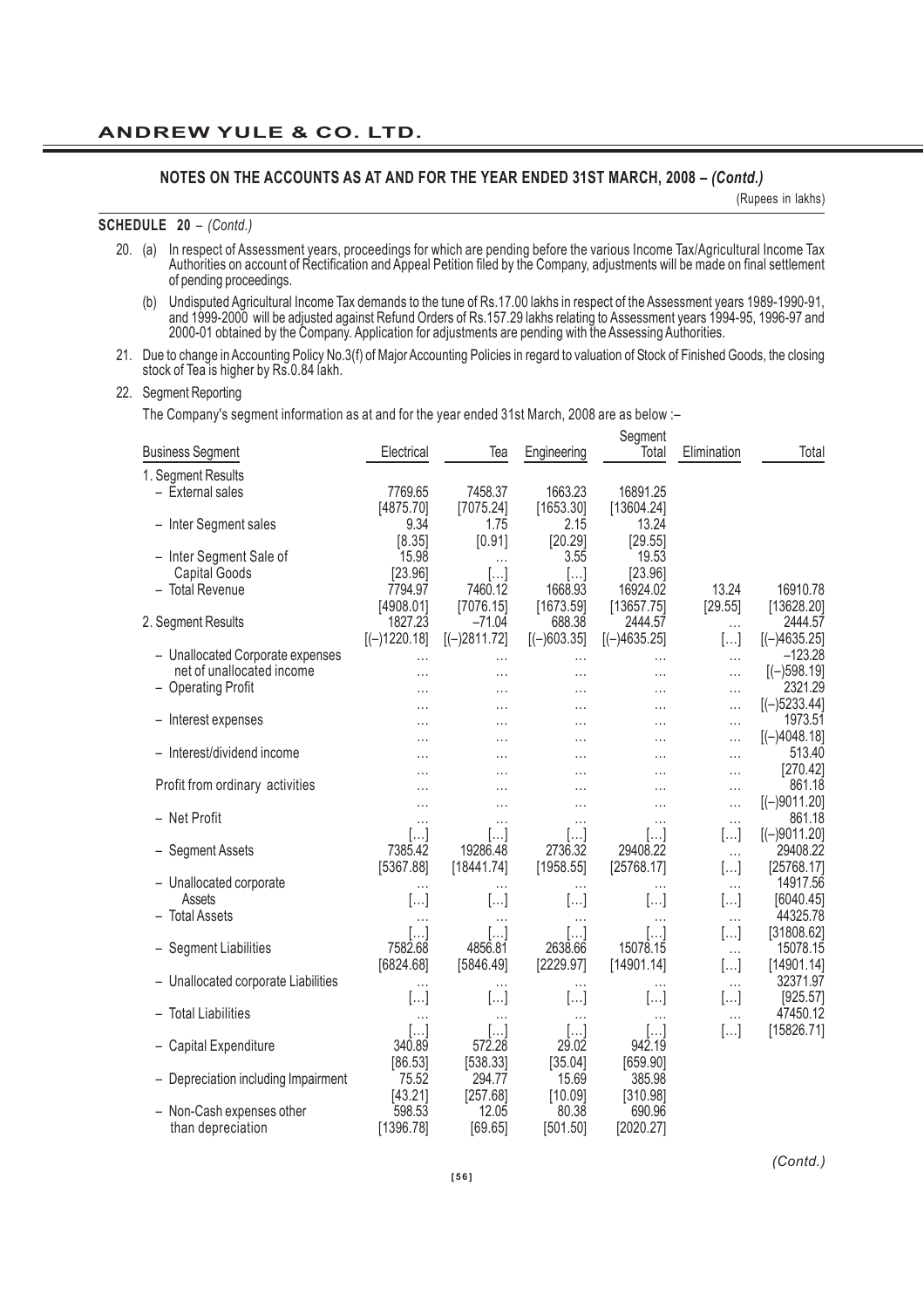(Rupees in lakhs)

| <b>SCHEDULE 20 - (Contd.)</b> |        |                |                   |                                                                                                                                                                                                                                                                                                                        |                                                                                       |                                                                                                                   |               |                                |                                                 |                                                           |                       |                      |                                          |  |  |  |  |  |  |
|-------------------------------|--------|----------------|-------------------|------------------------------------------------------------------------------------------------------------------------------------------------------------------------------------------------------------------------------------------------------------------------------------------------------------------------|---------------------------------------------------------------------------------------|-------------------------------------------------------------------------------------------------------------------|---------------|--------------------------------|-------------------------------------------------|-----------------------------------------------------------|-----------------------|----------------------|------------------------------------------|--|--|--|--|--|--|
|                               | Notes: |                | (1)               | The business segments comprise of the following major product groups :-                                                                                                                                                                                                                                                |                                                                                       |                                                                                                                   |               |                                |                                                 |                                                           |                       |                      |                                          |  |  |  |  |  |  |
|                               |        |                |                   | Engineering                                                                                                                                                                                                                                                                                                            | -<br>$\overline{\phantom{0}}$<br>$\overline{\phantom{0}}$<br>$\overline{\phantom{0}}$ | Industrial Fans.<br>Tea Machinery.                                                                                |               |                                | Turn-key projects involving the above products. | Air Pollution and Water Pollution Control equipments.     |                       |                      |                                          |  |  |  |  |  |  |
|                               |        |                |                   | Electrical                                                                                                                                                                                                                                                                                                             | -<br>$\overline{\phantom{0}}$                                                         | HT and LT Switchgears.<br>Transformers<br><b>Relay and Contactors</b><br>Turn-key projects on power distribution. |               |                                |                                                 |                                                           |                       |                      |                                          |  |  |  |  |  |  |
|                               |        |                |                   | Tea                                                                                                                                                                                                                                                                                                                    | $\qquad \qquad -$                                                                     |                                                                                                                   |               | Tea growing and manufacturing. |                                                 |                                                           |                       |                      |                                          |  |  |  |  |  |  |
|                               |        |                | (2)<br>(3)        | The information relating to erstwhile Belting Division has been considered as part of the corporate information for<br>the purpose of the above reporting as the related business has been discontinued earlier.<br>Information relating to "Project" has been reported after being clubbed with Engineering Division. |                                                                                       |                                                                                                                   |               |                                |                                                 |                                                           |                       |                      |                                          |  |  |  |  |  |  |
|                               | (a)    |                |                   | 23. Particulars relating to discontinued operations.<br>Description of discontinued operations                                                                                                                                                                                                                         |                                                                                       |                                                                                                                   |               |                                |                                                 |                                                           |                       |                      |                                          |  |  |  |  |  |  |
|                               |        |                |                   | <b>Business Segments</b>                                                                                                                                                                                                                                                                                               |                                                                                       |                                                                                                                   |               |                                |                                                 | <b>Discontinued Operations</b><br>Air Handling Unit (AHU) |                       |                      |                                          |  |  |  |  |  |  |
|                               |        | (i)            |                   | <b>Engineering Division</b>                                                                                                                                                                                                                                                                                            |                                                                                       | Core Lamination Project (CLP)                                                                                     |               |                                |                                                 |                                                           |                       |                      |                                          |  |  |  |  |  |  |
|                               |        | (ii)           |                   | <b>Electrical Division</b>                                                                                                                                                                                                                                                                                             | Port Engineering Works (PEW)                                                          |                                                                                                                   |               |                                |                                                 |                                                           |                       |                      |                                          |  |  |  |  |  |  |
|                               |        | (III)          |                   | Residual Assets/Liabilities of Belting Division<br>(shown under unallocated assets and liabilities)                                                                                                                                                                                                                    |                                                                                       |                                                                                                                   |               |                                | Agency                                          |                                                           |                       |                      |                                          |  |  |  |  |  |  |
|                               | (b)    |                |                   | Carrying amount of fixed Assets, Current Assets and Current Liabilities in respect of discontinued operations included in the total<br>Assets and liabilities as shown in the Balance Sheet as on 31st March, 2008:                                                                                                    |                                                                                       |                                                                                                                   |               |                                |                                                 |                                                           |                       |                      |                                          |  |  |  |  |  |  |
|                               |        | SI.<br>No.     |                   | Discontinued<br>operations                                                                                                                                                                                                                                                                                             |                                                                                       |                                                                                                                   |               |                                | <b>Fixed Assets</b>                             |                                                           | <b>Current Assets</b> |                      | <b>Current liabilities</b><br>provisions |  |  |  |  |  |  |
|                               |        | 1.<br>2.       | AHU<br><b>CLP</b> |                                                                                                                                                                                                                                                                                                                        |                                                                                       |                                                                                                                   |               |                                | .<br>17.28                                      |                                                           |                       |                      |                                          |  |  |  |  |  |  |
|                               |        | 3.<br>4.       | <b>PEW</b>        | Turnkey                                                                                                                                                                                                                                                                                                                |                                                                                       |                                                                                                                   |               |                                |                                                 |                                                           |                       |                      | 173.87                                   |  |  |  |  |  |  |
|                               |        | 5.<br>6.<br>7. |                   | Agency<br>Project                                                                                                                                                                                                                                                                                                      |                                                                                       |                                                                                                                   |               |                                | $\cdots$<br>0.10                                |                                                           | $\cdots$<br>235.22    |                      | 1.76<br>67.99<br>128.19                  |  |  |  |  |  |  |
|                               |        |                | Total             | <b>Belting</b>                                                                                                                                                                                                                                                                                                         |                                                                                       |                                                                                                                   |               |                                | 17.38                                           |                                                           | 61.03<br>296.15       |                      | 196.18                                   |  |  |  |  |  |  |
|                               | (C)    |                |                   | Revenue, Expenses and Pre-Tax, Profit/Loss in respect of discontinued operations                                                                                                                                                                                                                                       |                                                                                       |                                                                                                                   |               |                                |                                                 |                                                           |                       |                      |                                          |  |  |  |  |  |  |
|                               |        |                |                   |                                                                                                                                                                                                                                                                                                                        | AHU                                                                                   |                                                                                                                   | <b>CLP</b>    | <b>PEW</b>                     | Agency                                          | Turnkey                                                   | Project               | <b>Belting</b>       | Total                                    |  |  |  |  |  |  |
|                               |        |                | Turnover          |                                                                                                                                                                                                                                                                                                                        | .                                                                                     |                                                                                                                   |               |                                |                                                 | 53.79                                                     | $\cdots$              | 53.79                |                                          |  |  |  |  |  |  |
|                               |        | Interest       |                   | <b>Operating Expenses</b>                                                                                                                                                                                                                                                                                              | .<br>.                                                                                |                                                                                                                   | $\cdots$<br>. | $\cdots$<br>.                  | $\cdots$<br>.                                   | <br>$\cdots$                                              | 3.27<br>$\cdots$      | 0.31<br>9.44         | 3.58<br>9.44                             |  |  |  |  |  |  |
|                               |        |                | Provisions        |                                                                                                                                                                                                                                                                                                                        | $\ddotsc$                                                                             |                                                                                                                   | $\cdots$      | $\cdots$                       | .                                               | 30.38                                                     | 3.25                  | 33.63                |                                          |  |  |  |  |  |  |
|                               |        |                |                   | Profit/Loss before tax<br>Provision for Taxation                                                                                                                                                                                                                                                                       | .                                                                                     |                                                                                                                   | .             | .<br>$\cdots$                  | .<br>$\cdots$                                   | $\cdots$<br>$\cdots$                                      | 187.62<br>$\cdots$    | $-13.00$<br>$\cdots$ | 174.62                                   |  |  |  |  |  |  |
|                               |        |                |                   | Profit/Loss after tax                                                                                                                                                                                                                                                                                                  | .                                                                                     |                                                                                                                   | .             | $\cdots$                       | $\cdots$                                        | $\cdots$                                                  | 187.62                | $-13.00$             | 174.62                                   |  |  |  |  |  |  |
|                               | (d)    |                | Cash Flow         |                                                                                                                                                                                                                                                                                                                        |                                                                                       |                                                                                                                   |               |                                |                                                 | <b>PEW</b>                                                |                       | Project              | <b>Belting</b>                           |  |  |  |  |  |  |
|                               |        |                |                   | Cash Flow from Operating Activities :<br>Net Profit before tax & Extraordinary items<br>Adjustment for:                                                                                                                                                                                                                |                                                                                       |                                                                                                                   |               |                                |                                                 | .                                                         |                       | 187.62               | $-13.00$                                 |  |  |  |  |  |  |
|                               |        |                |                   | Interest charged<br>Investment income                                                                                                                                                                                                                                                                                  |                                                                                       |                                                                                                                   |               |                                |                                                 | $\cdots$<br>$\cdots$                                      | $-166.85$             |                      | 9.44<br>                                 |  |  |  |  |  |  |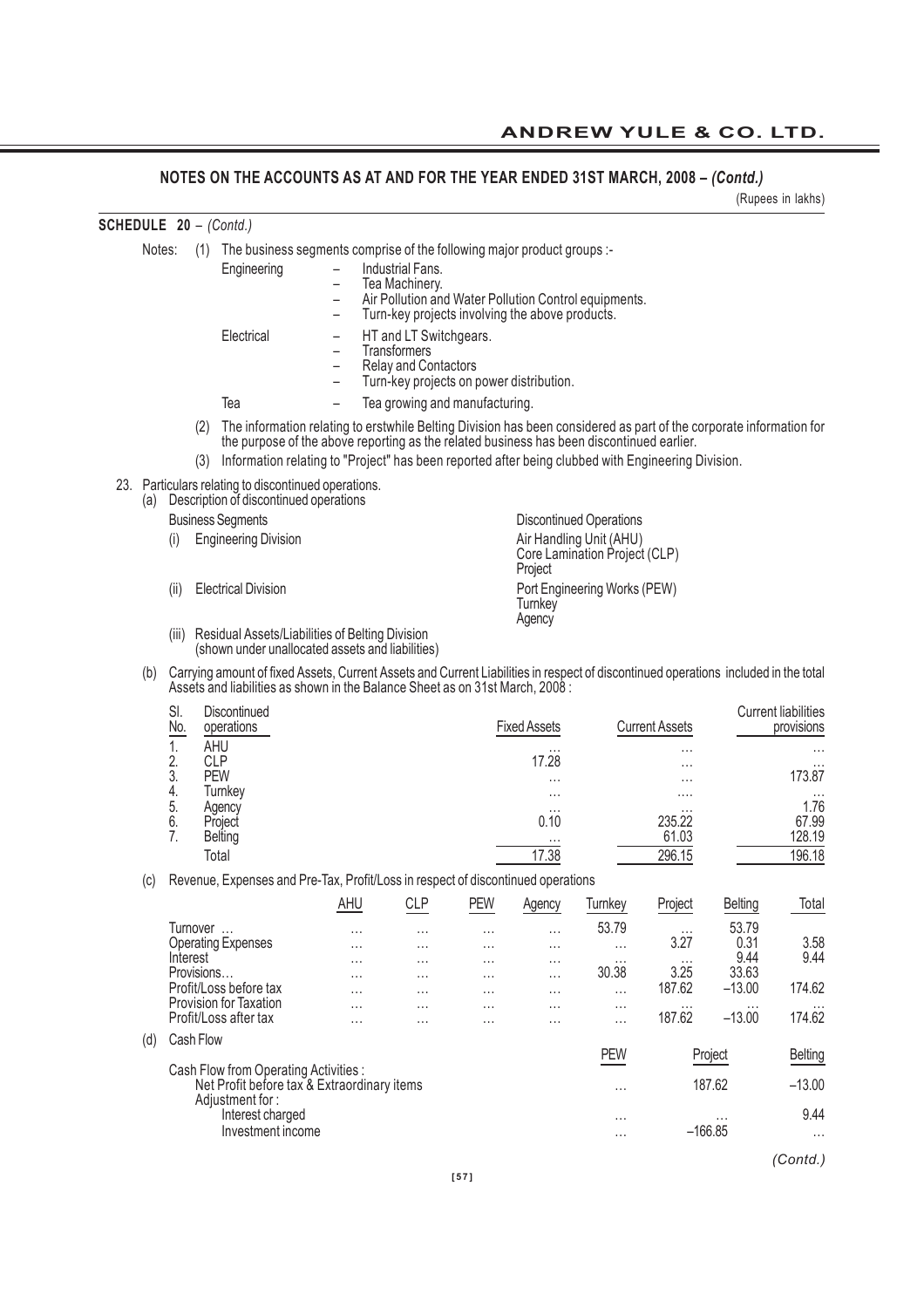|     |                                                                                                                                                                              | <u>INVILO UN THE AUUUNTO AO AT AND FUN THE TEAN ENDED JIOT MANUH, 2000 - (UOIIIU.)</u>                                                                                                                                                                                                                                                                                                                                                                                                   |                      |                                           | (Rupees in lakhs)                 |
|-----|------------------------------------------------------------------------------------------------------------------------------------------------------------------------------|------------------------------------------------------------------------------------------------------------------------------------------------------------------------------------------------------------------------------------------------------------------------------------------------------------------------------------------------------------------------------------------------------------------------------------------------------------------------------------------|----------------------|-------------------------------------------|-----------------------------------|
|     | SCHEDULE 20 - (Contd.)                                                                                                                                                       |                                                                                                                                                                                                                                                                                                                                                                                                                                                                                          |                      |                                           |                                   |
|     | Adjustment for:                                                                                                                                                              | Operating Profit before changes in amount of<br><b>Current Liabilities and Current Assets</b>                                                                                                                                                                                                                                                                                                                                                                                            | $\cdots$             | 20.77                                     | $-3.56$                           |
|     | <b>Trade Receivables</b><br>Inventories<br>Loans and Advances<br>Trade payable<br>Cash Generated from Operations                                                             |                                                                                                                                                                                                                                                                                                                                                                                                                                                                                          | $\cdots$             | $-190.26$<br>37.89<br>$-0.01$<br>$-41.11$ | 5.00<br>$\ldots$<br>$\cdots$<br>. |
|     | Income Tax<br>Net Cash from Operating Activities<br>Cash Flow from Investing Activities<br>Cash Flow from Financing Activities :                                             |                                                                                                                                                                                                                                                                                                                                                                                                                                                                                          | $\cdots$<br>$\cdots$ | $-172.72$<br>166.85                       | 1.44<br>$\cdots$                  |
|     | Interest paid<br>Net Cash used in Financing Activities<br>Net Charges in Cash and Cash Equivalent                                                                            |                                                                                                                                                                                                                                                                                                                                                                                                                                                                                          | $\cdots$             | $\cdots$<br>$-5.87$                       | $-9.44$<br>$-8.00$                |
|     | 24. Related party disclosure                                                                                                                                                 |                                                                                                                                                                                                                                                                                                                                                                                                                                                                                          |                      |                                           |                                   |
| (i) |                                                                                                                                                                              | Names of Related Parties with whom Company had transactions during the year:                                                                                                                                                                                                                                                                                                                                                                                                             |                      |                                           |                                   |
|     | Associate Companies<br>Joint Venture                                                                                                                                         | Tide Water Oil Co. (I) Ltd.<br>DPSC Ltd.<br>Bengal Coal Co. Ltd.<br>New Beerbhoom Coal Co. Ltd.<br>Katras Jherriah Coal Co. Ltd.<br>Yule Agro Industries Ltd.<br>WEBFIL Ltd.<br>Yule Financing and Leasing Co. Ltd.<br>$\qquad \qquad -$<br>Phoenix Yule Ltd.                                                                                                                                                                                                                            |                      |                                           |                                   |
|     | Key Management Personnel:<br>(ii)<br>Kallol Datta<br>(a)<br>(b)<br>S. Muralidharan<br>(c)<br>I. Sengupta<br>(d)<br>R. K. Sikdar<br>R. K. Babaycon<br>(e)<br>(f)<br>S. Lahiri | Chairman and Managing Director (w.e.f. 02.07.2007)<br>Director (Finance)<br>$\overline{\phantom{a}}$<br>Director (Personnel)<br>$\qquad \qquad -$<br>Director (Planning) (w.e.f. 07.01.2008)<br>$\overline{\phantom{a}}$<br>Chief Executive, Tea Division<br>$\overline{\phantom{a}}$<br>Chief Executive, Engineering Division (till 31.07.2007)<br>(iii) Disclosure of transactions between the Company and related parties and the status of outstanding belance as on 31st March 2008 |                      |                                           |                                   |

(iii) Disclosure of transactions between the Company and related parties and the status of outstanding balance as on 31st March, 2008.

|                                  | Associates |          | Joint Venture |          | Key Management<br>Personnel and Relatives |          |
|----------------------------------|------------|----------|---------------|----------|-------------------------------------------|----------|
|                                  | 2007-08    | 2006-07  | 2007-08       | 2006-07  | 2007-08                                   | 2006-07  |
| Purchase of goods                | 18.97      | 36.51    | $\cdots$      | .        | $\cdots$                                  | $\cdots$ |
| Purchase of service              | 4.66       | $\cdots$ | $\cdots$      | $\cdots$ | .                                         | $\cdots$ |
| Sale of goods                    | 0.71       | 12.38    | 0.06          | 0.12     | .                                         | $\cdots$ |
| Sale of services                 | 0.13       | 0.17     | $\cdots$      | $\cdots$ | $\cdots$                                  | $\cdots$ |
| Interest income                  | 27.50      | 12.32    | $\cdots$      | $\cdots$ | $\cdots$                                  | $\cdots$ |
| Dividend income                  | 38.03      | 37.27    | $\cdots$      | $\cdots$ | $\cdots$                                  | $\cdots$ |
| Interest expenses                |            | $\cdots$ | $\cdots$      | .        | .                                         | $\cdots$ |
| Rent / Hire charges received     | 21.22      | 49.04    | $\cdots$      | $\cdots$ | $\cdots$                                  | $\cdots$ |
| Miscellaneous Receipt            | 3.15       | 2.30     | 3.09          | 2.66     | 0.01                                      | 0.07     |
| Expenses recovered               | 309.74     | 322.45   | $\cdots$      | $\cdots$ | .                                         | $\cdots$ |
| Loan/Advance given               | 17.14      | 417.00   | $\cdots$      | $\cdots$ | $\cdots$                                  | $\cdots$ |
| <b>Remuneration to Directors</b> | .          | $\cdots$ | $\cdots$      | $\cdots$ | 19.00                                     | 19.90    |
| <b>Remuneration to Others</b>    | .          | $\cdots$ | .             | .        | 11.58                                     | 15.54    |
| Balances as on 31st March, 2008  |            |          |               |          |                                           |          |
| Debtors / Receivable             | 63.92      | 0.24     | 0.20          | 0.07     | .                                         | $\cdots$ |
| Advance recoverable in cash      | 457.12     | 531.90   | 1.64          | 1.64     | .                                         | .        |
| Creditors / Payable              | 0.10       | 1.42     | $\cdots$      | $\cdots$ | $\cdots$                                  | $\cdots$ |
| Deposit From                     | 29.05      | 29.05    | $\cdots$      | $\cdots$ | $\cdots$                                  | $\cdots$ |
| Loan given                       | 500.00     | 500.00   | $\cdots$      | .        | 0.32                                      | 0.42     |
| Loan taken                       | 1000.00    | 1000.00  | $\cdots$      | .        | .                                         | .        |
| Interest payable                 | $\cdots$   | 251.71   | $\cdots$      | $\cdots$ | $\cdots$                                  | $\cdots$ |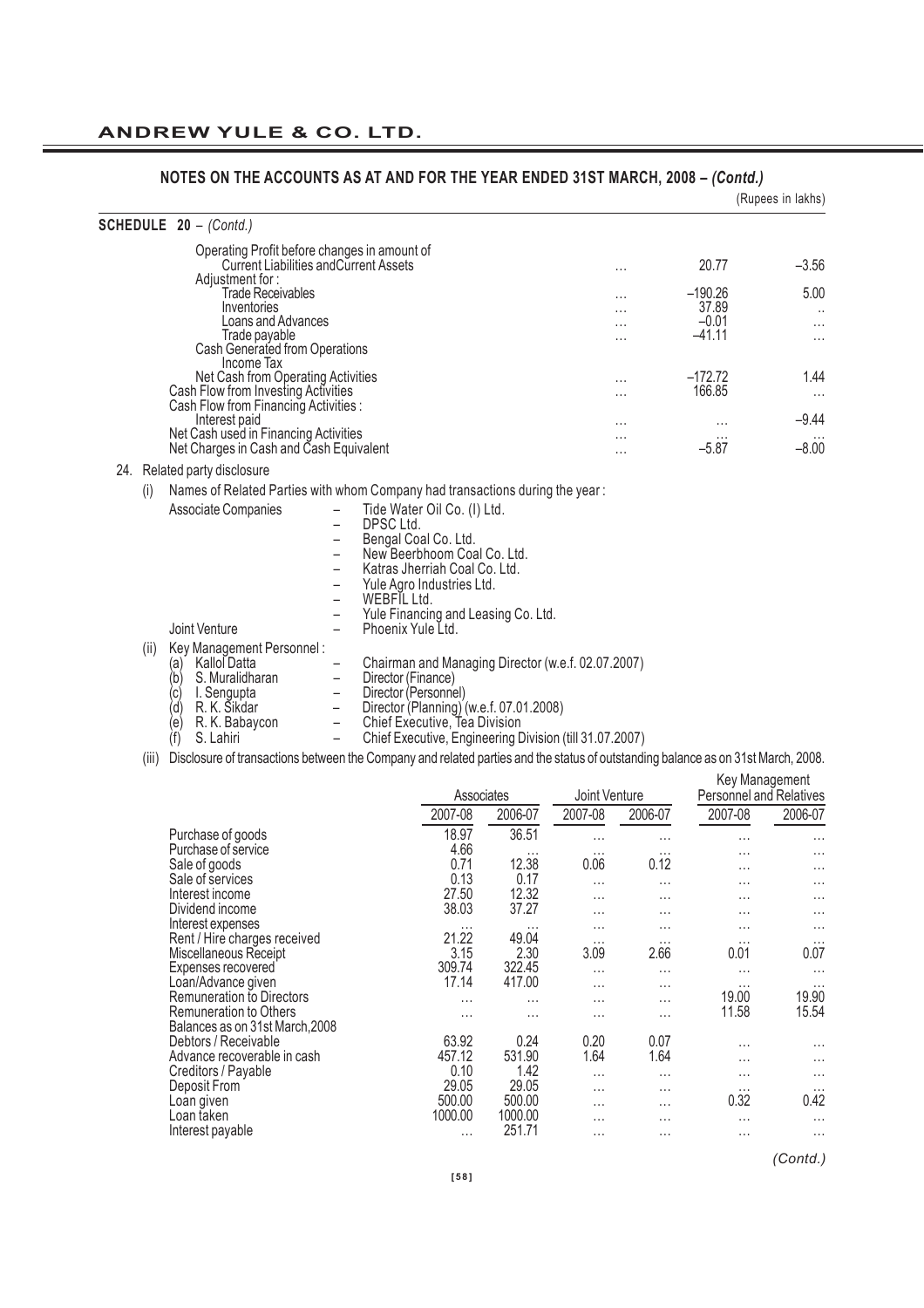| SCHEDULE 20 - (Contd.)                                       |                  |                |
|--------------------------------------------------------------|------------------|----------------|
| 25. Disclosure of Material transaction with related parties. |                  |                |
|                                                              | 2007-08          | 2006-07        |
| Purchase of Goods                                            |                  |                |
| Tide Water Oil Co. (I) Ltd.<br>Yule Agro Industries Ltd.     | 18.97            | 21.48<br>15.03 |
| Purchase of Service                                          | $\cdots$         |                |
| Yule Financing & Leasing Co. Ltd.                            | 0.15             | $\cdots$       |
| WEBFIL Ltd.                                                  | 4.51             | $\cdots$       |
| Sale of goods                                                |                  |                |
| Tide Water Oil Co. (I) Ltd.                                  | 0.17             | 12.09          |
| DPSC Ltd.                                                    | 0.24             | 0.09           |
| Phoenix Yule Ltd.                                            | 0.06             | 0.12           |
| Yule Financing & Leasing Co. Ltd.                            | 0.15             |                |
| <b>Coal Companies</b>                                        | 0.09             | 0.11           |
| WEBFIL Ltd.<br>Sale of service                               | 0.06             | 0.09           |
| Tide Water Oil Co. (I) Ltd.                                  | 0.13             | 0.17           |
| Interest income                                              |                  |                |
| Yule Financing & Leasing Co. Ltd.                            | 27.50            | 12.32          |
| Dividend income                                              |                  |                |
| Tide Water Oil Co. (I) Ltd.                                  | 34.26            | 34.26          |
| DPSC Ltd.                                                    | 3.77             | 3.01           |
| Rent and Hire charge received                                |                  |                |
| Tide Water Oil Co. (I) Ltd.                                  | 18.27            | 31.10          |
| WEBFII Ltd.                                                  | 1.42             | 16.73          |
| Coal Companies<br>Miscellaneous Receipts                     | 1.53             | 1.21           |
| Yule Financing & Leasing Co. Ltd.                            |                  | 0.04           |
| WEBFIL Ltd.                                                  | $\cdots$<br>0.02 | 0.01           |
| Coal Companies                                               | 3.00             | 1.75           |
| Tide Water Oil Co. (I) Ltd.                                  | 0.13             | 0.50           |
| Phoenix Yule Ltd.                                            | 3.09             | 2.66           |
| Expenses recovered                                           |                  |                |
| Yule Financing & Leasing Co. Ltd.                            | $\cdots$         | 1.29           |
| WEBFIL Ltd.                                                  | 26.43            | 38.75          |
| Coal Companies                                               | 0.10             | 0.75           |
| Tide Water Oil Co. (I) Ltd.<br>Loan/Advance given            | 283.21           | 281.66         |
| Yule Agro Industries Ltd.                                    | 17.14            |                |
| Yule Financing & Leasing Co. Ltd.                            |                  | 417.00         |
| Key Management Personnel                                     | $\cdots$         |                |
| Remuneration to Directors<br>[a]                             |                  |                |
| Kallol Dutta                                                 | 5.04             |                |
| S. Muralidharan                                              | 6.82             | 6.45           |
| I. Sengupta                                                  | 5.80             | 5.35           |
| R. K. Šikdar                                                 | 1.34             | $\ldots$       |
| Arindom Mukherjee                                            | $\cdots$         | 8.10           |
| Remuneration to others<br>[b]                                |                  |                |
| R. K. Sikdar                                                 | 4.20             | 5.26           |
| R. K. Babeycon                                               | 5.53             | 5.08           |
| S. Lahiri                                                    | 1.85             | 5.20           |
| Miscellaneous Receipts<br> c                                 |                  |                |
| <b>Kallol Dutta</b>                                          | 0.01             |                |
| S. Muralidharan<br>I. Sengupta                               | $\cdots$         | 0.04<br>0.01   |
| Arindom Mukherjee                                            | $\cdots$         | 0.02           |
|                                                              | $\cdots$         |                |

**ANDREW YULE & CO. LTD.**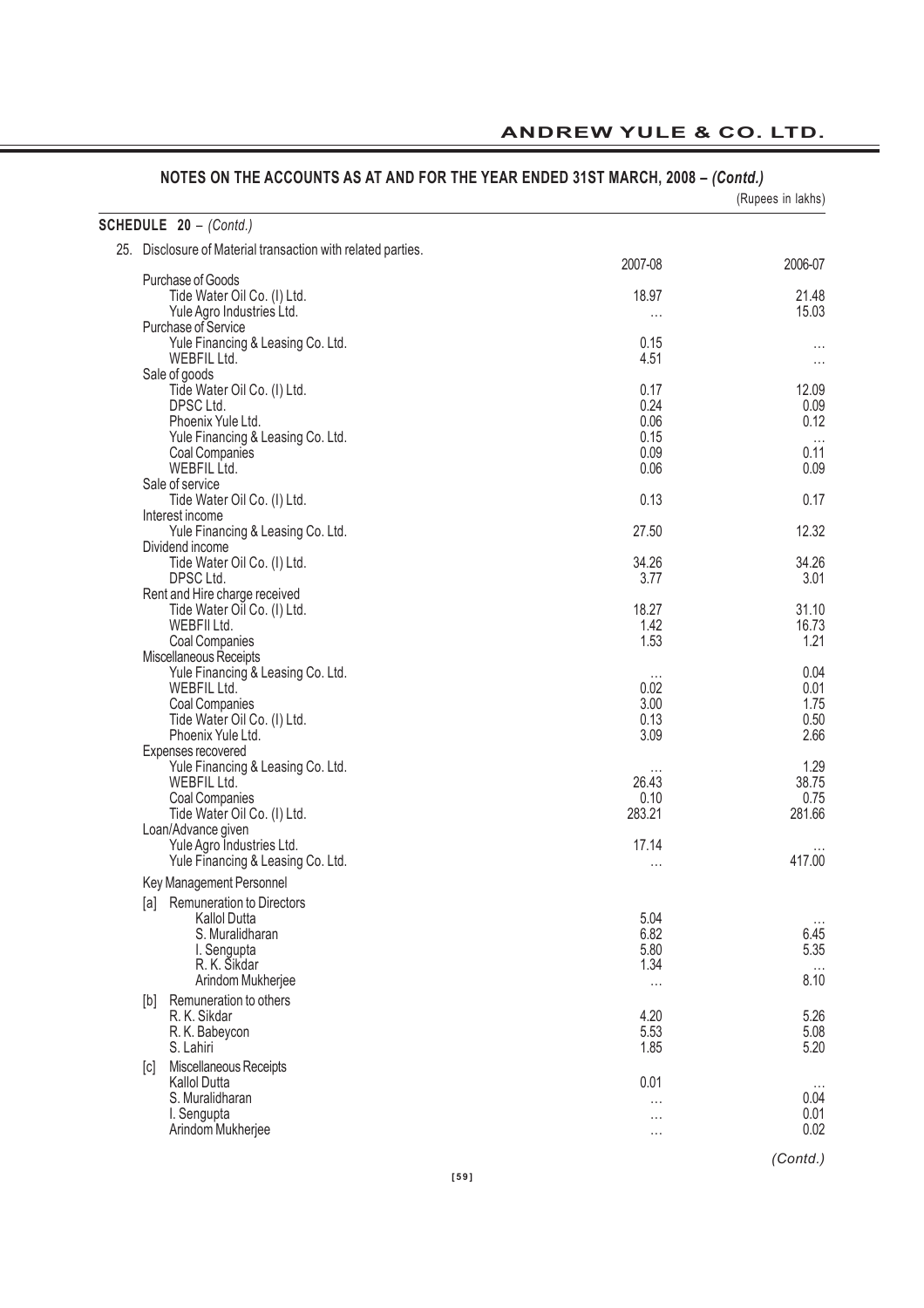|                                  |                                                                                                                                 |                                        | (Rupees in lakhs)                      |
|----------------------------------|---------------------------------------------------------------------------------------------------------------------------------|----------------------------------------|----------------------------------------|
| <b>SCHEDULE 20 - (Contd.)</b>    |                                                                                                                                 |                                        |                                        |
| Earning per share<br>26.         |                                                                                                                                 | For the year ended<br>31st March, 2008 | For the year ended<br>31st March, 2007 |
| Number of Equity Share :-<br>(a) | At the beginning of the year<br>At the end of the year                                                                          | 5,82,67,078<br>28, 37, 18, 478         | 5,82,67,078<br>5,82,67,078             |
|                                  | Weighted average number of<br>Equity Shares outstanding during the year<br>Face value of each Equity Share                      | 5,88,83,065<br>Rs.2.00                 | 5,82,67,078<br>Rs.10.00                |
| (b)                              | Profit after Tax available for Equity Shareholders                                                                              | Rs.5,33,46,330.53                      | Rs.(-)89,57,40,727.66                  |
| (c)<br>Basic earnings per Share  |                                                                                                                                 | Rs.0.91                                | Rs.(-)15.37                            |
|                                  | Note: There was no change in basic structure of Daid up Share Capital during the vear. Hence dilulated earning per share is not |                                        |                                        |

Note: There was no change in basic structure of Paid-up Share Capital during the year. Hence dilulated earning per share is not applicable.

27. Company's interest in joint venture :

The Company's interest as a joint venture, in jointly controlled entity is :

| Name<br>$\sim$ $\sim$       | Country of incorporation | Percentage of ownership interest as at 31st March, 2008 |
|-----------------------------|--------------------------|---------------------------------------------------------|
| <b>Phoenix Yule Limited</b> | India                    | 26%                                                     |

The Company's interest in this joint venture entity are reported as "Non-Trade Investments in Other Companies" (Schedule-5) and stated at cost. The Company's share of each of the assets, liabilities, income and expenses etc. (each without elemination of the effect of transaction between the Company and the Joint Venture) related to its interest in the joint venture are as follows:–

|    |                                                                                              | As at 31st December,<br>2006 | As at 31st December,<br>2005 |
|----|----------------------------------------------------------------------------------------------|------------------------------|------------------------------|
| 1. | <b>Assets</b>                                                                                |                              |                              |
|    | <b>Fixed Assets</b><br>(a)<br>Current Assets, Loans and Advances<br>(b)                      | 999.60                       | 682.46                       |
|    | Inventories<br>(۱)                                                                           | 513.94                       | 329.65                       |
|    | <b>Sundry Debtors</b><br>(ii)                                                                | 969.51                       | 855.19                       |
|    | Cash and Bank Balances<br>(iii)                                                              | 498.12                       | 605.29                       |
|    | (iv) Loans and Advances                                                                      | 346.40                       | 314.95                       |
|    | 2. Liabilities                                                                               |                              |                              |
|    | (a) Current Liabilities and Provisions                                                       |                              |                              |
|    | Liabilities<br>(i)                                                                           | 937.93                       | 668.18                       |
|    | (ii)<br>Provisions                                                                           | 122.28                       | 101.67                       |
|    | Deferred Tax Liability (Net)<br>(b)                                                          | 12.11                        | 61.27                        |
|    |                                                                                              | For the year ended           | For the year ended           |
|    |                                                                                              | 31st December, 2006          | 31st December, 2005          |
| 1. | Income                                                                                       |                              |                              |
|    | (a) Sales                                                                                    | 4620.42                      | 3819.48                      |
|    | Other Income<br>(b'                                                                          | 36.71                        | 70.83                        |
|    | Accretion/Decretion in Stocks<br>(c)                                                         | 177.16                       | $(-)16.91$                   |
| 2. | <b>Expenditure</b>                                                                           |                              |                              |
|    | (a) Raw Materials, Components and Packing Materials                                          | 3151.67                      | 2453.97                      |
|    | Salaries, Wages and Bonus<br>(b)                                                             | 270.20                       | 314.04                       |
|    | Interest<br>(c)                                                                              | $\cdots$                     | 0.18                         |
|    | Other Expenses<br>(d)                                                                        | 774.56                       | 627.83                       |
|    | Depreciation<br>(e)                                                                          | 119.42                       | 137.78                       |
|    | Extra-Ordinary Expenses net of Extra-ordinary item<br>(f)<br>Provision for Taxation -<br>(g) | 60.19                        | 37.12                        |
|    | Current<br>(۱)                                                                               | 208.58                       | 143.14                       |
|    | (ii)<br>Deferred                                                                             | $(-)49.516$                  | $(-)20.96$                   |
|    |                                                                                              |                              |                              |

As the financial year of the joint venture ends on 31st December every year, and the financial statement as at 31.12.2007 has not yet been available to the Company, the financial statement of the joint venture prepared for the year ended 31st December, 2006,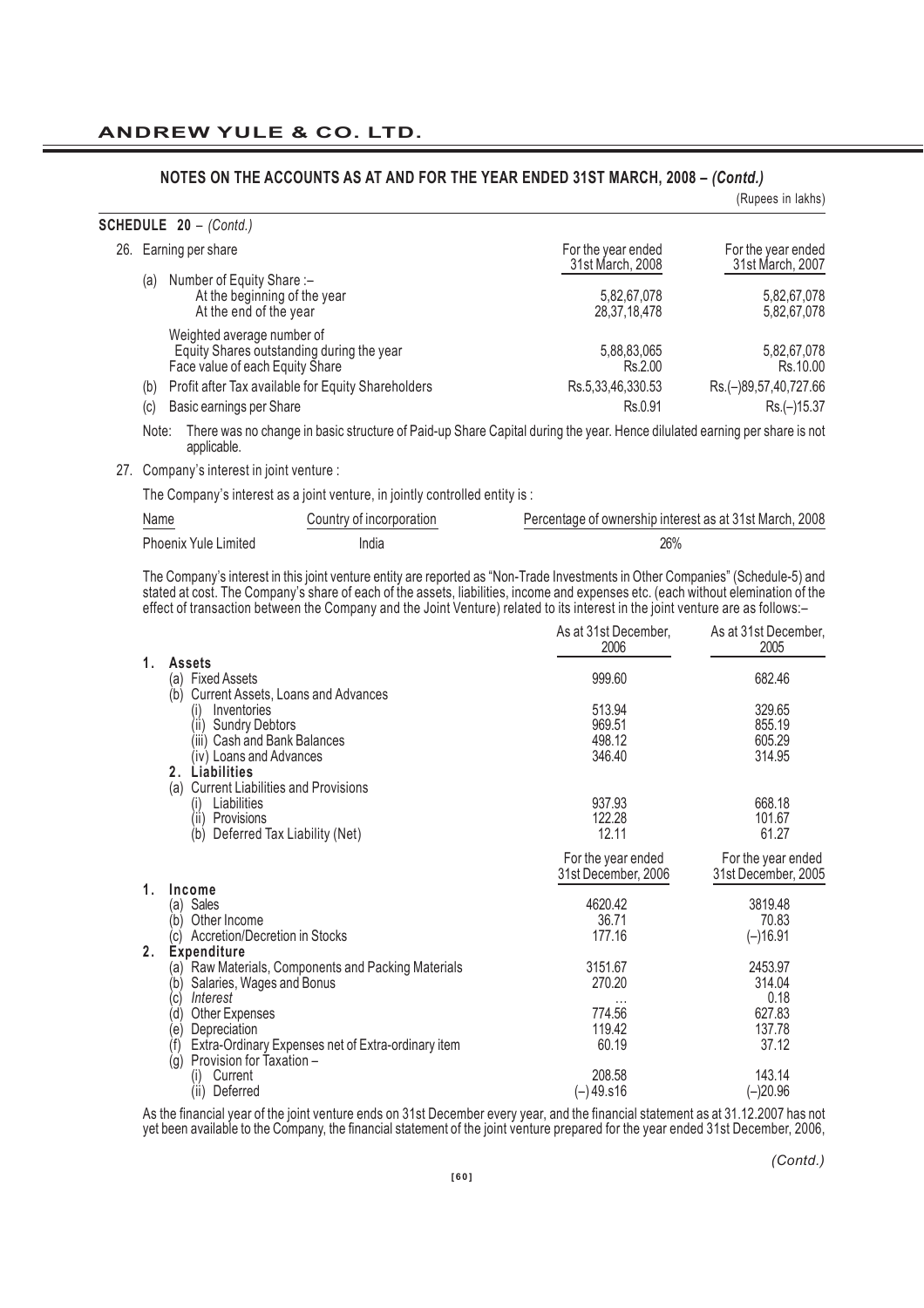(Rupees in lakhs)

#### **SCHEDULE 20** *– (Contd.)*

being the latest available financial statement of the joint venture, has been considered for the purpose of Financial Reporting of interests in Joint Venture in accordance with Accounting Standard 27.

28. Provision has been made against "Contingencies" for the following items :–

|     | The reflection made against contingencies for the rendming items. | As on 01.04.07 | Provision written back<br>during the year | As on 31,03,08 |
|-----|-------------------------------------------------------------------|----------------|-------------------------------------------|----------------|
| (a) | Unconfirmed stock with various third parties                      | 111.82         | 37.89                                     | 73.93          |
| (b) | Hooghly Docking & Port Engineering Co. Ltd.                       | 117.66         | $\cdots$                                  | 117.66         |
| (c) | Orissa Cements Ltd.                                               | 351.37         | $\cdots$                                  | 351.37         |
| (d) | Fixed Deposit as Guarantee for Brentford Unit                     |                |                                           |                |
|     | after Nationalisation and other Miscellaneous                     | 10.00          | $\cdots$                                  | 10.00          |
| (e) | Others                                                            | 1.22           | $\cdots$                                  | 1.22           |
|     | Total                                                             | 592.07         | 37.89                                     | 554.18         |

The contingent liabilities and liabilities mentioned at Note No..2 and 27 above respectively are dependent upon Court decision/out of Court settlement/disposal of appeals etc.

No reimbursement is expected in the case of contingent liabilities and liabilities shown respectively under Note No.2 and 27 above.

29. Details of Expenses under Item relating to previous year are as under (Sch.19) :–

| Interest on Sales tax loan                   | 7.83    |
|----------------------------------------------|---------|
| Interest on Sales tax dues                   | 5.67    |
| Service and erection cost                    | 0.20    |
| Security service charges                     | 0.28    |
| Travelling expenses                          | 4.20    |
| Legal expenses                               | 5.71    |
| Excise duty                                  | 16.36   |
| <b>Bonus</b>                                 | 16.47   |
| Central sales tax                            | 1.06    |
| Interest on State Bank of India              | 2.94    |
| One Time settlement with State Bank of India | 58.90   |
| Employees State Insurance                    | 0.33    |
| Miscellaneous expenses                       | 35.89   |
| Arrear salary of Executive/Asstt.            | 971.91  |
| Comm. Tax                                    | 0.27    |
| Establishment expenses                       | 0.16    |
| Stock of stores                              | 1.88    |
| <b>Food Stuff</b>                            | 3.34    |
| Warehouse                                    | 0.20    |
| Professional Tax                             | 0.12    |
| Vermiculture                                 | 2.53    |
| Repair                                       | 0.97    |
| Gas                                          | 6.35    |
| Professional fees                            | 0.10    |
| Input tax                                    | 0.32    |
| <b>CENVAT</b>                                | 0.15    |
| Labour welfare                               | 0.17    |
| Settlement money                             | 4.91    |
| Medical                                      | 0.10    |
| Firewood                                     | 67.78   |
| Packing material                             | 0.10    |
| Total                                        | 1217.20 |

Previous years figure are not available.

30. Vide a Resolution passed in the Annual General Meeting of the Company held on 30th September, 2004, the Authorised Share Capital of the Company was increased from Rs.7500.00 lakhs to Rs.20000.00 lakhs for which required Form No.5 had not been filed with the Registrar of Companies since the Company was declared as "Sick Company" by BIFR at its hearing held on 20th September, 2004.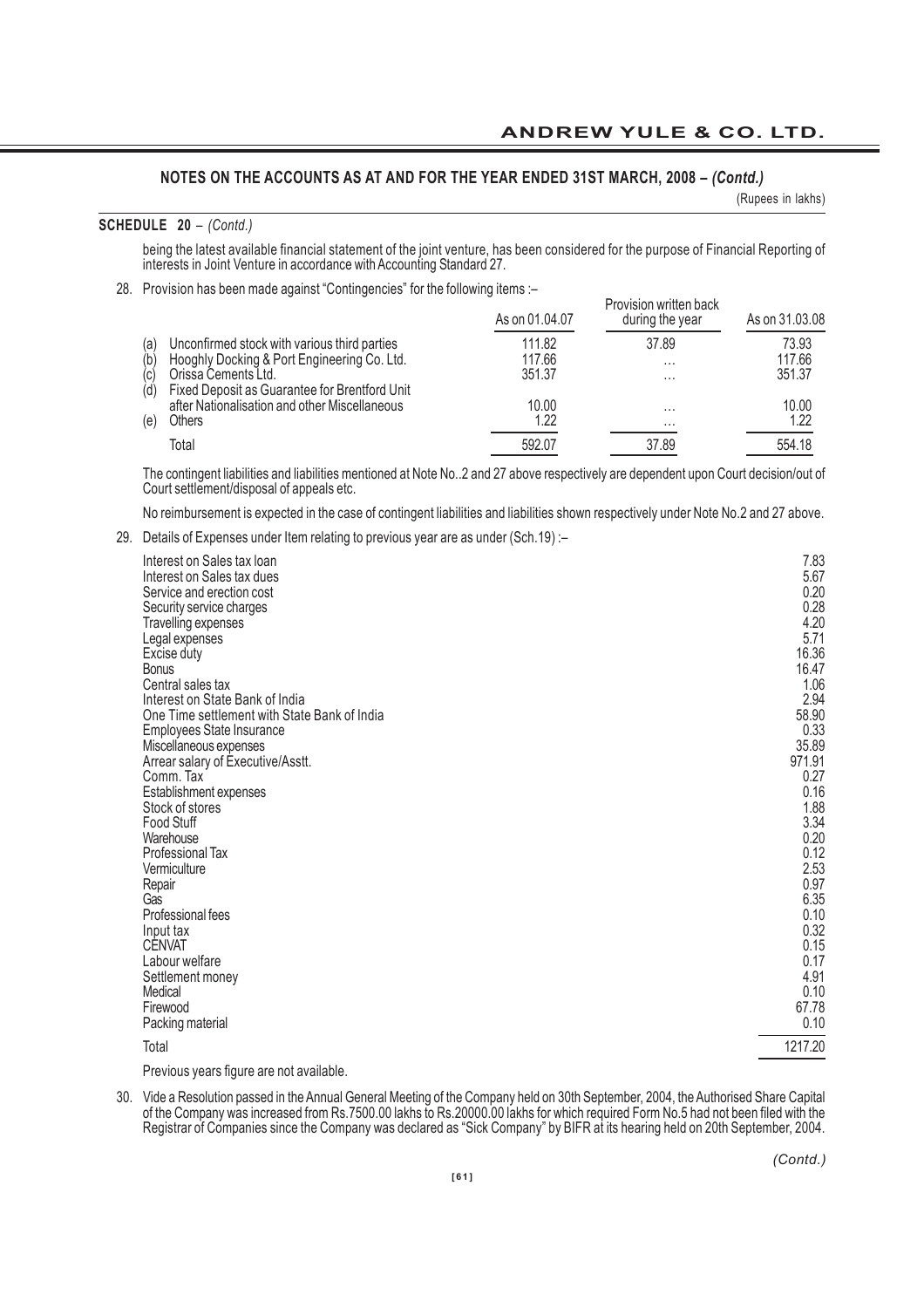(Rupees in lakhs)

#### **SCHEDULE 20** *– (Contd.)*

In the meantime BIFR vide its Order dated 30th October, 2007 reduced the face value of Equity Shares of the Company from existing Rs.10 to Rs.2 per share and accordingly capital clause of Memorandum of Association and Article of Association were altered by the shareholders in the Extraordinary General Meeting held on 20th March, 2008, by superceeding the earlier resolution passed in the Annual General Meeting held on 30th September, 2004, keeping Authorised capital remaining the same as Rs.7500.00 lakhs. Since no Form No.5 was filed with Registrar of Companies, question of alteration of share capital did not arise, hence the liability towards dues of Registration fees to the tune of Rs.93.38 lakhs has written back and accounted for during the year under review.

31. In the matter of eviction suit filed by the Lessor pending since 1985 against the Company (Lessee), the Hon'ble High Court vide Order dated 22<sup>nd</sup> May, 2003 granted time extension to the Company to demolish the existing structure and construct a new building on the leasehold property viz. Rajgarh Project within 21<sup>st</sup> May, 2008 failing which the eviction suit will be heard as an undefended suit. For development of this property, the Company has entered into an agreement dated 28<sup>th</sup> September, 2007 giving the right to the Developer to develope and sub-let/sub-lease the property for which the Company received a consideration of Rs.207.00 lakhs. The Developer will also pay the lease rent as agreed between the Company and the Landlord. Initial work on development has already started. Despite Company's efforts to comply with the direction of the Court, the said project could not be completed within the stipulated time.

Under the circumstances, in order to preempt the invocation of aforesaid undefended eviction clause of the pending suit of 1985, the Company submitted a leave seeking further extension of time of construction stating the updated position of progress of construction together with reasons for delay in completion of the same which is pending with Hon'ble High Court. In the matter of such prayer of the Company, the Hon'ble High Court has given specific direction in this regard vide order dated 11<sup>th</sup> June, 2008, which are as under :-

- (a) Suit will not be transferred to undefended list.
- (b) Sebait will receive monthly occupancy charges @ Rs.3.00 lakh per month from April, 2008 onwards.
- (c) The order will not stand in the way of the parties settling the matter out of Court.
- (d) More importantly, Plaintiff and other appearing Sebait and the next friend of the Deity have no objection what the defendant has sought for.

In view of such position, direction from Hon'ble High Court, which has been consented by Lessor, the Company expects that the matter will be settled amicably with the lessor, and extension of time for development of the property will be granted by the Court as given in the past by the same Court. Therefore, one time consideration of Rs.207.00 lakh as aforesaid has been recognised as income during the year as the Company is reasonably certain that the above mentioned matter will be settled amicably with the Landlord and will be agreed by the Court.

- 32. The Company has obtained exemption from the Company Law Board in respect of disclosure of quantitative information relating to production/sale of spares and components.
- 33. (a) Previous year's figures have been re-arranged or re-grouped wherever necessary.
	- (b) The figures in these accounts have been rounded off to nearest lakhs of rupees and, as such, the balances in certain heads of account amounting to Rs.500 or less, although maintained in the books of accounts of the Company, do not appear in these accounts.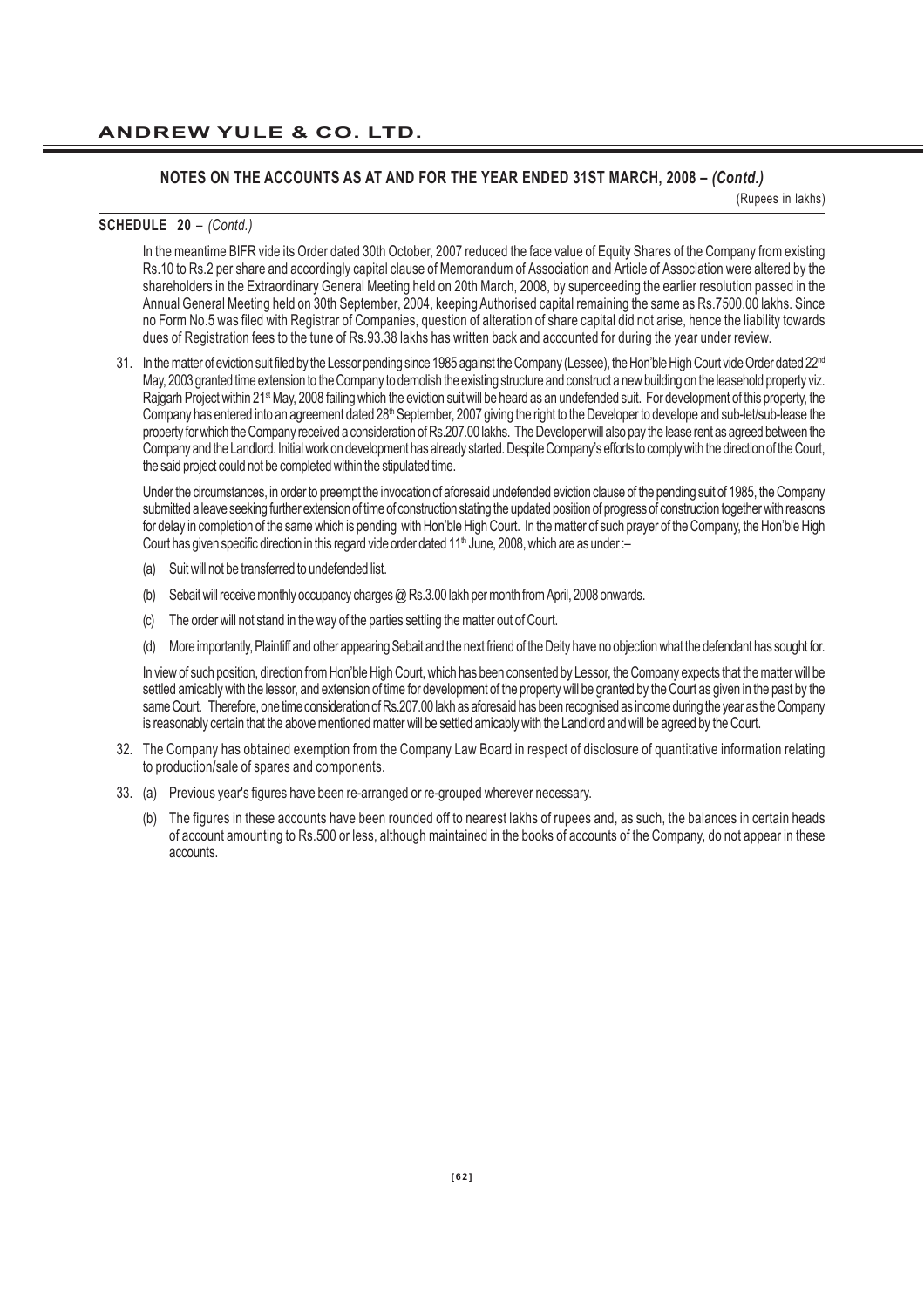| Contd.<br>ı | pursuant t |
|-------------|------------|
| ິລ<br>Ц     | nformation |
| SCHEI       | ੜ੍ਹਾਂ      |

Information pursuant to the provisions of paragraphs 3, 4C and 4D of Part II of Schedule VI of the Companies Act, 1956:<br>(a) Particulars in respect of Goods manufactured: 34. Information pursuant to the provisions of paragraphs 3, 4C and 4D of Part II of Schedule VI of the Companies Act, 1956 :

|                                                  |           |                                                             |                |                    |                                                     |                |                     |                      |    |                                                    |                     |                                                       |                   |                                |                                   |                   |                       |                                          |                          |                      |                                |                |                                              |                         |                                                   |                       |           |                                            |         |                                                              |                     |              |               |                 | (Rupees in lakhs)                                                                   |                                          |        |
|--------------------------------------------------|-----------|-------------------------------------------------------------|----------------|--------------------|-----------------------------------------------------|----------------|---------------------|----------------------|----|----------------------------------------------------|---------------------|-------------------------------------------------------|-------------------|--------------------------------|-----------------------------------|-------------------|-----------------------|------------------------------------------|--------------------------|----------------------|--------------------------------|----------------|----------------------------------------------|-------------------------|---------------------------------------------------|-----------------------|-----------|--------------------------------------------|---------|--------------------------------------------------------------|---------------------|--------------|---------------|-----------------|-------------------------------------------------------------------------------------|------------------------------------------|--------|
|                                                  | 2006-07   |                                                             |                |                    | L                                                   | $\mathbf{I}$   | $\mathbf{I}$        | $\mathbf{I}$         |    |                                                    | $1 \quad 1 \quad 1$ | $\mathbf{I}$                                          |                   | Rs.Nil                         |                                   | S2                | - 1                   |                                          | I.                       | $\mathbf{I}$         | $\mathbf{I}$                   | $\pm$ $\pm$    |                                              |                         |                                                   |                       |           |                                            |         | 4                                                            |                     |              |               |                 |                                                                                     | J.                                       | Contd. |
| Actual Production                                |           | 2007-08                                                     |                |                    | L                                                   |                | -1                  | $\mathbf{I}$         | -1 | -1                                                 | $\blacksquare$      | $\mathbf{I}$                                          | ı                 | Rs.Nil                         |                                   | 57                |                       |                                          | L                        | J.                   | $\mathbf{I}$                   | $\blacksquare$ | - 1                                          |                         |                                                   |                       |           |                                            |         | $\overline{\phantom{a}}$                                     |                     |              |               |                 |                                                                                     | $\sf I$                                  |        |
| Capacity                                         | Installed | 2007-08                                                     |                |                    |                                                     |                |                     |                      |    |                                                    |                     |                                                       | <u>のみみにみれるみは。</u> | Rs. 10.08 lakhs<br>Worth about |                                   | $\frac{800}{108}$ |                       |                                          | 36<br>36<br>36           |                      |                                |                | As required<br>As required<br>As required    |                         |                                                   |                       |           |                                            |         | 100                                                          |                     |              |               |                 |                                                                                     | As required                              |        |
|                                                  | Licensed  | 2007-08                                                     |                |                    | 120                                                 | $\frac{4}{24}$ |                     | $\tilde{c}$          | 24 | $\tilde{c}$                                        | $\frac{8}{3}$       | 24                                                    | $\frac{8}{3}$     | Worth about<br>Rs.10.08 lakhs  |                                   | $\frac{800}{108}$ |                       |                                          |                          |                      |                                |                |                                              |                         |                                                   |                       |           |                                            |         | 100                                                          |                     |              |               |                 |                                                                                     | $\frac{1}{2}$                            |        |
|                                                  |           | jait                                                        |                |                    | $\frac{1}{2}$                                       |                | $\frac{1}{2}$       |                      |    | $\equiv$                                           |                     | $\,$ $\,$                                             |                   | <u>്ട്</u>                     |                                   | $\frac{1}{2}$ =   |                       |                                          | $\frac{1}{\pi}$          |                      | $M = 5$ .                      |                |                                              |                         |                                                   |                       |           |                                            |         | Sets                                                         |                     |              |               |                 |                                                                                     | <b>Sets</b>                              |        |
| (a) Particulars in respect of Goods manufactured |           | <b>NOISINI</b><br><b>ENGINEERING</b><br>Class of Goods<br>₹ | SIROCCO UNIT : | (1) Tea Machinery: | Tea Drying Machines<br>Tea Leaf Processing Machines |                | Green Leaf Shifters | Tea Packing Machines |    | Tea Leaf Rolling Machines<br>Rootes Rotary Blowers |                     | Oil Fuel Burning Equipment<br>Tea Fluff Removal Plant | Multi Air Heaters | Tea Machinery Spares           | (2) Industrial Fans and Blowers : | Assorted Fans     | Dust/Dumpy Collectors | Air Washers for Evaporating, Cooling and | 5<br>Humidification Plan | Core Lamination<br>ම | Flanged Pipes<br>$\widehat{A}$ | Ladle Car<br>ම | Compac Space Fan System<br>POLLUTION CONTROL | UNIT<br><b>AIR</b><br>Ξ | Air Pollution Control Equipment<br>$\overline{1}$ | Cyclones<br>Cellulars | Scrubbers | Electrostatic Precipitators<br>Bag Filters | Systems | s Sorting<br>Pneumatic Conveying<br>Classifiers for Material | Paper Machine Hoods | Spray Booths | Cooling Tower | Fume Extraction | Vantillation system including Marine components<br>and allied accessories for above | Water Pollution Control Equipment<br>(2) |        |

**NOTES ON THE ACCOUNTS AS AT AND FOR THE YEAR ENDED 31ST MARCH, 2008 –** *(Contd.)*

# **ANDREW YULE & CO. LTD.**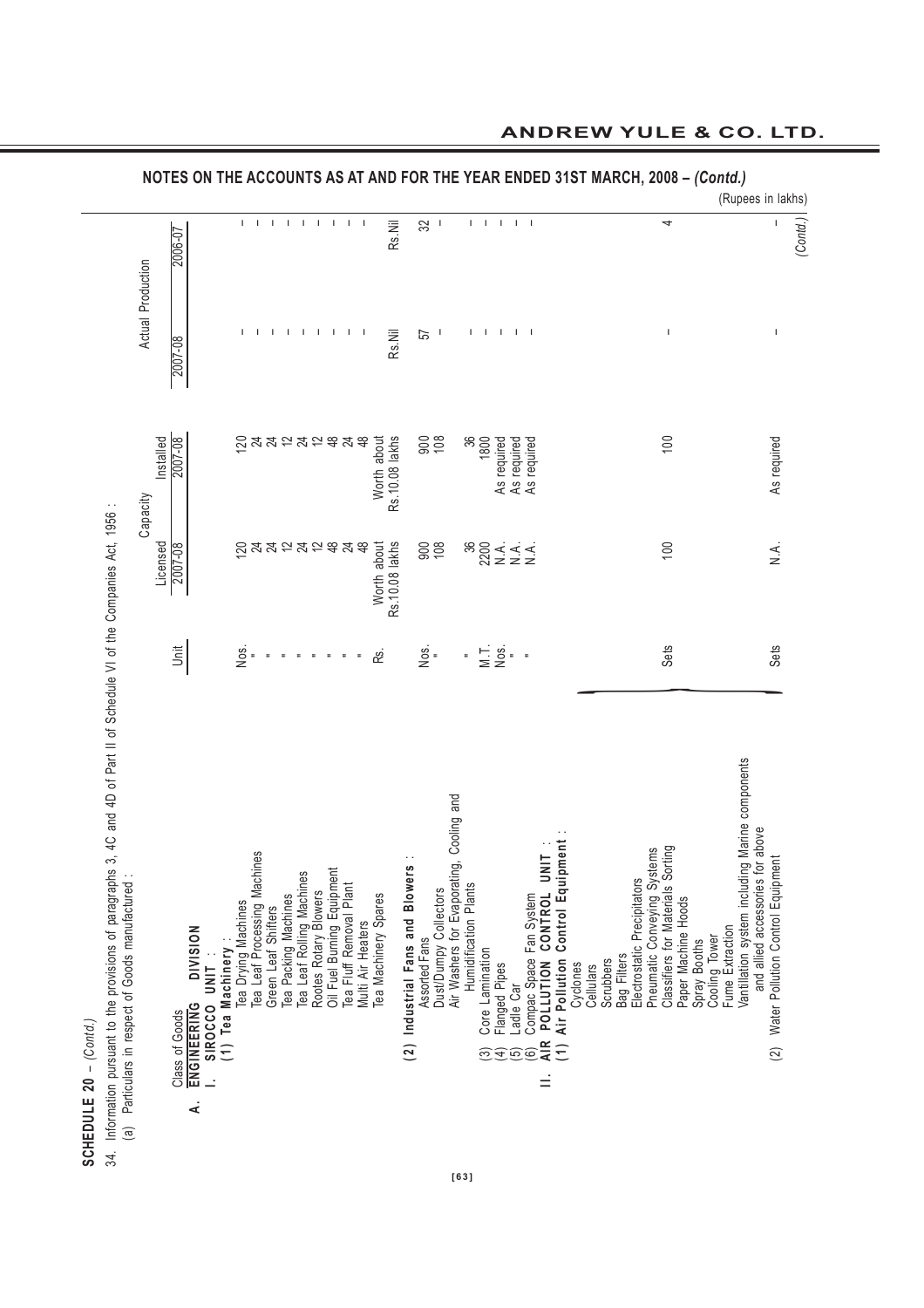| ı |
|---|
|   |
|   |
| ် |
|   |
|   |
|   |
|   |
|   |
|   |
|   |
|   |
|   |
|   |
|   |
|   |
| l |
|   |
|   |
|   |
|   |
|   |
|   |

Information pursuant to the provisions of paragraphs 3, 4C and 4D of Part II of Schedule VI of the Companies Act, 1956 - (Contd.) 34. Information pursuant to the provisions of paragraphs 3, 4C and 4D of Part II of Schedule VI of the Companies Act, 1956 – *(Contd.)*  $34.$ 

|                                                                         |                | NOTES ON THE ACCOUNTS AS AT AND FOR THE YEAR ENDED 31ST MARCH, 2008 - (Contd.)               |                                                    |                                                 |                                                  |                             |                                             |                                          |                      |                                                            |                                                                      |                                                        |                             |                                         |                                                             |                                            |                                                      |                                                                       |                                                                                                                                    |                                          |                                           |                                              |                                                               |                                     |                                                            |                  |                  |                                      |                                                                           |                           |                                               |                                                               | (Rupees in lakhs) |
|-------------------------------------------------------------------------|----------------|----------------------------------------------------------------------------------------------|----------------------------------------------------|-------------------------------------------------|--------------------------------------------------|-----------------------------|---------------------------------------------|------------------------------------------|----------------------|------------------------------------------------------------|----------------------------------------------------------------------|--------------------------------------------------------|-----------------------------|-----------------------------------------|-------------------------------------------------------------|--------------------------------------------|------------------------------------------------------|-----------------------------------------------------------------------|------------------------------------------------------------------------------------------------------------------------------------|------------------------------------------|-------------------------------------------|----------------------------------------------|---------------------------------------------------------------|-------------------------------------|------------------------------------------------------------|------------------|------------------|--------------------------------------|---------------------------------------------------------------------------|---------------------------|-----------------------------------------------|---------------------------------------------------------------|-------------------|
|                                                                         | 2006-07        |                                                                                              |                                                    |                                                 | L.                                               | က ထ                         |                                             |                                          | 5                    |                                                            | $\mathbf{I}$<br>77                                                   |                                                        | 4                           | 224                                     |                                                             |                                            |                                                      | Rs.Nil                                                                |                                                                                                                                    |                                          | 14,595<br>2,206<br>1,757<br>1,750         |                                              |                                                               | 15<br>15                            |                                                            | 124              |                  |                                      | 5,58,000                                                                  | 26                        | J.                                            |                                                               | (Contd.)          |
| Actual Production                                                       | 2007-08        |                                                                                              |                                                    |                                                 |                                                  |                             |                                             |                                          |                      |                                                            |                                                                      |                                                        | ೫                           | 366                                     |                                                             |                                            |                                                      | Rs.Nil                                                                |                                                                                                                                    | 10918                                    | 628                                       | 1378                                         | 47                                                            | 36                                  |                                                            | $\overline{4}$   |                  |                                      | 721500                                                                    | 24                        | -1                                            |                                                               |                   |
| Installed<br>Capacity                                                   | 2007-08        |                                                                                              |                                                    |                                                 |                                                  |                             |                                             |                                          |                      |                                                            | 88888888888                                                          |                                                        |                             |                                         |                                                             |                                            |                                                      | Rs.300.00 lakhs<br>Worth                                              |                                                                                                                                    |                                          | 84,000<br>68,0000<br>89,000               |                                              |                                                               | 1,500                               |                                                            | ន                | As required      |                                      | 1,500                                                                     |                           | 5,00,000<br>350<br>500<br>500                 |                                                               |                   |
| Licensed                                                                | 2007-08        |                                                                                              |                                                    | 88458<br>88788                                  |                                                  |                             |                                             |                                          |                      |                                                            |                                                                      |                                                        |                             |                                         |                                                             |                                            |                                                      | Rs.300.00 lakhs<br>Worth                                              |                                                                                                                                    |                                          | 84,000<br>68,000<br>88,25,000             |                                              |                                                               | 1,500                               |                                                            | 125              | $\frac{1}{2}$    |                                      |                                                                           |                           | $4,050$<br>5,00,000<br>5,00,000<br>500<br>500 |                                                               |                   |
|                                                                         | jnit           |                                                                                              | Nos.                                               | $\equiv$                                        |                                                  |                             |                                             |                                          |                      |                                                            |                                                                      |                                                        |                             |                                         |                                                             |                                            |                                                      | κś.                                                                   |                                                                                                                                    | Nos.                                     |                                           |                                              |                                                               |                                     |                                                            |                  |                  |                                      | SS<br>RSS<br>Nos.                                                         |                           |                                               |                                                               |                   |
| Particulars in respect of Goods manufactured - (Contd,<br>$\widehat{a}$ | Class of Goods | (1) Various Switchgear Items:<br><b>NOISINI</b><br>SWITCHGEAR UNIT<br><b>ELECTRICAL</b><br>ä | Low Tension Iron Clad Combination Switch Fuse Unit | Flame Proof Air Circuit Breakers upto 500 Volts | Distribution Board (including Small Board Boxes) | Motor Control Centre Panels | Circuit Breakers upto 660 Volts Unit Rating | Flame Proof Air Break Gate End Boxes and | Starters upto 250 HP | Flame Proof Air Cooled Signalling and Lighting Transformen | Flame Proof Control Switches etc.<br>Flame Proof Drill Control Panel | Flame Proof 3.3KV Oil/Air Break Starters (upto 1200HP) | Flame Proof Transwitch Unit | Circuit Breakers above 660 Volts Rating | 6.6KVA Vacuum Contactors upto 400 Amps.<br>$\widetilde{29}$ | LT Motor Control Centres<br>$\overline{4}$ | Shaft and Cage Communication System<br>$\widehat{5}$ | Intrinsically Safe Telephone Systems<br>Face Signalling Unit<br>(iii) | Pre-start Alarm to indicate status of the machine<br>(v) Intrinsically Safe Insulation Tester<br>TOGAMI UNIT :<br>$\sum_{i=1}^{n}$ | Electromagnatic Contactors upto 600 Amps | Bi-metallic Overload Relays upto 600 Amps | Moulded Case Circuit Breakers upto 1200 Amps | 11 KV Pole Mounted Sectionalizer<br>Industrial Motor Starters | 11 KV Pole Mounted Capacitor Switch | Pole Mounted Vacuum Circuit Breakers/Auto Reclosure/Vacuum | Capacitor Switch | Switch Fuse Unit | III. TRANSFORMER AND SWITCHGEAR UNIT | Power and Distribution Transformers<br>Current and Potential Transformers | Control Panel and Systems | 630 Amps<br>Air Break Switches upto 12 KV and | and 830 Amps<br>$\geq$<br>Air Break Load Interruptors upto 33 |                   |

## **ANDREW YULE & CO. LTD.**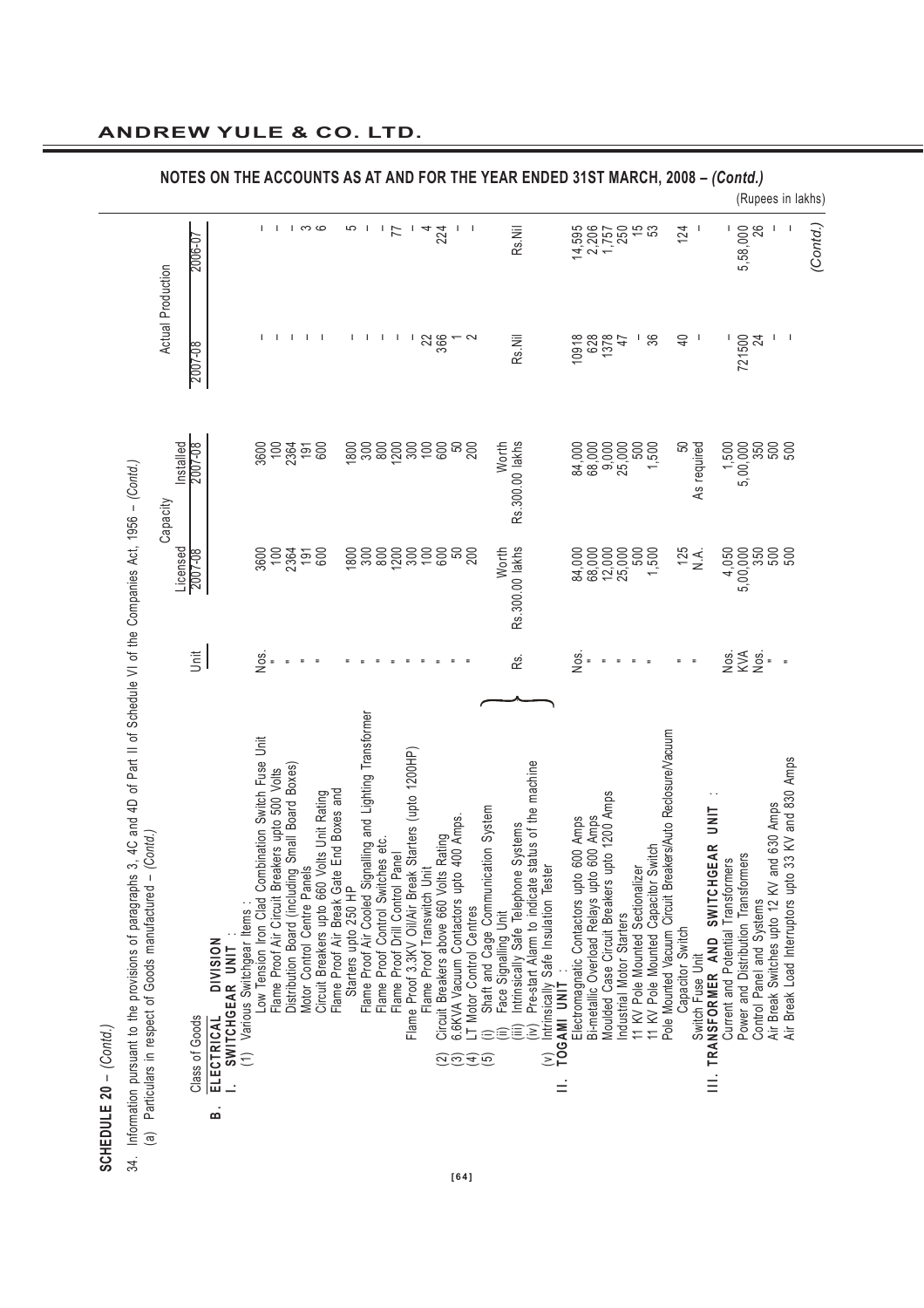| ء<br>م          |
|-----------------|
| I<br>I          |
| č<br>å          |
| U<br>J<br>ことこくく |
|                 |

34. Information pursuant to the provisions of paragraphs 3, 4C and 4D of Part II of Schedule VI of the Companies Act, 1956 - (Contd.) 34. Information pursuant to the provisions of paragraphs 3, 4C and 4D of Part II of Schedule VI of the Companies Act, 1956 – *(Contd.)*

|                                                                 |           |                |                                                                    |                                       |                                                               |                        |             |                               |                                                                                                                                                                                                                                                                                                                                                                                                                                                                                                                                                                             |                                                    |          |                                  |                      |         |                                                |                                                  |                     |                                                                                                          |                                                                                                                                                                                                                                                                                                                                                    | (Rupees in lakhs) |  |
|-----------------------------------------------------------------|-----------|----------------|--------------------------------------------------------------------|---------------------------------------|---------------------------------------------------------------|------------------------|-------------|-------------------------------|-----------------------------------------------------------------------------------------------------------------------------------------------------------------------------------------------------------------------------------------------------------------------------------------------------------------------------------------------------------------------------------------------------------------------------------------------------------------------------------------------------------------------------------------------------------------------------|----------------------------------------------------|----------|----------------------------------|----------------------|---------|------------------------------------------------|--------------------------------------------------|---------------------|----------------------------------------------------------------------------------------------------------|----------------------------------------------------------------------------------------------------------------------------------------------------------------------------------------------------------------------------------------------------------------------------------------------------------------------------------------------------|-------------------|--|
|                                                                 |           | 2006-07        |                                                                    | 36130                                 | 140                                                           |                        | 93, 16, 713 | 1330                          |                                                                                                                                                                                                                                                                                                                                                                                                                                                                                                                                                                             |                                                    |          | 2006-07                          | 279.69<br>861.1      | 792.56  |                                                |                                                  | 1717.25<br>3650.61  |                                                                                                          |                                                                                                                                                                                                                                                                                                                                                    | (Contd.)          |  |
| Actual Production                                               |           | 2007-08        |                                                                    | 50200                                 | 8200<br>$\mathsf I$                                           |                        | 9283955     | J.<br>$\mathbf{I}$            |                                                                                                                                                                                                                                                                                                                                                                                                                                                                                                                                                                             |                                                    | Amount   | 2007-08                          | 1240.50<br>432.41    | 1175.84 |                                                |                                                  | 6528.42<br>3679.67  |                                                                                                          |                                                                                                                                                                                                                                                                                                                                                    |                   |  |
|                                                                 | Installed | 2007-08        |                                                                    | 1,85,000                              | 50,000<br>20,000                                              |                        | 1,12,00,000 | As regd.<br>λ.<br>Ζ           |                                                                                                                                                                                                                                                                                                                                                                                                                                                                                                                                                                             |                                                    |          | 2006-07                          | 392.028<br>621.591   | 216.137 | 4,40,01,875                                    |                                                  |                     |                                                                                                          |                                                                                                                                                                                                                                                                                                                                                    |                   |  |
| Capacity                                                        | Licensed  | 2007-08        |                                                                    | 1,85,000                              | 20,000<br>50,000                                              |                        |             | ΧÁ.<br>$\sum_{i=1}^{n}$       |                                                                                                                                                                                                                                                                                                                                                                                                                                                                                                                                                                             |                                                    | Quantity | 2007-08                          | 552.654<br>734.777   | 339.048 | 4,41,73,771                                    |                                                  | ı                   |                                                                                                          |                                                                                                                                                                                                                                                                                                                                                    |                   |  |
|                                                                 |           | <b>Unit</b>    |                                                                    | KVA<br>"                              | KW                                                            |                        |             | Kgs.<br>Kgs.<br>Kgs.          |                                                                                                                                                                                                                                                                                                                                                                                                                                                                                                                                                                             |                                                    |          | $\frac{\mathrm{tr}}{\mathrm{N}}$ | $\overline{a}$       |         | Kgs.                                           |                                                  |                     |                                                                                                          |                                                                                                                                                                                                                                                                                                                                                    |                   |  |
| $-(Contd.)$<br>(a) Particulars in respect of Goods manufactured |           | Class of Goods | ELECTRICAL DIVISION : - (Contd.)<br>BRENTFORD UNIT<br>$\mathbf{a}$ | Power Voltage Regulator upto 7500 KVA | KVA<br>Power Transformer upto 2500<br>Rectifiers upto 2500 KW | TEA DIVISION<br>.<br>ت | *Tea        | Tea Purchases<br>Aromatic Oil | (i) Installed Capacities have been certified by the Company's Technical Experts.<br>(ii) Licensed/Installed capacities are based on Maximum utilisation of the Plant, except in case of Tea Machinery (excluding Tea Drying<br>"(v)Excluding tea issued to labourers, sample etc. 390021Kgs. (2006-07 3,38,290 Kgs.) including 2299 kgs kept for issue to<br>(iii) Production includes sub-contracted items and goods produced for captive consumption, sample issues etc.<br>on single shift basis.<br>Machine) at the Sirocco Unit where they are<br>labourers.<br>Notes: | Details of Raw Materials and Components Consumed : |          | Class of Goods                   | Laminations<br>Steel |         | Copper, Flats, Wires etc.<br>** Green Tea Leaf | Sundries (None of which individually exceeds 10% | of the consumption) | Consumption includes Shortage/Excess but excludes consumption for Capital/Repair jobs etc.<br>Notes: (i) | cultivation and growth etc., and utilised in the manufacture of tea and the value at the intermediate stage is not ascertainable and there is no opening or closing<br>"(ii) Quantity of Green Tea Leaf mentioned above was harvested from the Company's own Gardens as agricultural product involving integrated activities of nursery,<br>stock. |                   |  |
|                                                                 |           |                |                                                                    |                                       |                                                               |                        |             |                               |                                                                                                                                                                                                                                                                                                                                                                                                                                                                                                                                                                             | $\overline{e}$                                     |          |                                  |                      |         |                                                |                                                  |                     |                                                                                                          |                                                                                                                                                                                                                                                                                                                                                    |                   |  |

**NOTES ON THE ACCOUNTS AS AT AND FOR THE YEAR ENDED 31ST MARCH, 2008 –** *(Contd.)*

**[65]**

# **ANDREW YULE & CO. LTD.**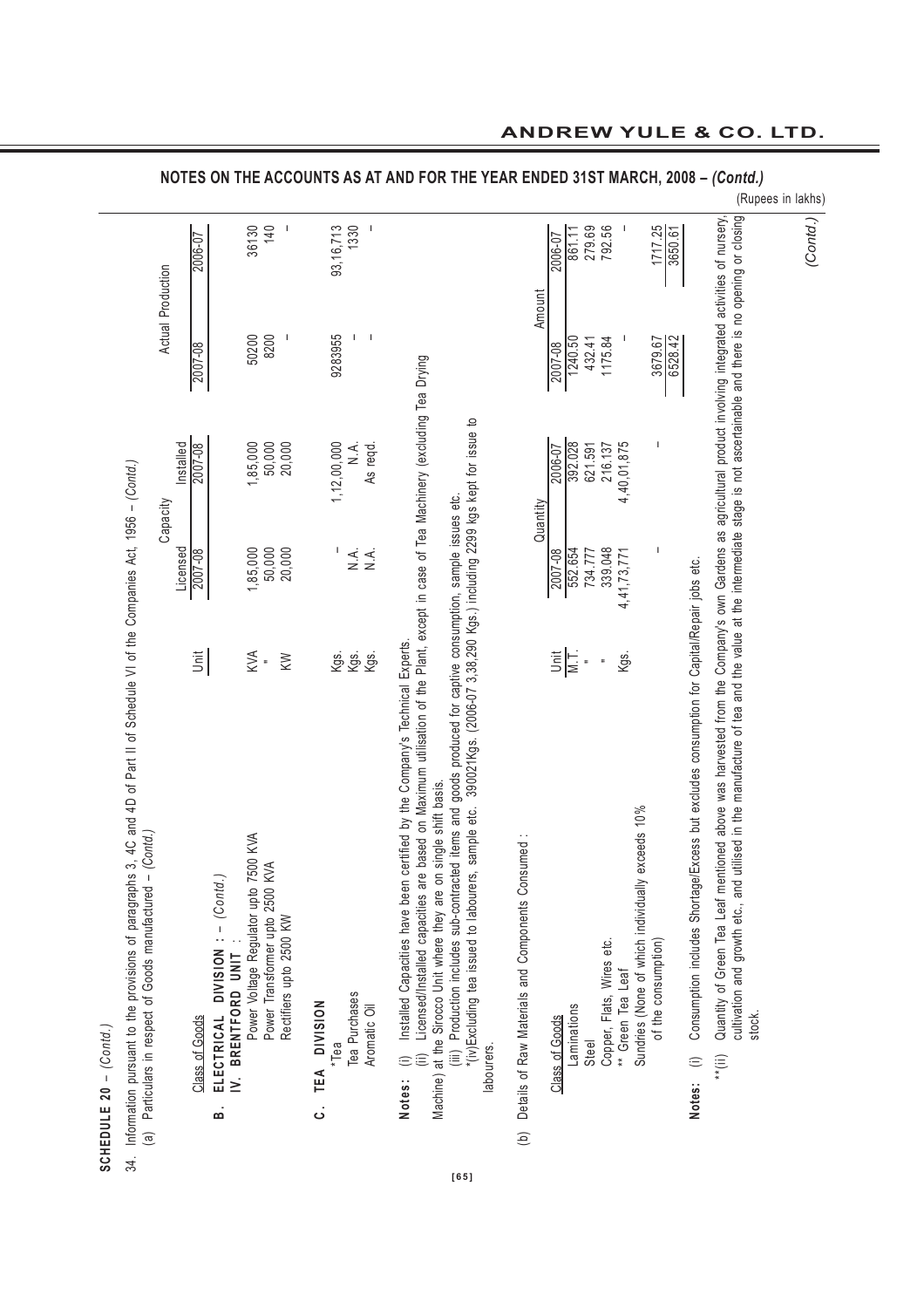|                                                                                               |                                                          |                |                                                    |                             |                   |                                                                       |                                                                                                        |                  |                                                                                                                          |                                        |                          |                         |                                                                                              |                             |                                              |               |                                                                                                                                       |                                                          |                         |            |                                                                                                                                                            | (Rupees in lakhs)        |
|-----------------------------------------------------------------------------------------------|----------------------------------------------------------|----------------|----------------------------------------------------|-----------------------------|-------------------|-----------------------------------------------------------------------|--------------------------------------------------------------------------------------------------------|------------------|--------------------------------------------------------------------------------------------------------------------------|----------------------------------------|--------------------------|-------------------------|----------------------------------------------------------------------------------------------|-----------------------------|----------------------------------------------|---------------|---------------------------------------------------------------------------------------------------------------------------------------|----------------------------------------------------------|-------------------------|------------|------------------------------------------------------------------------------------------------------------------------------------------------------------|--------------------------|
|                                                                                               |                                                          | Amount         |                                                    | $\overline{\mathbb{C}}$     |                   | $\begin{array}{c} (-) \\ 1564.38 \\ (527.64) \\ 61.98 \end{array}$    | ิ์ 61.98<br>(132.13)                                                                                   |                  |                                                                                                                          | $(121.71)$<br>$171.29$                 | (436.77)                 | 53.79<br>$\bigcirc$     |                                                                                              |                             | $(1.76)$<br>$(1.76)$<br>$(63.03)$<br>$(1.5)$ | $\mathcal{I}$ | $(2.94)$ $(392.15)$ $(392.15)$ $(-)$                                                                                                  |                                                          |                         | (16.75)    | $\sqrt{1}$                                                                                                                                                 | L<br>(31.26)<br>Contd.   |
|                                                                                               | Sales                                                    | Quantity       |                                                    |                             |                   | $\sqrt{2}$                                                            |                                                                                                        | J                |                                                                                                                          | $\begin{array}{c} \square \end{array}$ |                          | $\bigcup$               |                                                                                              |                             | 1.693597                                     |               | $\frac{(5)}{368}$<br>$(214)$                                                                                                          |                                                          | J                       | (77)       | $\bigcup$                                                                                                                                                  | $\overline{\mathbb{C}}$  |
|                                                                                               |                                                          | Amount         |                                                    |                             |                   |                                                                       | 12121212                                                                                               |                  |                                                                                                                          | $\sqrt{L}$<br>$\overline{\mathbb{C}}$  |                          | $\bigcup$               |                                                                                              | $\bigcup$                   | $\bigcirc$                                   | $\bigcirc$    | $\begin{array}{c} (-) \\ 35.96 \\ (20.17) \end{array}$                                                                                |                                                          | $\widehat{\bot}$        | $\bigcirc$ | $\sqrt{1}$                                                                                                                                                 | $\overline{L}$           |
|                                                                                               | Closing Stock                                            | Quantity       |                                                    |                             |                   | $\mathsf{I} \subset \mathsf{I} \subset \mathsf{I}$                    | $\boxed{\phantom{1}}$                                                                                  | I                |                                                                                                                          | $\sqrt{L}$<br>$\overline{\mathbb{C}}$  |                          | $\bigcup$               |                                                                                              | $\overline{L}$              | $\boxed{\top}$                               |               | $\widehat{L}_{\widehat{\sigma}}$                                                                                                      |                                                          | $\bigcirc$              | 工          | $\overline{\mathbb{C}}$                                                                                                                                    | Τ.<br>$\bigcup$          |
|                                                                                               |                                                          | Amount         |                                                    |                             |                   |                                                                       | $\begin{array}{c} \square \subset \square \subset \square \subset \square \subset \square \end{array}$ |                  |                                                                                                                          | $\overline{L}$                         |                          | $\overline{L}$          |                                                                                              |                             |                                              |               | $\mathsf{I}(\mathbb{T}_1 \mathbb{T}_2 \mathbb{T}_1 \mathbb{T}_1 \mathbb{T}_1 \mathbb{T}_1 \mathbb{T}_2)$                              |                                                          |                         |            | $\overline{\mathbb{C}}$                                                                                                                                    | $\sqrt{L}$               |
|                                                                                               | Purchases                                                | Quantity       |                                                    | $\overline{\mathbb{C}}$     |                   |                                                                       | $\mathsf{T} \subseteq \mathsf{T} \subseteq \mathsf{T} \subseteq \mathsf{T}$                            |                  |                                                                                                                          | $\overline{L}$<br>$\overline{\cdot}$   |                          | $\sqrt{1}$              |                                                                                              |                             |                                              |               | $\mathcal{I} \subset \mathcal{I} \subset \mathcal{I} \subset \mathcal{I} \subset \mathcal{I} \subset \mathcal{I} \subset \mathcal{I}$ |                                                          | $\overline{L}$          |            | $\sqrt{1}$                                                                                                                                                 | $\overline{L}$           |
|                                                                                               |                                                          | Amount         |                                                    |                             |                   | $\mathsf{I} \subset \mathsf{I} \subset \mathsf{I} \subset \mathsf{I}$ |                                                                                                        | $\mathbb{C}$     |                                                                                                                          | $\overline{L}$                         |                          | $\overline{\mathbb{C}}$ |                                                                                              | $1 \bigcirc 1 \bigcirc 1$   |                                              | $\mathbb{C}$  | $\begin{pmatrix} -1 \\ 20 \\ 17 \\ 54 \end{pmatrix}$                                                                                  |                                                          | $\widehat{\bot}$        | I          | $\sqrt{1}$                                                                                                                                                 | $\overline{\mathbb{C}}$  |
| 4C and 4D of Part II of Schedule VI of the Companies Act, 1956: - (Contd.)                    | Opening Stock                                            | Quantity       |                                                    |                             |                   | $\mathsf{I} \subset \mathsf{I} \subset \mathsf{I} \subset \mathsf{I}$ |                                                                                                        | $\mathcal{L}$    |                                                                                                                          | $\overline{L}$                         |                          | $\bigcup$<br>L          |                                                                                              |                             |                                              |               | J   J   J   J # <del>J</del>   J                                                                                                      |                                                          |                         | $\bigcup$  | $\overline{\mathbb{C}}$                                                                                                                                    | $\bigcup$<br>I.          |
|                                                                                               |                                                          | Unit           |                                                    | No./Set                     | $\equiv$          | $\equiv$                                                              | œ.                                                                                                     |                  | κś.                                                                                                                      | $\equiv$                               |                          | ιŠ.                     | Nos.                                                                                         | $\equiv$                    |                                              |               |                                                                                                                                       |                                                          |                         |            | œ.                                                                                                                                                         | ιŠ.                      |
| က်<br>Information pursuant to the provisions of paragraphs<br>SCHEDULE 20 - $(Contd.)$<br>34. | Particulars of Purchases, Turnover and Stocks<br>$\odot$ | Class of Goods | <b>NOISINI</b><br>SIROCCO UNIT<br>ENGINEERING<br>∢ | Tea Leaf Processing Machine | Multi Air Heaters | Assorted Fans                                                         | Turnkey Contract                                                                                       | <b>SINT</b><br>Ξ | Jipment<br>AIR POLLUTION CONTROL UNIT<br>Įg<br>Spares Components etc.<br>Air Pollution Control Equ<br>and their erection | Water Pollution Control Equipment      | PROJECT UNIT<br>$\equiv$ | Engineering Project     | Init Rating<br>Circuit Breakers upto 660V U<br>ELECTRICAL DIVISION:<br>SWITCHGEAR UNIT<br>a. | Flame Proof Transwitch Unit | Motor Control Centre Panel                   | and           | unit Rating<br>Flame Proof Gate End Boxes<br>Starters upto 250 HP<br>Circuit Breakers above 660V                                      | 400 Amps<br>$\overline{a}$<br>6.6KV Vacuum Contactors up | FLP Drill control Panel |            | Shaft and Cage Communication System<br>Face Signalling Units<br>Intrinsically Safe Telephone System<br>Pre-start alam to indicate status<br>of the machine | System and Contract Engg |
|                                                                                               |                                                          |                |                                                    |                             |                   |                                                                       |                                                                                                        |                  |                                                                                                                          |                                        |                          | <b>LG61</b>             |                                                                                              |                             |                                              |               |                                                                                                                                       |                                                          |                         |            |                                                                                                                                                            |                          |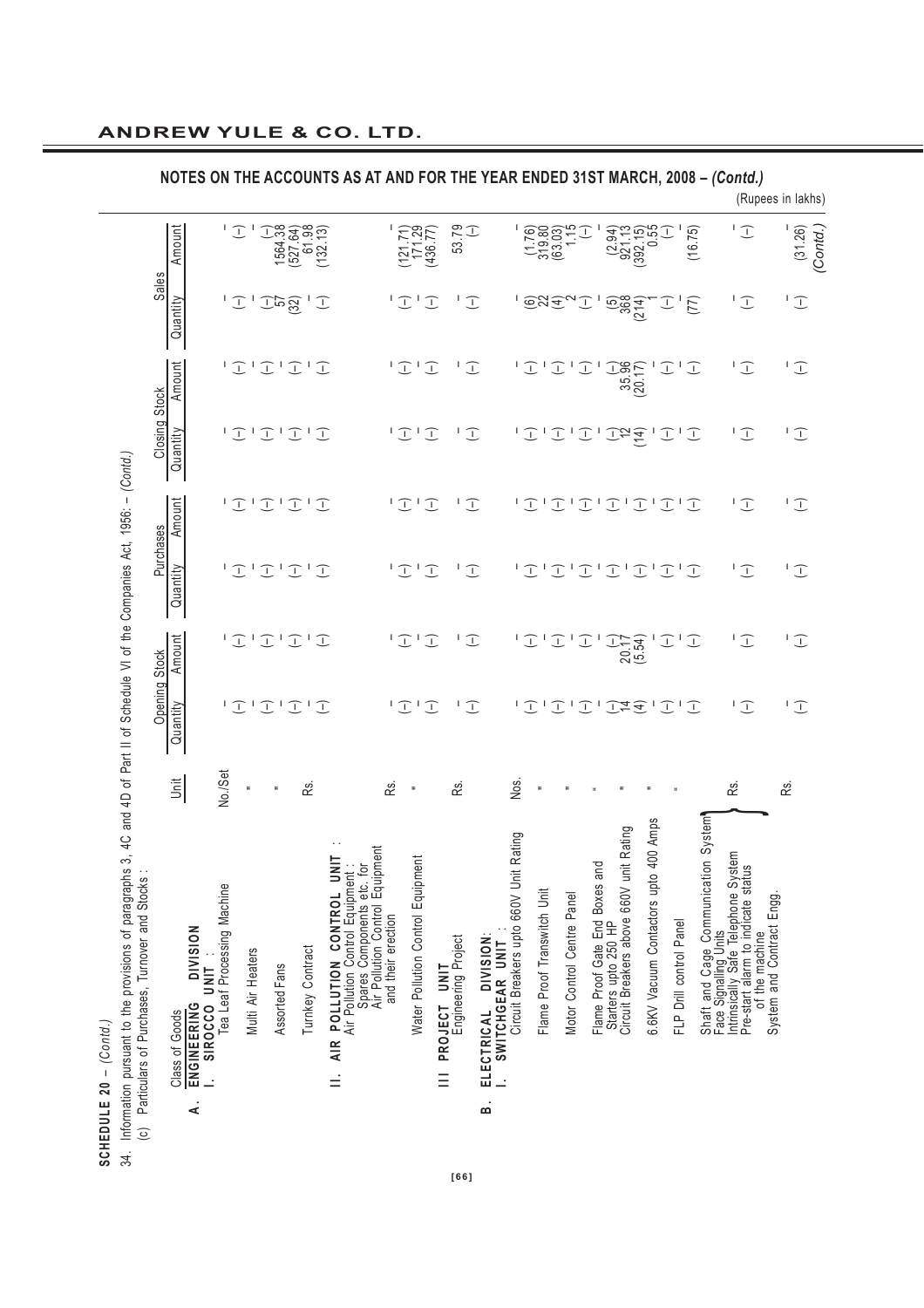# SCHEDULE 20 -  $(Contd.)$ **SCHEDULE 20** – *(Contd.)*

34. Information pursuant to the provisions of paragraphs 3, 4C and 4D of Part II of Schedule VI of the Companies Act, 1956: - (Contd.)<br>(c) Particulars of Purchases, Turnover and Stocks - (Contd.) 34. Information pursuant to the provisions of paragraphs 3, 4C and 4D of Part II of Schedule VI of the Companies Act, 1956: – *(Contd.)* (c) Particulars of Purchases, Turnover and Stocks – *(Contd.)*

| Amount                                                         |                   |                                                                                                  |                                                                                   |                                                                                         | 68.53        | (41.56)                                                                                              | 1.68                        | (12.93)                                                      |                                                                                                                                 |                                  |                                                                                       |                                                                                                       |                                                 |                                                                                                                       |                                                                                 | $\bigcup$                |                                                                                                                                                                                                                                                                                               |                                    | (3703.08) |                          | (29.24)                                                                                                |                                                                 |    |                                                         |                                                                                                       |                                                                                                                                           |                                                                                                                 |  |  | (Contd.)          |
|----------------------------------------------------------------|-------------------|--------------------------------------------------------------------------------------------------|-----------------------------------------------------------------------------------|-----------------------------------------------------------------------------------------|--------------|------------------------------------------------------------------------------------------------------|-----------------------------|--------------------------------------------------------------|---------------------------------------------------------------------------------------------------------------------------------|----------------------------------|---------------------------------------------------------------------------------------|-------------------------------------------------------------------------------------------------------|-------------------------------------------------|-----------------------------------------------------------------------------------------------------------------------|---------------------------------------------------------------------------------|--------------------------|-----------------------------------------------------------------------------------------------------------------------------------------------------------------------------------------------------------------------------------------------------------------------------------------------|------------------------------------|-----------|--------------------------|--------------------------------------------------------------------------------------------------------|-----------------------------------------------------------------|----|---------------------------------------------------------|-------------------------------------------------------------------------------------------------------|-------------------------------------------------------------------------------------------------------------------------------------------|-----------------------------------------------------------------------------------------------------------------|--|--|-------------------|
| Quantity                                                       |                   |                                                                                                  |                                                                                   |                                                                                         |              | (1858)                                                                                               | $\frac{4}{2}$               |                                                              |                                                                                                                                 |                                  |                                                                                       |                                                                                                       |                                                 |                                                                                                                       |                                                                                 | $\bigcup$                |                                                                                                                                                                                                                                                                                               |                                    | (558000)  |                          | (26)                                                                                                   |                                                                 |    |                                                         |                                                                                                       |                                                                                                                                           |                                                                                                                 |  |  |                   |
| Amount                                                         |                   |                                                                                                  |                                                                                   |                                                                                         |              | (15.94)                                                                                              |                             |                                                              |                                                                                                                                 |                                  |                                                                                       |                                                                                                       |                                                 |                                                                                                                       |                                                                                 |                          |                                                                                                                                                                                                                                                                                               |                                    |           |                          | $\widehat{\bot}$                                                                                       |                                                                 |    |                                                         |                                                                                                       |                                                                                                                                           |                                                                                                                 |  |  |                   |
| Quantity                                                       |                   |                                                                                                  |                                                                                   |                                                                                         |              |                                                                                                      |                             |                                                              |                                                                                                                                 |                                  |                                                                                       |                                                                                                       |                                                 |                                                                                                                       |                                                                                 |                          |                                                                                                                                                                                                                                                                                               | J,                                 |           |                          | $\widehat{\bot}$                                                                                       |                                                                 | L  |                                                         |                                                                                                       |                                                                                                                                           |                                                                                                                 |  |  |                   |
| Amount                                                         |                   |                                                                                                  | $\mathbf{I}$                                                                      |                                                                                         | $\mathbf{I}$ |                                                                                                      | $\mathbf{I}$                | $\widehat{\bot}$                                             |                                                                                                                                 |                                  |                                                                                       |                                                                                                       |                                                 |                                                                                                                       | $\mathbf{I}$                                                                    |                          |                                                                                                                                                                                                                                                                                               | L                                  |           |                          | $\bigcup$                                                                                              |                                                                 | L  |                                                         |                                                                                                       |                                                                                                                                           |                                                                                                                 |  |  |                   |
| Quantity                                                       |                   |                                                                                                  | J,                                                                                |                                                                                         | $\mathbf{I}$ |                                                                                                      | $\mathbf{I}$                | I                                                            | $\mathbf I$                                                                                                                     |                                  | $\mathbf{I}$                                                                          |                                                                                                       |                                                 |                                                                                                                       | $\mathbf{I}$                                                                    | $\bigcup$                |                                                                                                                                                                                                                                                                                               | J,                                 |           | $\mathbf{I}$             | $\bigcup$                                                                                              |                                                                 | L  |                                                         |                                                                                                       |                                                                                                                                           |                                                                                                                 |  |  |                   |
| Amount                                                         |                   |                                                                                                  |                                                                                   |                                                                                         |              | (17.52)                                                                                              |                             |                                                              |                                                                                                                                 |                                  |                                                                                       |                                                                                                       |                                                 |                                                                                                                       |                                                                                 |                          |                                                                                                                                                                                                                                                                                               |                                    |           |                          | $\bigcup$                                                                                              |                                                                 | I. |                                                         |                                                                                                       |                                                                                                                                           |                                                                                                                 |  |  |                   |
| Quantity                                                       |                   |                                                                                                  |                                                                                   |                                                                                         | 1595         | (1696)                                                                                               |                             |                                                              |                                                                                                                                 |                                  |                                                                                       |                                                                                                       |                                                 |                                                                                                                       |                                                                                 |                          |                                                                                                                                                                                                                                                                                               |                                    |           |                          | $\bigcup$                                                                                              |                                                                 | I. |                                                         |                                                                                                       |                                                                                                                                           |                                                                                                                 |  |  |                   |
| jait                                                           |                   |                                                                                                  |                                                                                   |                                                                                         |              |                                                                                                      |                             |                                                              |                                                                                                                                 |                                  |                                                                                       |                                                                                                       |                                                 |                                                                                                                       |                                                                                 |                          |                                                                                                                                                                                                                                                                                               |                                    |           | Nos.                     |                                                                                                        |                                                                 |    |                                                         |                                                                                                       |                                                                                                                                           |                                                                                                                 |  |  |                   |
| ELECTRICAL DIVISION :- (Contd.)<br>Class of Goods<br>$\dot{a}$ |                   |                                                                                                  |                                                                                   |                                                                                         | တ            | upto 1200 Amps                                                                                       |                             |                                                              |                                                                                                                                 |                                  |                                                                                       |                                                                                                       |                                                 |                                                                                                                       |                                                                                 |                          | III. TRANSFORMER AND SWITCHGEAR                                                                                                                                                                                                                                                               | Power and Distribution Transformer |           |                          | (2101)<br>Air break Load Interrupt                                                                     | BRENTFORD UNIT<br>$\geq$                                        |    |                                                         |                                                                                                       |                                                                                                                                           |                                                                                                                 |  |  |                   |
|                                                                | II. TOGAMI UNIT : | 444.30<br>12139<br>56.53<br>4067<br>46.13<br>5413<br>Nos.<br>pto<br>Electromagnetic Contactors u | (406.96)<br>(14714)<br>(46.13)<br>$\sqrt{1}$<br>$\bigcup$<br>(32.61)<br>600 Amps. | 11.33<br>923<br>8.45<br>$(5532)$<br>$2055$<br>Ξ<br>pto<br>Bi-metallic Overload Relays L | (12.95)      | 479<br>(2512)<br>(8.45)<br>39.60<br>$\bigcup$<br>$\bigcirc$<br>15.94<br>(9.91)<br>(2361)<br>600 Amps | Moulded Case Circuit Breake | $\bigcup$<br>$\bigcirc$<br>2.01<br>Industrial Motor Starters | (388)<br>$2.50$<br>( $2.01$ )<br>$(5413)$<br>$1760$<br>$(2055)$<br>$2494$<br>$(1595)$<br>$(1695)$<br>$(113)$<br>(3.97)<br>(251) | 11 KV Pole Mounted Sectionalizer | (19.89)<br>$\widehat{\bot}$<br>$\sqrt{1}$<br>$\bigcup$<br>$\mathcal{I}$<br>$\sqrt{-}$ | 46.26<br>(15)<br>$T$ <sup>1</sup><br>$\mathbf{I}_\parallel$<br>Switch<br>11 KV Pole Mounted Capacitor | (46.74)<br>$\bigcup$<br>$\bigcup$<br>$\bigcirc$ | 193.81<br>$(53)$<br>$70$<br>$T^{-1}$<br>$\mathbf{I}$<br>$\mathbf{I}$<br>$(-)$<br>36.55<br>Pole Mounted Vacuum Circuit | (165.84)<br>(94)<br>(36.55)<br>$\bigcup$<br>$\bigcup$<br>Breaker/Auto Reclosure | 0.01<br>Switch Fuse Unit | 0.28<br>(0.20)<br>$\overset{\frown}{\mathbf{S}}\mathbf{g}\overset{\frown}{\mathbf{S}}$<br>$\bigcup$<br>$\begin{array}{c} 1 \\ -20 \\ 0.20 \\ 0.20 \end{array}$<br>$\begin{array}{c}\n\hline\n\end{array}$ - $\begin{array}{c}\n\hline\n\end{array}$ - $\begin{array}{c}\n\hline\n\end{array}$ | UNIT                               |           | 5937.48<br>721500<br>KVA | $\widehat{\bot}$<br>$\mathcal{I}^{\perp}$<br>$T$ <sup>1</sup><br>$\bigcup$<br>$\sqrt{2}$<br>$\sqrt{2}$ | 29.90<br>$\overline{z}$<br>Control Panel and Systems (including |    | 50200<br>KVA<br>7500KVA<br>Power Voltage Regulator upto | (36130)<br>J<br>$\mathcal{I}$<br>$\bigcup$<br>$\bigcirc$<br>$\boxed{\phantom{1}}$<br>$\widehat{\bot}$ | 743.50<br>(436.28)<br>129.80<br>$\mathbf{I}$<br>$\mathbf{I}$<br>$\mathbf{I}$<br>$\mathbf{I}$<br>KVA<br>KVA<br>Power Transformer upto 2500 | (4.95)<br>8200<br>(140)<br>$\bigcup$<br>$\bigcup$<br>$\overline{L}$<br>$\bigcup$<br>$\bigcup$<br>$\overline{L}$ |  |  | (Rupees in lakhs) |

**NOTES ON THE ACCOUNTS AS AT AND FOR THE YEAR ENDED 31ST MARCH, 2008 –** *(Contd.)*

# **ANDREW YULE & CO. LTD.**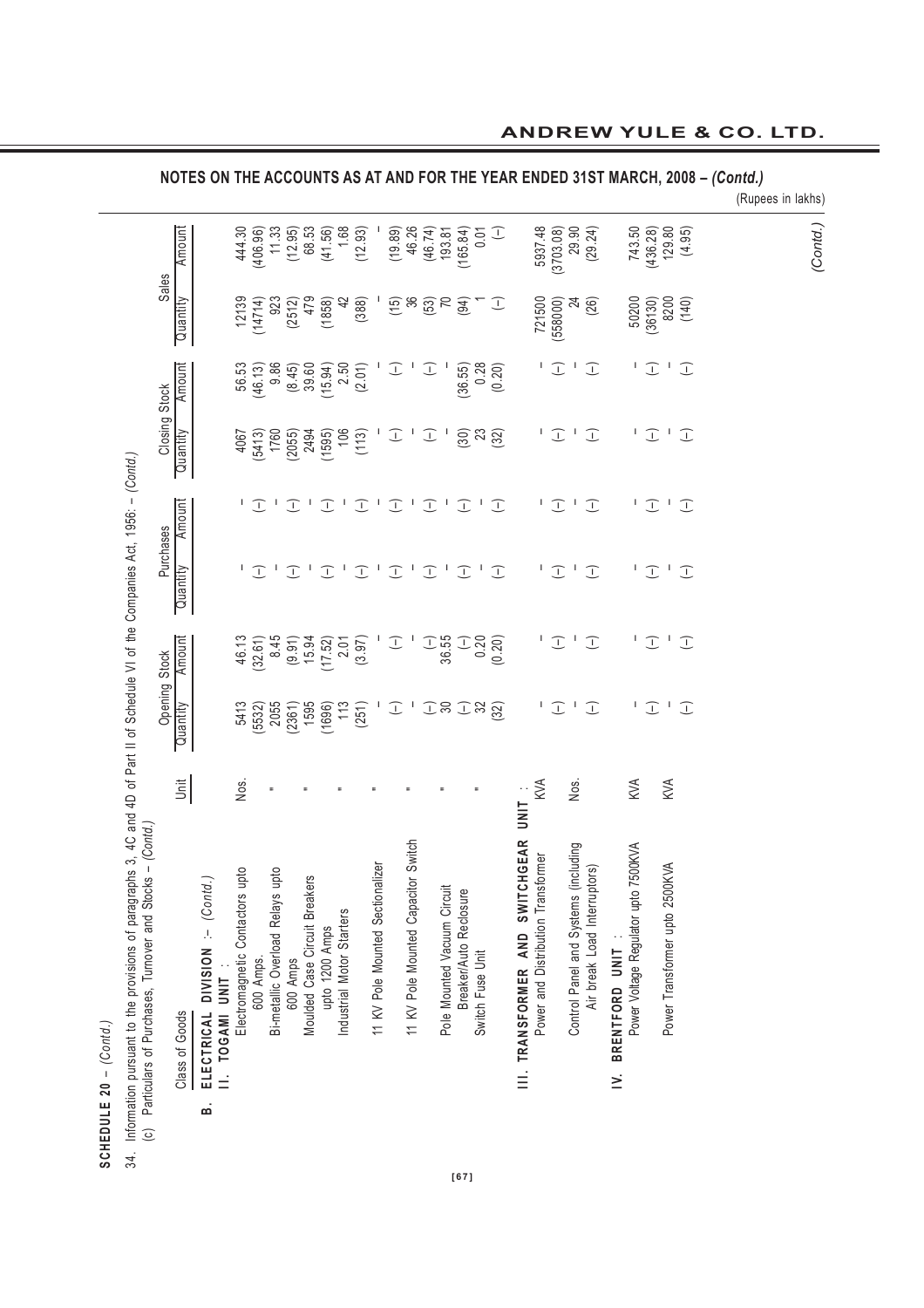| s              |
|----------------|
|                |
| └              |
|                |
|                |
|                |
| ı              |
|                |
| 0              |
| $\tilde{\sim}$ |
|                |
| ц              |
|                |
|                |
|                |
|                |
|                |
|                |
|                |
|                |
| ပ              |
|                |
| ù<br>ī         |
|                |

Information pursuant to the provisions of paragraphs 3, 4C and 4D of Part II of Schedule VI of the Companies Act, 1956: - (Contd.)<br>(c) Particulars of Purchases, Turnover and Stocks - (Contd.) 34. Information pursuant to the provisions of paragraphs 3, 4C and 4D of Part II of Schedule VI of the Companies Act, 1956: – *(Contd.)*  $34.$ 

|                                      |      |                  | Opening Stock |              | Purchases | Closing Stock          |          | Sales            |            |
|--------------------------------------|------|------------------|---------------|--------------|-----------|------------------------|----------|------------------|------------|
| Class of Goods                       | Unit | Quantity         | Amount        | Quantity     | Amount    | Quantity               | Amount   | Quantity         | Amount     |
| C. TEA DIVISION                      |      |                  |               |              |           |                        |          |                  |            |
| Гea                                  | Kgs. | 418643           | 329.55        | 252147       | 125.68    | 278230                 | 248.43   | 9675787          | 7458.37    |
|                                      |      | (611504)         | (420.93)      | (1330)       | (1.92)    | 418643)                | (329.55) | (9510904)        | 7075.24    |
| Aromatic Oil                         | Kgs. | 308              | 0.59          |              |           | 308                    | 0.59     |                  |            |
|                                      |      | (308)            | (0.59)        | J            | I         | (308)                  | (0.59)   | I                | J          |
| Spares, Components and Trading items |      |                  |               |              |           |                        |          |                  |            |
| Sirocco Unit                         | Rs.  |                  |               |              |           |                        |          |                  | 2.60       |
|                                      |      | I                | U.            | $\mathbf{I}$ | Œ.        | T                      | ⊥        | I                | (560.99)   |
| Switchgear Unit                      | ρś.  |                  |               |              |           |                        |          |                  | 152.23     |
|                                      |      | I                | (5.67)        | T            | μ.        | $\bigcap$              | Ľ        | I                | (174.30)   |
| Togami Unit                          | Rs.  | I                | 32.62         |              |           | I                      | 2.93     | I                | 75.37      |
|                                      |      | $\widehat{\bot}$ | (16.15)       | T            | L         | $\widehat{\mathbb{L}}$ | (32.62)  | I                | (171.35)   |
| <b>Brentford Unit</b>                | Rs.  | I                |               |              |           | I                      |          | I                | 31.00      |
|                                      |      | $\bigcup$        | T             | Î            | E         | I                      | I        | $\widehat{\bot}$ | (55.55)    |
|                                      |      |                  | 492.21        |              | 125.68    |                        | 396.68   |                  | 18420.24   |
|                                      |      |                  | (513.09)      |              | (1.92)    |                        | (492.21) |                  | (14643.99) |

exemption obtained from Company Law Board while turnover of Air Pollution Control Equipment have not been furnished as it is impracticable to do so since so since ..<br>8 o. α.<br>σ  $\frac{1}{2}$  $\frac{1}{2}$ È exemption obtained from Company Law Board while turnover of Air Pollution Control Equipment have not been<br>It includes innumerable items. it includes innumerable items.

**NOTES ON THE ACCOUNTS AS AT AND FOR THE YEAR ENDED 31ST MARCH, 2008 –** *(Contd.)*

Turnover is shown in gross value without deduction of trade discount and unrealised profit. (2) Turnover is shown in gross value without deduction of trade discount and unrealised profit.  $\widehat{2}$  Stock of Tea as on 31st March, 2008 includes 12,180 kgs., value Rs.11.35 lakhs lying with third party. (3) Stock of Tea as on 31st March, 2008 includes 12,180 kgs., value Rs.11.35 lakhs lying with third party.

 $\widehat{c}$ 

(Rupees in lakhs)

*(Contd.)*

**[68]**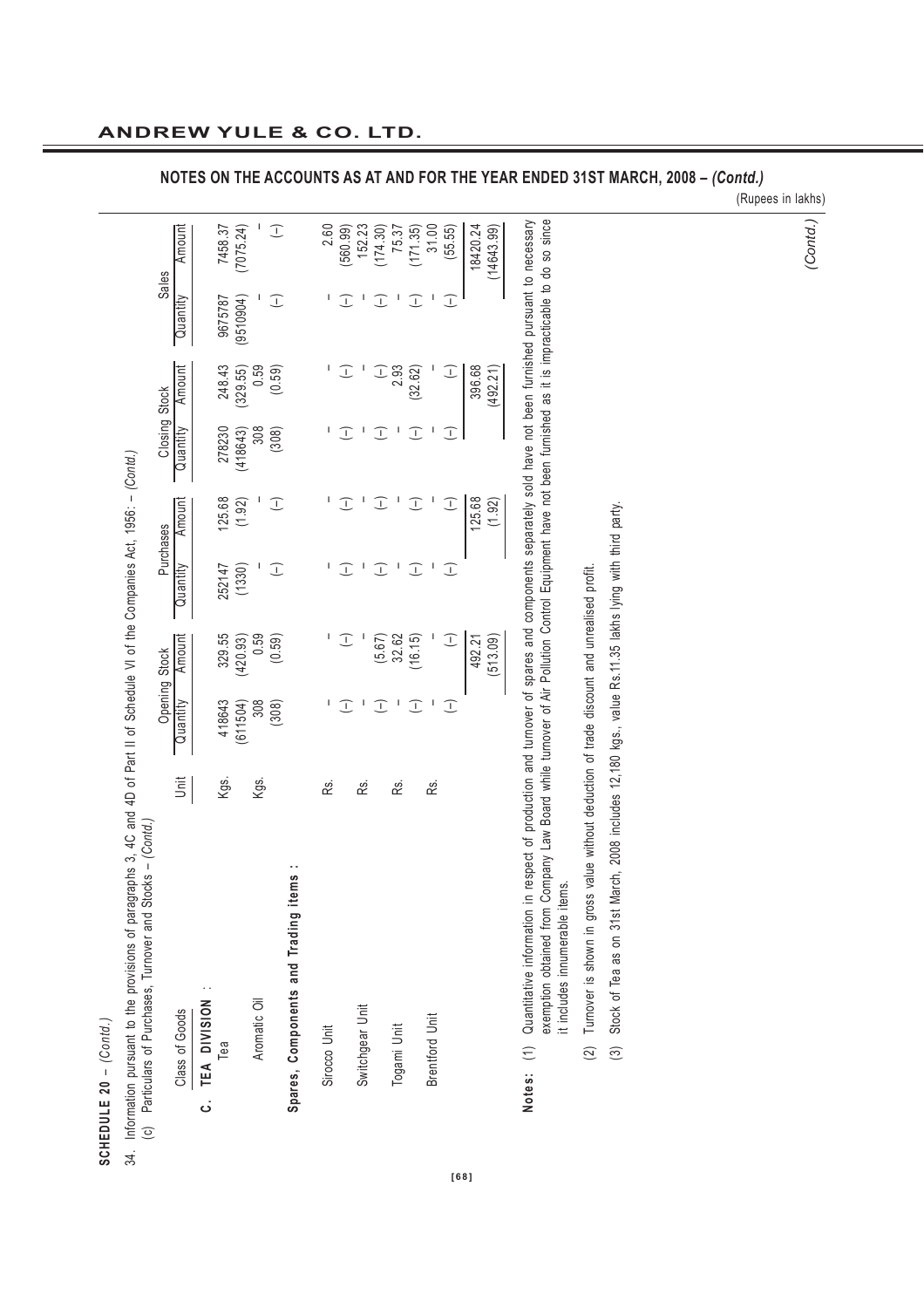(Rupees in lakhs)

#### **SCHEDULE 20** – *(Contd.)*

- 34. Information pursuant to the provisions of paragraphs 3, 4C and 4D of Part II of Schedule VI of the Companies Act,1956 (Contd.)
	- (d) Value of Imported and Indigenous Raw Materials, Components, Stores and Spare parts consumed (excluding items consumed for Capital and Repair jobs etc.)

|     |                                                                   |         |               | Raw Materials and Components |        |         |               | Stores and Spare Parts |         |
|-----|-------------------------------------------------------------------|---------|---------------|------------------------------|--------|---------|---------------|------------------------|---------|
|     |                                                                   | 2007-08 | $\frac{0}{0}$ | 2006-07                      | $\%$   | 2007-08 | $\frac{0}{0}$ | 2006-07                | $\%$    |
|     | Imported                                                          | 64.94   | 1.00          | 35.77                        | 0.98   | 1.09    | 0.15          | 0.56                   | 0.05    |
|     | Indigenous                                                        | 6463.48 | 99.00         | 3614.84                      | 99.02  | 707.61  | 99.85         | 1198.56                | 99.95   |
|     |                                                                   | 6528.42 | 100.00        | 3650.61                      | 100.00 | 708.70  | 100.00        | 1199.12                | 100.00  |
| (e) | Value of Imports on C.I.F. basis (excluding canalised imports) :- |         |               |                              |        |         | 2007-08       |                        | 2006-07 |
|     | Raw Materials and Components                                      |         |               |                              |        |         | 54.77         |                        | 54.78   |
|     | Stores and Spare Parts                                            |         |               |                              |        |         | $\cdots$      |                        | 0.61    |
|     |                                                                   |         |               |                              |        |         | 54.77         |                        | 55.39   |
| (f) | Earnings in Foreign Exchange :<br>Export on F.O.B. basis          |         |               |                              |        |         | 5.38          |                        | 163.70  |
| (g) | Expenditure in Foreign Currencies (on Accrual basis) :<br>Others  |         |               |                              |        |         | 3.06          |                        | 0.49    |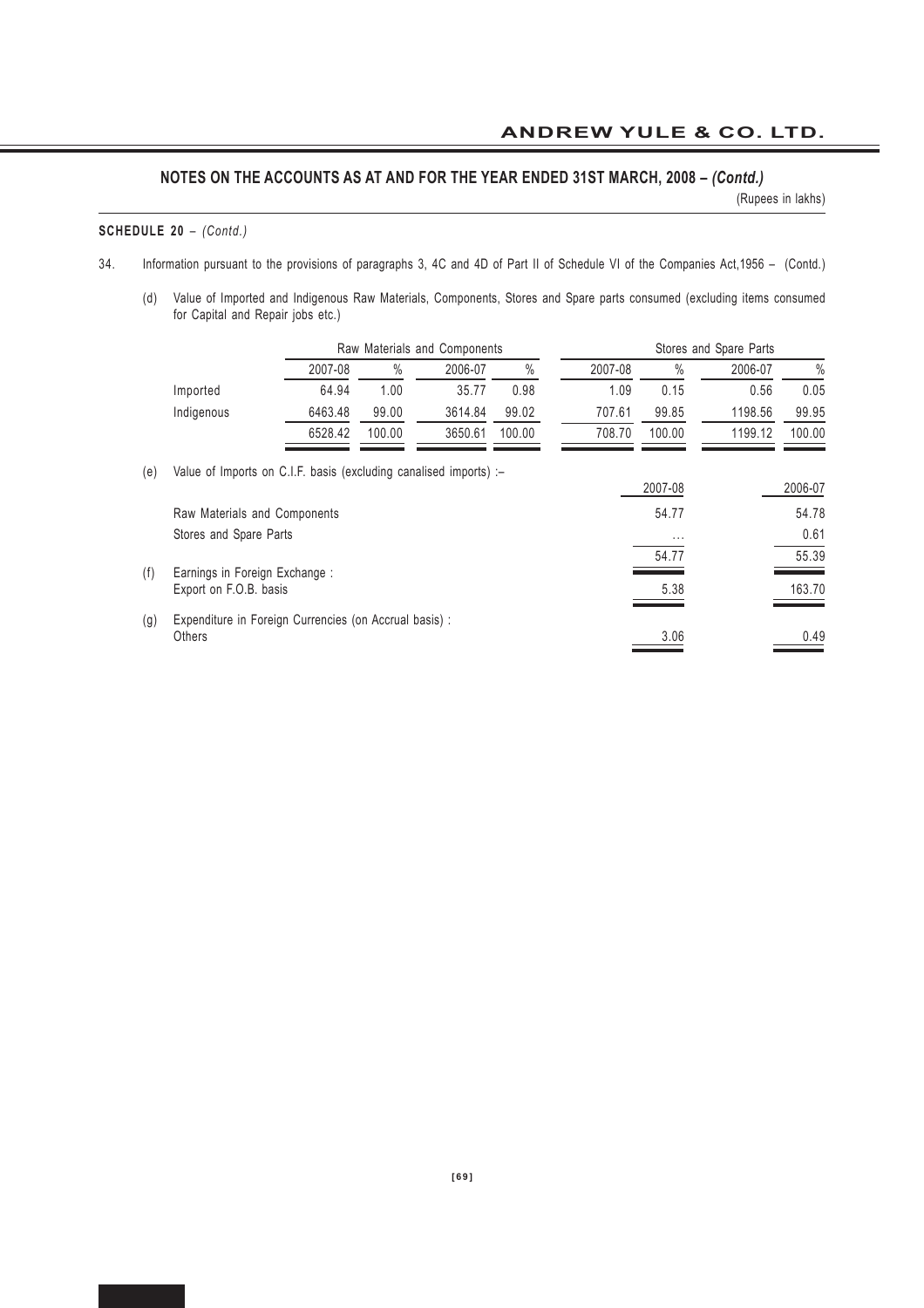#### **ANDREW YULE & CO. LTD.**

#### **NOTES ON THE ACCOUNTS AS AT AND FOR THE YEAR ENDED 31ST MARCH, 2008 –** *(Contd.)*

(Rupees in lakhs)

#### **SCHEDULE 20** – *(Contd.)*

35. Additional information pursuant to the provisions of Part IV of Schedule VI to the Companies Act, 1956 – *(Contd.)*

#### **BALANCE SHEET ABSTRACT AND COMPANY'S GENERAL BUSINESS PROFILE** – *(Contd.)*

#### **I. Registration Details** :

| Registration No. |  |
|------------------|--|
|------------------|--|

State Code (Refer Code List)  $2|1$ 

Balance Sheet Date

# **II.** Capital Raised during the year (Amount in Rs. Thousands) :-

| Public Issue      |  |  |   |  |  |
|-------------------|--|--|---|--|--|
| Right Issue       |  |  |   |  |  |
| Bonus Issue       |  |  |   |  |  |
| Private Placement |  |  | ს |  |  |

#### **III. Position of Mobilisation and Deployment of Funds (Amount in Rs. Thousands)** :

Total Liabilities Total Assets

 $4 | 7 | 6 | 3 | 9 | 9 | 0$ 4 | 7 | 6 | 3 | 9 | 9 | 0

 $3|2|2|9|$ 

 $3 | 1 | 0 | 3 | 2 | 0 | 0 | 8$ 

#### **Sources of funds :**

Paid up Capital (including shares pending allotment of Rs.150.00 lakhs)

Reserves and Surplus

Secured Loans

Unsecured Loans

Deferred Tax Liability

| Application of funds : |  |  |
|------------------------|--|--|

Net Fixed Assets

Investments

Net Current Assets

Miscellaneous Expenditure

Accumulated Losses

|  |  | 582437                  |  |  |
|--|--|-------------------------|--|--|
|  |  | 1 0 8 7 4 0 1           |  |  |
|  |  | 1  6  1   3   0   2   1 |  |  |
|  |  | 4  4  9  9  9  2        |  |  |
|  |  | 3   1   1   3   9       |  |  |

|  |                |                 |                |                | $6 \,$         |   |
|--|----------------|-----------------|----------------|----------------|----------------|---|
|  | $\overline{2}$ | $\overline{0}$  | 7 I            | $\overline{2}$ |                |   |
|  | 8              | $5\phantom{.0}$ | 6              |                |                |   |
|  |                |                 | $\overline{2}$ | -9             | $\mathbf 0$    |   |
|  |                |                 |                | 3              | $6\phantom{1}$ | 8 |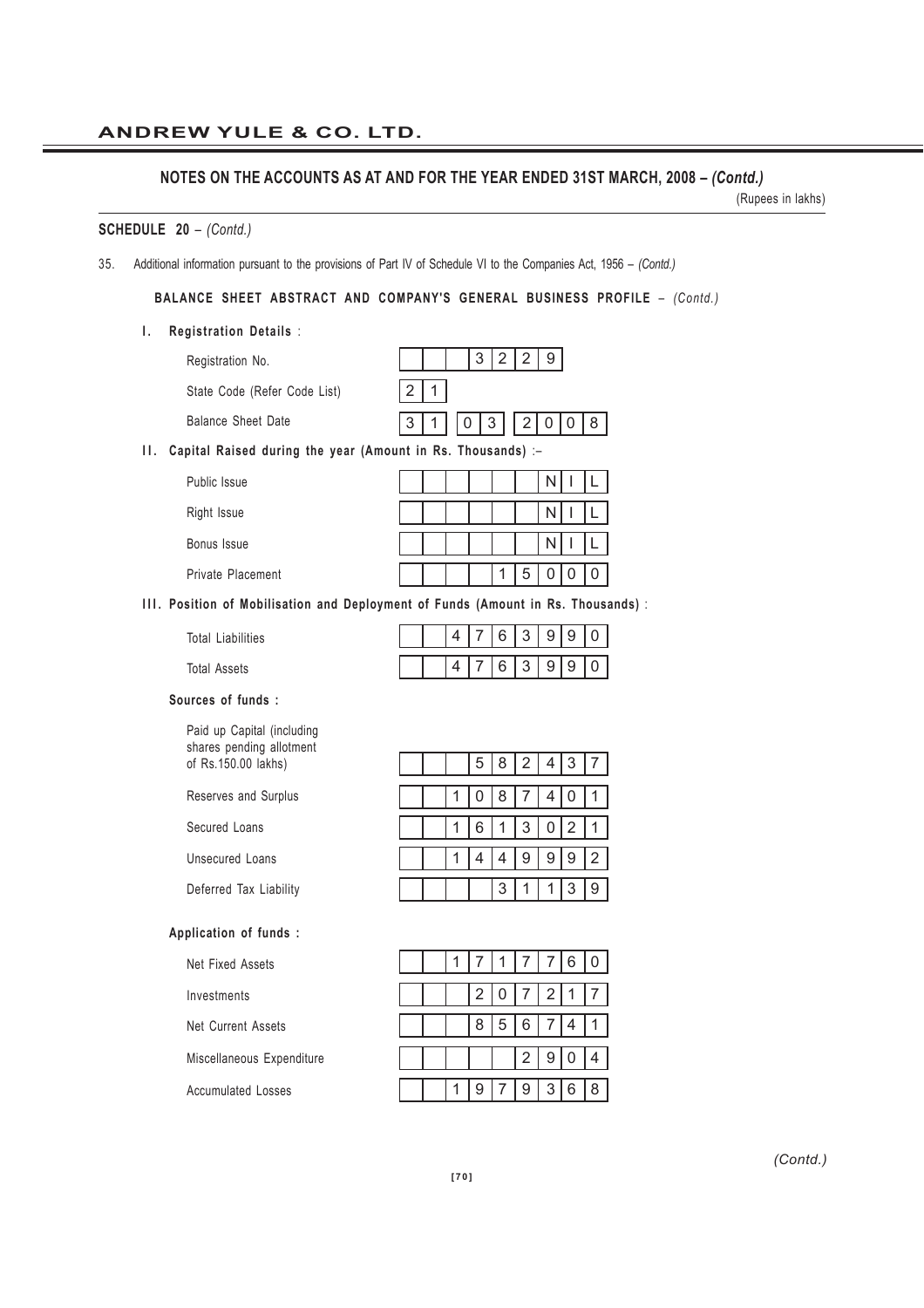(Rupees in lakhs)

#### **SCHEDULE 20** – *(Contd.)*

35. Additional information pursuant to the provisions of Part IV of Schedule VI to the Companies Act, 1956 – *(Contd.)*

**BALANCE SHEET ABSTRACT AND COMPANY'S GENERAL BUSINESS PROFILE** – *(Contd.)*

**IV. Performance of Company (Amount in Rs. Thousands)** :

|    | <b>1 CHINIMALICE OF OUTIFICATE (AMOUNT IN INS. THOUSANUS)</b>                           |                                                       |   |                |                |                |                |                  |              |              |                |              |              |             |         |   |       |   |   |               |
|----|-----------------------------------------------------------------------------------------|-------------------------------------------------------|---|----------------|----------------|----------------|----------------|------------------|--------------|--------------|----------------|--------------|--------------|-------------|---------|---|-------|---|---|---------------|
|    | Turnover (including<br>miscellaneous income)                                            |                                                       |   | 1              | 6              | 9              | 1              | 0                | 7            | 8            |                |              |              |             |         |   |       |   |   |               |
|    | Total Expenditure (including<br>extra-ordinary item)                                    | $\ddot{}$                                             |   | $\overline{2}$ | $\overline{2}$ | 6              | 8              | 8                | 1            | 8            |                |              |              |             |         |   |       |   |   |               |
|    | Profit/Loss before Tax                                                                  | ✓<br>٠                                                |   |                |                |                |                |                  |              | 8            | 6              | $\mathbf{1}$ | $\mathbf{1}$ | $ 7\rangle$ |         |   |       |   |   |               |
|    | Profit/Loss after Tax                                                                   |                                                       |   |                |                |                |                |                  |              | 5            | $\mathfrak{S}$ | $\sqrt{3}$   | 4            | 6           |         |   |       |   |   |               |
|    |                                                                                         | (Please tick Appropriate box + for Profit - for Loss) |   |                |                |                |                |                  |              |              |                |              |              |             |         |   |       |   |   |               |
|    | Earning per Share in Re.                                                                |                                                       |   |                |                |                | $\overline{0}$ | $\prime$         | 9            | $\mathbf{1}$ |                |              |              |             |         |   |       |   |   |               |
|    | Dividend                                                                                |                                                       |   |                |                |                |                |                  |              |              |                |              |              |             |         |   |       |   |   |               |
| V. | Generic Names of Three Principal Products/Services of Company (as per monetary terms) : |                                                       |   |                |                |                |                |                  |              |              |                |              |              |             |         |   |       |   |   |               |
|    | Item Code No. (ITC Code)                                                                |                                                       | 8 | 4              | 1              | 4              | 5              | $\boldsymbol{9}$ | 0            | 3            |                |              |              |             |         |   |       |   |   |               |
|    |                                                                                         |                                                       | N | D              | U              | S              | $\top$         | $\mathsf{R}$     | $\mathbf{I}$ | Α            | L              |              | F            | A           | N       | S |       | A | N | D             |
|    | <b>Product Description</b>                                                              | B                                                     | L | $\circ$        | W              | $\mathsf E$    | $\mathsf{R}$   | S                |              |              |                |              |              |             |         |   |       |   |   |               |
|    |                                                                                         |                                                       |   |                |                |                |                |                  |              |              |                |              |              |             |         |   |       |   |   |               |
|    | Item Code No. (ITC Code)                                                                |                                                       |   |                | 8              | 5              | 0              | 4                | 0            | 0            |                |              |              |             |         |   |       |   |   |               |
|    |                                                                                         |                                                       |   |                |                |                |                |                  | T            | $\mathsf{R}$ | A              | ${\sf N}$    | S            | $\mathsf F$ | $\circ$ |   | $R$ M | E | R | ${\mathsf S}$ |
|    | <b>Product Description</b>                                                              |                                                       |   |                |                |                |                |                  |              |              |                |              |              |             |         |   |       |   |   |               |
|    |                                                                                         |                                                       |   |                |                |                |                |                  |              |              |                |              |              |             |         |   |       |   |   |               |
|    | Item Code No. (ITC Code)                                                                |                                                       | 0 | 9              | 0              | $\overline{2}$ | 4              | $\pmb{0}$        | 0            | 0            |                |              |              |             |         |   |       |   |   |               |
|    |                                                                                         |                                                       |   |                |                |                |                |                  |              |              |                |              |              |             |         |   |       |   |   |               |
|    |                                                                                         |                                                       |   |                |                |                |                |                  |              |              |                |              |              |             |         |   |       | Τ | E | A             |
|    | <b>Product Description</b>                                                              |                                                       |   |                |                |                |                |                  |              |              |                |              |              |             |         |   |       |   |   |               |
|    |                                                                                         |                                                       |   |                |                |                |                |                  |              |              |                |              |              |             |         |   |       |   |   |               |

D. BANDYOPADHYAY, *Company Secretary.* KOLKATA – 3rd July, 2008.

In terms of our attached Report of even date.

On behalf of the Board,

CA S. MURALIDHARAN,

I. SENGUPTA. R. K. SIKDAR

K. DATTA, *Chairman and Managing Director.*

*Chartered Accountants, Chartered Accountants, Chartered Accountants,* (CA S. K. PRAMANIK) (CA D. CHAKRABORTY) (CA S. NANDI) *Partner, Partner, Partner,* Membership No.51722. Membership No.8122. Membership No.58689. Kolkata – 3rd July, 2008.

For A. R. MAITI & CO., For G. P. AGRAWAL & CO., For MITRA GHOSH & RAY

*Directors.* }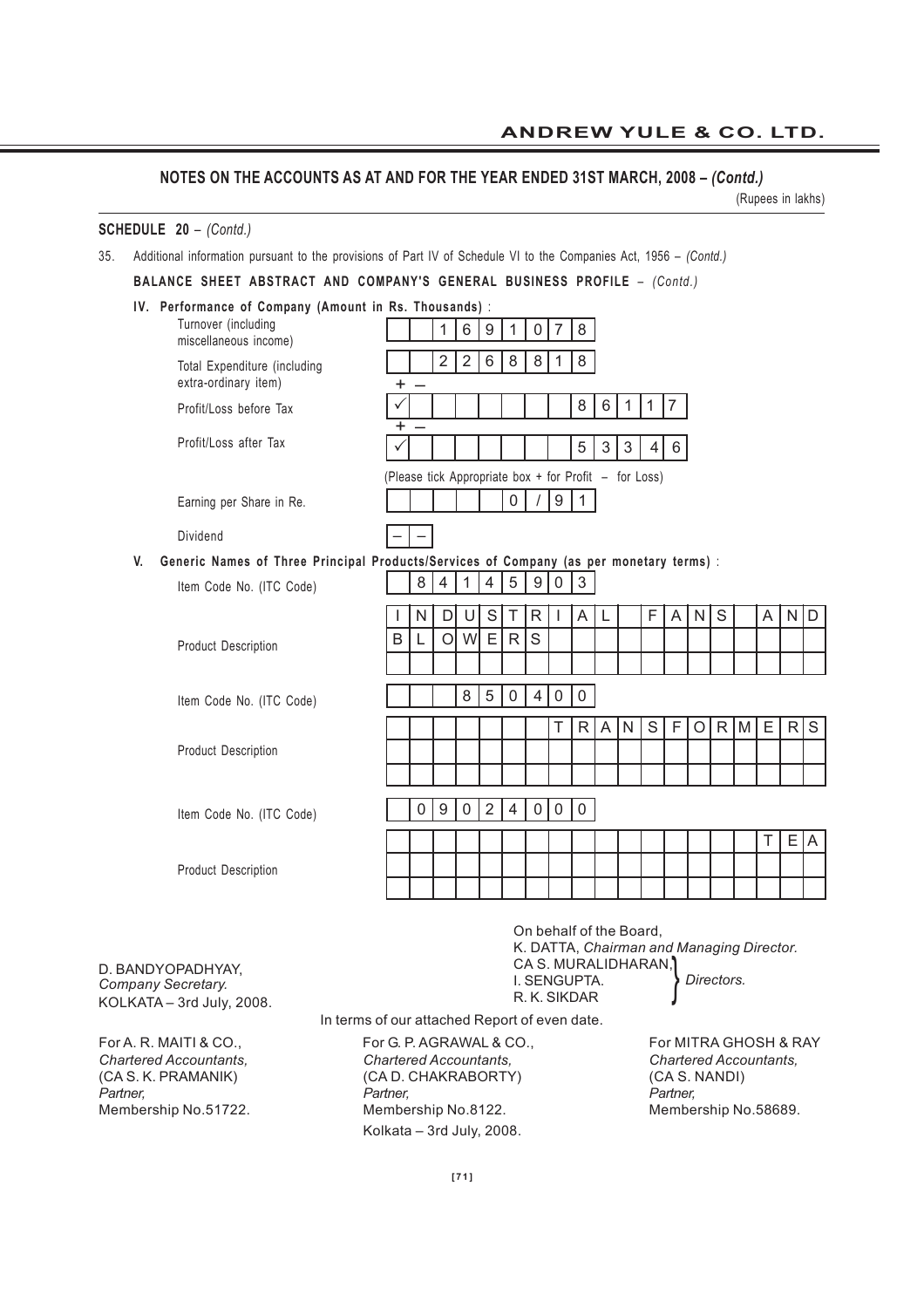### **STATEMENT UNDER SECTION 212 OF THE COMPANIES ACT, 1956**

(1) Name of the Subsidiary Company extending the Subsidiary Company HOOGHLY PRINTING COMPANY LIMITED

# YULE ENGINEERING LIMITED YULE ELECTRICAL LIMITED

(Rs. in lakhs)

#### (2) Holding Company's Interest :

- (A) Hooghly Printing Co. Ltd. Entire issued Share Capital of 10,27,128 Ordinary Shares of Rs.10 each, fully paid.
- (B) Yule Engineering Ltd. Entire issued Share Capital of 50,000 Ordinary Shares of Rs.10 each, fully paid.
- (C) Yule Electrical Ltd. Entire issued Share Capital of 50,000 Orsinary Shares of Rs.10 each, fully paid.
- (3) Net aggregate amount of Subsidiary's profit not dealt with the Holding Company's accounts :

|                           | Profit for the       | Profit for the      |
|---------------------------|----------------------|---------------------|
|                           | Financial year ended | previous year ended |
| Name of the Subsidiary    | 31st March, 2008     | 31st March, 2007    |
| Hooghly Printing Co. Ltd. | 5.48                 | 20.25               |
| Yule Engineering Ltd.     | $\cdots$             | $\cdots$            |
| Yule Electrical Ltd.      | $\cdots$             | $\cdots$            |

#### (4) Net aggregate amount of Subsidiarys' profit dealt within the Holding Company's accounts :

|                           | Profit for the       | Profit for the      |
|---------------------------|----------------------|---------------------|
|                           | Financial year ended | previous year ended |
| Name of the Subsidiary    | 31st March, 2008     | 31st March, 2007    |
| Hooghly Printing Co. Ltd. | Nil                  | Nil                 |
| Yule Engineering Ltd.     | Nil                  | Nil                 |
| Yule Electrical Ltd.      | Nil                  | Nil                 |

D. BANDYOPADHYAY, *Company Secretary.* KOLKATA – 3rd July, 2008.

| On behalf of the Board,                   |            |  |  |  |  |  |
|-------------------------------------------|------------|--|--|--|--|--|
| K. DATTA, Chairman and Managing Director. |            |  |  |  |  |  |
| CA S. MURALIDHARAN, 1                     |            |  |  |  |  |  |
| I. SENGUPTA.                              | Directors. |  |  |  |  |  |
| R. K. SIKDAR                              |            |  |  |  |  |  |
|                                           |            |  |  |  |  |  |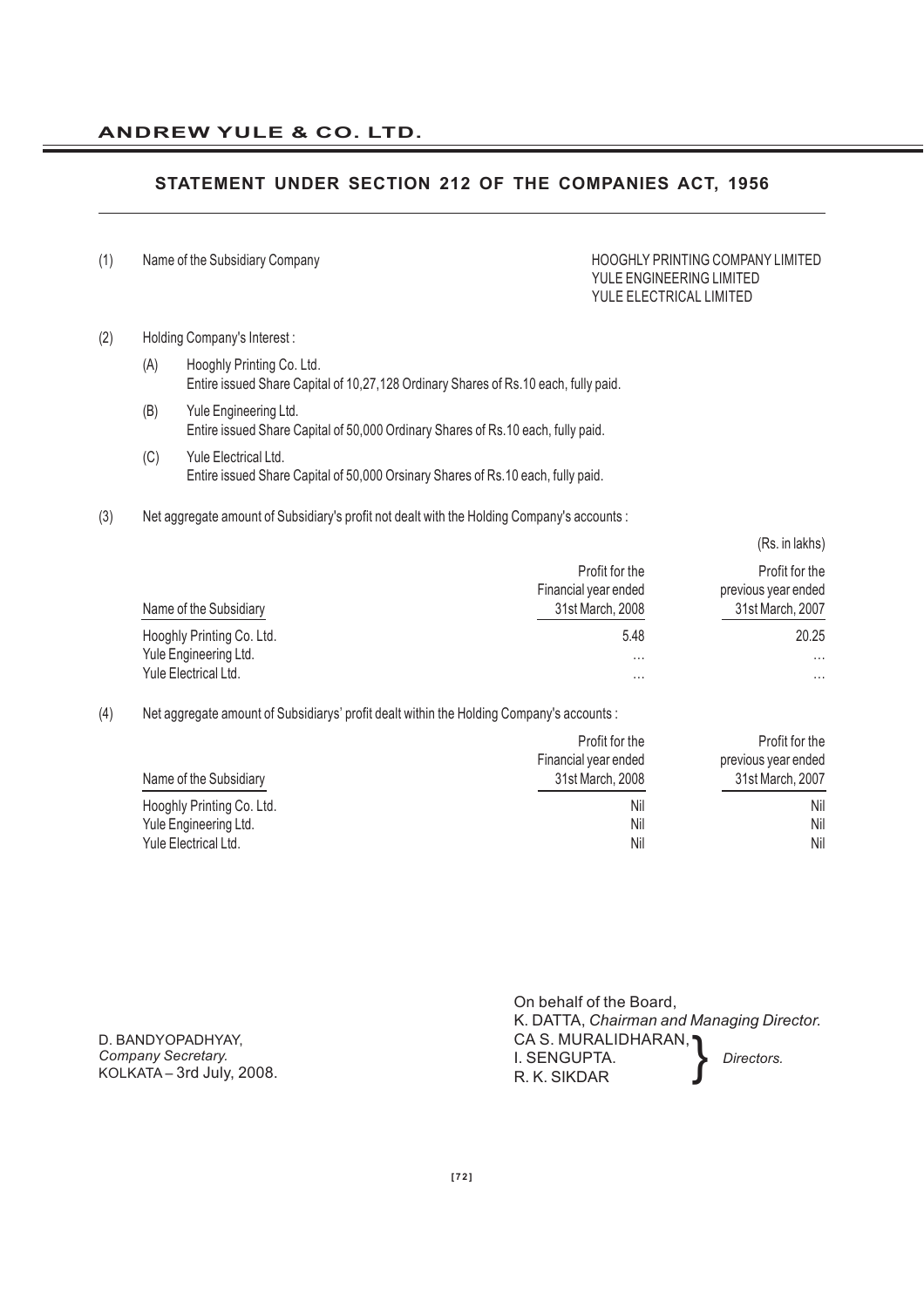# **CONSOLIDATED ACCOUNTS**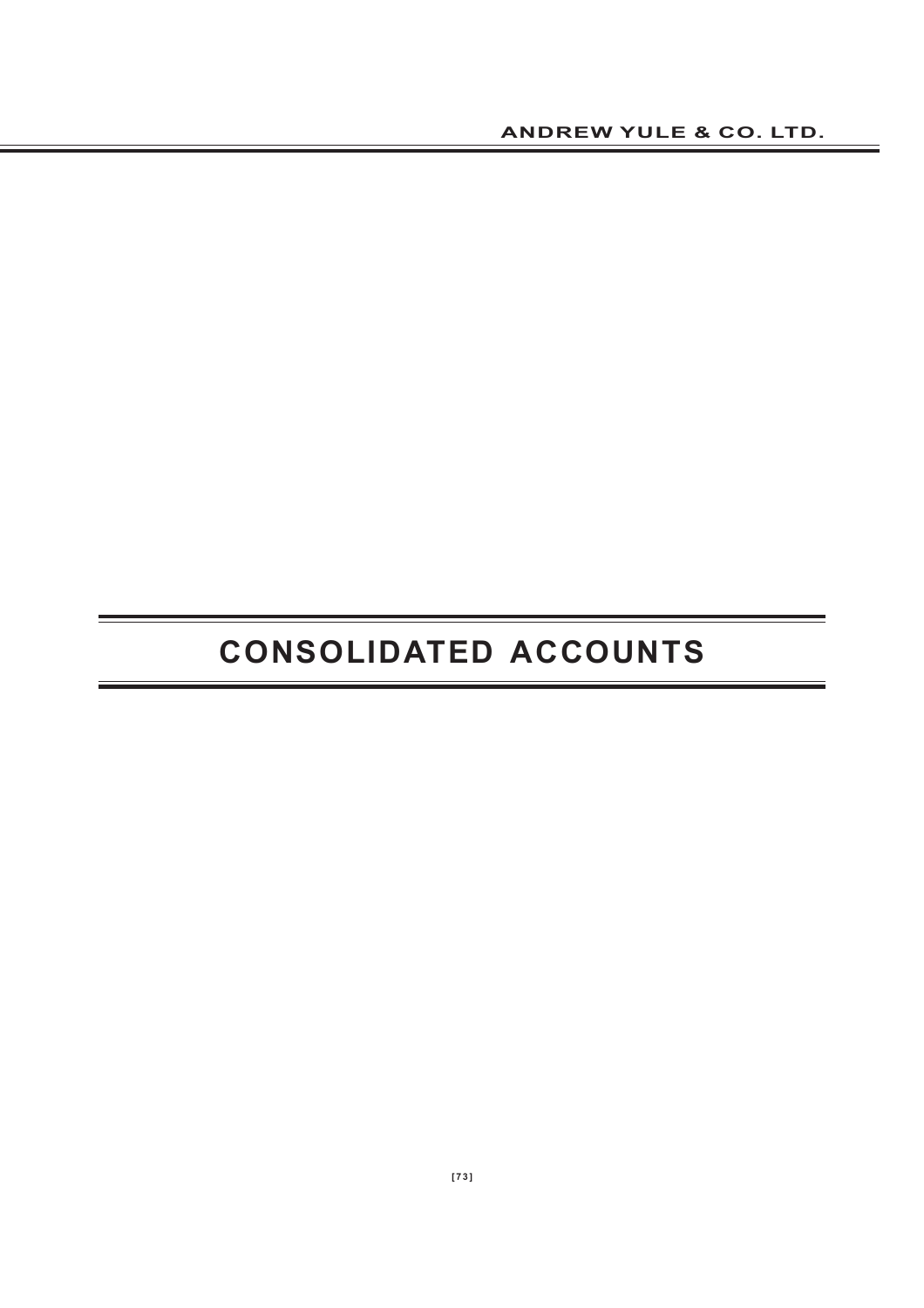# **Statement of Major Accounting Policies forming part of the Consolidated Financial Statements for the year ended 31st March, 2008.**

The financial statements have been prepared under the historic cost convention on accrual basis adjusted by revaluation of certain fixed assets in compliance with all material aspect of applicable Accounting Standards in India and the relevant provisions of The Companies Act, 1956 and on the Accounting Principles of going concern.

#### **1. Reserves :**

- (a) Central and State Subsidies received by the Company are retained in Special Reserve until the conditions stipulated in the respective schemes are complied with, and the same are credited to Profit and Loss Account or Capital Reserve after the expiry of the specified period depending upon the nature of the subsidy.
- (b) Sales value of fixed assets and investments to the extent it exceeds the original cost of the relevant asset is credited to Profit and Loss Account. Provided, however, loss/diminution in value of assets acquired through amalgamation/merger are adjusted against the Capital Reserve created out of the same.

#### **2. Fixed Assets :**

- (a) The Physical verification of fixed assets is carried out in a phased manner so as to cover each item of the fixed assets over a period of 3 years.
- (b) Machinery manufactured by one Unit/Division for use of another Unit/Division are accounted for at Works/Factory cost of the Transferor Unit.
- (c) The gross fixed assets are valued at acquisition cost and other related expenses incurred to bring them to their present condition. The gross amount of interest on loans utilised for various expansion/diversification schemes is capitalised till the commissioning of the projects. Further, no interest for inter-unit transfer of funds on Capital Account is considered for the above purpose.

In case of Tide Water Oil Co. (India) Ltd.,

- Certain land, buildings, blending plants and laboratory equipment and grease plant are stated on the basis of their revaluation being inclusive of resultant writeups. Other fixed assets are stated at cost.
- [ii] Assets acquired under lease, where the Company possesses substantially all risks and rewards incidental to ownerships are classified as finance leases. Such assets are capitalised at the inception of the lease at the lower of the fair value or the present value of minimum lease payments and a liability is created for an equivalent amount. Each lease rentals paid is allocated between the liability and the interest cost, so as to obtain a constant periodic interest on the outstanding liability for each period. Assets acquired on leases where a significant portion of the risks and rewards incidential to ownership is retained by the lessor are classified as operating lease. Lease rentals are charged to Profit and Loss Account on accrual basis.
- (d) (i) Depreciation is provided on the Assets other than Estate on straightline method in accordance with the provisions of Section 205(2)(b) read with Schedule XIV of the Companies Act, 1956.
	- (ii) In case of Hooghly Printing Co. Ltd. depreciation on assets has been calculated on written down value method in accordance with the rates and in the manner prescribed in Schedule–XIV of the Companies Act, 1956.
	- (iii) In case of Tide Water Oil Co. (India) Ltd., depreciation on revalued assets is calculated on the revalued book value at the rates considered appropriate by the Approved Valuer on a straight line basis and thereafter adjusted to the extent chargeable on written down value method at the rates prescribed under Schedule– XIV of the Companies Act, 1956. Depreciation on other fixed assets is calculated on written down value method at the rates prescribed under Schedule–XIV of the Companies Act, 1956, except on leasehold land which is calculated on straight line basis over the period of lease. Items costing not more than Rs.5000 have been fully depreciated during the year of additions.
- (e) In case of Hooghly Printing Co. Ltd. Profit on Sale of Fixed Assets including Capital Profit is taken into Profit and Loss Account, if it is realised.
- (f) No amortisation of cost of long-term leasehold land is done. However, fee payable for renewal of lease of land is charged as expenditure in the Profit and Loss Account as and when the payment is due.
- (g) Liquidated damages received by the Company for delayed construction and delayed supply of equipment are set-off against the capital expenditure to which it relates.
- (h) Grant/Subsidy in respect of capital expenditure is accounted for as per applicable Accounting Standard and depreciations on the Assets acquired out of such subsidy is adjusted thereagainst.
- (i) Expenditure incurred/capitalised in respect of projects abandoned/to be abandoned are accounted for in compliance of relevant Accounting Standard.
- (j) Provision for impairment of assets is made in compliance with AS-28.

#### **3. Inventories :**

(a) Stocks of stores, spares, raw materials etc., are valued at lower of cost or net realisable value. However, materials and other items held for use in production of inventories are not written down below cost if the finished products in which those will be incorporated are expected to be sold at or above cost. Cost is determined at weighted average cost basis.

In case of Hooghly Printing Co. Ltd. raw materials and stores and spares are valued at cost.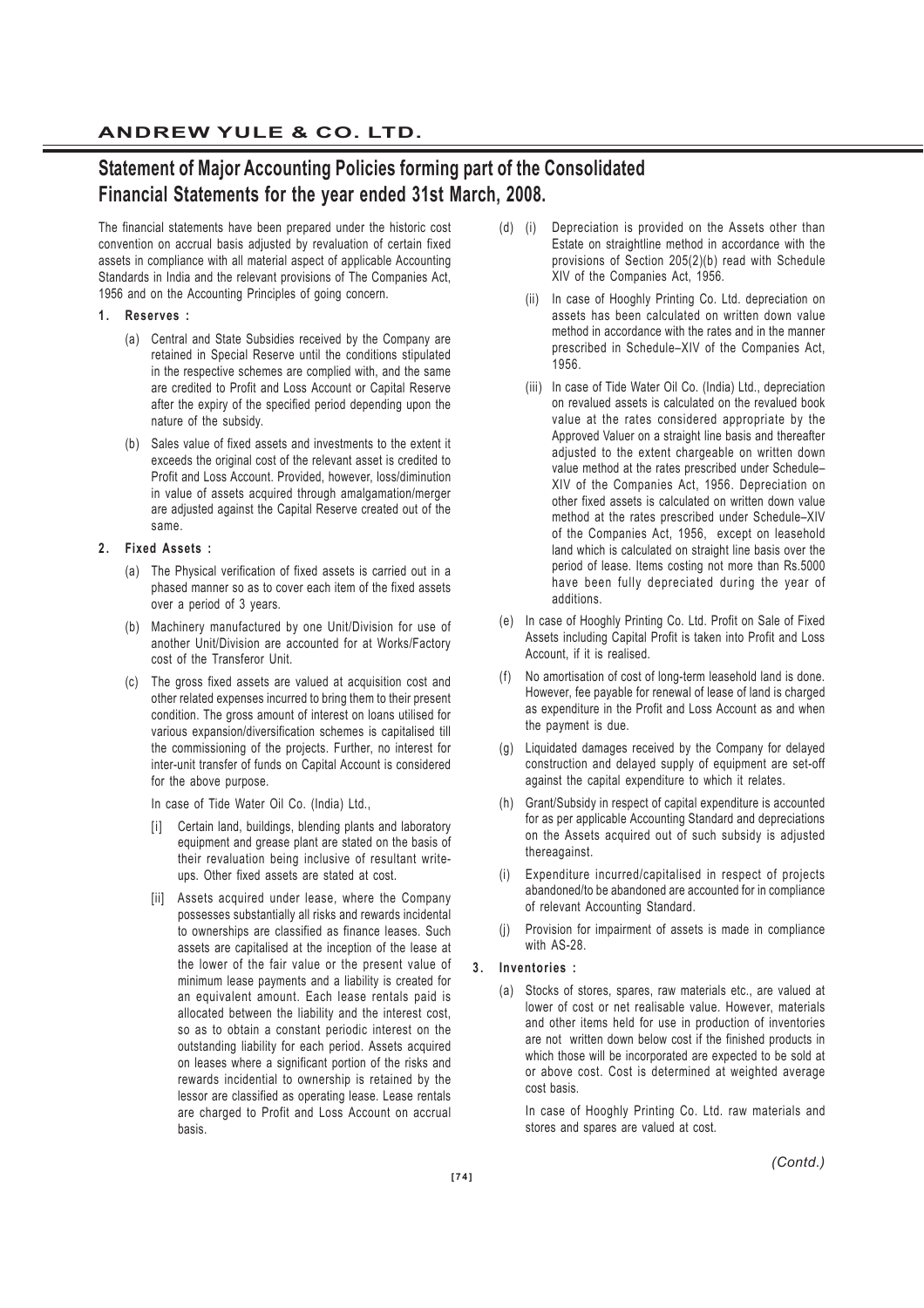In case of Phoenix Yule Ltd., carrying costs of raw materials, stores and spare parts are appropriately written down when there is a decline in replacement cost of such materials or where the finished goods in which those will be incorporated are expected to be sold below cost.

(b) Work-in-Progress is valued at Works Cost. Works cost includes direct materials, labour and manufacturing overhead. All losses on Work-in-Progress incurred upto the end of the year and losses estimated for further Works Cost to be incurred on such jobs are taken into account and duly provided for.

While valuing the contract jobs in progress (excluding systems and turnkey jobs) at the close of the year, future estimated losses are considered only in respect of jobs valued at Rs.25.00 lakhs or more and/or physical progress whereof as per technical estimate, is minimum 50%.

- (c) Royalty liabilities calculated with reference to Sales as per the collaboration agreements are considered as selling expenses and thus, have not been considered for the purpose of valuation of stocks of Work-in-Progress and finished goods.
- (d) Inter-Unit transfers of own manufactured stores, spares, raw materials etc., if lying in stock at the close of the year, are valued at estimated Works/Factory cost of the Transferror Unit.
- (e) Excise Duty, Insurance and Freight outward in connection with transfer of finished goods from factories to branches have been considered for valuation of branch stock at the close of the year.
- (f) Stocks of finished goods including Finished goods-in-transit are valued at garden cost/estimated total cost or net realisable value, whichever is lower. Estimated total cost covers all costs excluding interest, general administration overheads and selling and distribution expenses. In case of Packet Tea, all expenses relating to packeting including freight are also considered.

In case of Hooghly Printing Co. Ltd. estimated liabilities, if any, for expenses are not taken into the account for the purpose of stock valuation.

In case of Tide Water Oil Co. (India) Ltd. cost is determined under first in first out method.

In case of Phoenix Yule Ltd. traded finished goods are valued at the lower of cost of procurement and net realisable value.

- (g) Imported materials lying in bonded warehouse and at Port are valued at cost including Customs Duty, Port Charges etc.
- (h) Loose Tools are amortised over a period of 5 years.

In case of Phoenix Yule Ltd. loose tools are amortised over a period of two years from the year of issue.

(i) Stock of scrap as per stock records, is valued on the basis of estimated realisable value. However, tea waste is not valued.

(j) Export benefits against Advance Licences are considered at the time of actual consumption of the imported materials. Advance Licences in hand at the close of the year are not accounted for.

#### **4. Investments :**

Investments are stated at cost. Provision for diminution in the value of long term investment is made only if such a decline is other than temporary nature in the opinion of the Management.

#### **5. Sales :**

- (a) (i) Sales against Ex-Works/FOR Contracts are booked on the basis of deliveries to transport carriers upto 31st March, irrespective of whether the goods have been received by the customers by 31st March or not. Sales in respect of transactions against FOR destination contracts are booked for the goods actually received by customers by 31st March.
	- (ii) Despatches against FOR destination contracts not reaching the customers within the close of the year, are shown as Finished goods-in-transit.
	- (iii) In case of Hooghly Printing Co. Ltd.; sales are accounted for on the basis of receipted challans in respect of goods received by the customers by 31st **March**
	- (iv) In case of Phoenix Yule Ltd.,
		- [a] Revenue from sale of goods is recognised on transfer of substantial risks and rewards of ownership to customers.
		- [b] Revenue from service contracts is recognised as and when the related invoices are raised on rendering of service to customers.
		- [c] Export incentive benefits are recognised on despatch of goods to customers.
	- (v) In case of Tide Water Oil Co. (I) Ltd., sales are recognised when goods are supplied.
- (b) Partial deliveries are accounted for in accordance with the billing schedule as per the terms of sales contract.
- (c) Tea sales against contracts are accounted for on the basis of delivery orders and on completion of sale in auction centres in accordance with the norms of tea trade.
- (d) Sales returns, if any, upto the cut-off date i.e. 30th April, are accounted for.
- (e) [i] Sales is inclusive of excise duty wherever is applicable.
	- [ii] In case of Phoenix Yule Ltd. sales (net of excise duty) is stated inclusive of Sales Tax.
	- [iii] In case of Tide Water Oil Co. (I) Ltd. sales are recorded net of Sales Tax/VAT and inclusive of Excise Duty.
- (f) Except in disputed cases, escalation/de-escalation claim bills are accounted for on the basis of the terms of the relevant contracts.
- (g) Export sales are accounted for with reference to the date of Bill of Lading.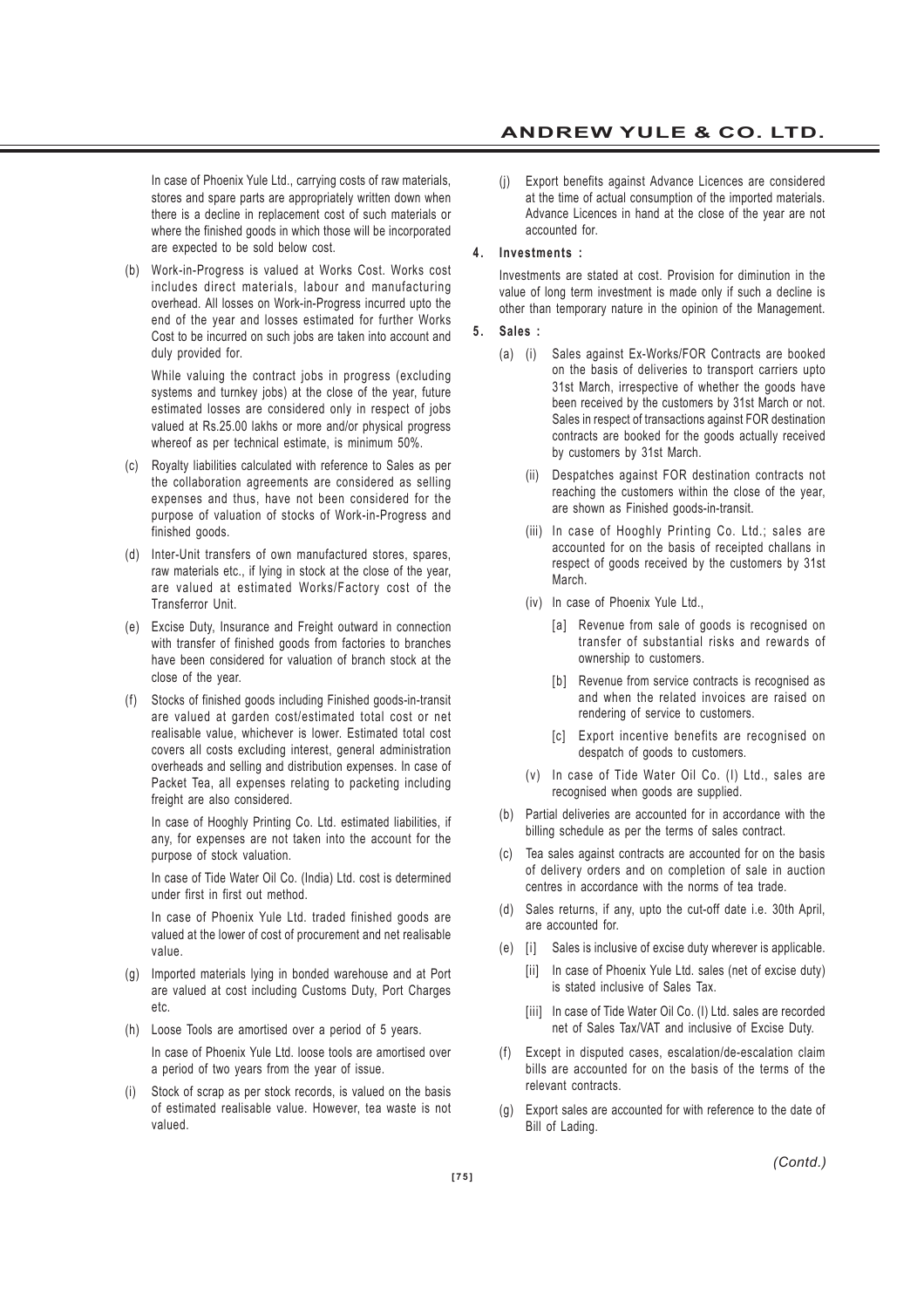#### **6. Dividend Receipts :**

Dividends declared within the close of the accounting year only are accounted for in respect of investments held by the Company.

In case of Katras Jherriah Coal Co. Ltd. and New Beerbhoom Coal Co. Ltd. income from investments in shares is accounted for on cash basis.

#### **7. Other Income :**

- (a) The following items are accounted for in the books on actual receipt basis :
	- (i) Fees receivable by the Directors and/or employees from Subsidiary and other Companies;
	- (ii) Interest on late retirement of bills of customers;
	- (iii) Interest on loans to employees as per approved Schemes, other than under House Building Loan Scheme, which is recovered and accounted for after repayment of the principal amount.
- (b) (i) Insurance and other claims are accounted for on the basis of amounts admitted;
	- (ii) Sales Tax, Excise Duty and Customs Duty refunds are accounted for on the basis of assessment/refund orders received;
	- (iii) Central/State Subsidies from Government and Tea Board are accounted for on the receipt of intimation of grant.
- (c) Interest receivable from customers as per stipulation of the Sales Contract on account of late receipt of full/proportionate payments are accounted for to the extent of such interest is ascertainable with respect to the payment so far received.
- (d) Liquidated Damages received by the Company for delayed execution and delayed supply of equipment/spares are setoff against the expenditure to which it relates.
- (e) Export/Deemed Export benefits are accounted for on completion of despatches in terms of the contract.
- (f) In case of Hooghly Printing Co. Ltd. credit of scrap is taken in miscellaneous receipts when dispossed off.
- (g) In case of Katras Jherriah Coal Co. Ltd. interest income and income from debentures are accounted for on accrual basis.
- (h) In case of New Beerbhoom Coal Co. Ltd. interest income and income from debentures are accounted for on accrual basis.

#### **8. Purchases :**

- (a) Insurance charges incurred in relation to the incoming goods where materials are directly relatable are accounted for in respect of individual items' otherwise, such insurance premium is charged off to Profit and Loss Account.
- (b) In case of goods purchased from overseas, the shipment is treated as goods-in-transit (import) :
	- (i) in case of both CIF and C&F Contracts, from the date of intimation received from bank;

(ii) in case of FOB Contracts, from the date of actual shipment as per Bill of Lading.

Customs Duty is charged on the basis of the date of arrival in port.

#### **9. Other Expenses :**

- (a) Issue of materials/components as free replacements during the guarantee period which can not be provided being unknown, is accounted for on actual despatches. Known free replacements upto the close of the accounting year are provided for.
- (b) Liability in respect of rectification work/replacement involving estimated value above Rs.0.25 lakh per case is booked on the basis of claims from the customers admitted by the Company wherever it is possible to estimate.
- (c) Liabilities in respect of Liquidated Damages are provided if and to the extent, not disputed by the Company. Liquidated Damages disputed by the Company are treated as contingent liability. The amount of liability/contingent liability is estimated on the basis of contracted terms and the facts of each case to the extent of revenue recognised.
- (d) Liability in respect of commission is provided in proportion to sales.
- (e) Interest on delayed payments of Taxes is accounted for on the basis of assessment orders of the Tax Authorities, if not disputed by the Company or actual payment effected, as the case may be.
- Provisions made and Provisions no longer required written back during the year are netted against in respect of each individual items.
- (g) Payment of Technical Know how Fees is accounted for in compliance with the relevant Accounting Standard.
- (h) Provision for unrealised profit is made in respect of partially completed composite/turnkey contracts on basis of proportionate direct cost on the revenue recognised.
- In case of Phoenix Yule Ltd. commission to consignment agents is recognised on despatch of goods to customers in accordance with the terms of the related agreements.

#### **10. Deferred Revenue Expenditure :**

- (a) The balance of deferred revenue expenditure as on 31st March, 2003 are written off over a period of five years as under :
	- (i) 10% of the expenditure during the first year on which these were incurred;
	- (ii) remaining 90% are written off pro-rated during the next four years.
- (b) In case of new project, and for launching of new products, other initial expenditure, are written off in compliance with the provision of AS-26.
- (c) In case of Tide Water Oil Co. (India) Ltd., deferred revenue expenditure on account of technical know how fees are written off over a period of six years and in case of other expenses over a period of three years.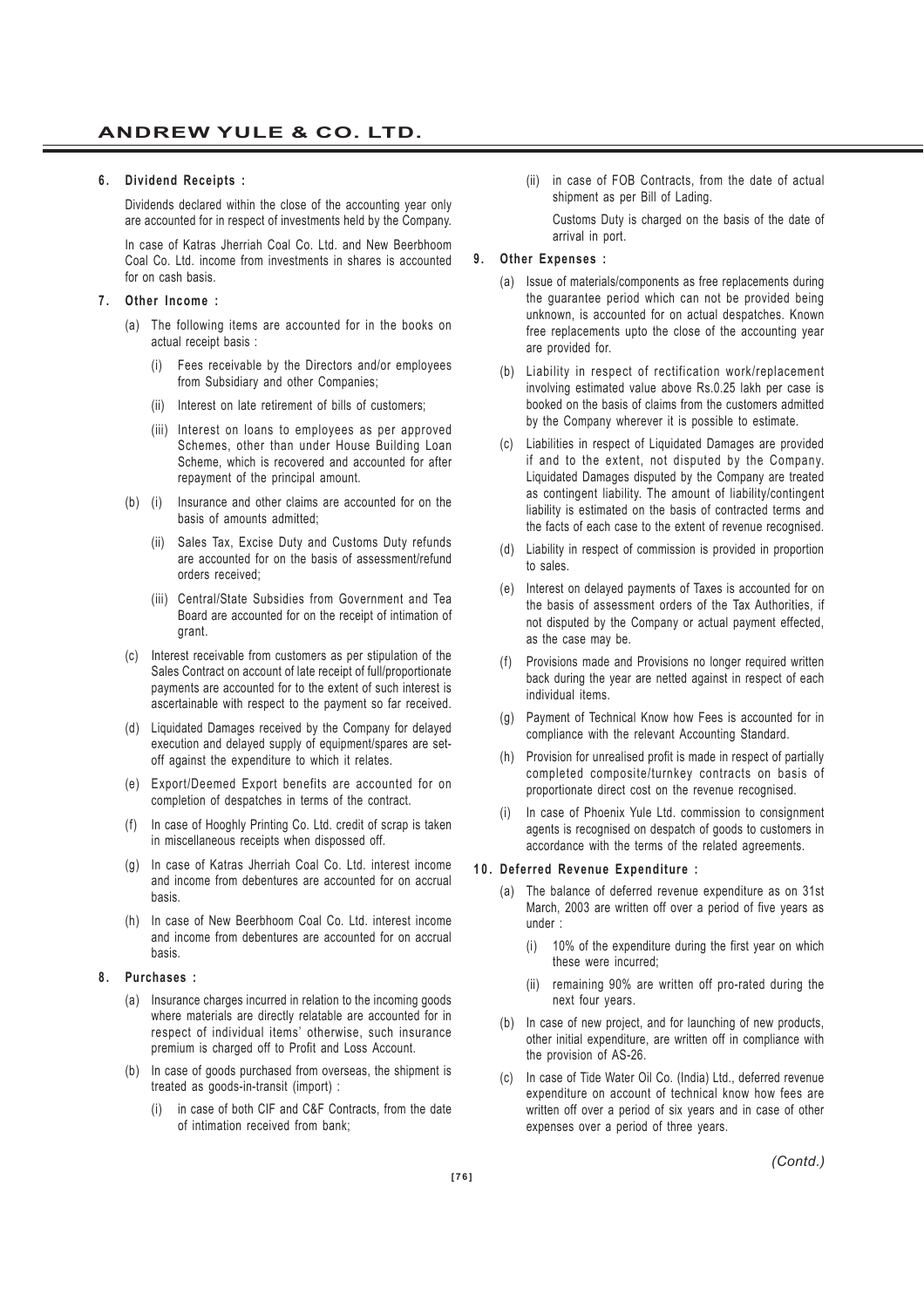#### **11. Contingent Liabilities/Capital Losses and Contingent Assets :**

Disputed liabilities and claims against the Company including claims by Tax Authorities (for example, Income-tax, Sales tax etc.) pending in appeal, are treated as contingent liabilities. Contingent assets are not accounted for.

Provisions for contingent liabilities are made in compliance with Accounting Standard-29.

#### **12. Booking/Writing Back of Liabilities :**

- (a) For providing liabilities, cut-off date is 30th April (For Hooghly Printing Co. Ltd. 15th April,) but all known liabilities, if material, are booked as far as practicable.
- (b) Liabilities which are more than 3 years old and not likely to materialise are written back. In case of extraordinary items only, separate disclosure is given in the Accounts.

#### **13. Conversion of Foreign Currencies:**

- (a) Foreign currency loans to finance fixed assets including technical know-how fees are converted either at the exchange parity rate ruling at the close of the accounting year or at the fixed rate when the exchange is booked in advance, as the case may be. Necessary adjustments with regard to such exchange rate difference are made to secured loans, fixed assets and depreciation.
- (b) In respect of any import of materials both under CIF, FOB and C&F Contracts, purchases are booked at the exchange rates ruling on the date of Bill of Entry. The exchange difference, if any, arising from the difference between the above rate and the rate at which the actual payment is made or at the rate prevailing on 31st March, whichever is earlier, is accounted for in the Profit and Loss Account.
- (c) Exports/Overseas Sales are booked at the rates ruling on the date of bill of lading. Exchange difference, if any, relating to such bills arising either on realisation of the proceeds or on conversion thereof at the exchange rate ruling at the close of the year, whichever is earlier, is accounted for in Profit and Loss Account.
- (d) Receivables and Payables in foreign currency are reported in the Balance Sheet at the parity rate ruling at the close of the financial year. The exchange difference arising on the settlement of such receivables/payable or on reporting such receivables/payables at rates different from those at which those are initially recorded during the period or reported in previous Balance Sheet is accounted for in Profit and Loss Account.
- (e) Wherein contract for import or export is covered by forward exchange contract any premium or discount at inception of such contract and any other gain or loss arising out of exchange differences between the forward contract rate and the rate on the day of reporting are treated in compliance with Accounting Standard-11.
- (f) In case of Phoenix Yule Ltd.
	- [i] Transactions in foreign currency are recorded in the books of the Company at the exchange rates prevailing

on the dates of the transactions. Year-end monetary assets and liabilities denominated in foreign currencies, other than those covered by foreign exchange contracts, are translated at the year-end foreign exchange rates.

- [ii] Exchange differences arising on settlement/translations are recognised in the Profit and Loss Account for the year, except when such exchange differences are related to acquisition of fixed assets from outside India. In those cases, the exchange differences are adjusted in the carrying values of assets.
- [iii] In case of forward exchange contracts other than those related to acquisition of fixed assets from outside India, premium or discount on such contracts are recognised in the Profit and Loss Account over the lives of the contracts. In case the contracts are related to acquisition of fixed assets from outside India premium or discount on such congtracts are adjusted to the carrying values of the assets.

#### **14. Research and Development Costs :**

Expenditure in relation to Research and Development activities are treated in accordance with the relevant provision of AS-26.

#### **15. Employee Benefits :**

- (a) Defined Contribution Schemes (DCS) : Company's contribution towards Provident Fund paid/payable during the year to the Provident Fund Authority are charged to the Profit and Loss Account.
- (b) Company's liabilities towards Defined Benefit Schemes for Gratuity, Superannuation and Pension, value of Plan Assets of the Trustee managed Funds maintained for meeting such liabilities, contribution to those Funds and benefits paid out of such Funds are ascertained and accounted for on the basis of independent actuarial valuation as per the requirement of Accounting Standard-15 (Revised 2005) on "Employee Benefit".

In respect of a section of employees, the Company's liability towards Defined Benefit for Provident Fund is determined and accounted for on the basis of prescribed contributions to the respective Trustee managed Funds and shortfall, if any, in plan assets as per Audited Accounts of such Fund.

In respect of post retirement Defined Benefit Scheme of Leave Encashment, the Company's liability is determined and accounted for on the basis of independent actuarial valuation as required by Accounting Standard-15 (Revised 2005) though there is no funding for such liability.

- (c) Leave encashment and Pension fund is unfunded but benefits have determined and accounted for in accordance with Accounting Standard-15 (Revised 2005).
- (d) Compensation paid under Voluntary Retirement Scheme as termination benefits, on or before 31st March, 2009, shall be accounted for as a deferred revenue expenditure and written off equally over a period of five years commencing from the year in which it is disbursed. However, such carry forward shall not be continued beyond accounting period commencing on or after 1st April, 2010.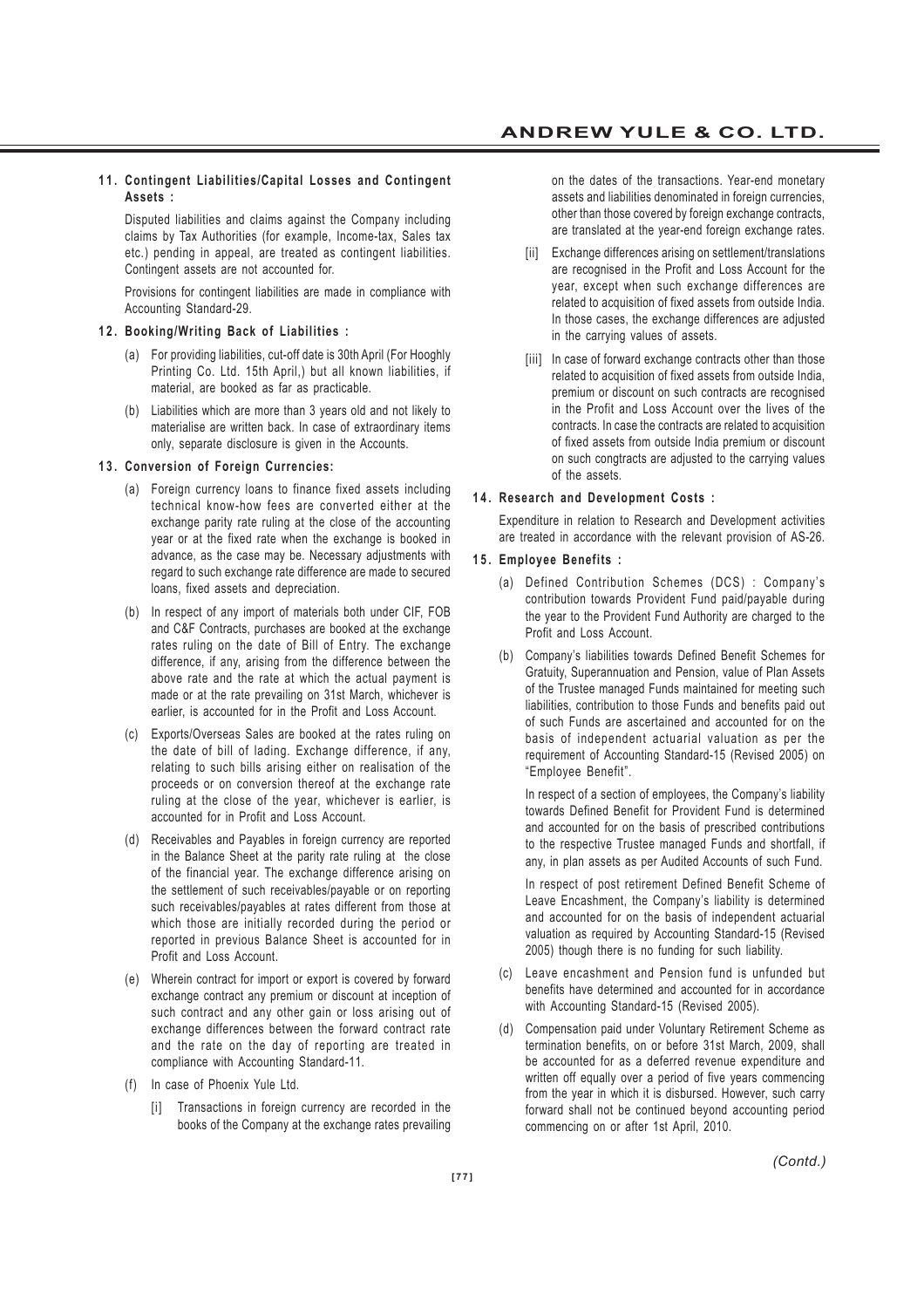## **AUDITORS' REPORT TO THE BOARD OF DIRECTORS OF ANDREW YULE & CO. LTD. ON THE CONSOLIDATED FINANCIAL STATEMENTS**

We have examined the attached consolidated Balance Sheet of Andrew Yule & Co. Ltd. (The Company) and its Subsidiary, Associates and Joint Venture Companies (the Andrew Yule Group) as at 31st March, 2008, and the Consolidated Profit and Loss Account for the year ended on that date annexed thereto and the Consolidated Cash Flow Statement for the year ended on that date. These financial statements are the responsibility of the Andrew Yule & Co. Ltd.'s management. Our responsibility is to express an opinion on these Financial Statements based on our audit.

We conducted our audit in accordance with Auditing Standards generally accepted in India. These Standards require that we plan and perform the audit to obtain reasonable assurance whether the financial statements are prepared, in all material respects, in accordance with an identified financial reporting framework and are free of material misstatements. An audit includes examining, on a test basis, evidence supporting the amounts and disclosures in the financial statements. An audit also includes assessing the accounting principles used and significant estimates made by management, as well as evaluating the overall financial presentation. We believe that our audit provides a reasonable basis for our opinion.

We did not audit the financial statements of the subsidiary, associates and joint venture. These financial statements have been audited by other auditors whose reports have been furnished to us, and in our opinion, in so far as it relates to the amounts included in respect of the subsidiary, associates and joint venture is based solely on the report of the other auditors. The details of Assets and Revenues in respect of these subsidiary, Associates and Joint Venture to the extent to which they are reflected in the Consolidated Financial Statements are given below :

|     |                                |         | (Rupees in lakhs)                  |
|-----|--------------------------------|---------|------------------------------------|
|     | Name of the Companies          |         | <b>Total Assets Total Revenues</b> |
|     | A. Subsidiary                  |         |                                    |
| ΙiΙ | Hooghly Printing Co. Ltd.      | 735.88  | 404.33                             |
|     | [ii] Yule Engineering Co. Ltd. | 5.00    | .                                  |
|     | [iii] Yule Electrical Co. Ltd. | 5.00    | .                                  |
|     | <b>B.</b> Joint Venture        |         |                                    |
|     | Phoenix Yule Ltd.              | 4226.18 | 7276.98                            |

|    |                                 | Net Carrying cost<br>of investment |                                   |
|----|---------------------------------|------------------------------------|-----------------------------------|
|    |                                 | as on 31st<br>March, 2008          | Current year's<br>share of Profit |
|    | C. Associates                   |                                    |                                   |
|    | Tide Water Oil Co. (India) Ltd. | 1592.70                            | 554.26                            |
|    | Katras Jherriah Coal Co. Ltd.   | 4.88                               | $(-) 2.10$                        |
| 3. | The New Beerbhoom Coal Co. Ltd. | 10.81                              | (–) 4.53                          |

- 1. We report that, the consolidated financial statements, read with Note 1 in Schedule 20, have been prepared by the Company in accordance with the requirements of Accounting Standard (AS) 21 Consolidated Financial Statements, AS-23 Accounting for Investments in Associates in Consolidated Financial Statements and AS-27 Financial Reporting of Interests in Joint Ventures issued by The Institute of Chartered Accountants of India and on the basis of the separate audited financial statements of Andrew Yule Group included in the Consolidated Financial Statements.
- **2. The accounts are prepared on the principle applicable to a going concern even though the net worth of the Company is fully eroded. In the proceedings of hearing held on 30th October, 2007 before the Board for Industrial and Financial Reconstruction (BIFR) rehabilitation scheme of the Company with cut-off date as at 31st March, 2006 has been sanctioned which is in process of implementation.**
- **3. The Authorised Share Capital of the Company was increased from Rs.7500.00 lakhs to Rs.20000.00 lakhs vide a Resolution passed in its Annual General Meeting held on 30th September, 2004. By a subsequent resolution superceeding the above referred Resolution passed in the Extraordinary General Meeting of the Shareholders of the Company held on 20th March, 2008, the Authorised Share Capital has been reduced from Rs.20000.00 lakhs to Rs.7500.00 lakhs and the provision made in respect of Registration fees of Rs.93.38 lakhs including additional fees upto 31st March, 2007 payable for the non-payment of the Registration fees has been reversed in the Books of Account.**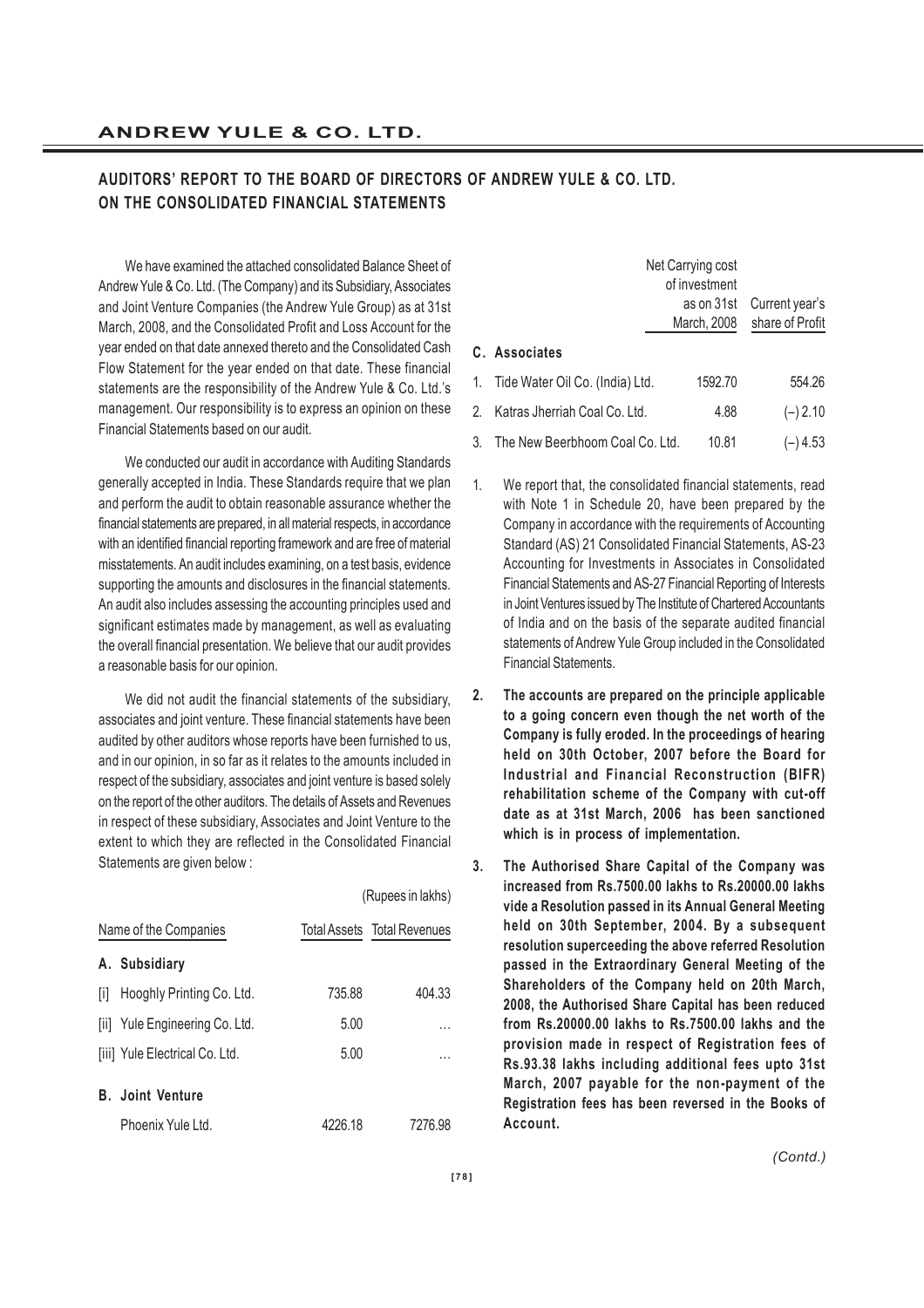**As Form No.23 was filed with the Registrar of Companies, West Bengal, on 14th October, 2004 regarding alteration of the Articles of Association of the Company for increase in the Authorised Share Capital from Rs.7500.00 lakhs to Rs.20000.00 lakhs, the reduction in Authorised Share Capital by a subsequent Resolution and the reversal of the Registration fees, as aforesaid, is not in accordance with the provisions of the Act.**

- **4. Non-provision against diminition in value of investments in Bengal Coal Co. Ltd., Yule Financing & Leasing Co. Ltd., and The Statesman Ltd., aggregating to Rs.28.60 lakhs. [Refer to Note No.20(a) in Schedule 20].**
- **5. Recognition of consideration amount of Rs.207.00 lakhs received from Builder-cum-Agent as "income" during the year is not in accordance with the generally accepted accounting principle till extension of time for development of property is granted by the Hon'ble Court failing which the Head Lease is liable tobe terminated and the Builder-cum-Agent is entitled to get refund of the above consideration amount (Ref. Note No.35 of Schedule 20).**
- **6. Attention is drawn to Note No.3 of Schedule 20 regarding inclusion of write back of interest on loans and others aggregating to Rs.4795.74 lakhs in line item "Liabilities no longer required written back" in Schedule 14 of "Other Income" instead of showing the above as an extraordinary item in the statement of Profit and Loss Account due to which the impact of the same on the current years profit is not perceiveable.**
- **7. Non-confirmation and non-reconciliation of year end balances in respect of Sundry Debtors, Deposits, Advances, Creditors, Dues to/from Govt. Undertakings and Stock with third Parties etc. (Refer to Note No.15 in Schedule 20).**
- **8. [i] Non-compliance of sub-section 1 of 372A of the Companies Act, 1956 in respect of the following investment made and loan granted during the year/earlier year and shown in the Balance Sheet as at 31st March, 2008 which is in excess of the limit prescribed under the aforesaid section without obtaining approval of shareholders by way of special resolution :**
- **[a] Investment of Rs.305.00 lakhs in Zero Rate Unsecured Redeemable Bond of WEBFIL Ltd.**
- **[b] Unsecured loan of Rs.500.00 lakhs to Yule Financing & Leasing Co. Ltd.**
- **[ii] Grant of unsecured loan of Rs.500.00 lakhs to Yule Financing & Leasing Co. Ltd. @ 5.5% p.a. which is lower than the rate prescribed under sub-section 3 and the guidelines prescribed by the Central Govt. under sub section 7 of section 372A of the Act.**
- **9. [i] Non-provision against possible loss arising out of unsecured loan of Rs.500.00 lakhs, as referred to (i) and (ii) hereinabove, to a Company whose net worth is fully eroded due to which its ability to meet the financial obligation arising in respect of above is doubtful.**
	- **[ii] Non-provision towards dimunition in value of long term investments of Tide Water Oil Co. (India) Ltd., amounting to Rs.60.09 lakhs out of which Group share in Consolidated Accounts is Rs.15.75 lakhs [Refer to Note No.20(b) in Schedule 20].**
	- **[iii] Non-provision towards dimunition in value of long term investments of The New Beerbhoom Coal Co. Ltd., amounting to Rs.1.50 lakh out of which Group share in Consolidated Accounts is Rs.0.49 lakh [Refer to Note No.20(c) in Schedule 20].**
	- **[iv] Non Provision towards dimunition in value of long term investments of Katras Jherriah Coal Co. Ltd., amounting to Rs.2.39 lakhs one of which group share in consolidated accounts is Rs.0.76 lakh [Refer to Note No.20(d) in Schedule 20].**
- 10. **[i] Non-provision in respect of Advances of Rs.348.00 lakhs in the accounts of Tide Water Oil Co. (India) Ltd., out of which Group share in consolidated accounts is Rs.91.25 lakhs, the status of the recoverability of the same and the corresponding provision as may be required is not ascertainable at this stage (Refer to Note No.26 in Schedule 20).**
	- **[ii] Non-provision of Rs.4.50 lakhs in the Accounts of The New Beerbhoom Coal Co. Ltd., in respect of**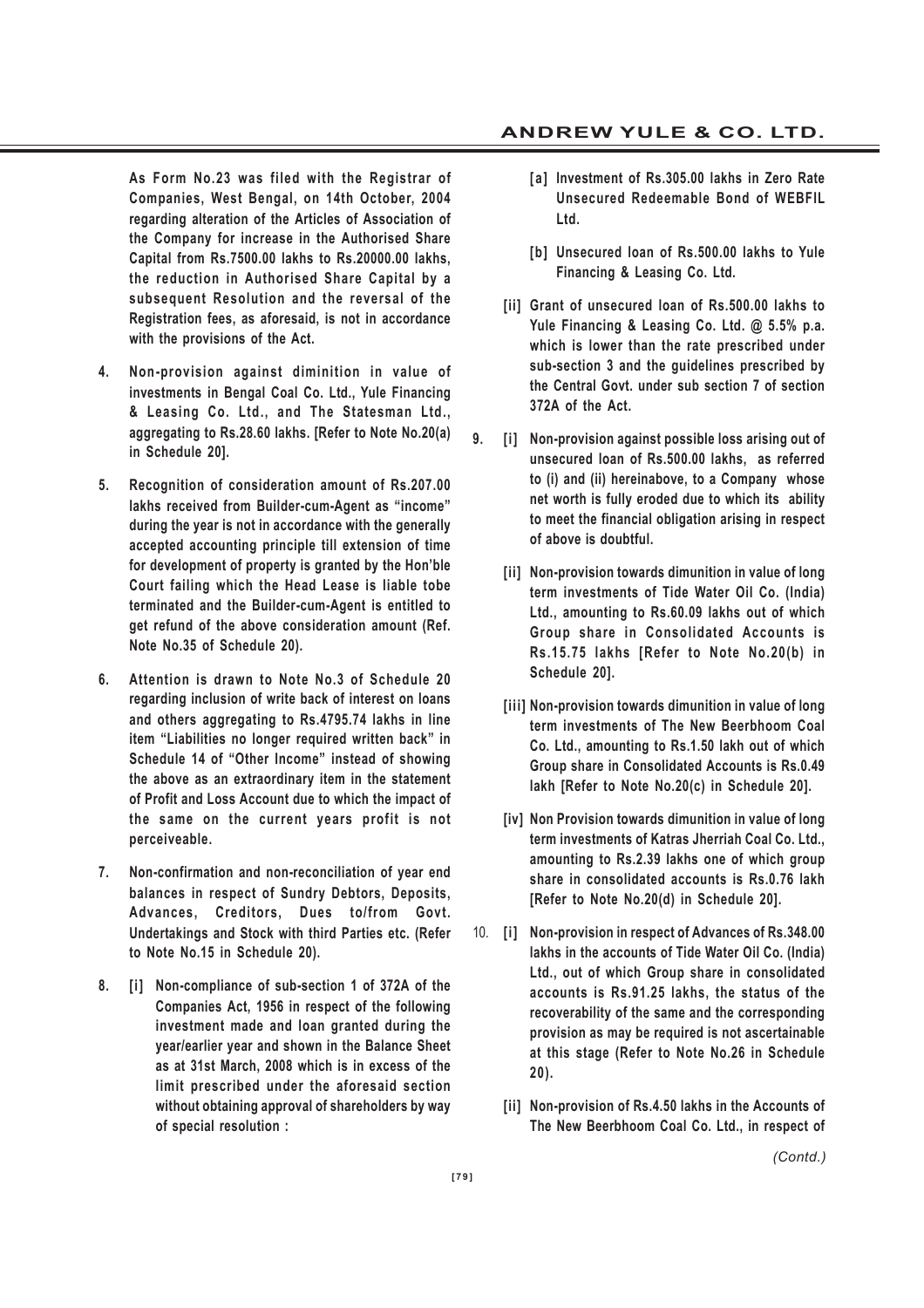**amount due from a Body Corporate, the extent of realisability of which could not be ascertained. Group share in Consolidated Accounts is Rs.1.48 lakhs (Refer to Note No.23(a) in Schedule 20).**

**[iii] In case of New Beerbhoom Coal Co. Ltd. write back of provision for cess of Rs.4.38 lakhs which was not finalised by the Commissioner of Payments, Kolkata, in absence of any confirmation received from the Commissioner of Payments, Kolkata. Group share in Consolidated Accounts is Rs.1.44 lakhs. (Refer to Note No.23(b) in Schedule 20).**

**[iv] In the Accounts of Katras Jherriah Coal Co. Ltd.**

- **[a] Only those claims which have been admitted by the Commissioner of Payments or are subject to appeal still pending with Appellate Courts have been included in Sundry Creditors and therefore, adjustments may be required in these Accounts in respect of claims under appeals. Further, as the orders of the Commissioner of Payments admitting/ rejecting the claims of the Creditors against the Company were not available in all cases, claims admitted or rejected as well as those under appeal as represented by the Company have been accepted.**
- **[b] From the available records and information it has not been possible to ascertain the extent to which amount receivable Rs.1.79 lakhs may be eventually realised. Group share in Consolidated Accounts is Rs.0.57 lakh (Refer to Note No.24(a) in Schedule 20).**
- **[c] The extent of realisability of the principal on maturity amounting to Rs.2.00 lakhs due from a Body Corporate. Group share in Consolidated Accounts is Rs.0.63 lakh (Refer to Note No.25 in Schedule 20).**
- **[d] Write back for provision of cess for Rs.1.45 lakhs which was not yet been finalised by the Commissioner of Payments, Kolkata, in absence of any confirmation received from the Commissioner of Payments, Kolkata. Group share in Consolidated is Rs.0.46 lakh. (Refer to Note No.24(b) in Schedule 20).**
- **11. Penalty/interest for non-deduction and non-collection of income tax at source has not been ascertained and provided for.**
- 12. Read with our above comments :
	- [a] We have obtained all the information and explanations which to the best of our knowledge and belief were necessary for the purposes of our audit **except our comments in Item No.7 above;**
	- [b] in our opinion, proper books of account as required by law have been kept by the Company so far as appears from our examination of those books;
	- [c] the Balance Sheet, Profit and Loss Account and the Cash Flow Statement dealt with by this report are in agreement with the books of account;
	- [d] in our opinion, the Balance Sheet, Profit and Loss Account and the Cash Flow Statement dealt with by this report have been prepared in compliance with the applicable accounting standards (AS) referred to in Section 211(3C) of the Act, **except AS-5 regarding non-presentation of Extraordinary item in the statement of Profit and Loss Account (Refer to our comments in item No.6 above), AS-9 on matters dealt with in paragraph 8(ii) and 9(i) of Major Accounting Policy regarding income stated therein which are accounted for on actual receipt basis, AS-13 regarding Accounting for investments (refer to our comments in Item No.4 above), and AS-24 in respect of non-disclosure of the date and nature of the initial disclosure events and significant changes, if any, in the amount or timing difference of cash flows relating to the assets and liabilities to be settled.**
- 13. In terms of Notification No.G.S.R.829(E) dated 21st October, 2003, issued by the Central Government, the requirement of Clause (g) of Sub-section (1) of Section 274 of the Act is not applicable to a Government Company.
- **14. Without considering the items mentioned in Paragraphs 2 and 7 (to the extent not determinable), 8 and 9(i), 10(iv)(a) above, the effect of which could not be determined, had the observations in paragraphs 3, 4, 5, 6, 9(ii), 9(iii), 9(iv) and 10(i), 10(ii), 10(iii), and 10(iv)(b), 10(iv)(c) and 10(iv)(d) (to the extent determinable) above been considered, the**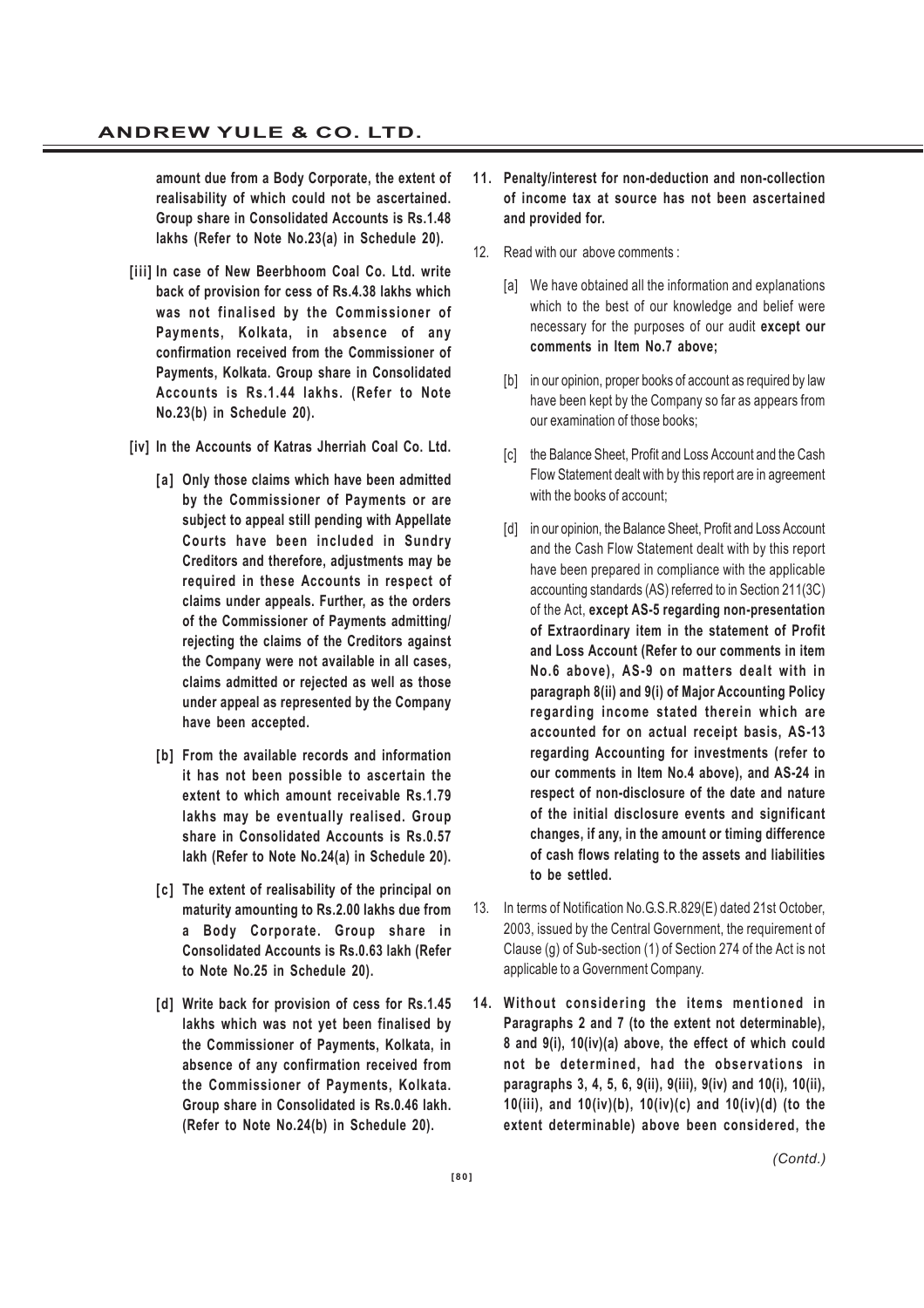**loss for the year before Extraordinary items would have been Rs.3426.99 lakhs and profit after Extraordinary items and tax would have been Rs.1368.75 lakhs as against the reported profit of Rs.1810.56 lakhs, accumulated loss net of General Reserve would have been Rs.16835.13 lakhs as against the reported figure of Rs.16393.32 lakhs, net current assets would have been Rs.10149.96 lakhs as against the reported figure of Rs.10546.17 lakhs, and investments would have been Rs.2167.19 lakhs as against the reported figure of Rs.2212.79 lakhs.**

**Subject to the foregoing paragraphs 1 to 12,** we report that on the basis of the information and explanations given to us and on the consideration of the separate audit reports on

#### **ANDREW YULE & CO. LTD.**

individual audited financial statements of Andrew Yule Group we are of the opinion that the said consolidated financial statements give a true and fair view in conformity with the accounting principles generally accepted in India :

- [a] in the case of the Consolidated Balance Sheet, of the state of affairs of Andrew Yule Group as at 31st March, 2008;
- [b] in the case of the Consolidated Profit and Loss Account, of the consolidated results of operations of Andrew Yule Group for the year ended on that date; and
- [c] in the case of the Consolidated Cash Flow Statement, of the consolidated cash flow of the Andrew Yule Group for the year ended on that date.

For A. R. MAITI & CO., For G. P. AGRAWAL & CO., For MITRA GHOSH & RAY *Chartered Accountants, Chartered Accountants, Chartered Accountants,* (CA S. K. PRAMANIK) (CA D. CHAKRABORTY) (CA S. NANDI) *Partner, Partner, Partner,* Membership No.51722. Membership No.8122. Membership No.58689.

Kolkata – 13th August, 2008.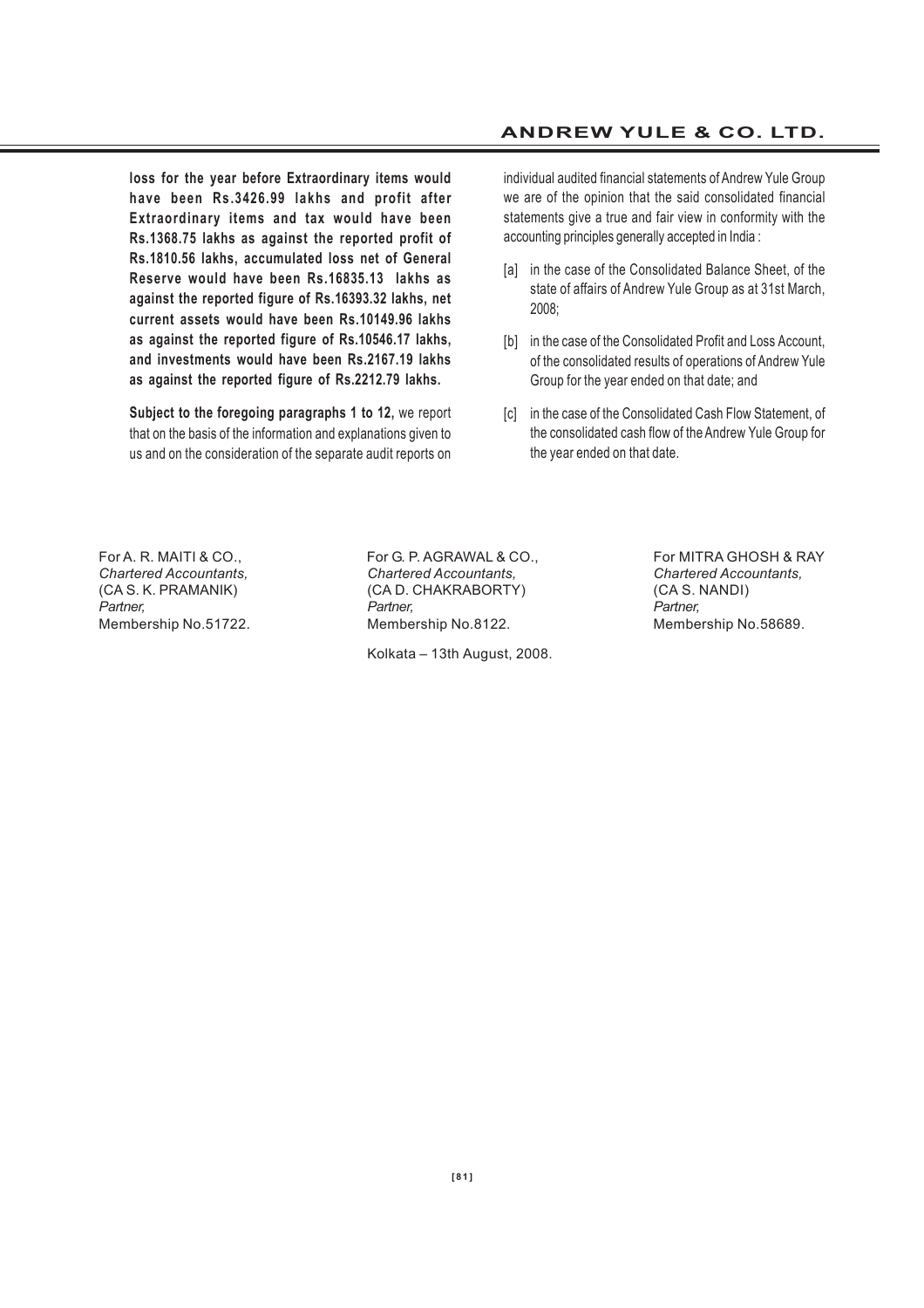|                                                                              |                                               |                         |                                           | (Rupees in lakhs)     |
|------------------------------------------------------------------------------|-----------------------------------------------|-------------------------|-------------------------------------------|-----------------------|
|                                                                              |                                               | Schedules               | As at 31.03.08                            | As at 31.03.07        |
| SOURCES OF FUNDS                                                             |                                               |                         |                                           |                       |
| (1) Shareholders' Funds:                                                     |                                               |                         |                                           |                       |
| (a) Share Capital                                                            |                                               | 1                       | 5674.37                                   | 5826.71               |
| (b) Share pending allotment to Govt. of India                                |                                               |                         | 150.00                                    | 10892.90              |
| (c) Reserves and Surplus                                                     |                                               | $\overline{2}$          | 10874.01                                  | 10874.01              |
|                                                                              |                                               |                         | 16698.38                                  | 27593.62              |
| (2) Loan Funds :                                                             |                                               | 3                       |                                           |                       |
| (a) Secured Loans                                                            |                                               |                         | 16329.28                                  | 16683.11              |
| (b) Unsecured Loans                                                          |                                               |                         | 14499.92                                  | 14969.26              |
|                                                                              |                                               |                         | 30829.20                                  | 31652.37              |
| (3) Deferred Tax Liability (Net)                                             |                                               |                         |                                           |                       |
| (Note No.28 on Schedule 20)                                                  |                                               |                         | 211.53                                    | 35.71                 |
|                                                                              | <b>TOTAL</b>                                  |                         | 47739.11                                  | 59281.70              |
| APPLICATIONS OF FUNDS                                                        |                                               |                         |                                           |                       |
| (1) Fixed Assets :                                                           |                                               | 4                       |                                           |                       |
| (a) Gross Block                                                              |                                               |                         | 23891.08                                  | 22524.29              |
| (b) Less: Depreciation and Impairment of Assets                              |                                               |                         | 6322.30                                   | 5795.12               |
| (c) Net Block                                                                |                                               |                         | 17568.78                                  | 16729.17              |
|                                                                              |                                               |                         |                                           |                       |
| (d) Capital work-in-progress (net of Impairment of Assets)                   |                                               |                         | 863.76                                    | 839.96                |
|                                                                              |                                               |                         | 18432.54                                  | 17569.13              |
| (e) Pre-operative Expenditure (Pending Allocation)                           |                                               |                         | 113.85                                    | 113.85                |
|                                                                              |                                               |                         | 18546.39                                  | 17682.98              |
| (2) Investments                                                              |                                               | 5                       | 2212.79                                   | 1437.98               |
| (3) Current Assets, Loans and Advances :                                     |                                               |                         |                                           |                       |
| (a) Inventories                                                              |                                               | 6                       | 3131.14                                   | 3061.60               |
| (b) Sundry Debtors                                                           |                                               | $\overline{7}$          | 6142.46                                   | 4165.86               |
| (c) Cash and Bank Balances                                                   |                                               | 8                       | 14391.66                                  | 5114.33               |
| (d) Other Current Assets                                                     |                                               | 9                       | 0.05                                      | 0.69                  |
| (e) Loans and Advances                                                       |                                               | 10                      | 4921.44                                   | 3833.35               |
|                                                                              |                                               |                         | 28586.75                                  | 16175.83              |
| Less: Current Liabilities and Provisions :                                   |                                               |                         |                                           |                       |
| (a) Current Liabilities                                                      |                                               | 11                      | 15368.37                                  | 14636.76              |
| (b) Provisions                                                               |                                               | 12                      | 2672.21                                   | 2498.15               |
|                                                                              |                                               |                         | 18040.58                                  | 17134.91              |
| Net Current Assets                                                           |                                               |                         | 10546.17                                  | $(-)$ 959.08          |
| (4) (a) Miscellaneous Expenditure to the extent not written off or adjusted: |                                               |                         |                                           |                       |
| (i) Other Expenses                                                           |                                               |                         | 40.44                                     | 92.72                 |
| (b) Profit and Loss Account                                                  |                                               |                         | 16393.32                                  | 41027.10              |
|                                                                              |                                               |                         |                                           |                       |
|                                                                              | <b>TOTAL</b>                                  |                         | 47739.11                                  | 59281.70              |
| NOTES ON ACCOUNTS                                                            |                                               | 20                      |                                           |                       |
| STATEMENT ON ACCOUNTING POLICIES AND SCHEDULES                               |                                               | On behalf of the Board, |                                           |                       |
| 1 TO 20 FORM AN INTEGRAL PART OF THE ACCOUNTS.                               |                                               |                         | K. DATTA, Chairman and Managing Director. |                       |
|                                                                              |                                               |                         |                                           |                       |
| D. BANDYOPADHYAY,                                                            |                                               | CA S. MURALIDHARAN,     | Directors.                                |                       |
| Company Secretary.                                                           |                                               | I. SENGUPTA.            |                                           |                       |
| KOLKATA - 13th August, 2008.                                                 |                                               | R. K. SIKDAR            |                                           |                       |
|                                                                              | In terms of our attached Report of even date. |                         |                                           |                       |
| For A. R. MAITI & CO.,                                                       | For G. P. AGRAWAL & CO.,                      |                         |                                           | For MITRA GHOSH & RAY |
| Chartered Accountants,                                                       | <b>Chartered Accountants,</b>                 |                         | <b>Chartered Accountants.</b>             |                       |
| (CA S. K. PRAMANIK)                                                          | (CA D. CHAKRABORTY)                           |                         | (CA S. NANDI)                             |                       |
| Partner,                                                                     | Partner,                                      |                         | Partner,                                  |                       |
|                                                                              | Membership No.8122.                           |                         |                                           |                       |
| Membership No.51722.                                                         |                                               |                         | Membership No.58689.                      |                       |
|                                                                              | Kolkata - 13th August, 2008.                  |                         |                                           |                       |

#### **CONSOLIDATED BALANCE SHEET AS AT 31ST MARCH, 2008**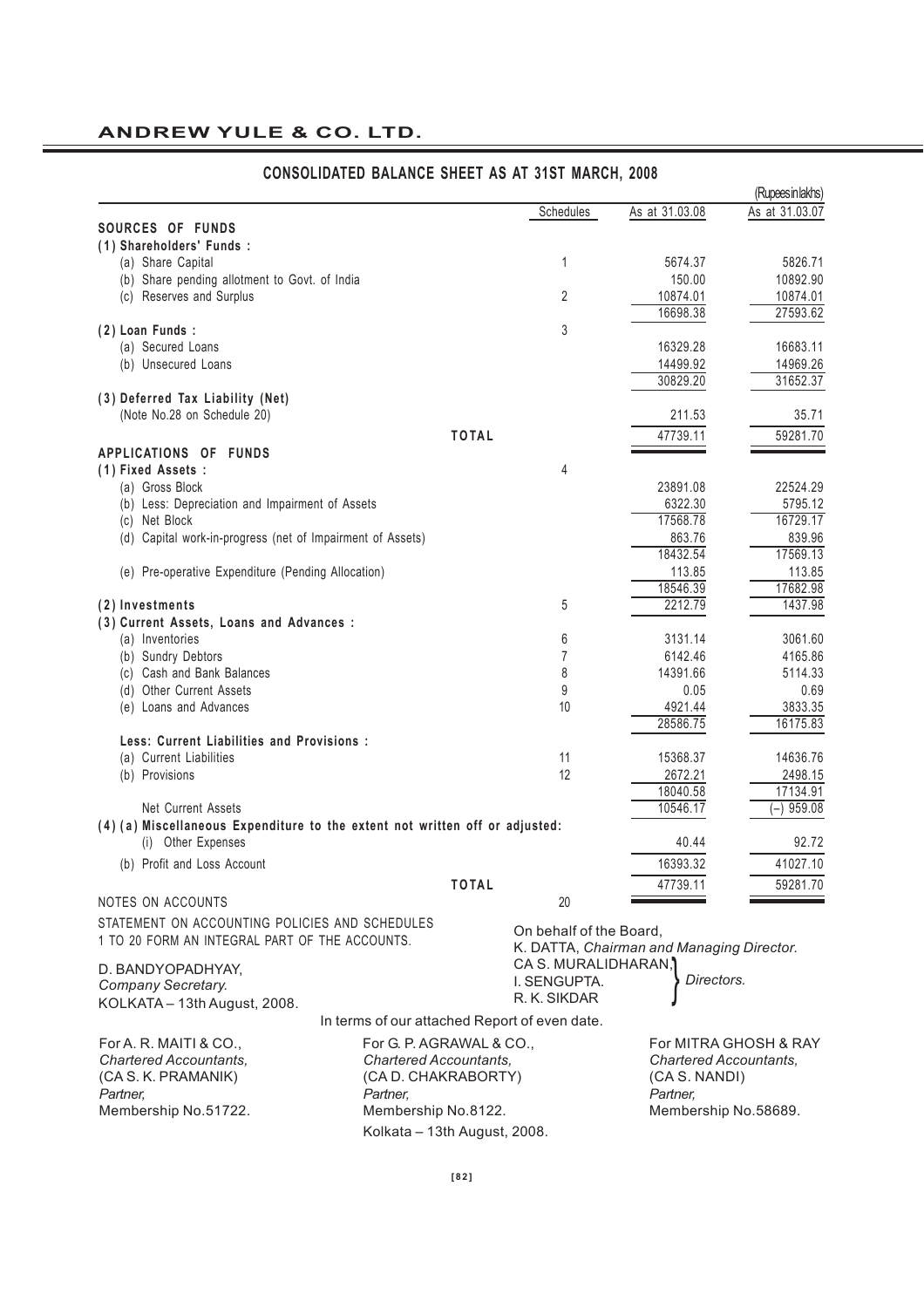| Schedules<br>2007-08<br><b>INCOME</b><br>13<br>Sales<br>24592.09<br>41.56<br>Interest and Dividend on Investments (Gross)<br>14<br>Other Income<br>6617.40<br>Accretion/Decretion (-) in Stocks<br>15<br>5.96<br>31257.01<br><b>EXPENDITURE</b><br>Materials Consumed<br>16<br>11774.88<br>17<br>Salaries, Wages and Bonus<br>7464.35<br>18<br>1975.85<br>Interest<br>Other Expenses<br>19<br>7487.41<br>Depreciation<br>4<br>521.53<br>32.64<br>Impairment of Assets<br>28338.98<br>29256.66<br>2000.35<br>8498.11<br>Profit/Loss(-)before Extra-ordinary items<br>$(-)$<br>Add/Less : Extra-ordinary items :<br>Extra-ordinary Expenses net of Extra-ordinary Income<br>(Proportionate share of Joint Venture vide Note No.2(iii)<br>of Schedule 201<br>22.67<br>1977.68<br>Profit/Loss(-) for the year<br>$(-)$<br>Add/Less: Provision for Taxation:<br>[a] Wealth Tax (Proportionate share of Joint Venture<br>Rs.0.02 lakh; 2006-07 Rs.0.03 lakh)<br>4.52<br>2.28<br>[b] Income Tax (Earlier year)<br>315.57<br>$\ldots$<br>[c] Income Tax (Current Year)[Proportionate share of<br>Joint Venture Rs.488.39 lakhs; 2006-07 Rs.201.46 lakhs]<br>209.46<br>490.99<br>[d] Fringe Benefit Tax (Prop. share of Joint<br>Venture Rs.4.42 lakhs; 2006-07 Rs.7.09 lakhs)<br>37.45<br>36.24<br>[e] Deferred Tax<br>290.15<br>$\ldots$<br>823.11<br>9121.85<br>1154.57<br>$(-)$<br>Add<br>: Provision for deferred tax liability written back<br>[Proportionate share of Joint Venture Rs.108.36 lakhs;<br>2006-07 Rs.49.16 lakhs]<br>108.36<br>1262.93<br>$(-)$<br>Add<br>: Share of Profit of Associates<br>547.63<br>1810.56<br>$(-)$<br>: Transfer to General Reserve<br>6.00<br>Less<br>1810.56<br>$(-)$<br>Add<br>$(-)$ 43493.78<br>35155.64<br>: Loss brought forward from last account<br>$(-)$ 41683.22<br>Add/Less : Capital Reduction<br>22697.48<br>43659.23<br>$(-)$ 18985.74<br>: Dividend Tax (Proportionate share<br>Less<br>of Joint Venture Rs.40.58 lakhs; 2006-07 Rs.Nil<br>40.58<br>0.87<br>$(-)$ 19026.32<br>$(-)$ 43660.10<br>: Balance in General Reserve (per contra)<br>2633.00<br>Add<br>16393.32<br>41027.10<br>Balance carried to Balance Sheet<br>$(-)$<br>Basic and Diluted earnings per share (Note No.32 of Schedule 20)<br>3.07<br>$(-)$ 14.58<br>NOTES ON ACCOUNTS<br>20<br>STATEMENT ON ACCOUNTING POLICIES AND SCHEDULES<br>On behalf of the Board,<br>1 TO 20 FORM AN INTEGRAL PART OF THE ACCOUNTS.<br>K. DATTA, Chairman and Managing Director.<br>CA S. MURALIDHARAN,<br>D. BANDYOPADHYAY,<br>Directors.<br>I. SENGUPTA.<br>Company Secretary.<br>R. K. SIKDAR<br>KOLKATA - 13th August, 2008.<br>In terms of our attached Report of even date.<br>For MITRA GHOSH & RAY<br>For A. R. MAITI & CO.,<br>For G. P. AGRAWAL & CO<br><b>Chartered Accountants.</b><br><b>Chartered Accountants.</b><br><b>Chartered Accountants,</b><br>(CA S. K. PRAMANIK)<br>(CA D. CHAKRABORTY)<br>(CA S. NANDI)<br>Partner,<br>Partner,<br>Partner,<br>Membership No.51722.<br>Membership No.8122.<br>Membership No.58689.<br>Kolkata - 13th August, 2008. |  |  |  | (Rupeesinlakhs) |
|-------------------------------------------------------------------------------------------------------------------------------------------------------------------------------------------------------------------------------------------------------------------------------------------------------------------------------------------------------------------------------------------------------------------------------------------------------------------------------------------------------------------------------------------------------------------------------------------------------------------------------------------------------------------------------------------------------------------------------------------------------------------------------------------------------------------------------------------------------------------------------------------------------------------------------------------------------------------------------------------------------------------------------------------------------------------------------------------------------------------------------------------------------------------------------------------------------------------------------------------------------------------------------------------------------------------------------------------------------------------------------------------------------------------------------------------------------------------------------------------------------------------------------------------------------------------------------------------------------------------------------------------------------------------------------------------------------------------------------------------------------------------------------------------------------------------------------------------------------------------------------------------------------------------------------------------------------------------------------------------------------------------------------------------------------------------------------------------------------------------------------------------------------------------------------------------------------------------------------------------------------------------------------------------------------------------------------------------------------------------------------------------------------------------------------------------------------------------------------------------------------------------------------------------------------------------------------------------------------------------------------------------------------------------------------------------------------------------------------------------------------------------------------------------------------------------------------------------------------------------------------------------------------------------------------------------------------------------------------------------------------------------------------------------------------------------------------|--|--|--|-----------------|
| 18647.18<br>37.90<br>871.20<br>284.59<br>19840.87<br>8085.68<br>6998.81<br>4048.18<br>8766.08<br>440.23<br>60.19<br>8558.30                                                                                                                                                                                                                                                                                                                                                                                                                                                                                                                                                                                                                                                                                                                                                                                                                                                                                                                                                                                                                                                                                                                                                                                                                                                                                                                                                                                                                                                                                                                                                                                                                                                                                                                                                                                                                                                                                                                                                                                                                                                                                                                                                                                                                                                                                                                                                                                                                                                                                                                                                                                                                                                                                                                                                                                                                                                                                                                                                   |  |  |  | 2006-07         |
|                                                                                                                                                                                                                                                                                                                                                                                                                                                                                                                                                                                                                                                                                                                                                                                                                                                                                                                                                                                                                                                                                                                                                                                                                                                                                                                                                                                                                                                                                                                                                                                                                                                                                                                                                                                                                                                                                                                                                                                                                                                                                                                                                                                                                                                                                                                                                                                                                                                                                                                                                                                                                                                                                                                                                                                                                                                                                                                                                                                                                                                                               |  |  |  |                 |
|                                                                                                                                                                                                                                                                                                                                                                                                                                                                                                                                                                                                                                                                                                                                                                                                                                                                                                                                                                                                                                                                                                                                                                                                                                                                                                                                                                                                                                                                                                                                                                                                                                                                                                                                                                                                                                                                                                                                                                                                                                                                                                                                                                                                                                                                                                                                                                                                                                                                                                                                                                                                                                                                                                                                                                                                                                                                                                                                                                                                                                                                               |  |  |  |                 |
|                                                                                                                                                                                                                                                                                                                                                                                                                                                                                                                                                                                                                                                                                                                                                                                                                                                                                                                                                                                                                                                                                                                                                                                                                                                                                                                                                                                                                                                                                                                                                                                                                                                                                                                                                                                                                                                                                                                                                                                                                                                                                                                                                                                                                                                                                                                                                                                                                                                                                                                                                                                                                                                                                                                                                                                                                                                                                                                                                                                                                                                                               |  |  |  |                 |
|                                                                                                                                                                                                                                                                                                                                                                                                                                                                                                                                                                                                                                                                                                                                                                                                                                                                                                                                                                                                                                                                                                                                                                                                                                                                                                                                                                                                                                                                                                                                                                                                                                                                                                                                                                                                                                                                                                                                                                                                                                                                                                                                                                                                                                                                                                                                                                                                                                                                                                                                                                                                                                                                                                                                                                                                                                                                                                                                                                                                                                                                               |  |  |  |                 |
|                                                                                                                                                                                                                                                                                                                                                                                                                                                                                                                                                                                                                                                                                                                                                                                                                                                                                                                                                                                                                                                                                                                                                                                                                                                                                                                                                                                                                                                                                                                                                                                                                                                                                                                                                                                                                                                                                                                                                                                                                                                                                                                                                                                                                                                                                                                                                                                                                                                                                                                                                                                                                                                                                                                                                                                                                                                                                                                                                                                                                                                                               |  |  |  |                 |
|                                                                                                                                                                                                                                                                                                                                                                                                                                                                                                                                                                                                                                                                                                                                                                                                                                                                                                                                                                                                                                                                                                                                                                                                                                                                                                                                                                                                                                                                                                                                                                                                                                                                                                                                                                                                                                                                                                                                                                                                                                                                                                                                                                                                                                                                                                                                                                                                                                                                                                                                                                                                                                                                                                                                                                                                                                                                                                                                                                                                                                                                               |  |  |  |                 |
|                                                                                                                                                                                                                                                                                                                                                                                                                                                                                                                                                                                                                                                                                                                                                                                                                                                                                                                                                                                                                                                                                                                                                                                                                                                                                                                                                                                                                                                                                                                                                                                                                                                                                                                                                                                                                                                                                                                                                                                                                                                                                                                                                                                                                                                                                                                                                                                                                                                                                                                                                                                                                                                                                                                                                                                                                                                                                                                                                                                                                                                                               |  |  |  |                 |
|                                                                                                                                                                                                                                                                                                                                                                                                                                                                                                                                                                                                                                                                                                                                                                                                                                                                                                                                                                                                                                                                                                                                                                                                                                                                                                                                                                                                                                                                                                                                                                                                                                                                                                                                                                                                                                                                                                                                                                                                                                                                                                                                                                                                                                                                                                                                                                                                                                                                                                                                                                                                                                                                                                                                                                                                                                                                                                                                                                                                                                                                               |  |  |  |                 |
|                                                                                                                                                                                                                                                                                                                                                                                                                                                                                                                                                                                                                                                                                                                                                                                                                                                                                                                                                                                                                                                                                                                                                                                                                                                                                                                                                                                                                                                                                                                                                                                                                                                                                                                                                                                                                                                                                                                                                                                                                                                                                                                                                                                                                                                                                                                                                                                                                                                                                                                                                                                                                                                                                                                                                                                                                                                                                                                                                                                                                                                                               |  |  |  |                 |
|                                                                                                                                                                                                                                                                                                                                                                                                                                                                                                                                                                                                                                                                                                                                                                                                                                                                                                                                                                                                                                                                                                                                                                                                                                                                                                                                                                                                                                                                                                                                                                                                                                                                                                                                                                                                                                                                                                                                                                                                                                                                                                                                                                                                                                                                                                                                                                                                                                                                                                                                                                                                                                                                                                                                                                                                                                                                                                                                                                                                                                                                               |  |  |  |                 |
|                                                                                                                                                                                                                                                                                                                                                                                                                                                                                                                                                                                                                                                                                                                                                                                                                                                                                                                                                                                                                                                                                                                                                                                                                                                                                                                                                                                                                                                                                                                                                                                                                                                                                                                                                                                                                                                                                                                                                                                                                                                                                                                                                                                                                                                                                                                                                                                                                                                                                                                                                                                                                                                                                                                                                                                                                                                                                                                                                                                                                                                                               |  |  |  |                 |
|                                                                                                                                                                                                                                                                                                                                                                                                                                                                                                                                                                                                                                                                                                                                                                                                                                                                                                                                                                                                                                                                                                                                                                                                                                                                                                                                                                                                                                                                                                                                                                                                                                                                                                                                                                                                                                                                                                                                                                                                                                                                                                                                                                                                                                                                                                                                                                                                                                                                                                                                                                                                                                                                                                                                                                                                                                                                                                                                                                                                                                                                               |  |  |  |                 |
|                                                                                                                                                                                                                                                                                                                                                                                                                                                                                                                                                                                                                                                                                                                                                                                                                                                                                                                                                                                                                                                                                                                                                                                                                                                                                                                                                                                                                                                                                                                                                                                                                                                                                                                                                                                                                                                                                                                                                                                                                                                                                                                                                                                                                                                                                                                                                                                                                                                                                                                                                                                                                                                                                                                                                                                                                                                                                                                                                                                                                                                                               |  |  |  |                 |
|                                                                                                                                                                                                                                                                                                                                                                                                                                                                                                                                                                                                                                                                                                                                                                                                                                                                                                                                                                                                                                                                                                                                                                                                                                                                                                                                                                                                                                                                                                                                                                                                                                                                                                                                                                                                                                                                                                                                                                                                                                                                                                                                                                                                                                                                                                                                                                                                                                                                                                                                                                                                                                                                                                                                                                                                                                                                                                                                                                                                                                                                               |  |  |  |                 |
|                                                                                                                                                                                                                                                                                                                                                                                                                                                                                                                                                                                                                                                                                                                                                                                                                                                                                                                                                                                                                                                                                                                                                                                                                                                                                                                                                                                                                                                                                                                                                                                                                                                                                                                                                                                                                                                                                                                                                                                                                                                                                                                                                                                                                                                                                                                                                                                                                                                                                                                                                                                                                                                                                                                                                                                                                                                                                                                                                                                                                                                                               |  |  |  |                 |
|                                                                                                                                                                                                                                                                                                                                                                                                                                                                                                                                                                                                                                                                                                                                                                                                                                                                                                                                                                                                                                                                                                                                                                                                                                                                                                                                                                                                                                                                                                                                                                                                                                                                                                                                                                                                                                                                                                                                                                                                                                                                                                                                                                                                                                                                                                                                                                                                                                                                                                                                                                                                                                                                                                                                                                                                                                                                                                                                                                                                                                                                               |  |  |  |                 |
|                                                                                                                                                                                                                                                                                                                                                                                                                                                                                                                                                                                                                                                                                                                                                                                                                                                                                                                                                                                                                                                                                                                                                                                                                                                                                                                                                                                                                                                                                                                                                                                                                                                                                                                                                                                                                                                                                                                                                                                                                                                                                                                                                                                                                                                                                                                                                                                                                                                                                                                                                                                                                                                                                                                                                                                                                                                                                                                                                                                                                                                                               |  |  |  |                 |
|                                                                                                                                                                                                                                                                                                                                                                                                                                                                                                                                                                                                                                                                                                                                                                                                                                                                                                                                                                                                                                                                                                                                                                                                                                                                                                                                                                                                                                                                                                                                                                                                                                                                                                                                                                                                                                                                                                                                                                                                                                                                                                                                                                                                                                                                                                                                                                                                                                                                                                                                                                                                                                                                                                                                                                                                                                                                                                                                                                                                                                                                               |  |  |  |                 |
|                                                                                                                                                                                                                                                                                                                                                                                                                                                                                                                                                                                                                                                                                                                                                                                                                                                                                                                                                                                                                                                                                                                                                                                                                                                                                                                                                                                                                                                                                                                                                                                                                                                                                                                                                                                                                                                                                                                                                                                                                                                                                                                                                                                                                                                                                                                                                                                                                                                                                                                                                                                                                                                                                                                                                                                                                                                                                                                                                                                                                                                                               |  |  |  |                 |
|                                                                                                                                                                                                                                                                                                                                                                                                                                                                                                                                                                                                                                                                                                                                                                                                                                                                                                                                                                                                                                                                                                                                                                                                                                                                                                                                                                                                                                                                                                                                                                                                                                                                                                                                                                                                                                                                                                                                                                                                                                                                                                                                                                                                                                                                                                                                                                                                                                                                                                                                                                                                                                                                                                                                                                                                                                                                                                                                                                                                                                                                               |  |  |  |                 |
| 563.55<br>174.50<br>8497.59<br>8503.59<br>43659.23                                                                                                                                                                                                                                                                                                                                                                                                                                                                                                                                                                                                                                                                                                                                                                                                                                                                                                                                                                                                                                                                                                                                                                                                                                                                                                                                                                                                                                                                                                                                                                                                                                                                                                                                                                                                                                                                                                                                                                                                                                                                                                                                                                                                                                                                                                                                                                                                                                                                                                                                                                                                                                                                                                                                                                                                                                                                                                                                                                                                                            |  |  |  |                 |
|                                                                                                                                                                                                                                                                                                                                                                                                                                                                                                                                                                                                                                                                                                                                                                                                                                                                                                                                                                                                                                                                                                                                                                                                                                                                                                                                                                                                                                                                                                                                                                                                                                                                                                                                                                                                                                                                                                                                                                                                                                                                                                                                                                                                                                                                                                                                                                                                                                                                                                                                                                                                                                                                                                                                                                                                                                                                                                                                                                                                                                                                               |  |  |  |                 |
|                                                                                                                                                                                                                                                                                                                                                                                                                                                                                                                                                                                                                                                                                                                                                                                                                                                                                                                                                                                                                                                                                                                                                                                                                                                                                                                                                                                                                                                                                                                                                                                                                                                                                                                                                                                                                                                                                                                                                                                                                                                                                                                                                                                                                                                                                                                                                                                                                                                                                                                                                                                                                                                                                                                                                                                                                                                                                                                                                                                                                                                                               |  |  |  |                 |
|                                                                                                                                                                                                                                                                                                                                                                                                                                                                                                                                                                                                                                                                                                                                                                                                                                                                                                                                                                                                                                                                                                                                                                                                                                                                                                                                                                                                                                                                                                                                                                                                                                                                                                                                                                                                                                                                                                                                                                                                                                                                                                                                                                                                                                                                                                                                                                                                                                                                                                                                                                                                                                                                                                                                                                                                                                                                                                                                                                                                                                                                               |  |  |  |                 |
| 449.76<br>8672.09                                                                                                                                                                                                                                                                                                                                                                                                                                                                                                                                                                                                                                                                                                                                                                                                                                                                                                                                                                                                                                                                                                                                                                                                                                                                                                                                                                                                                                                                                                                                                                                                                                                                                                                                                                                                                                                                                                                                                                                                                                                                                                                                                                                                                                                                                                                                                                                                                                                                                                                                                                                                                                                                                                                                                                                                                                                                                                                                                                                                                                                             |  |  |  |                 |
|                                                                                                                                                                                                                                                                                                                                                                                                                                                                                                                                                                                                                                                                                                                                                                                                                                                                                                                                                                                                                                                                                                                                                                                                                                                                                                                                                                                                                                                                                                                                                                                                                                                                                                                                                                                                                                                                                                                                                                                                                                                                                                                                                                                                                                                                                                                                                                                                                                                                                                                                                                                                                                                                                                                                                                                                                                                                                                                                                                                                                                                                               |  |  |  |                 |
|                                                                                                                                                                                                                                                                                                                                                                                                                                                                                                                                                                                                                                                                                                                                                                                                                                                                                                                                                                                                                                                                                                                                                                                                                                                                                                                                                                                                                                                                                                                                                                                                                                                                                                                                                                                                                                                                                                                                                                                                                                                                                                                                                                                                                                                                                                                                                                                                                                                                                                                                                                                                                                                                                                                                                                                                                                                                                                                                                                                                                                                                               |  |  |  |                 |
|                                                                                                                                                                                                                                                                                                                                                                                                                                                                                                                                                                                                                                                                                                                                                                                                                                                                                                                                                                                                                                                                                                                                                                                                                                                                                                                                                                                                                                                                                                                                                                                                                                                                                                                                                                                                                                                                                                                                                                                                                                                                                                                                                                                                                                                                                                                                                                                                                                                                                                                                                                                                                                                                                                                                                                                                                                                                                                                                                                                                                                                                               |  |  |  |                 |
|                                                                                                                                                                                                                                                                                                                                                                                                                                                                                                                                                                                                                                                                                                                                                                                                                                                                                                                                                                                                                                                                                                                                                                                                                                                                                                                                                                                                                                                                                                                                                                                                                                                                                                                                                                                                                                                                                                                                                                                                                                                                                                                                                                                                                                                                                                                                                                                                                                                                                                                                                                                                                                                                                                                                                                                                                                                                                                                                                                                                                                                                               |  |  |  |                 |
|                                                                                                                                                                                                                                                                                                                                                                                                                                                                                                                                                                                                                                                                                                                                                                                                                                                                                                                                                                                                                                                                                                                                                                                                                                                                                                                                                                                                                                                                                                                                                                                                                                                                                                                                                                                                                                                                                                                                                                                                                                                                                                                                                                                                                                                                                                                                                                                                                                                                                                                                                                                                                                                                                                                                                                                                                                                                                                                                                                                                                                                                               |  |  |  |                 |
|                                                                                                                                                                                                                                                                                                                                                                                                                                                                                                                                                                                                                                                                                                                                                                                                                                                                                                                                                                                                                                                                                                                                                                                                                                                                                                                                                                                                                                                                                                                                                                                                                                                                                                                                                                                                                                                                                                                                                                                                                                                                                                                                                                                                                                                                                                                                                                                                                                                                                                                                                                                                                                                                                                                                                                                                                                                                                                                                                                                                                                                                               |  |  |  |                 |
|                                                                                                                                                                                                                                                                                                                                                                                                                                                                                                                                                                                                                                                                                                                                                                                                                                                                                                                                                                                                                                                                                                                                                                                                                                                                                                                                                                                                                                                                                                                                                                                                                                                                                                                                                                                                                                                                                                                                                                                                                                                                                                                                                                                                                                                                                                                                                                                                                                                                                                                                                                                                                                                                                                                                                                                                                                                                                                                                                                                                                                                                               |  |  |  |                 |
|                                                                                                                                                                                                                                                                                                                                                                                                                                                                                                                                                                                                                                                                                                                                                                                                                                                                                                                                                                                                                                                                                                                                                                                                                                                                                                                                                                                                                                                                                                                                                                                                                                                                                                                                                                                                                                                                                                                                                                                                                                                                                                                                                                                                                                                                                                                                                                                                                                                                                                                                                                                                                                                                                                                                                                                                                                                                                                                                                                                                                                                                               |  |  |  |                 |
|                                                                                                                                                                                                                                                                                                                                                                                                                                                                                                                                                                                                                                                                                                                                                                                                                                                                                                                                                                                                                                                                                                                                                                                                                                                                                                                                                                                                                                                                                                                                                                                                                                                                                                                                                                                                                                                                                                                                                                                                                                                                                                                                                                                                                                                                                                                                                                                                                                                                                                                                                                                                                                                                                                                                                                                                                                                                                                                                                                                                                                                                               |  |  |  |                 |
| 2633.00                                                                                                                                                                                                                                                                                                                                                                                                                                                                                                                                                                                                                                                                                                                                                                                                                                                                                                                                                                                                                                                                                                                                                                                                                                                                                                                                                                                                                                                                                                                                                                                                                                                                                                                                                                                                                                                                                                                                                                                                                                                                                                                                                                                                                                                                                                                                                                                                                                                                                                                                                                                                                                                                                                                                                                                                                                                                                                                                                                                                                                                                       |  |  |  |                 |
|                                                                                                                                                                                                                                                                                                                                                                                                                                                                                                                                                                                                                                                                                                                                                                                                                                                                                                                                                                                                                                                                                                                                                                                                                                                                                                                                                                                                                                                                                                                                                                                                                                                                                                                                                                                                                                                                                                                                                                                                                                                                                                                                                                                                                                                                                                                                                                                                                                                                                                                                                                                                                                                                                                                                                                                                                                                                                                                                                                                                                                                                               |  |  |  |                 |
|                                                                                                                                                                                                                                                                                                                                                                                                                                                                                                                                                                                                                                                                                                                                                                                                                                                                                                                                                                                                                                                                                                                                                                                                                                                                                                                                                                                                                                                                                                                                                                                                                                                                                                                                                                                                                                                                                                                                                                                                                                                                                                                                                                                                                                                                                                                                                                                                                                                                                                                                                                                                                                                                                                                                                                                                                                                                                                                                                                                                                                                                               |  |  |  |                 |
|                                                                                                                                                                                                                                                                                                                                                                                                                                                                                                                                                                                                                                                                                                                                                                                                                                                                                                                                                                                                                                                                                                                                                                                                                                                                                                                                                                                                                                                                                                                                                                                                                                                                                                                                                                                                                                                                                                                                                                                                                                                                                                                                                                                                                                                                                                                                                                                                                                                                                                                                                                                                                                                                                                                                                                                                                                                                                                                                                                                                                                                                               |  |  |  |                 |
|                                                                                                                                                                                                                                                                                                                                                                                                                                                                                                                                                                                                                                                                                                                                                                                                                                                                                                                                                                                                                                                                                                                                                                                                                                                                                                                                                                                                                                                                                                                                                                                                                                                                                                                                                                                                                                                                                                                                                                                                                                                                                                                                                                                                                                                                                                                                                                                                                                                                                                                                                                                                                                                                                                                                                                                                                                                                                                                                                                                                                                                                               |  |  |  |                 |
|                                                                                                                                                                                                                                                                                                                                                                                                                                                                                                                                                                                                                                                                                                                                                                                                                                                                                                                                                                                                                                                                                                                                                                                                                                                                                                                                                                                                                                                                                                                                                                                                                                                                                                                                                                                                                                                                                                                                                                                                                                                                                                                                                                                                                                                                                                                                                                                                                                                                                                                                                                                                                                                                                                                                                                                                                                                                                                                                                                                                                                                                               |  |  |  |                 |
|                                                                                                                                                                                                                                                                                                                                                                                                                                                                                                                                                                                                                                                                                                                                                                                                                                                                                                                                                                                                                                                                                                                                                                                                                                                                                                                                                                                                                                                                                                                                                                                                                                                                                                                                                                                                                                                                                                                                                                                                                                                                                                                                                                                                                                                                                                                                                                                                                                                                                                                                                                                                                                                                                                                                                                                                                                                                                                                                                                                                                                                                               |  |  |  |                 |
|                                                                                                                                                                                                                                                                                                                                                                                                                                                                                                                                                                                                                                                                                                                                                                                                                                                                                                                                                                                                                                                                                                                                                                                                                                                                                                                                                                                                                                                                                                                                                                                                                                                                                                                                                                                                                                                                                                                                                                                                                                                                                                                                                                                                                                                                                                                                                                                                                                                                                                                                                                                                                                                                                                                                                                                                                                                                                                                                                                                                                                                                               |  |  |  |                 |
|                                                                                                                                                                                                                                                                                                                                                                                                                                                                                                                                                                                                                                                                                                                                                                                                                                                                                                                                                                                                                                                                                                                                                                                                                                                                                                                                                                                                                                                                                                                                                                                                                                                                                                                                                                                                                                                                                                                                                                                                                                                                                                                                                                                                                                                                                                                                                                                                                                                                                                                                                                                                                                                                                                                                                                                                                                                                                                                                                                                                                                                                               |  |  |  |                 |
|                                                                                                                                                                                                                                                                                                                                                                                                                                                                                                                                                                                                                                                                                                                                                                                                                                                                                                                                                                                                                                                                                                                                                                                                                                                                                                                                                                                                                                                                                                                                                                                                                                                                                                                                                                                                                                                                                                                                                                                                                                                                                                                                                                                                                                                                                                                                                                                                                                                                                                                                                                                                                                                                                                                                                                                                                                                                                                                                                                                                                                                                               |  |  |  |                 |
|                                                                                                                                                                                                                                                                                                                                                                                                                                                                                                                                                                                                                                                                                                                                                                                                                                                                                                                                                                                                                                                                                                                                                                                                                                                                                                                                                                                                                                                                                                                                                                                                                                                                                                                                                                                                                                                                                                                                                                                                                                                                                                                                                                                                                                                                                                                                                                                                                                                                                                                                                                                                                                                                                                                                                                                                                                                                                                                                                                                                                                                                               |  |  |  |                 |
|                                                                                                                                                                                                                                                                                                                                                                                                                                                                                                                                                                                                                                                                                                                                                                                                                                                                                                                                                                                                                                                                                                                                                                                                                                                                                                                                                                                                                                                                                                                                                                                                                                                                                                                                                                                                                                                                                                                                                                                                                                                                                                                                                                                                                                                                                                                                                                                                                                                                                                                                                                                                                                                                                                                                                                                                                                                                                                                                                                                                                                                                               |  |  |  |                 |
|                                                                                                                                                                                                                                                                                                                                                                                                                                                                                                                                                                                                                                                                                                                                                                                                                                                                                                                                                                                                                                                                                                                                                                                                                                                                                                                                                                                                                                                                                                                                                                                                                                                                                                                                                                                                                                                                                                                                                                                                                                                                                                                                                                                                                                                                                                                                                                                                                                                                                                                                                                                                                                                                                                                                                                                                                                                                                                                                                                                                                                                                               |  |  |  |                 |
|                                                                                                                                                                                                                                                                                                                                                                                                                                                                                                                                                                                                                                                                                                                                                                                                                                                                                                                                                                                                                                                                                                                                                                                                                                                                                                                                                                                                                                                                                                                                                                                                                                                                                                                                                                                                                                                                                                                                                                                                                                                                                                                                                                                                                                                                                                                                                                                                                                                                                                                                                                                                                                                                                                                                                                                                                                                                                                                                                                                                                                                                               |  |  |  |                 |
|                                                                                                                                                                                                                                                                                                                                                                                                                                                                                                                                                                                                                                                                                                                                                                                                                                                                                                                                                                                                                                                                                                                                                                                                                                                                                                                                                                                                                                                                                                                                                                                                                                                                                                                                                                                                                                                                                                                                                                                                                                                                                                                                                                                                                                                                                                                                                                                                                                                                                                                                                                                                                                                                                                                                                                                                                                                                                                                                                                                                                                                                               |  |  |  |                 |
|                                                                                                                                                                                                                                                                                                                                                                                                                                                                                                                                                                                                                                                                                                                                                                                                                                                                                                                                                                                                                                                                                                                                                                                                                                                                                                                                                                                                                                                                                                                                                                                                                                                                                                                                                                                                                                                                                                                                                                                                                                                                                                                                                                                                                                                                                                                                                                                                                                                                                                                                                                                                                                                                                                                                                                                                                                                                                                                                                                                                                                                                               |  |  |  |                 |
|                                                                                                                                                                                                                                                                                                                                                                                                                                                                                                                                                                                                                                                                                                                                                                                                                                                                                                                                                                                                                                                                                                                                                                                                                                                                                                                                                                                                                                                                                                                                                                                                                                                                                                                                                                                                                                                                                                                                                                                                                                                                                                                                                                                                                                                                                                                                                                                                                                                                                                                                                                                                                                                                                                                                                                                                                                                                                                                                                                                                                                                                               |  |  |  |                 |
|                                                                                                                                                                                                                                                                                                                                                                                                                                                                                                                                                                                                                                                                                                                                                                                                                                                                                                                                                                                                                                                                                                                                                                                                                                                                                                                                                                                                                                                                                                                                                                                                                                                                                                                                                                                                                                                                                                                                                                                                                                                                                                                                                                                                                                                                                                                                                                                                                                                                                                                                                                                                                                                                                                                                                                                                                                                                                                                                                                                                                                                                               |  |  |  |                 |

# **CONSOLIDATED PROFIT AND LOSS ACCOUNT FOR THE YEAR ENDED 31ST MARCH, 2008**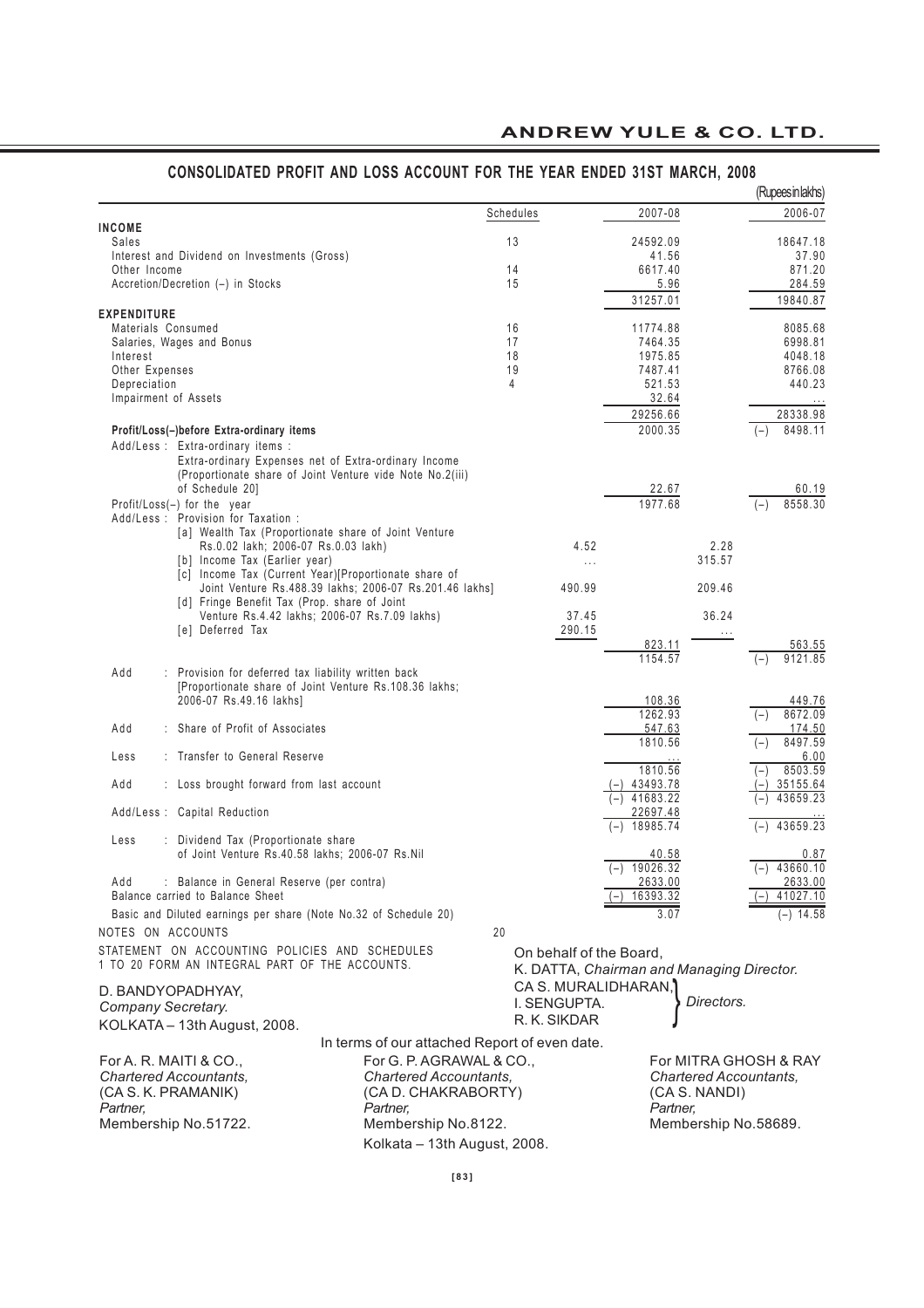# 2007-08 2006-07 **( A ) CASH FLOW FROM OPERATING ACTIVITIES :** Net Profit before Tax and extraordinary items 2547.98 (8498.11) **Adjustments for** Depreciation/Impairment of Assets 554.17 440.23 *Adjustment of depreciation for earlier years* ... (6.08) Miscellaneous Expenditure written off 64.74 64.74 315.79 Interest charged 1975.85 4048.18 Profit on sale of fixed assets 0.21 0.12 Investment Income (510.73) (248.91) *Tea Board Subsidy Transferred to Profit and Loss Account* ... (7.80) **Operating profit before changes in amount of Current Liabilities and Current Assets 4632.22 (3956.58) Adjustments for** Trade Receivables 6998.42 Inventories (69.54) (510.97) Trade payable (5235.13) **Cash Generated from Operations** (3924.55) (2704.26) Wealth Tax paid  $(2.47)$  ...  $(2.47)$ Fringe Benefit Tax paid **Fringe Benefit Tax paid**  $\ldots$  ... *Dividend tax* ... (0.87) **Cash-flow before Extraordinary Items** (3933.31) (2705.13) Extraordinary Items (Net) (22.67) (60.91) Extraordinary Income Capital Reduction 22697.48 ... **NET CASH FROM OPERATING ACTIVITIES (A) 18741.50 (2766.04) ( B ) CASH FLOW FROM INVESTING ACTIVITIES** : Purchase of Fixed Assets (including Capital WIP and Pre-operative Expenditure) (1403.05) (998.78) Loans (305.03) (382.21) *Sale of fixed assets* ... 1.42 Investment made (774.81) 244.53 *Subsidy received from Tea Board for Capital Assets* ... 46.50 Income from Investments 487.58 (305.00) **NET CASH FROM INVESTING ACTIVITIES (B) (1995.31) (1393.54)** (Rupees in lakhs)

#### **CONSOLIDATED CASH FLOW STATEMENT FOR THE YEAR ENDED 31ST MARCH, 2008 PREPARED PURSUANT TO THE LISTING AGREEMENTS WITH STOCK EXCHANGES**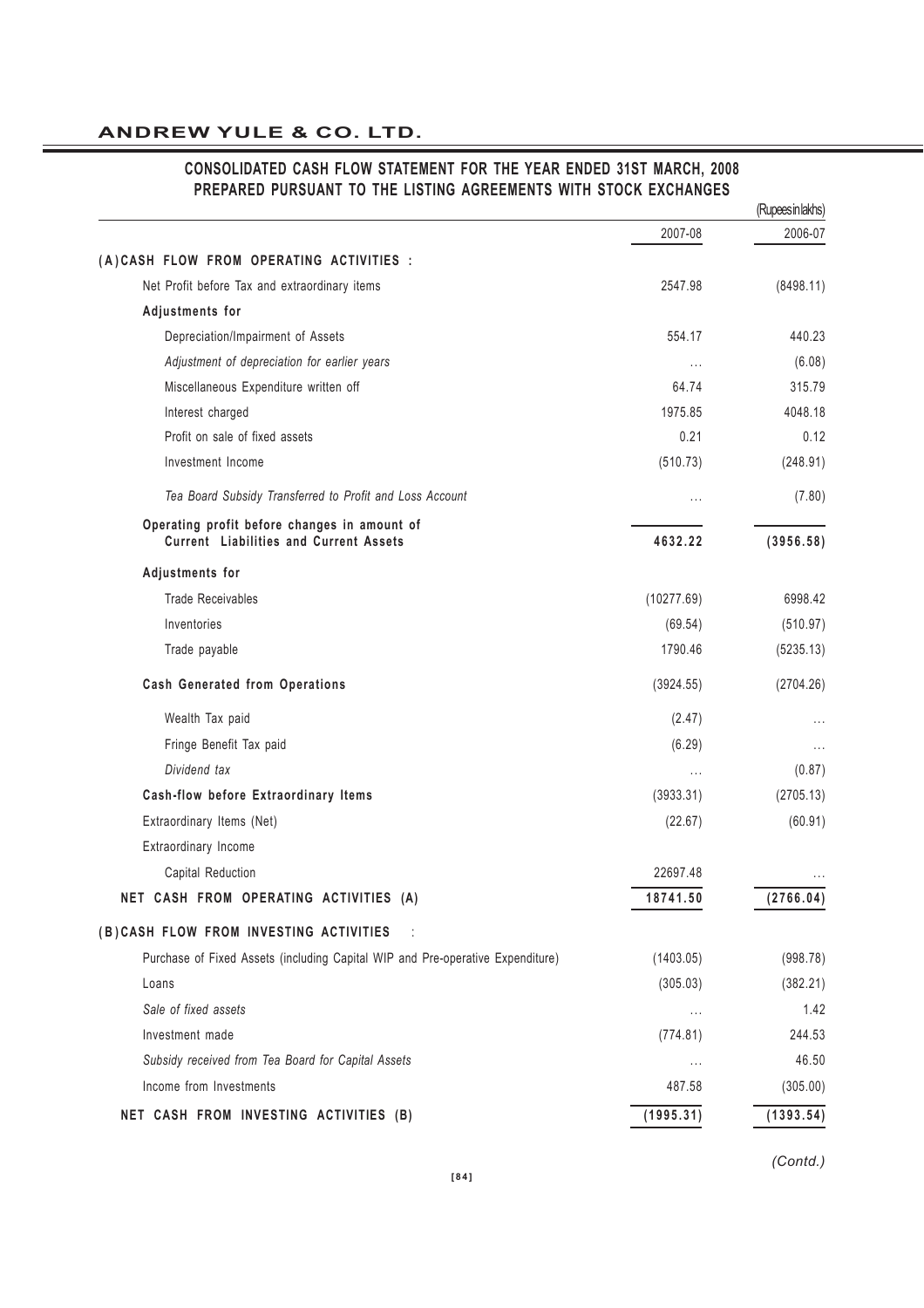# **CONSOLIDATED CASH FLOW STATEMENT FOR THE YEAR ENDED 31ST MARCH, 2008 PREPARED PURSUANT TO THE LISTING AGREEMENTS WITH STOCK EXCHANGES** – *(Contd.)*

|                                                                                             |            | (Rupeesin lakhs) |
|---------------------------------------------------------------------------------------------|------------|------------------|
|                                                                                             | 2007-08    | 2006-07          |
| (C)CASH FLOW FROM FINANCING ACTIVITIES :                                                    |            |                  |
| Net Proceeds from borrowings                                                                | 3439.95    | 7064.27          |
| Interest paid                                                                               | (7191.65)  | (1277.85)        |
| Advance against equity                                                                      | (152.34)   | 589.00           |
| Proceeds from equity                                                                        | (10742.90) |                  |
| NET CASH USED IN FINANCING ACTIVITIES (C)                                                   | (14646.94) | 6375.42          |
| NET CHANGES IN CASH AND CASH EQUIVALENT (A+B+C)                                             | 2099.25    | 2215.84          |
| CASH AND CASH EQUIVALENT Opening Balance as at 1st April, 2007                              | 3652.47    | 1436.63          |
| CASH AND CASH EQUIVALENT Closing Balance as at 31st March, 2008                             | 5751.72    | 3652.47          |
| Cash Flow Statement has been prepared by following Indirect Method mentioned in AS-3.<br>1. |            |                  |
| Break-up of Cash and Cash equivalent<br>2.                                                  |            |                  |
| Cash in hand                                                                                | 10.76      | 25.52            |
| Postage and Stamps in hand                                                                  | 0.04       | 0.07             |
| Cheques in hand                                                                             | 426.94     | 1998.02          |
| Remittance in transit                                                                       | 147.20     | 27.42            |
| Remittance with Scheduled Banks :                                                           |            |                  |
| On Current Account                                                                          | 460.44     | 1023.05          |
| Fixed Deposit with Banks maturing within 3 months                                           | 4706.34    | 578.39           |
|                                                                                             | 5751.72    | 3652.47          |
|                                                                                             |            |                  |

3. Suitable modifications have been made in the prescribed form to provide for adequate information.

4. Figures of the previous year have been re-grouped/re-arranged wherever necessary.

| D. BANDYOPADHYAY,<br>Company Secretary.<br>KOLKATA - 13th August, 2008. | On behalf of the Board,<br>K. DATTA, Chairman and Managing Director.<br>CA S. MURALIDHARAN,<br>I. SENGUPTA.<br>R. K. SIKDAR | Directors.            |
|-------------------------------------------------------------------------|-----------------------------------------------------------------------------------------------------------------------------|-----------------------|
| In terms of our attached Report of even date.                           |                                                                                                                             |                       |
| For A. R. MAITI & CO.,<br>For G. P. AGRAWAL & CO.,                      |                                                                                                                             | For MITRA GHOSH & RAY |

*Chartered Accountants, Chartered Accountants, Chartered Accountants,* (CA S. K. PRAMANIK) (CA D. CHAKRABORTY) (CA S. NANDI)<br>Partner. Partner. Partner. Partner. Partner. Partner. *Partner, Partner, Partner,* Membership No.51722. Membership No.8122. Membership No.58689. Kolkata – 13th August, 2008.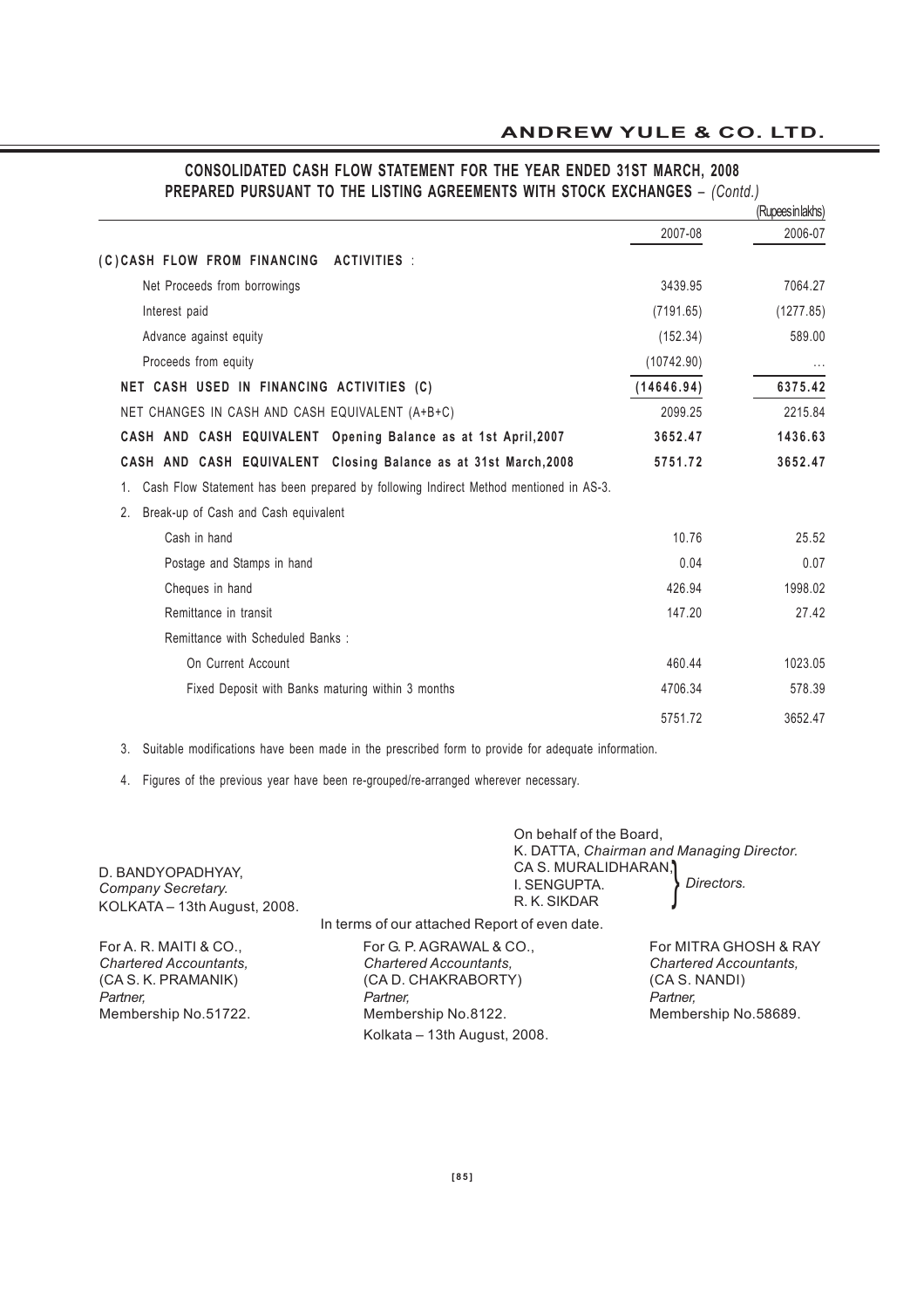|                      |                                                                                                                                                                                                                                                                                                                                                                                                                                                                                                                                                                                                                                                                                                                                                                                                                                                                                                                                                                    |               | (Rupees in lakhs) |
|----------------------|--------------------------------------------------------------------------------------------------------------------------------------------------------------------------------------------------------------------------------------------------------------------------------------------------------------------------------------------------------------------------------------------------------------------------------------------------------------------------------------------------------------------------------------------------------------------------------------------------------------------------------------------------------------------------------------------------------------------------------------------------------------------------------------------------------------------------------------------------------------------------------------------------------------------------------------------------------------------|---------------|-------------------|
| <b>SCHEDULE 1</b>    |                                                                                                                                                                                                                                                                                                                                                                                                                                                                                                                                                                                                                                                                                                                                                                                                                                                                                                                                                                    | As at 31.3.08 | As at 31.3.07     |
| SHARE CAPITAL        |                                                                                                                                                                                                                                                                                                                                                                                                                                                                                                                                                                                                                                                                                                                                                                                                                                                                                                                                                                    |               |                   |
| Authorised:          |                                                                                                                                                                                                                                                                                                                                                                                                                                                                                                                                                                                                                                                                                                                                                                                                                                                                                                                                                                    |               |                   |
| 37,50,00,000         | Equity Shares of Rs.2 each                                                                                                                                                                                                                                                                                                                                                                                                                                                                                                                                                                                                                                                                                                                                                                                                                                                                                                                                         | 7500.00       | 7500.00           |
|                      | (Previous year 7,50,00,000 Equity Shares of Rs.10 each)                                                                                                                                                                                                                                                                                                                                                                                                                                                                                                                                                                                                                                                                                                                                                                                                                                                                                                            |               |                   |
|                      | Issued, Subscribed and Fully Paid-up :<br>28,37,18,478 Equity Shares of Rs.2 each<br>(Previous year 5,82,67,078 Equity Shares of Rs.10 each)<br>[Of the above, 6,00,000 Shares issued as Bonus Shares<br>by capitalisation of General Reserve, 21,35,344 Shares<br>issued pursuant to a Contract without payment being<br>received in cash and 11,57,600 Shares issued to<br>Government of India in the name of The President of<br>India pursuant to Transformer & Switchgear Ltd.<br>(Acquisition and Transfer of Undertakings) Act, 1983 and<br>Brentford Electric (India) Ltd. (Acquisition and Transfer of<br>Undertakings) Act, 1987 against compensation money paid<br>by them.] Out of the above 225451400 Nos. of shares<br>issued to Govt. of India in the name of President of India<br>of Rs.2 each towards conversion of Govt. of India loan<br>and advance against Equity as per Sanctioned<br>Rehabilitation Scheme (SRS) dated 30th October, 2007. |               |                   |
|                      | [Refer Note No.3(b) of Schedule 20]                                                                                                                                                                                                                                                                                                                                                                                                                                                                                                                                                                                                                                                                                                                                                                                                                                                                                                                                |               |                   |
|                      |                                                                                                                                                                                                                                                                                                                                                                                                                                                                                                                                                                                                                                                                                                                                                                                                                                                                                                                                                                    | 5674.37       | 5826.71           |
| <b>SCHEDULE 2</b>    |                                                                                                                                                                                                                                                                                                                                                                                                                                                                                                                                                                                                                                                                                                                                                                                                                                                                                                                                                                    | 5674.37       | 5826.71           |
| RESERVES AND SURPLUS |                                                                                                                                                                                                                                                                                                                                                                                                                                                                                                                                                                                                                                                                                                                                                                                                                                                                                                                                                                    |               |                   |
| Capital Reserve :    |                                                                                                                                                                                                                                                                                                                                                                                                                                                                                                                                                                                                                                                                                                                                                                                                                                                                                                                                                                    |               |                   |
| General:             | Balance as per last account                                                                                                                                                                                                                                                                                                                                                                                                                                                                                                                                                                                                                                                                                                                                                                                                                                                                                                                                        | 10735.16      | 10735.16          |
|                      |                                                                                                                                                                                                                                                                                                                                                                                                                                                                                                                                                                                                                                                                                                                                                                                                                                                                                                                                                                    |               |                   |
| Special:             | Central/State Subsidy for Capital Assets :<br>Balance as per last account                                                                                                                                                                                                                                                                                                                                                                                                                                                                                                                                                                                                                                                                                                                                                                                                                                                                                          | 11.40         | 11.40             |
|                      | Tea Board Subsidy for Capital Assets<br>46.50<br>Less: Transfer to Profit and Loss Account<br>7.80                                                                                                                                                                                                                                                                                                                                                                                                                                                                                                                                                                                                                                                                                                                                                                                                                                                                 |               | 46.50<br>7.80     |
|                      |                                                                                                                                                                                                                                                                                                                                                                                                                                                                                                                                                                                                                                                                                                                                                                                                                                                                                                                                                                    | 38.70         | 38.70             |
|                      | State Housing Subsidies                                                                                                                                                                                                                                                                                                                                                                                                                                                                                                                                                                                                                                                                                                                                                                                                                                                                                                                                            | 4.06          | 4.06              |
|                      |                                                                                                                                                                                                                                                                                                                                                                                                                                                                                                                                                                                                                                                                                                                                                                                                                                                                                                                                                                    | 10789.32      | 10789.32          |
|                      | Preference Share Capital Redemption Reserve :<br>Balance as per last account                                                                                                                                                                                                                                                                                                                                                                                                                                                                                                                                                                                                                                                                                                                                                                                                                                                                                       | 84.69         | 84.69             |
| General Reserve :    |                                                                                                                                                                                                                                                                                                                                                                                                                                                                                                                                                                                                                                                                                                                                                                                                                                                                                                                                                                    |               |                   |
|                      | Balance as per last account<br>Less: Shown as deduction from balance in                                                                                                                                                                                                                                                                                                                                                                                                                                                                                                                                                                                                                                                                                                                                                                                                                                                                                            | 2467.00       | 2467.00           |
|                      | Profit and Loss Account (Per Contra)                                                                                                                                                                                                                                                                                                                                                                                                                                                                                                                                                                                                                                                                                                                                                                                                                                                                                                                               | 2467.00       | 2467.00           |
|                      |                                                                                                                                                                                                                                                                                                                                                                                                                                                                                                                                                                                                                                                                                                                                                                                                                                                                                                                                                                    |               |                   |
|                      |                                                                                                                                                                                                                                                                                                                                                                                                                                                                                                                                                                                                                                                                                                                                                                                                                                                                                                                                                                    | 10874.01      | 10874.01          |
|                      |                                                                                                                                                                                                                                                                                                                                                                                                                                                                                                                                                                                                                                                                                                                                                                                                                                                                                                                                                                    |               |                   |

#### **SCHEDULES FORMING PART OF THE CONSOLIDATED BALANCE SHEET AS AT 31ST MARCH, 2008**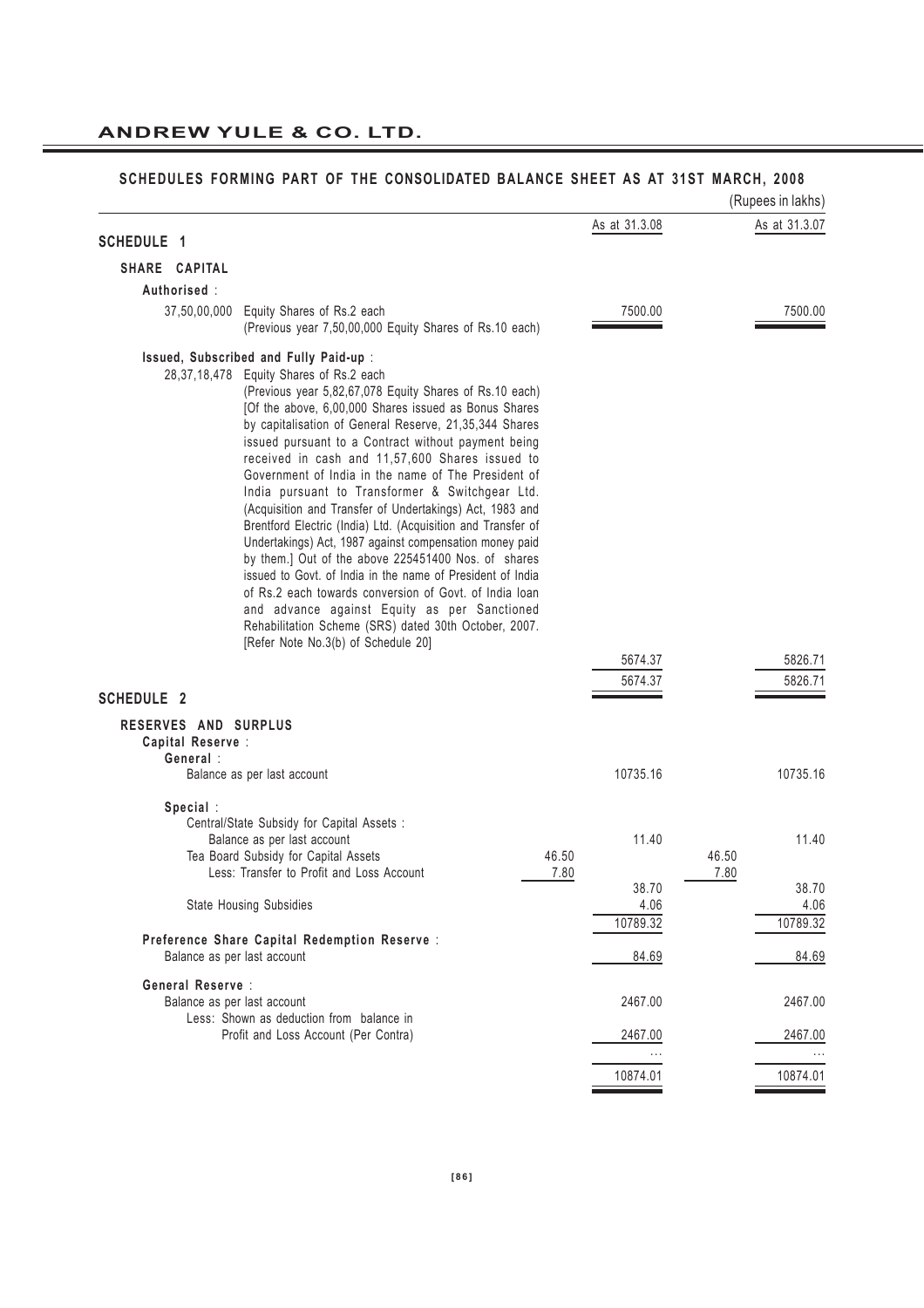#### **SCHEDULE FORMING PART OF THE CONSOLIDATED BALANCE SHEET AS AT 31ST MARCH, 2008**

|                                                                                                             |         |               |                                                              | (Rupees in lakhs) |
|-------------------------------------------------------------------------------------------------------------|---------|---------------|--------------------------------------------------------------|-------------------|
|                                                                                                             |         | As at 31.3.08 |                                                              | As at 31.3.07     |
| <b>SCHEDULE 3</b>                                                                                           |         |               |                                                              |                   |
| <b>LOANS</b>                                                                                                |         |               |                                                              |                   |
| Secured Loans:                                                                                              |         |               |                                                              |                   |
| Term Loans :                                                                                                |         |               |                                                              |                   |
| West Bengal Government Sales Tax Loan<br>(To be secured by a residuary charge over                          |         |               |                                                              |                   |
| certain immovable property ranking next                                                                     |         |               |                                                              |                   |
| only to the charges in favour of the Banks)                                                                 | 381.42  |               |                                                              |                   |
| Add: Interest accrued and due thereon                                                                       | 66.79   |               |                                                              |                   |
|                                                                                                             |         | 448.21        |                                                              | 403.23            |
| Others (Secured by hypothecation of certain                                                                 |         |               |                                                              |                   |
| movable properties)                                                                                         |         | 180.00        |                                                              | $\cdots$          |
| Bonds:                                                                                                      |         |               |                                                              |                   |
| 9% Secured Redeemable Non-convertible 12 Years Bond                                                         |         |               |                                                              |                   |
| (Secured by creation of 2nd charge on mortgage of                                                           |         |               |                                                              |                   |
| Banarhat and Karballa Tea Estates.)                                                                         | 2000.00 |               | 2000.00                                                      |                   |
| Add: Interest accrued and due thereon                                                                       | 2.09    |               | 270.74                                                       |                   |
|                                                                                                             |         | 2002.09       |                                                              | 2270.74           |
| 9.1% Secured Redeemable Non-convertible 10 Years Bond                                                       |         | 2000.00       |                                                              | 2000.00           |
| (Secured by GOI Guarantee)                                                                                  |         |               |                                                              |                   |
| From Scheduled Banks on Cash Credit Accounts :                                                              |         |               |                                                              |                   |
| State Bank of India                                                                                         | 1257.75 |               |                                                              |                   |
| Add: Interest accrued and due thereon                                                                       | 653.14  | 1910.89       | 250.00<br>153.23<br>1264.72<br>1026.64<br>3756.03<br>1940.77 | 2291.36           |
| Bank of Baroda                                                                                              | 5050.55 |               |                                                              |                   |
| Add: Interest accrued and due thereon                                                                       | 231.34  |               |                                                              |                   |
|                                                                                                             |         | 5281.89       |                                                              | 5696.80           |
| Allahabad Bank                                                                                              |         | 344.65        |                                                              | 621.79            |
| (The above loans are secured by the whole of the                                                            |         |               |                                                              |                   |
| Company's present and future stocks of raw materials,                                                       |         |               |                                                              |                   |
| work-in-progress, finished goods and manufactured                                                           |         |               |                                                              |                   |
| goods and articles, stores, components and spares,<br>other movable properties wherever situate, book debts |         |               |                                                              |                   |
| and all other current assets, claims, rights to movable                                                     |         |               |                                                              |                   |
| properties by way of first charge ranking pari-passu                                                        |         |               |                                                              |                   |
| inter-se without any preference to one over the other)                                                      |         |               |                                                              |                   |
| United Bank of India                                                                                        |         | 1541.89       |                                                              | 1053.79           |
| (for Desam, Khowang, New Dooars and Choonabhutti Tea Estates)                                               |         |               |                                                              |                   |
| Union Bank of India                                                                                         |         | 806.88        |                                                              | 723.55            |
| (for Banarhat, Karballa, and Hoolungooree Tea Estates)                                                      |         |               |                                                              |                   |
| United Bank of India                                                                                        |         | 199.07        |                                                              |                   |
| (for Hooghly Printing Co. Ltd.)                                                                             |         |               |                                                              | $\cdots$          |
| Allahabad Bank                                                                                              |         | 1613.71       |                                                              | 1621.85           |
| (for Tinkong, Basmatia, Rajgarh, Murphulani and Mim                                                         |         |               |                                                              |                   |
| Tea Estates)                                                                                                |         |               |                                                              |                   |
| (The above loans are secured by Hypothecation of the                                                        |         |               |                                                              |                   |
| whole of crop, book-debts and all other movable assets                                                      |         |               |                                                              |                   |
| both presnet and future, and by equitable mortgage of                                                       |         |               |                                                              |                   |
| all immovable properties of the Estates)                                                                    |         |               |                                                              |                   |
| Carried over                                                                                                |         | 16329.28      |                                                              | 16683.11          |
|                                                                                                             |         |               |                                                              |                   |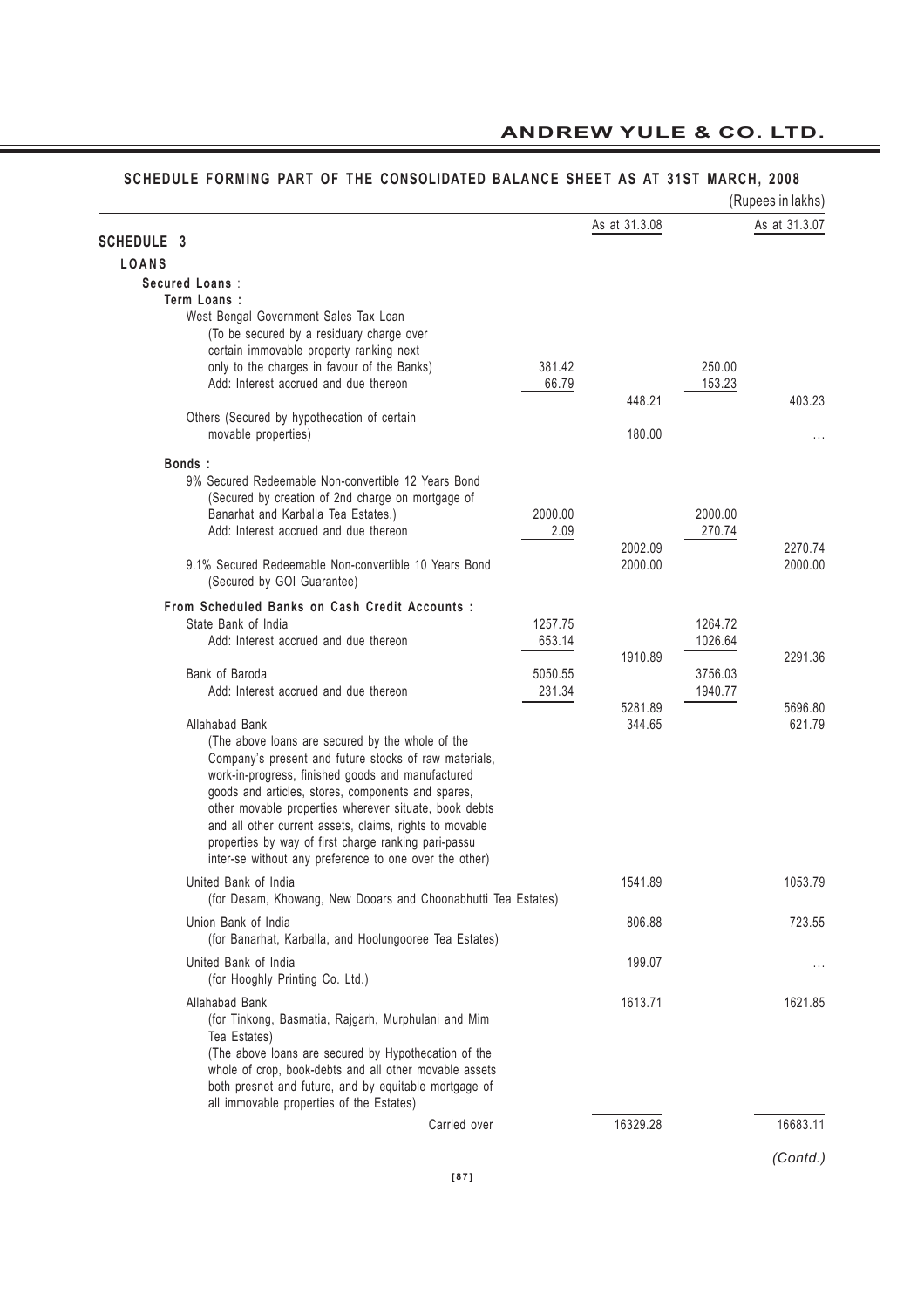|                                                                                                                                                                                    |                 |                      |               |                     | (Rupees in lakhs) |
|------------------------------------------------------------------------------------------------------------------------------------------------------------------------------------|-----------------|----------------------|---------------|---------------------|-------------------|
| <b>SCHEDULE 3</b> - (Contd.)                                                                                                                                                       |                 |                      | As at 31.3.08 |                     | As at 31.3.07     |
| LOANS - (Contd.)                                                                                                                                                                   |                 |                      |               |                     |                   |
| Secured Loans - (Contd.)                                                                                                                                                           |                 |                      |               |                     |                   |
|                                                                                                                                                                                    | Brought forward |                      | 16329.28      |                     | 16683.11          |
| <b>Unsecured Loans:</b><br>From Bodies Corporate                                                                                                                                   |                 |                      | 1000.00       |                     | 1000.00           |
| <b>Fixed Deposits</b>                                                                                                                                                              |                 |                      | 221.70        |                     | 221.70            |
| From Government of India (including interest free<br>loan of Rs.8706.00 lakhs (2006-07 Rs.Nil)<br>Add: Interest accrued and due thereon<br>From West Bengal Industrial Development |                 | 13008.00<br>$\cdots$ | 13008.00      | 11652.24<br>1825.10 | 13477.34          |
| Corpn. Ltd.(Interest free)                                                                                                                                                         |                 |                      | 268.86        |                     | 268.86            |
| West Bengal Govt. Subsidised Housing Scheme<br>Loan for Plantation Workers<br>Add: Interest accrued and due thereon                                                                |                 | 0.50<br>0.86         |               | 0.50<br>0.86        |                   |
|                                                                                                                                                                                    |                 |                      | 1.36          |                     | 1.36              |
|                                                                                                                                                                                    |                 |                      | 14499.92      |                     | 14969.26          |
|                                                                                                                                                                                    |                 |                      | 30829.20      |                     | 31652.37          |

# **SCHEDULE FORMING PART OF THE CONSOLIDATED BALANCE SHEET AS AT 31ST MARCH, 2008 –** *(Contd.)*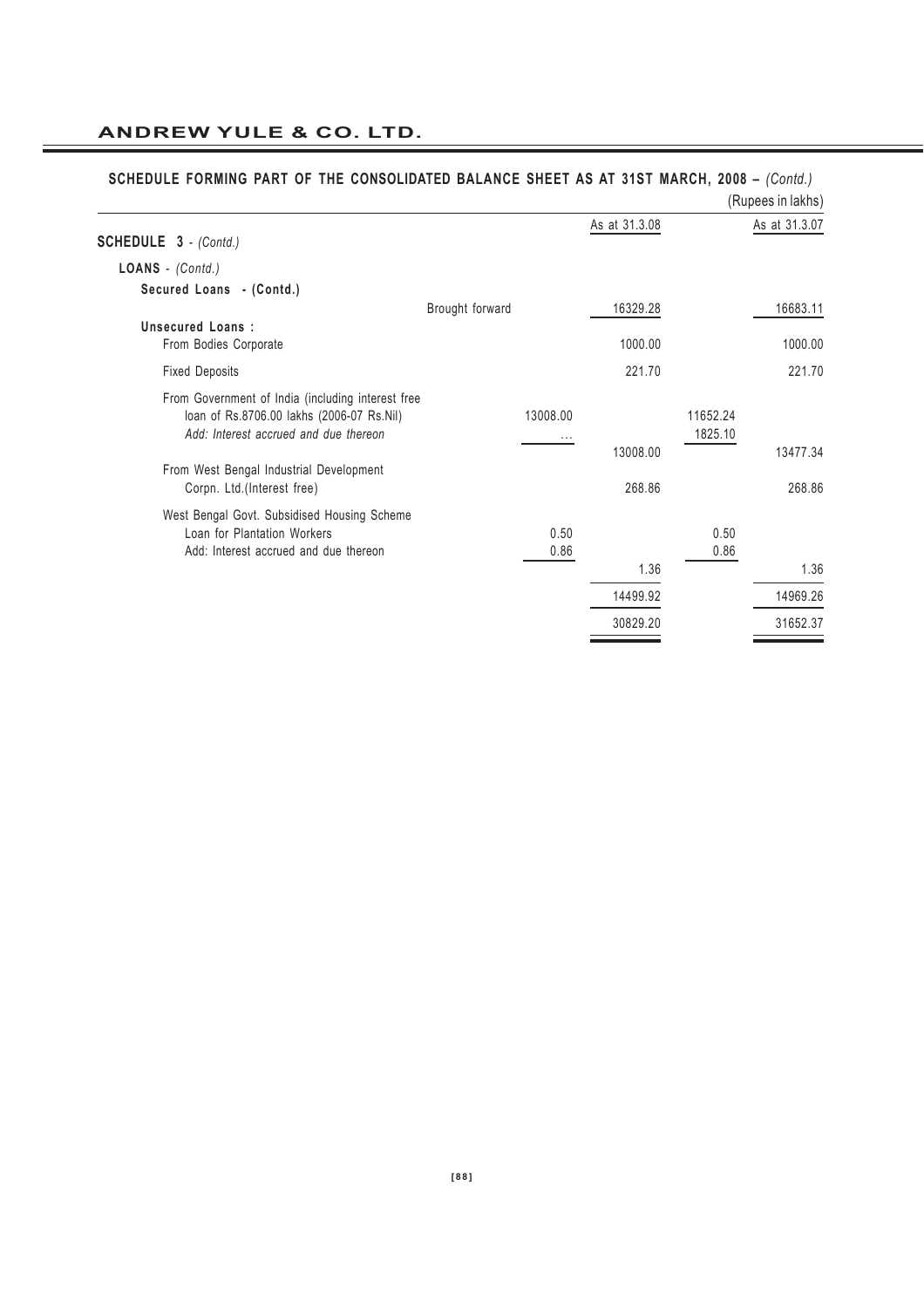SCHEDULE<sub>4</sub> **SCHEDULE 4**

ANDREW YULE & CO. LTD. **ANDREW YULE & CO. LTD.**

| FIXED ASSETS                                                                                           | <b>SCHEDULE FORMING</b>                          |                                                 | PART                                             | OF THE                                         | CONSOLIDATED BALANCE              |                         | $\overline{5}$<br>SHEET                              | $\overline{A}$                  | 31ST MARCH, 2008                    |                      |                             | (Rupees in lakhs)           |
|--------------------------------------------------------------------------------------------------------|--------------------------------------------------|-------------------------------------------------|--------------------------------------------------|------------------------------------------------|-----------------------------------|-------------------------|------------------------------------------------------|---------------------------------|-------------------------------------|----------------------|-----------------------------|-----------------------------|
|                                                                                                        |                                                  | <b>GROSS</b>                                    | <b>BLOCK</b>                                     |                                                |                                   |                         | DEPRECIATION                                         |                                 | IMPAIRMENT<br>OF ASSETS             |                      | <b>TEL</b>                  | <b>BLOCK</b>                |
| Description of Assets                                                                                  | 31 st March,<br>Value as at<br>Cost/Book<br>2007 | Adjustments<br>during the<br>Additions/<br>year | Adjustments<br>Less: Sales<br>during the<br>year | 31st March,<br>Value as at<br>CostBook<br>2008 | March, 2007<br>Upto 31st          | For the<br>year         | during the year<br>Adjustments<br>Less: On<br>Sales/ | <b>March, 2008</b><br>Upto 31st | March,<br><b>Jak</b><br>378<br>2007 | During<br>year<br>₽₩ | Asat 31st<br>March, 2008    | As at 31st<br>March, 2007   |
| Goodwill                                                                                               | 12.15                                            | ÷                                               | ÷                                                | 12.15                                          | ÷                                 | ÷                       | ŧ                                                    |                                 | ÷                                   | ÷                    | 12.15                       | 12.15                       |
| development and leasehod<br>2006-07 Rs.4.31 lakhs)<br>Land (including cost of<br>land Rs. 15.10 lakhs; | 175.43                                           | ŧ                                               |                                                  | 175.43                                         | ÷                                 | ÷                       | ŧ                                                    | ÷                               | ÷                                   |                      | 175.43                      | 175.43                      |
| Estates[Leasehold(including<br>garden development                                                      | 12412.17                                         | 10.79                                           | ÷                                                | 12422.96                                       | 210.30                            | 12.25                   | ÷                                                    | 22.55                           | ÷                                   | ÷                    | 12200.41                    | 12201.87                    |
| Plant and Machinery<br>Roads and Culverts<br>expenses)<br><b>Buildings</b>                             | 55.13<br>2701.89<br>3830.04                      | 515.58<br>69.42<br>1.81                         | ÷<br>17.87                                       | 4327.75<br>56.94<br>2771.31                    | 032.86<br>2527.86<br>13.44        | 0.93<br>61.78<br>192.25 | ÷<br>$-2.77$                                         | 2722.88<br>1094.64<br>14.37     | ÷<br>59.01                          | 32.64<br>÷           | 42.57<br>1513.22<br>1676.67 | 1669.03<br>41.69<br>1243.17 |
| Drawings, Designs and<br>Electrical Installations<br><b>Nater Installations</b><br>Tracings etc.       | 78<br>882<br>78<br>88                            | : ತ<br>ದಿತಿ<br>30.65                            | $-38$<br>÷                                       | 74.99<br>716.77<br>471.21                      | 40.97<br>343.27<br>43.27<br>40.97 | : 85<br>28.50           | $\frac{1}{27}$<br>÷                                  | 369.15<br>40.91<br>197.01       | ÷<br>34.08<br>÷                     | ÷<br>÷               | 347.62<br>274.20            | 316.94                      |
| Furniture, Fittings and<br>Office Equipments<br>Vehicles                                               | 393.21<br>456.91                                 | 29.36<br>54.65                                  | 3.55                                             | 419.02<br>511.56                               | 315.03<br>277.07                  | 22<br>28<br>38          | 3.36                                                 | 323.89<br>312.13                | ÷                                   | ÷                    | 95.13<br>199.43             | 78.18<br>179.84             |
| Computer Software                                                                                      | 21212.69                                         | 776.20                                          | 28.80                                            | 21960.09                                       | 4939.65                           | 361.24                  | 3.36                                                 | 5297.53                         | 93.09                               | 32.64                | 16536.83                    | 16179.95                    |
| (intangible Assets)                                                                                    |                                                  | 10.00                                           |                                                  | 10.00                                          |                                   | 142                     |                                                      | 142                             |                                     |                      | 8.58                        |                             |
| Share of Joint Venture                                                                                 | 21212.69                                         | 786.20                                          | 28.80                                            | 21970.09                                       | 4939.65                           | 362.66                  | 3.36                                                 | 5298.95                         | 93.09                               | 32.64                | 16545.41                    | 16179.95                    |
| [Note No.2(iii) of Sch-20)]                                                                            | 1311.60                                          | 636.37                                          | 26.98                                            | 1920.99                                        | 762.38                            | 158.87                  | 23.63                                                | 897.62                          |                                     | ÷                    | 1023.37                     | 549.22                      |
|                                                                                                        | 22524.29                                         | 1422.57                                         | 55.78                                            | 23891.08                                       | 5702.03                           | 521.53                  | 26.99                                                | 6196.57                         | 93.09                               | 32.64                | 17568.78                    | 16729.17                    |
| Capital Work-in-Progress<br>Share of Joint Venture                                                     | 440.86                                           | 720.37                                          | 250.08                                           | 911.15                                         | ŧ                                 |                         |                                                      |                                 | 51.28                               | ÷                    | 859.87                      | 389.58                      |
| [Note No.2(iii) of Sch-20]                                                                             | 450.38                                           | ŧ                                               | 446.49                                           | 3.89                                           | ŧ.                                | ŧ                       | ŧ                                                    |                                 |                                     | ÷                    | 3.89                        | 450.38                      |
|                                                                                                        | 891.24                                           | 720.37                                          | 696.57                                           | 915.04                                         |                                   |                         |                                                      |                                 | 51.28                               |                      | 863.76                      | 839.96                      |
| TOTAL                                                                                                  | 23415.53                                         | 1833.55                                         | 752.35                                           | 24806.12                                       | 5702.03                           | 521.53                  | 26.99                                                | 6196.57                         | 144.37                              | 32.64                | 18432.54                    | 17569.13                    |
| PREVIOUS YEAR'S TOTAL                                                                                  | 22420.40                                         | 1370.58                                         | 375.45                                           | 23415.53                                       | 5269.99                           | 440.23                  | 8.19                                                 | 5702.03                         | 144.37                              |                      | 17569.13                    | (Contd.)                    |

**ANDREW YULE & CO. LTD.**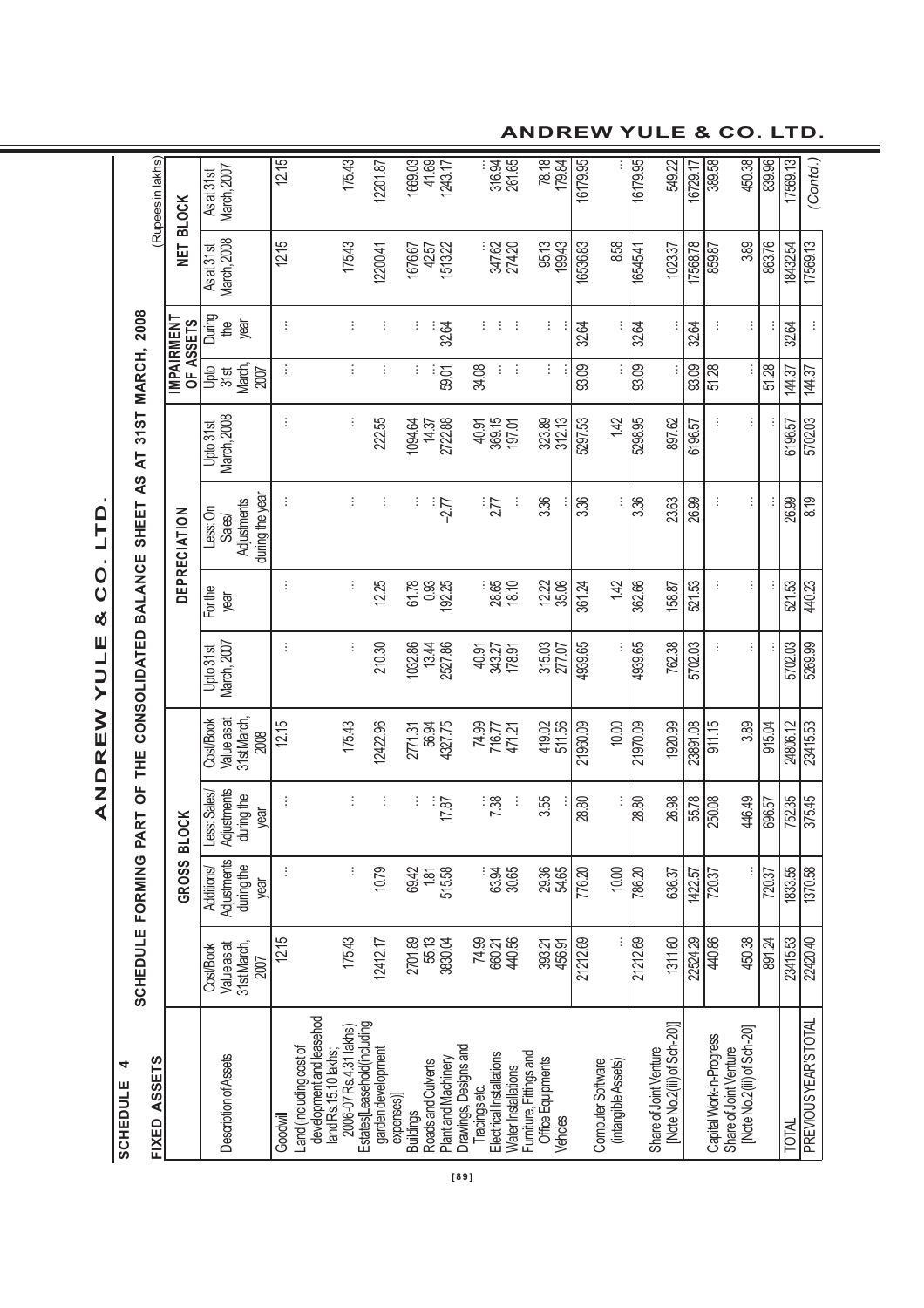#### **SCHEDULE FORMING PART OF THE CONSOLIDATED BALANCE SHEET AS AT 31ST MARCH, 2008 –** *(Contd.)* (Rupees in lakhs)

#### **SCHEDULE 4** *– (Contd.)*

#### **FIXED ASSETS** *– (Contd.)*

- **Notes :** 1. Land valuing Rs.1.84 lakhs has been acquired by the Government of West Bengal under the West Bengal Estate Acquisition Act, 1953 but pending finalisation of the compensation amount, no adjustment thereof has been made in these accounts.
	- 2. Estates include lease-hold land, fencing and expenses on extension Planting/Maintenance and Up-keep expenses on immature plants.
	- 3. Renewal lease agreement for Banarhat and Choonabhutti Tea Estates covering a grant area of 1336.24 hectres is pending.
	- 4. Following leasehold land of the Company have been acquired by various Government Authorities and other agencies :

| Name of Gardens |                | Land (Bighas) Approx. |
|-----------------|----------------|-----------------------|
| <b>Basmatia</b> | 310            | (310)                 |
| Hoolungooree    | $\overline{2}$ | (2)                   |
| Murphulani      | 2475           | (2475)                |
| Khowang         | 18             | (18)                  |
| Rajgarh/Tinkong | 61             | (61)                  |
| Mim             | 20             | (20)                  |
| New Dooars      | 145            | (145)                 |
| Hingrijan       | 16             | (16)                  |

Against the above acquisitions, part compensation aggregating to Rs.14.03 lakhs (Rs.14.03 lakhs) has been received by the Company which is included under the head "Sundry Creditors". Appropriate adjustment entries in this regard would be made in the Accounts after settlement of the Final Compensation in respective cases.

- 5. Buildings include Rs.15.66 lakhs representing the cost of structures on rented land (Rs.15.66 lakhs).
- 6. Capital Work-in-Progress includes capital advances Rs.99.50 lakhs (Rs.99.50 lakhs) against which provision for doubtful advances of Rs.99.50 lakhs (Rs.99.50 lakhs) has been provided.
- 7. The balance of intangible assets of Rs.8.58 lakhs will be amortised over a next period of 4 years and  $3^{1/2}$ months.
- 8. Share of Joint Venture in relation to "Addition to Plant and Machinery" in the previous year includes a value of Rs.32.57 lakhs, which represents certain machinery spares re-classified from inventories to fixed assets, being usable only in connection with particulars items of fixed assets and being of irregular use. Corresponding share of depreciation charged for the previous year on such machinery spares amounts to Rs.23.11 lakhs including Rs.17.89 lakhs pertaining to prior years.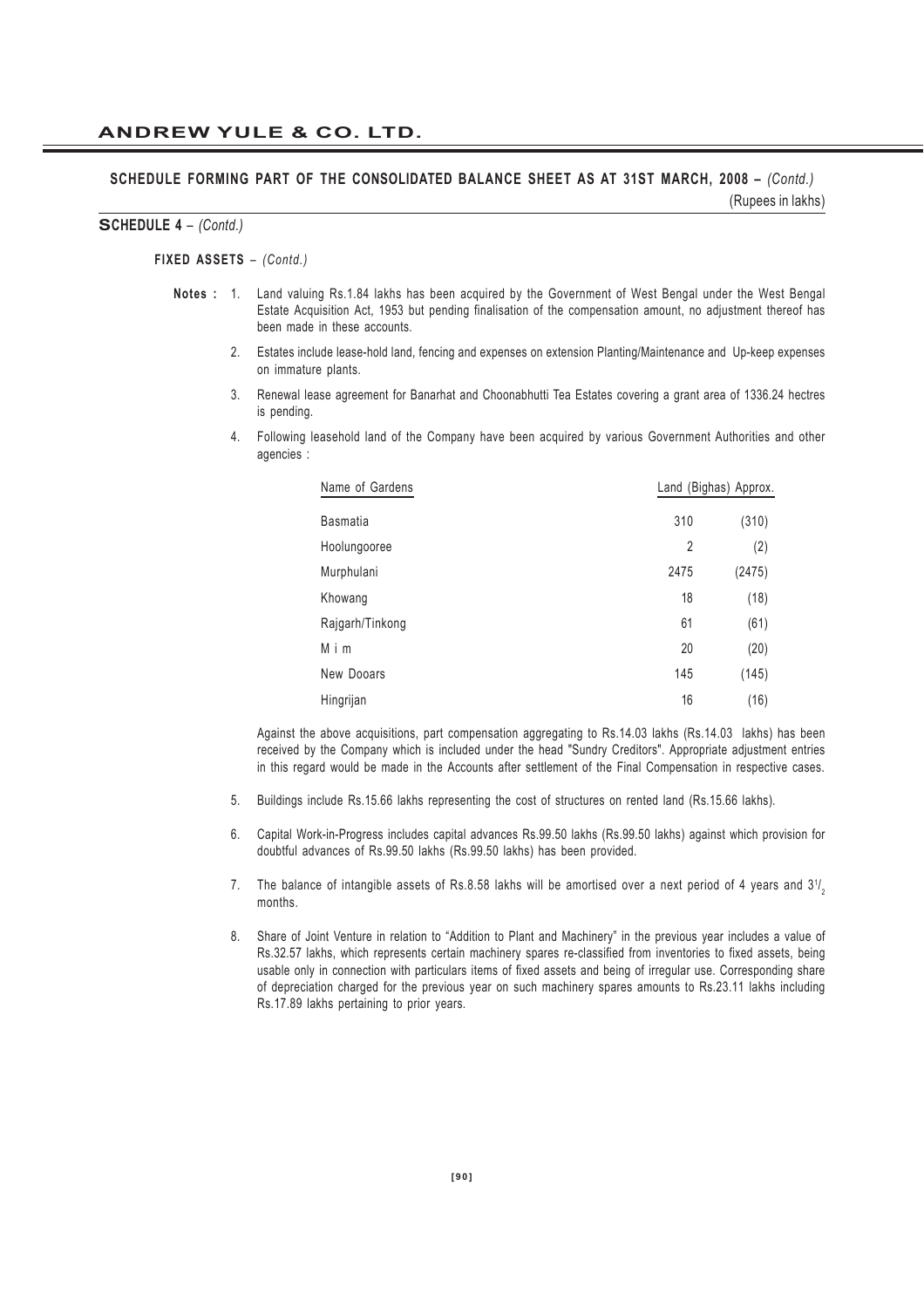|                                                                                  |                  |                    |                    | (Rupees in lakhs)    |
|----------------------------------------------------------------------------------|------------------|--------------------|--------------------|----------------------|
|                                                                                  | No. of           | Face Value         |                    | <b>Book Value</b>    |
| <b>SCHEDULE 5</b>                                                                | Shares/<br>Units | per Share/<br>Unit | 2007-08            | 2006-07              |
|                                                                                  |                  |                    |                    |                      |
| <b>INVESTMENTS</b> (Long Term)<br>(At Cost less written off)                     |                  |                    |                    |                      |
| 1. (A)In Associates - Non-Trade Investments :                                    |                  |                    |                    |                      |
| Equity Shares (Fully Paid) :                                                     |                  |                    |                    |                      |
| Quoted:                                                                          |                  |                    |                    |                      |
| Tide Water Oil Co. (India) Ltd.                                                  |                  |                    |                    |                      |
| Cost of Acquisition (Net of Capital Reserve                                      |                  |                    |                    |                      |
| of Rs.1730.45 lakhs                                                              | 2,28,390         | 10                 | 141.07             | 141.07               |
| Add: Group Share of Profit as on 31st March, 2008                                |                  |                    | 1451.63            | 897.37               |
|                                                                                  |                  |                    | 1592.70            | 1038.44              |
| Unquoted:<br>New Beerbhoom Coal Co. Ltd.                                         |                  |                    |                    |                      |
| Cost of Acquisition (Net of Capital Reserve of                                   |                  |                    |                    |                      |
| Rs.2.10 lakhs)                                                                   | 1,05,355         | 10                 | 12.27              | 12.27                |
| Add/Less: Group Share of Profit upto 31st March, 2008                            |                  |                    | $-1.46$            | 0.64                 |
|                                                                                  |                  |                    | 10.81              | 12.91                |
| Katras Jherriah Coal Co. Ltd.                                                    |                  |                    |                    |                      |
| Cost of Acquisition (Net of Capital Reserve of                                   |                  |                    |                    |                      |
| Rs.6.71 lakhs)                                                                   | 60,260           | 10                 | 6.95               | 6.95                 |
| Add: Group Share of Profit upto 31st March, 2008                                 |                  |                    | $-2.07$            | 2.46                 |
| (B) In Other Companies - Non-Trade Investments :                                 |                  |                    | 4.88               | 9.41                 |
| Equity Shares (Fully Paid):                                                      |                  |                    |                    |                      |
| Quoted:                                                                          |                  |                    |                    |                      |
| Yule Financing & Leasing Co. Ltd.                                                | 3,00,000         | 10                 | 27.88              | 27.88                |
| Dishergarh Power Supply Co. Ltd.                                                 | 3,01,269         | 10                 | 12.50              | 12.50                |
| WEBFIL Ltd.                                                                      | 1,45,000         | 10                 | 14.50              | 14.50                |
| Fort Gloster Industries Ltd.                                                     | 1,040            | 10                 | 0.13               | 0.13                 |
| Gloster Jute Mills Ltd.                                                          | 208              | 10                 | $\cdots$           | $\cdots$             |
| Exide Industries Ltd.                                                            | 2,12,714         | 1                  | 4.22               | 0.23                 |
| The Gillapukri Tea & Industries Ltd.                                             |                  | 10<br>26           | $\cdots$           | $\cdots$             |
| Unquoted:                                                                        |                  |                    |                    |                      |
| * The Bengal Coal Co. Ltd.                                                       | 10,305           | 100                | 0.51               | 0.51                 |
| The Statesman Ltd.<br>ABC Tea Workers Welfare Services                           | 9,966<br>750     | 100<br>10          | 4.70<br>0.08       | 4.70<br>0.08         |
| Jalpaiguri Club Compnay Ltd.                                                     |                  | 40<br>10           |                    |                      |
| 6% Cumulative Redeemable Preference Shares-WEBFIL Ltd.                           | 20,44,000        | 10                 | $\cdots$<br>204.40 | $\cdots$<br>$\cdots$ |
| Debentures (Fully Paid) :                                                        |                  |                    |                    |                      |
| Unquoted:                                                                        |                  |                    |                    |                      |
| Woodlands Hospital & Medical Research Centre Ltd.                                |                  |                    |                    |                      |
| (formerly The East India Clinic Ltd.)                                            |                  |                    |                    |                      |
| Rs.65,200 - 5% Non-Redeemable                                                    |                  |                    |                    |                      |
| Registered Mortgage Debenture Stock, 1957                                        |                  | .<br>.             | 0.68               | 0.65                 |
| Woodlands Hospital & Medical Research Ltd.                                       |                  |                    |                    |                      |
| (formerly The East India Clinic Ltd.)                                            |                  |                    |                    |                      |
| Rs.600 - 1/ <sub>2</sub> % Registered Mortgage Debenture Stock                   |                  | 6<br>100           | 0.01               | 0.01                 |
| Bonds (Fully Paid):                                                              |                  |                    |                    |                      |
| Unquoted:                                                                        |                  |                    |                    |                      |
| **WEBFIL Ltd. Zero Rate Unsecured Redeemable Bond                                | 305              | 100000             | 305.00             | 305.00               |
| 2. Units (Fully Paid):                                                           |                  |                    |                    |                      |
| Quoted:                                                                          |                  |                    |                    |                      |
| Unit Trust of India<br>Balance Fund (14267.669 Units reinvested during the year) | 139506           | 10                 | 29.79              | 11.03                |
|                                                                                  |                  |                    | 2212.79            | 1437.98              |
|                                                                                  |                  |                    |                    |                      |
| Market value of quoted investments                                               |                  |                    | 9147.99            | 4639.93              |
|                                                                                  |                  |                    |                    | (Contd.)             |
| <b>I911</b>                                                                      |                  |                    |                    |                      |

#### **SCHEDULE FORMING PART OF THE CONSOLIDATED BALANCE SHEET AS AT 31ST MARCH, 2008**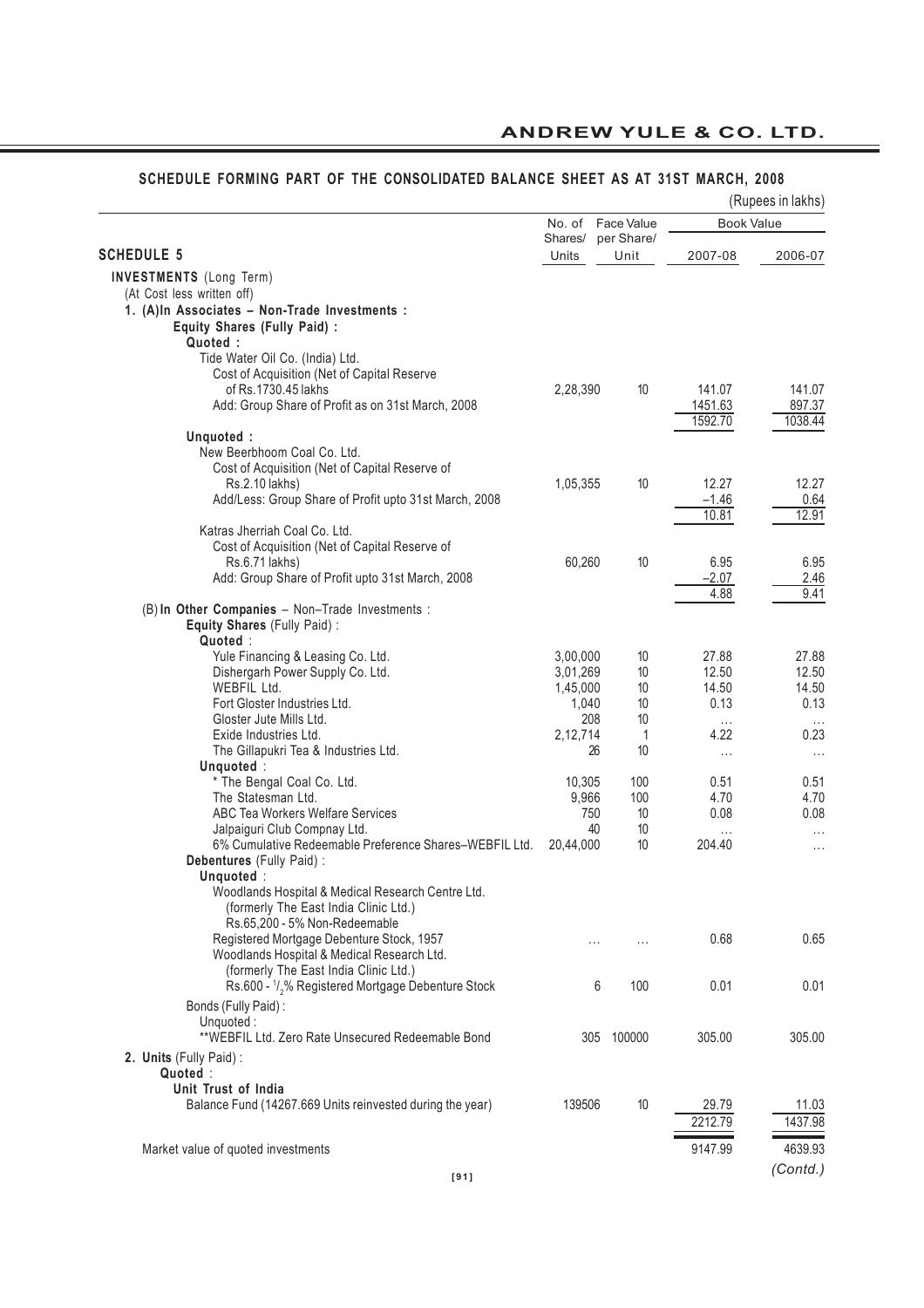#### SCHEDULE FORMING PART OF THE CONSOLIDATED BALANCE SHEET AS AT 31ST MARCH, 2008 - *(Contd.)* (Rupees in lakhs)

#### **SCHEDULE 5** – *(Contd.)*

#### **INVESTMENTS –** *(Contd.)*

- **Notes** : 1. \* The Coal mines of these Companies have been nationalised. Pending finalisation of compensation rolls by the Commissioners of Payments, the Company is not in a position to estimate the amount receivable on its holding in these Companies. However, losses, if any, in this regard will be adjusted against Capital Reserve.
	- 2. \*\* Bonds Issued by WEBFIL Ltd., in lieu of adjustment of Advance to WEBFIL Ltd., as per their approved Revival packag of BIFR.
	- 3. The following Investments having been written down to a nominal value of Re. 1/- each, do not appear in the details given above :

| Name of the Company                                                                                               | No. of<br><b>Shares</b> | Face Value<br>per Share |
|-------------------------------------------------------------------------------------------------------------------|-------------------------|-------------------------|
| Unquoted - Preference Shares :                                                                                    |                         |                         |
| Transformer & Switchgear Ltd.<br>7 <sup>1</sup> / <sub>2</sub> % Tax-free Redeemable Cumulative Preference Shares | 1000                    | 100                     |
| Unquoted - Equity Shares:<br>Transformer & Switchgear Ltd.                                                        | 22395                   | 10                      |
| Hooghly Docking & Engineering Co. Ltd.                                                                            | 4410                    | 50                      |
| Brentford Electric (India) Ltd.                                                                                   | 52500                   | 10                      |
| India Paper Pulp Co. Ltd.                                                                                         | 439675                  | 10                      |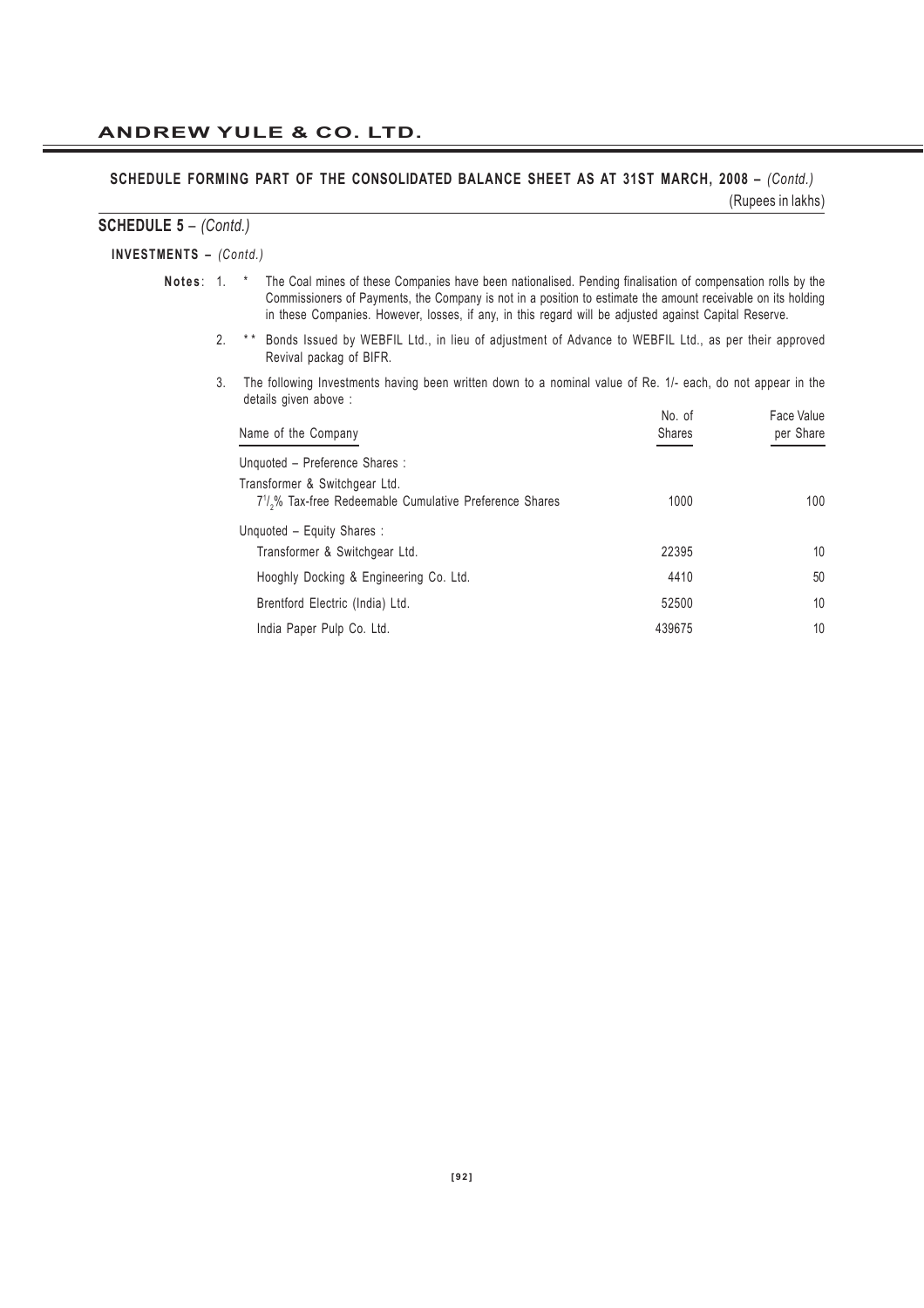|                                                                               |          |               |         | (Rupees in lakhs) |
|-------------------------------------------------------------------------------|----------|---------------|---------|-------------------|
| <b>SCHEDULE 6</b>                                                             |          | As at 31.3.08 |         | As at 31.3.07     |
|                                                                               |          |               |         |                   |
| <b>INVENTORIES</b>                                                            |          |               |         |                   |
| At or under cost:                                                             |          |               |         |                   |
| Raw materials, Components and Packaging Materials                             |          | 1029.50       |         | 870.84            |
| (Includes Stores-in-Transit Rs.15.83 lakhs; 2006-07 Rs.53.55 lakhs)           |          |               |         |                   |
| Stores and Spare parts                                                        |          |               |         |                   |
| (Including Stores-in-Transit Rs.Nil; 2006-07 Rs.Nil)                          |          | 536.54        |         | 565.73            |
| Food-stuff                                                                    |          | 19.54         |         | 22.74             |
| Loose tools                                                                   |          | 4.81          |         | 5.34              |
| At Cost or net realisable value whichever is lower :                          |          |               |         |                   |
| Finished goods                                                                |          | 367.95        |         | 427.77            |
| Finished goods-in-transit                                                     |          | 29.15         |         | 64.97             |
| Work-in-Progress                                                              |          | 731.49        |         | 587.52            |
| Scrap (at estimated realisable value)                                         |          | 22.51         |         | 2.74              |
|                                                                               |          | 2741.49       |         | 2547.65           |
| Add: Share of Joint Venture (Note No.2(iii) of Schedule-20)(Net of provision) |          | 389.65        |         | 513.95            |
|                                                                               |          | 3131.14       |         | 3061.60           |
| <b>SCHEDULE 7</b>                                                             |          |               |         |                   |
| SUNDRY<br><b>DEBTORS</b>                                                      |          |               |         |                   |
|                                                                               |          |               |         |                   |
| Unsecured :                                                                   |          |               |         |                   |
| Debts outstanding for a period exceeding six months :                         |          |               |         |                   |
| Considered good                                                               |          | 1719.74       |         | 808.14            |
| Considered doubtful                                                           |          | 6760.25       |         | 6308.65           |
|                                                                               |          | 8479.99       |         | 7116.79           |
| Other Debts:                                                                  |          |               |         |                   |
| Considered good                                                               |          | 3287.19       |         | 2388.21           |
|                                                                               |          | 11767.18      |         | 9505.00           |
| Less: Provision for doubtful debts                                            |          | 6760.25       |         | 6308.65           |
|                                                                               |          | 5006.93       |         | 3196.35           |
| Add: Net share of Joint Venture (Note No.2(iii) of Schedule-20)               |          | 1135.53       |         | 969.51            |
|                                                                               |          | 6142.46       |         | 4165.86           |
| <b>SCHEDULE 8</b>                                                             |          |               |         |                   |
| CASH AND BANK BALANCES                                                        |          |               |         |                   |
| Cash-in-hand                                                                  |          | 10.76         |         | 25.52             |
| Postage and Stamps-in-hand                                                    |          | 0.04          |         | 0.07              |
| Cheques-in-hand                                                               |          | 426.94        |         | 1998.02           |
| Remittances-in-transit                                                        |          | 147.20        |         | 27.42             |
| <b>Balances with Scheduled Banks:</b>                                         |          |               |         |                   |
| On Current Account (Net)(Including debit balance of Cash Credit               |          | 460.44        |         | 1023.05           |
| of Subsidiary Rs.3.48 lakhs; 2006-07 Rs.229.50 lakhs)                         |          |               |         |                   |
| On Deposit Account :                                                          |          |               |         |                   |
| <b>Employees' Security Deposit</b>                                            | 0.06     |               | 0.06    |                   |
| * Others                                                                      | 12004.81 |               | 1541.27 |                   |
|                                                                               |          | 12004.87      |         | 1541.33           |
| Unclaimed Preference Share Redemption Account                                 |          | 0.80          |         | 0.80              |
|                                                                               |          | 13051.05      |         | 4616.21           |
| Add: Share of Joint Venture (Note No.2(iii) of Schedule-20)                   |          | 1340.61       |         | 498.12            |
|                                                                               |          | 14391.66      |         | 5114.33           |
|                                                                               |          |               |         |                   |

#### **SCHEDULES FORMING PART OF THE CONSOLIDATED BALANCE SHEET AS AT 31ST MARCH, 2008**

**Notes:** \*1. (a) Includes Bank deposits of Rs.10.00 lakhs (Rs.10.00 lakhs) had been pledged with United Industrial Bank Ltd.,(since amalgamated with Allahabad bank) as a lien against clean cash credit facilities to the extent of Rs.10.00 lakhs provided by them to Brentford Electric (India) Ltd., (BEIL). Following the take over of undertakings of BEIL, the pledge stands vacated and the return of deposit receipts is awaited.

<sup>(</sup>b) Includes Rs.743.03 lakhs (Rs.341.42 lakhs) is pledged with Banks against Letter of Credit, Bank Guarantee and Overdraft facilities.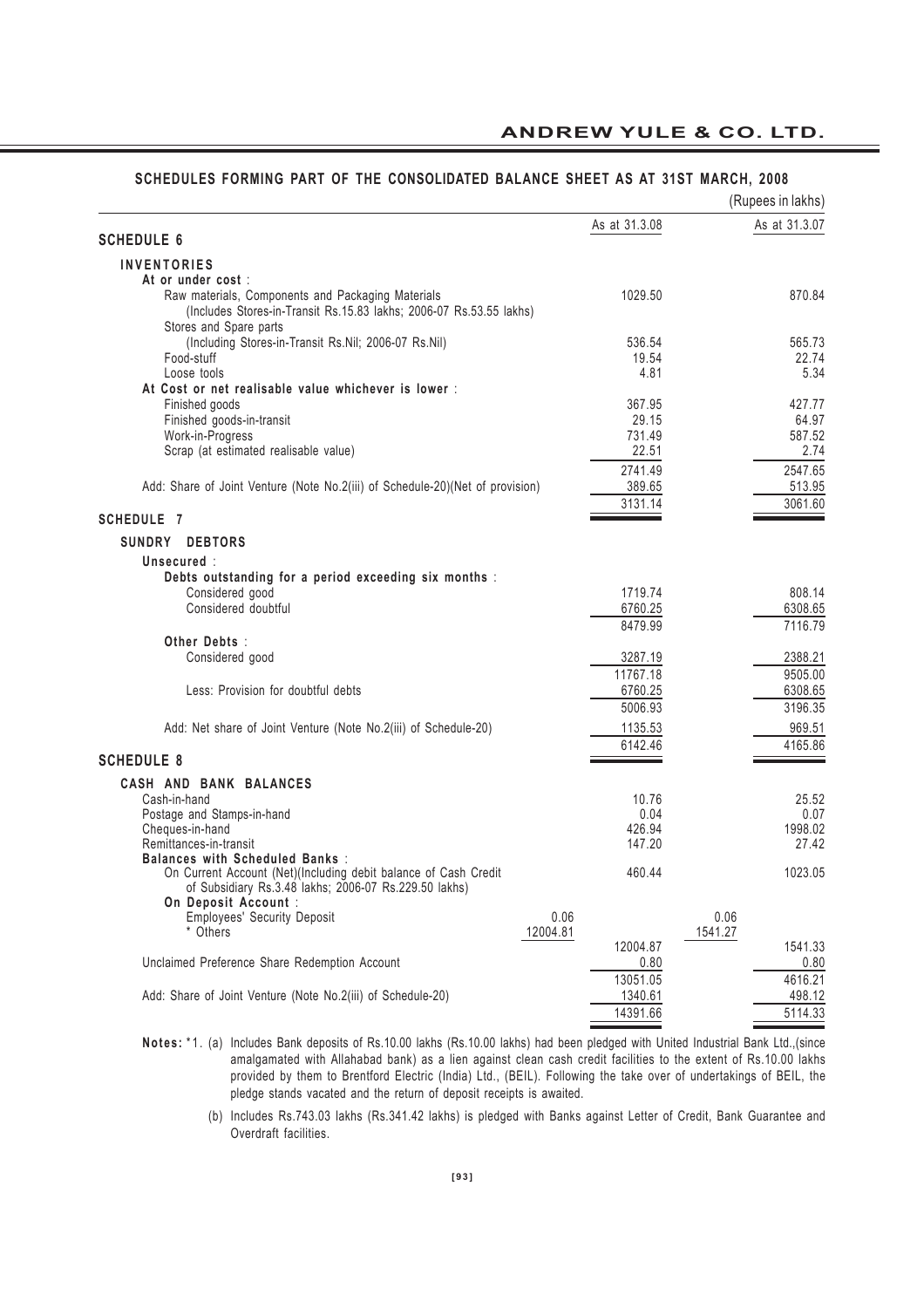|                                                                                        |                                                             |               | (Rupees in lakhs) |
|----------------------------------------------------------------------------------------|-------------------------------------------------------------|---------------|-------------------|
|                                                                                        |                                                             | As at 31.3.08 | As at 31.3.07     |
| <b>SCHEDULE 9</b>                                                                      |                                                             |               |                   |
| OTHER CURRENT ASSETS<br><b>Considered Good</b>                                         |                                                             |               |                   |
|                                                                                        | Deposits with National Bank for Agricultural and Rural      |               |                   |
|                                                                                        | Development under Tea Development Account                   |               |                   |
| Scheme, 1985 and 1990                                                                  |                                                             | 0.05          | 0.69              |
|                                                                                        |                                                             | 0.05          | 0.69              |
| <b>SCHEDULE 10</b>                                                                     |                                                             |               |                   |
| <b>LOANS AND ADVANCES</b>                                                              |                                                             |               |                   |
| Secured                                                                                |                                                             |               |                   |
| Loans<br>Unsecured                                                                     |                                                             | 36.95         | 48.40             |
| Loans                                                                                  |                                                             | 631.90        | 615.10            |
|                                                                                        | Advances recoverable in cash or in kind or for value        |               |                   |
| to be received                                                                         |                                                             | 2500.98       | 1418.38           |
|                                                                                        | Advance Payment of Income/Wealth-tax/Fringe Benefit Tax     |               |                   |
|                                                                                        | (including Tax deducted at source)                          | 1165.29       | 1151.48           |
| Balance with Government Authorities                                                    |                                                             | 49.58         | 48.54             |
| Interest accrued on Loans, Deposits etc.<br>Deposits - lodged with various authorities |                                                             | 36.77         | 13.62             |
|                                                                                        | (including National Plan Savings Certificates Rs.0.71 lakh; |               |                   |
| 2006-07 Rs.0.70 lakh)                                                                  |                                                             | 259.80        | 200.69            |
|                                                                                        |                                                             | 4681.27       | 3496.21           |
|                                                                                        | Add: Share of Joint Venture (Note No.2(iii) of Schedule-20) | 240.17        | 337.14            |
|                                                                                        |                                                             | 4921.44       | 3833.35           |
| Notes: 1.                                                                              | <b>Classification of Loans and Advances:</b>                |               |                   |
| (A) Secured                                                                            | Considered Good                                             | 36.95         | 48.40             |
| (B) Unsecured                                                                          | <b>Considered Good</b>                                      | 4884.49       | 3784.95           |
|                                                                                        | <b>Considered Doubtful</b>                                  | 1986.10       | 1879.18           |
|                                                                                        |                                                             | 6870.59       | 5664.13           |
|                                                                                        | Less: Provision                                             | 1986.10       | 1879.18           |
|                                                                                        |                                                             | 4884.49       | 3784.95           |
|                                                                                        |                                                             | 4921.44       | 3833.35           |
|                                                                                        |                                                             |               |                   |

#### **SCHEDULES FORMING PART OF THE CONSOLIDATED BALANCE SHEET AS AT 31ST MARCH, 2008**

2. Secured Loans represent House Building and Car Loans (including loan of Rs.0.32 lakhs to a Director; 2006-07 Rs.1.42 lakhs – Maximum amount due at any time during the year Rs.0.32 lakh; 2006-07 Rs.1.44 lakhs) secured against mortgage of Land, Buildings, Flats and Cars etc.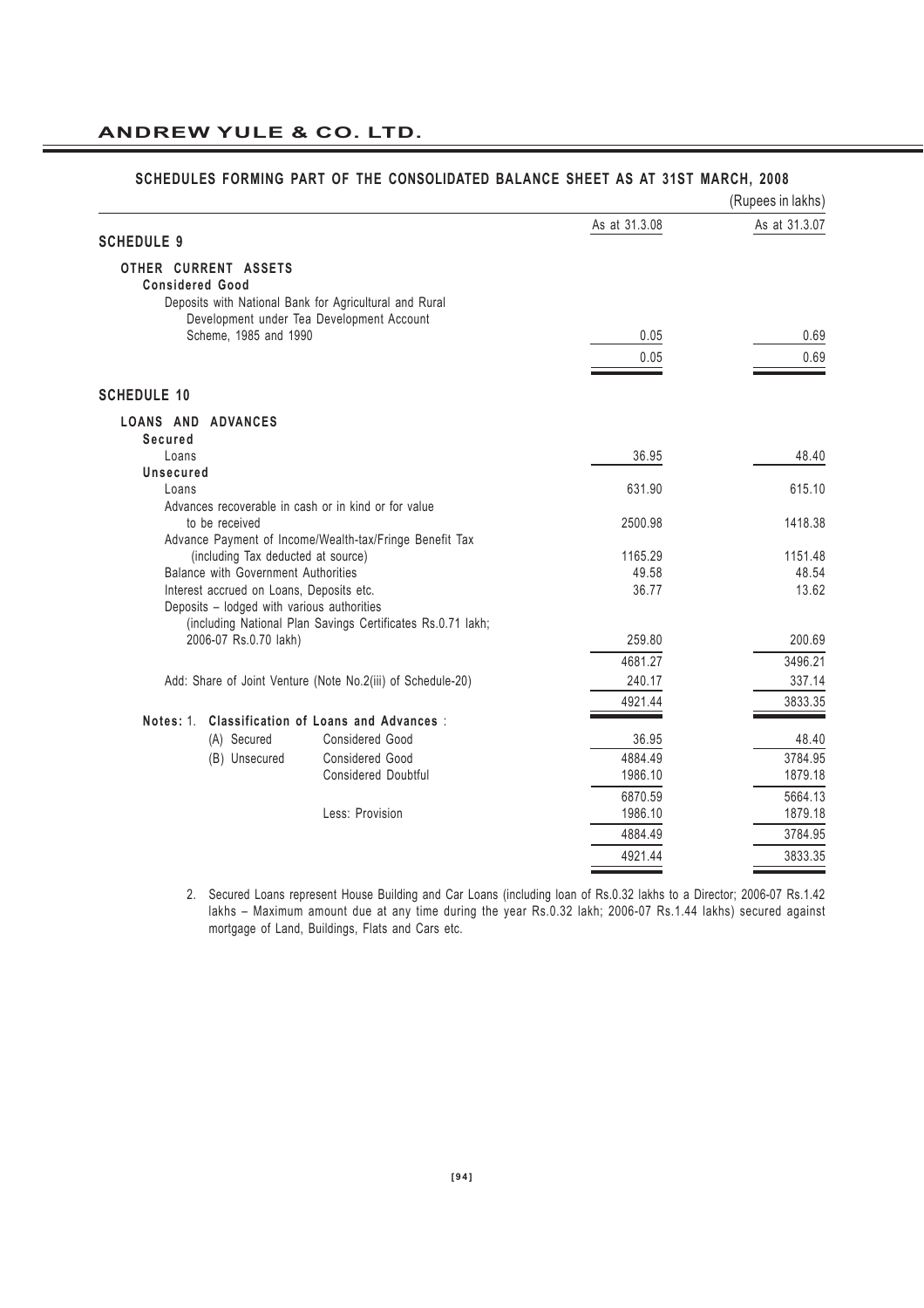|                                                                                                                                                                                                                    |               | (Rupees in lakhs) |
|--------------------------------------------------------------------------------------------------------------------------------------------------------------------------------------------------------------------|---------------|-------------------|
| <b>SCHEDULE 11</b>                                                                                                                                                                                                 | As at 31.3.08 | As at 31.3.07     |
| <b>CURRENT</b><br><b>LIABILITIES</b>                                                                                                                                                                               |               |                   |
| Sundry Creditors and Other Liabilities :<br>Due to Small Scale Industries<br>*Others                                                                                                                               | 13255.83      | 291.15            |
| (including Rs.59.33 lakhs being Earnest Money and<br>Security Deposits; 2006-07 Rs.461.23 lakhs)<br>Advances and Deposits received from Customers and others<br>(including Rs.16.73 lakhs being security deposits; | 7.83          | 11639.23          |
| 2006-07 Rs.89.40 lakhs)                                                                                                                                                                                            | 807.24        | 593.67            |
| <b>Employees' Security Deposits</b>                                                                                                                                                                                | 0.06          | 0.06              |
| Interest accrued but not due on loans and deposits                                                                                                                                                                 | 221.68        | 1174.36           |
| Unclaimed Redeemed Preference Shares                                                                                                                                                                               | 0.80          | 0.80              |
|                                                                                                                                                                                                                    | 14293.44      | 13699.27          |
| Add: Share of Joint Venture (Note No.2(iii) of Schedule-20)                                                                                                                                                        | 1074.93       | 937.49            |
|                                                                                                                                                                                                                    | 15368.37      | 14636.76          |
| <b>SCHEDULE 12</b>                                                                                                                                                                                                 |               |                   |
| <b>PROVISIONS</b>                                                                                                                                                                                                  |               |                   |
| For Taxation:                                                                                                                                                                                                      |               |                   |

#### **SCHEDULES FORMING PART OF THE CONSOLIDATED BALANCE SHEET AS AT 31ST MARCH, 2008**

# Income Tax 781.69 Wealth Tax 13.50 9.00 Fringe Benefit Tax 59.69 890.52 850.38 " Superannuation and Pension 239.65 239.65 " Employees' Benefit 3.39 0.88 " Stock Obsolescence 539.23 453.86 " Contingencies 554.18 592.07 " *Unrealised Profit* ... 15.87 " Aqua-culture Project 222.29 222.29 " *Dividend Tax* ... 0.87 2449.26 2375.87 Add: Share of Joint Venture (Note No.2(iii) of Schedule-20) 222.95 222.95 122.28 2672.21 2498.15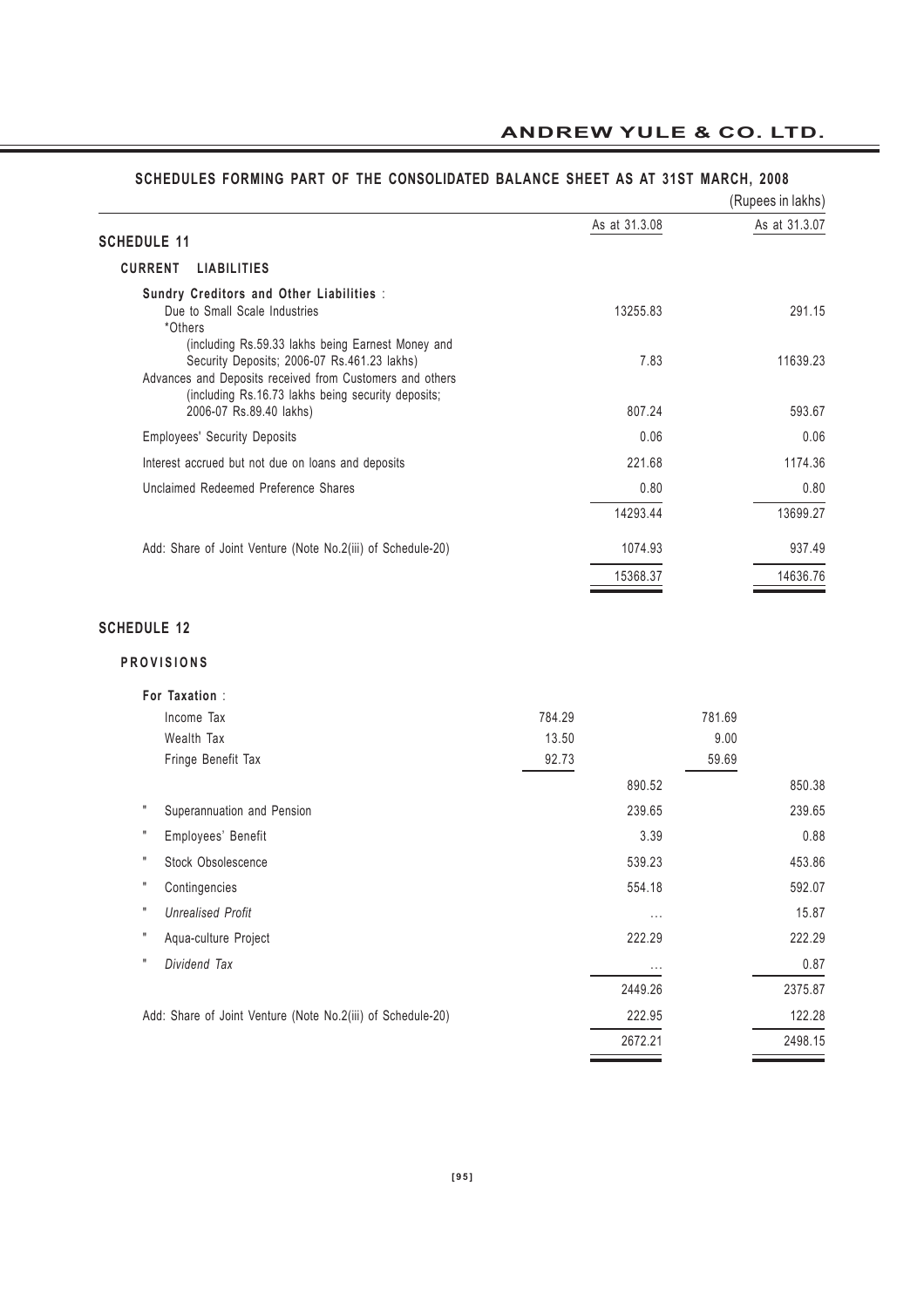|                                                                                                                                                                                                                                                                |                   |                |                   | (Rupees in lakhs) |
|----------------------------------------------------------------------------------------------------------------------------------------------------------------------------------------------------------------------------------------------------------------|-------------------|----------------|-------------------|-------------------|
|                                                                                                                                                                                                                                                                |                   | 2007-08        |                   | 2006-07           |
| <b>SCHEDULE 13</b>                                                                                                                                                                                                                                             |                   |                |                   |                   |
| <b>SALES</b>                                                                                                                                                                                                                                                   |                   |                |                   |                   |
| Sales and Work done [including trading item Rs142.23 lakhs<br>(2006-07 Rs.2.16Nil)(after adjusting Rs.5.35 lakhs being<br>returns/adjustments in respect of earlier year;<br>2006-07 Rs.4.41 lakhs)]<br>Add: Inter Unit Transfer of Capital Goods manufactured | 18824.57<br>19.53 |                | 15042.56<br>23.96 |                   |
|                                                                                                                                                                                                                                                                |                   | 18844.10       |                   | 15066.52          |
| Excise Duty recovered on sales<br>Less:<br>Trade and Other Discount                                                                                                                                                                                            | 1360.02<br>168.97 |                | 867.38<br>172.37  |                   |
|                                                                                                                                                                                                                                                                |                   | 1528.99        |                   | 1039.75           |
| Net sales and job work done<br>Add:<br>Share of Joint Venture vide Note No.2(iii) of<br>Schedule 20 (Net of Excise Duty Rs.Nil;                                                                                                                                |                   | 17315.11       |                   | 14026.77          |
| 2006-07 Rs.511.54 lakhs)                                                                                                                                                                                                                                       |                   | 7276.98        |                   | 4620.41           |
|                                                                                                                                                                                                                                                                |                   | 24592.09       |                   | 18647.18          |
| <b>SCHEDULE 14</b>                                                                                                                                                                                                                                             |                   |                |                   |                   |
| OTHER INCOME                                                                                                                                                                                                                                                   |                   |                |                   |                   |
| Interest on Loans, Advances, Deposits etc. (Gross)<br>Profit on sale of stores<br>Sundry Receipts (including insurance claims of Rs.2.61 lakhs;                                                                                                                |                   | 469.17<br>0.21 |                   | 211.01<br>0.53    |
| 2006-07 Rs.11.05 lakhs)                                                                                                                                                                                                                                        |                   | 549.18         |                   | 43.16             |
| Tea Board Replantation Subsidy                                                                                                                                                                                                                                 |                   | 9.44           |                   | 9.00              |
| Adjustment for Tea Board Subsidy for Capital Assets                                                                                                                                                                                                            |                   |                |                   | 7.80              |
| Rent and Hire charges<br>Fees and Commission received by Directors and Employees                                                                                                                                                                               |                   | 28.39<br>0.32  |                   | 49.53<br>$\cdots$ |
| Scrap/Tea waste sale                                                                                                                                                                                                                                           |                   | 58.34          |                   | 30.50             |
| Service charges                                                                                                                                                                                                                                                |                   | 44.33          |                   | 19.72             |
| <b>Export incentives</b><br>Items relating to previous years (including depreciation for                                                                                                                                                                       |                   | $\cdots$       |                   | 0.10              |
| earlier year Rs.Nil; 2006-07 Rs.6.08 lakhs)                                                                                                                                                                                                                    |                   | 69.34          |                   | 30.69             |
| Liabilities no longer required written back                                                                                                                                                                                                                    |                   | 5269.24        |                   | 415.83            |
| Provisions no longer required written back :                                                                                                                                                                                                                   |                   |                |                   |                   |
| Superannuation and Pension<br>Food stuff                                                                                                                                                                                                                       |                   |                | 0.06<br>16.54     |                   |
| Doubful Debs                                                                                                                                                                                                                                                   | $\cdots$          |                | 0.02              |                   |
| Contingencies                                                                                                                                                                                                                                                  | 37.89             |                | $\cdots$          |                   |
|                                                                                                                                                                                                                                                                |                   | 37.89          |                   | 16.62             |
|                                                                                                                                                                                                                                                                |                   | 6535.85        |                   | 834.49            |
| Add: Share of Joint Venture (Note No.2(iii) of Schedule-20)                                                                                                                                                                                                    |                   | 81.55          |                   | 36.71             |
|                                                                                                                                                                                                                                                                |                   | 6617.40        |                   | 871.20            |

#### **SCHEDULES FORMING PART OF THE CONSOLIDATED PROFIT AND LOSS ACCOUNT FOR THE YEAR ENDED 31ST MARCH, 2008**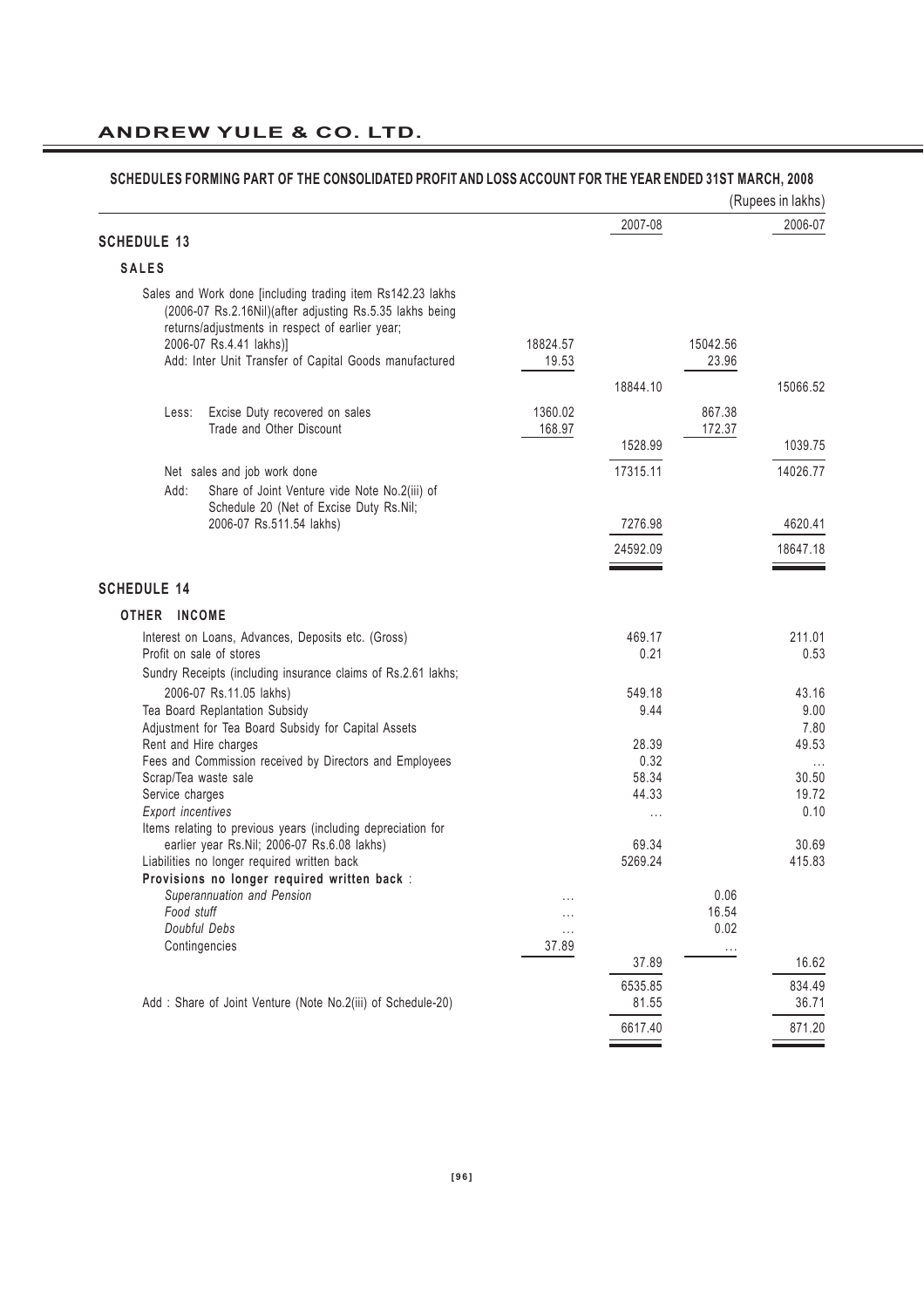|                                                                       |          |             |          | (Rupees in lakhs) |
|-----------------------------------------------------------------------|----------|-------------|----------|-------------------|
|                                                                       |          | 2007-08     |          | 2006-07           |
| <b>SCHEDULE 15</b>                                                    |          |             |          |                   |
| ACCRETION / DECRETION (-) IN STOCKS                                   |          |             |          |                   |
| Opening Stock:                                                        |          |             |          |                   |
| Finished goods                                                        | 427.77   |             | 501.07   |                   |
| Finished goods-in-transit                                             | 64.97    |             | 12.60    |                   |
| Semi-Finished Articles                                                | 180.94   |             | 181.37   |                   |
| Work-in-Progress                                                      | 406.58   |             | 280.46   |                   |
| Scrap                                                                 | 2.74     |             | 2.29     |                   |
|                                                                       |          | 1083.00     |          | 977.79            |
| Less: CENVAT/VAT on Opening Stock                                     |          | $\cdots$    |          | 2.22              |
|                                                                       |          | 1083.00     |          | 975.57            |
| <b>Closing Stocks:</b>                                                |          |             |          |                   |
| Finished goods                                                        | 367.95   |             | 427.77   |                   |
| Finished goods-in-transit                                             | 29.15    |             | 64.97    |                   |
| Semi-Finished Articles                                                | 187.35   |             | 180.94   |                   |
| Work-in-Progress                                                      | 544.13   |             | 406.58   |                   |
| Scrap                                                                 | 22.51    |             | 2.74     |                   |
|                                                                       |          | 1151.09     |          | 1083.00           |
|                                                                       |          | 68.09       |          | 107.43            |
| Add: Share of Joint Venture (Note No.2(iii) of Schedule-20)           |          | $(-)$ 62.13 |          | 177.16            |
|                                                                       |          | 5.96        |          | 284.59            |
| <b>SCHEDULE 16</b>                                                    |          |             |          |                   |
|                                                                       |          |             |          |                   |
| <b>MATERIALS</b><br><b>CONSUMED</b>                                   |          |             |          |                   |
| Stocks as at 1st April, 2007 :                                        |          |             |          |                   |
| Raw materials, components and packaging materials                     | 831.62   |             | 751.49   |                   |
| Materials-in-transit                                                  | 39.22    |             | 26.43    |                   |
| Stores and spare parts                                                | 565.72   |             | 439.84   |                   |
| Loose tools                                                           | 5.34     |             | 4.44     |                   |
|                                                                       | 1441.90  |             | 1222.20  |                   |
| Less: Book value of Stocks sold/adjusted/written off                  | 0.07     |             | $\cdots$ |                   |
|                                                                       | 1441.83  |             | 1222.20  |                   |
| Add : Adj. of previous year                                           | $\cdots$ |             |          |                   |
|                                                                       |          | 1441.83     |          | 1222.20           |
| Purchases during the year :                                           |          |             |          |                   |
| Raw materials, components and packaging materials (including erection |          |             |          |                   |
| expenses in case of composite contracts and processing charges)       | 6915.17  |             | 3938.53  |                   |
| Stores and spare parts (including Trading item of Rs.1.92 lakhs)      | 1668.99  |             | 2297.29  |                   |
| Loose tools                                                           | 3.23     |             | 16.41    |                   |
|                                                                       |          | 8587.39     |          | 6252.23           |
|                                                                       |          | 10029.22    |          | 7474.43           |
| Less: Stocks as at 31st March, 2008 :                                 |          |             |          |                   |
| Raw materials, components and packaging materials                     | 1003.07  |             | 831.62   |                   |
| Materials-in-transit                                                  | 26.43    |             | 39.22    |                   |
| Stores and spare parts                                                | 536.54   |             | 565.72   |                   |
| Loose tools                                                           | 4.81     |             | 5.34     |                   |
|                                                                       | 1570.85  |             | 1441.90  |                   |
| Raw materials and stores used on Capital Jobs Rs.1.03 lakhs and       |          |             |          |                   |
| on Repair Jobs, Advertising, Transport, Power and Fuel,               |          |             |          |                   |
| Research and Development etc. Rs.1013.13 lakhs;                       |          |             |          |                   |
| 2006-07 Rs.20.91 lakhs and Rs.1077.61 lakhs.                          | 1014.16  |             | 1098.52  |                   |
|                                                                       |          | 2585.01     |          | 2540.42           |
|                                                                       |          | 7444.21     |          | 4934.01           |
| Add: Share of Joint Venture (Note No.2(iii) of Schedule-20)           |          | 4330.67     |          | 3151.67           |
|                                                                       |          |             |          |                   |
|                                                                       |          | 11774.88    |          | 8085.68           |

# **SCHEDULES FORMING PART OF THE CONSOLIDATED PROFIT AND LOSS ACCOUNT FOR THE YEAR ENDED 31ST MARCH, 2008**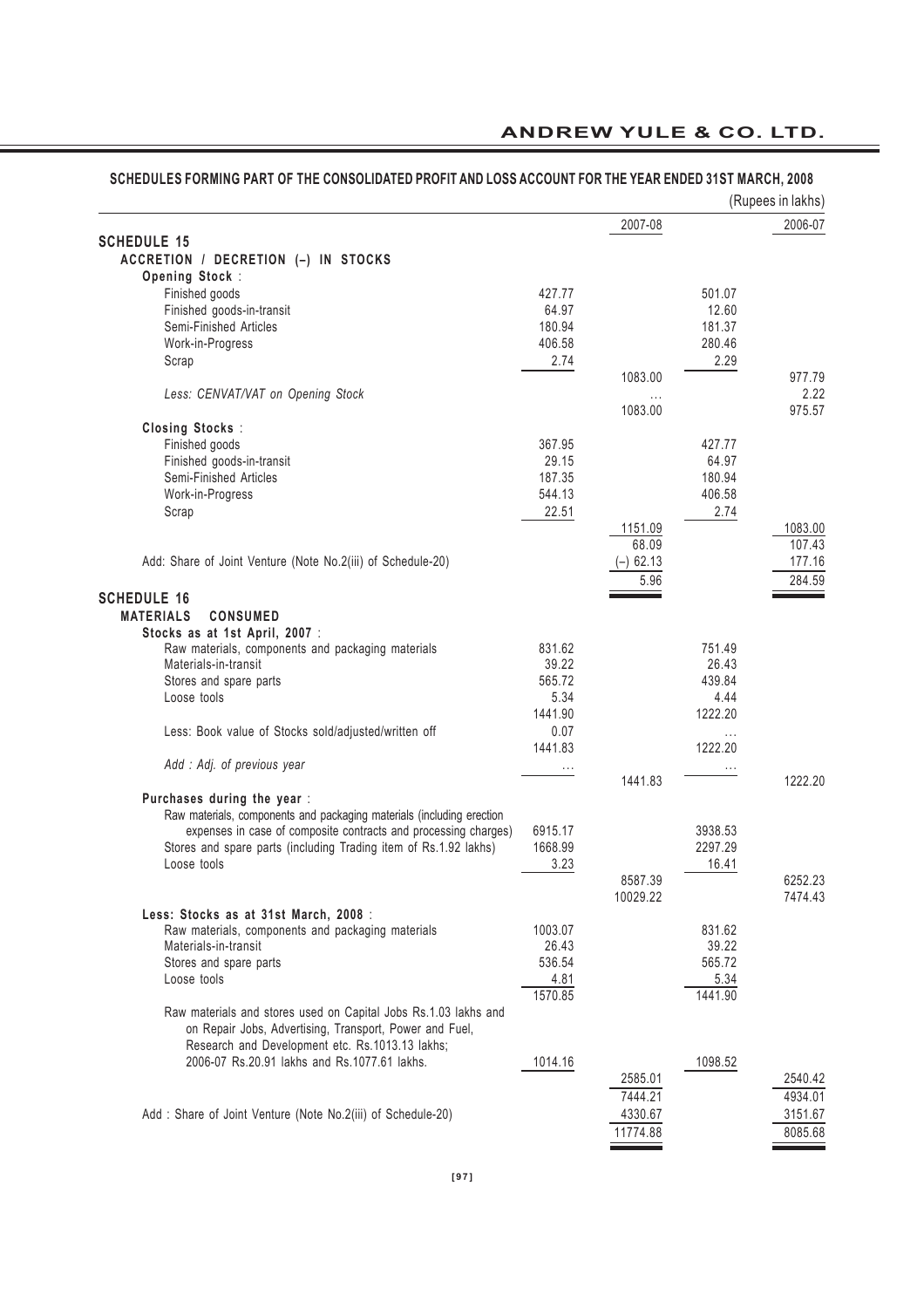|                                                                                                          |          | (Rupees in lakhs) |
|----------------------------------------------------------------------------------------------------------|----------|-------------------|
|                                                                                                          | 2007-08  | 2006-07           |
| <b>SCHEDULE 17</b>                                                                                       |          |                   |
| SALARIES, WAGES AND BONUS                                                                                |          |                   |
| Salaries, Wages, Bonus and Gratuity                                                                      | 5665.09  | 5392.09           |
| Contribution to Provident and Other Funds                                                                | 584.43   | 734.46            |
| Welfare and Other Expenses                                                                               | 1089.98  | 782.55            |
|                                                                                                          | 7339.50  | 6909.10           |
| Incurred on Capital jobs, Repair Jobs, Research and<br>Less:<br>Development, Advertising, Transport etc. | 177.49   | 180.49            |
|                                                                                                          | 7162.01  | 6728.61           |
| Add:<br>Share of Joint Venture (Note No.2(iii) of Schedule-20)                                           | 302.34   | 270.20            |
|                                                                                                          | 7464.35  | 6998.81           |
| <b>SCHEDULE 18</b>                                                                                       |          |                   |
| <b>INTEREST</b>                                                                                          |          |                   |
| <b>Fixed Deposits</b>                                                                                    | 26.67    | 31.28             |
| Term Loans                                                                                               | 375.68   | 1819.06           |
| Others                                                                                                   | 1573.50  | 2197.84           |
|                                                                                                          | 1975.85  | 4048.18           |
| Add:<br>Share of Joint Venture (Note No.2(iii) of Schedule-20)                                           | $\cdots$ | $\cdots$          |
|                                                                                                          | 1975.85  | 4048.18           |

# **SCHEDULES FORMING PART OF THE CONSOLIDATED PROFIT AND LOSS ACCOUNT FOR THE YEAR ENDED 31ST MARCH, 2008**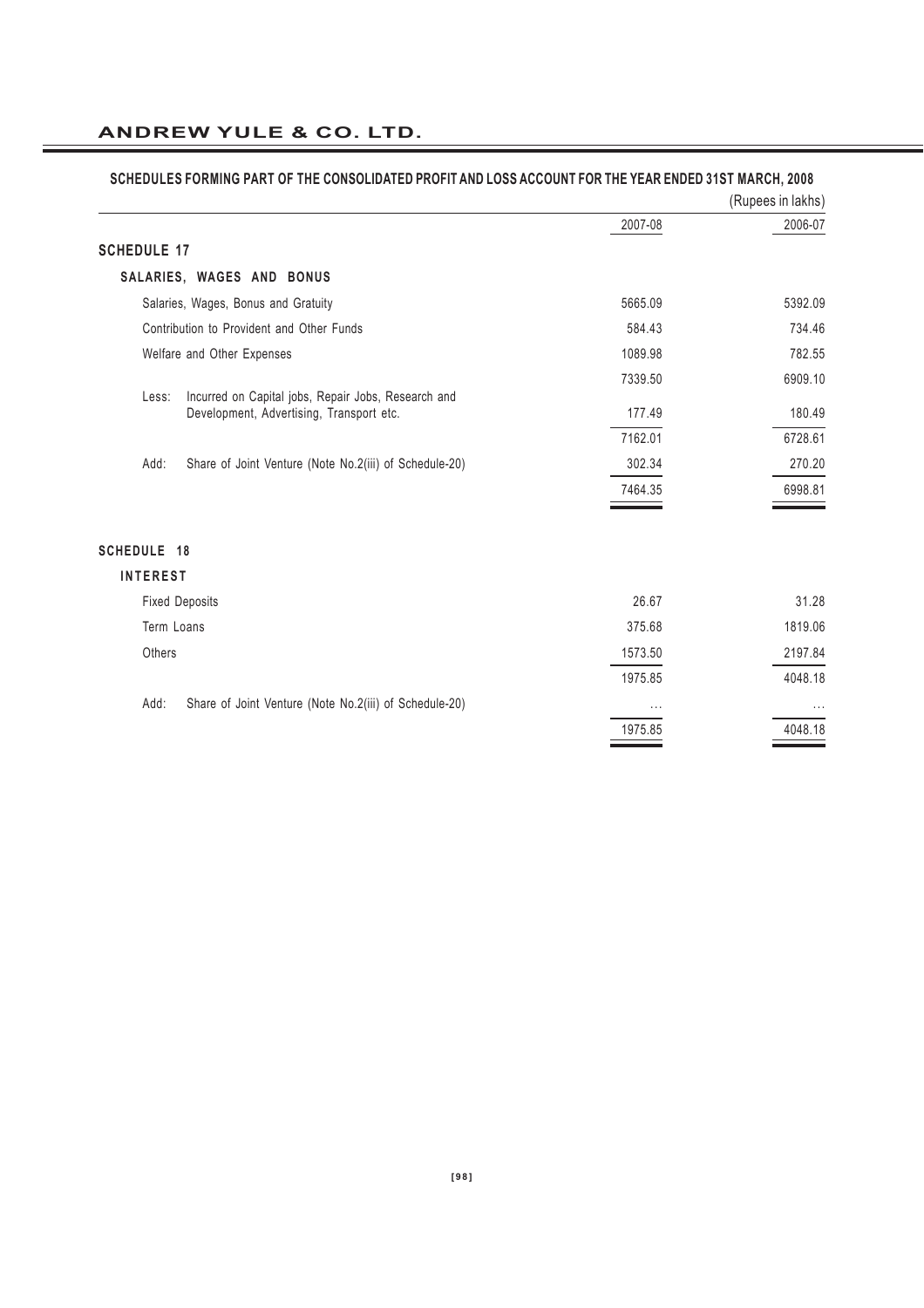|                                                                           |        |                   |         | (Rupees in lakhs) |
|---------------------------------------------------------------------------|--------|-------------------|---------|-------------------|
|                                                                           |        | 2007-08           |         | 2006-07           |
| <b>SCHEDULE 19</b>                                                        |        |                   |         |                   |
| OTHER EXPENSES                                                            |        |                   |         |                   |
| Power and Fuel<br>Miscellaneous Tea Cultivtion and Manufacturing Expenses |        | 1267.10<br>251.89 |         | 1251.62<br>173.82 |
| Research and Development Expenses                                         |        | 7.90              |         | 2.32              |
| Directors' Salaries                                                       |        | 16.20             |         | 15.21             |
| Director' Fees                                                            |        | 1.03              |         | 0.37              |
| Rent (Net)                                                                |        | 63.06             |         | 54.84             |
| Rates and Taxes                                                           |        | 26.52             |         | 36.18             |
| Repairs and Maintenance:                                                  |        |                   |         |                   |
| <b>Buildings</b>                                                          | 195.28 |                   | 174.37  |                   |
| Plant and Machinery                                                       | 231.73 |                   | 257.22  |                   |
| Others                                                                    | 49.27  |                   | 64.26   |                   |
|                                                                           |        | 476.28            |         | 495.85            |
| Travelling Expenses and Upkeep of Vehicles                                |        | 397.03            |         | 365.08            |
| Insurance                                                                 |        | 31.53             |         | 30.61<br>78.83    |
| Brokers' Commission                                                       |        | 89.06             |         |                   |
| Selling Expenses :<br>Selling Agents' Commission                          | 44.17  |                   | 53.72   |                   |
| Others                                                                    | 446.11 |                   | 308.79  |                   |
|                                                                           |        | 490.28            |         | 362.51            |
| Miscellaneous Expenses                                                    |        | 583.86            |         | 636.79            |
| Commission against Govt. Guarantee                                        |        | $\cdots$          |         | 35.20             |
| Excise Duty                                                               |        | $\cdots$          |         | 32.63             |
| Turnover Tax                                                              |        | 0.34              |         | $\cdots$          |
| Assam Cess on Green Tea Leaf                                              |        | 1.54              |         | 72.50             |
| West Bengal Primary Education Cess                                        |        | 5.96              |         | 8.00              |
| West Bengal Rural Employment Cess                                         |        | 11.92             |         | 16.00             |
| Tea Cess                                                                  |        | 28.68             |         | 28.84             |
| <b>Educaion Cess</b>                                                      |        | 0.88              |         | 0.49              |
| Assam Entry Tax                                                           |        | $\cdots$<br>93.00 |         | 3.08<br>92.25     |
| <b>Bank Charges</b><br>Auditors' Remuneration :                           |        |                   |         |                   |
| <b>Audit Fees</b>                                                         | 3.38   |                   | 3.38    |                   |
| In Other Capacity :                                                       |        |                   |         |                   |
| <b>Tax Audit Fees</b>                                                     | 0.68   |                   | 0.68    |                   |
| For Certificates etc.                                                     | 1.12   |                   | 1.31    |                   |
| Out of Pocket Expenses                                                    | 0.69   |                   | 0.80    |                   |
|                                                                           |        | 5.87              |         | 6.17              |
| Miscellaneous Expenditure Written off:                                    |        |                   |         |                   |
| Other Expenses                                                            |        | 64.74             |         | 315.79            |
| Net Loss on Exchange Fluctuation                                          |        | 0.27              |         | 0.26              |
| Items relating to previous years                                          |        | 1217.20           |         | 383.58            |
| Cold Weather Expenses written off                                         |        | $\ldots$          |         | 1105.56           |
| Liquidated Damages and Penalty etc.                                       |        | 251.03<br>47.42   |         | 145.94<br>46.14   |
| Rectification/Replacement<br>Provision for:                               |        |                   |         |                   |
| Doubtful Debts                                                            | 456.27 |                   | 1131.22 |                   |
| Doubtful Loans, Advances and Deposits                                     | 121.26 |                   | 465.60  |                   |
| Stock Obsolescence                                                        | 113.61 |                   | 108.10  |                   |
| Contingencies                                                             |        |                   | 492.66  |                   |
|                                                                           |        | 691.14            |         | 2197.58           |
|                                                                           |        | 6121.73           |         | 7994.04           |
| Less : Amount transferred to Capital jobs etc.                            |        | $\cdots$          |         | 1.80              |
|                                                                           |        | 6121.73           |         | 7992.24           |
| Add: Share of Joint Venture (Note No.2(iii) of Schedule-20)               |        | 1365.68           |         | 773.84            |
|                                                                           |        | 7487.41           |         | 8766.08           |

#### **SCHEDULES FORMING PART OF THE CONSOLIDATED PROFIT AND LOSS ACCOUNT FOR THE YEAR ENDED 31ST MARCH, 2008**

 $\hspace{0.05cm}$   $\hspace{0.05cm}$   $\hspace{0.05cm}$   $\hspace{0.05cm}$   $\hspace{0.05cm}$   $\hspace{0.05cm}$   $\hspace{0.05cm}$   $\hspace{0.05cm}$   $\hspace{0.05cm}$   $\hspace{0.05cm}$   $\hspace{0.05cm}$   $\hspace{0.05cm}$   $\hspace{0.05cm}$   $\hspace{0.05cm}$   $\hspace{0.05cm}$   $\hspace{0.05cm}$   $\hspace{0.05cm}$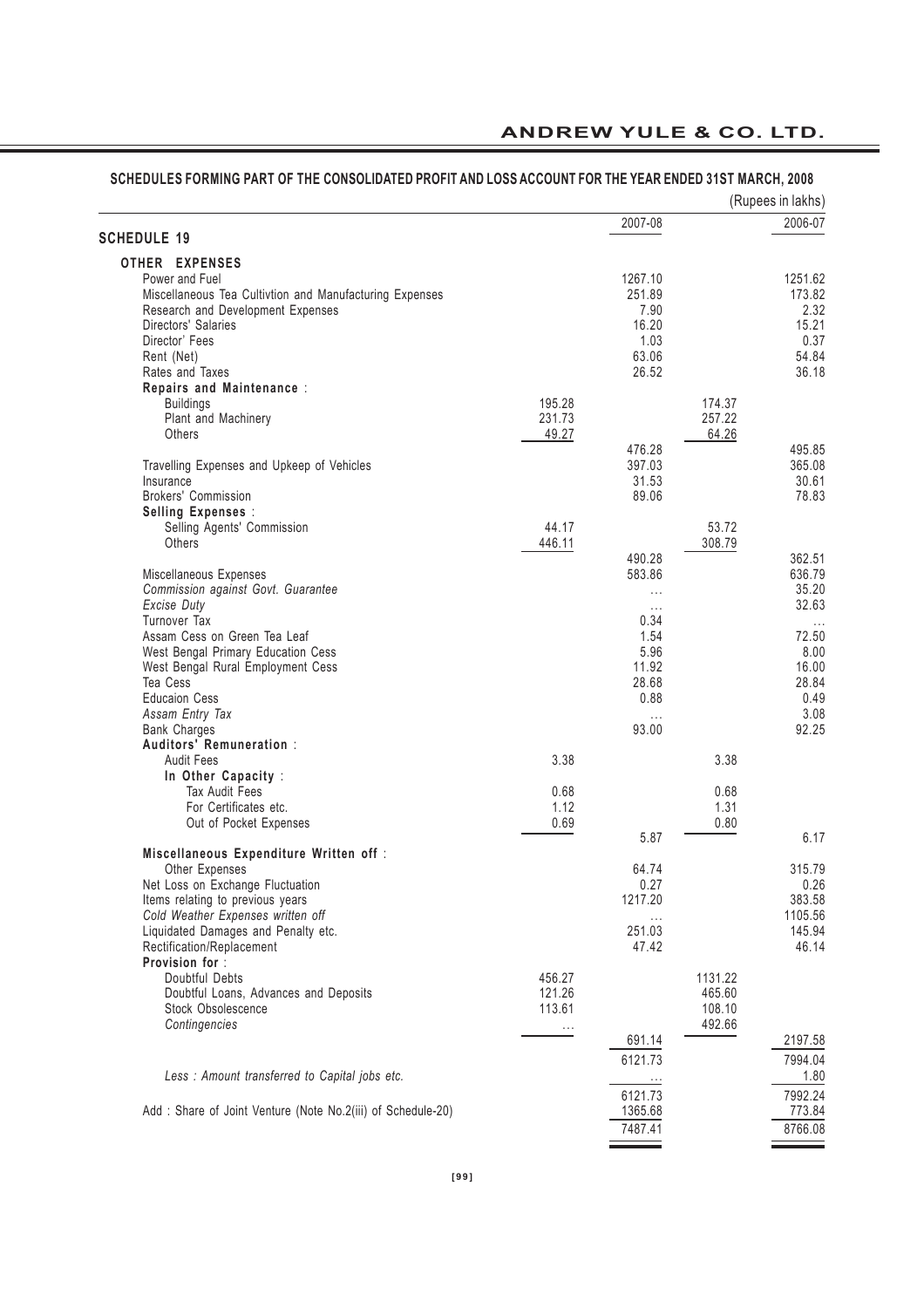(Rupees in lakhs)

#### **SCHEDULE 20**

1. Principles of Consolidation :

The Consolidated Financial Statements (CFS) relate to Andrew Yule & Co. Ltd. (the Company), its Subsidiary Company, its Associates and Joint Venture entity. The Consolidated Financial Statements have been prepared on the following basis :

- [i] The financial statements of the Company and its subsidiary company are combined on a line-by-line basis by adding together the book values of like items of assets, liabilities, income and expenses, after fully eliminating intra-group balances and intra-group transactions resulting in unrealized profits or losses in accordance with Accounting Standard (AS-21) – "Consolidated Financial Statements" issued by the Institute of Chartered Accountants of India.
- [ii] The difference between the cost of investment in the Subsidiary, over the net assets at the time of acquisition of shares in the Subsidiary is recognized in the financial statements as Goodwill. As the date of investments in this Company was not readily available, the subsidiary's audited Balance Sheet as on 31st March, 2001 was taken into consideration to determine the Goodwill.
- [iii] In case of Associates where the Company holds 20% or more of equity, investments in Associates are accounted for using equity method in accordance with Accounting Standard (AS-23) – "Accounting for Investments in Associates in Consolidated Financial Statements" issued by the Institute of Chartered Accountants of India. As the dates of investments in those Associates are not readily available, the audited Balance Sheet of those Associates as at 31st March, 2002 was taken into consideration to determine the Capital Reserve.
- [iv] In case of Joint Venture interest in the jointly controlled entity has been acounted for by proportionate consolidation method in accordance with Accounting Standard (AS-27) – "Financial Reporting of Interests in Joint Ventures" issued by the Institute of Chartered Accountants of India. Under this method, the Company's share of Joint Venture's individual income and expenses, assets and liabilities and cash flows are included in the relevant components of the Consolidated Financial Statements.
- 2. Ownership Interest in Subsidiary, Associates and Joint Venture :
	- [i] The Subsidiary (which alongwith "Andrew Yule & Co. Ltd., (AY) the parent, constitute the Group) considered in the preparation of these Consolidated Financial Statements are :

| Name<br>__                | Country of Incorporation | Percentage of voting power as at 31st March, 2008 |
|---------------------------|--------------------------|---------------------------------------------------|
| Hooghly Printing Co. Ltd. | India                    | 100                                               |
| Yule Engineering Co. Ltd. | India                    | 100                                               |
| Yule Electrical Co. Ltd.  | India                    | 100                                               |

The financial statement of the Subsidiary is drawn upto 31st March every year.

[ii] Ownership interest of the Company in the Associates considered in the CFS are as follows :-

| Name of the Company             | Country of<br>Incorporation | Ownership Interest<br>as at 31st March, 2008 | Ownership interest<br>as at 31st March, 2007 |
|---------------------------------|-----------------------------|----------------------------------------------|----------------------------------------------|
| Tide Water Oil Co. (India) Ltd. | India                       | 26.22%                                       | 26.22%                                       |
| New Beerbhoom Coal Co. Ltd.     | India                       | 32.95%                                       | 32.95%                                       |
| Katras Jherriah Coal Co. Ltd.   | India                       | 31.66%                                       | 31.66%                                       |

These investments have been accounted for using the equity method whereby the investment is initially recorded at cost and adjusted thereafter for the post acquisition change in the Group's share of net assets. During the year, the Group has received dividend aggregating Rs.34.26 lakhs in respect of the investments in Associates.

Financial Statements of all the Associates are drawn upto 31st March. The Group's investment in Associates were reported as long term investments as on 31st March, 2008 (Schedule–5) and stated at cost.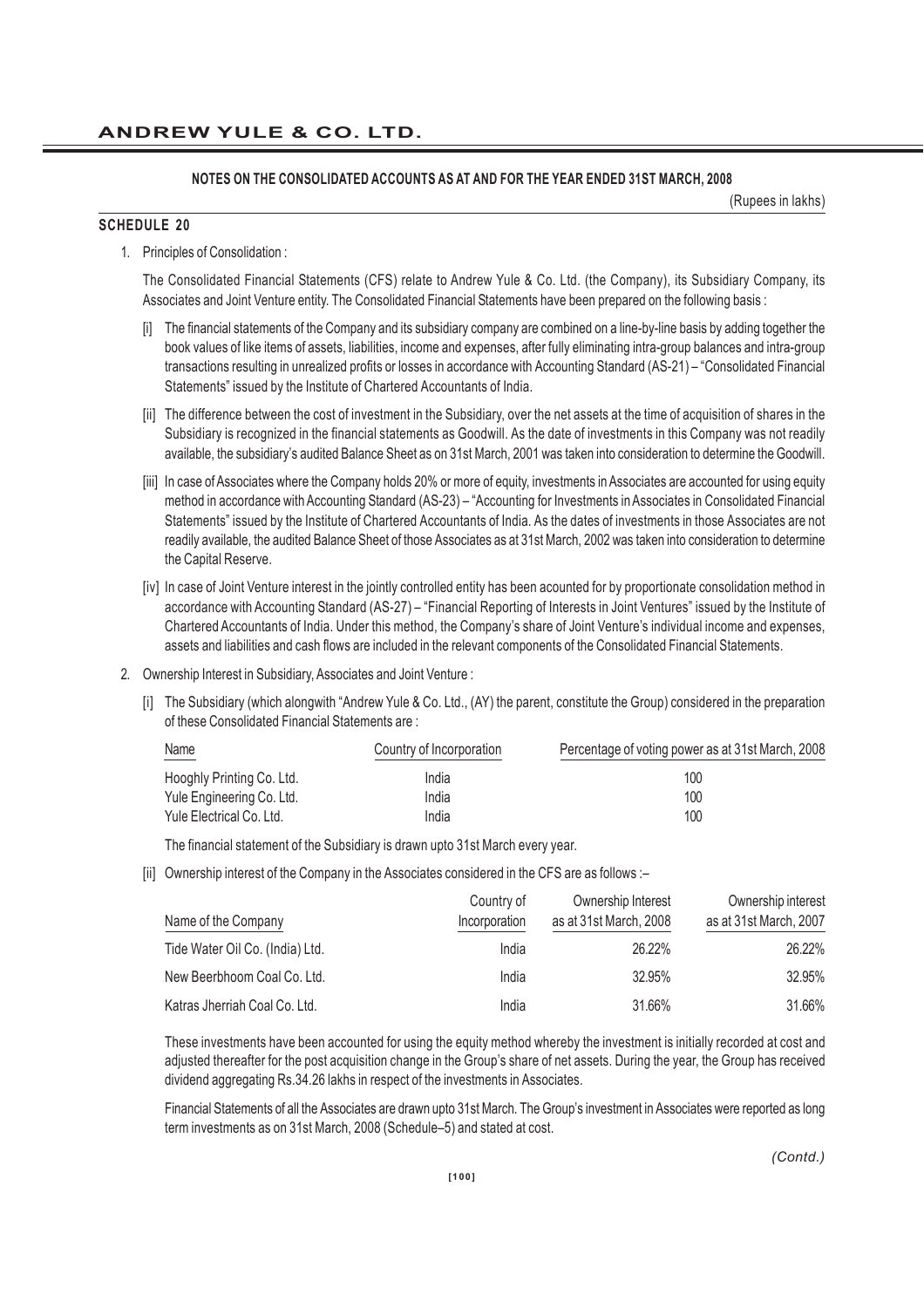#### **NOTES ON THE CONSOLIDATED ACCOUNTS AS AT AND FOR THE YEAR ENDED 31ST MARCH, 2008 –** *(Contd.)*

(Rupees in lakhs)

| SCHEDULE 20 - (Contd.) |  |  |  |
|------------------------|--|--|--|
|------------------------|--|--|--|

| [iii] Interest in Joint Venture : |                          |                                                                                                                       |
|-----------------------------------|--------------------------|-----------------------------------------------------------------------------------------------------------------------|
| Name of the Joint Venture         | Country of Incorporation | Percentage of ownership interest as at 31st March, 2008                                                               |
| Phoenix Yule Ltd.                 | India                    | 26%                                                                                                                   |
|                                   |                          | The financial statement of the Isint Venture Componicia drovin unto 94st Desember overwear The preparticuate chara of |

The financial statement of the Joint Venture Company is drawn upto 31st December every year. The proportionate share of assets, liabilities, income and expenditure of the above Joint Venture, as contained in its financial statements as at 31st December, 2007 has been included in this Consolidated Financial Statements.

#### 3. **Sanctioned Rehabilitation Scheme approved by Board for Industrial and Financial Reconstruction (BIFR) vide Order dated 30th October, 2007.**

Pursuant to Sanctioned Rehebilitation Scheme (hereinafter SRS) of BIFR Order stated above, the necessary effects have been given during the year in the Accounts as under :–

- [a] The face value of Equity Shares of the Company has been reduced from Rs.10/- to Rs.2/- per share and the same was ratified by the Shareholders in their meeting held on 20th March, 2008. Accordingly, the total number of equity shares has increased from 7,50,00,000 to 37,50,00,000.
- [b] The effect of capital reduction amounting to Rs.22697.48 lakhs comprising of Paid-up Capital (Rs.4661.37 lakhs), Advance against share pending allotment to Govt. of India (Rs.8714.32 lakhs) and Govt. of India Loan after conversion to Equity (Rs.9321.79 lakhs) has been accounted for by way of capital reduction in the face of Profit and Loss Account.
- [c] Pending confirmation from the respective banks namely State Bank of India, Bank of Baroda and Allahabad Bank the conversion to Equity capital has not been considered in the Accounts.
- [d] Waiver of damages payable upto the date of the Order i.e. 30th October, 2007 u/s.14B of the Employees Provident and Miscellaneous Provisions Act, 1952 no liability has been provided for such damages payable upto 30th October, 2007 in the Accounts for the year. The Company has submitted an application vide letter dated 22.04.2008 and 20.05.2008 to the Central Board of Trustees, Employees Provident Fund Organisation (EPFO) for the order of waiver for an aggregate amount of Rs.667.75 lakhs accrued upto 30th October, 2007 which includes a sum of Rs.50.89 lakhs already recovered by the RPFC of respective jurisdiction in the past. However, an amount of Rs.7.14 lakhs as Damages pertaining to the period from November, 2007 to 31st March, 2008 has been accounted for during the year.
- [e] Write back of accrued interest of Rs.2583.36 lakhs upto 31.03.2007 on GOI loan.
- [f] Write back of accrued interest of Rs.1130.00 lakhs upto 31.03.2007 charged by the Consortium Bankers towards penal interest and interest above PLR rate.
- [g] Write back of accrued interest of Rs.657.98 lakhs charged by the Consortium Bankers being the differential interest between actual rate charged and concessional rate of interest to be charged by the respective Bank as per SRS for the year 2006-07.
- [h] Write back of differential interest against loan given by Union Bank Rs.18.88 lakhs and Allahabad Bank Rs.81.63 lakhs for Tea Division as per SRS.
- [i] Write back of Electricity Duty in Assam Gardens against own generation for the year 2006-07 and 2007-08 amounting to Rs.4.59 lakhs.
- [j] Write back of Assam Agricultural Cess of Rs.149.14 lakhs upto 31.03.2007.
- [k] Write back of interest together with penalty upto 31.03.2006 on green leaf cess of Assam Tea Estates for Rs.130.19 lakhs.
- [I] Write back of fees for increase in Authorised Share Capital Rs.93.38 lakhs.
- [m] Govt. of India vide letter 10(3)/2008-PE-I dated 31st March, 2008 and No.10(26)/2005-PE-I dated 18th March, 2008 allocated Rs.150.00 lakhs towards Equity @ Rs.10 per share as investment in the Company for upgradation of Engineering Division and West Bengal Gardens. Since in terms of BIFR order dated 30th October, 2007 the face value of Equity share of the Company will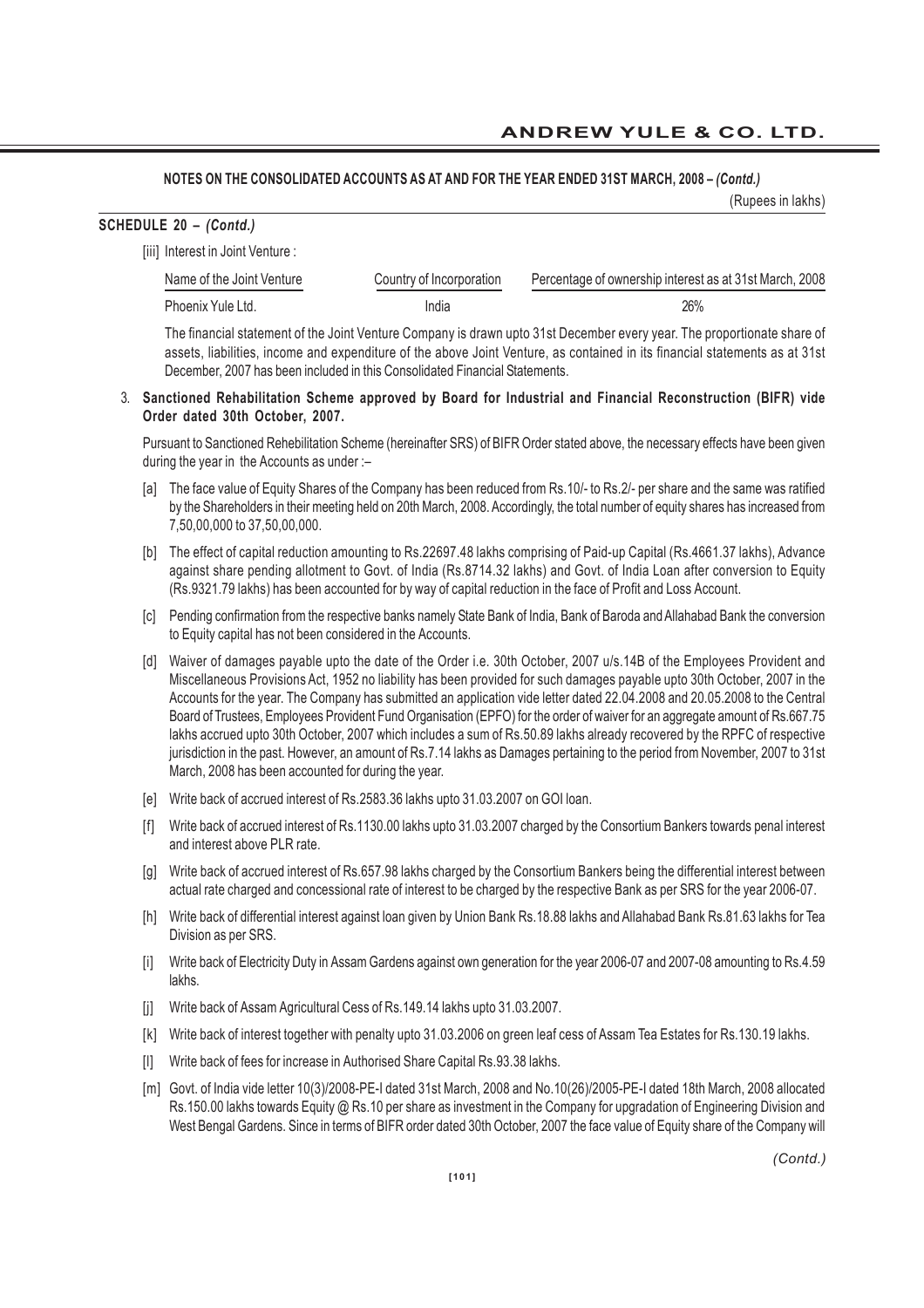(Rupees in lakhs)

#### **SCHEDULE 20 –** *(Contd.)*

be reduced to Rs.2 in place of Rs.10, the decision of issuance of fresh issue of shares @ Rs.2 per share as above has been kept pending till revised order in this regard received from Govt. of India. Hence the amount of Rs.150.00 lakhs so received during the year has been shown in the Balance Sheet under head "Share pending allotment to Govt. of India".

- [n] Write back of Commission on Government Guarantees Rs.39.96 lakhs.
- [o] Conversion of Rs.204.00 lakhs (being the unrecovered common expenses of the Company from WEBFIL Ltd. an Associate Company) into 6% Cumulative Redeemable Preference Shares of Rs.10 each of WEBFIL Ltd. at par.
- [p] The aggregate effect of SRS as given in the Accounts during the year Rs.4889.11 lakhs under the line item "Liabilities no longer required written back"in Schedule 14 of Other Income and Rs.8.40 lakhs(debit) under the line item "Interest – Others" in Schedule 18.
- [q] Save and above other items though may have financial impact but no effect given in the Accounts for 2007-08 since the issues are pending with concerned agencies and/or quantum of effect is not yet crystalised.
- 4. In the Consolidated Financial Statements depreciation on assets (Other than Tea Estates) belonging to Parent Company has been provided under "Straight-line" method, whereas the same has been provided under "Written down value" method for assets belonging to Hooghly Printing Co. Ltd. (HP) (wholly owned subsidiary). Both these aforesaid methods are being followed consistently in respective companies.

The total value of gross block of the Group as on 31st March, 2008 is Rs.2389.08 lakhs (Rs.22524.29 lakhs) out of which on the gross block of value Rs.165.92 lakhs (Rs.166.07 lakhs), depreciation has been provided under "Written down value method". The amount of depreciation so charged up to 31st March, 2008 is Rs.145.93 lakhs (Rs.142.61 lakhs) out of total depreciation of Rs.6322.30 lakhs (Rs.5795.12 lakhs) provided upto 31st March, 2008.

In Hooghly Printing & Co. Ltd. one Heidelderg Machine has been imported which is lying inside the press and can not be made operational due to the restraining order of the Hon'ble High Court Calcutta. All expenses incurred directly related to installations of Machines including interest on term loan has been capitalised upto the year end.

- 5. Estimated amount of contracts remaining to be executed on Capital Account and not provided for (net of advances) Rs.518.53 lakhs (Rs.430.84 lakhs).
- 6. Contingent liabilities not provided for in respect of :
	- [a] Claims against the Group not acknowledged as debts :
		- [i] Disputed labour matters (amount not ascertainable).
		- [ii] Others Rs.729.09 lakhs (Rs.667.09 lakhs).
	- [b] Guarantees and Indemnities given to various institutions and Authorities in connection with Company's operations amounting to Rs.1253.40 lakhs (Rs.2706.24 lakhs).
	- [c] Guarantees given to banks in favour of other Group and/or Associate Companies :
		- [i] The Bengal Coal Co. Ltd. Rs.Nil (Rs.115.00 lakhs).
		- [ii] India Paper Pulp Co. Ltd. Rs.265.00 lakhs (Rs.265.00 lakhs).

In respect of item Nos.(ii) above, although the notice of invocation of the guarantees have been received neither any payment nor any provision has been made as the matters are under sub-judice.

- [d] Disputed Sales Tax matters aggregating to Rs.5404.57 lakhs (Rs.5282.84 lakhs).
- [e] Aggregate Income Tax demands amounting to Rs.66.69 (Rs.53.96) not admitted, against which appeals have been preferred by the Company.
- [f] Agricultural Income Tax demands amounting to Rs.517.62 lakhs (Rs.484.75 lakhs) not admitted, against which appeals have been preferred by the Company.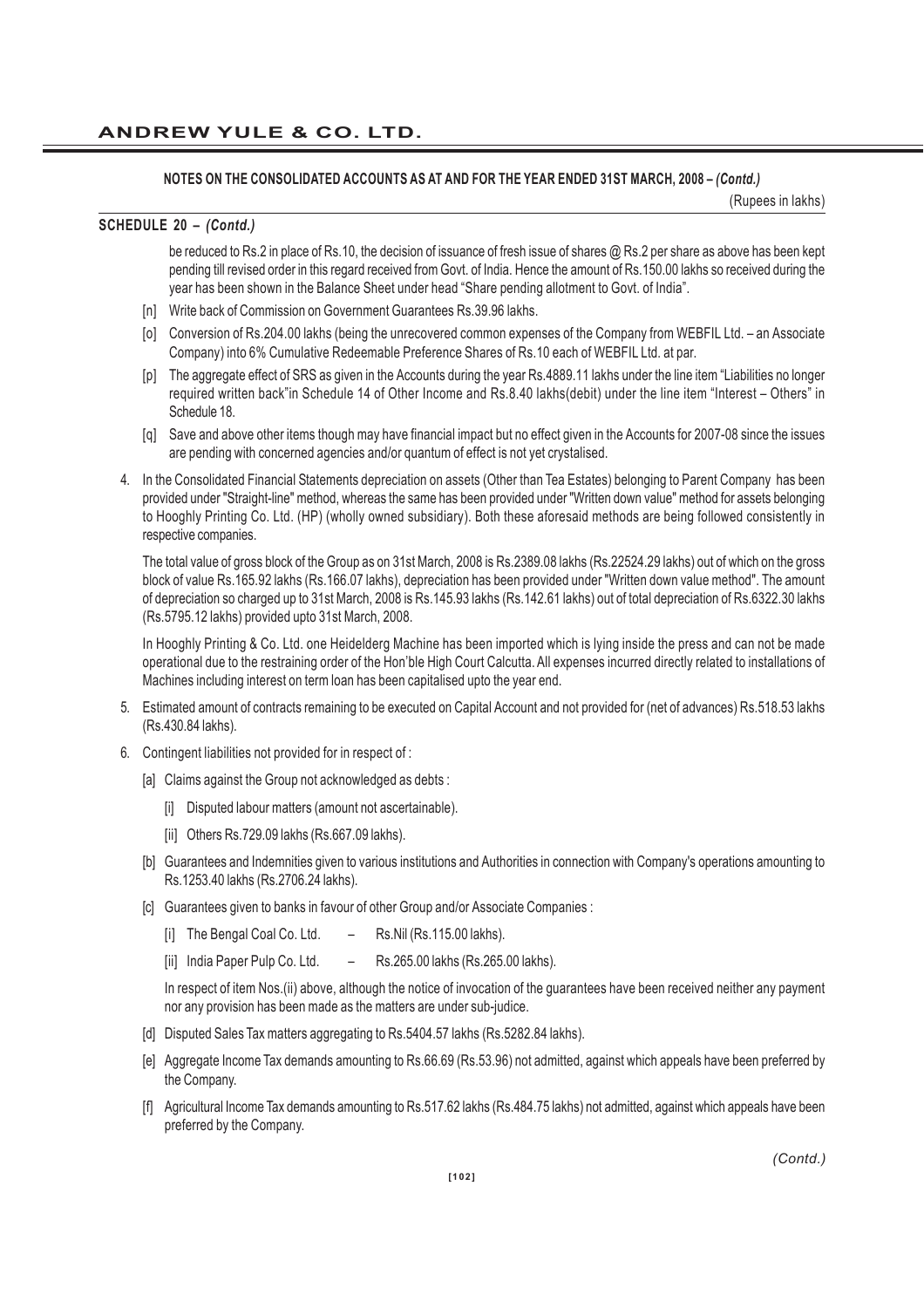(Rupees in lakhs)

#### **SCHEDULE 20 –** *(Contd.)*

[g] Disputed Excise/Customs Duty matters Rs.736.82 lakhs (Rs.883.15 lakhs).

[h] Unexpired Letter of Credit opened by the Company's bankers - Rs.321.00 lakhs (Rs.711.43 lakhs).

- 7. The Group has adopted Accounting Standard-15 (AS-15) (Revised 2005) on "employee benefits". These Consolidated Financial Statements include the obligations as per requirement of this Standard.
- 8. As the necessary fund was available to meet the payment of arrear dues on account of pay revision of Officers and Non-Unionised Supervisory Staff w.e.f. 1<sup>st</sup> August, 1997 to 30<sup>th</sup> September, 2000 and the then Directors from 1<sup>st</sup> January, 1997 to 30<sup>th</sup> September, 2000, the liability to the tune of Rs.971.89 lakhs including employer's contribution of PF for Rs.109.82 lakhs has been provided in the Accounts for the year as items relating to previous year in Schedule 19.
- 9. [a] Loans and Advances in Schedule 10 includes an interest free amount of Rs.128.78 lakhs (Rs.111.64 lakhs) given for the Agro Projects, which was subsequently transferred to Yule Agro Industries Ltd. (YAIL), a Company promoted by the two Associate Companies in the Group. YAIL has since informed that pending implementation of the aforesaid Agro Project, they will have in the meantime engaged in the activities of Oyster Mushroom, Vermiculture and Tea Nursery and will repay the balance advance gradually.
	- [b] Pursuant to an arrangement with YAIL, regarding takeover of Telepara Unit by them and pending implementation of the Agro Projects on commercial scale, an amount of Rs.21.55 lakhs (Rs.22.93 lakhs) consisting of salaries, wages and other administrative expenses of the said unit has been charged to the Profit and Loss Account of the Company.
- 10. An amount of Rs.60.93 lakhs (Rs.60.93 lakhs) has been paid/payable till 31st January, 1999 to the Gayeshpur Municipality (GM) erstwhile Gayeshpur Notified Area Authority (GNAA) being rates and taxes according to the order issued on 8th April, 1986, by the Hon'ble Calcutta High Court upon the writ application filed by the Company challenging the enhancement of the rates by the GM. The Court has further directed that the amount paid in excess shall be refunded by GM to the Company with 18% interest p.a. in the event the Company succeeds in the writ application. Appropriate adjustment entries in this regard will be made in the accounts in the year of final decision of the Court. The writ is still pending without any further order.
- 11. As the creditors have not informed their status as par "Micro, Small and Medium Enterprises Development Act 2006" the dues to such parties, if any, could not be ascertained. Hence necessary disclosures as required under the aforesaid Act could not be made. However, unpaid overdue amount as on 31st March, 2008 relating to suppliers belonging to SSI Units amounts to Rs.186.49 lakhs (Rs.285.13 lakhs) on account of principal and provision of interest of Rs.336.36 lakhs (Rs.111.18 lakhs) has been made in the Accounts. This disclosure is based on the existing information available with the Company regarding the status of suppliers.
- 12. Directors' Remuneration :–

|                                                             |                                        | [Rupees in lakhs]                      |
|-------------------------------------------------------------|----------------------------------------|----------------------------------------|
|                                                             | For the year ended<br>31st March, 2008 | For the year ended<br>31st March, 2007 |
| Salaries                                                    | 16.20                                  | 15.21                                  |
| Directors' Fees                                             | 1.03                                   | 0.37                                   |
| Contribution to Provident Fund/Superannuation Fund          | 1.83                                   | 3.32                                   |
| Other Perquisites/benefits                                  | 0.97                                   | 1.37                                   |
|                                                             | 20.03                                  | 20.27                                  |
| Add: Share of Joint Venture (Note No.2(iii) on Schedule-20) | 3.80                                   | 3.63                                   |
|                                                             | 23.83                                  | 23.90                                  |
|                                                             |                                        |                                        |

Since the liability for leave encashment, gratuity and superannuation has been computed and accounted for on Actuarial Valuation basis for the Company as a whole as per AS-15 and no separate figure was provided by the Actuary for Directors, the same has not been included in the above figures.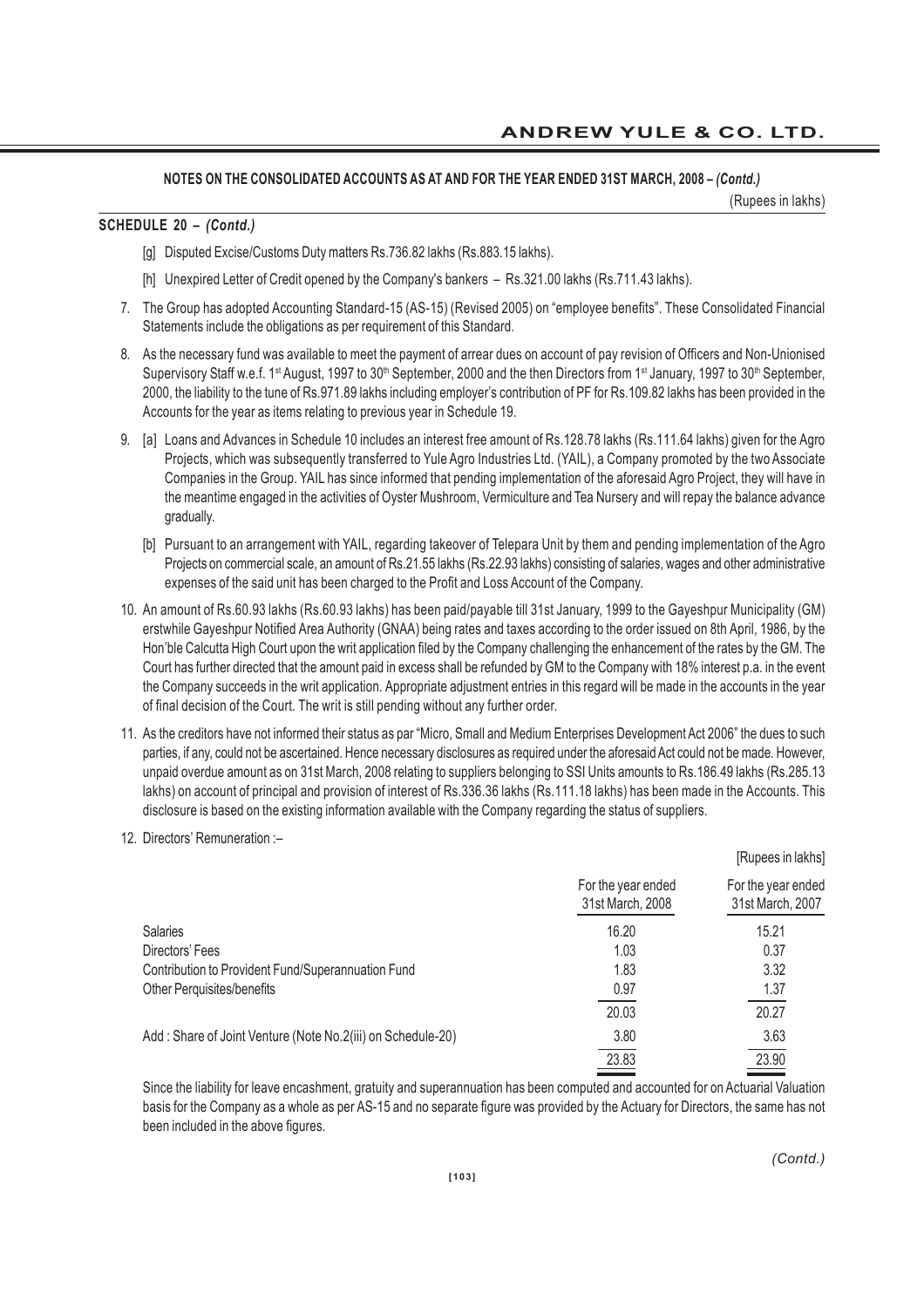#### (Rupees in lakhs)

#### **SCHEDULE 20 –** *(Contd.)*

13. Details of "Miscellaneous Expenditure to the extent not written off or adjusted" as on 31st March, 2008 are as follows :–

|                                                                                          |         | [Rupees in lakhs] |
|------------------------------------------------------------------------------------------|---------|-------------------|
| OTHER EXPENSES                                                                           | 2007-08 | 2006-07           |
| Expenses spent for development of Proto-type Fan out of grant received under DSIR Scheme | 9.00    | 9.00              |
| <b>Voluntary Retirement</b>                                                              | 20.04   | 83.72             |
|                                                                                          | 29.04   | 92.72             |

- 14. Inventories include Rs.49.03 lakhs (Rs.59.04 lakhs) worth of stocks lying with thrid parties for which confirmations are awaited and/ or under reconciliation and the same has been fully provided for.
- 15. Sundry debtors, claims receivable, deposits and advances to parties, sundry creditors and other liabilities as well as Loans from Financial Institutions, loan from WB Govt. under Subsidised Housing Scheme and Bodies Corporate, in the absence of confirmations, wherever necessary, are taken as per book balances and are subject to reconciliation and adjustments thereon having an impact of revenue nature, if any, will be made in the year in which those are finally settled.
- 16. The Company had revalued its Tea Estates in the year 1994-95 on the basis of Revaluation Report by an approved valuer. Accordingly, Capital Reserve of Rs.10735.16 lakhs under Schedule 2 includes a sum of Rs.10332.52 lakhs as Revaluation Reserve arising out of above revaluation. No Depreciation is charged on such revalued assets, as there is no depreciation charge on Estates.
- 17. In the matter of dispute with Oil & Natural Gas Commission Ltd. (ONGC) with regard to value of extra work executed, interest due thereon, etc., the Arbitrator has passed the Arbitration Award in favour of the Company for value of extra work Rs.123.79 lakhs, refund of Rs.8.16 lakhs deducted from bills for main work and interest @ 15% p.a. upto the date of payment of the above mentioned amounts. As the Company has already received Rs.70.00 lakhs earlier as the value of extra work out of Rs.123.79 lakhs, ONGC has made final payment of Rs.230.40 lakhs on 2nd June, 2008 comprising of Rs.53.79 lakhs as balance value of extra work, Rs.8.16 lakhs being refund of amount deducted from earlier bills, and Rs.168.45 lakhs as interest upto 2nd June, 2008. Out of the above amount, Rs.53.79 lakhs as value of extra work and Rs.166.84 lakhs as interest due upto 31st March, 2008 has been accounted for as Other Receipts in the Profit and Loss Account for the year. The balance amount of interest Rs.1.60 lakhs pertaining to 2008-09 shall be accounted for in the next year.
- 18. Provision for Liquidated damages amounting to Rs.1569.84 lakhs (Rs.1343.15 lakhs) have been set off against Sundry Debtors.
- 19. Vide a Resolution passed in the Annual General Meeting of the Company held on 30th September, 2004, the Authorised Share Capital of the Company was increased from Rs.7500.00 lakhs to Rs.20000.00 lakhs for which required Form No.5 had not been filed with the Registrar of Companies since the Company was declared as "Sick Company" by BIFR at its hearing held on 20th September, 2004.

In the meantime BIFR vide its Order dated 30th October, 2007 reduced the face value of Equity Shares of the Company from existing Rs.10 to Rs.2 per share and accordingly capital clause of Memorandum of Association and Article of Association were altered by the shareholders in the Extraordinary General Meeting held on 20th March, 2008, by superceeding the earlier resolution passed in the Annual General Meeting held on 30th September, 2004, keeping Authorised capital remaining the same as Rs.7500.00 lakhs. Since no Form No.5 was filed with Registrar of Companies, question of alteration of share capital did not arise, hence the liability towards dues of Registration fees to the tune of Rs.93.38 lakhs has written back and accounted for during the year under review.

- 20. [a] No provision is made in the Books for possible losses that may arise in respect of long term investments made in Bengal Coal Co. Ltd., Yule Financing & Leasing Co. Ltd., and The Statesman Ltd., aggregating to Rs.28.60 lakhs (Rs.28.60 lakhs). The possible loss, if any, will be accounted for as and when it arises.
	- [b] In Tide Water Oil Co. (India) Ltd. diminution in value of long term investments amounting to Rs.60.09 lakhs (Rs.60.09 lakhs) is in the opinion of the management not of a permanent nature and accordingly no provision has been made. The Group interest in the same amount is Rs.15.75 lakhs (Rs.15.75 lakhs).
	- [c] In New Beerbhoom Coal Co. Ltd. diminution in value of long term investment amounting to Rs.1.50 lakh (Rs.1.42 lakh) is in the opinion of the management not of a permanent nature and accordingly no provision has been made. The Group interest in the same amount is Rs.0.49 lakhs (Rs.0.47 lakhs).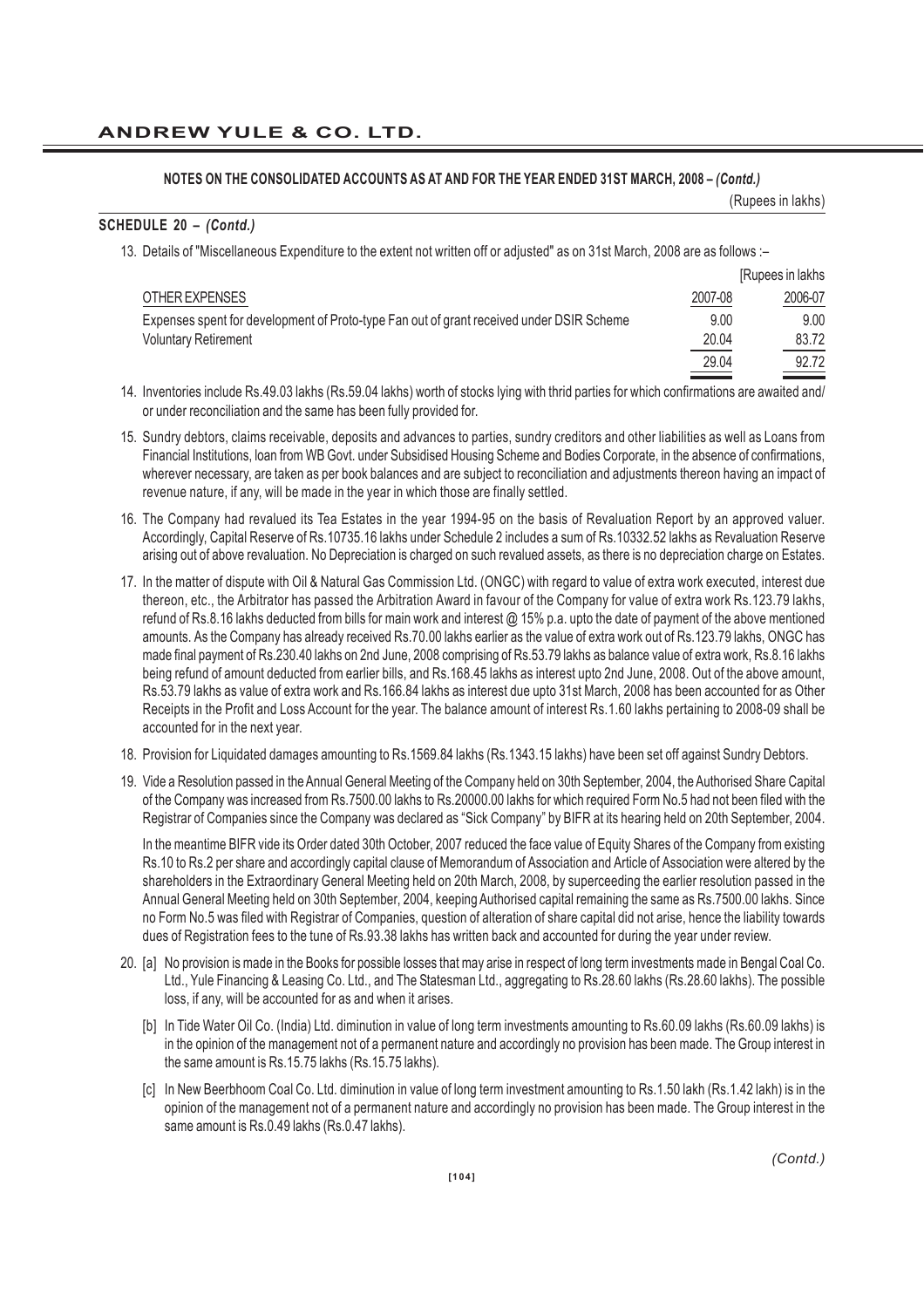(Rupees in lakhs)

#### **SCHEDULE 20 –** *(Contd.)*

- [d] In Katras Jherriah Coal Co. Ltd. diminution in value of long term investment amounting to Rs.2.39 lakhs (Rs.2.25 lakhs) is in the opinion of the management not of a permanent nature and accordingly no provision has been made. The group interest in the same amount is Rs.0.76 lakh (Rs.0.71 lakh).
- 21. Yule Financing & Leasing Co. Ltd. (YFLC), an Associate Company of Andrew Yule & Co. Ltd. (AYCL), had large amount of overdue public deposits lying outstanding which could neither be repaid nor serviced primarily because of serious liquidity problem faced by them. Affected depositors resorted to legal action through various Regulatory Authorities, Consumers' Forum and Court of Law. Under the circumstances and in order to pre-empt any coercive action, AYCL being a premier promoter was compelled to intervene with dual objectives of bailing out YFLC and to protect the interest of the affected public depositors.

In November, 2003, GOI approved a Financial Restructuring proposal of AYCL which also included funding to YFLC to the extent of Rs.500.00 lakhs to pay off its large number of affected public depositors. Since fund approved under the scheme was insufficient due to non materialisation of important components namely receipt from dis-investments of shares in Group Companies and mobilisation of fund through Bond issue, the Company could release part fund of Rs.75.00 lakhs only in 2005-06. Owing to pressing requirement, balance fund of Rs.425.00 lakhs was released in favour of YFLC out of the proceeds of 9.1% Bond issued by the Company for Rs.2000.00 lakhs in February, 2007 prior to receipt of Govt. of India approval dated 19th March, 2007 wherein required Interest Free Government Fund for this purpose was earmarked which was received subsequently.

Under this circumstances, the decision of the Company to provide unsecured loan of Rs.500.00 lakhs to YFLC @ 5.5% interest p.a. was based on judicious assessment of situation keeping in view the larger interest of the affected small depositors and consequential obligation of the Company as a whole being the premier promoter. It is to be noted that YFLC has serviced the interest due for the financial year 2006-07 and 2007-08 accordingly. Hence any assessment need to be made after taking into account of the view of this issue in totality instead of non-compliance, if any, of sub-section (1) of Section 372(A) of the Companies Act alone.

22. Phoenix Yule Ltd. was entitled to remission of Central Sales Tax under the provision of the West Bengal Sales Tax Act, 1994, that was effective till 31st March, 2005. The West Bengal Value Added Tax Rules, 2005, (VAT Rules) had been introduced with effect from 1st April, 2005. In the previous year, specific clarification was awaited from the West Bengal Sales Tax authorities regarding continuation of the remission benefits under the VAT Rules. Also, the Company was yet to receive the renewed Eligibility Certificate that would enable the Company to avail of the remission benefits after 31st March, 2005. Pending receipt of the aforesaid clarification and Eligibility Certificate, it had been considered prudent not to recognise Central Sales Tax aggregating Rs.36574468, collected/ collectible on sales made during the period 1st April, 2005 to 31st December, 2005, as revenue for the previous year. Accordingly, the aforesaid amount had been considered as liability in the financial statements of the previous year.

In the current year, the Company has received the required Eligibility Certificate from the West Bengal Sales Tax authorities, pursuant to which the aforesaid liability on account of Central Sales Tax aggregating Rs.36574468 collected/collectible on sales made during the period 1st April, 2005 to 31st December, 2005 has been considered as revenue for the year. The group interest in the same amount is Rs.9509362.

- 23. [a] New Beerbhoom Coal Co. Ltd. an Associate of the Company, the extent of realisability of a loan given to a body corporate amounting to Rs.4.50 lakhs (Rs.4.50 lakhs) is not ascertainable. Group interest in the said amount is Rs.1.48 lakhs (Rs.1.48 lakhs).
	- [b] Write back for provision of cess of Rs.4.38 lakhs. Group interest in the said amount is Rs.1.44 lakhs.
- 24. [a] In Katras Jherriah Coal Co. Ltd., the extent to which amount receivable Rs.1.79 lakhs from Central Government is not ascertainable. Group interest in the said amount is Rs.0.57 lakh (Rs.0.57 lakh).
	- [b] Write back for provision of cess for Rs.1.45 lakhs. Group interest in the said amount is Rs.0.46 lakhs.
- 25. In Katras Jherriah Coal Co. Ltd., an Associate of the Company, the extent of realisability of a loan given to a Body Corporate amounting to Rs.2.00 lakhs (Rs.2.00 lakhs) is not ascertainable. Group interest in the said amount is Rs.0.63 lakh (Rs.0.63 lakh).
- 26. In Tide Water Oil Co. (India) Ltd. a loan of Rs.348.00 lakhs has been given as advance towards proposed issue of shares by Yule Agro Industries Limited (YAIL). In view of the present status of activities of YAIL, shares have not been issued. Hence the status of the recoverability of the aforesaid advance of Rs.348.00 lakhs and the corresponding provision as may be required is not ascertainable at this stage. The Group interest in the same amount is Rs.91.25 lakhs (Rs.91.25 lakhs).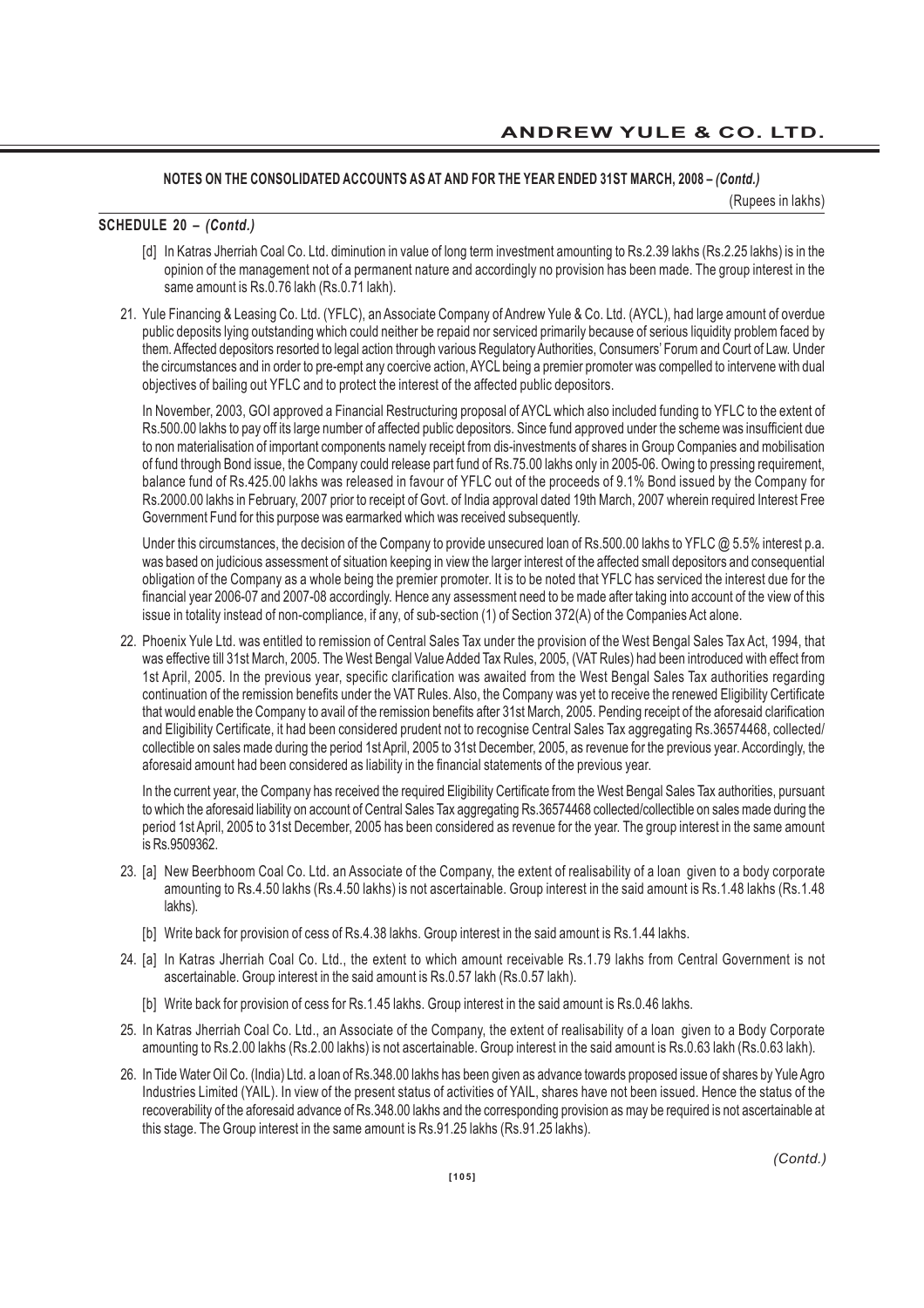(Rupees in lakhs)

[Rupees in lakhs]

#### **SCHEDULE 20 –** *(Contd.)*

- 27. [a] In respect of Assessment years, proceedings for which are pending before the various Income Tax/Agricultural Income Tax Authorities on account of Rectification and Appeal Petition filed by the Company, adjustments will be made on final settlement of pending proceedings.
	- [b] Undisputed Agricultural Income Tax demands to the tune of Rs.17.00 lakhs in respect of the Assessment years 1989-1990-91, and 1999-2000 will be adjusted against Refund Orders of Rs.157.29 lakhs relating to Assessment years 1994-95, 1996-97 and 2000- 01 obtained by the Company. Application for adjustments are pending with the Assessing Authorities.
- 28. In computing Deferred Tax Liability of the Company for the Financial Year 2007-08, unabsorbed depreciation, business loss as per Income Tax Act, 1961 has not been recognised as Deferred Tax Assets. The balance of Deferred Tax Liability as on 31st March, 2008 stood at Rs.211.53 lakhs (Rs.35.71 lakhs) including share of Joint Venture Rs.(102.22 lakhs i.e. deferred assets)(Rs.12.11 lakhs).
- 29. Consolidated Segment Reporting :

The Group's segment information as at and for the yer ended 31st March, 2008 are as below :–

|    |                                  | 2007-08               |               |                  |
|----|----------------------------------|-----------------------|---------------|------------------|
|    |                                  |                       | Inter Segment |                  |
|    |                                  | <b>External Sales</b> | Sales         | Total            |
| 1. | Segment Revenue                  |                       |               |                  |
|    | Electrical                       | 7769.65               | 9.34          | 7778.99          |
|    |                                  | [4875.70]             | [8.35]        | [4884.08]        |
|    | Tea                              | 7458.37               | 1.75          | 7460.12          |
|    |                                  | [7075.21]             | $[0.94]$      | [7076.15]        |
|    | Engineering                      | 1663.23               | 2.15          | 1665.38          |
|    |                                  | [1653.30]             | [20.29]       | [1673.59]        |
|    | Printing                         | 404.33                | 7.48          | 411.81           |
|    |                                  | [398.60]              | [9.40]        | [408.00]         |
|    | Conveyor Belt System             | 7276.98               | .             | 7276.98          |
|    |                                  | [4620.41]             | $[]$          | [4620.41]        |
|    | Segment Total                    | 24572.56              | 20.72         | 24593.28         |
|    |                                  | [18623.22]            | [38.98]       | [18662.20]       |
|    | <b>IUT Sale of Capital Goods</b> |                       |               | 19.53            |
|    | Eleminations                     |                       |               | [23.96]<br>20.72 |
|    |                                  |                       |               | [38.98]          |
|    | <b>Consolidated Total</b>        |                       |               | 24592.09         |
|    |                                  |                       |               | [18647.18]       |
| 2. | <b>Segment Results</b>           |                       |               |                  |
|    | Electrical                       |                       |               | 1827.23          |
|    |                                  |                       |               | $[(-)1220.18]$   |
|    | Tea                              |                       |               | $(-)71.04$       |
|    |                                  |                       |               | $[(-)2811.72]$   |
|    | Engineering                      |                       |               | 688.38           |
|    |                                  |                       |               | $[(-)603.35]$    |
|    | Printing                         |                       |               | 29.34            |
|    |                                  |                       |               | [32.59]          |
|    | Conveyor Belt System             |                       |               | 1126.55          |
|    |                                  |                       |               | [511.97]         |
|    |                                  |                       |               |                  |
|    |                                  |                       |               | (Contd.)         |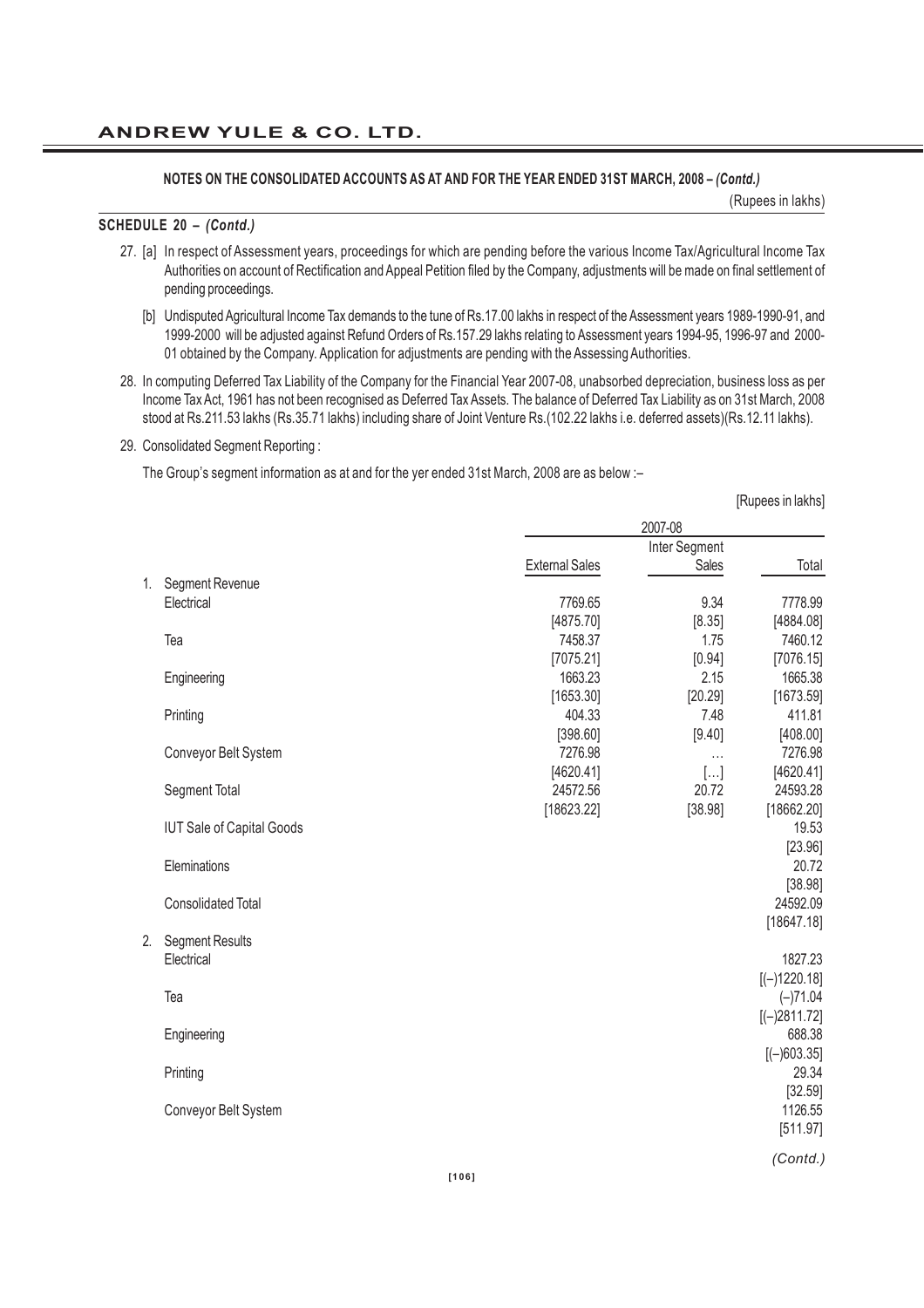|    |                                                             |                       | (Rupees in lakhs)             |
|----|-------------------------------------------------------------|-----------------------|-------------------------------|
|    | SCHEDULE 20 - (Contd.)                                      |                       |                               |
|    | Segment Total                                               |                       | 3600.46                       |
|    | Unallocated Corporate Expenses (Net of Unallocated Income)  |                       | $[(-)4090.69]$<br>$(-)147.28$ |
|    |                                                             |                       | $[(-)614.61]$                 |
|    | Profit before Interest and Taxation                         |                       | 3453.18                       |
|    |                                                             |                       | $[(-)4705.30]$                |
|    | Interest etc. paid                                          |                       | 1975.85                       |
|    |                                                             |                       | [4048.18]                     |
|    | Interest/Dividend Income                                    |                       | 523.02<br>[255.37]            |
|    | Profit from ordinary activity                               |                       | 2000.35                       |
|    |                                                             |                       | $[(-)8498.11]$                |
|    | Extra ordinary Income (Net)                                 |                       |                               |
|    | Extra ordinary Expenses (Net)                               |                       | $[]$<br>22.67                 |
|    |                                                             |                       | $[(-)60.19]$                  |
|    | Net Profit                                                  |                       | 1977.68                       |
|    |                                                             |                       | $[(-)8558.30]$                |
|    | Provision for Taxation (Net of written back)                |                       | $(-)714.75$                   |
|    |                                                             |                       | $[(-)113.79]$                 |
| 3. | Profit after taxation before share of results of Associates |                       | 1262.93                       |
|    | Share of Profit of Associates                               |                       | $[(-)8672.09]$<br>547.63      |
|    |                                                             |                       | [174.50]                      |
| 4. | Profit after taxation                                       |                       | 1810.56                       |
|    |                                                             |                       | $[(-)8497.59]$                |
|    | Other Information                                           | <b>Segment Assets</b> | <b>Segment Liabilities</b>    |
|    |                                                             |                       |                               |
|    | Electrical                                                  | 7385.42<br>[5367.88]  | 7582.39<br>[6824.68]          |
|    | Tea                                                         | 19286.48              | 4856.31                       |
|    |                                                             | [18441.74]            | [5845.08]                     |
|    | Engineering                                                 | 2736.32               | 2638.66                       |
|    |                                                             | [1958.55]             | [2229.97]                     |
|    | Printing                                                    | 735.88                | 450.13                        |
|    | Conveyor Belt System                                        | [555.18]<br>4226.18   | [259.34]<br>1259.62           |
|    |                                                             | [3318.31]             | [1059.77]                     |
|    | Segment Total                                               | 34370.28              | 16787.11                      |
|    |                                                             | [29641.66]            | [16218.84]                    |
|    | Unallocated Corporate Assets/Liabilities                    | 15068.62              | 32358.16                      |
|    | Total                                                       | [5655.13]<br>49438.90 | [916.07]<br>49145.27          |
|    |                                                             | [35296.79]            | [17134.91]                    |
|    |                                                             |                       |                               |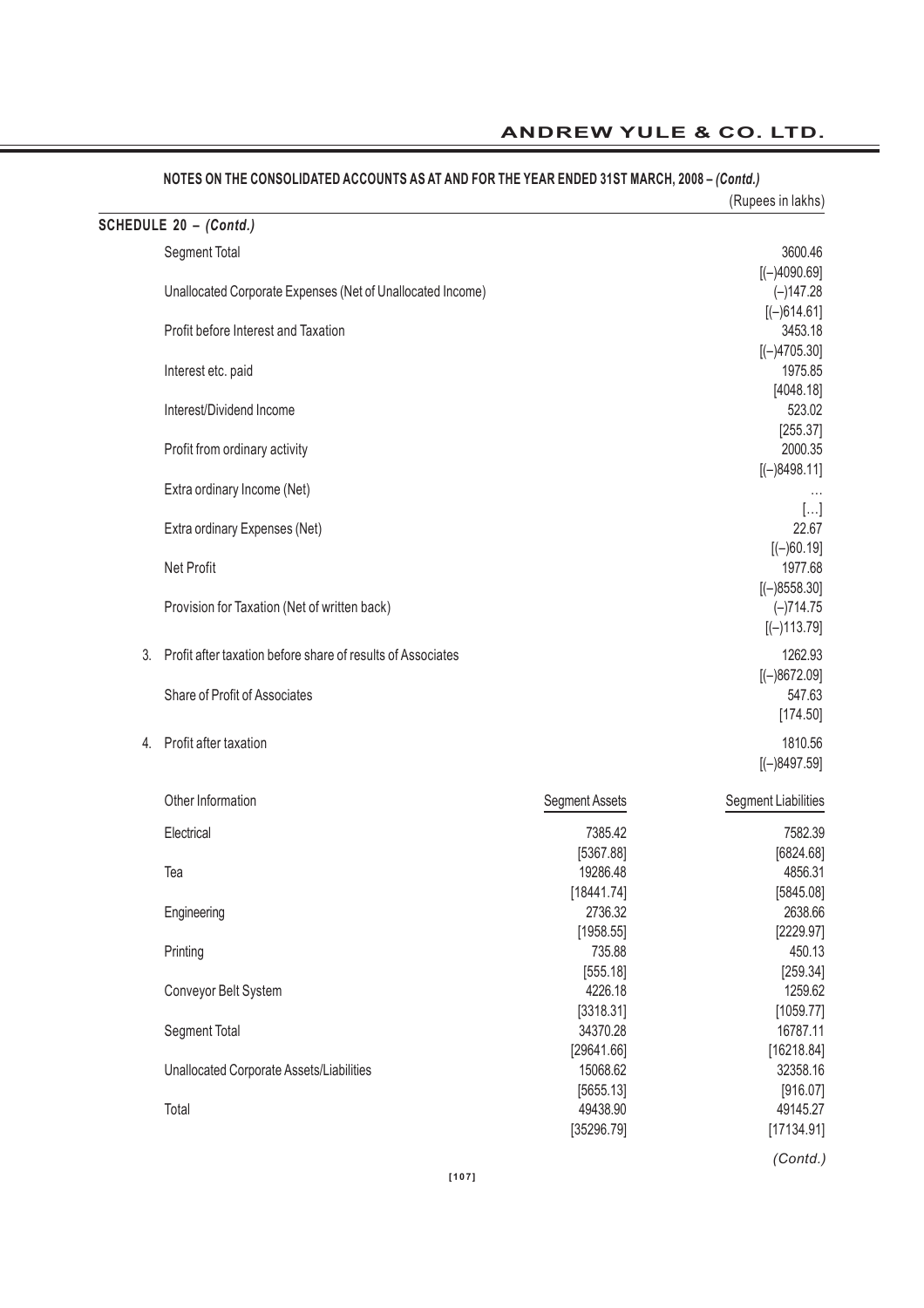|                                                                                                           |                                                                                                                                                                                                                                    |                                         | (Rupees in lakhs)                                     |
|-----------------------------------------------------------------------------------------------------------|------------------------------------------------------------------------------------------------------------------------------------------------------------------------------------------------------------------------------------|-----------------------------------------|-------------------------------------------------------|
| SCHEDULE 20 - (Contd.)                                                                                    |                                                                                                                                                                                                                                    |                                         |                                                       |
|                                                                                                           | Capital<br>Expenditure                                                                                                                                                                                                             | Depreciation<br>including<br>Impairment | Non-Cash<br>Expenditure<br>Other than<br>Depreciation |
| Electrical                                                                                                | 340.89                                                                                                                                                                                                                             | 75.52                                   | 598.53                                                |
| Tea                                                                                                       | [86.53]<br>572.28                                                                                                                                                                                                                  | [43.21]<br>294.77                       | [1396.78]<br>12.05                                    |
| Engineering                                                                                               | [538.33]<br>29.02<br>[35.05]                                                                                                                                                                                                       | [257.68]<br>15.69<br>[10.09]            | [69.65]<br>80.38<br>[501.30]                          |
| Printing                                                                                                  | 309.39                                                                                                                                                                                                                             | 3.46                                    | $\cdots$                                              |
| Conveyor Belt System                                                                                      | []<br>636.37<br>[438.10]                                                                                                                                                                                                           | [4.08]<br>158.87<br>[119.42]            | $[]$<br>422.02<br>[75.99]                             |
| Segment Total                                                                                             | 1887.95<br>[1098.01]                                                                                                                                                                                                               | 548.31<br>[434.48]                      | 1112.98<br>[2043.92]                                  |
| Notes: (1) The business groups comprise the following segments :-                                         |                                                                                                                                                                                                                                    |                                         |                                                       |
| Engineering                                                                                               | Industrial Fans.<br>$\overline{\phantom{0}}$<br>Tea Machinery.<br>$\overline{\phantom{0}}$<br>Air Pollution and Water Pollution Control equipments.<br>$\overline{\phantom{0}}$<br>Turn-key projects involving the above products. |                                         |                                                       |
| Electrical                                                                                                | HT and LT Switchgears.<br>Transformers<br>$\overline{\phantom{0}}$<br>Relay and Contactors<br>Turn-key projects on power distribution.                                                                                             |                                         |                                                       |
| Tea                                                                                                       | Tea growing and manufacturing.<br>—                                                                                                                                                                                                |                                         |                                                       |
| Printing                                                                                                  | Printing of books, periodicals & publicity materials.<br>—                                                                                                                                                                         |                                         |                                                       |
| Conveyor Belt System                                                                                      | Manufacturing and marketing of Steel Cord and Textile Conveyor Belt.                                                                                                                                                               |                                         |                                                       |
| 30. Particulars relating to discontinued operations.<br>[a] Description of discontinued operations        |                                                                                                                                                                                                                                    |                                         |                                                       |
| <b>Business Segments</b>                                                                                  | <b>Discontinued Operations</b>                                                                                                                                                                                                     |                                         |                                                       |
| <b>Engineering Division</b><br>[i]                                                                        | Air Handling Unit (AHU)<br>Core Lamination Project (CLP)<br>Project                                                                                                                                                                |                                         |                                                       |
| <b>Electrical Division</b><br>ШL                                                                          | Port Engineering Works (PEW)<br>Turnkey<br>Agency                                                                                                                                                                                  |                                         |                                                       |
| [iii] Residual Assets/Liabilities of Belting Division<br>(shown under unallocated assets and liabilities) |                                                                                                                                                                                                                                    |                                         |                                                       |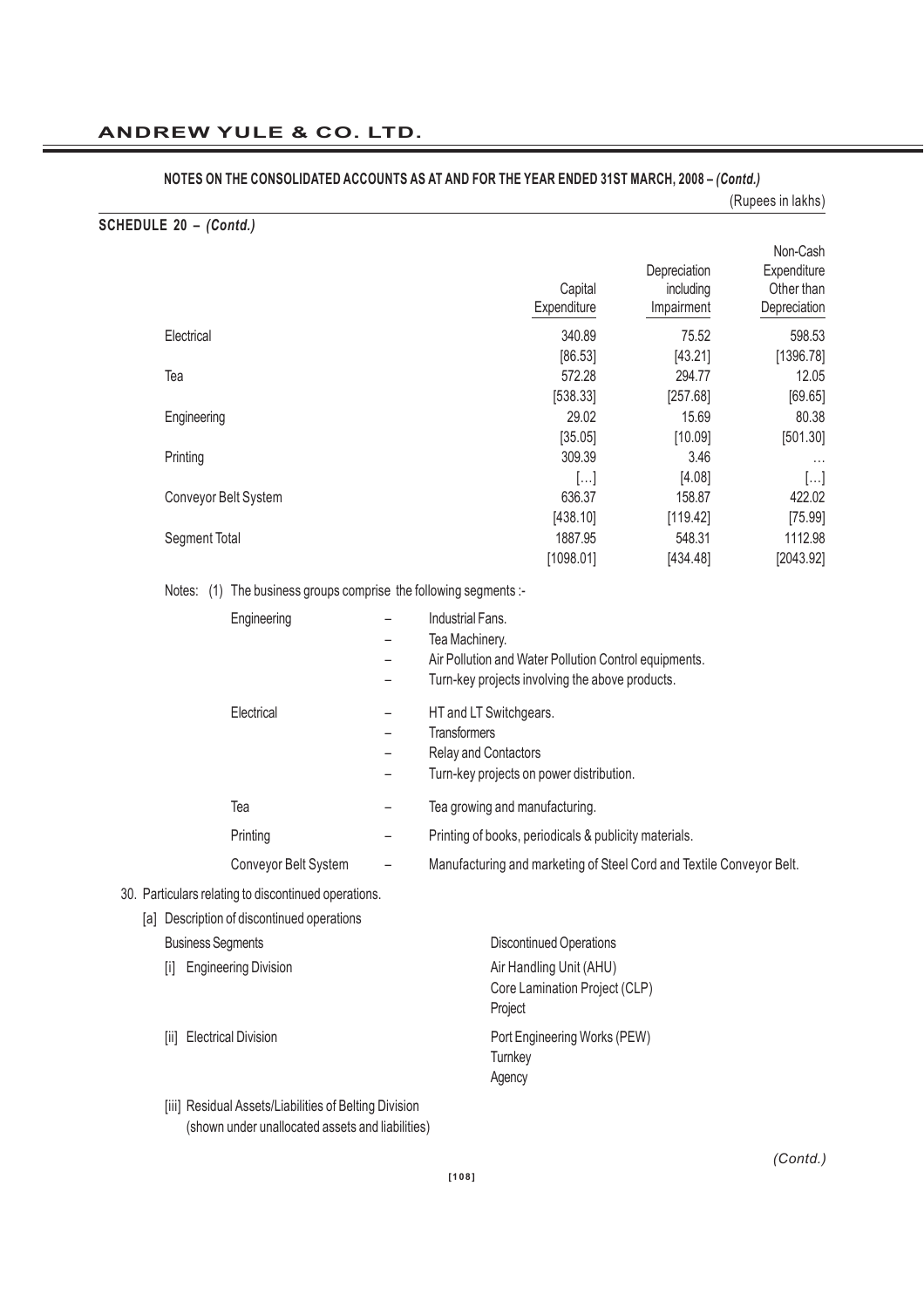## **NOTES ON THE CONSOLIDATED ACCOUNTS AS AT AND FOR THE YEAR ENDED 31ST MARCH, 2008 –** *(Contd.)*

(Rupees in lakhs)

## **SCHEDULE 20 –** *(Contd.)*

[b] Carrying amount of fixed Assets, Current Assets and Current Liabilities in respect of discontinued operations included in the total Assets and liabilities as shown in the Balance Sheet as on 31st March, 2008 :

|            |                                   |                     |                       | [Rupees in lakhs]                        |
|------------|-----------------------------------|---------------------|-----------------------|------------------------------------------|
| SI.<br>No. | <b>Discontinued</b><br>operations | <b>Fixed Assets</b> | <b>Current Assets</b> | <b>Current liabilities</b><br>provisions |
| 1.         | AHU                               | $\cdots$            | $\cdots$              | $\cdots$                                 |
| 2.         | <b>CLP</b>                        | 17.28               | $\cdots$              | $\cdots$                                 |
| 3.         | <b>PEW</b>                        | $\cdots$            | $\cdots$              | 173.87                                   |
| 4.         | Turnkey                           | $\cdots$            | .                     | $\cdots$                                 |
| 5.         | Agency                            | $\cdots$            | $\cdots$              | 1.76                                     |
| 6.         | Project                           | 0.10                | 235.22                | 67.99                                    |
| 7.         | <b>Belting</b>                    | $\cdots$            | 61.03                 | 128.19                                   |
|            | Total                             | 17.38               | 296.15                | 196.18                                   |

## [c] Revenue, Expenses and Pre-Tax, Profit/Loss in respect of discontinued operations

|                     |                                               | AHU       | <b>CLP</b> | <b>PEW</b> | Agency   | Turnkey    | Project   | <b>Belting</b> | Total    |
|---------------------|-----------------------------------------------|-----------|------------|------------|----------|------------|-----------|----------------|----------|
|                     | Turnover                                      | .         | $\cdots$   | .          | $\cdots$ | .          | 53.79     | $\cdots$       | 53.79    |
|                     | <b>Operating Expenses</b>                     | .         | .          | $\cdots$   | $\cdots$ | .          | 3.27      | 0.31           | 3.58     |
|                     | Interest                                      | $\ddotsc$ | $\cdots$   | $\cdots$   | $\cdots$ | .          | $\cdots$  | 9.44           | 9.44     |
|                     | Provisions                                    | .         | $\ddotsc$  | $\cdots$   | $\cdots$ | .          | 30.38     | 3.25           | 33.63    |
|                     | Profit/Loss before tax                        | .         | $\ddotsc$  | $\cdots$   |          | .          | 187.62    | $-13.00$       | 174.62   |
|                     | <b>Provision for Taxation</b>                 | $\cdots$  | .          | .          | $\cdots$ | $\cdots$   | $\cdots$  | $\cdots$       |          |
|                     | Profit/Loss after tax                         | .         | .          | .          |          | .          | 187.62    | $-13.00$       | 174.62   |
| $\lbrack d \rbrack$ | Cash Flow                                     |           |            |            |          |            |           |                |          |
|                     |                                               |           |            |            |          | <b>PEW</b> |           | Project        | Belting  |
|                     | Cash Flow from Operating Activities :         |           |            |            |          |            |           |                |          |
|                     | Net Profit before tax & Extraordinary items   |           |            |            |          | .          |           | 187.62         | $-13.00$ |
|                     | Adjustment for:                               |           |            |            |          |            |           |                |          |
|                     | Interest charged                              |           |            |            |          | .          |           | .              | 9.44     |
|                     | Investment income                             |           |            |            |          | .          | $-166.85$ |                | $\cdots$ |
|                     | Operating Profit before changes in amount of  |           |            |            |          |            |           |                |          |
|                     | <b>Current Liabilities and Current Assets</b> |           |            |            |          | .          |           | 20.77          | $-3.56$  |
|                     | Adjustment for:                               |           |            |            |          |            |           |                |          |
|                     | <b>Trade Receivables</b>                      |           |            |            |          | .          | $-190.26$ |                | 5.00     |
|                     | Inventories                                   |           |            |            |          | .          |           | 37.89          |          |
|                     | Loans and Advances                            |           |            |            |          | .          |           | $-0.01$        | $\cdots$ |
|                     | Trade payable                                 |           |            |            |          | .          |           | $-41.11$       | $\cdots$ |
|                     | Cash Generated from Operations                |           |            |            |          |            |           |                |          |
|                     | <b>Income Tax</b>                             |           |            |            |          |            |           |                |          |
|                     | Net Cash from Operating Activities            |           |            |            |          | $\ddotsc$  | $-172.72$ |                | 1.44     |
|                     | Cash Flow from Investing Activities           |           |            |            |          | .          |           | 166.85         | $\cdots$ |
|                     | Cash Flow from Financing Activities :         |           |            |            |          |            |           |                |          |
|                     | Interest paid                                 |           |            |            |          | .          |           | .              | $-9.44$  |
|                     | Net Cash used in Financing Activities         |           |            |            |          | .          |           | .              | $\cdots$ |
|                     | Net Charges in Cash and Cash Equivalent       |           |            |            |          | .          |           | $-5.87$        | $-8.00$  |

*(Contd.)*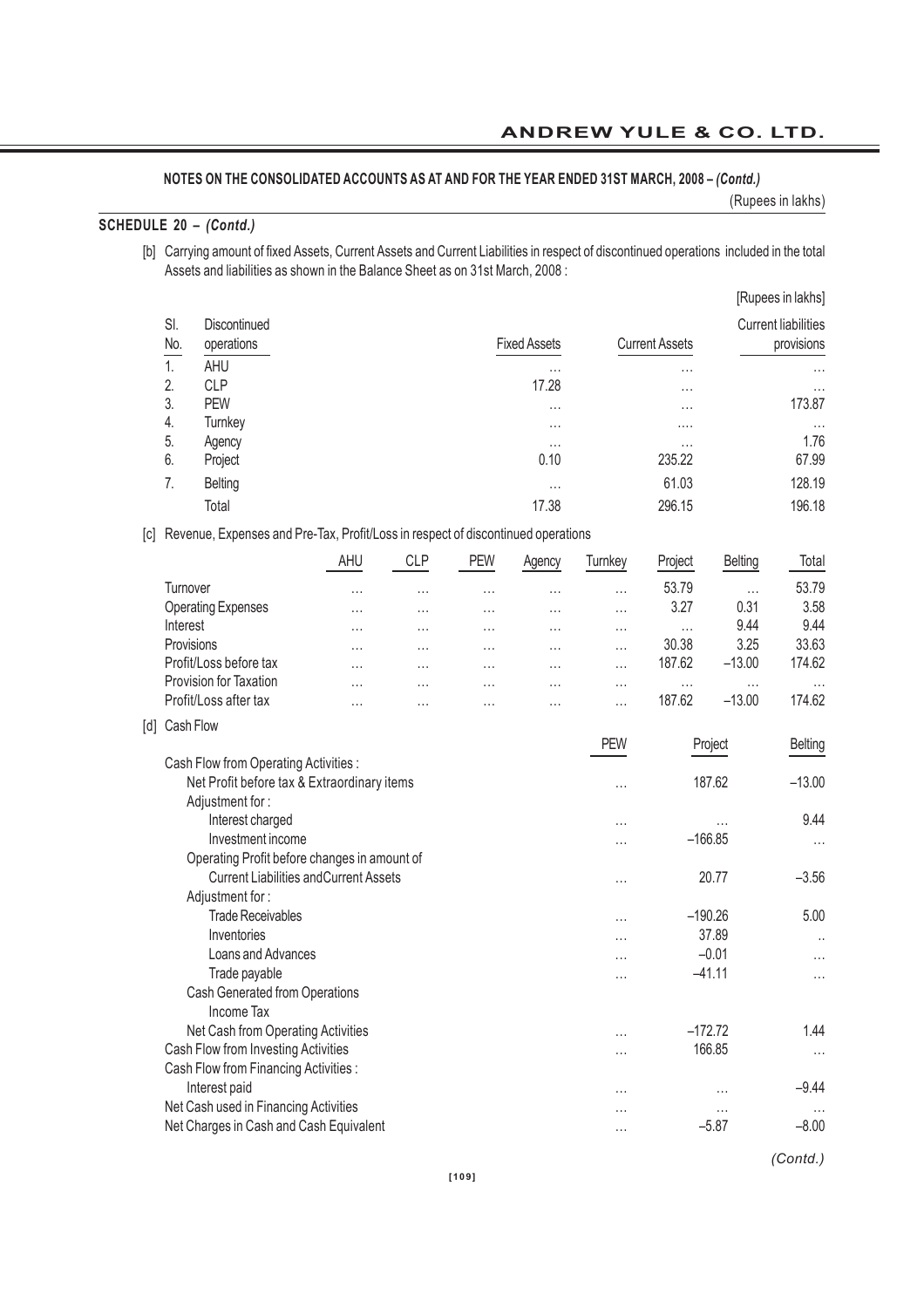## **ANDREW YULE & CO. LTD.**

**NOTES ON THE CONSOLIDATED ACCOUNTS AS AT AND FOR THE YEAR ENDED 31ST MARCH, 2008 –** *(Contd.)*

(Rupees in lakhs)

## **SCHEDULE 20 –** *(Contd.)*

31. Related party disclosure

[i] Names of Related Parties with whom the Group had transactions during the year.

- Associate Companies Dishergarh Power Supply Co. Ltd.
	- Bengal Coal Co. Ltd.
	- Yule Agro Industries Ltd.
	- WEBFIL Ltd.
	- Yule Financing & Leasing Co. Ltd.
- [ii] Key Management Personnel
	-
	- [b] S. Muralidharan Director (Finance)
	- [a] Kallol Datta – Chairman and Managing Director (w.e.f. 02.07.2007)<br>
	[b] S. Muralidharan – Director (Finance)<br>
	[c] I. Sengupta – Director (Personnel) [c] I. Sengupta – Director (Personnel)
		-
	-
	- [e] R. K. Sikdar Director (Planning) (w.e.f. 07.01.2008)
	- [d] T. K. Mukherjee  $\begin{array}{rcl} \text{[d]} & \text{T. K. Mukherjee} \\ \text{[e]} & \text{R. K. Sikdar} \\ \text{[f]} & \text{R. K. Babaycon} \end{array}$  Director (Planning) (w.e.f. 07.01.2008 [f] R. K. Babaycon – Chief Executive, Tea Division
	-
	- [g] S. Lahiri Chief Executive, Engineering Division (till 31.07.2007)

[iii] Disclosure of transactions between the Group and related parties and the status of outstanding balance as on 31st March, 2008.

|                                  |                  | [Rupees in lakhs]       |
|----------------------------------|------------------|-------------------------|
|                                  |                  | Key Management          |
|                                  | Associates       | Personnel and Relatives |
| Purchase of goods                | .                |                         |
|                                  | [15.03]          | $[\ldots]$              |
| Purchase of services             | 4.66             | $\cdots$                |
|                                  | []               | $[]$                    |
| Sale of goods                    | 0.45             |                         |
|                                  | [1.58]           | []                      |
| Sale of services                 | .                |                         |
|                                  | $[]$             | $[]$                    |
| Interest income                  | 27.50            |                         |
|                                  | [12.32]          | []                      |
| Dividend income                  | 3.77             |                         |
|                                  | [3.01]           | $[]$                    |
| Rent / Hire charges received     | 1.42             |                         |
|                                  | [17.61]          | $[]$                    |
| Miscellaneous Receipt            | 0.02             | 0.01                    |
|                                  | [0.80]           | [0.07]                  |
| Expenses recovered               | 26.43            | $\cdots$                |
|                                  | [40.79]          | $[]$                    |
| Loan given                       | 17.14            |                         |
|                                  | [417.00]         | $[]$                    |
| <b>Remuneration to Directors</b> | $\cdots$         | 19.00                   |
|                                  | $[]$             | [23.53]                 |
| Remuneration to Others           | $\cdots$         | 11.58                   |
|                                  | []               | [15.54]                 |
| Balances as on 31st March, 2008  |                  |                         |
| Debtors / Receivable             | 0.86             | $\cdots$                |
|                                  | [0.17]<br>376.85 | []                      |
| Advance recoverable              |                  |                         |
|                                  | [484.08]         | $[\ldots]$              |

*(Contd.)*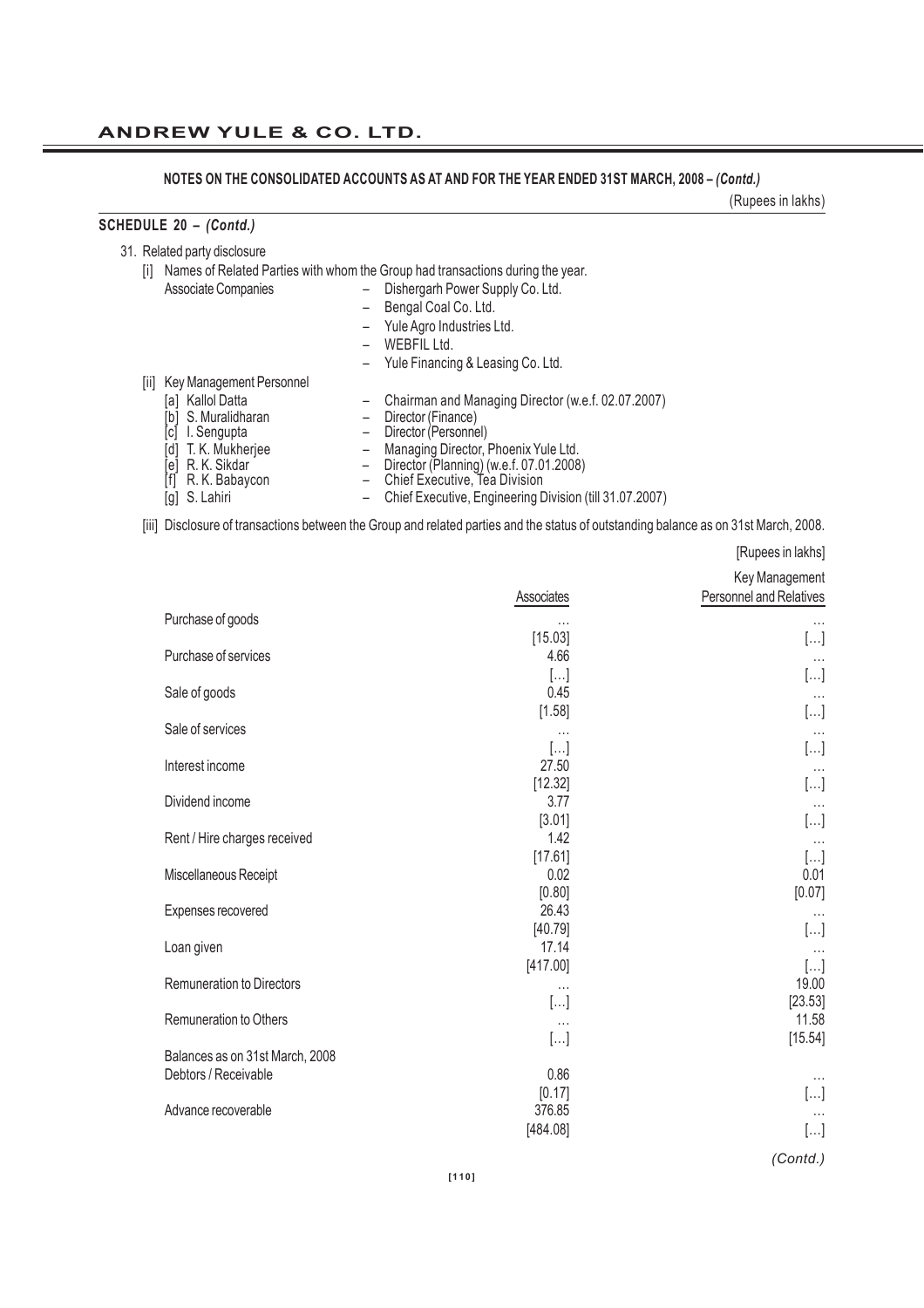|                                                                                                                        |                                        | (Rupees in lakhs)                      |
|------------------------------------------------------------------------------------------------------------------------|----------------------------------------|----------------------------------------|
| SCHEDULE 20 - (Contd.)                                                                                                 |                                        |                                        |
| Creditors / Payable                                                                                                    | 0.10<br>[1.42]                         | $\cdots$<br>[]                         |
| Deposits from                                                                                                          | 0.25<br>[29.05]                        | $\cdots$                               |
| Loan given                                                                                                             | 500.00<br>[500.00]                     | []<br>0.32<br>[0.42]                   |
| Loan taken                                                                                                             |                                        | $\cdots$                               |
| Interest payable                                                                                                       | [1000.00]<br>$\cdots$<br>[251.71]      | []<br>$\cdots$<br>[]                   |
| 32. Earning per share                                                                                                  | For the year ended<br>31st March, 2008 | For the year ended<br>31st March, 2007 |
| [a] Number of Equity Shares :-<br>At the beginning of the year<br>At the end of the year<br>Weighted average number of | 5,82,67,078<br>28, 37, 18, 478         | 5,82,67,078<br>5,82,67,078             |
| Equity Shares outstanding during the year<br>Face value of each Ordinary Share                                         | 5,88,83,065<br>Rs.2.00                 | 5,82,67,078<br>Rs.10.00                |
| Profit after Tax available for Equity Shareholders<br>[b]                                                              | Rs. 1810.56 lakhs                      | Rs. (-) 8497.59 lakhs                  |
| Basic earnings per Share<br> c                                                                                         | Rs.3.07                                | Rs. (-)14.58                           |

## **ANDREW YULE & CO. LTD.**

**NOTES ON THE CONSOLIDATED ACCOUNTS AS AT AND FOR THE YEAR ENDED 31ST MARCH, 2008 –** *(Contd.)*

Notes: Since the Company has incurred loss from its normal continuing operation diluted earnings per share has not been computed.

33. Provision has been made against "Contingencies" for the following items :–

|     |                                                                              |                |                                           | [Rupees in lakhs] |
|-----|------------------------------------------------------------------------------|----------------|-------------------------------------------|-------------------|
|     |                                                                              | As on 01.04.07 | Provision written back<br>during the year | As on 31,03,08    |
|     | [a] Unconfirmed stock with various third parties                             | 111.82         | 37.89                                     | 73.93             |
|     | [b] Hooghly Docking & Port Engineering Co. Ltd.                              | 117.66         | $\cdots$                                  | 117.66            |
|     | [c] Orissa Cements Ltd.<br>[d] Fixed Deposit as Guarantee for Brentford Unit | 351.37         | $\cdots$                                  | 351.37            |
|     | after Nationalisation and other Miscellaneous                                | 10.00          | $\cdots$                                  | 10.00             |
| [e] | Others                                                                       | 1.22           | $\cdots$                                  | 1.22              |
|     | Total                                                                        | 592.07         | 37.89                                     | 554.18            |

The contingent liabilities and liabilities mentioned at Note No.6c(ii) and 33 above respectively are dependent upon Court decision/out of Court settlement/disposal of appeals etc.

No reimbursement is expected in the case of contingent liabilities and liabilities shown respectively under Note No.6c(ii) and 33 above.

34. Details of Expenses under Item relating to previous year are as under (Schedule 19) :–

|                            | [Rupees in lakhs] |
|----------------------------|-------------------|
| Interest on Sales tax loan | 7.83              |
| Interest on Sales tax dues | 5.67              |
| Service and erection cost  | 0.20              |
|                            | (Contd.)          |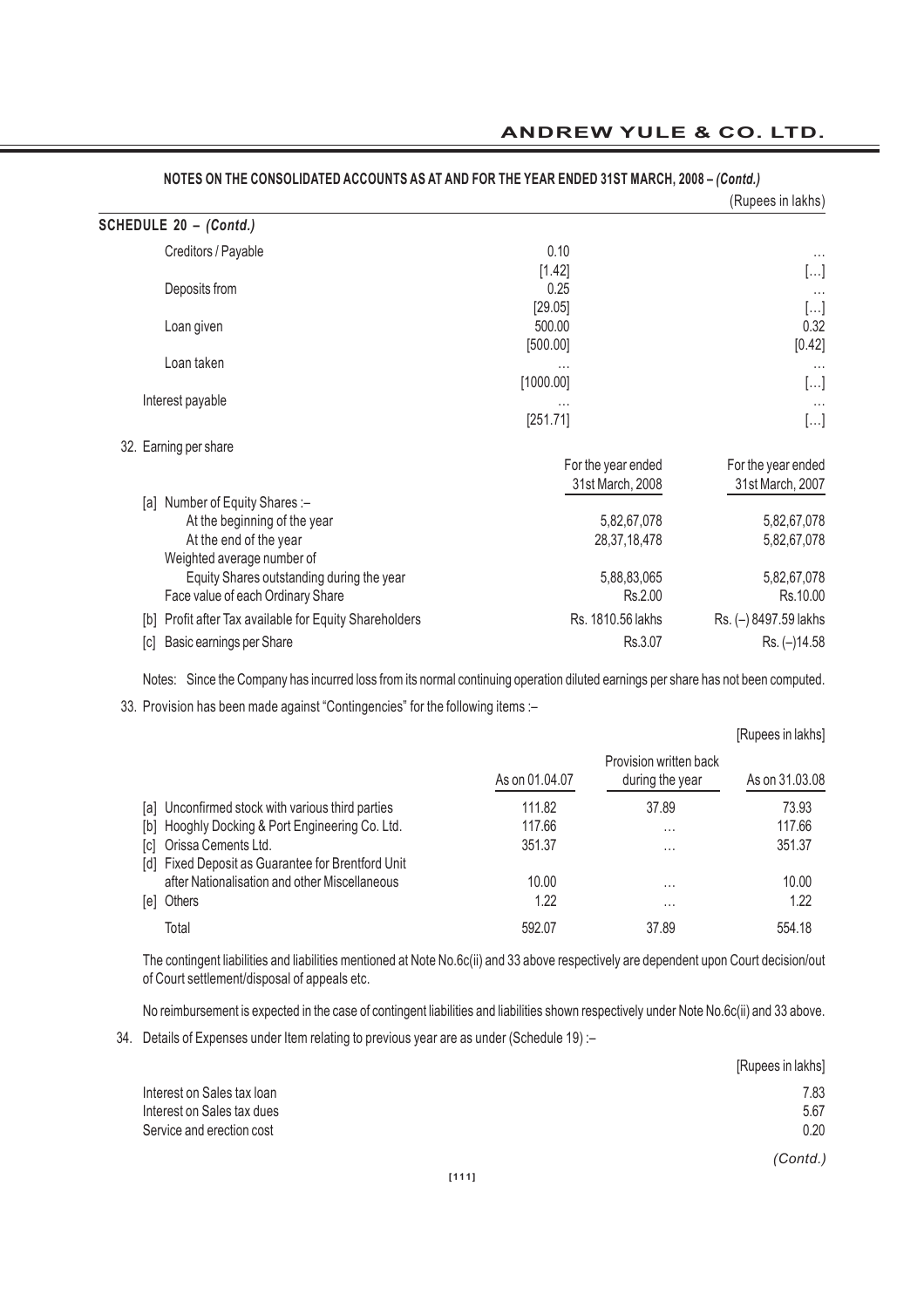|                                              | (Rupees in lakhs) |
|----------------------------------------------|-------------------|
| SCHEDULE 20 - (Contd.)                       |                   |
| Security service charges                     | 0.28              |
| Travelling expenses                          | 4.20              |
| Legal expenses                               | 5.71              |
| Excise duty                                  | 16.36             |
| <b>Bonus</b>                                 | 16.47             |
| Central sales tax                            | 1.06              |
| Interest on State Bank of India              | 2.94              |
| One Time settlement with State Bank of India | 58.90             |
| Employees State Insurance                    | 0.33              |
| Miscellaneous expenses                       | 35.89             |
| Arrear salary of Executive/Asstt.            | 971.91            |
| Comm. Tax                                    | 0.27              |
| Establishment expenses                       | 0.16              |
| Stock of stores                              | 1.88              |
| Food Stuff                                   | 3.34              |
| Warehouse                                    | 0.20              |
| Professional Tax                             | 0.12              |
| Vermiculture                                 | 2.53              |
| Repair                                       | 0.97              |
| Gas                                          | 6.35              |
| Professional fees                            | 0.10              |
| Input tax                                    | 0.32              |
| <b>CENVAT</b>                                | 0.15              |
| Labour welfare                               | 0.17              |
| Settlement money                             | 4.91              |
| Medical                                      | 0.10              |
| Firewood                                     | 67.78             |
| Packing material                             | 0.10              |
| Total                                        | 1217.20           |
|                                              |                   |

#### **NOTES ON THE CONSOLIDATED ACCOUNTS AS AT AND FOR THE YEAR ENDED 31ST MARCH, 2008 –** *(Contd.)*

Previous years figure are not available.

35. In the matter of eviction suit filed by the Lessor pending since 1985 against the Company (Lessee), the Hon'ble High Court vide Order dated 22<sup>nd</sup> May, 2003 granted time extension to the Company to demolish the existing structure and construct a new building on the leasehold property viz. Rajgarh Project within 21<sup>st</sup> May, 2008 failing which the eviction suit will be heard as an undefended suit. For development of this property, the Company has entered into an agreement dated 28<sup>th</sup> September, 2007 giving the right to the Developer to develope and sub-let/sub-lease the property for which the Company received a consideration of Rs.207.00 lakhs. The Developer will also pay the lease rent as agreed between the Company and the Landlord. Initial work on development has already started. Despite Company's efforts to comply with the direction of the Court, the said project could not be completed within the stipulated time.

Under the circumstances, in order to preempt the invocation of aforesaid undefended eviction clause of the pending suit of 1985, the Company submitted a leave seeking further extension of time of construction stating the updated position of progress of construction together with reasons for delay in completion of the same which is pending with Hon'ble High Court. In the matter of such prayer of the Company, the Hon'ble High Court has given specific direction in this regard vide order dated 11<sup>th</sup> June, 2008, which are as under:

- [a] Suit will not be transferred to undefended list.
- [b] Sebait will receive monthly occupancy charges @ Rs.3.00 lakh per month from April, 2008 onwards.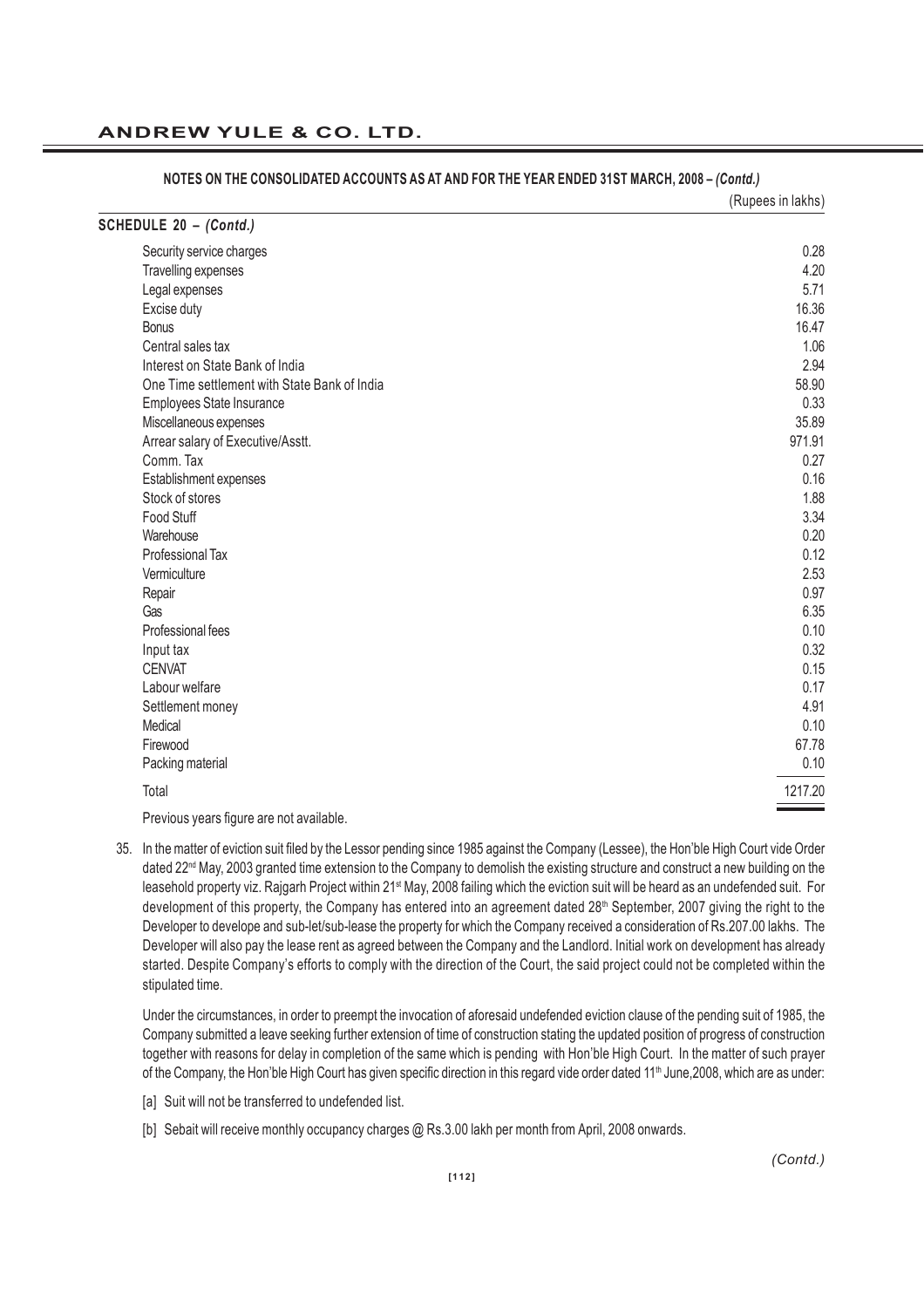## **NOTES ON THE CONSOLIDATED ACCOUNTS AS AT AND FOR THE YEAR ENDED 31ST MARCH, 2008 –** *(Contd.)*

(Rupees in lakhs)

#### **SCHEDULE 20 –** *(Contd.)*

- [c] The order will not stand in the way of the parties settling the matter out of Court.
- [d] More importantly, Plaintiff and other appearing Sebait and the next friend of the Deity have no objection what the defendant has sought for.

In view of such position, direction from Hon'ble High Court, which has been consented by Lessor, the Company expects that the matter will be settled amicably with the lessor, and extension of time for development of the property will be granted by the Court as given in the past by the same Court. Therefore, one time consideration of Rs.207.00 lakh as aforesaid has been recognised as income during the year as the Company is reasonably certain that the above mentioned matter will be settled amicably with the Landlord and will be agreed by the Court.

- 36. The Company has obtained exemption from the Company Law Board in respect of disclosure of quantitative information relating to production/sale of spares and components.
- 37. Previous year's figures have been re-clasified/re-grouped wherever necessary to conform with current year's presentation.